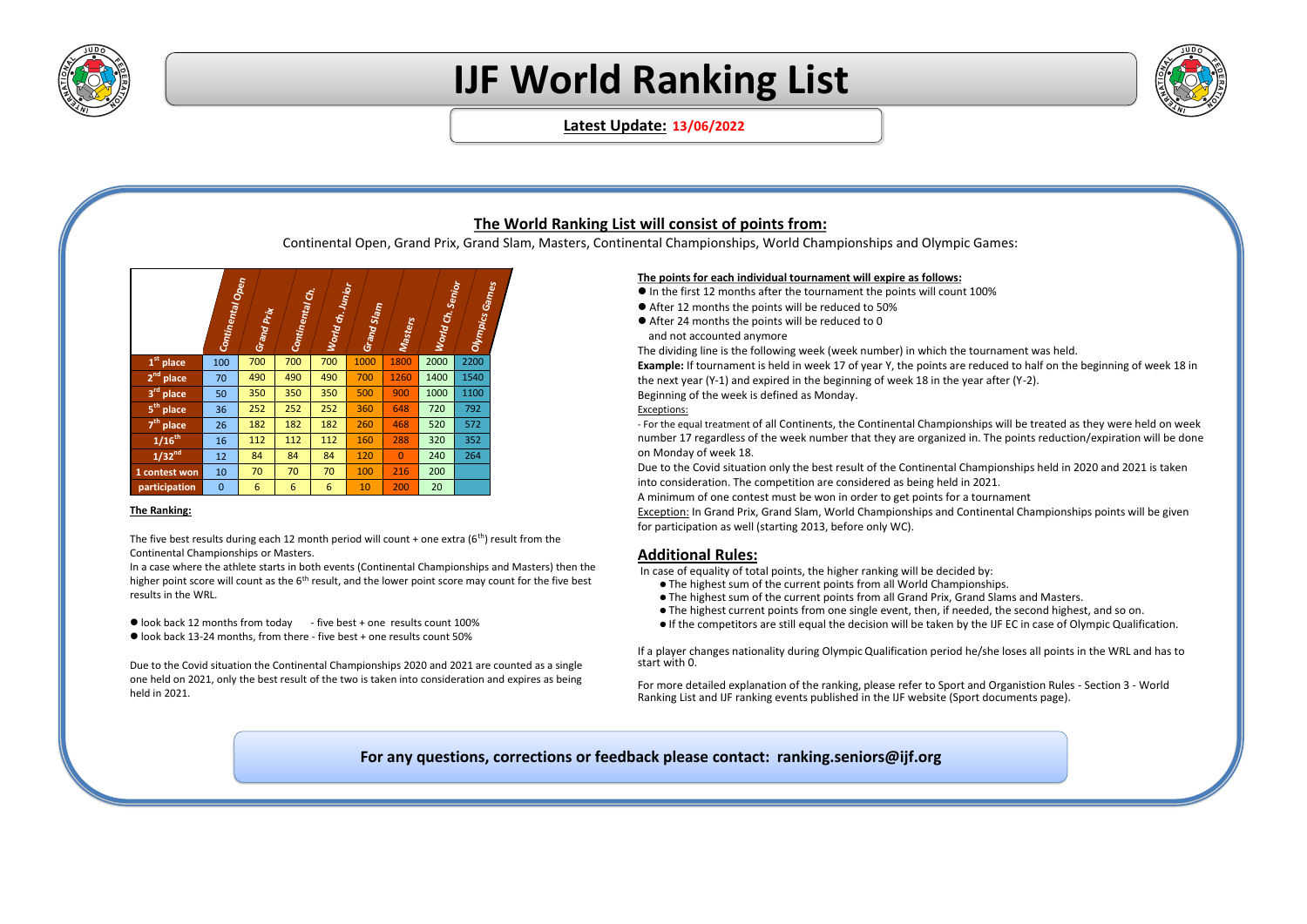# **-60 kg**

### **IJF Senior World Ranking List**



| Ranking                            | <b>Nation</b>            | δ                        | <b>FAMILY NAME</b>                              | <b>Given name</b>         | <b>Rap</b>   | Sum World Chs                    | Sum <sub>GP</sub>     |              |                |                                  |                         |                |               | $n_{WZ}$<br>$\frac{1}{2}$<br>as | $\frac{1}{\alpha}$ | $2$ Miguugh |               | <b>E. NBS use</b> | $C_{\text{MRT}}$ | Pen Esp <sub>21</sub> |         |         |                        | $\vec{\kappa}$ | <b>DOM</b> <sub>21</sub><br>CRO <sub>21</sub> | Open MBX'21           | <b>RANU</b>   | $O_{\text{Den}}$ $C_{\overline{K}^*21}$ | $\mathcal{R}_1$ |            |
|------------------------------------|--------------------------|--------------------------|-------------------------------------------------|---------------------------|--------------|----------------------------------|-----------------------|--------------|----------------|----------------------------------|-------------------------|----------------|---------------|---------------------------------|--------------------|-------------|---------------|-------------------|------------------|-----------------------|---------|---------|------------------------|----------------|-----------------------------------------------|-----------------------|---------------|-----------------------------------------|-----------------|------------|
| 1                                  | <b>TPE</b>               | <b>JUA</b>               |                                                 | YANG Yung Wei             | 4665         | $\overline{0}$                   | 2880                  | 4665         |                | 50%<br>490 1260                  |                         |                | 1000          |                                 |                    |             |               | 1000              |                  |                       |         |         | 1540                   |                | 50%                                           | 50%<br>50% 50%<br>500 | 50% 50% 50%   |                                         |                 |            |
| $\overline{2}$                     | <b>JPN</b>               | <b>JUA</b>               | <b>TAKATO Naohisa</b>                           |                           | 2550         | $\overline{0}$                   | $\overline{0}$        | 2550         |                | 700                              |                         |                |               |                                 |                    |             |               |                   |                  |                       |         |         | 2200                   |                |                                               |                       |               |                                         |                 |            |
| 3 <sup>1</sup><br>4                | <b>UKR</b><br>FRA        | EJU<br>EJU               | LESIUK Artem<br>MKHEIDZE Luka                   |                           | 2477<br>2445 | 120<br>$\overline{0}$            | 1477<br>1100          | 2477<br>2445 | 182            | $6 \mid 200 \mid 252$<br>490 200 | 6                       |                |               |                                 | 1000               |             | 112<br>500    |                   |                  |                       |         |         | 572 240<br>1100        |                |                                               |                       | 10<br>500     | 360                                     |                 | 160<br>500 |
| 5 <sub>1</sub>                     | ESP                      | EJU                      | GARRIGOS Francisco                              |                           | 2386         | 500                              | 836                   | 2386         | 700            | 700 288                          | 350                     |                | 500           |                                 | 10                 |             | 182           |                   |                  |                       |         |         | $0 - 1000$             |                |                                               |                       |               |                                         |                 |            |
| $6\overline{6}$                    | AZE                      | EJU                      | HUSEYNOV Karamat                                |                           | 2262         | 500                              | 1240                  | 2267         |                | 350                              |                         |                |               |                                 | 360                |             | 360           |                   |                  |                       |         |         | 352 1000               |                |                                               | 160 500               | 360           | 10                                      |                 | 10         |
| $\overline{7}$<br>$\boldsymbol{8}$ | <b>BEL</b><br>GEO        | EJU<br>EJU               | <b>VERSTRAETEN</b> Jorre<br>CHKHVIMIANI Lukhumi |                           | 2161<br>2127 | 160<br>$\overline{0}$            | 1134<br>1300          | 2171<br>2127 | 350<br>252     | 288<br>200                       | 350<br>6 <sup>1</sup>   | $\overline{0}$ | 700           |                                 | 10                 |             | 260           |                   |                  |                       |         |         | 352 320<br>572         | 160<br>1000    |                                               | 1000                  | 260           | 10                                      |                 | 10         |
| 9                                  | <b>RUS</b>               | EJU                      | ABULADZE Yago                                   |                           | 2069         | 1000                             | 824                   | 2069         |                | 350 648                          | 490                     |                |               |                                 |                    |             |               |                   |                  |                       |         |         | 2000                   |                |                                               |                       |               |                                         |                 | 1000       |
| 10<br>11                           | <b>NED</b><br>GEO        | <b>EJU</b><br>EJU        | <b>TSJAKADOEA</b> Tornike<br>NOZADZE Temur      |                           | 2067<br>2007 | 10<br>$\overline{0}$             | 1080<br>2004          | 2067<br>2007 | 182            | 900<br>$6 \mid 288$              | 6                       | 1000           |               |                                 | 360<br>10          |             |               |                   |                  |                       | 10      |         | 792 20                 |                |                                               | 360<br>1000           |               | 700                                     |                 | 160        |
| 12                                 | AZE                      | EJU                      | <b>AGHAYEV Balabay</b>                          |                           | 2002         | $\overline{0}$                   | 1750                  | 2002         | 252            |                                  |                         |                |               |                                 | 260                |             | 490           |                   | $\mathbf{0}$     |                       | 1000    |         |                        |                |                                               |                       |               |                                         |                 |            |
| 13<br>14                           | GEO<br><b>RUS</b>        | EJU<br>EJU               | PAPINASHVILI Jaba<br>ABDULAEV Ramazan           |                           | 1996<br>1980 | $\overline{0}$<br>$\overline{0}$ | 1990<br>1980          | 1996<br>1980 | $6-1$          |                                  |                         |                | 360           |                                 |                    |             | 500           | 700               | 1000             |                       | 700     |         |                        | 500            |                                               | 160                   | 260           | 500                                     |                 |            |
| 15                                 | KOR                      | <b>JUA</b>               |                                                 | KIM Won Jin               | 1692         | $\overline{0}$                   | 900                   | 1692         |                | 1800                             |                         |                |               |                                 |                    |             |               |                   |                  |                       |         |         | 792                    |                |                                               |                       |               |                                         |                 |            |
| 16<br>17                           | <b>JPN</b><br>KAZ        | <b>JUA</b><br><b>JUA</b> | NAGAYAMA Ryuju<br>SMETOV Yeldos                 |                           | 1660<br>1641 | 160<br>$\overline{0}$            | 1500<br>450           | 1660<br>1641 |                | 182 200                          |                         |                |               |                                 |                    |             | 1000          |                   |                  |                       |         |         | 320<br>1100            |                |                                               |                       | 1000<br>700   |                                         |                 |            |
| 18                                 | <b>BUL</b>               | EJU                      | <b>GERCHEV</b> Yanislav                         |                           | 1512         | 260                              | 299                   | 1527         | 490            | 252 288                          | 252                     |                |               |                                 |                    |             |               |                   |                  |                       |         |         | 352 520                | 10             |                                               | 260 10                | $10\,$        | 10                                      |                 | 10         |
| 19                                 | <b>MGL</b>               | JUA                      | ENKHTAIVAN Sumiyabazar                          |                           | 1492         | $\overline{0}$                   | 1492                  | 1492         |                |                                  |                         |                |               |                                 | 260                |             | 252 260       |                   | 360              |                       | 360     |         |                        |                |                                               |                       |               |                                         |                 |            |
| 20<br>21                           | KOR<br><b>RUS</b>        | <b>JUA</b><br>EJU        | OGUZOV Albert                                   | LEE Harim                 | 1460<br>1460 | 120<br>$\overline{0}$            | 1165<br>1460          | 1460<br>1460 |                | 350 200<br>900                   |                         |                |               |                                 |                    |             | 360<br>700    |                   | 700              |                       |         |         | 240                    | $\overline{0}$ |                                               | 360                   | 10            | 260                                     |                 |            |
| 22                                 | GEO                      | EJU                      | SARDALASHVILI Giorgi                            |                           | 1436         | 700                              | 700                   | 1436         |                |                                  |                         | 700            |               |                                 | 36                 |             |               |                   |                  |                       |         | 700     |                        |                |                                               |                       |               |                                         |                 |            |
| 23<br>24                           | <b>FRA</b><br><b>BRA</b> | EJU<br><b>PJC</b>        | REVOL Cedric<br><b>TAKABATAKE</b> Eric          |                           | 1270<br>1252 | $\overline{0}$<br>160            | 820<br>395            | 1270<br>1257 | 350            | 200                              | 700                     |                | 160           |                                 | 160                |             | $\mathbf 0$   | 500               |                  | 100                   |         |         | 352 320                | 160            |                                               | 260                   | 10            |                                         |                 | 160        |
| 25                                 | AZE                      | EJU                      | BAYRAMOV Turan                                  |                           | 1250         | 490                              | 660                   | 1250         |                |                                  |                         | 500            | 160           |                                 |                    | 100         |               |                   | $\mathbf{0}$     |                       | 490     |         |                        |                |                                               |                       |               |                                         |                 |            |
| 26<br>27                           | <b>RUS</b><br><b>KAZ</b> | EJU<br><b>JUA</b>        | MSHVIDOBADZE Robert<br>KYRGYZBAYEV Gusman       |                           | 1230         | $\overline{0}$                   | 880<br>524            | 1230<br>1227 |                | 200 700<br>288                   |                         |                |               |                                 |                    |             |               |                   |                  |                       |         |         | $\overline{0}$<br>1400 | 700            |                                               | 160                   |               | 500                                     |                 | 700<br>260 |
| 28                                 | ${\sf GBR}$              | EJU                      |                                                 | <b>HALL</b> Samuel        | 1227<br>1206 | 700<br>$\overline{0}$            | 1200                  | 1206         |                | 6                                |                         |                |               |                                 |                    |             |               | 500               |                  |                       |         | 700     |                        |                |                                               |                       |               |                                         |                 |            |
| 29                                 | FRA                      | EJU                      | <b>KHYAR</b> Walide                             |                           | 1205         | 360                              | 754                   | 1205         |                | 182 648                          | 6 <sup>5</sup>          |                |               |                                 |                    |             |               |                   |                  |                       |         |         | 720                    |                |                                               | 700                   |               |                                         |                 | 160        |
| 30<br>31                           | <b>ITA</b><br>AZE        | EJU<br>EJU               | PANTANO Angelo                                  | ALIYEV Rovshan            | 1204<br>1182 | $\Omega$<br>$\overline{0}$       | 1107<br>1132          | 1204<br>1182 | 6.             | 182                              | 182                     | 360 160        | 260           |                                 | 10<br>50           |             | 252<br>112    |                   | 500              |                       | 10      | 490     |                        |                |                                               | 160                   |               | 10                                      |                 |            |
| 32                                 | <b>TUN</b>               | <b>AJU</b>               | DHOUIBI Fraj                                    |                           | 1145         | $\overline{0}$                   | 105                   | 1145         | 490            | 252 200 700                      |                         |                |               | 100 100                         |                    |             |               |                   |                  |                       |         |         |                        |                |                                               | 10                    |               |                                         |                 |            |
| 33<br>34                           | <b>ISR</b><br><b>FRA</b> | EJU<br>EJU               | KOKOLAYEV Matan<br>VALADIER PICARD Romain       |                           | 1067<br>1060 | 272<br>350                       | 557<br>660            | 1067<br>1060 | 112            | 252                              |                         |                |               |                                 | 160<br>50          |             | $10\,$<br>160 |                   |                  |                       | 500 350 | 112 252 | 320                    | 10             |                                               |                       |               | 260                                     |                 |            |
| 35                                 | POR                      | EJU                      |                                                 | LOPES Rodrigo Costa       | 1039         | 120                              | 776                   | 1044         |                | 112                              | $6-1$<br>$\overline{0}$ |                | 360           | 50                              |                    | $\Omega$    | 6             |                   |                  | 36                    | $10\,$  |         | 240                    | 160            |                                               | 10                    | 120           | $10\,$                                  |                 | 500        |
| 36<br>37                           | MGL<br><b>AUS</b>        | <b>JUA</b><br>OIU        | ENKHTAIVAN Ariunbold                            | KATZ Joshua               | 1025<br>1018 | $\overline{0}$<br>120            | 1025<br>307           | 1025<br>1023 |                | 252 200                          |                         |                | 120           |                                 | 70                 | 50          | 260<br>112    |                   | 10               |                       | 500     |         | 240                    |                |                                               | 260<br>160<br>10      | 10<br>10      | 10                                      |                 |            |
| 38                                 | KAZ                      | <b>JUA</b>               | SHAMSHADIN Magzhan                              |                           | 1005         | 360                              | 595                   | 1005         |                |                                  |                         |                | 10            |                                 | 500                |             |               |                   |                  |                       |         |         | 720                    |                |                                               | 160                   | 100           | 10                                      |                 |            |
| 39<br>40                           | EGY<br><b>KAZ</b>        | <b>AJU</b><br><b>JUA</b> | NARBAYEV Bauyrzhan                              | SAMY Youssry              | 945          | $\overline{0}$<br>$\overline{0}$ | $\Omega$<br>940       | 945<br>940   | 700            | 490                              |                         |                | 160           |                                 | 700                |             |               |                   |                  |                       |         |         |                        | 160            |                                               |                       | $\Omega$      |                                         |                 |            |
| 41                                 | <b>MAR</b>               | <b>AJU</b>               | BASSOU Issam                                    |                           | 940<br>938   | 160                              | 150                   | 938          | 252            | 700                              | 490                     |                | 10            | 26                              |                    |             |               |                   |                  |                       |         |         | 320                    |                |                                               | 120 160               |               |                                         |                 |            |
| 42                                 | <b>TUR</b>               | EJU                      | AKKUS Mihrac                                    |                           | 900          | 120                              | 355                   | 905          | 6 <sup>1</sup> | 200 112<br>$6-1$                 |                         |                | 10            |                                 | 16                 |             |               |                   |                  |                       |         |         | 352 240                |                |                                               | 10                    | 160           | 160                                     |                 | 160        |
| 43<br>44                           | <b>UKR</b><br><b>JPN</b> | EJU<br><b>JUA</b>        | <b>KHALMATOV</b> Dilshot<br><b>KOGA</b> Genki   |                           | 880<br>870   | 10<br>10                         | 727<br>860            | 880<br>870   | 112            |                                  |                         | 500            | 10            |                                 | 160                |             |               | 360               | $10\,$           |                       | 360     | 182     | 20<br>20               |                | 36                                            |                       | 10<br>26      |                                         |                 |            |
| 45                                 | <b>MGL</b>               | <b>JUA</b>               | BYAMBAJAV Tsogt-Ochir                           |                           | 850          | $\overline{0}$                   | 850                   | 850          |                |                                  |                         |                |               |                                 | 500                |             | 350           |                   |                  |                       |         |         |                        |                |                                               |                       |               |                                         |                 |            |
| 46<br>47                           | <b>UZB</b><br>KOR        | <b>JUA</b><br><b>JUA</b> | NURILLAEV Kemran                                | JEON Seungbeom            | 826<br>812   | 10<br>$\overline{0}$             | 690<br>812            | 826<br>812   |                | 252                              |                         |                | 10            |                                 |                    |             | 700 112       |                   |                  |                       |         |         | 20                     |                |                                               | 160 700               | 500           |                                         |                 |            |
| 48                                 | AZE                      | EJU                      | MAMMADSOY Davud                                 |                           | 750          | 10                               | 740                   | 750          |                |                                  |                         |                |               |                                 |                    |             |               |                   |                  |                       |         |         | 20                     | 160            |                                               | 160                   |               | 1000                                    |                 | 160        |
| 49<br>50                           | CRC<br>MGL               | PJC<br><b>JUA</b>        | LKHAGVAJAMTS Unubold                            | SANCHO Sebastian          | 725<br>669   | $\overline{0}$<br>260            | $\overline{0}$<br>409 | 725<br>669   | 700 I          | 288                              |                         |                |               |                                 |                    |             |               |                   |                  |                       |         |         | 50<br>520              |                |                                               | 10                    | 160           |                                         |                 | 360        |
| 51                                 | <b>GBR</b>               | <b>EJU</b>               | MCKENZIE Ashley                                 |                           | 616          | 120                              | 490                   | 616          | 6              | 288                              |                         |                | 160           |                                 |                    |             | -6            |                   |                  |                       |         |         | $0$ 240                |                |                                               |                       |               | 360                                     |                 |            |
| 52                                 | ECU                      | PJC                      | PRECIADO Lenin                                  |                           | 615          | 160                              | 105                   | 615          |                | 700 200                          | 350                     |                |               |                                 |                    |             |               |                   |                  |                       |         |         | $0 \quad 320$          |                |                                               | 10                    |               |                                         |                 |            |
| 53<br>54                           | <b>UKR</b><br><b>UZB</b> | EJU<br><b>JUA</b>        | VEREDYBA Oleh                                   | <b>BARATOV</b> Dilshodbek | 615<br>610   | 112<br>$\overline{0}$            | 490<br>610            | 615<br>610   |                |                                  |                         | 10             | 500           |                                 |                    |             | 10            | 360<br>10         |                  |                       |         | 112     |                        | 160            |                                               | 260                   | 26<br>$\circ$ |                                         |                 |            |
| 55                                 | <b>MAR</b>               | <b>AJU</b>               | SADDIKI Younes                                  |                           | 595          | 10                               | $10\,$                | 595          | 350            | 350                              |                         |                | 10            | 50                              |                    |             |               |                   |                  |                       |         |         | 20                     |                |                                               |                       |               |                                         |                 |            |
| 56<br>57                           | <b>UZB</b><br>AZE        | <b>JUA</b><br>EJU        | YUSIFOV Ahmad                                   | LUTFILLAEV Sharafuddin    | 590<br>572   | $\overline{0}$<br>$\overline{0}$ | 499<br>360            | 590<br>572   | 112            | 182 468                          |                         |                |               |                                 | 100                |             |               |                   | 360              |                       |         |         | $\circ$                | 260            |                                               | $10\,$                | $\circ$       |                                         |                 | 260        |
| 58                                 | <b>GUA</b>               | PJC                      | RAMOS Jose                                      |                           | 558          | 10                               | $90^{\circ}$          | 578          | 182            | 252                              |                         |                |               |                                 |                    |             |               |                   |                  |                       |         |         | $0 \quad 20$<br>100    | 10             |                                               | 70 100 160 10         |               | 70                                      |                 |            |
| 59<br>60                           | <b>GRE</b><br>SLO        | EJU<br>EJU               | KARAKIZIDI Savva<br>STARKEL David               |                           | 532<br>530   | $\overline{0}$<br>10             | 435<br>277            | 532<br>530   | $6-1$<br>112   | 112<br>6 <sup>1</sup>            | 182<br>112              |                | 260<br>$10\,$ | $\overline{0}$                  |                    | 50          |               |                   |                  |                       |         | 252     | 20                     |                | 50                                            | 10 160<br>10          | 10<br>10      | 160                                     |                 | 10<br>10   |
| 61                                 | <b>CZE</b>               | EJU                      | PULKRABEK David                                 |                           | 520          | 120                              | 285                   | 520          | 112            | $6 \mid 200 \mid$                | 6 <sup>6</sup>          |                |               |                                 |                    |             |               |                   |                  |                       |         |         | 240                    | 360            |                                               |                       |               |                                         |                 | 10         |
| 62                                 | <b>GER</b>               | EJU<br>EJU               | PLAFKY Moritz                                   |                           | 518          | 160                              | 339                   | 518          |                | 288                              | 6 <sup>1</sup><br>16    |                | 160           | $\overline{0}$                  | 16                 |             | 182           |                   |                  | 50                    |         |         | $0 \quad 320$          | 260            | 100                                           |                       | 120           | 10                                      |                 |            |
| 63<br>64                           | ESP<br>KGZ               | <b>JUA</b>               | BERNABEU RICO Jaume                             | AIBEK UULU Kubanychbek    | 518<br>500   | $\overline{0}$<br>160            | 342<br>165            | 518<br>500   |                | 350                              | $\mathbf{0}$            |                |               | 36                              |                    |             |               |                   |                  |                       |         |         | 320                    | 10             | 36                                            |                       | 160           | 160                                     |                 |            |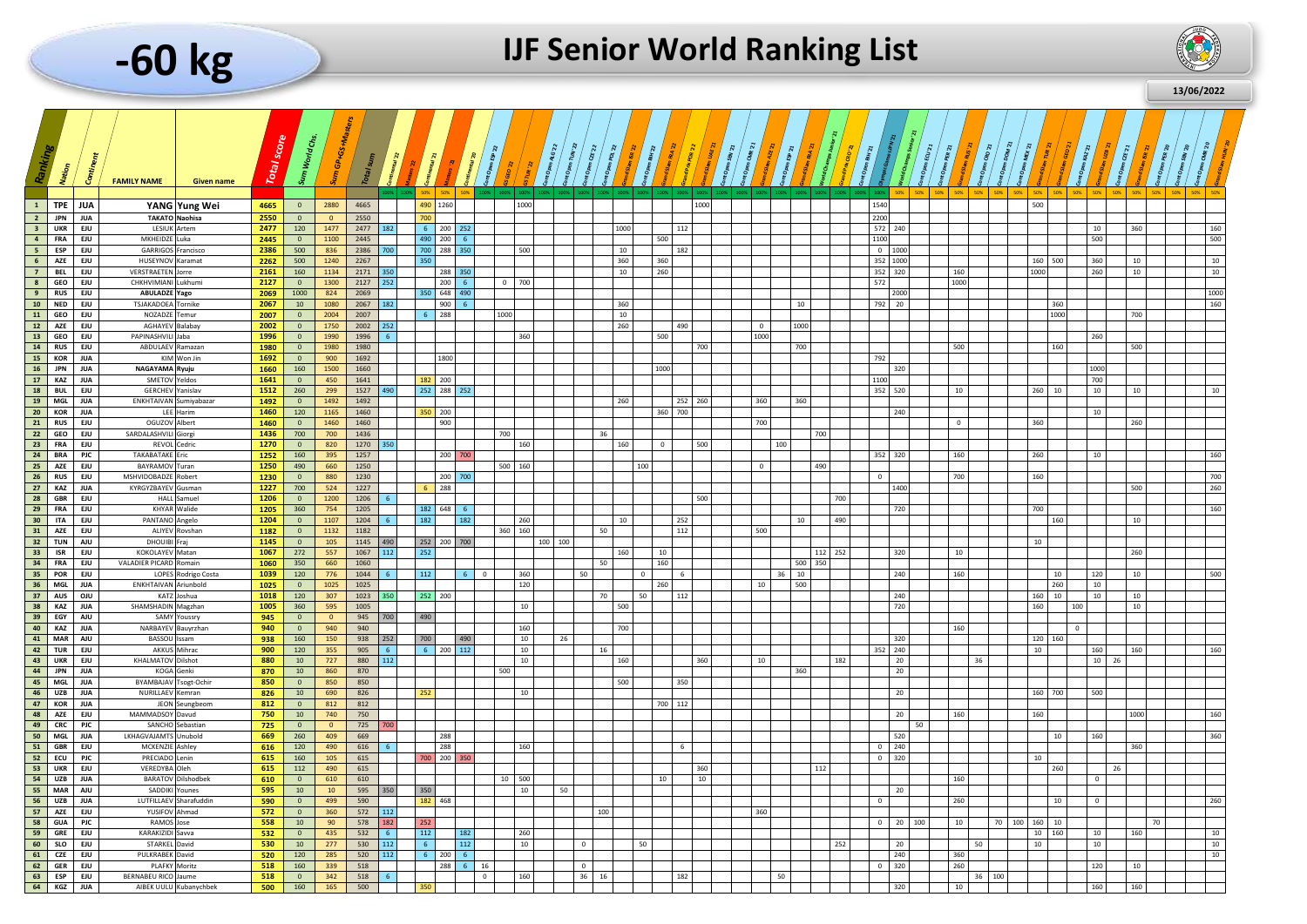| 65<br><b>FRA</b><br><b>EJU</b>  | <b>BOUDA</b> Romaric Wend-Yam | 500 | 120                     | 330                     | 500 |     |                 |     | 50             |              |    |                       |     |              |     |         |     |                |                 |                | 240 | 160 |              |    | 500            |                |                |         |          |        |
|---------------------------------|-------------------------------|-----|-------------------------|-------------------------|-----|-----|-----------------|-----|----------------|--------------|----|-----------------------|-----|--------------|-----|---------|-----|----------------|-----------------|----------------|-----|-----|--------------|----|----------------|----------------|----------------|---------|----------|--------|
| 66<br><b>JPN</b><br><b>JUA</b>  | KONDO Hayato                  | 500 | $\overline{0}$          | 500                     | 500 |     |                 |     |                |              |    |                       |     |              |     |         | 500 |                |                 |                |     |     |              |    |                |                |                |         |          |        |
| 67<br><b>MDA</b><br>EJU         | FOCA Nicolae                  | 490 | $10\,$                  | 477                     | 490 |     | 6               |     |                |              |    |                       |     |              | 112 |         | 260 | 10             |                 |                | 20  |     |              |    | 10 10          | 10             | 160            |         |          |        |
| 68<br><b>USA</b><br>PJC         | <b>DIAZ Adonis</b>            | 490 | 10                      | 205                     | 510 |     | 200             | 490 |                |              |    |                       |     |              |     |         |     |                |                 |                | 20  | 10  |              |    | 10<br>10       | 10             |                | 160 100 |          | 10     |
| 69<br><b>CUB</b><br>PJC         | PORTE VALDIVIEZO Danny        | 490 | $\overline{0}$          | $\overline{0}$          | 490 | 490 |                 |     |                |              |    |                       |     |              |     |         |     |                |                 |                |     |     |              |    |                |                |                |         |          |        |
| 70<br><b>SEN</b><br>AJU         | DIOP Moussa                   | 487 | $\overline{0}$          | 65                      | 487 |     | 6               | 252 |                |              | 26 |                       |     |              |     | 100 100 |     |                |                 |                |     |     |              |    | 120 10         |                |                |         | 70<br>70 |        |
| 71<br><b>FRA</b><br>EJU         | <b>MERLIN</b> Maxime          | 486 | $\overline{0}$          | 266                     | 486 |     |                 |     | 50             |              |    | 70                    |     |              | 6   |         |     | 260            |                 | 100            |     |     |              |    |                |                |                |         |          |        |
| 72<br><b>TJK</b><br><b>JUA</b>  | SAIDABUROROV Shahboz          | 450 | $\overline{0}$          | 450                     | 450 |     |                 |     |                |              |    |                       |     |              |     |         |     |                |                 |                |     | 10  |              |    | 10 500         | 360            |                |         |          |        |
|                                 |                               |     |                         |                         |     |     |                 |     |                |              |    |                       |     |              | 10  |         |     |                |                 |                |     |     |              |    |                |                |                |         |          |        |
| 73<br><b>FRA</b><br><b>EJU</b>  | FLORIMONT Jolan               | 446 | $\overline{0}$          | 430                     | 446 |     |                 |     | 16             |              |    |                       |     |              |     |         |     | $\circ$        | 350             |                |     | 160 |              |    |                |                |                |         |          |        |
| 74<br><b>ALG</b><br>AJU         | YAGOUBI Billel                | 416 | $\overline{0}$          | $\mathbf{0}$            | 416 | 350 |                 |     |                | 50           | 16 |                       |     |              |     |         |     |                |                 |                |     |     |              |    |                |                |                |         |          |        |
| 75<br><b>CMR</b><br><b>AJU</b>  | TSALA TSALA Bernadin          | 412 | $\overline{0}$          | 5                       | 412 | 182 | 252             | 350 |                |              |    |                       |     |              |     |         |     |                |                 |                |     | 10  |              |    |                |                |                |         | 100      |        |
| 76<br><b>TUR</b><br><b>EJU</b>  | YILDIZ Salih                  | 411 | 10                      | 345                     | 411 |     | 6 <sup>1</sup>  | 112 |                |              |    |                       |     |              |     |         |     |                |                 |                | 20  |     |              |    | 360            | 160            | 160            |         |          | $10\,$ |
| 77<br><b>CIV</b><br>AJU         | DABONE Daouda                 | 404 | $\overline{0}$          | 10                      | 404 | 182 | 112             |     |                | 36           |    |                       |     | 10           |     | 50      | 70  |                |                 |                |     |     |              |    |                |                |                |         |          |        |
| 78<br><b>FRA</b><br>EJU         | <b>LIMARE</b> Vincent         | 402 | $\overline{0}$          | 350                     | 402 |     |                 |     | 36             |              |    | $\overline{0}$        |     | $\circ$      |     |         |     | 16             | 350             | $\overline{0}$ |     |     |              |    |                |                |                |         |          |        |
| 79<br>POR<br>EJU                | MENDES Francisco              | 360 | $\overline{0}$          | 166                     | 360 | 112 |                 |     |                | 160          |    | 50                    |     | 16           | 6   |         |     | 16             |                 |                |     |     |              |    |                |                |                |         |          |        |
|                                 | NAJI David                    |     |                         |                         |     |     |                 |     |                |              |    |                       |     |              |     |         |     |                |                 |                |     |     |              |    |                |                |                |         |          | 360    |
| 80<br><b>HUN</b><br>EJU         |                               | 351 | $\overline{0}$          | 302                     | 351 |     |                 |     |                | 10           |    |                       |     |              | 112 |         |     |                |                 | 36             |     |     | 26           |    |                |                | $\overline{0}$ |         |          |        |
| 81<br><b>KAZ</b><br><b>JUA</b>  | DAVLATOV Sherzod              | 350 | 350                     | $\mathbf{0}$            | 350 |     |                 |     | $\circ$        |              |    |                       |     |              |     |         |     |                | 350             |                |     |     |              |    |                | $^{\circ}$     |                |         |          |        |
| 82<br><b>JPN</b><br><b>JUA</b>  | NAKAMURA Taiki                | 350 | $\overline{0}$          | 350                     | 350 |     |                 |     |                |              |    |                       |     |              | 350 |         |     |                |                 |                |     |     |              |    |                |                |                |         |          |        |
| 83<br>PAN<br>PJC                | VERGARA Bernabe               | 350 | $\overline{0}$          | $\overline{0}$          | 350 | 350 |                 |     |                |              |    |                       |     |              |     |         |     |                |                 |                |     |     |              |    |                |                |                |         |          |        |
| 84<br><b>FRA</b><br>EJU         | <b>VERGNES</b> Richard        | 346 | $\overline{0}$          | 160                     | 346 |     |                 |     | $\circ$<br>160 |              |    | 100<br>$\overline{0}$ |     | 16           |     |         |     | $\mathbf{0}$   |                 | 70             |     |     |              |    |                |                |                |         |          |        |
| 85<br><b>UKR</b><br>EJU         | MORGOYEV Bekirbek             | 322 | $\overline{0}$          | 260                     | 322 |     |                 |     | 12 260         |              |    |                       |     | 26           |     |         |     |                |                 | 16             |     |     | 16           |    |                |                | $\circ$        |         |          |        |
| 86<br><b>KAZ</b><br><b>JUA</b>  | SYUKENOV Dauren               | 295 | $\overline{0}$          | 260                     | 295 |     |                 |     | $10\,$         |              |    |                       |     |              |     |         |     |                |                 |                |     | 500 |              |    |                | 70             |                |         |          |        |
| 87<br>PER<br>PJC                | CALLE Dilmer                  | 286 | 10                      | 10                      | 286 |     | 350             | 252 |                |              |    |                       |     |              |     |         |     |                |                 |                | 20  | 100 |              |    | 70 10 10       |                |                | $\circ$ |          |        |
|                                 |                               |     |                         |                         |     |     |                 |     |                |              |    |                       |     |              |     |         |     |                |                 |                |     |     |              |    |                |                |                |         |          |        |
| 88<br><b>ISR</b><br>EJU         | WOLCZAK Yam                   | 268 | 252                     | 10                      | 268 | 6   |                 |     |                |              |    |                       | 10  |              |     |         |     |                | 252             |                |     |     |              |    |                |                | $\circ$        |         |          |        |
| 89<br>KGZ<br><b>JUA</b>         | YRYSBEKOV Khanbolot           | 267 | 84                      | 170                     | 267 |     |                 |     |                | 10 160       |    |                       |     |              |     |         |     |                | 84              |                |     |     |              |    |                | 26             |                |         |          |        |
| 90<br><b>TKM</b><br><b>JUA</b>  | OMIROV Aybek                  | 263 | $\overline{0}$          | 260                     | 263 |     | 6 <sup>5</sup>  |     | 260            |              |    |                       |     |              |     |         |     |                |                 |                |     |     |              |    |                |                |                |         |          |        |
| ECU<br>91<br>PJC                | MOROCHO Steven                | 261 | 10                      | $\overline{0}$          | 261 |     | 490             | 350 |                |              |    |                       |     |              |     |         |     |                |                 |                | 20  |     |              |    |                |                |                |         |          |        |
| 92<br>UZB<br><b>JUA</b>         | MAHAMMADJONOV Mirzohid        | 259 | $\circ$                 | 246                     | 259 |     |                 |     |                |              |    |                       | 160 |              | 6   |         |     |                |                 |                |     |     |              |    |                | 160<br>26      |                |         |          |        |
| 93<br><b>BRA</b><br>PJC         | KUWABARA Allan                | 256 | $\overline{0}$          | 256                     | 256 |     |                 |     | 160            |              |    |                       |     | 10           | 6   |         |     |                |                 |                |     |     |              |    |                |                | 160            |         |          |        |
| 94<br><b>UZB</b><br><b>JUA</b>  | BAKHTIYOROV Kamoliddin        | 252 | 252                     | $\overline{0}$          | 252 |     |                 |     |                |              |    |                       |     |              |     |         |     |                | 252             |                |     |     |              |    |                |                |                |         |          |        |
| 95<br><b>COL</b><br>PJC         | ROJAS Johan                   | 252 | $\overline{0}$          | $\overline{0}$          | 252 | 252 |                 |     |                |              |    |                       |     |              |     |         |     |                |                 |                |     |     |              |    |                |                |                |         |          |        |
| 95<br><b>VEN</b><br>PJC         | SALAS Ivan                    | 252 | $\overline{0}$          | $\overline{0}$          | 252 | 252 |                 |     |                |              |    |                       |     |              |     |         |     |                |                 |                |     |     |              |    |                |                |                |         |          |        |
|                                 |                               |     |                         |                         |     |     |                 |     |                |              |    |                       |     |              |     |         |     |                |                 |                |     |     |              |    |                |                |                |         |          |        |
| 95<br>ZAM<br>AJU                | ZULU Simon                    | 252 | $\overline{0}$          | $\overline{0}$          | 252 | 252 |                 |     |                |              |    |                       |     |              |     |         |     |                |                 |                |     |     |              |    |                |                |                |         |          |        |
| 98<br><b>NED</b><br>EJU         | JARING Emiel                  | 247 | $\overline{0}$          | 197                     | 247 |     |                 |     |                |              |    |                       |     |              |     |         |     | 10             | 182             |                |     |     |              |    | 10             |                | 100            |         |          |        |
| 99<br><b>CPV</b><br>AJU         | DE BARROS E SILVA Alexandre   | 246 | 10                      | 11                      | 246 |     | $6\overline{6}$ | 350 |                |              |    |                       |     |              | 6   |         |     |                |                 |                | 20  |     |              |    | 10             |                |                |         | 100      |        |
| 100<br><b>UZB</b><br><b>JUA</b> | UROZBOEV Diyorbek             | 239 | $\overline{0}$          | 239                     | 239 |     | 468             |     |                |              |    |                       |     |              |     |         |     |                |                 |                |     |     |              |    |                |                | 10             |         |          |        |
| 101<br><b>MEX</b><br>PJC        | ROSADO Moises                 | 206 | $\overline{0}$          | $\overline{0}$          | 206 |     | 350             | 6   |                |              |    |                       |     |              |     |         |     |                |                 |                |     |     |              | 50 |                |                |                |         |          |        |
| 102<br><b>ITA</b><br>EJU        | PETROSINO Mario               | 196 | $\overline{0}$          | 160                     | 196 |     |                 |     | $0 \quad 160$  |              |    | 36                    |     |              |     |         |     |                |                 |                |     |     |              |    |                |                |                |         |          |        |
| 103<br>GAB<br>AJU               | NKERO Fernand                 | 187 | $\overline{0}$          | $\overline{0}$          | 187 |     | $6\overline{6}$ | 252 |                |              |    |                       |     |              |     |         | 36  |                |                 |                |     |     |              |    |                |                |                |         | 50       |        |
| 104<br><b>RUS</b><br>EJU        | PARCHIEV Abu-Muslim           | 182 | 182                     | $\overline{0}$          | 182 |     |                 |     |                |              |    |                       |     |              |     |         |     |                | 182             |                |     |     |              |    |                |                |                |         |          |        |
| 104 GEO<br>EJU                  | SHATIRISHVILI Shakro          | 182 | 182                     | $\overline{0}$          | 182 |     |                 |     |                |              |    |                       |     |              |     |         |     |                | 182             |                |     |     |              |    | $\overline{0}$ |                |                |         |          |        |
|                                 |                               |     |                         |                         |     |     |                 |     |                |              |    |                       |     |              |     |         |     |                |                 |                |     |     |              |    |                |                |                |         |          |        |
| 106<br><b>ARG</b><br>PJC        | <b>GOMEZ Nicolas</b>          | 182 | $\overline{0}$          | $\mathbf{0}$            | 182 | 182 |                 |     |                |              |    |                       |     |              |     |         |     |                |                 |                |     |     |              |    |                |                |                |         |          |        |
| 107<br><b>RUS</b><br>EJU        | SIMEONIDIS Konstantin         | 180 | $\overline{0}$          | 180                     | 180 |     |                 |     |                |              |    |                       |     |              |     |         |     |                |                 |                |     |     |              |    | 360            |                |                |         |          |        |
| 108<br><b>BRA</b><br>PJC        | <b>KITADAI</b> Felipe         | 180 | $\overline{0}$          | 180                     | 180 |     | 200             |     |                |              |    |                       |     |              |     |         |     |                |                 |                |     |     |              |    |                | 160            |                |         |          |        |
| 109<br><b>ALG</b><br><b>AJU</b> | REBAHI Mohamed                | 175 | $\overline{0}$          | $\overline{0}$          | 175 |     | 350             |     |                |              |    |                       |     |              |     |         |     |                |                 |                |     |     |              |    |                |                |                |         |          |        |
| 110<br><b>SEN</b><br>AJU        | MBALLO Oumar                  | 172 | 84                      | $\overline{0}$          | 172 |     |                 |     |                |              |    |                       |     |              |     | 70      |     |                | 84              |                |     |     |              |    |                |                |                |         | 36       |        |
| $111$<br><b>SUI</b><br>EJU      | SCHWANDER Lionel              | 169 | $\mathbf 0$             | $118\,$                 | 169 |     |                 |     |                |              |    |                       |     |              | 112 |         |     | 26             |                 | $6 \quad 0$    |     |     | 50           |    |                |                |                |         |          |        |
| 112 AUT<br><b>EJU</b>           | ADAMYAN Vache                 | 160 | $\overline{0}$          | 160                     | 160 |     |                 |     | $0 \mid 160$   |              |    |                       |     |              |     |         |     |                |                 |                |     |     |              |    |                |                |                |         |          |        |
| 112<br><b>KAZ</b><br><b>JUA</b> | SEILKHAN Kanat                | 160 | $\overline{0}$          | 160                     | 160 |     |                 |     | 160            |              |    |                       |     |              |     |         |     |                |                 |                |     |     |              |    |                | $\overline{0}$ |                |         |          |        |
| 114<br>ESP<br><b>EJU</b>        | NUNEZ RODRIGUEZ Justo         | 160 | $\overline{0}$          | 96                      | 160 |     | 112             |     | $\overline{0}$ |              |    | $\overline{0}$ 0      |     | $\mathbf{0}$ |     |         |     | $\circ$<br>10  | 6               |                |     |     | 16           |    | 160            |                |                |         |          |        |
| 115<br><b>AUT</b><br><b>EJU</b> | LEUTGEB Daniel                |     | $\overline{0}$          | 20                      | 158 | 112 |                 |     | $\overline{0}$ | 10 10        |    | $0 \mid 26$           |     |              |     |         |     |                |                 |                |     |     | $\mathbf{0}$ |    |                |                |                |         |          |        |
|                                 |                               | 158 |                         |                         |     |     |                 |     |                |              |    |                       |     |              |     |         |     |                |                 |                |     |     |              |    |                |                |                |         |          |        |
| 116<br>ECU<br>PJC               | AYALA Juan                    | 147 | 112                     | $\overline{0}$          | 147 |     |                 |     |                |              |    |                       |     |              |     |         |     |                | 112             |                | 70  |     |              |    |                |                |                |         |          |        |
| 117<br><b>FRA</b><br>EJU        | RAOUL HEBRARD Theo            | 144 | $\overline{0}$          | $112\,$                 | 144 |     |                 |     |                |              |    | 16 16                 |     | $\circ$      | 112 |         |     |                |                 | $\circ$        |     |     |              |    |                |                |                |         |          |        |
| 118<br><b>BRA</b><br>PJC        | CONCEICAO Ryan                | 142 | $\overline{0}$          | 30 <sub>2</sub>         | 142 |     |                 |     |                | $10 \mid 10$ |    |                       | 10  |              |     |         |     |                |                 |                |     |     |              |    |                |                |                |         |          |        |
| 119<br><b>ALG</b><br>AJU        | <b>BEN LARIBI Younes</b>      | 140 | $\overline{0}$          | $\overline{0}$          | 140 |     |                 |     |                | 70           | 70 |                       |     |              |     |         |     |                |                 |                |     |     |              |    |                |                |                |         |          |        |
| 120<br>POR<br><b>EJU</b>        | FERNANDES B.Tralhao           | 138 | 112                     | $\overline{0}$          | 138 |     |                 |     |                |              |    |                       |     |              |     |         |     | 26             | 112             |                |     |     |              |    |                |                |                |         |          |        |
| 121<br>CZE<br>EJU               | <b>DVORACEK</b> Antonin       | 137 | 84                      | $\overline{0}$          | 137 |     |                 |     |                |              |    |                       |     |              |     |         |     |                | 84              |                |     |     | 70           |    |                |                | 36             |         |          |        |
| 122<br><b>ITA</b><br>EJU        | ARAMU Alessandro              | 136 | $\overline{0}$          | 80                      | 136 |     | 112             |     |                |              |    |                       |     |              |     |         |     | $\overline{0}$ |                 |                |     |     |              |    | 160            |                |                |         |          |        |
| 123<br><b>ITA</b><br>EJU        | AVERSA Simone                 | 134 | 112                     | $\overline{0}$          | 134 |     |                 |     |                |              |    | 16                    |     |              |     |         |     |                | 112             |                |     |     | 12           |    |                |                |                |         |          |        |
| 124<br>GBR<br>EJU               | MUNRO Dylan                   | 133 | $\overline{0}$          | 6                       | 133 |     |                 |     | $\mathbf{0}$   |              |    | $\overline{0}$<br>12  |     | 16           | 6   |         |     | 70             |                 | 16             |     |     | 26           |    |                |                |                |         |          |        |
| 125<br>SUI<br>EJU               | WAIZENEGGER Samuel            | 133 | $\overline{0}$          | $6\phantom{1}$          | 133 |     |                 |     | 16             |              |    | 26                    |     |              |     |         |     | $\circ$        | $6\overline{6}$ | 50             |     |     |              |    |                |                | 70             |         |          |        |
| 126<br><b>BRA</b><br>PJC        | <b>TORRES</b> Renan           | 131 | $\overline{0}$          | 5 <sub>1</sub>          | 131 |     | 252             |     |                |              |    |                       |     |              |     |         |     |                |                 |                |     |     |              |    |                |                |                |         |          | 10     |
|                                 |                               |     |                         |                         |     |     |                 |     |                |              |    |                       |     |              |     |         |     |                |                 |                |     |     |              |    |                |                |                |         |          |        |
| 127<br>GBR<br>EJU               | GILES Joshua                  | 130 | $\overline{0}$          | 60                      | 130 |     |                 |     | 16             |              |    |                       |     |              |     |         |     | 36             |                 | $\overline{0}$ |     |     |              |    | 120            |                | 36             |         |          |        |
| 128<br><b>IJF</b><br>IJF        | AHMAD Khaled                  | 120 | 120                     | $\overline{0}$          | 120 |     |                 |     | $\overline{0}$ |              |    |                       |     |              |     |         |     |                |                 |                | 240 |     |              |    |                |                |                |         |          |        |
| 129 HUN<br>EJU                  | <b>FARKAS</b> Bence           | 120 | 112                     | $\mathbf{0}$            | 120 |     |                 |     |                |              |    |                       |     |              |     |         |     |                | 112             |                |     |     | 16           |    |                |                |                |         |          |        |
| 130 HUN<br>EJU                  | FECZKO Csanad                 | 116 | $\overline{0}$          | 90                      | 116 |     |                 |     |                | 10           |    | 26                    |     |              |     |         |     |                |                 | $\overline{0}$ |     |     |              |    |                |                |                |         |          | 160    |
| 131 ITA<br>EJU                  | DE TULLIO Giuseppe            | 112 | 112                     | $\overline{\mathbf{0}}$ | 112 |     |                 |     |                |              |    |                       |     |              |     |         |     |                | 112             |                |     |     |              |    |                |                |                |         |          |        |
| 131 KAZ<br><b>JUA</b>           | MARKHANBETOV Merey            | 112 | 112                     | $\bullet$               | 112 |     |                 |     |                |              |    |                       |     |              |     |         |     |                | 112             |                |     |     |              |    |                |                |                |         |          |        |
| 133 COL<br>PJC                  | FUTTINICO John                | 112 | $\overline{\mathbf{0}}$ | $\bullet$               | 112 | 112 |                 |     |                |              |    |                       |     |              |     |         |     |                |                 |                |     |     |              |    |                |                |                |         |          |        |
| 134 GER<br>EJU                  | <b>HEYDER</b> Maximilian      | 111 | $\overline{\mathbf{0}}$ | 76                      | 111 |     | 6 <sup>1</sup>  |     | $\circ$        |              |    | $\overline{0}$        |     | 16           |     |         |     | $10 \mid 16$   | 6               |                |     |     |              |    |                | 120            |                |         |          |        |
|                                 |                               |     |                         |                         |     |     |                 |     |                |              |    |                       |     |              |     |         |     |                |                 |                |     |     |              |    |                |                |                |         |          |        |
| 135 RUS<br>EJU                  | YASHUEV Islam                 | 108 | $\overline{\mathbf{0}}$ | 108                     | 108 |     | 216             |     |                |              |    |                       |     |              |     |         |     |                |                 |                |     |     |              |    |                |                |                |         |          |        |
| 136 AZE<br>EJU                  | <b>TALIBOV</b> Nazir          | 106 | $\overline{0}$          | $\overline{0}$          | 106 |     |                 |     | 70             |              |    | 36                    |     |              |     |         |     |                |                 |                |     |     |              |    |                |                |                |         |          |        |
| 137 BRA<br>PJC                  | PELIM Phelipe                 | 105 | $\overline{\mathbf{0}}$ | 105                     | 105 |     | 200             |     |                |              |    |                       |     |              |     |         |     |                |                 |                |     |     |              |    |                |                | 10             |         |          |        |
| 138 TUR<br>EJU                  | KARAHAN Emirhan               | 102 | 6 <sup>6</sup>          | 80                      | 102 |     |                 |     |                |              |    | $\overline{0}$        |     | 16           |     |         |     |                | 6               |                |     |     |              |    | $0\quad 160$   |                |                |         |          |        |
| 139 NED<br>EJU                  | <b>VOLLEMAN</b> Tibo          | 101 | $\overline{\mathbf{0}}$ | $\bullet$               | 101 |     |                 |     | 16             |              |    | $\circ$               |     | 36           |     |         |     | 16             |                 | $\overline{0}$ |     |     | 16           |    |                |                | 50             |         |          |        |
| 140 GER<br>EJU                  | STANDKE Maximilian            | 100 | 84                      | $\overline{0}$          | 100 |     |                 |     |                |              |    | 16                    |     |              |     |         |     |                | 84              |                |     |     |              |    |                |                |                |         |          |        |
| 141 MGL<br><b>JUA</b>           | DASHDAVAA Amartuvshin         | 100 | $\overline{0}$          | 100                     | 100 |     | 200             |     |                |              |    |                       |     |              |     |         |     |                |                 | $\overline{0}$ |     |     |              |    |                |                |                |         |          |        |
| 142 KAZ<br>JUA                  | AMANKOSSOV Nurdaulet          | 100 | $\overline{0}$          | $\overline{0}$          | 100 |     |                 |     | 100            |              |    |                       |     |              |     |         |     |                |                 |                |     |     |              |    |                | $\overline{0}$ |                |         |          |        |
| 143 ISR                         | YEHUDAI Ilay                  |     |                         |                         |     |     |                 |     |                |              |    |                       |     |              |     |         |     |                | 6 <sup>1</sup>  |                |     |     |              |    | 160            |                |                |         |          |        |
| EJU                             |                               | 94  | $\overline{0}$          | 86                      | 94  |     |                 |     |                |              |    |                       |     |              |     |         |     |                |                 |                |     |     | 16           |    |                |                |                |         |          |        |
| 144 CHA<br><b>AJU</b>           | ISSA SANI Ibrahim             | 91  | $\overline{0}$          | $\overline{0}$          | 91  |     | 182             |     |                |              |    |                       |     |              |     |         |     |                |                 |                |     |     |              |    |                |                |                |         |          |        |
| 145 PER<br><b>PJC</b>           | RAMIREZ Alexander             | 88  | $\overline{0}$          | $\overline{0}$          | 88  |     | 6 <sup>1</sup>  | 6   |                |              |    |                       |     |              |     |         |     |                |                 |                |     | 70  |              | 50 |                |                |                | 50      |          |        |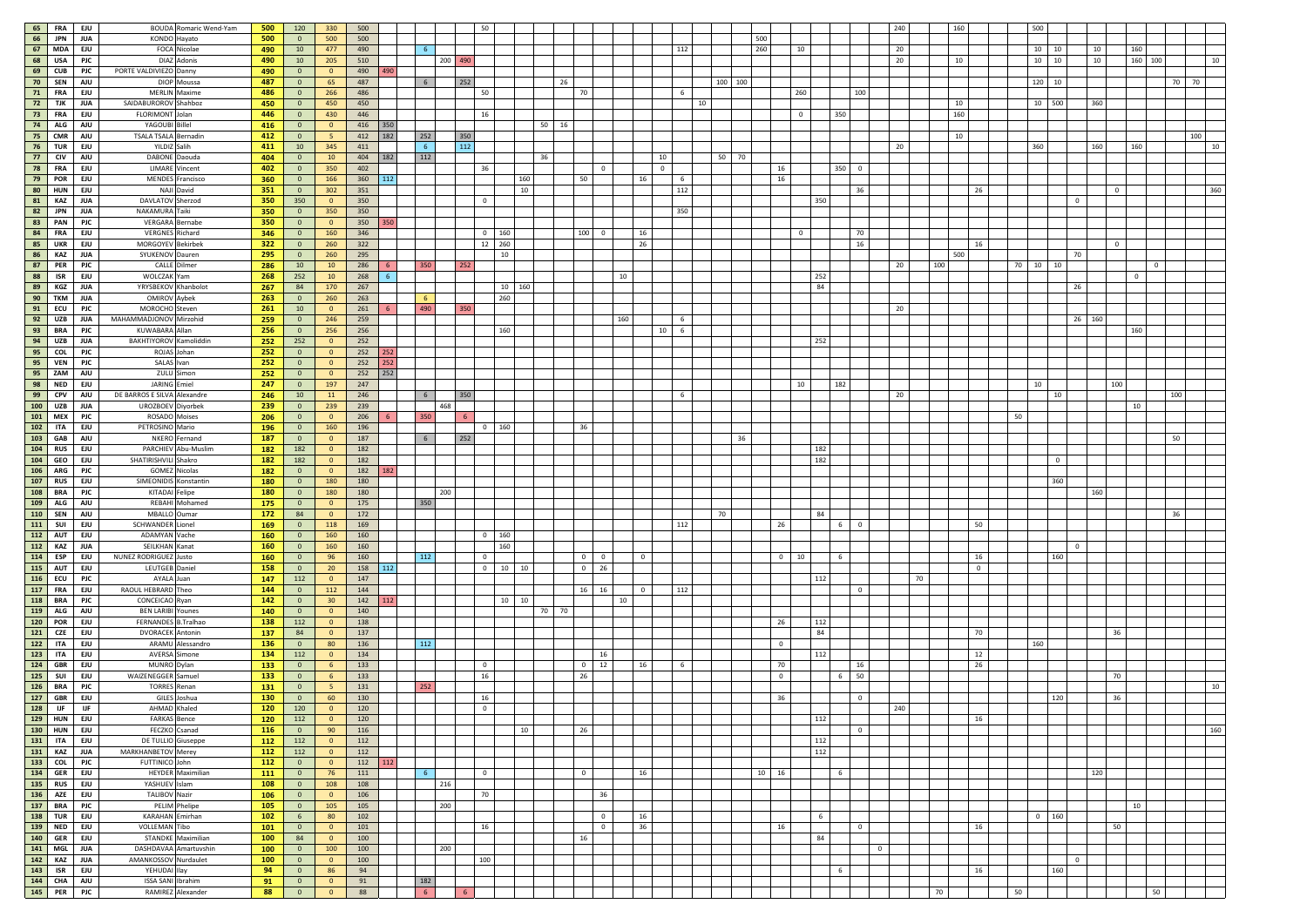| 146<br><b>BLR</b><br><b>EJU</b>                              | KOLASAU Artsiom                        | 85        | $\overline{0}$          | 85                               | 85              |    |             |                |                      |                |                |                |                |   |    |                         |                |    |                |         |       | 10             |                |        |     |       | 160            |     |         |         |
|--------------------------------------------------------------|----------------------------------------|-----------|-------------------------|----------------------------------|-----------------|----|-------------|----------------|----------------------|----------------|----------------|----------------|----------------|---|----|-------------------------|----------------|----|----------------|---------|-------|----------------|----------------|--------|-----|-------|----------------|-----|---------|---------|
| 146<br>AZE<br>EJU                                            | VALIZADA Oruj                          | 85        | $\overline{0}$          | 85                               | 85              |    |             |                |                      |                |                |                |                |   |    |                         |                |    |                |         |       |                |                |        | 10  |       | 160            |     |         |         |
| 146<br><b>IND</b><br><b>JUA</b>                              | YADAV Vijay Kumar                      | 85        | $\overline{0}$          | 85                               | 85              |    |             |                | $\circ$              |                |                |                |                |   |    |                         |                |    |                |         |       |                |                |        |     |       |                | 160 |         | $10\,$  |
|                                                              |                                        |           |                         |                                  |                 |    |             |                |                      |                |                |                |                |   |    |                         |                |    |                |         |       |                |                |        |     |       |                |     |         |         |
| 149<br><b>ITA</b><br>EJU                                     | D ANGELO Biagio                        | 85        | $\overline{0}$          | 82                               | 85              |    |             | 6 <sup>1</sup> |                      |                |                | 10             |                | 6 |    |                         |                |    | 6              |         |       | $\mathbf{0}$   |                |        |     |       | 120            |     |         |         |
| 150<br>CHI<br>PJC                                            | FERNANDEZ Lucas                        | 84        | 84                      | $\overline{0}$                   | 84              |    |             |                |                      |                |                |                |                |   |    |                         |                | 84 |                |         |       |                |                |        |     |       |                |     |         |         |
| 150<br><b>TPE</b><br><b>JUA</b>                              | LIN Chong-You                          | 84        | 84                      | $\overline{0}$                   | 84              |    |             |                |                      |                |                |                |                |   |    |                         |                | 84 |                |         |       |                |                |        |     |       |                |     |         |         |
| 150<br><b>MDA</b><br>EJU                                     | TIRSINA Alexandru                      | 84        | 84                      | $\circ$                          | 84              |    |             |                |                      |                |                |                |                |   |    |                         |                | 84 |                |         |       |                |                |        |     |       |                |     |         |         |
| 153<br><b>ISR</b><br>EJU                                     | SHANI Matan                            | 83        | $\overline{0}$          | 80                               | 83              |    |             | $6^{\circ}$    |                      |                |                |                |                |   |    |                         |                |    |                |         |       |                |                |        |     |       |                |     |         | 160     |
|                                                              |                                        |           |                         |                                  |                 |    |             |                |                      |                |                |                |                |   |    |                         |                |    |                |         |       |                |                |        |     |       |                |     |         |         |
| 154<br>GEO<br>EJU                                            | CHADUNELI Lasha                        | 80        | $\overline{0}$          | 80                               | 80              |    |             |                |                      |                |                |                |                |   |    |                         |                |    |                |         |       |                |                |        | 160 |       |                |     |         |         |
| 155<br><b>ITA</b><br>EJU                                     | CARLINO Andrea                         | 70        | $\overline{0}$          | 20 <sub>2</sub>                  | 70              |    |             |                |                      |                |                |                | 10             |   |    |                         | 50             |    |                |         |       | 10             |                | 10     |     |       |                |     |         |         |
| 156<br>AZE<br>EJU                                            | PIRIYEV Samir                          | 70        | $\overline{0}$          | $\mathbf{0}$                     | 70              |    |             |                |                      |                |                |                | 70             |   |    |                         |                |    |                |         |       |                |                |        |     |       |                |     |         |         |
| 157<br><b>USA</b><br>PJC                                     | MORE Jacob                             | 67        | $\overline{0}$          | $\overline{0}$                   | 67              |    |             |                |                      |                | 36             |                |                |   |    |                         |                |    |                |         |       |                |                |        |     |       |                | 50  |         |         |
|                                                              |                                        |           |                         |                                  |                 |    |             |                |                      |                |                |                |                |   |    |                         |                |    |                |         |       |                |                |        |     |       |                |     |         |         |
| 158<br><b>ALG</b><br>AJU                                     | MANSERI Ishak                          | 66        | $\overline{0}$          | $\overline{0}$                   | 66              |    |             |                |                      | 50             | 16             |                |                |   |    |                         |                |    |                |         |       |                |                |        |     |       |                |     |         |         |
| 159<br>CAN<br>PJC                                            | FRASCADORE Julien                      | 62        | $\overline{0}$          | $10$                             | 62              |    |             |                | 26                   |                | $\overline{0}$ | 26             |                |   | 10 |                         |                |    |                |         |       |                |                |        |     |       |                |     |         |         |
| 160<br><b>FRA</b><br>EJU                                     | <b>DUMONTIER Pierre</b>                | 62        | $\overline{0}$          | $\circ$                          | 62              |    |             |                | 12                   |                | $\overline{0}$ | $\circ$        | $\overline{0}$ |   |    |                         | $\circ$        |    | 50             |         |       |                |                |        |     |       |                |     |         |         |
| 161<br><b>TUN</b><br>AJU                                     | MTIRI Mohamed                          | 61        | $\mathbf 0$             | 5                                | 61              |    | 112         |                |                      |                |                |                |                |   |    |                         |                |    |                |         |       |                |                | 10     |     |       |                |     |         |         |
| <b>AJU</b>                                                   | ELMAALLEM Zakariae                     | 56        | 6                       |                                  |                 |    |             |                |                      |                |                |                |                |   |    |                         |                |    |                |         |       |                |                |        |     |       |                |     |         |         |
| 162 MAR                                                      |                                        |           |                         | $\mathbf{0}$                     | 56              |    |             |                |                      |                |                |                |                |   | 50 |                         |                | 6  |                |         |       |                |                |        |     |       |                |     |         |         |
| 163<br>CGO<br>AJU                                            | MBEMBA Jules Junior                    | 56        | $\overline{0}$          | $\circ$                          | 56              |    | 112         |                |                      |                |                |                |                |   |    |                         |                |    |                |         |       |                |                |        |     |       |                |     |         |         |
| 163<br>CAF<br><b>AJU</b>                                     | MONGONDO Resquin                       | 56        | $\overline{0}$          | $\overline{0}$                   | 56              |    | 112         |                |                      |                |                |                |                |   |    | $\overline{\mathbf{0}}$ |                |    |                |         |       |                |                |        |     |       |                |     |         |         |
| 165<br><b>SRB</b><br>EJU                                     | MILIC Nemanja                          | 55        | 10                      | $\overline{0}$                   | 55              | 6. |             | $6^{\circ}$    |                      |                |                |                | $\circ$        |   |    |                         |                |    | 36             | 20      |       |                |                |        |     |       |                |     |         |         |
| 166<br><b>MEX</b><br>PJC                                     | JUAREZ Arath                           | 55        | $6\overline{6}$         | $\circ$                          | 55              |    |             |                |                      |                |                |                |                |   |    |                         |                | 6  |                |         | 36 50 |                |                |        |     |       |                |     |         |         |
|                                                              |                                        |           |                         |                                  |                 |    |             |                |                      |                |                |                |                |   |    |                         |                |    |                |         |       |                |                |        |     |       |                |     |         |         |
| 167<br><b>SEN</b><br>AJU                                     | KEITA Harouna                          | 54        | $\overline{0}$          | $\circ$                          | 54              |    |             |                |                      |                |                |                |                |   | 36 |                         |                |    |                |         |       |                |                |        |     |       |                |     | 36      |         |
| 168 GBR<br><b>EJU</b>                                        | FERGUSON David                         | 54        | $\overline{0}$          | $\overline{0}$                   | 54              |    |             |                | 12                   |                | $\mathbf 0$    |                | 26             |   |    |                         | 16             |    | $\circ$        |         |       | $\mathbf{0}$   |                |        |     |       |                |     |         |         |
| 169<br><b>KAZ</b><br><b>JUA</b>                              | <b>BOLATBEKOV</b> Damir                | 51        | $\overline{0}$          | 5 <sub>1</sub>                   | 51              |    |             |                | 12                   |                |                | 16             |                |   |    |                         |                |    |                |         |       |                |                |        |     | 36 10 |                |     |         |         |
| 170<br><b>CMR</b><br>AJU                                     | EVOUNA BELOBO Didier Barthelemy        | 50        | $\overline{0}$          | $\overline{0}$                   | 50              |    |             |                |                      |                |                |                |                |   |    | 50                      |                |    |                |         |       |                |                |        |     |       |                |     | $\circ$ |         |
| 170<br><b>CMR</b><br><b>AJU</b>                              | NDZOMO Christophe Emmanuel             | 50        | $\overline{0}$          | $\overline{0}$                   | 50              |    |             |                |                      |                |                |                |                |   |    | 50                      |                |    |                |         |       |                |                |        |     |       |                |     |         |         |
|                                                              |                                        |           |                         |                                  |                 |    |             |                |                      |                |                |                |                |   |    |                         |                |    |                |         |       |                |                |        |     |       |                |     |         |         |
| 170<br><b>ISR</b><br>EJU                                     | ROSEN Roie                             | 50        | $\overline{0}$          | $\overline{0}$                   | 50              |    |             |                |                      |                |                |                |                |   |    |                         |                |    |                |         |       | 100            |                |        |     |       |                |     |         |         |
| 170<br><b>USA</b><br>PJC                                     | <b>TERAO</b> David                     | 50        | $\mathbf 0$             | $\mathbf{0}$                     | 50              |    |             |                |                      |                | 50             |                |                |   |    |                         |                |    |                |         |       |                |                |        |     |       |                |     |         |         |
| 174<br><b>CIV</b><br>AJU                                     | <b>MONNEY Regis Evrard</b>             | 45        | $\overline{0}$          | $\mathbf{0}$                     | 45              |    | 6           |                |                      |                |                |                |                |   |    | $0 \quad 36$            |                |    |                |         |       |                |                |        |     |       |                |     |         |         |
| 175<br><b>ESP</b><br>EJU                                     | GOMEZ LLORENS Pedro                    | 44        | $\overline{0}$          | $\overline{0}$                   | 44              |    |             |                |                      |                | $\mathbf{0}$   | $\circ$        | 36             |   |    |                         | $\overline{0}$ |    |                |         |       | 16             |                |        |     |       |                |     |         |         |
|                                                              |                                        |           |                         |                                  |                 |    |             |                |                      |                |                |                |                |   |    |                         |                |    |                |         |       |                |                |        |     |       |                |     |         |         |
| 176<br><b>ALG</b><br>AJU                                     | BOUBETRA Abdelatif El-Mahdi            | 42        | $6\overline{6}$         | $\overline{0}$                   | 42              |    |             |                |                      | $\overline{0}$ | 36             |                |                |   |    |                         |                | 6  |                |         |       |                |                |        |     |       |                |     |         |         |
| 177<br><b>HUN</b><br>EJU                                     | ANDRASI Marton                         | 42        | $\overline{0}$          | $\circ$                          | 42              |    |             |                |                      |                |                |                |                |   |    |                         |                |    | 26             |         |       | 16             |                |        |     |       | 16             |     |         | $\circ$ |
| 178<br><b>ISR</b><br>EJU                                     | RAFAILOV Lior                          | 38        | $\overline{0}$          | $6\overline{6}$                  | 38              |    |             |                | 16                   |                | 16             | $^{\circ}$     |                | 6 |    |                         |                |    |                |         |       |                |                |        |     |       |                |     |         |         |
| 179<br><b>KAZ</b><br><b>JUA</b>                              | <b>BAKYT</b> Abdusamat                 | 38        | $\overline{0}$          | $\overline{0}$                   | 38              |    |             |                | 26                   |                |                | 12             |                |   |    |                         |                |    |                |         |       |                |                |        |     |       |                |     |         |         |
| 180<br>ECU<br>PJC                                            | GARBOA Bryan                           | 37        | 6 <sup>5</sup>          | $\mathbf 0$                      | 37              |    |             |                |                      |                |                |                |                |   |    |                         |                | 6  |                | 50      |       |                |                |        |     |       |                |     |         |         |
|                                                              |                                        |           |                         |                                  |                 |    |             |                |                      |                |                |                |                |   |    |                         |                |    |                |         |       |                |                |        |     |       |                |     |         |         |
| 181<br><b>ALG</b><br><b>AJU</b>                              | CHIOUKH Salah                          | 36        | $\overline{0}$          | $\mathbf{0}$                     | 36              |    |             |                |                      | 36             | $\overline{0}$ |                |                |   |    |                         |                |    |                |         |       |                |                |        |     |       |                |     |         |         |
| 181<br><b>GBR</b><br><b>EJU</b>                              | MACDONALD Neil                         | 36        | $\overline{0}$          | $\overline{0}$                   | 36              |    |             |                | 36                   |                | $\mathbf{0}$   |                | $\mathbf 0$    |   |    |                         |                |    |                |         |       |                |                |        |     |       |                |     |         |         |
| 181<br><b>KEN</b><br>AJU                                     | OMONDI Evance                          | 36        | $\overline{0}$          | $\circ$                          | 36              |    |             |                |                      |                |                |                |                |   | 36 |                         |                |    |                |         |       |                |                |        |     |       |                |     |         |         |
| 184<br><b>RUS</b><br>EJU                                     | MEREMOV Damir                          | 35        | $\overline{0}$          | 10                               | 35              |    |             |                |                      |                |                |                |                |   |    | 10                      |                |    |                |         |       |                |                |        |     | 50    |                |     |         |         |
|                                                              |                                        |           |                         |                                  |                 |    | 6           |                |                      |                |                |                |                |   |    |                         |                |    |                |         |       |                |                |        |     |       |                |     |         |         |
| 185<br><b>KUW</b><br><b>JUA</b>                              | ALALI Meshal                           | 33        | 10                      | 20                               | 33              |    |             |                |                      |                | $\mathbf 0$    |                |                |   |    |                         | $\circ$<br>10  |    |                | 20      |       | 10             |                | $10\,$ |     |       |                |     |         |         |
| 186<br><b>IJF</b><br>IJF                                     | AKKASH Mohamad                         | 32        | 10                      | 10                               | 32              |    |             |                | 12                   |                |                |                |                |   |    |                         |                |    |                | 20      |       | 10             |                | 10     |     |       |                |     |         |         |
| 187<br><b>HUN</b><br>EJU                                     | VIDA Andras                            | 31        | $\overline{0}$          | 6                                | 31              |    |             |                |                      |                |                |                |                | 6 |    |                         |                |    |                |         |       | $^{\circ}$     |                |        |     |       | 50             |     |         |         |
|                                                              |                                        |           |                         |                                  |                 |    |             |                |                      |                |                |                |                |   |    |                         |                |    |                |         |       |                |                |        |     |       |                |     |         |         |
|                                                              |                                        |           |                         |                                  |                 |    |             |                |                      |                |                |                |                |   |    |                         |                |    |                |         |       |                |                |        |     |       |                |     |         |         |
| 188<br>ESP<br>EJU                                            | PORRAS FERREIRO Gaizka                 | 30        | 6 <sup>5</sup>          | $\circ$                          | 30              |    |             |                | $\circ$              |                | 12             | $\mathbf{0}$   |                |   |    |                         | 12             | 6  |                |         |       |                |                |        |     |       |                |     |         |         |
| 189<br><b>KSA</b><br><b>JUA</b>                              | KHAWJAH Mutaz                          | 30        | $\overline{0}$          | 30 <sup>°</sup>                  | 30              |    |             |                | $\overline{0}$<br>10 |                |                |                |                |   | 10 |                         | $10\,$         |    |                |         |       |                |                |        |     |       |                |     |         |         |
| 190<br><b>KAZ</b><br><b>JUA</b>                              | ZHAUYNTAYEV Bauyrzhan                  | 30        | $\overline{0}$          | 5 <sub>1</sub>                   | 30 <sup>2</sup> |    |             |                |                      |                |                |                |                |   |    |                         |                |    |                |         |       |                |                |        |     | 10 50 |                |     |         |         |
| 191<br><b>NCA</b><br>PJC                                     | <b>MONTES</b> Luis                     | 28        | 10                      | $\overline{0}$                   | 28              |    |             |                |                      |                |                |                |                |   |    |                         |                |    |                | 20 0 36 |       |                | $\mathbf{0}$   |        |     |       |                |     |         |         |
|                                                              | DELGADO CALLEJA Julio                  | 26        | $\overline{0}$          | 20 <sub>2</sub>                  | $26\,$          |    |             |                |                      | 10             |                | 10             |                |   |    |                         |                |    |                |         |       |                |                |        |     |       |                |     |         |         |
| 192<br><b>CUB</b><br>PJC                                     |                                        |           |                         |                                  |                 |    |             |                |                      |                |                |                |                |   |    |                         |                |    |                |         |       |                |                |        |     |       |                |     |         |         |
| 193<br><b>UKR</b><br>EJU                                     | SAMOTUG Kyryl                          | 26        | $\overline{0}$          | 10 <sup>°</sup>                  | 26              |    |             |                |                      |                |                |                |                |   |    | 10                      |                |    | 16             |         |       |                |                |        |     |       |                |     |         |         |
| 194<br><b>CMR</b><br>AJU                                     | KAMAJOU TANKOUA Gabriel Pascal         | 26        | $\overline{0}$          | $\circ$                          | 26              |    |             |                |                      |                |                |                |                |   |    | 26                      |                |    |                |         |       |                |                |        |     |       |                |     |         |         |
| 194<br><b>FRA</b><br><b>EJU</b>                              | SUPERVIELLE Gabin                      | 26        | $\overline{0}$          | $\overline{0}$                   | 26              |    |             |                |                      |                |                | $\mathbf{0}$   |                |   |    |                         |                |    | 26             |         |       |                |                |        |     |       |                |     |         |         |
| 194<br><b>RSA</b><br><b>AJU</b>                              | THAMAE Khanya                          | 26        | $\overline{0}$          | $\overline{0}$                   | 26              |    |             |                |                      |                |                |                |                |   | 26 | $\overline{\mathbf{0}}$ |                |    |                |         |       |                |                |        |     |       |                |     |         |         |
|                                                              |                                        |           |                         |                                  |                 |    |             |                |                      |                |                |                |                |   | 10 |                         | 10             |    |                |         |       | $\mathbf{0}$   |                |        |     |       | 10             |     |         |         |
| 197<br><b>RUS</b><br>EJU                                     | <b>BLIEV Ayub</b>                      | 25        | $\overline{0}$          | 25                               | 25              |    |             |                |                      |                |                |                |                |   |    |                         |                |    |                |         |       |                |                |        |     |       |                |     |         |         |
| 198 DOM<br>PJC                                               | PEPIN Antfernee                        | 25        | $\overline{0}$          | $\overline{0}$                   | 25              |    |             |                |                      |                |                |                |                |   |    |                         |                |    |                |         |       |                | 50             |        |     |       |                |     |         |         |
| 198<br>PER<br>PJC                                            | PRADO Arnold                           | 25        | $\overline{0}$          | $\overline{0}$                   | 25              |    |             |                |                      |                |                |                |                |   |    |                         |                |    |                |         | 50    |                |                |        |     |       |                | 0   |         |         |
| 198<br><b>SEN</b><br><b>AJU</b>                              | SY Abdoulaye Alassane                  | 25        | $\overline{0}$          | $\overline{0}$                   | 25              |    |             |                |                      |                |                |                |                |   |    |                         |                |    |                |         |       |                |                |        |     |       |                |     | 50      |         |
| 201<br>PAN<br>PJC                                            | DIAZ Pablo                             | 24        | $\overline{0}$          | $\overline{0}$                   | 24              |    |             |                |                      |                |                |                |                |   |    |                         |                |    |                |         | 36    |                |                |        |     |       |                |     |         |         |
| 202<br><b>GHA</b><br><b>AJU</b>                              | AGUDOO Zeo                             | 22        | $\overline{0}$          | 10                               | 22              |    |             |                |                      |                |                | 12             | 10             |   |    |                         | $\circ$        |    |                |         |       |                |                |        |     |       |                |     |         |         |
|                                                              |                                        |           |                         |                                  |                 |    |             |                |                      |                |                |                |                |   |    |                         |                |    |                |         |       |                |                |        |     |       |                |     |         |         |
| 203<br><b>CYP</b><br>EJU                                     | <b>KOROTZIDIS</b> Giorgos              | 22        | $\overline{0}$          | $\overline{0}$                   | 22              |    |             |                |                      |                | 16             |                |                |   |    |                         |                |    |                |         |       |                |                |        |     |       |                |     |         |         |
| 204 MEX<br>PJC                                               | DAMAS Luis                             | 21        | $\overline{0}$          | $\overline{0}$                   | 21              |    | 6           |                |                      |                |                |                |                |   |    |                         |                |    |                |         |       |                | 36             |        |     |       |                |     |         |         |
| 205<br><b>MGL</b><br><b>JUA</b>                              | <b>BYAMBASUREN</b> Sukhbat             | 20        | $\overline{0}$          | 20 <sub>2</sub>                  | 20              |    |             |                |                      | 10             |                |                |                |   | 10 |                         |                |    |                |         |       |                |                |        |     |       |                |     |         |         |
| 206<br><b>KGZ</b><br><b>JUA</b>                              | BESTAEV Otar                           | 18        | $\overline{0}$          | 15                               | 18              |    | $6^{\circ}$ |                |                      |                |                |                |                |   |    |                         |                |    |                |         |       | 10             |                |        |     |       | 10             | 10  |         |         |
| 207<br><b>CRC</b><br>PJC                                     | PERALTA Jose Eduardo                   | 18        | $\overline{0}$          | $\overline{0}$                   | 18              |    |             |                |                      |                |                |                |                |   |    |                         |                |    |                | 36      |       |                |                |        |     |       |                |     |         |         |
|                                                              |                                        |           |                         |                                  |                 |    |             |                |                      |                |                |                |                |   |    |                         |                |    |                |         |       |                |                |        |     |       |                |     |         |         |
| 207<br><b>KAZ</b><br><b>JUA</b>                              | SULTANBEKOV Yeldos                     | 18        | $\overline{0}$          | $\mathbf 0$                      | 18              |    |             |                |                      |                |                |                |                |   |    |                         |                |    |                |         |       |                |                |        |     | 36    |                |     |         |         |
| 209<br>POL<br>EJU                                            | <b>TYLEK Pawel</b>                     | 18        | $\overline{0}$          | $\overline{0}$                   | 18              |    |             |                |                      |                |                | 12             |                |   |    |                         |                |    | $\circ$        |         |       | 12             |                |        |     |       |                |     |         |         |
| 210 CAN<br>PJC                                               | DEMAERE Joel                           | 16        | $6\overline{6}$         | 10                               | 16              |    |             |                |                      |                |                |                |                |   |    | 10                      |                | 6  |                |         |       |                |                |        |     |       |                |     |         |         |
| 211 KAZ<br><b>JUA</b>                                        | <b>BAKTYGALIYEV Sherkhan</b>           | 16        | $\overline{0}$          | $\circ$                          | 16              |    |             |                |                      |                |                | 16             |                |   |    |                         |                |    |                |         |       |                |                |        |     |       |                |     |         |         |
|                                                              |                                        |           |                         |                                  |                 |    |             |                |                      |                |                |                |                |   |    |                         |                |    |                |         |       |                |                |        |     |       |                |     |         |         |
| 211 ESP<br>EJU                                               | BARROSO LOPEZ Luis                     | 16        | $\overline{\mathbf{0}}$ | $\overline{0}$                   | 16              |    |             |                | 16                   |                |                |                |                |   |    |                         | $\circ$        |    |                |         |       |                |                |        |     |       |                |     |         |         |
| 211 ESP<br>EJU                                               | CARRANZA MORENO Alberto                | 16        | $\overline{0}$          | $\bullet$                        | 16              |    |             |                |                      |                | 16             | $\overline{0}$ |                |   |    |                         |                |    |                |         |       | $\overline{0}$ |                |        |     |       |                |     |         |         |
| 211 ESP<br>EJU                                               | DIAZ LOPEZ Raul                        | 16        | $\overline{0}$          | $\bullet$                        | 16              |    |             |                | $\circ$              |                |                |                |                |   |    |                         | 16             |    |                |         |       |                |                |        |     |       |                |     |         |         |
|                                                              | HANDAN Ali                             |           |                         |                                  |                 |    |             |                |                      |                |                |                | 16             |   |    |                         |                |    |                |         |       |                |                |        |     |       |                |     |         |         |
| 211 BIH<br>EJU                                               |                                        | <b>16</b> | $\bullet$               | $\bullet$                        | 16              |    |             |                |                      |                |                |                |                |   |    |                         |                |    |                |         |       |                |                |        |     |       |                |     |         |         |
| 211 USA<br>PJC                                               | JUDY Zachary                           | 16        | $\overline{\mathbf{0}}$ | $\bullet$                        | 16              |    |             |                |                      |                | 16             |                |                |   |    |                         |                |    |                |         |       |                | $\overline{0}$ |        |     |       |                |     |         |         |
| <b>211</b> GER<br>EJU                                        | LATSCHINJAN Hratschik                  | 16        | $\overline{0}$          | $\circ$                          | $16\,$          |    |             |                |                      |                | 16             |                |                |   |    |                         | $\circ$        |    |                |         |       |                |                |        |     |       |                |     |         |         |
| <b>211 ROU</b><br>EJU                                        | MATEI Alexandru                        | 16        | $\overline{0}$          | $\overline{0}$                   | 16              |    |             |                |                      |                | 16             |                |                |   |    |                         |                |    |                |         |       | $\overline{0}$ |                |        |     |       |                |     |         |         |
| 211 GEO<br>EJU                                               | MAZIASHVILI Tornike                    | 16        | $\overline{\mathbf{0}}$ | $\overline{0}$                   | 16              |    |             |                |                      |                |                | 16             |                |   |    |                         |                |    |                |         |       |                |                |        |     |       |                |     |         |         |
|                                                              |                                        |           |                         |                                  |                 |    |             |                |                      |                |                |                |                |   |    |                         |                |    |                |         |       |                |                |        |     |       |                |     |         |         |
| 211 CZE<br>EJU                                               | RYPAR Radek                            | 16        | $\overline{0}$          | $\bullet$                        | $16\,$          |    |             |                |                      |                | 16             |                |                |   |    |                         |                |    | $\overline{0}$ |         |       | $\overline{0}$ |                |        |     |       |                |     |         |         |
| 211 RUS<br>EJU                                               | SAAEV Iznaur                           | 16        | $\overline{0}$          | $\overline{0}$                   | 16              |    |             |                |                      |                |                |                |                |   |    |                         | 16             |    |                |         |       |                |                |        |     |       |                |     |         |         |
| <b>211 UKR</b><br>EJU                                        | SHTEFANESA Eduard                      | 16        | $\overline{0}$          | $\overline{0}$                   | 16              |    |             |                |                      |                |                |                |                |   |    |                         | 16             |    |                |         |       |                |                |        |     |       | $\overline{0}$ |     |         |         |
| $211$ $\overline{A}$ $\overline{A}$ $\overline{E}$<br>EJU    | YELKIYEV Rashad                        | <b>16</b> | $\overline{\mathbf{0}}$ | $\circ$                          | 16              |    |             |                | 16                   |                |                |                |                |   |    |                         |                |    |                |         |       |                |                |        |     |       |                |     |         |         |
|                                                              |                                        |           |                         |                                  |                 |    |             |                |                      |                |                |                |                |   |    |                         |                |    |                |         |       |                |                |        |     |       |                |     |         |         |
| $211$ AUT<br>EJU                                             | ZAKAJEV Djabrail                       | 16        | $\overline{0}$          | $\overline{0}$                   | 16              |    |             |                |                      |                |                |                |                |   |    |                         |                |    | 16             |         |       | $\circ$        |                |        |     |       | $\bullet$      |     |         |         |
| <b>211</b> KAZ<br><b>JUA</b><br><b>226 KUW</b><br><b>JUA</b> | ZHENISBEK Zhaksybek<br>ALDHUFAIRI Omar | 16<br>15  | $\overline{0}$<br>10    | $\overline{0}$<br>5 <sub>1</sub> | 16<br>15        |    |             |                |                      |                |                | 16             |                |   |    |                         |                |    |                | 20      |       | 10             |                |        |     |       |                |     |         |         |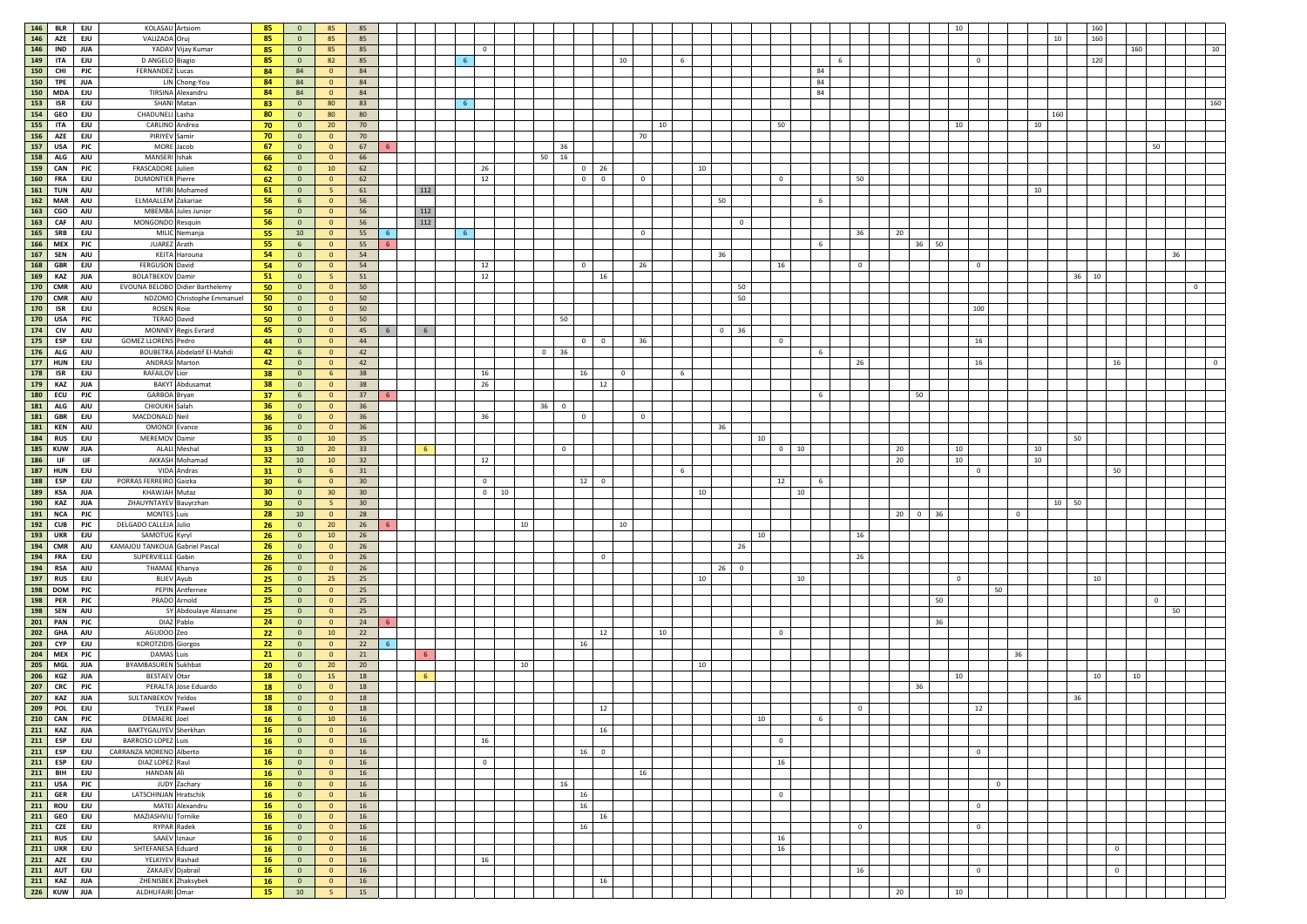| 226 | IJF        | IJF        | RASHNONEZHAD Mohammad                   | 15                      | 10               | 5               | 15                      |                 |                 |                 |              |    |   |                |              |         |    |                 |  |    |    |         | 20 |        |                |        |         |             |         |         | 10     |
|-----|------------|------------|-----------------------------------------|-------------------------|------------------|-----------------|-------------------------|-----------------|-----------------|-----------------|--------------|----|---|----------------|--------------|---------|----|-----------------|--|----|----|---------|----|--------|----------------|--------|---------|-------------|---------|---------|--------|
| 228 | <b>TKM</b> | <b>JUA</b> | JUMAYEV Hakberdi                        | 13                      | $\overline{0}$   | $10-10$         | 13                      |                 | 6               |                 | 10           |    |   |                |              |         |    |                 |  |    |    |         |    |        |                |        |         |             |         |         |        |
| 229 | <b>JOR</b> | <b>JUA</b> | <b>ALMANSOUR</b> Bilal                  | 13                      | $\overline{0}$   | 10              | 13                      |                 | 6 <sup>1</sup>  |                 |              |    |   |                |              |         |    |                 |  |    |    |         |    |        |                | 10     |         | 10          |         |         |        |
| 230 | <b>ARG</b> | PJC        | CAMPITELLI Felipe                       | 13                      | $\overline{0}$   | $\overline{0}$  | 13                      |                 |                 |                 |              |    |   |                |              |         |    |                 |  |    |    |         | 26 |        |                |        |         |             |         |         |        |
|     |            |            |                                         |                         |                  |                 |                         |                 |                 |                 |              |    |   |                |              |         |    |                 |  |    |    |         |    |        |                |        |         |             |         |         |        |
| 231 | ROU        | EJU        | ALBU Alin                               | 12                      | $\overline{0}$   | $\mathbf 0$     | 12                      |                 |                 |                 |              |    |   | 12             |              |         |    |                 |  |    |    |         |    |        |                |        |         |             |         |         |        |
| 231 | IND        | <b>JUA</b> | ALI Mohsin Gulab                        | 12                      | $\overline{0}$   | $\overline{0}$  | 12                      |                 |                 | 12              |              |    |   |                |              |         |    |                 |  |    |    |         |    |        |                |        |         |             |         |         |        |
| 231 | <b>SVK</b> | EJU        | DURCO Dalibor                           | 12                      | $\overline{0}$   | $\overline{0}$  | 12                      |                 |                 |                 |              |    |   | 12             |              |         |    |                 |  |    |    |         |    |        |                |        |         |             |         |         |        |
| 231 | ESP        | EJU        | <b>GARCIA VICENTE Mateo</b>             | 12                      | $\overline{0}$   | $\overline{0}$  | 12                      |                 |                 |                 |              |    |   | $\circ$        |              |         |    |                 |  | 12 |    |         |    |        |                |        |         |             |         |         |        |
|     |            |            |                                         |                         |                  |                 |                         |                 |                 |                 |              |    |   |                |              |         |    |                 |  |    |    |         |    |        |                |        |         |             |         |         |        |
| 231 | POL        | EJU        | KOT Bartlomiej                          | 12                      | $\overline{0}$   | $\overline{0}$  | 12                      |                 |                 |                 |              |    |   |                | $12\,$       |         |    |                 |  |    |    |         |    |        |                |        |         |             |         |         |        |
| 231 | <b>UZB</b> | <b>JUA</b> | OTANAZAROV Otabek                       | 12                      | $\overline{0}$   | $\overline{0}$  | 12                      |                 |                 |                 |              |    |   | 12             |              |         |    |                 |  |    |    |         |    |        |                |        |         |             |         |         |        |
| 231 | <b>FRA</b> | EJU        | ROUSSEL Yohan                           | $12$                    | $\overline{0}$   | $\overline{0}$  | 12                      |                 |                 |                 |              |    |   |                | $12 \quad 0$ | $\circ$ |    |                 |  |    |    |         |    |        |                |        |         |             |         |         |        |
| 231 | POL        | EJU        | SMIEGEL Szymon                          | 12                      | $\overline{0}$   | $\mathbf 0$     | 12                      |                 |                 |                 |              |    |   |                | $12\,$       |         |    |                 |  |    |    |         |    |        | $\mathbf 0$    |        |         | $\mathbf 0$ |         |         |        |
|     |            |            |                                         |                         |                  |                 |                         |                 |                 |                 |              |    |   |                |              |         |    |                 |  |    |    |         |    |        |                |        |         |             |         |         |        |
| 231 | KAZ        | <b>JUA</b> | YERENKAIYPOV Yerzhan                    | 12                      | $\overline{0}$   | $\mathbf{0}$    | 12                      |                 |                 |                 |              |    |   |                | 12           |         |    |                 |  |    |    |         |    |        |                |        | $\circ$ |             |         |         |        |
| 240 | HKG        | <b>JUA</b> | LEUNG Hon Man                           | 10                      | 10               | $\mathbf{0}$    | 10                      |                 |                 |                 |              |    |   |                |              |         |    |                 |  |    |    |         | 20 |        |                |        |         |             |         |         |        |
| 241 | <b>UAE</b> | <b>JUA</b> | AL NAQBI Ahmed                          | 10                      | $\overline{0}$   | 10 <sup>°</sup> | 10                      |                 |                 |                 |              |    |   |                |              |         |    | 10              |  |    |    |         |    |        |                |        |         |             |         |         |        |
| 241 | <b>UAE</b> | <b>JUA</b> | AL THUMAIRI Ahmed Jasem                 | 10                      | $\overline{0}$   | $10-10$         | 10                      |                 |                 |                 |              |    |   |                |              |         |    | 10              |  |    |    |         |    |        |                |        |         |             |         |         |        |
|     |            |            |                                         |                         |                  |                 |                         |                 |                 |                 |              |    |   |                |              |         |    |                 |  |    |    |         |    |        |                |        |         |             |         |         |        |
| 241 | LBN        | <b>JUA</b> | DACRUZ Felipe                           | 10                      | $\overline{0}$   | $10-10$         | 10                      |                 |                 |                 |              | 10 |   |                |              |         |    |                 |  |    |    |         |    |        |                |        |         |             |         |         |        |
| 241 | KSA        | <b>JUA</b> | <b>FALATAH</b> Mohammed                 | 10                      | $\overline{0}$   | 10              | 10                      |                 |                 |                 | $0 \quad 10$ |    |   |                |              |         |    |                 |  |    |    |         |    |        |                |        |         |             |         |         |        |
| 241 | <b>TUR</b> | EJU        | GOC Uluer                               | 10                      | $\overline{0}$   | $10-10$         | 10                      |                 |                 |                 |              | 10 |   |                |              |         |    |                 |  |    |    |         |    |        |                |        |         |             |         |         |        |
| 241 | IRQ        | <b>JUA</b> | <b>HATIF</b> Amer                       | 10                      | $\overline{0}$   | $10$            | 10                      |                 |                 |                 |              |    | 0 |                |              |         | 10 |                 |  |    |    |         |    |        |                |        |         |             |         |         |        |
|     | <b>YEM</b> | <b>JUA</b> | KHOUSROF Ali                            |                         |                  |                 | 10                      |                 |                 |                 |              |    |   |                |              |         |    |                 |  |    |    |         |    |        |                |        |         |             |         |         |        |
| 241 |            |            |                                         | 10                      | $\overline{0}$   | $10-10$         |                         |                 |                 |                 |              | 10 |   |                |              |         |    |                 |  |    |    |         |    |        |                |        |         |             |         |         |        |
| 241 | GEO        | EJU        | KUPATADZE Irakli                        | 10                      | $\overline{0}$   | 10 <sub>1</sub> | 10                      |                 |                 |                 | $\circ$      |    |   |                |              | 10      |    |                 |  |    |    |         |    |        |                |        |         |             |         |         |        |
| 241 | TJK        | <b>JUA</b> | SUFIEV Mehrzod                          | 10                      | $\overline{0}$   | $10-10$         | $10\,$                  |                 |                 |                 |              | 10 |   |                |              |         |    |                 |  |    |    |         |    |        |                |        |         |             |         |         |        |
| 250 | <b>TJK</b> | <b>JUA</b> | QAYUMZODA Abumuslim                     | 10                      | $\overline{0}$   | 10 <sup>°</sup> | 10                      |                 |                 |                 |              |    |   |                |              |         |    |                 |  |    |    |         |    | 10     |                |        |         | 10          |         |         |        |
| 250 | <b>ITA</b> | EJU        | REA Diego                               | 10                      | $\overline{0}$   | $10$            | $10\,$                  |                 |                 |                 |              |    |   | $\circ$        |              |         |    |                 |  |    |    |         |    | $10\,$ |                |        |         | 10          |         |         |        |
|     |            |            |                                         |                         |                  |                 |                         |                 |                 |                 |              |    |   |                |              |         |    |                 |  |    |    |         |    |        |                |        |         |             |         |         |        |
| 252 | <b>MON</b> | EJU        | SICCARDI Yann                           | 8 <sup>2</sup>          | $\mathbf 0$      | 5 <sup>1</sup>  | 8                       |                 | 6 <sup>1</sup>  |                 |              |    |   |                |              |         |    |                 |  |    |    |         |    |        |                | $10\,$ |         |             |         |         |        |
| 253 | <b>GBR</b> | EJU        | RABBITT Daniel                          | 8 <sup>2</sup>          | $\overline{0}$   | $\mathbf{0}$    | 8                       |                 |                 |                 |              |    |   | $\overline{0}$ |              |         |    |                 |  |    |    | $\circ$ |    |        | 16             |        |         |             |         |         |        |
| 254 | KUW        | <b>JUA</b> | ALDHUFAIRI Abdalla                      | $6\overline{6}$         | 6                | $\mathbf{0}$    | 6                       |                 |                 |                 |              |    |   |                |              |         |    |                 |  |    | 6  |         |    |        |                |        |         |             |         |         |        |
| 254 | <b>BEL</b> | EJU        | ALTEMIROV Deny                          | -6                      | 6                | $\Omega$        | 6                       |                 |                 |                 |              |    |   |                |              |         |    |                 |  |    | 6  |         |    |        |                |        |         |             |         |         |        |
| 254 | <b>CYP</b> | EJU        | CHRISTODOULIDES Petros                  | 6                       | $6\overline{6}$  | $\overline{0}$  | $6\overline{6}$         |                 |                 |                 |              |    |   | $\circ$        |              |         |    |                 |  |    | 6  |         |    |        |                |        |         |             |         |         |        |
|     |            |            |                                         |                         |                  |                 |                         |                 |                 |                 |              |    |   |                |              |         |    |                 |  |    |    |         |    |        |                |        |         |             |         |         |        |
| 254 | <b>UKR</b> | <b>EJU</b> | HOLOBORODKO Mykyta                      | 6                       | $6\overline{6}$  | $\overline{0}$  | 6                       |                 |                 |                 |              |    |   |                |              |         |    |                 |  |    | 6  |         |    |        |                |        |         |             |         |         |        |
| 254 | <b>IND</b> | <b>JUA</b> | JATIN Jatin                             | 6 <sup>°</sup>          | 6 <sup>5</sup>   | $\mathbf{0}$    | $6\overline{6}$         |                 |                 |                 |              |    |   |                |              |         |    |                 |  |    | 6  |         |    |        |                |        |         |             |         |         |        |
| 254 | GRE        | EJU        | KALANIDIS Charis                        | 6 <sup>6</sup>          | $6\overline{6}$  | $\circ$         | 6 <sup>1</sup>          |                 |                 |                 |              |    |   |                |              |         |    |                 |  |    | 6  |         |    |        |                |        |         |             |         |         |        |
| 254 | <b>MDA</b> | EJU        | OSMANOV ALIM                            | 6 <sup>1</sup>          | 6 <sup>1</sup>   | $\mathbf 0$     | 6 <sup>1</sup>          |                 |                 |                 |              |    |   |                |              |         |    |                 |  |    | 6  |         |    |        |                |        |         |             |         |         |        |
| 254 | <b>LTU</b> | <b>EJU</b> | PAULAUSKAS Arminas                      |                         |                  |                 |                         |                 |                 |                 |              |    |   |                |              |         |    |                 |  |    |    |         |    |        |                |        |         |             |         |         |        |
|     |            |            |                                         | 6 <sup>°</sup>          | $6\overline{6}$  | $\overline{0}$  | 6                       |                 |                 |                 |              |    |   |                |              |         |    |                 |  |    | -6 |         |    |        |                |        |         |             |         |         |        |
| 254 | <b>MEX</b> | PJC        | <b>QUINTA</b> Jose                      | 6 <sup>1</sup>          | 6                | $\overline{0}$  | 6                       |                 |                 |                 |              |    |   |                |              |         |    |                 |  |    | 6  |         |    |        |                |        |         |             |         |         |        |
| 254 | KSA        | <b>JUA</b> | SUGHAYYIR Alhassan                      | 6 <sup>1</sup>          | 6 <sup>1</sup>   | $\overline{0}$  | $6\overline{6}$         |                 |                 |                 |              |    |   |                |              |         |    |                 |  |    | 6  |         |    |        |                |        |         |             |         |         |        |
| 254 | PAR        | PJC        | VICENTINI Marcelo                       | 6                       | $6\overline{6}$  | $\overline{0}$  | 6                       |                 |                 |                 |              |    |   |                |              |         |    |                 |  |    | 6  |         |    |        |                |        |         |             |         |         |        |
| 254 | HKG        | <b>JUA</b> | WONG KA KI                              | $6\overline{6}$         | $6\overline{6}$  | $\overline{0}$  | $6\overline{6}$         |                 |                 |                 |              |    |   |                |              |         |    |                 |  |    | 6  |         |    |        |                |        |         |             |         |         |        |
|     |            |            |                                         |                         |                  |                 |                         |                 |                 |                 |              |    |   |                |              |         |    |                 |  |    |    |         |    |        |                |        |         |             |         |         |        |
| 254 | <b>USA</b> | PJC        | YANG Joshua                             | 6 <sup>°</sup>          | $\boldsymbol{6}$ | $\mathbf 0$     | $6\overline{6}$         |                 |                 |                 |              |    |   |                |              |         |    |                 |  |    | 6  |         |    |        |                |        |         |             |         |         |        |
| 267 | <b>UZB</b> | <b>JUA</b> | <b>BOTUROV</b> Bakhrom                  | 6 <sup>1</sup>          | $\mathbf 0$      | 6               | $\sqrt{6}$              |                 |                 |                 |              |    |   |                |              |         |    | 6               |  |    |    |         |    |        |                |        |         |             |         |         |        |
| 267 | <b>ISR</b> | <b>EJU</b> | JAZAN Adam                              | 6 <sup>1</sup>          | $\overline{0}$   | 6 <sup>1</sup>  | 6                       |                 |                 |                 |              |    |   |                |              |         |    | $6\overline{6}$ |  |    |    |         |    |        |                |        |         |             | $\circ$ |         |        |
| 267 | <b>BRA</b> | PJC        | <b>TAKAKI Matheus</b>                   | 6                       | $\mathbf{0}$     | 6               | 6                       |                 |                 |                 |              |    |   |                |              |         |    |                 |  |    | 6  |         |    |        |                |        |         |             |         |         |        |
| 267 | CRO        |            | ZOROTOVIC Nikola                        |                         |                  | 6               | 6 <sup>5</sup>          |                 |                 |                 |              |    |   |                |              |         |    |                 |  |    | 6  |         |    |        | $\overline{0}$ |        |         |             |         |         |        |
|     |            | EJU        |                                         | 6                       | $\overline{0}$   |                 |                         |                 |                 |                 |              |    |   |                |              |         |    |                 |  |    |    |         |    |        |                |        |         |             |         |         |        |
| 271 | <b>NIG</b> | <b>AJU</b> | ALLASSANE Moctar                        | 6                       | $\overline{0}$   | $\overline{0}$  | $6\overline{6}$         | 6               |                 |                 |              |    |   |                |              |         |    |                 |  |    |    |         |    |        |                |        |         |             |         |         |        |
| 271 | SUI        | <b>EJU</b> | CELIKBILEK Loan                         | 6 <sup>°</sup>          | $\overline{0}$   | $\overline{0}$  | 6 <sup>5</sup>          |                 |                 |                 |              |    |   |                |              |         |    |                 |  |    |    |         |    |        | 12             |        |         |             |         |         |        |
| 271 | <b>DJI</b> | AJU        | HASSAN Abdallah                         | 6 <sup>°</sup>          | $\overline{0}$   | $\overline{0}$  | 6                       | 6 <sup>1</sup>  |                 |                 |              |    |   |                |              |         |    |                 |  |    |    |         |    |        |                |        |         |             |         |         |        |
| 271 | <b>DJI</b> | <b>AJU</b> | ISAM Aden                               | 6 <sup>1</sup>          | $\overline{0}$   | $\overline{0}$  | 6 <sup>1</sup>          | $6-1$           |                 |                 |              |    |   |                |              |         |    |                 |  |    |    |         |    |        |                |        |         |             |         |         |        |
|     | MOZ        |            | RIBEIRO Samuel                          |                         |                  |                 |                         |                 |                 |                 |              |    |   |                |              |         |    |                 |  |    |    |         |    |        |                |        |         |             |         |         |        |
| 271 |            | AJU        |                                         | 6                       | $\overline{0}$   | $\overline{0}$  | $6\overline{6}$         | $6\overline{6}$ |                 |                 |              |    |   |                |              |         |    |                 |  |    |    |         |    |        |                |        |         |             |         |         |        |
| 271 | <b>ITA</b> | EIU        | TERRANOVA Rocco                         | 6                       | $\overline{0}$   | $\overline{0}$  | 6                       |                 |                 |                 |              |    |   |                |              |         |    |                 |  |    |    |         |    |        | 12             |        |         |             |         |         |        |
| 271 | <b>ISR</b> | EJU        | <b>TOREN</b> Yoav                       | 6                       | $\overline{0}$   | $\overline{0}$  | 6 <sup>5</sup>          |                 |                 |                 |              |    |   |                |              |         |    |                 |  |    |    |         |    |        | 12             |        |         |             |         |         |        |
| 271 | EST        | <b>EJU</b> | <b>TSIRKIN</b> Mark                     | 6                       | $\overline{0}$   | $\overline{0}$  | 6 <sup>5</sup>          | 6               |                 |                 |              |    |   |                |              |         |    |                 |  |    |    |         |    |        |                |        |         |             |         |         |        |
| 271 | CHI        | PJC        | VERA Hugo                               | 6                       | $\overline{0}$   | $\overline{0}$  | 6 <sup>1</sup>          | 6 <sup>1</sup>  |                 |                 |              |    |   |                |              |         |    |                 |  |    |    |         |    |        |                |        |         |             |         |         |        |
|     |            |            |                                         |                         |                  |                 |                         |                 |                 |                 |              |    |   |                |              |         |    |                 |  |    |    |         |    |        |                |        |         |             |         |         |        |
| 280 | <b>MGL</b> | <b>JUA</b> | <b>BURENDUUREN</b> Tsogtbayar           | -5                      | $\overline{0}$   | 5               | 5 <sup>5</sup>          |                 |                 |                 |              |    |   |                |              |         |    |                 |  |    |    |         |    |        |                |        |         |             |         |         | $10\,$ |
| 280 | AFG        | <b>JUA</b> | DIVBAND Sayed Kamaluddin                | 5                       | $\mathbf 0$      | 5               | 5                       |                 |                 |                 |              |    |   |                |              |         |    |                 |  |    |    |         |    |        |                |        |         | 10          |         |         |        |
| 280 | POL        | <b>EJU</b> | GOLOMB Tomer                            | 5                       | $\mathbf{0}$     | 5               | 5 <sup>5</sup>          |                 |                 |                 |              |    |   |                |              |         |    |                 |  |    |    |         |    |        |                |        |         |             | 10      |         |        |
| 280 | ISR        | <b>EJU</b> | LEIBA Noam                              | 5                       | $\overline{0}$   | -5              | 5                       |                 |                 |                 |              |    |   |                |              |         |    |                 |  |    |    |         |    |        |                |        |         |             | 10      |         |        |
| 280 | KAZ        | <b>JUA</b> | UMUTALIYEV Toktar                       | 5                       | $\overline{0}$   | 5 <sub>1</sub>  | 5 <sup>5</sup>          |                 |                 |                 |              |    |   |                |              |         |    |                 |  |    |    |         |    |        |                | 10     |         |             |         |         |        |
|     |            |            |                                         |                         |                  |                 |                         |                 |                 |                 |              |    |   |                |              |         |    |                 |  |    |    |         |    |        |                |        |         |             |         |         |        |
| 280 | AFG        | <b>JUA</b> | ZELGAI Alikozay                         | 5                       | $\overline{0}$   | 5 <sup>7</sup>  | 5 <sup>5</sup>          |                 |                 |                 |              |    |   |                |              |         |    |                 |  |    |    |         |    |        |                |        |         | 10          |         |         |        |
| 286 | <b>KUW</b> | <b>JUA</b> | ALAMIRI Saoud                           | $\overline{\mathbf{3}}$ | $\overline{0}$   | $\overline{0}$  | $\overline{\mathbf{3}}$ |                 | 6 <sup>1</sup>  |                 |              |    |   |                |              |         |    |                 |  |    |    |         |    |        |                |        |         |             |         |         |        |
| 286 | <b>MAD</b> | <b>AJU</b> | ANDRIAMANOELINA Herisarobidy John Major | $\overline{\mathbf{3}}$ | $\overline{0}$   | $\overline{0}$  | 3 <sup>1</sup>          |                 |                 | 6               |              |    |   |                |              |         |    |                 |  |    |    |         |    |        |                |        |         |             |         |         |        |
| 286 | <b>KEN</b> | AJU        | ATIENO Carlos                           | 3 <sup>7</sup>          | $\overline{0}$   | $\overline{0}$  | $\overline{\mathbf{3}}$ |                 | 6 <sup>1</sup>  | 6               |              |    |   |                |              |         |    |                 |  |    |    |         |    |        |                |        |         |             |         |         |        |
|     |            |            |                                         |                         |                  |                 |                         |                 |                 |                 |              |    |   |                |              |         |    |                 |  |    |    |         |    |        |                |        |         |             |         |         |        |
| 286 | SLE        | <b>AJU</b> | <b>BANGURA</b> Alfred                   | $\overline{\mathbf{3}}$ | $\circ$          | $\mathbf{0}$    | $\overline{\mathbf{3}}$ |                 | $6\overline{6}$ |                 |              |    |   |                |              |         |    |                 |  |    |    |         |    |        |                |        |         |             |         |         |        |
| 286 | COM        | <b>AJU</b> | <b>IBOUROI</b> Hassani                  | $\mathbf{3}$            | $\circ$          | $\circ$         | $\overline{\mathbf{3}}$ |                 | $6\overline{6}$ |                 |              |    |   |                |              |         |    |                 |  |    |    |         |    |        |                |        |         |             |         |         |        |
| 286 | <b>MAW</b> | <b>AJU</b> | KATHEWERA Chikondi Samuel               | $\mathbf{3}$            | $\overline{0}$   | $\overline{0}$  | $\overline{\mathbf{3}}$ |                 | 6 <sup>1</sup>  |                 |              |    |   |                |              |         |    |                 |  |    |    |         |    |        |                |        |         |             |         | $\circ$ |        |
| 286 | <b>SYR</b> | <b>JUA</b> | MAHFOD Momen                            | 3 <sup>7</sup>          | $\overline{0}$   | $\overline{0}$  | 3                       |                 | 6 <sup>1</sup>  |                 |              |    |   |                |              |         |    |                 |  |    |    |         |    |        |                |        |         |             |         |         |        |
| 286 | <b>RWA</b> | <b>AJU</b> | MUGABO Ayubu                            | 3 <sup>°</sup>          | $\mathbf{0}$     | $\mathbf{0}$    | $\overline{\mathbf{3}}$ |                 | $\,$ 6 $\,$     |                 |              |    |   |                |              |         |    |                 |  |    |    |         |    |        |                |        |         |             |         |         |        |
|     |            |            |                                         |                         |                  |                 |                         |                 |                 |                 |              |    |   |                |              |         |    |                 |  |    |    |         |    |        |                |        |         |             |         |         |        |
| 286 | GRE        | EJU        | PLOUMPIS Christos                       | $\overline{\mathbf{3}}$ | $\mathbf 0$      | $\overline{0}$  | $\overline{\mathbf{3}}$ |                 | 6 <sup>2</sup>  | 6               |              |    |   |                |              |         |    |                 |  |    |    |         |    |        |                |        |         |             |         |         |        |
| 286 | <b>BUL</b> | EJU        | YANAKOV Borislav                        | $\mathbf{3}$            | $\circ$          | $\mathbf 0$     | $\overline{\mathbf{3}}$ |                 |                 | $6\overline{6}$ |              |    |   |                |              |         |    |                 |  |    |    |         |    |        |                |        |         |             |         |         |        |
| 286 | <b>TPE</b> | <b>JUA</b> | YANG Chun-Ting                          | 3 <sup>7</sup>          | $\mathbf 0$      | $\mathbf{0}$    | $\overline{\mathbf{3}}$ |                 | 6 <sup>1</sup>  |                 |              |    |   |                |              |         |    |                 |  |    |    |         |    |        |                |        |         |             |         |         |        |
|     |            |            |                                         |                         |                  |                 |                         |                 |                 |                 |              |    |   |                |              |         |    |                 |  |    |    |         |    |        |                |        |         |             |         |         |        |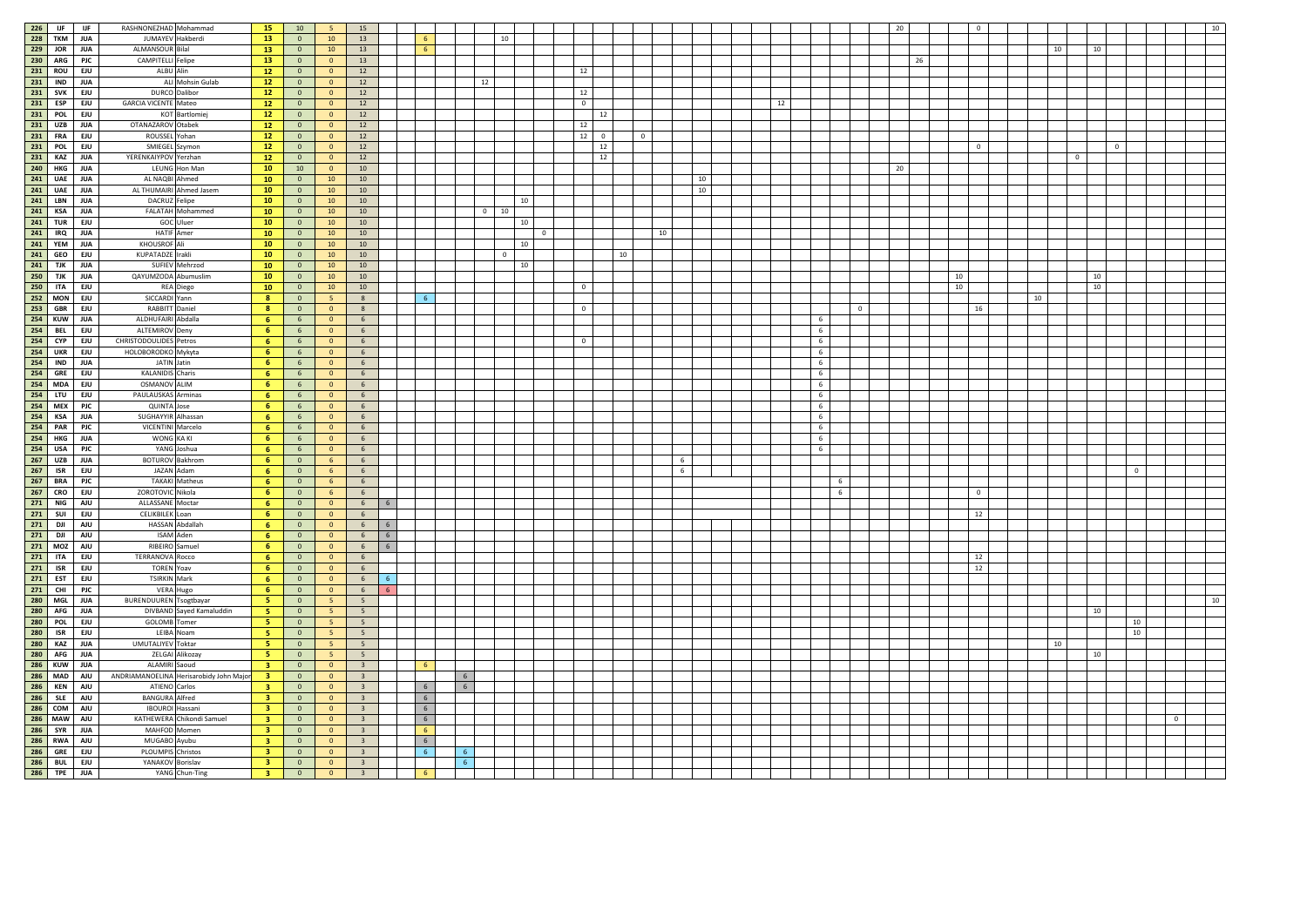# **-66 kg**

### **IJF Senior World Ranking List**



| Ranking                                   | Nation                   | Contin                   | <b>FAMILY NAME</b>                             | <b>Given name</b>            | <b>Otal score</b> | ්රි                              | Sum <sub>GP+GS</sub>   |              |            |         |                               |         |                | Ñ<br>$rac{z}{\sqrt{2}}$<br>š | $z_{\alpha}$ | Deen Blit 22       |            | <b>River</b> | CMR    |       |               |                   |                          |             | 57             | DOM <sub>21</sub> |           | 50%     | <b>KAZ</b> 21<br>50%                 | $n \times n$<br>50% | Ŗ. |             |
|-------------------------------------------|--------------------------|--------------------------|------------------------------------------------|------------------------------|-------------------|----------------------------------|------------------------|--------------|------------|---------|-------------------------------|---------|----------------|------------------------------|--------------|--------------------|------------|--------------|--------|-------|---------------|-------------------|--------------------------|-------------|----------------|-------------------|-----------|---------|--------------------------------------|---------------------|----|-------------|
| $\mathbf{1}$                              | MDA EJU                  |                          | <b>VIERU</b> Denis                             |                              | 5519              | $\overline{0}$                   | 6054                   | 6931         | 350        |         | 648<br>350                    |         | 1000 1000      |                              |              |                    |            | 700 1000     | 700    |       | 360           | 700               | 352                      |             | $10\,$         |                   |           | 360     |                                      | 160                 |    | $10\,$      |
| $\overline{2}$                            | KOR                      | <b>JUA</b>               |                                                | AN Baul                      | 3795              | $\overline{0}$                   | 2450                   | 3795         |            | 490     | 1800                          |         |                |                              |              | 700                | 350        |              |        |       |               |                   | 1100                     |             |                |                   |           |         | 1000                                 |                     |    |             |
| $\overline{\mathbf{3}}$<br>$\overline{4}$ | GEO<br><b>MGL</b>        | EIU<br><b>JUA</b>        | MARGVELASHVILI Vazha<br>YONDONPERENLEI Baskhuu |                              | 3717<br>3516      | 10<br>500                        | 1810<br>2444           | 3717<br>3516 | 112        |         | 490 900 252<br>468            | 500     | 360            |                              |              | 500<br>1000        |            | 500          | 10     |       |               |                   | 1540 20<br>572 1000      |             |                |                   |           | 700     | 700                                  |                     |    |             |
| $\overline{\phantom{a}}$                  | <b>ISR</b>               | EJU                      | SHMAILOV Baruch                                |                              | 2807              | $\overline{0}$                   | 1760                   | 2807         | 252        |         | 1260                          |         |                |                              | 1000         |                    |            |              |        |       |               |                   | 792                      |             |                |                   |           |         |                                      | 260                 |    |             |
| 6 <sup>1</sup>                            | <b>JPN</b>               | <b>JUA</b>               |                                                | ABE Hifumi                   | 2700              | $\overline{0}$                   | 500                    | 2700         |            |         |                               |         |                |                              |              |                    |            |              |        |       |               |                   | 2200                     |             |                |                   | 1000      |         |                                      |                     |    |             |
| 7 <sup>7</sup><br>8                       | AZE<br><b>BRA</b>        | <b>EJU</b><br>PJC        | SAFAROV Orkhan                                 | LIMA Willian                 | 2605<br>2505      | 360<br>$\overline{0}$            | 1900<br>1760           | 2610<br>2510 | 350        |         | 112 200<br>700<br>700 200     |         | 360<br>360 700 |                              | $10\,$       | 260                |            |              | 1000   |       | 10            |                   | $\circ$                  | 720         | 10             | 100               | 360<br>10 |         | 10 <sub>10</sub>                     | 10<br>120           |    | 500<br>500  |
| 9                                         | <b>JPN</b>               | <b>JUA</b>               | <b>TANAKA</b> Ryoma                            |                              | 2500              | $\overline{0}$                   | 2500                   | 2500         |            |         |                               | 500     |                |                              |              | 500                |            |              | 500    |       | 1000          |                   |                          |             |                |                   |           |         |                                      |                     |    |             |
| 10<br>11                                  | <b>UKR</b><br>ESP        | EJU<br>EJU               | IADOV Bogdan<br><b>GAITERO MARTIN Alberto</b>  |                              | 2468<br>2305      | $\overline{0}$                   | 1712<br>1630           | 2468<br>2305 | 700<br>490 |         | 112 200 112<br>350 200<br>112 |         |                |                              | 500<br>260   |                    | 350 500    |              |        |       |               | 182               |                          |             |                |                   |           |         |                                      | 1000                |    | 160         |
| 12                                        | <b>UZB</b>               | <b>JUA</b>               | NURILLAEV Sardor                               |                              | 2174              | 10<br>120                        | 1824                   | 2294         |            |         | 700 288                       |         | 160 260<br>500 |                              |              |                    |            |              |        |       |               |                   | $\circ$<br>$0 \quad 240$ | 20          |                |                   | 700       | 1000    | 500                                  | 500                 |    | 360         |
| 13                                        | <b>RUS</b>               | EJU                      | SHAMILOV Yakub                                 |                              | 1992              | 500                              | 1140                   | 1992         |            |         | 200                           |         |                |                              |              |                    |            |              | 360    |       |               |                   | 352 1000                 |             | 500            |                   |           | 160     |                                      |                     |    | 700         |
| 14<br>15                                  | <b>ITA</b><br><b>BRA</b> | <b>EJU</b><br>PJC        | LOMBARDO Manuel<br>CARGNIN Daniel              |                              | 1942<br>1754      | 700<br>$\overline{0}$            | 100<br>304             | 1942<br>1754 |            | 700     | 200<br>288<br>700             |         |                |                              |              |                    |            |              |        |       |               |                   | 792 1400<br>1100         |             | 160            |                   | 160       |         |                                      |                     |    |             |
| 16                                        | <b>BLR</b>               | EJU                      | MINKOU Dzmitry                                 |                              | 1598              | 260                              | 860                    | 1598         |            | 252     |                               |         |                |                              |              |                    |            |              |        |       |               |                   | 352 520                  |             | 700            |                   | 160       |         | 160                                  | 700                 |    |             |
| 17                                        | <b>ISR</b>               | EJU                      | FLICKER Tal                                    |                              | 1537              | 160                              | 1020                   | 1537         | 112        |         | 200 490                       |         | 500            |                              | 260          |                    |            |              |        |       |               |                   |                          | 320         | 160            |                   |           |         |                                      |                     |    | 160         |
| 18<br>19                                  | <b>BRA</b><br><b>MGL</b> | PJC<br><b>JUA</b>        | TAKABATAKE Eric<br>GANBOLD Kherlen             |                              | 1440<br>1374      | $\overline{0}$<br>160            | 740<br>1214            | 1440<br>1374 | 700        |         | 648                           |         | 160 160<br>10  |                              | 160<br>500   |                    |            |              | 260    |       |               |                   |                          | 320         |                |                   |           | 500     | 260                                  |                     |    |             |
| 20                                        | <b>UKR</b>               | EJU                      | HONCHARKO Yevhen                               |                              | 1308              | 360                              | 730                    | 1308         | 182        |         |                               | 160     |                |                              | 10           |                    |            |              | 500    |       | 350           |                   |                          | 20          | 36             |                   | 120       |         | 36                                   |                     |    |             |
| 21<br>22                                  | <b>RUS</b><br>FRA        | <b>EJU</b><br><b>EJU</b> | ABDULZHALILOV Abdula<br>LE BLOUCH Kilian       |                              | 1161<br>1132      | $\overline{0}$<br>260            | 1105<br>345            | 1161<br>1132 |            |         | $200$ 112<br>350              |         |                |                              |              |                    |            |              | $10\,$ |       |               | 490               | 352 520                  |             | $\circ$        |                   | 360       |         | 10 <sub>10</sub><br>10 <sub>10</sub> | 160                 |    | 1000<br>160 |
| 23                                        | <b>MDA</b>               | <b>EJU</b>               | IZVOREANU Radu                                 |                              | 1090              | 372                              | 712                    | 1090         |            |         |                               |         | 10 160         |                              |              |                    | 182 360    |              |        |       | 252           |                   |                          | 240         |                |                   |           |         |                                      |                     |    |             |
| 24                                        | <b>RUS</b>               | <b>EJU</b>               | CHOPANOV Murad                                 |                              | 1090              | 160                              | 930                    | 1090         |            |         |                               |         |                |                              |              |                    |            |              |        |       |               |                   |                          | 320         | 1000           |                   | 500       |         |                                      | 360                 |    |             |
| 25<br>26                                  | AZE<br><b>RUS</b>        | EJU<br>EJU               | NAJAFOV Yashar<br><b>GRIGORYAN</b> Aram        |                              | 1077<br>1063      | $\overline{0}$<br>$\overline{0}$ | 825<br>1060            | 1077<br>1063 | 252        |         | $6 \mid 900$                  |         | 120            |                              | 700          |                    |            | 10           |        |       |               | 350               |                          |             | $\circ$        |                   |           | 10      | 500                                  |                     |    |             |
| 27                                        | PER                      | PJC                      | POSTIGOS Juan                                  |                              | 1025              | 10                               | 355                    | 1030         | 490        | 350     |                               |         |                |                              |              |                    |            |              |        |       |               |                   | $\overline{0}$           | 20          | 160            |                   |           | 10      | 160                                  | 120                 |    | 260         |
| 28                                        | <b>JPN</b>               | <b>JUA</b>               | MARUYAMA Joshiro                               |                              | 1000              | 1000                             | $\overline{0}$         | 1000         |            |         |                               |         |                |                              |              |                    |            |              |        |       |               |                   |                          | 2000        |                |                   |           |         |                                      |                     |    |             |
| 29                                        | <b>FRA</b><br>30 MAR     | <b>EJU</b><br><b>AJU</b> | <b>KHYAR</b> Walide                            | <b>BOUSHITA</b> Abderrahmane | 960<br>920        | $\overline{0}$<br>120            | 860<br>135             | 960<br>920   | 490        | 350     | -6                            | 100     |                | $\Omega$                     |              | $\circ$            |            | 360          |        |       | 500           |                   |                          | 240         |                |                   | 260 10    |         |                                      |                     |    |             |
| 31                                        | EGY                      | AJU                      | ABDELMAWGOUD Mohamed                           |                              | 882               | 120                              | 230                    | 882          | 182        |         | 200 700                       |         |                |                              |              |                    |            |              |        |       |               |                   | $\circ$                  | 240         |                |                   |           | 260     |                                      |                     |    |             |
| 32                                        | <b>USA</b>               | PJC                      | <b>BERLINER</b> Ari                            |                              | 870               | 10                               | 334                    | 870          | 350        | 252     |                               |         |                |                              |              |                    | 10 112     |              |        | 50 10 |               | 112<br>$^{\circ}$ |                          | 20          |                |                   | 160       | 10      |                                      |                     |    | 10          |
| 33<br>34                                  | SRB<br>GEO               | EJU<br>EJU               | NINIASHVILI Bagrati                            | <b>BUNCIC</b> Strahinja      | 855<br>849        | 10<br>$\mathbf 0$                | 607<br>849             | 855<br>849   | 112        | 252     | 252<br>288                    |         | 260            |                              |              |                    |            |              | 260    |       |               | 252               |                          | 20          | 10<br>360      |                   |           | 360     | 10                                   | 160<br>10           |    | 10<br>160   |
| 35                                        | <b>FRA</b>               | EJU                      | <b>BOUBA Daikii</b>                            |                              | 843               | $\overline{0}$                   | 837                    | 843          | 6          |         |                               |         |                |                              | 360          | 360                |            |              |        |       |               | 112               |                          |             |                |                   | 10        |         |                                      |                     |    |             |
| 36<br>37                                  | <b>MAR</b><br>ANG        | <b>AJU</b><br><b>AJU</b> | BASSOU Imad                                    | PEDRO Edmilson               | 830<br>822        | 120<br>$\overline{0}$            | 185<br>122             | 830<br>822   | 350<br>700 |         | 252 200 350                   |         |                |                              |              | 10                 | 112        |              |        |       |               |                   |                          | 240         |                |                   | 10        | 160     |                                      |                     |    |             |
| 38                                        | UZB                      | <b>JUA</b>               |                                                | TILOVOV Mukhriddin           | 806               | $\overline{0}$                   | 806                    | 806          |            |         |                               | 360     |                |                              |              |                    | 6          |              |        |       |               |                   |                          |             |                |                   |           | 120 260 | $^{\circ}$                           | 500                 |    |             |
| 39                                        | KAZ                      | <b>JUA</b>               | SERIKZHANOV Yerlan                             |                              | 771               | $\overline{0}$                   | 419                    | 771          |            |         | 468                           |         |                |                              |              |                    |            |              |        |       |               |                   | 352                      |             | 10             |                   |           |         | 360                                  |                     |    |             |
| 40<br>41                                  | <b>KAZ</b><br>ESP        | <b>JUA</b><br>EJU        | ZHUMAKANOV Yeldos<br>PEREZ ROMAN Daniel        |                              | 764<br>731        | 360<br>120                       | 229<br>484             | 764<br>731   |            | 350     | 288<br>200<br>182             |         |                |                              | $36$ 0       |                    | 112        |              |        |       | 10            | 252               |                          | 720<br>240  |                |                   |           | 10      |                                      | 160<br>10           |    | 10          |
| 42                                        | AUS                      | OJU                      |                                                | KATZ Nathan                  | 714               | 120                              | 116                    | 714          |            | 252 200 |                               |         |                |                              |              | $\Omega$           | 6          |              |        |       |               |                   | 352 240                  |             |                |                   | 10        | 10      |                                      |                     |    |             |
| 43                                        | SUI                      | <b>EJU</b><br><b>EJU</b> | WAIZENEGGER Freddy<br>NAGUCHEV Abrek           |                              | 712<br>700        | $\overline{0}$<br>700            | 650<br>$\overline{0}$  | 712<br>700   |            |         |                               |         | 160            |                              |              |                    | 490        |              |        | 50    | 700           | $\circ$           |                          |             | 12             |                   |           |         | $\Omega$                             |                     |    |             |
| 44<br>45                                  | <b>RUS</b><br><b>JPN</b> | <b>JUA</b>               | FUJISAKA Taikoh                                |                              | 700               | $\mathbf{0}$                     | 700                    | 700          |            |         |                               |         |                |                              |              |                    |            |              |        |       | 700           |                   |                          |             |                |                   |           |         |                                      |                     |    |             |
| 45                                        | <b>RUS</b>               | EJU                      | MISIROV Ismail                                 |                              | 700               | $\overline{0}$                   | 700                    | 700          |            |         |                               |         |                |                              |              |                    |            | 700          |        |       |               |                   |                          |             |                |                   |           |         |                                      |                     |    |             |
| 45<br>48                                  | GEO<br>EGY               | EJU<br><b>AJU</b>        | <b>TUTASHVILI</b> Giorgi<br>ABELRAHMAN Ahmed   |                              | 700<br>694        | $\overline{0}$<br>120            | 700<br>224             | 700<br>694   |            |         | 700 288<br>490                | 700     |                |                              |              |                    |            |              |        |       |               |                   |                          | 240         | 160            |                   |           |         |                                      |                     |    |             |
| 49                                        | <b>CUB</b>               | PJC                      | POLANCO Orlando                                |                              | 691               | 160                              | 280                    | 691          |            | 490     |                               |         | 120            |                              | $10\,$       | 10                 |            |              |        |       |               |                   |                          | 320         |                |                   |           | 120 160 |                                      |                     |    |             |
| 50                                        | <b>USA</b>               | PJC                      | RAMIREZ Isaiah                                 |                              | 682               | 84                               | 390                    | 682          | 182        |         |                               |         | 120            | 26                           | $10\,$       | 260                |            |              |        |       | 84            |                   |                          |             |                | $^{\circ}$        |           |         |                                      |                     |    |             |
| 51<br>52                                  | GER<br>SLO               | EJU<br>EJU               | SLAMBERGER Lennart<br>GOMBOC Adrian            |                              | 674<br>665        | 490<br>10                        | 20 <sup>°</sup><br>80  | 674<br>665   | 112        |         |                               | 26      |                | $\mathbf{0}$                 | 10           | 26                 |            | 10           |        |       | 490           |                   | 572                      | 20          |                |                   |           |         |                                      |                     |    | 160         |
| 53                                        | CRC                      | PJC                      | SANCHO CHINCHILA lan                           |                              | 661               | 10                               | 150                    | 699          |            | 6       | 182                           |         |                |                              |              |                    |            |              |        |       |               |                   | 352                      | 20<br>70 36 | 160            | 50<br>36          | 10        | 120     | 10                                   |                     |    |             |
| 54                                        | AZE                      | EJU                      | SHIKHALIZADA Nijat                             |                              | 626               | 10                               | 565                    | 631          |            |         | 112 200 112                   |         |                |                              |              |                    |            |              |        |       |               |                   |                          | 20          |                |                   | 500       |         | 160                                  | 260                 |    | 10          |
| 55<br>56                                  | ESP<br><b>FRA</b>        | EJU<br>EJU               | NIETO CHINARRO Adrian<br>CAZORLA Orlando       |                              | 625<br>622        | $\overline{0}$<br>$\overline{0}$ | 282<br>510             | 647<br>622   | 112<br>112 | 112     |                               | $\circ$ | 10<br>10       |                              | 16 50        | 70<br>$\mathbf{0}$ | 6          |              |        |       | 36 260<br>500 | 6<br>$\circ$      |                          |             | 50             |                   |           |         |                                      |                     |    |             |
| 57                                        | FRA                      | <b>EJU</b>               | <b>GOBERT</b> Maxime                           |                              | 610               | 350                              | 160                    | 610          |            |         |                               | 50      |                | 50                           |              | 160                |            |              |        |       | 0 350         |                   |                          |             |                |                   |           |         |                                      |                     |    |             |
| 58<br>$\frac{1}{59}$                      | <b>NED</b><br><b>MGL</b> | <b>EJU</b><br><b>JUA</b> | VERHORSTERT Ivo<br>BAYANMUNKH Narmandakh       |                              | 607<br>602        | $\Omega$<br>$\overline{0}$       | 479<br>602             | 607<br>602   |            |         |                               | $\circ$ |                |                              | 10           |                    | 112<br>252 |              | 10     |       | 160<br>260    | 112 100           |                          |             | $\overline{0}$ |                   | 160       |         | 50                                   |                     |    | 10<br>160   |
| 60                                        | ZAM                      | AJU                      | MUNGANDU Steven                                |                              | 580               | 10                               | $10$                   | 580          | 350        | 182     | 350                           |         |                |                              |              |                    |            |              |        |       |               |                   | $\Omega$                 | 20          |                |                   | 10        |         | 10                                   |                     | 70 |             |
| 61                                        | <b>COL</b>               | PJC                      | HERNANDEZ Juan                                 |                              | 569               | 10                               | 20 <sub>2</sub>        | 569          | 252        | 252     |                               |         |                | 36                           | $0 \quad 10$ |                    |            |              |        |       | 10            |                   |                          | 20 100 100  |                | 50                |           |         |                                      |                     |    |             |
| 62<br>63                                  | <b>ALG</b><br><b>MGL</b> | <b>AJU</b><br><b>JUA</b> | <b>EZZINE</b> Wail<br>BATTOGTOKH Erkhembayar   |                              | 561<br>550        | 160<br>$\circ$                   | 16 <sup>°</sup><br>550 | 561<br>550   |            | 490     |                               |         |                | 70<br>70                     |              | 10<br>10           |            |              |        |       | 360           | 6                 |                          | 320         |                |                   |           |         |                                      |                     |    | 360         |
| 64                                        | <b>BEL</b>               | <b>EJU</b>               | VAN GANSBEKE Kenneth                           |                              | 541               | 120                              | 395                    | 606          |            | 182     |                               |         |                |                              |              |                    |            |              |        |       |               |                   |                          | 240         | 10             |                   | 120       | 160     | 120                                  | 120                 |    | 260         |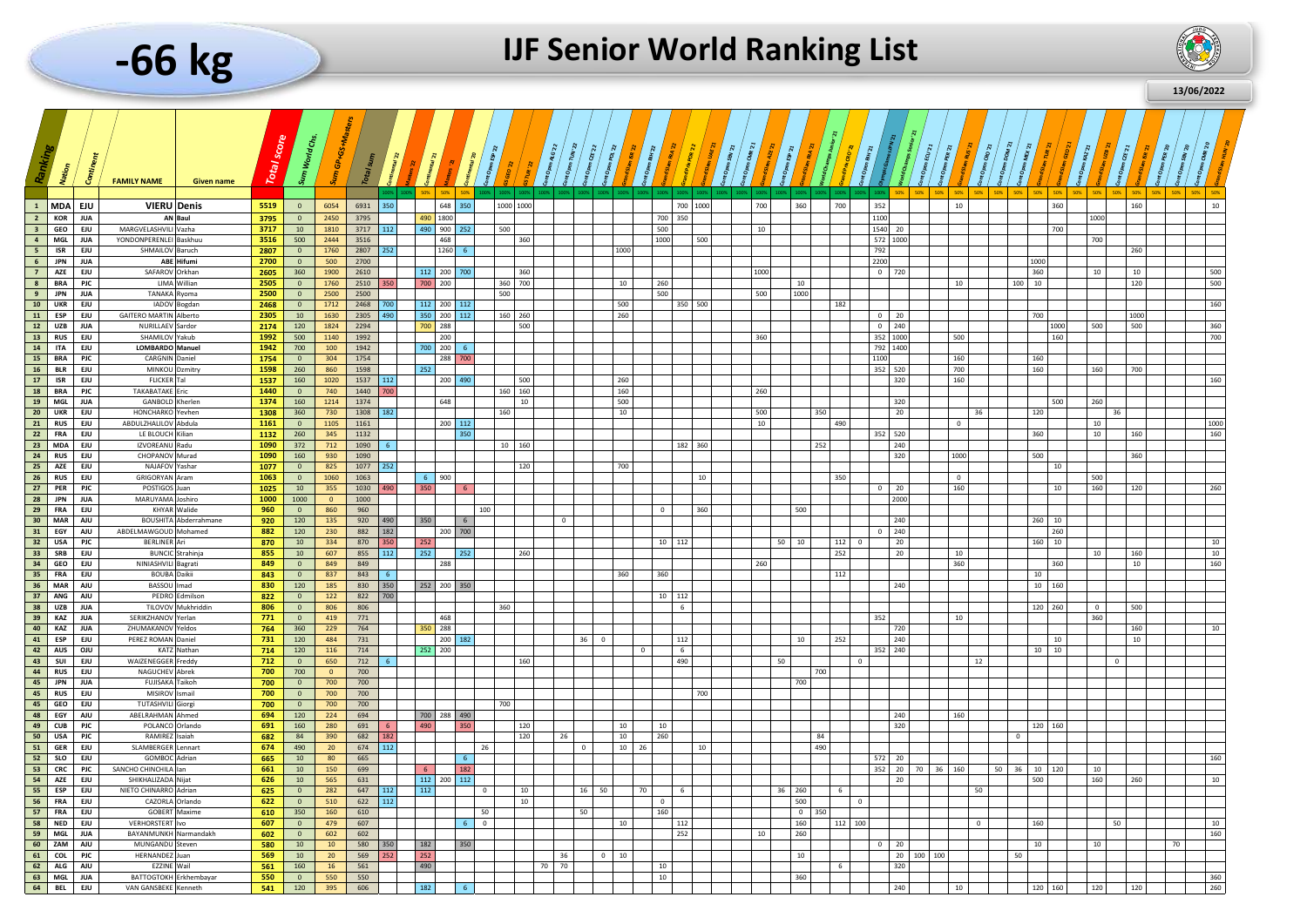| 65 MDA<br>EJU                           | <b>BUNESCU</b> Vadim                 | 538        | 160                              | 252                              | 538        | 182                              | -6                          |         |        |                |                |                |          |     |           | 10             |         | 182             | 320                   |         |     |         |      |           |         | 70             |     |     | 120 |
|-----------------------------------------|--------------------------------------|------------|----------------------------------|----------------------------------|------------|----------------------------------|-----------------------------|---------|--------|----------------|----------------|----------------|----------|-----|-----------|----------------|---------|-----------------|-----------------------|---------|-----|---------|------|-----------|---------|----------------|-----|-----|-----|
| 66<br>AZE<br>EJU                        | ALIYEV Ibrahim                       | 536        | $\overline{0}$                   | 430                              | 536        |                                  |                             | 260     |        |                | 100            |                |          |     |           | 10             | 160     |                 |                       |         |     |         |      |           |         |                |     |     |     |
| 67<br><b>UKR</b><br>EJU                 | MARANDIAN Karo                       | 521        | $\overline{0}$                   | 515                              | 521        |                                  |                             |         |        |                |                |                |          | 160 |           |                |         | 350             |                       |         |     | 12      |      |           | 10      | $\circ$        |     |     |     |
| 68<br><b>UKR</b><br>EJU                 | ZANTARAIA Georgii                    | 518        | 10                               | 100                              | 518        |                                  | 200<br>112                  |         |        |                |                |                |          |     |           |                |         |                 | 352<br>20             |         |     |         |      |           |         |                |     |     |     |
|                                         |                                      |            |                                  |                                  |            |                                  |                             |         |        |                |                |                |          |     |           |                |         |                 |                       |         |     |         |      |           |         |                |     |     |     |
| 69<br>KOR<br><b>JUA</b>                 | KIM Limhwan                          | 499        | $\overline{0}$                   | 324                              | 499        | 350                              | 288                         |         |        |                |                |                |          |     |           |                |         |                 |                       |         |     |         |      |           | 360     |                |     |     |     |
| 70<br><b>FIN</b><br><b>EJU</b>          | SAHA Luukas                          | 491        | $\overline{0}$                   | 456                              | 491        | $6\overline{6}$<br>6.            | $6^{\circ}$                 |         |        | $\mathbf{0}$   |                |                | 360      |     |           | $\circ$        | 10      | $6\overline{6}$ | 26                    |         |     |         |      |           | 160     | $\circ$        |     |     |     |
| 71<br>KGZ<br><b>JUA</b>                 | AIBEK UULU Kubanychbek               | 490        | $\overline{0}$                   | 490                              | 490        |                                  |                             | 160     |        |                |                | 160            |          | 160 |           | 10             |         |                 |                       |         |     |         |      |           |         |                |     |     |     |
| 72<br><b>KAZ</b><br><b>JUA</b>          | KYRGYZBAYEV Gusman                   | 480        | $\overline{0}$                   | 480                              | 480        |                                  |                             |         | 120    |                |                | 360            |          |     |           |                |         |                 |                       |         |     |         |      |           |         |                |     |     |     |
|                                         |                                      |            |                                  |                                  |            |                                  |                             |         |        |                |                |                |          |     |           |                |         |                 |                       |         |     |         |      |           |         |                |     |     |     |
| 73<br><b>ROU</b><br>EJU                 | ZHUKOV Petr                          | 471        | $\mathbf 0$                      | 427                              | 471        | 6                                | 6                           |         |        | 16             |                |                | 10<br>6  | 260 |           |                |         | -6              |                       |         |     |         |      | 120       |         | 50<br>10       |     |     | 160 |
| 74<br><b>FRA</b><br><b>EJU</b>          | SEDDOUKI Reda                        | 461        | $\overline{0}$                   | 325                              | 461        |                                  |                             | 160     |        |                | 100 36         |                |          | 160 |           |                |         |                 |                       |         |     |         |      |           |         |                |     |     | 10  |
| 75<br><b>ITA</b><br>EJU                 | <b>MANZI Elios</b>                   | 454        | $\overline{0}$                   | 10                               | 454        | 350                              |                             |         | 10     | 70             |                |                |          |     |           |                |         |                 | 16                    |         |     | 16      |      |           |         |                |     |     |     |
| 76<br><b>NIG</b><br><b>AJU</b>          | ALHASSANE Ismael                     | 428        | 10                               | 10                               | 428        | 182<br>252                       | 182                         |         |        | $\overline{0}$ |                |                |          |     | 100       |                |         |                 | $\circ$<br>20         |         |     |         |      | 10        |         | 10             |     |     |     |
|                                         |                                      |            |                                  |                                  |            |                                  |                             |         |        |                |                |                |          |     |           |                |         |                 |                       |         |     |         |      |           |         |                |     |     |     |
| 77<br><b>ISR</b><br>EJU                 | <b>BOBOVICH Amit</b>                 | 405        | $\overline{0}$                   | 277                              | 405        | 6                                |                             |         |        |                |                |                |          |     |           | 100            |         | 112             |                       |         |     | 50      |      | 10<br>160 |         | 160            |     |     |     |
| 78<br><b>ARG</b><br>PJC                 | ALMOG <sup>Tal</sup>                 | 403        | 120                              | 100                              | 413        | 6                                | 350                         |         |        |                |                |                |          |     |           |                |         |                 | 240                   |         | 10  |         | 36   | 10<br>10  |         | 10             |     |     | 160 |
| 79<br><b>ROU</b><br>EJU                 | <b>BORS DUMITRESCU</b> Lucian        | 378        | 160                              | 20                               | 378        | 112<br>84                        | 112                         |         | 10 0   |                |                |                | $\circ$  | 10  |           |                |         |                 | 320                   |         |     | 16      |      |           |         | 100            |     |     |     |
| 80<br>GER<br>EJU                        | SEIDL Sebastian                      | 360        | 120                              | 149                              | 360        |                                  | 182<br>288                  |         |        |                |                |                |          |     |           |                |         |                 | 240<br>$\overline{0}$ |         |     |         |      |           |         | 10             |     |     |     |
|                                         |                                      |            |                                  |                                  |            |                                  |                             |         |        |                |                |                |          |     |           |                |         |                 |                       |         |     |         |      |           |         |                |     |     |     |
| 81<br><b>JPN</b><br><b>JUA</b>          | AIDA Yuji                            | 360        | $\overline{0}$                   | 360                              | 360        |                                  |                             |         |        |                |                |                |          |     |           | 360            |         |                 |                       |         |     |         |      |           |         |                |     |     |     |
| 82<br><b>SEN</b><br><b>AJU</b>          | THIOR Ibrahima                       | 358        | $\overline{0}$                   | $\overline{\mathbf{0}}$          | 358        | 112<br>252                       |                             |         |        |                |                |                |          |     | 50        |                |         |                 |                       |         |     |         |      |           |         |                |     |     |     |
| 83<br><b>SVK</b><br>EJU                 | POLIAK Matej                         | 357        | 120                              | 145                              | 357        | $6\overline{6}$                  | 112                         |         |        |                |                |                |          |     |           |                |         |                 | 36<br>240             |         | 10  |         |      |           | 260     | 10             |     |     | 10  |
| 84<br><b>RUS</b><br>EJU                 | <b>PULIAEV Mikhail</b>               | 353        | $\overline{0}$                   | 350                              | 353        |                                  | $6 \mid 200$<br>$6^{\circ}$ |         |        |                |                |                |          |     |           |                |         |                 |                       |         |     |         |      | 500       |         |                |     |     |     |
|                                         |                                      |            |                                  |                                  |            |                                  |                             |         |        |                |                |                |          |     |           |                |         |                 |                       |         |     |         |      |           |         |                |     |     |     |
| 85<br>POR<br>EJU                        | CRISOSTOMO Joao                      | 350        | $10\,$                           | 165                              | 350        | 350                              | 6                           |         |        |                |                |                |          |     |           |                |         |                 | 20                    |         | 160 |         |      | 10        |         | 160            |     |     |     |
| 86<br><b>IRL</b><br>EJU                 | <b>BURNS Nathon</b>                  | 349        | 10                               | 340                              | 359        | 6                                | 6                           | 160     |        | $\circ$        |                |                |          |     |           |                |         |                 | 20                    |         | 10  |         |      | 10<br>160 | 160     | 10             |     |     | 10  |
| 87<br><b>BUL</b><br>EJU                 | <b>TEMELKOV Bozhidar</b>             | 349        | 10                               | 335                              | 354        | 6<br>6.                          | $6^{\circ}$                 |         | 10     | $\mathbf{0}$   |                |                | 160      |     |           |                | 10      |                 | 20                    |         | 120 |         |      | 10<br>160 | 10      | 10             |     |     |     |
| 88<br><b>KOR</b><br><b>JUA</b>          | KIM Channyeong                       | 326        | 160                              | 166                              | 326        |                                  |                             |         |        |                |                |                | 160<br>6 |     |           |                |         |                 | 320                   |         |     |         |      |           |         |                |     |     |     |
|                                         |                                      |            |                                  |                                  |            |                                  |                             |         |        |                |                |                |          |     |           |                |         |                 |                       |         |     |         |      |           |         |                |     |     |     |
| 89<br>KAZ<br><b>JUA</b>                 | SMETOV Yeldos                        | 320        | $\overline{0}$                   | 320                              | 320        |                                  |                             |         | 160    |                |                | 160            |          |     |           |                |         |                 |                       |         |     |         |      |           |         |                |     |     |     |
| 90<br><b>ITA</b><br><b>EJU</b>          | MICELI Mattia                        | 319        | $\overline{0}$                   | 310                              | 319        | 6<br>6.                          |                             |         | 120    |                |                |                |          |     |           |                |         |                 |                       |         | 10  |         |      | 10        |         | 360            |     |     |     |
| 91<br>KAZ<br><b>JUA</b>                 | <b>KUANOV Yesset</b>                 | 316        | $\overline{0}$                   | 250                              | 316        |                                  |                             |         |        |                | 16             |                |          |     |           |                |         |                 |                       |         | 500 |         |      |           | 100     |                |     |     |     |
| 92                                      |                                      |            |                                  |                                  |            |                                  | 112                         |         |        |                |                |                |          |     |           |                |         |                 |                       |         |     |         |      |           |         |                |     |     |     |
| <b>MLI</b><br><b>AJU</b>                | DIALLO Youssouf                      | 308        | $\circ$                          | $\circ$                          | 308        | 6<br>252                         |                             |         |        |                |                |                |          |     |           |                |         |                 |                       |         |     |         |      |           |         |                |     |     |     |
| 93<br><b>MEX</b><br>PJC                 | JARA Robin                           | 305        | 252                              | $\overline{0}$                   | 305        | 6                                |                             |         |        |                |                |                |          |     |           |                |         | 252             |                       | $\circ$ | 50  |         | 50   |           |         |                |     |     |     |
| 94<br><b>CMR</b><br><b>AJU</b>          | ALIMA FOUDA Paul Jouel               | 282        | $\overline{0}$                   | $\overline{0}$                   | 282        | 112<br>6                         |                             |         |        |                |                |                |          |     | 70<br>100 |                |         |                 |                       |         |     |         |      |           |         |                |     | 100 |     |
| 95<br>TJK<br><b>JUA</b>                 | SAIDABUROROV Shahboz                 | 280        | 10                               | 270                              | 280        |                                  |                             |         | 260 10 |                |                |                |          |     |           |                |         |                 | 20                    |         |     |         |      |           |         |                |     |     |     |
| 96<br>CAF<br><b>AJU</b>                 | ZACKO NGAWILI Jason Patrick          | 278        | $\overline{0}$                   | $\overline{0}$                   | 278        | 182                              |                             |         |        | 26             |                |                |          |     | 50<br>70  |                |         |                 |                       |         |     |         |      |           |         |                |     | 70  |     |
|                                         |                                      |            |                                  |                                  |            |                                  |                             |         |        |                |                |                |          |     |           |                |         |                 |                       |         |     |         |      |           |         |                |     |     |     |
| 97<br><b>GBR</b><br>EJU                 | SHORT Alexander                      | 274        | $\overline{0}$                   | 234                              | 284        | 6 <sup>1</sup>                   |                             |         | 10     |                | 12 16          | $\circ$        | 112      |     |           | $\overline{0}$ |         | 112             | 16                    |         |     | $\circ$ |      |           |         |                |     |     |     |
| 98<br><b>UZB</b><br><b>JUA</b>          | YULDOSHEV Dilshodbek                 | 265        | $\overline{0}$                   | 265                              | 265        |                                  |                             |         |        |                |                |                |          | 260 |           |                |         |                 |                       |         | 10  |         |      |           | $\circ$ |                |     |     |     |
| 99<br><b>JPN</b><br><b>JUA</b>          | FUKUDA Yamato                        | 252        | $\overline{0}$                   | 252                              | 252        |                                  |                             |         |        |                |                |                | 252      |     |           |                |         |                 |                       |         |     |         |      |           |         |                |     |     |     |
| 100<br>ECU<br>PJC                       | AYALA Juan                           | 252        | $\overline{0}$                   | $\overline{0}$                   | 252        | 252                              |                             |         |        |                |                |                |          |     |           |                |         |                 |                       |         |     |         |      |           |         |                |     |     |     |
| 101<br><b>DOM</b><br>PJC                | MATEO Wander                         | 250        | 10                               | 15                               | 250        | 350                              | 252                         |         |        |                |                |                |          |     |           |                |         |                 | 20                    |         |     | 100     |      | 10        | 10      |                |     |     | 10  |
|                                         |                                      |            |                                  |                                  |            |                                  |                             |         |        |                |                |                |          |     |           |                |         |                 |                       |         |     |         |      |           |         |                |     |     |     |
| 102<br><b>CUB</b><br>PJC                | SOLIS Oniel                          | 245        | $\mathbf{0}$                     | $\overline{0}$                   | 245        |                                  | 490                         |         |        |                |                |                |          |     |           |                |         |                 |                       |         |     |         |      |           |         |                |     |     |     |
| 103<br><b>TJK</b><br>JUA                | SHEROV Abubakı                       | 244        | 84                               | 160                              | 244        |                                  |                             |         | 160    |                |                |                |          |     |           |                |         | 84              |                       |         |     |         |      |           |         |                |     |     |     |
| 104<br><b>TUR</b><br>EJU                | <b>TOKTAY</b> Ejder                  | 243        | $\overline{0}$                   | 15                               | 243        | 112                              |                             |         | 10     |                | 16             | 100            |          |     |           |                |         |                 |                       |         |     |         |      | 10        |         |                |     |     |     |
| 105<br><b>MNE</b><br>EJU                | NURKOVIC Jusuf                       | 227        | 120                              | 90                               | 227        | 6 <sup>1</sup><br>6              |                             |         | 10     |                |                |                |          |     |           |                |         |                 | 240                   |         |     | 16      |      | 160       |         |                |     |     |     |
| 106<br><b>KGZ</b><br><b>JUA</b>         |                                      | 221        |                                  | 95                               | 221        |                                  |                             |         |        |                |                |                |          |     |           |                |         |                 |                       |         |     |         |      |           |         |                |     |     | 10  |
|                                         | <b>TE</b> Artur                      |            | $\overline{0}$                   |                                  |            | 252                              |                             |         |        |                |                |                |          |     |           |                |         |                 |                       |         | 10  |         |      |           | 10      | 160            |     |     |     |
| 107<br><b>GBR</b><br>EJU                | <b>VAREY</b> Gregg                   | 216        | $\overline{0}$                   | 172                              | 222        | 6                                |                             |         | 10 10  | $\mathbf{0}$   |                | 10             | 6        |     |           | 36             |         | 6               | $\circ$               |         |     | 16      |      | 260       |         |                |     |     |     |
| 108<br><b>BUL</b><br>EJU                | <b>IVANOV</b> Denislav               | 214        | $\overline{0}$                   | $\overline{0}$                   | 214        | 182                              |                             |         |        | 16             |                | 16             |          |     |           |                |         |                 |                       |         |     |         |      |           |         |                |     |     |     |
| 109<br><b>UKR</b><br>EJU                | KHLOPETSKYI Danylo                   | 210        | $\overline{0}$                   | 160                              | 210        |                                  |                             |         |        |                |                |                |          |     |           | 160            |         |                 | 50                    |         |     |         |      |           |         | $\mathbf{0}$   |     |     |     |
| 110<br><b>VEN</b><br>PJC                | <b>GARCIA Willis</b>                 | 208        | 6 <sup>1</sup>                   | 20                               | 208        | 182                              |                             |         | 10     |                |                | 10             |          |     |           |                |         | 6               |                       |         |     |         |      |           |         |                |     |     |     |
| 111 MOZ                                 |                                      | 200        |                                  |                                  |            |                                  |                             |         |        |                |                |                |          |     |           |                |         |                 | $\circ$               |         |     |         |      |           |         |                |     |     |     |
| <b>AJU</b>                              | LOFORTE Kevin                        |            | $\overline{0}$                   | $\overline{0}$                   | 200        | 350                              | 252                         |         |        |                |                |                |          |     |           |                |         |                 |                       |         |     |         |      |           |         |                |     | 50  |     |
| 112 CRO<br>EJU                          | <b>KLACAR</b> Robert                 | 192        | $\overline{0}$                   | $6\overline{6}$                  | 192        | 112<br>112                       |                             |         |        | $\mathbf{0}$   |                |                |          |     |           |                |         | - 6             |                       |         |     | 36      |      |           |         | $^{\circ}$     |     |     |     |
| 113<br><b>ALG</b><br><b>AJU</b>         | REBAHI Boubekeur                     | 192        | $\overline{0}$                   | $\overline{0}$                   | 192        | 112                              |                             |         |        | 100 36         |                |                |          |     |           |                |         |                 |                       |         |     |         |      |           |         |                |     |     |     |
| 114<br><b>UZB</b><br>JUA                | ABDUSALIMOV Abdulbosit               | 182        | 182                              | $\overline{0}$                   | 182        |                                  |                             |         |        |                |                |                |          |     |           |                | 182     |                 |                       |         |     |         |      |           |         |                |     |     |     |
| 114<br><b>BRA</b><br>PJC                | PEREIRA Matheus                      | 182        | 182                              | $\overline{0}$                   | 182        |                                  |                             |         |        |                |                |                |          |     |           |                |         | 182             |                       |         |     |         |      |           |         |                |     |     |     |
|                                         |                                      |            |                                  |                                  |            |                                  |                             |         |        |                |                |                |          |     |           |                |         |                 |                       |         |     |         |      |           |         |                |     |     |     |
| 116<br>POR<br>EJU                       | OLIVEIRA Goncalo                     | 182        | $\overline{0}$                   | 182                              | 182        |                                  |                             |         |        | $\mathbf{0}$   |                | $\circ$        | 182      |     |           | $\overline{0}$ |         |                 |                       |         |     |         |      |           |         |                |     |     |     |
| 117<br>EST<br>EJU                       | LIPARD Viljar                        | 180        | 6 <sub>5</sub>                   | 160                              | 180        | -6                               |                             |         | 160    |                |                |                |          |     |           |                | 6       |                 |                       |         |     | 16      |      |           |         |                |     |     |     |
| 118 MGL<br><b>JUA</b>                   | <b>GUNJINLKHAM</b> Sod-Erdene        | 170        | $\overline{0}$                   | 170                              | 170        |                                  |                             |         |        |                |                | 160            |          | 10  |           |                |         |                 |                       |         |     |         |      |           |         |                |     |     |     |
| 118<br><b>UZB</b><br><b>JUA</b>         | VADJIEV Bobur                        | 170        | $\overline{0}$                   | 170                              | 170        |                                  |                             | 10      |        |                |                | 160            |          |     |           |                |         |                 |                       |         |     |         |      |           |         |                |     |     |     |
| 120<br><b>GER</b>                       | <b>EDMEIER</b> Severin               |            | $\overline{0}$                   | 166                              |            |                                  |                             |         |        |                |                |                |          |     |           |                | 160     | 6               |                       |         |     |         |      |           |         |                |     |     |     |
| EJU                                     |                                      | 166        |                                  |                                  | 166        |                                  |                             |         |        |                |                |                |          |     |           |                |         |                 |                       |         |     |         |      |           |         |                |     |     |     |
| 121<br><b>FRA</b><br>EJU                | CORRADO Robin                        | 162        | $\overline{0}$                   | 6                                | 162        |                                  |                             | $\circ$ |        | 36             |                | 50             |          |     |           |                | $\circ$ | 6               | 70                    |         |     |         |      |           |         |                |     |     |     |
| 122<br><b>AFG</b><br><b>JUA</b>         | AHMADI Ahmad Shabir                  | 160        | $\overline{0}$                   | 160                              | 160        |                                  |                             |         | 160    |                |                |                |          |     |           |                |         |                 |                       |         |     |         |      |           |         |                |     |     |     |
| 122<br><b>KSA</b><br><b>JUA</b>         | ALJAYZANI Abdulelah                  | 160        | $\overline{0}$                   | 160                              | 160        |                                  |                             | $0$ 0   |        |                |                |                |          |     |           |                | 160     |                 |                       |         |     |         |      |           |         |                |     |     |     |
| 122<br><b>TPE</b><br><b>JUA</b>         | CHENG Yen-Ming                       | 160        | $\overline{0}$                   | 160                              | 160        |                                  |                             |         | 160    |                |                |                |          |     |           |                |         |                 |                       |         |     |         |      |           |         |                |     |     |     |
|                                         |                                      |            |                                  |                                  |            |                                  |                             |         |        |                |                |                |          |     |           |                |         |                 |                       |         |     |         |      |           |         |                |     |     |     |
| 122<br>KAZ<br><b>JUA</b>                | SHAYAKHMETOV Dastan                  | 160        | $\overline{0}$                   | 160                              | 160        |                                  |                             | 160     |        |                |                |                |          |     |           |                |         |                 |                       |         |     |         |      |           |         |                |     |     |     |
| 126<br>GBS<br><b>AJU</b>                | <b>CESAR</b> Diogo                   | 151        | 10                               | 15                               | 151        |                                  | 252                         |         |        |                |                |                |          |     |           |                |         |                 | 20                    |         | 10  |         |      | 10        |         | 10             |     |     |     |
| 127<br><b>USA</b><br>PJC                | YONEZUKA Jack                        | 150        | 112                              | $\overline{0}$                   | 150        |                                  |                             |         |        |                |                |                |          |     |           |                |         | 112             |                       | 50      |     | 26      |      |           |         |                |     |     |     |
| 128<br>QAT<br><b>JUA</b>                | <b>ELIDRISSI</b> Ayoub               | 136        | $10\,$                           | 70                               | 136        | 112                              |                             |         |        |                |                |                |          |     |           |                |         |                 | $\overline{0}$<br>20  |         | 10  |         |      | 120<br>10 |         |                |     |     |     |
|                                         |                                      |            |                                  |                                  |            |                                  |                             |         |        |                |                |                |          |     |           |                |         |                 |                       |         |     |         |      |           |         |                |     |     |     |
| 129 HAI<br>PJC                          | CADET Gerard                         | 132        | 10                               | $\overline{\mathbf{0}}$          | 132        | 182<br>6                         | 6 <sup>1</sup>              |         |        |                |                |                |          |     |           |                |         |                 |                       | 2000    |     |         | 50 0 |           |         |                |     |     |     |
| 130 AZE<br>EJU                          | HUSEYNOV Elchin                      | 130        | $\overline{0}$                   | 130                              | 130        |                                  |                             |         |        |                |                |                |          |     |           |                |         |                 |                       |         | 260 |         |      |           |         |                |     |     |     |
| 131 GBR<br>EJU                          | YOUNG Charlie                        | 128        | 112                              | $\bullet$                        | 128        |                                  |                             |         |        |                | $0 \quad 0$    |                |          |     |           | $\circ$        |         | 112             | 16                    |         |     |         |      |           |         | $\overline{0}$ |     |     |     |
| 132 MEX<br>PJC                          | CASTILLO Nabor                       | 126        | $\overline{\mathbf{0}}$          | $\bullet$                        | 126        |                                  | 252                         |         |        |                |                |                |          |     |           |                |         |                 |                       |         |     |         |      |           |         |                |     |     |     |
| 133 HUN<br>EJU                          | SZATMARI Gyorgy                      | 124        | 112                              | $\overline{\mathbf{0}}$          | 124        |                                  |                             |         |        | 12             |                |                |          |     |           |                | 112     |                 |                       |         |     |         |      |           |         |                |     |     |     |
|                                         |                                      |            |                                  |                                  |            |                                  |                             |         |        |                |                |                |          |     |           |                |         |                 |                       |         |     |         |      |           |         |                |     |     |     |
| 134 CAN<br>PJC                          | FRASCADORE Julien                    | 121        | $\overline{\mathbf{0}}$          | 95                               | 121        |                                  |                             |         |        |                |                |                |          |     |           | 26             | 10      |                 |                       |         |     |         |      | 160 10    |         |                |     |     |     |
| 135 CYP<br>EJU                          | LOUKAS Louka                         | 118        | 112                              | $\overline{\mathbf{0}}$          | 118        | 6                                |                             |         |        |                | $\overline{0}$ |                |          |     |           |                |         | 112             |                       |         |     |         |      |           |         |                |     |     |     |
| 136 FRA<br>EJU                          | GOMES Benjamin                       | 118        | $\overline{0}$                   | $\bullet$                        | 118        |                                  |                             | 36      |        | 12             |                | $\overline{0}$ |          |     |           | 70             |         |                 |                       |         |     |         |      |           |         |                |     |     |     |
|                                         |                                      |            |                                  |                                  |            |                                  |                             |         |        |                |                |                |          |     |           |                |         |                 |                       |         |     |         |      |           |         |                |     |     |     |
| 137 ITA<br>EJU                          | DI LORETO Carmine Maria              | 117        | $\overline{0}$                   | 117                              | 117        |                                  |                             |         |        |                |                |                |          |     |           | $\circ$        |         | 112             |                       |         | 10  |         |      |           |         |                |     |     |     |
| 138 HUN<br>EJU                          | <b>BARCZIKAY</b> Akos                | 112        | 112                              | $\overline{\mathbf{0}}$          | 112        |                                  |                             |         |        |                |                |                |          |     |           |                | 112     |                 |                       |         |     |         |      |           |         |                |     |     |     |
|                                         |                                      | 112        | 112                              | $\overline{\mathbf{0}}$          | 112        |                                  |                             |         |        |                |                |                |          |     |           |                | 112     |                 |                       |         |     |         |      |           |         |                |     |     |     |
| 138 AZE<br>EJU                          | GULUZADE Rashad                      |            |                                  |                                  |            |                                  |                             |         |        |                |                |                |          |     |           |                |         |                 |                       |         |     |         |      |           |         |                |     |     |     |
|                                         |                                      |            |                                  |                                  | 112        |                                  |                             |         |        |                |                |                |          |     |           |                |         |                 |                       |         |     |         |      |           |         |                |     |     |     |
| <b>138 UKR</b><br>EJU                   | KAZIMIROV Vladyslav                  | 112        | 112                              | $\bullet$                        |            |                                  |                             |         |        |                |                |                |          |     |           |                | 112     |                 |                       |         |     |         |      |           |         |                |     |     |     |
| 138 UZB<br><b>JUA</b>                   | <b>ORTIKOV</b> Azizbek               | 112        | 112                              | $\overline{\mathbf{0}}$          | 112        |                                  |                             |         |        |                |                |                |          |     |           |                |         | 112             |                       |         |     |         |      |           |         |                |     |     |     |
| 142 POR<br>EJU                          | PIRES Kainan                         | 112        | $\overline{0}$                   | 112                              | 112        |                                  |                             |         |        |                |                |                | 112      |     |           |                |         |                 |                       |         |     |         |      |           |         |                |     |     |     |
| 142 GEO<br>EJU                          | ZIRAKASHVILI Tengo                   | 112        | $\overline{0}$                   | 112                              | 112        |                                  |                             |         |        |                |                |                | $112\,$  |     |           |                |         |                 |                       |         |     |         |      |           |         |                |     |     |     |
| 144 PER<br>PJC<br>145 MLI<br><b>AJU</b> | PATINO Michael<br>CAMARA Abdrahamane | 112<br>109 | $\overline{0}$<br>$\overline{0}$ | $\overline{0}$<br>$\overline{0}$ | 112<br>109 | 6 <sup>5</sup><br>6 <sup>1</sup> | 6<br>182                    |         |        |                |                |                |          |     |           |                |         |                 |                       |         | 36  |         | 70   |           |         |                | 100 |     |     |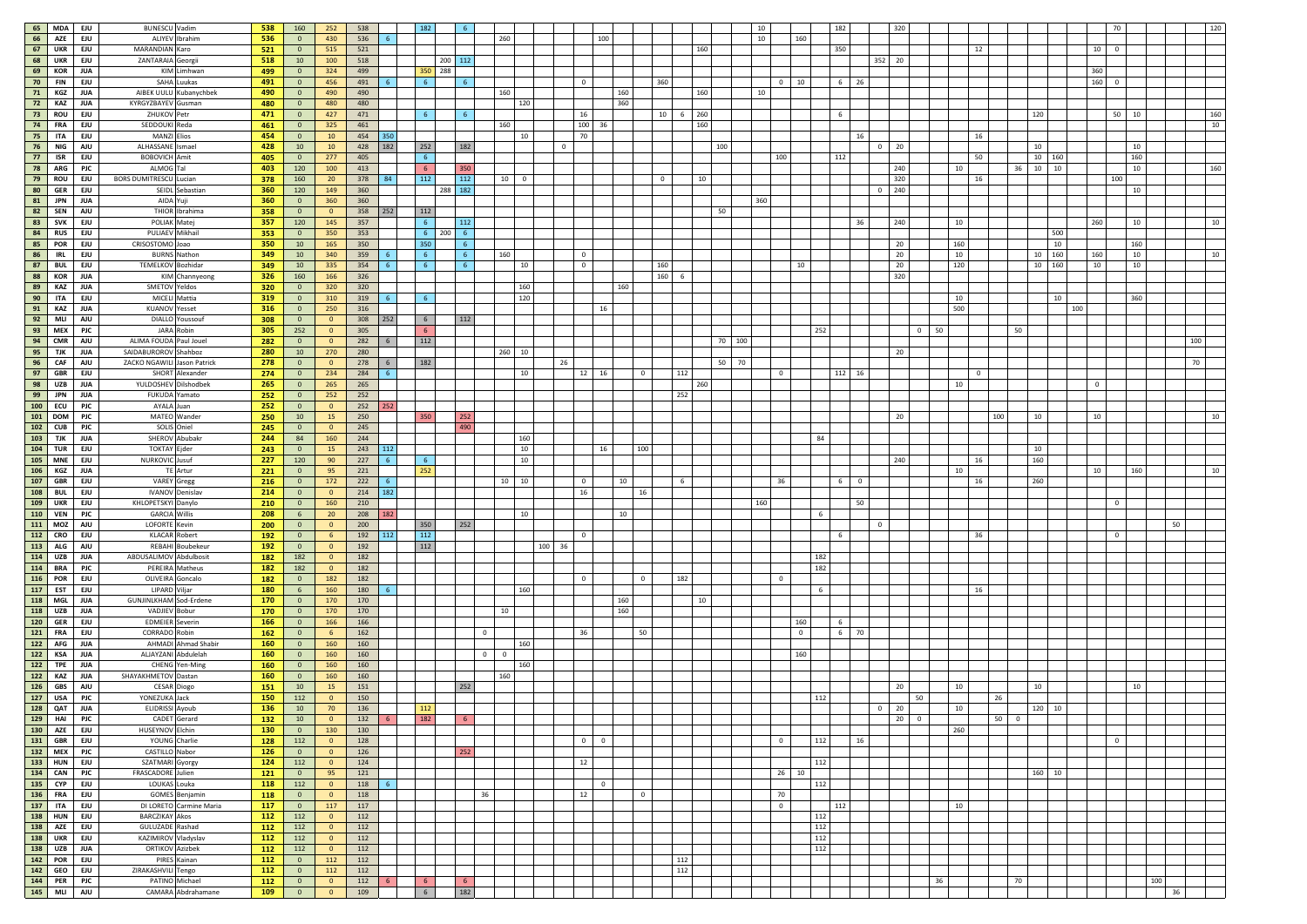| 146 ALG<br><b>AJU</b>                   | CHERRAD Rachid                             | 106      | $\overline{0}$                   | $\Omega$                  | 106      |                |                 |     |                |    | 100            |                         |         |                 |    |                |                |    |             |    |    |                |    |     |                       |     |                |     |        |
|-----------------------------------------|--------------------------------------------|----------|----------------------------------|---------------------------|----------|----------------|-----------------|-----|----------------|----|----------------|-------------------------|---------|-----------------|----|----------------|----------------|----|-------------|----|----|----------------|----|-----|-----------------------|-----|----------------|-----|--------|
| 147 SEN<br>AJU                          | <b>GAYE</b> Serigne                        | 106      | $\overline{0}$                   | $\overline{0}$            | 106      |                |                 | 112 |                |    |                |                         |         |                 |    |                |                |    |             |    |    |                |    |     |                       |     |                | 100 |        |
| 148 KAZ                                 | SAGYNGALIULY Bauyrzhan                     | 105      |                                  |                           |          |                |                 |     |                |    |                |                         |         |                 |    |                |                |    |             |    |    |                |    | 160 | 50                    |     |                |     |        |
| <b>JUA</b>                              |                                            |          | $\overline{0}$                   | 80                        | 105      |                |                 |     |                |    |                |                         |         |                 |    |                |                |    |             |    |    |                |    |     |                       |     |                |     |        |
| 149<br><b>IND</b><br><b>JUA</b>         | SAINI Jasleen Singh                        | 103      | 10                               | 90                        | 103      |                | 6               |     | $\circ$        |    |                |                         |         |                 |    |                |                |    |             | 20 |    |                |    |     |                       | 10  | 160            |     | $10\,$ |
| 150<br><b>GBR</b><br>EJU                | <b>ALLAN Finlay</b>                        | 100      | 84                               | $\circ$                   | 100      |                |                 |     | $\circ$        |    | $\overline{0}$ | 16                      | $\circ$ |                 |    |                |                | 84 |             |    |    |                |    |     |                       |     |                |     |        |
| <b>JUA</b>                              | NAKANO Shugen                              |          | 10                               |                           | 103      |                |                 |     |                | 10 |                |                         |         |                 |    |                |                |    |             | 20 |    |                |    | 10  | 10                    |     |                |     | 120    |
| 151<br>PHI                              |                                            | 98       |                                  | 90                        |          |                | 6 <sup>1</sup>  |     |                |    |                |                         |         |                 |    |                |                |    |             |    |    | 10             |    |     |                       | 10  |                |     |        |
| 152<br><b>KSA</b><br><b>JUA</b>         | ALBASHI Abdulaziz                          | 98       | 10                               | 85                        | 98       |                | 6 <sup>6</sup>  |     |                |    |                |                         |         |                 |    |                |                |    |             | 20 |    | 160            |    |     |                       |     |                |     | $10\,$ |
| 153<br><b>POL</b><br>EJU                | WAWRZYCZEK Patryk                          | 98       | $\overline{0}$                   | 95                        | 98       |                | 6 <sup>1</sup>  |     |                |    | $\circ$        | $\mathbf{0}$            | 10      |                 |    |                |                |    |             |    |    | 10             |    |     |                       | 160 |                |     |        |
|                                         |                                            |          |                                  |                           |          |                |                 |     |                |    |                |                         |         |                 |    |                |                |    |             |    |    |                |    |     |                       |     |                |     |        |
| 154<br><b>KAZ</b><br><b>JUA</b>         | MOLDASH Kemelbek                           | 98       | $\overline{0}$                   | 80                        | 98       |                |                 |     |                |    |                |                         |         |                 |    |                |                |    |             |    |    |                |    |     | 36                    | 160 |                |     |        |
| 155<br>LAT<br><b>EJU</b>                | DE ANGELIS Anthony                         | 96       | 84                               | $\mathbf{0}$              | 96       |                |                 |     |                |    |                | 12                      |         |                 |    |                |                | 84 |             |    |    |                |    |     |                       |     |                |     |        |
| 156<br>GUI<br>AJU                       | DIALLO Alhassane                           | 96       | $\overline{0}$                   | 10 <sup>°</sup>           | 96       |                |                 |     |                | 10 |                |                         |         |                 | 36 | 50             |                |    |             |    |    |                |    |     |                       |     |                |     |        |
|                                         |                                            |          |                                  |                           |          |                |                 |     |                |    |                |                         |         |                 |    |                |                |    |             |    |    |                |    |     |                       |     |                |     |        |
| 157<br><b>TPE</b><br><b>JUA</b>         | <b>TSAI</b> Ming Yen                       | 96       | $\overline{0}$                   | -5                        | 96       |                | 182             |     |                |    |                |                         |         |                 |    |                |                |    |             |    |    |                |    |     |                       | 10  |                |     |        |
| 158<br>TJK<br><b>JUA</b>                | SUFIEV Bahrom                              | 95       | $\overline{0}$                   | 95                        | 95       |                |                 |     |                |    |                |                         |         | 10              |    |                |                |    |             |    |    | 160            |    |     |                       | 10  |                |     |        |
| 159<br>CGO<br><b>AJU</b>                | IKAMA NZUZI Bebert Rudel Hilarrion         |          |                                  |                           |          |                | 112             |     |                |    |                |                         |         |                 |    |                |                |    |             |    |    |                |    |     |                       |     |                |     |        |
|                                         |                                            | 92       | $\overline{0}$                   | $\overline{0}$            | 92       |                |                 |     |                |    |                |                         |         |                 |    | 36             |                |    |             |    |    |                |    |     |                       |     |                |     |        |
| 160<br><b>ESP</b><br>EJU                | SOTILLO GOMEZ Carlos                       | 92       | $\overline{0}$                   | $\overline{0}$            | 92       |                |                 |     | 16             |    | $\overline{0}$ | 26                      | 26      |                 |    |                | 16             |    |             |    |    | 16             |    |     |                       |     |                |     |        |
| 161<br><b>TKM</b><br><b>JUA</b>         | GAYRADOV Isa                               | 91       | $\overline{0}$                   | $\mathbf 0$               | 91       |                | 182             |     |                |    |                |                         |         |                 |    |                |                |    |             |    |    |                |    |     |                       |     |                |     |        |
|                                         |                                            |          |                                  |                           |          |                |                 |     |                |    |                |                         |         |                 |    |                |                |    |             |    |    |                |    |     |                       |     |                |     |        |
| 162<br><b>ITA</b><br>EJU                | SALVO Samuel                               | 90       | 84                               | $\overline{0}$            | 90       |                |                 |     |                |    |                |                         |         |                 |    |                |                | 84 |             |    |    | 12             |    |     |                       |     |                |     |        |
| 163<br><b>CYP</b><br>EJU                | <b>BALARJISHVILI Georgios</b>              | 90       | 16                               | $\overline{0}$            | 90       |                | 112             |     |                |    | 12             | $\mathbf{0}$            |         |                 |    |                |                | 6  |             | 20 |    |                |    |     |                       |     |                |     |        |
| 164<br>AZE<br>EJU                       | <b>IBRAHIMOV</b> Ismayil                   | 90       | $\overline{0}$                   | 20                        | 90       |                |                 |     | 10             |    |                | 70                      |         |                 |    | $\overline{0}$ | 10             |    |             |    |    |                |    |     |                       |     |                |     |        |
|                                         |                                            |          |                                  |                           |          |                |                 |     |                |    |                |                         |         |                 |    |                |                |    |             |    |    |                |    |     |                       |     |                |     |        |
| 165<br><b>TUR</b><br>EJU                | DEMIREL Muhammed                           | 86       | 6 <sub>5</sub>                   | 80                        | 86       |                |                 |     |                |    |                |                         |         |                 |    |                |                | 6  |             |    |    |                |    | 160 |                       |     |                |     |        |
| 166<br><b>FRA</b><br><b>EJU</b>         | AZEMA Kevin                                | 86       | $\overline{0}$                   | $\overline{0}$            | 86       |                |                 |     |                |    |                |                         | 36      |                 |    |                |                |    | 50          |    |    |                |    |     |                       |     |                |     |        |
| 167                                     | SHTURBABIN Artyom                          | 85       |                                  |                           |          |                |                 |     |                |    |                |                         |         |                 |    |                |                |    |             |    |    | 10             |    |     |                       | 160 |                |     |        |
| <b>UZB</b><br><b>JUA</b>                |                                            |          | $\overline{0}$                   | 85                        | 85       |                |                 |     |                |    |                |                         |         |                 |    |                |                |    |             |    |    |                |    |     |                       |     |                |     |        |
| 168<br><b>KGZ</b><br><b>JUA</b>         | ABASBEKOV Erbol                            | 84       | 84                               | $\overline{0}$            | 84       |                |                 |     |                |    |                |                         |         |                 |    |                |                | 84 |             |    |    |                |    |     |                       |     |                |     |        |
| 168<br><b>BEL</b><br><b>EJU</b>         | <b>BATCHAEV</b> Zelemkhan                  | 84       | 84                               | $\overline{0}$            | 84       |                |                 |     |                |    |                |                         |         |                 |    |                |                | 84 |             |    |    |                |    |     |                       |     |                |     |        |
|                                         |                                            |          |                                  |                           |          |                |                 |     |                |    |                |                         |         |                 |    |                |                |    |             |    |    |                |    |     |                       |     |                |     |        |
| 168<br><b>GRE</b><br>EJU                | <b>BRIOLAS Vasileios</b>                   | 84       | 84                               | $\circ$                   | 84       |                |                 |     |                |    |                |                         |         |                 |    |                |                | 84 |             |    |    | $\overline{0}$ |    |     |                       |     |                |     |        |
| 168<br><b>NOR</b><br>EJU                | <b>BROVOLD</b> Gustav                      | 84       | 84                               | $\overline{0}$            | 84       |                |                 |     |                |    |                |                         |         |                 |    |                |                | 84 |             |    |    |                |    |     |                       |     |                |     |        |
| 168<br><b>ITA</b><br>EJU                | COMERZAN Alexandru                         | 84       | 84                               | $\circ$                   | 84       |                |                 |     |                |    |                |                         |         |                 |    |                |                | 84 |             |    |    |                |    |     |                       |     |                |     |        |
|                                         |                                            |          |                                  |                           |          |                |                 |     |                |    |                |                         |         |                 |    |                |                |    |             |    |    |                |    |     |                       |     |                |     |        |
| 168<br>POR<br>EJU                       | GAGO Miguel                                | 84       | 84                               | $\overline{0}$            | 84       |                |                 |     |                |    |                |                         |         |                 |    |                | $\circ$        | 84 |             |    |    |                |    |     |                       |     |                |     |        |
| 168<br><b>GER</b><br>EJU                | <b>ICKES</b> David                         | 84       | 84                               | $\mathbf{0}$              | 84       |                |                 |     |                |    |                |                         |         |                 |    |                |                | 84 |             |    |    |                |    |     |                       |     |                |     |        |
| 168<br>EST<br>EJU                       | KONT Carl-Gustav                           | 84       | 84                               | $\circ$                   | 84       |                |                 |     |                |    |                |                         |         |                 |    |                |                | 84 |             |    |    |                |    |     |                       |     |                |     |        |
|                                         |                                            |          |                                  |                           |          |                |                 |     |                |    |                |                         |         |                 |    |                |                |    |             |    |    |                |    |     |                       |     |                |     |        |
| 176<br><b>TOG</b><br><b>AJU</b>         | OLYMPIO Adebayo Frederic                   | 81       | $10\,$                           | 15                        | 81       |                | $6\overline{6}$ | 112 |                |    |                |                         |         |                 |    |                |                |    |             | 20 |    |                |    | 10  | 10                    |     |                |     | $10\,$ |
| 177<br><b>GBR</b><br>EJU                | FRYER Michael                              | 81       | $\overline{0}$                   | 5 <sub>1</sub>            | 81       |                |                 |     | 50             |    | 26             | $\mathbf{0}$            |         |                 |    |                | $\circ$        |    | $\circ$     |    |    |                |    |     | 10                    |     |                |     |        |
|                                         |                                            |          |                                  |                           |          |                |                 |     |                |    |                |                         |         |                 |    |                |                |    |             |    |    |                |    |     |                       |     |                |     |        |
| 178<br><b>GER</b><br>EJU                | SETZ Martin                                | 76       | $\overline{0}$                   | $\circ$                   | 76       |                |                 |     | $\mathbf{0}$   |    | 26             |                         | 50      |                 |    |                |                |    |             |    |    |                |    |     |                       |     |                |     |        |
| 179<br><b>CMR</b><br><b>AJU</b>         | SAMITA WANSI Ambroise Kevin                | 75       | $\overline{0}$                   | $\overline{0}$            | 75       |                |                 |     |                |    |                |                         |         |                 |    | 50             |                |    |             |    |    |                |    |     |                       |     |                |     | 50     |
| 180<br><b>IND</b><br><b>JUA</b>         | <b>CHAUHAN</b> Nitin                       | 73       | $\overline{0}$                   | $\mathbf{0}$              | 73       |                | 6 <sup>1</sup>  |     | 70             |    |                |                         |         |                 |    |                |                |    |             |    |    |                |    |     |                       |     |                |     |        |
|                                         |                                            |          |                                  |                           |          |                |                 |     |                |    |                |                         |         |                 |    |                |                |    |             |    |    |                |    |     |                       |     |                |     |        |
| 181<br><b>UAE</b><br><b>JUA</b>         | DZAVASHVILI Guram                          | 70       | $\overline{0}$                   | 20 <sub>2</sub>           | 70       |                |                 |     | 10             | 10 | 50 0           |                         |         |                 |    |                |                |    |             |    |    |                |    |     |                       |     |                |     |        |
| 182<br><b>HUN</b><br>EJU                | SZEREDAS Botond                            | 68       | $\overline{0}$                   | 11                        | 68       |                |                 |     |                |    |                |                         |         | 6               |    |                |                |    | 36          |    |    | 16             |    |     |                       |     | 26             |     | $10\,$ |
| 183<br>KGZ<br><b>JUA</b>                | SAGYNALIEV Chyngyzkhan                     | 65       | $\overline{0}$                   | 65                        | 65       |                |                 |     |                |    |                |                         |         |                 |    |                |                |    |             |    |    | 10             |    | 120 |                       |     |                |     |        |
|                                         |                                            |          |                                  |                           |          |                |                 |     |                |    |                |                         |         |                 |    |                |                |    |             |    |    |                |    |     |                       |     |                |     |        |
| 183<br><b>BLR</b><br>EJU                | SHERSHAN Dzmitry                           | 65       | $\overline{0}$                   | 65                        | 65       |                |                 |     |                |    |                |                         |         |                 |    |                |                |    |             |    |    |                |    |     | 10                    |     | 120            |     |        |
| 185<br>POR<br>EJU                       | OLEINIC Sergiu                             | 61       | $\overline{0}$                   | -5                        | 61       |                |                 | 112 |                |    |                |                         |         |                 |    |                |                |    |             |    |    |                |    |     |                       |     |                |     | $10\,$ |
| 186<br>GEO<br>EJU                       | BAZANDARASHVILI Giorgi                     |          |                                  |                           |          |                |                 |     |                |    |                |                         |         |                 |    |                |                |    |             |    |    |                |    |     |                       |     | 120            |     |        |
|                                         |                                            | 60       | $\overline{0}$                   | 60                        | 60       |                |                 |     |                |    |                |                         |         |                 |    |                |                |    |             |    |    |                |    |     |                       |     |                |     |        |
|                                         |                                            |          |                                  |                           |          |                |                 |     |                |    |                |                         |         |                 |    |                |                |    |             |    |    |                |    |     |                       |     |                |     |        |
|                                         |                                            |          |                                  |                           |          |                |                 |     |                |    |                |                         |         |                 |    |                |                |    |             |    |    |                |    |     |                       |     |                |     |        |
| 186<br>KOS<br>EJU                       | NAKAMURA Shigeki                           | 60       | $\overline{0}$                   | 60                        | 60       |                |                 |     |                |    |                |                         |         |                 |    |                |                |    |             |    |    |                |    |     |                       |     |                |     | 120    |
| 186<br><b>HUN</b><br>EJU                | PONGRACZ Bence                             | 60       | $\overline{0}$                   | 60                        | 60       |                |                 |     |                |    |                |                         |         |                 |    |                |                |    |             |    |    |                |    |     |                       |     |                |     | 120    |
| 186<br><b>ITA</b><br>EJU                | STEFANELLI Biagio                          | 60       | $\overline{0}$                   | 60                        | 60       |                |                 |     |                |    |                |                         |         |                 |    |                |                |    |             |    |    |                |    |     |                       | 120 |                |     |        |
|                                         |                                            |          |                                  |                           |          |                |                 |     |                |    |                |                         |         |                 |    |                |                |    |             |    |    |                |    |     |                       |     |                |     |        |
| 186<br><b>KAZ</b><br><b>JUA</b>         | YSTYBAY Aibolat                            | 60       | $\overline{0}$                   | 60                        | 60       |                |                 |     | $\mathbf{0}$   |    |                |                         |         |                 |    |                |                |    |             |    |    |                |    |     | 120<br>$\overline{0}$ |     |                |     |        |
| 191<br><b>AUT</b><br>EJU                | <b>BORCHASHVILI Kimran</b>                 | 59       | $\overline{0}$                   | 11                        | 59       |                |                 |     | $\circ$        |    |                | 12 12                   |         |                 |    |                |                |    | $6 \quad 0$ |    |    | 12             |    | 10  |                       |     | 36             |     |        |
| 192<br>PER<br>PJC                       | CUSI Julio                                 | 56       | 6 <sup>5</sup>                   | $\mathbf{0}$              | 56       |                |                 |     |                |    |                |                         |         |                 |    |                |                | 6  |             |    | 50 |                |    |     |                       |     |                | 50  |        |
|                                         |                                            |          |                                  |                           |          |                |                 |     |                |    |                |                         |         |                 |    |                |                |    |             |    |    |                |    |     |                       |     |                |     |        |
| 193<br><b>BEN</b><br><b>AJU</b>         | DAGA Auguste                               | 56       | $\overline{0}$                   | $\mathbf{0}$              | 56       |                | 112             |     |                |    |                |                         |         |                 |    |                |                |    |             |    |    |                |    |     |                       |     |                |     |        |
| 193<br>COD<br><b>AJU</b>                | IKOMO MBO Constant                         | 56       | $\overline{0}$                   | $\overline{0}$            | 56       |                | 112             |     |                |    |                |                         |         |                 |    |                |                |    |             |    |    |                |    |     |                       |     |                |     |        |
| AJU                                     | MEJRI Monaam                               |          | $\overline{0}$                   | $\overline{0}$            | 56       |                |                 |     |                |    |                |                         |         |                 |    |                |                |    |             |    |    |                |    |     |                       |     |                |     |        |
| 193<br><b>TUN</b>                       |                                            | 56       |                                  |                           |          |                | 112             |     |                |    |                |                         |         |                 |    |                |                |    |             |    |    |                |    |     |                       |     |                |     |        |
| 193<br><b>TAN</b><br>AJU                | <b>PWELE</b> Anangisye                     | 56       | $\overline{0}$                   | $\mathbf{0}$              | 56       |                | 112             |     |                |    |                |                         |         |                 |    |                |                |    |             |    |    |                |    |     |                       |     |                |     |        |
| 197<br><b>USA</b><br>PJC                | MENENDEZ Alejandro                         | 55       | $\overline{0}$                   | 20                        | 55       |                |                 |     |                |    | $\mathbf{0}$   |                         |         | 10              |    |                | 10             |    |             |    |    |                |    |     |                       |     |                | 70  |        |
| 198<br><b>ITA</b><br>EJU                | PIRAS Matteo                               | 55       | $\overline{0}$                   | 5                         | 55       |                |                 |     |                |    |                |                         |         |                 |    |                |                |    |             |    |    | 100            |    |     |                       | 10  |                |     |        |
|                                         |                                            |          |                                  |                           |          |                |                 |     |                |    |                |                         |         |                 |    |                |                |    |             |    |    |                |    |     |                       |     |                |     |        |
| 199<br><b>CMR</b><br><b>AJU</b>         | NDZANA OWONA Donald                        | 54       | $\overline{0}$                   | $\mathbf{0}$              | 54       |                |                 |     |                |    |                |                         |         |                 |    | 36             |                |    |             |    |    |                |    |     |                       |     |                |     | 36     |
| 200<br><b>ISR</b><br>EJU                | <b>BARSHESHET</b> Eylon                    | 53       | 6 <sup>5</sup>                   | $\circ$                   | 53       |                |                 |     | $\circ$        |    | 12             | $\circ$                 |         |                 |    |                |                | 6  |             |    |    | 70             |    |     |                       |     | $\overline{0}$ |     |        |
| 201<br>KAZ<br><b>JUA</b>                | ZHEXENBAYEV Azamat                         | 52       | $\overline{0}$                   | $\circ$                   | 52       |                |                 |     | 16             |    |                | 36                      |         |                 |    |                |                |    |             |    |    |                |    |     |                       |     |                |     |        |
|                                         |                                            |          |                                  |                           |          |                |                 |     |                |    |                |                         |         |                 |    |                |                |    |             |    |    |                |    |     |                       |     |                |     |        |
| 202<br><b>IRL</b><br><b>EJU</b>         | NASH Callum                                | 52       | $\overline{0}$                   | $\overline{0}$            | 52       |                |                 |     |                |    | $\overline{0}$ | $\mathbf{0}$            |         |                 |    | 26 26          |                |    |             |    |    |                |    |     |                       |     |                |     |        |
| 203<br><b>KAZ</b><br><b>JUA</b>         | <b>BILAL Bolat</b>                         | 50       | $\overline{0}$                   | $\circ$                   | 50       |                |                 |     | $\circ$        |    |                | 50                      |         |                 |    |                |                |    |             |    |    |                |    |     |                       |     |                |     |        |
| 203<br><b>BRN</b><br><b>JUA</b>         | KODZHAKOV Ramazan                          | 50       | $\circ$                          | $\mathbf{0}$              | 50       |                |                 |     |                |    | 50             |                         |         |                 |    |                |                |    |             |    |    |                |    |     |                       |     |                |     |        |
|                                         |                                            |          |                                  |                           |          |                |                 |     |                |    |                |                         |         |                 |    |                |                |    |             |    |    |                |    |     |                       |     |                |     |        |
| 203<br><b>ALG</b><br>AJU                | MOUDETERE Kais Mahie Eddine                | 50       | $\overline{0}$                   | $\overline{0}$            | 50       |                |                 |     |                | 50 |                |                         |         |                 |    |                |                |    |             |    |    |                |    |     |                       |     |                |     |        |
| 203<br><b>ALG</b><br>AJU                | ROUIBET Houssem                            | 50       | $\overline{0}$                   | $\overline{0}$            | 50       |                |                 |     |                | 50 |                |                         |         |                 |    |                |                |    |             |    |    |                |    |     |                       |     |                |     |        |
| 203<br>UZB<br><b>JUA</b>                | SUBHONOV Rakhimjon                         | 50       | $\mathbf 0$                      | $\overline{0}$            | $50\,$   |                |                 |     |                |    | 50             |                         |         |                 |    |                |                |    |             |    |    |                |    |     |                       |     |                |     |        |
|                                         |                                            |          |                                  |                           |          |                |                 |     |                |    |                |                         |         |                 |    |                |                |    |             |    |    |                |    |     |                       |     |                |     |        |
| 208<br><b>KAZ</b><br><b>JUA</b>         | ZHUBATKAN Sunggat                          | 47       | $\mathbf{0}$                     | $\overline{0}$            | 47       |                |                 |     | 12             |    |                |                         |         |                 |    |                |                |    |             |    |    |                |    |     | 70                    |     |                |     |        |
| 209<br><b>USA</b><br>PJC                | DIAZ Adonis                                | 46       | $\overline{0}$                   | 30 <sup>°</sup>           | 46       |                |                 |     |                | 10 |                | 16 10                   |         | 10              |    |                | $\overline{0}$ |    |             |    |    |                |    |     |                       |     |                |     |        |
|                                         |                                            |          |                                  |                           |          | $6\phantom{1}$ |                 | 6   |                |    |                |                         |         |                 |    |                |                |    |             |    |    |                |    |     |                       |     |                |     |        |
| 210 DOM<br>PJC                          | RAMIREZ Elmert                             | 44       | $\overline{\mathbf{0}}$          | $\overline{0}$            | 44       |                |                 |     |                |    |                |                         |         |                 |    |                |                |    |             |    |    |                | 70 |     |                       |     |                |     |        |
| 211 ESP                                 | EJU FERNANDEZ CAMPILLO Diego               | 42       | $\overline{0}$                   | $\overline{0}$            | 42       |                |                 |     | $\circ$        |    | 16             |                         |         |                 |    |                | 26             |    |             |    |    |                |    |     |                       |     |                |     |        |
| 212 NED<br>EJU                          | VAN DER KOLK Dylan                         | 38       | $6\overline{6}$                  | $\overline{0}$            | 38       |                |                 |     | $\overline{0}$ |    |                | 16                      | 16      |                 |    |                |                | 6  |             |    |    |                |    |     |                       |     |                |     |        |
|                                         |                                            |          |                                  |                           |          |                |                 |     |                |    |                |                         |         |                 |    |                |                |    |             |    |    |                |    |     |                       |     |                |     |        |
| 213 ALG<br><b>AJU</b>                   | CHENAFA Amine                              | 36       | $\overline{0}$                   | $\overline{\mathbf{0}}$   | 36       |                |                 |     |                | 36 |                |                         |         |                 |    |                |                |    |             |    |    |                |    |     |                       |     |                |     |        |
| 213 ISR<br>EJU                          | MAN Omer                                   | 36       | $\overline{0}$                   | $\bullet$                 | 36       |                |                 |     | 36             |    |                | $\overline{0}$          |         |                 |    |                | $\circ$        |    |             |    |    |                |    |     |                       |     |                |     |        |
|                                         |                                            | 36       |                                  |                           |          |                |                 |     |                |    |                |                         |         |                 | 36 |                |                |    |             |    |    |                |    |     |                       |     |                |     |        |
| 213 SEN<br><b>AJU</b>                   | MBOUP Mouhamed                             |          | $\overline{0}$                   | $\bullet$                 | 36       |                |                 |     |                |    |                |                         |         |                 |    |                |                |    |             |    |    |                |    |     |                       |     |                |     |        |
| 213 AZE<br>EJU                          | PASHAYEV Ruslan                            | 36       | $\overline{0}$                   | $\overline{0}$            | 36       |                |                 |     |                |    |                |                         | 36      |                 |    |                |                |    |             |    |    |                |    |     |                       |     |                |     |        |
| 213 ALG<br><b>AJU</b>                   | SAIDANI Mohamed                            | 36       | $\overline{0}$                   | $\overline{0}$            | 36       |                |                 |     |                | 36 |                |                         |         |                 |    |                |                |    |             |    |    |                |    |     |                       |     |                |     |        |
|                                         |                                            |          |                                  |                           |          |                |                 |     |                |    |                |                         |         |                 |    |                |                |    |             |    |    |                |    |     |                       |     |                |     |        |
| 218 GBR<br>EJU                          | THOMSON Scott                              | 36       | $\overline{0}$                   | $\overline{0}$            | 36       |                |                 |     |                |    |                | 12 16                   | $\circ$ |                 |    |                | $\circ$        |    |             |    |    |                |    |     |                       |     | 16             |     |        |
| 219 GBR<br>EJU                          | WAKES Henry                                | 36       | $\overline{0}$                   | $\overline{0}$            | 36       |                |                 |     | 12             |    |                | 12  12                  |         |                 |    |                |                |    |             |    |    |                |    |     |                       |     |                |     |        |
| 220 COL<br>PJC                          | VARGAS Cristian                            | 35       | $\overline{0}$                   | $\overline{0}$            | 35       |                |                 |     |                |    |                |                         |         |                 |    |                |                |    |             |    | 70 |                |    |     |                       |     |                |     |        |
|                                         |                                            |          |                                  |                           |          |                |                 |     |                |    |                |                         |         |                 |    |                |                |    |             |    |    |                |    |     |                       |     |                |     |        |
| <b>221</b> CAN<br>PJC                   | CHALA Hakim                                | 34       | $\overline{0}$                   | 10                        | 34       |                |                 |     | 12             |    | $\overline{0}$ | $\circ$                 |         |                 |    |                | 12 10          |    |             |    |    |                |    |     |                       |     |                |     |        |
| 222 EST<br>EJU                          | PERTELSON Oscar                            | 32       | $\overline{0}$                   | 10                        | 32       | 6.             |                 |     |                | 10 | 16             |                         |         |                 |    |                |                |    |             |    |    |                |    |     |                       |     |                |     |        |
| 223 FRA<br>EJU                          |                                            | 32       | $\overline{0}$                   | 6 <sub>5</sub>            | 32       |                |                 |     |                |    | $\circ$        | $\overline{\mathbf{0}}$ |         | $6\overline{6}$ |    |                |                |    | 26          |    |    |                |    |     |                       |     |                |     |        |
|                                         | SADROLESLAMI Sina                          |          |                                  |                           |          |                |                 |     |                |    |                |                         |         |                 |    |                |                |    |             |    |    |                |    |     |                       |     |                |     |        |
| 224 MLI<br><b>AJU</b>                   | THERA Douga                                | 32       | $\overline{0}$                   | $\overline{0}$            | 32       | 6              |                 |     |                |    |                |                         |         |                 | 26 |                |                |    |             |    |    |                |    |     |                       |     |                |     |        |
| 225 GER<br>EJU<br>226 ECU<br><b>PJC</b> | <b>KLEMM</b> Lukas<br><b>GUILLEN</b> Byron | 32<br>31 | $\overline{0}$<br>6 <sup>1</sup> | $\circ$<br>$\overline{0}$ | 32<br>31 |                |                 |     | 16             |    | 16             |                         |         |                 |    |                |                |    |             | 50 |    |                |    |     |                       |     |                |     |        |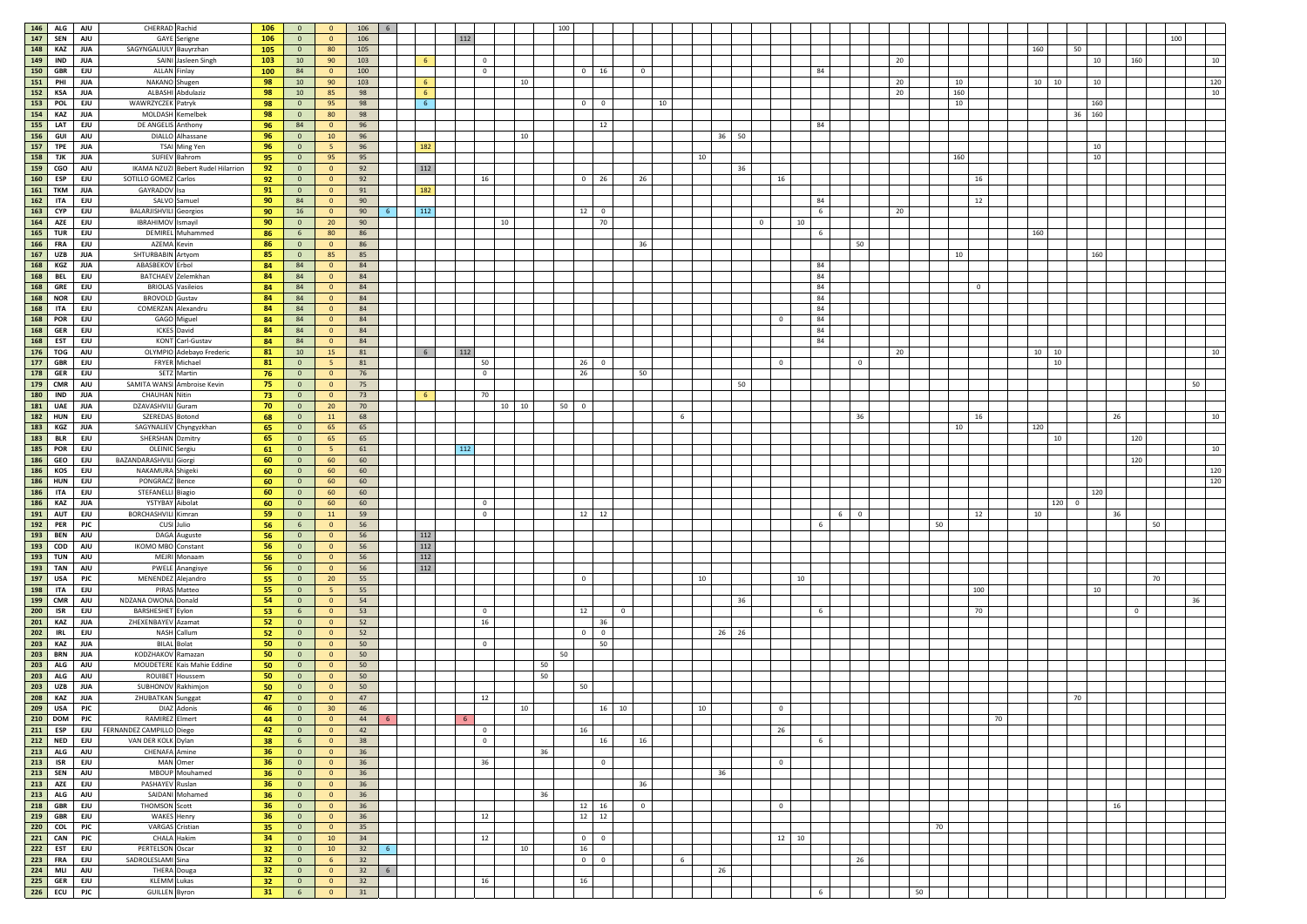|     | 227 VEN            | <b>PJC</b> | <b>PARICHE</b> Andres                   |                         | 31               | $\mathbf{0}$            |                 |                 |   |                 |             |                |                |    |                      |                |    |         |                           |        |                    |   |                |                |              |                |    |    |                |         |       |    |        |
|-----|--------------------|------------|-----------------------------------------|-------------------------|------------------|-------------------------|-----------------|-----------------|---|-----------------|-------------|----------------|----------------|----|----------------------|----------------|----|---------|---------------------------|--------|--------------------|---|----------------|----------------|--------------|----------------|----|----|----------------|---------|-------|----|--------|
|     |                    |            |                                         |                         |                  |                         | $\overline{0}$  | 31              |   |                 |             | 16             |                |    |                      |                |    |         |                           |        | 12                 |   |                |                |              |                |    |    |                |         |       |    |        |
| 228 | HAI                | PJC        |                                         | LAURENT Mackensy        | 28               | 10                      | $\overline{0}$  | 28              |   |                 |             |                |                |    |                      |                |    |         |                           |        |                    |   |                | 20             | $\mathbf{0}$ |                | 36 |    |                |         |       |    |        |
| 229 | KGZ                | <b>JUA</b> | SALAMAT UULU Baibol                     |                         | 28               | $\overline{0}$          | 25              | 28              |   | 6 <sup>1</sup>  |             |                |                |    |                      |                |    | 10      |                           | $10\,$ |                    |   |                |                |              |                |    |    |                | 10      |       |    |        |
| 230 |                    |            |                                         |                         |                  |                         |                 |                 |   |                 |             |                |                |    |                      |                |    |         |                           |        |                    |   |                |                |              |                |    |    |                |         |       |    |        |
|     | POR                | EJU        | <b>BARROS Bruno</b>                     |                         | 28               | $\overline{0}$          | $\circ$         | 28              |   |                 |             |                |                |    | 12                   |                |    | $\circ$ |                           |        | 16                 |   |                |                |              |                |    |    |                |         |       |    |        |
| 230 | <b>ITA</b>         | EJU        | CAGGIANO Luca                           |                         | 28               | $\overline{0}$          | $\overline{0}$  | 28              |   |                 |             | 16             |                |    | 12                   |                |    |         |                           |        |                    |   |                |                |              |                |    |    |                |         |       |    |        |
| 230 | SWE                | EJU        |                                         | DAHLIN Alexander        | 28               | $\overline{0}$          | $\overline{0}$  | 28              |   |                 |             |                |                |    | 12                   |                |    |         |                           |        | 16                 |   | $\circ$        |                |              |                |    |    |                |         |       |    |        |
| 230 | <b>FRA</b>         | EJU        | MACREZ Thomas                           |                         | 28               | $\overline{0}$          | $\circ$         | 28              |   |                 |             |                |                |    | $\overline{0}$<br>12 |                |    |         |                           |        |                    |   | 16             |                |              |                |    |    |                |         |       |    |        |
|     |                    |            |                                         |                         |                  |                         |                 |                 |   |                 |             |                |                |    |                      |                |    |         |                           |        |                    |   |                |                |              |                |    |    |                |         |       |    |        |
| 234 | <b>ISR</b>         | EJU        | MENAGED Yarin                           |                         | 27               | $\overline{0}$          | 11              | 27              |   |                 |             |                |                |    | 16                   | $\overline{0}$ |    | 6       |                           |        |                    |   |                |                |              |                |    |    |                |         |       |    | $10\,$ |
| 235 | <b>TUR</b>         | EJU        |                                         | KARA Abdulaziz          | 26               | $\overline{0}$          | 10 <sup>°</sup> | 26              |   |                 |             |                | 10             |    |                      |                | 16 |         |                           |        |                    |   |                |                |              |                |    |    |                |         |       |    |        |
| 236 | CIV                | <b>AJU</b> |                                         | ADJI Doba Ulrich        | 26               | $\overline{0}$          | $\mathbf 0$     | 26              |   |                 |             |                |                |    |                      |                |    |         | 26<br>$\overline{0}$      |        |                    |   |                |                |              |                |    |    |                |         |       |    |        |
|     |                    |            |                                         |                         |                  |                         |                 |                 |   |                 |             |                |                |    |                      |                |    |         |                           |        |                    |   |                |                |              |                |    |    |                |         |       |    |        |
| 236 | ESP                | EJU        | ALVEZ DUARTE David Ignacio              |                         | 26               | $\overline{0}$          | $\overline{0}$  | $26\,$          |   |                 |             | 26             |                |    | $\mathbf{0}$         |                |    |         |                           |        | $\overline{0}$     |   |                |                |              |                |    |    |                |         |       |    |        |
| 236 | ESP                | <b>EJU</b> | <b>GARCIA OSADO</b> Victor              |                         | 26               | $\overline{0}$          | $\overline{0}$  | 26              |   |                 |             | $\overline{0}$ |                |    | 26<br>$\circ$        |                |    |         |                           |        | $\circ$            |   |                |                |              |                |    |    |                |         |       |    |        |
| 239 | ROU                | EJU        | OLARU Adrian                            |                         | 26               | $\overline{0}$          | $\overline{0}$  | 26              |   |                 |             |                |                |    |                      |                |    |         |                           |        |                    |   |                |                |              | 26             |    |    |                | 26      |       |    |        |
|     |                    |            |                                         |                         |                  |                         |                 |                 |   |                 |             |                |                |    |                      |                |    |         |                           |        |                    |   |                |                |              |                |    |    |                |         |       |    |        |
| 240 | POR                | EJU        | DIOGO Andre                             |                         | 25               | 6 <sup>5</sup>          | $\overline{0}$  | 25              |   | 6 <sup>1</sup>  |             |                |                |    |                      |                |    |         |                           |        | 16                 | 6 |                |                |              | $^{\circ}$     |    |    |                |         |       |    |        |
| 241 | <b>ARG</b>         | PJC        | ADARVEZ Karim                           |                         | 25               | $\overline{0}$          | $\bullet$       | 25              |   |                 |             |                |                |    |                      |                |    |         |                           |        | $\overline{0}$     |   |                |                |              |                |    |    |                |         | 50    |    |        |
| 241 | <b>KAZ</b>         | <b>JUA</b> | AMANGELDI Yermek                        |                         | 25               | $\overline{0}$          | $\circ$         | 25              |   |                 |             |                |                |    |                      |                |    |         |                           |        |                    |   |                |                |              |                |    |    | 50             |         |       |    |        |
|     |                    |            |                                         |                         |                  |                         |                 |                 |   |                 |             |                |                |    |                      |                |    |         |                           |        |                    |   |                |                |              |                |    |    |                |         |       |    |        |
| 241 | GAB                | <b>AJU</b> | GOTALOWIA MEBADIE Aboubakre Ichola      |                         | 25               | $\overline{0}$          | $\overline{0}$  | 25              |   |                 |             |                |                |    |                      |                |    |         |                           |        |                    |   |                |                |              |                |    |    |                |         |       | 50 |        |
| 241 | <b>CMR</b>         | AJU        |                                         | NAMA Etoga Dieudonne    | 25               | $\overline{0}$          | $\overline{0}$  | 25              |   |                 |             |                |                |    |                      |                |    |         |                           |        |                    |   |                |                |              |                |    |    |                |         |       | 50 |        |
| 245 | <b>UKR</b>         | EJU        | SHUHALIEIEV Anton                       |                         | 22               | $\overline{0}$          | $\bullet$       | 22              |   |                 |             |                |                |    |                      |                | 16 |         |                           |        |                    |   |                |                |              | 12             |    |    |                |         |       |    |        |
|     |                    |            |                                         |                         |                  |                         |                 |                 |   |                 |             |                |                |    |                      |                |    |         |                           |        |                    |   |                |                |              |                |    |    |                |         |       |    |        |
| 246 | IJF                | IJF        | NOSRATI Miad                            |                         | 20               | 10                      | 10 <sup>°</sup> | 20              |   |                 |             |                | 10             |    |                      |                |    |         |                           |        |                    |   |                | 20             |              |                |    |    |                |         |       |    |        |
| 247 | <b>ALB</b>         | EJU        | CULLHAJ Indrit                          |                         | 20               | 10                      | 10 <sup>°</sup> | 20              |   |                 |             |                |                |    |                      |                |    |         |                           |        |                    |   | $\overline{0}$ | 20             |              |                |    | 10 |                |         |       |    | 10     |
| 248 | <b>GHA</b>         | <b>AJU</b> | AGUDOO Dominic                          |                         | 20               | $\overline{0}$          | 20              | 20              |   |                 |             |                |                |    | $\overline{0}$       |                | 10 |         |                           |        | $\mathbf{0}$<br>10 |   |                |                |              |                |    |    |                |         |       |    |        |
| 249 | TJK                | <b>JUA</b> | SAFARALIEV Alijon                       |                         | 20               | $\overline{0}$          | 20 <sup>°</sup> | 20              |   |                 |             |                |                |    |                      |                |    | 10      |                           |        |                    |   |                |                | 10           |                |    |    |                | 10      |       |    |        |
|     |                    |            |                                         |                         |                  |                         |                 |                 |   |                 |             |                |                |    |                      |                |    |         |                           |        |                    |   |                |                |              |                |    |    |                |         |       |    |        |
| 250 | KAZ                | <b>JUA</b> |                                         | ADIL Marlen             | 19               | 6 <sup>5</sup>          | $\overline{0}$  | 19              |   |                 |             |                |                |    |                      |                |    |         |                           |        |                    | 6 |                |                |              |                |    |    | 26             |         |       |    |        |
| 251 | <b>RUS</b>         | EJU        | ARDANOV Anzaur                          |                         | 18               | $\overline{0}$          | $\overline{0}$  | 18              |   |                 |             |                |                |    |                      |                |    |         |                           |        |                    |   |                |                |              |                |    |    | 36             |         |       |    |        |
| 251 | ECU                | PJC        | MOROCHO Steven                          |                         | 18               | $\overline{0}$          | $\overline{0}$  | 18              |   |                 |             |                |                |    |                      |                |    |         |                           |        |                    |   |                | 36             |              |                |    |    |                |         |       |    |        |
|     |                    |            |                                         |                         |                  |                         |                 |                 |   |                 |             |                |                |    |                      |                |    |         |                           |        |                    |   |                |                |              |                |    |    |                |         |       |    |        |
| 251 | <b>DOM</b>         | PJC        |                                         | PENA Victor             | 18               | $\overline{0}$          | $\overline{0}$  | 18              |   |                 |             |                |                |    |                      |                |    |         |                           |        |                    |   |                |                |              |                | 36 |    |                |         |       |    |        |
| 251 | ECU                | PJC        | PRECIADO Lenin                          |                         | 18               | $\overline{0}$          | $\circ$         | 18              |   |                 |             |                |                |    |                      |                |    |         |                           |        |                    |   |                | 36             |              |                |    |    |                |         |       |    |        |
| 251 | <b>CMR</b>         | <b>AJU</b> | TCHOUATCHOU NKEPYA Franck Olivier Stone |                         | 18               | $\overline{0}$          | $\mathbf 0$     | 18              |   |                 |             |                |                |    |                      |                |    |         | $\circ$<br>$\overline{0}$ |        |                    |   |                |                |              |                |    |    |                |         |       | 36 |        |
|     |                    |            |                                         |                         |                  |                         |                 |                 |   |                 |             |                |                |    |                      |                |    |         |                           |        |                    |   |                |                |              |                |    |    |                |         |       |    |        |
| 256 | <b>ITA</b>         | EJU        | FASCINATO Samuele                       |                         | 18               | $\overline{0}$          | $\overline{0}$  | 18              |   |                 |             | 12             |                |    | $\overline{0}$       |                |    |         |                           |        |                    |   |                |                |              | 12             |    |    |                |         |       |    |        |
| 257 | KAZ                | <b>JUA</b> | KYRGYZBAYEV Gumar                       |                         | 17               | $\overline{0}$          | 5 <sub>1</sub>  | 17              |   |                 |             |                |                |    | 12                   |                |    |         |                           |        |                    |   |                |                |              |                |    | 10 |                |         |       |    |        |
| 258 | AZE                | EJU        | ALIYEV Tofig                            |                         | 16               | $\overline{0}$          | $\circ$         | 16              |   |                 |             | $\overline{0}$ |                |    | 16                   |                |    |         |                           |        |                    |   |                |                |              |                |    |    |                |         |       |    |        |
|     |                    |            |                                         |                         |                  |                         |                 |                 |   |                 |             |                |                |    |                      |                |    |         |                           |        |                    |   |                |                |              |                |    |    |                |         |       |    |        |
| 258 | <b>UKR</b>         | EJU        | CHERNOV Vadym                           |                         | 16               | $\overline{0}$          | $\overline{0}$  | 16              |   |                 |             |                |                |    |                      |                |    |         |                           |        | 16                 |   |                |                |              |                |    |    |                |         |       |    |        |
| 258 | ROU                | <b>EJU</b> | DZITAC loan                             |                         | 16               | $\overline{0}$          | $\overline{0}$  | 16              |   |                 |             |                |                |    | 16                   |                |    |         |                           |        |                    |   |                |                |              |                |    |    |                |         |       |    |        |
| 258 | ESP                | EJU        | MANUKYAN ISHKHANYAN Rafayel             |                         | 16               | $\overline{0}$          | $\mathbf 0$     | 16              |   |                 |             | 16             |                |    |                      |                |    |         |                           |        |                    |   |                |                |              |                |    |    |                |         |       |    |        |
|     |                    | <b>AJU</b> |                                         | MEJRI Skander           |                  |                         |                 | 16              |   |                 |             |                |                |    |                      |                |    |         |                           |        |                    |   |                |                |              |                |    |    |                |         |       |    |        |
| 258 | <b>TUN</b>         |            |                                         |                         | 16               | $\overline{0}$          | $\bullet$       |                 |   |                 |             |                |                | 16 |                      |                |    |         |                           |        |                    |   |                |                |              |                |    |    |                |         |       |    |        |
| 258 | <b>NED</b>         | EJU        | MERTENS Ennio                           |                         | 16               | $\overline{0}$          | $\overline{0}$  | $16\,$          |   |                 |             |                |                |    |                      |                |    |         |                           |        |                    |   | 16             |                |              |                |    |    |                | $\circ$ |       |    |        |
| 258 | <b>GBR</b>         | EJU        | RIJKSEN SALMAN Alexander                |                         | 16               | $\overline{0}$          | $\circ$         | 16              |   |                 |             |                |                |    |                      |                |    |         |                           |        | 16                 |   | $\mathbf{0}$   |                |              |                |    |    |                |         |       |    |        |
| 258 | <b>UKR</b>         | EJU        |                                         | SEMKOV Stanislav        |                  | $\overline{0}$          |                 | 16              |   |                 |             |                |                |    |                      |                |    |         |                           |        | 16                 |   |                |                |              |                |    |    |                |         |       |    |        |
|     |                    |            |                                         |                         | 16               |                         | $\overline{0}$  |                 |   |                 |             |                |                |    |                      |                |    |         |                           |        |                    |   |                |                |              |                |    |    |                |         |       |    |        |
| 258 | <b>ISR</b>         | EJU        | SHAIMAN Omer                            |                         | 16               | $\overline{0}$          | $\overline{0}$  | 16              |   |                 |             |                |                |    |                      |                |    |         |                           |        | 16                 |   |                |                |              | $\mathbf 0$    |    |    |                |         |       |    |        |
| 258 | <b>FRA</b>         | EJU        | SORGIATI Vincent                        |                         | 16               | $\overline{0}$          | $\mathbf{0}$    | 16              |   |                 |             |                |                |    |                      |                |    |         |                           |        |                    |   | 16             |                |              |                |    |    |                |         |       |    |        |
|     | <b>GER</b>         | EJU        | WEISSER Patrick                         |                         |                  |                         |                 |                 |   |                 |             |                |                |    |                      |                |    |         |                           |        |                    |   |                |                |              |                |    |    |                |         |       |    |        |
| 258 |                    |            |                                         |                         | 16               | $\overline{0}$          | $\overline{0}$  | 16              |   |                 |             | 16             |                |    |                      |                |    |         |                           |        |                    |   |                |                |              |                |    |    |                |         |       |    |        |
| 258 | <b>ISR</b>         | EJU        | YEHUDAI Ilay                            |                         | 16               | $\overline{0}$          | $\overline{0}$  | 16              |   |                 |             | 16             |                |    | $\overline{0}$       |                |    |         |                           |        |                    |   |                |                |              |                |    |    |                |         |       |    |        |
| 270 | <b>TKM</b>         | <b>JUA</b> | AGAMAMMEDOV Hekim                       |                         | 13               | $\overline{0}$          | 10              | 13              |   | 6 <sup>1</sup>  |             |                | 10             |    |                      |                |    |         |                           |        |                    |   |                |                |              |                |    |    |                |         |       |    |        |
| 271 | <b>DEN</b>         | EJU        | CZAJKOWSKI Jonas                        |                         | 13               |                         |                 | 13              |   |                 |             |                |                |    |                      |                |    |         |                           |        |                    |   |                |                |              |                |    |    |                |         |       |    |        |
|     |                    |            |                                         |                         |                  | $\overline{0}$          | - 5 -           |                 |   |                 |             |                |                |    |                      |                |    |         |                           |        |                    |   |                |                |              |                |    |    |                |         | 16 10 |    |        |
| 272 | <b>RUS</b>         | EJU        | KHAMETOV Islam                          |                         | 13               | $\overline{0}$          | $\overline{0}$  | 13              |   |                 |             |                |                |    |                      |                |    |         |                           |        |                    |   |                |                |              |                |    |    | 26             |         |       |    |        |
| 272 | <b>ITA</b>         | EJU        | VALERIANI Leonardo                      |                         | 13               | $\overline{0}$          | $\circ$         | 13              |   |                 |             |                |                |    |                      |                |    |         |                           |        |                    |   |                |                |              | 26             |    |    |                |         |       |    |        |
| 274 | <b>ISR</b>         | <b>EJU</b> | KAPELUSHNIK Daniel                      |                         | 12               | 6 <sup>5</sup>          | $\overline{0}$  | 12              |   |                 |             |                |                |    | $\mathbf 0$          |                |    |         |                           |        |                    | 6 |                |                |              | 12             |    |    |                |         |       |    |        |
|     |                    |            |                                         |                         |                  |                         |                 |                 |   |                 |             |                |                |    |                      |                |    |         |                           |        |                    |   |                |                |              |                |    |    |                |         |       |    |        |
| 274 | <b>ARG</b>         | PJC        | PILO LA CUADRA Matias                   |                         | 12               | $6\overline{6}$         | $\circ$         | 12              |   |                 |             |                |                |    |                      |                |    |         |                           |        |                    | 6 |                | $\overline{0}$ |              |                |    |    |                |         |       |    |        |
| 276 | <b>RUS</b>         | EJU        | ALISKANTOV Maindur                      |                         | 12               | $\overline{0}$          | $\bullet$       | $12$            |   |                 |             |                |                |    |                      |                |    |         |                           |        | 12                 |   |                |                |              |                |    |    |                |         |       |    |        |
| 276 | <b>ITA</b>         | EJU        | D ANGELO Biagio                         |                         | 12               | $\overline{0}$          | $\overline{0}$  | 12              |   |                 |             | 12             |                |    |                      |                |    |         |                           |        |                    |   |                |                |              |                |    |    |                |         |       |    |        |
|     |                    |            |                                         |                         |                  |                         |                 |                 |   |                 |             |                |                |    |                      |                |    |         |                           |        |                    |   |                |                |              |                |    |    |                |         |       |    |        |
| 276 | POL                | EJU        |                                         | GARBACIK Bartlomiej     | 12               | $\overline{0}$          | $\overline{0}$  | 12              |   |                 |             |                |                |    | 12                   |                |    |         |                           |        |                    |   |                |                |              | $\mathbf{0}$   |    |    |                |         |       |    |        |
| 276 | ESP                | EJU        | GARRIGOS Francisco                      |                         | $12\,$           | $\overline{0}$          | $\overline{0}$  | $12\,$          |   |                 |             | 12             |                |    |                      |                |    |         |                           |        |                    |   |                |                |              |                |    |    |                |         |       |    |        |
| 276 | POL                | <b>EJU</b> |                                         | HYPTA Dawid             | 12               | $\overline{0}$          | $\overline{0}$  | $12$            |   |                 |             |                |                |    | 12                   |                |    |         |                           |        |                    |   |                |                |              |                |    |    |                |         |       |    |        |
| 276 | <b>FRA</b>         | EJU        | JENNER Bastien                          |                         | 12               | $\overline{0}$          | $\overline{0}$  | 12              |   |                 |             |                |                |    | 12                   |                |    |         |                           |        |                    |   |                |                |              |                |    |    |                |         |       |    |        |
|     |                    |            |                                         |                         |                  |                         |                 |                 |   |                 |             |                |                |    |                      |                |    |         |                           |        |                    |   |                |                |              |                |    |    |                |         |       |    |        |
| 276 | POL                | EJU        |                                         | LITWIN Przemyslaw       | 12               | $\overline{0}$          | $\bullet$       | $12\,$          |   |                 |             |                |                |    | 12<br>$\overline{0}$ |                |    |         |                           |        |                    |   |                |                |              |                |    |    |                |         |       |    |        |
| 276 | POL                | EJU        | LOZIAK Patryk                           |                         | 12               | $\circ$                 | $\overline{0}$  | 12              |   |                 |             |                |                |    | 12                   |                |    |         |                           |        |                    |   |                |                |              |                |    |    |                |         |       |    |        |
| 276 | <b>GER</b>         | EJU        | MATUSCHOWITZ Dan                        |                         | 12               | $\overline{0}$          | $\overline{0}$  | $12$            |   |                 |             |                |                |    | 12                   |                |    |         |                           |        |                    |   |                |                |              |                |    |    |                |         |       |    |        |
| 276 | <b>KAZ</b>         | <b>JUA</b> | YESKAZIYEV Armat                        |                         | 12               | $\overline{0}$          | $\circ$         | $12$            |   |                 |             |                |                |    | 12                   |                |    |         |                           |        |                    |   |                |                |              |                |    |    |                |         |       |    |        |
|     |                    |            |                                         |                         |                  |                         |                 |                 |   |                 |             |                |                |    |                      |                |    |         |                           |        |                    |   |                |                |              |                |    |    |                |         |       |    |        |
| 276 | POL                | EJU        | <b>ZENDER</b> Piotr                     |                         | 12               | $\circ$                 | $\circ$         | 12              |   |                 |             |                |                |    | 12                   |                |    |         |                           |        |                    |   |                |                |              |                |    |    |                |         |       |    |        |
| 287 | <b>RUS</b>         | EJU        | ABULADZE Yago                           |                         | 10               | $\overline{0}$          | 10 <sup>°</sup> | $10\,$          |   |                 |             |                |                |    |                      |                |    |         |                           |        | 10                 |   |                |                |              |                |    |    |                |         |       |    |        |
| 287 | <b>GHA</b>         | <b>AJU</b> | AGUDOO Zeo                              |                         | 10               | $\overline{0}$          | 10              | $10\,$          |   |                 |             |                |                |    |                      |                |    |         |                           |        | 10                 |   |                |                |              |                |    |    |                |         |       |    |        |
|     |                    |            |                                         |                         |                  |                         |                 |                 |   |                 |             |                |                |    |                      |                |    |         |                           |        |                    |   |                |                |              |                |    |    |                |         |       |    |        |
| 287 | <b>UAE</b>         | <b>JUA</b> | ALYAMMAHI Ali                           |                         | 10               | $\mathbf 0$             | 10              | 10 <sub>1</sub> |   |                 |             |                |                |    |                      |                |    | 10      |                           |        |                    |   |                |                |              |                |    |    |                |         |       |    |        |
| 287 | <b>KOR</b>         | <b>JUA</b> |                                         | AN Jaehong              | 10               | $\overline{0}$          | $10-10$         | 10              |   |                 |             |                | 10             |    |                      |                |    |         |                           |        |                    |   |                |                |              |                |    |    |                |         |       |    |        |
|     | <b>287 TJK JUA</b> |            | <b>EMOMALI Nurali</b>                   |                         | 10               | $\overline{0}$          | 10              | $10\,$          |   |                 |             |                | 10             |    |                      |                |    |         |                           |        |                    |   |                |                |              |                |    |    |                |         |       |    |        |
|     | 287 KAZ JUA        |            |                                         |                         |                  |                         |                 |                 |   |                 |             |                |                |    |                      |                |    |         |                           |        |                    |   |                |                |              |                |    |    |                |         |       |    |        |
|     |                    |            | GALYMOV Almas                           |                         | 10               | $\overline{0}$          | 10 <sup>°</sup> | 10              |   |                 |             |                | 10             |    |                      |                |    |         |                           |        |                    |   |                |                |              |                |    |    | $\overline{0}$ |         |       |    |        |
|     | 287 MGL JUA        |            | GANKHUYAG Galmandakh                    |                         | 10               | $\overline{\mathbf{0}}$ | 10              | 10              |   |                 |             |                |                |    |                      |                |    |         |                           | 10     |                    |   |                |                |              |                |    |    |                |         |       |    |        |
|     | 287 BUL            | EJU        | <b>GERCHEV</b> Yanislav                 |                         | 10               | $\overline{0}$          | 10              | 10              |   |                 |             |                | 10             |    |                      |                |    |         |                           |        |                    |   |                |                |              |                |    |    |                |         |       |    |        |
|     | 287 KSA            | <b>JUA</b> | HAWSAWI Mounis                          |                         | 10               | $\overline{\mathbf{0}}$ | 10 <sub>1</sub> | $10\,$          |   |                 |             |                | $0 \quad 10$   |    |                      |                |    |         |                           |        |                    |   |                |                |              |                |    |    |                |         |       |    |        |
|     |                    |            |                                         |                         |                  |                         |                 |                 |   |                 |             |                |                |    |                      |                |    |         |                           |        |                    |   |                |                |              |                |    |    |                |         |       |    |        |
|     | 287 HUN EJU        |            | MATHE Bence                             |                         | 10               | $\overline{0}$          | 10              | 10              |   |                 |             |                | 10             |    |                      |                |    |         |                           |        |                    |   | $\overline{0}$ |                |              |                |    |    |                |         |       |    |        |
|     | 287 GEO EJU        |            | NADIRADZE Lasha                         |                         | 10               | $\overline{0}$          | 10              | 10              |   |                 |             |                | $\overline{0}$ |    |                      | 10             |    |         |                           |        |                    |   |                |                |              |                |    |    |                |         |       |    |        |
|     | <b>287 TKM</b> JUA |            | RAHIMOV Serdar                          |                         | 10               | $\overline{0}$          | 10 <sub>1</sub> | $10\,$          |   |                 |             |                | 10             |    |                      |                |    |         |                           |        |                    |   |                |                |              |                |    |    |                |         |       |    |        |
|     |                    |            |                                         |                         |                  |                         |                 |                 |   |                 |             |                |                |    |                      |                |    |         |                           |        |                    |   |                |                |              |                |    |    |                |         |       |    |        |
|     | 287 BRA            | <b>PJC</b> | <b>TORRES</b> Renan                     |                         | 10               | $\overline{0}$          | 10              | 10              |   |                 |             |                |                |    |                      |                |    |         |                           |        | 10                 |   |                |                |              |                |    |    |                |         |       |    |        |
|     | 300 NIG            |            | AJU NOUROU SOURAKATOU Moctar            |                         | 9                | $\overline{0}$          | $\bullet$       | 9               | 6 | $6\overline{6}$ |             |                |                |    |                      |                |    |         |                           |        |                    |   |                |                |              |                |    |    |                |         |       |    |        |
|     | 301 HKG            | <b>JUA</b> |                                         | CHOW Ka Yau Leon Taylor | 8 <sup>2</sup>   | $\overline{0}$          | 5 <sub>1</sub>  | 8               |   | 6 <sup>1</sup>  |             |                |                |    |                      |                |    |         |                           |        |                    |   |                |                |              |                |    | 10 |                |         |       |    |        |
|     |                    |            |                                         |                         |                  |                         |                 |                 |   |                 |             |                |                |    |                      |                |    |         |                           |        |                    |   |                |                |              |                |    |    |                |         |       |    |        |
|     | 301 BOT            | <b>AJU</b> | MOGOPA Gavin                            |                         | 8 <sup>2</sup>   | $\overline{0}$          | 5 <sub>1</sub>  | 8               |   | $6\overline{6}$ | 6           |                |                |    |                      |                |    |         |                           |        |                    |   |                |                | 10           |                |    |    |                |         |       |    |        |
|     | 301 MLT EJU        |            | SAYWELL Jeremy                          |                         | 8 <sup>2</sup>   | $\overline{0}$          | 5 <sub>1</sub>  | 8               |   | 6 <sup>1</sup>  |             |                |                |    |                      |                |    |         |                           |        |                    |   |                |                |              | $\overline{0}$ |    | 10 |                |         |       |    |        |
|     | 301 HUN EJU        |            | SZEGEDI Daniel                          |                         | 8 <sup>2</sup>   | $\overline{0}$          | 5 <sub>1</sub>  | 8               |   |                 | $6^{\circ}$ |                |                |    |                      |                |    |         |                           |        |                    |   |                |                |              |                |    |    |                |         | 10    |    |        |
|     |                    |            |                                         |                         |                  |                         |                 |                 |   |                 |             |                |                |    |                      |                |    |         |                           |        |                    |   |                |                |              |                |    |    |                |         |       |    |        |
|     | 305 UKR            | EJU        |                                         | ROS Artem               | $\boldsymbol{8}$ | $\overline{0}$          | $\overline{0}$  | 8               |   |                 |             |                |                |    |                      |                |    |         |                           |        |                    |   |                |                |              | 16             |    |    |                |         |       |    |        |
|     | 306 KUW JUA        |            | ALAMIRI Saoud                           |                         | 6                | $6\overline{6}$         | $\bullet$       | $6\overline{6}$ |   |                 |             |                |                |    |                      |                |    |         |                           |        |                    | 6 |                |                |              |                |    |    |                |         |       |    |        |
|     | 306 KUW JUA        |            |                                         | ALBARAK Mohammad        | 6 <sup>7</sup>   | $6\overline{6}$         | $\bullet$       | $6\overline{6}$ |   |                 |             |                |                |    |                      |                |    |         |                           |        |                    | 6 |                |                |              |                |    |    |                |         |       |    |        |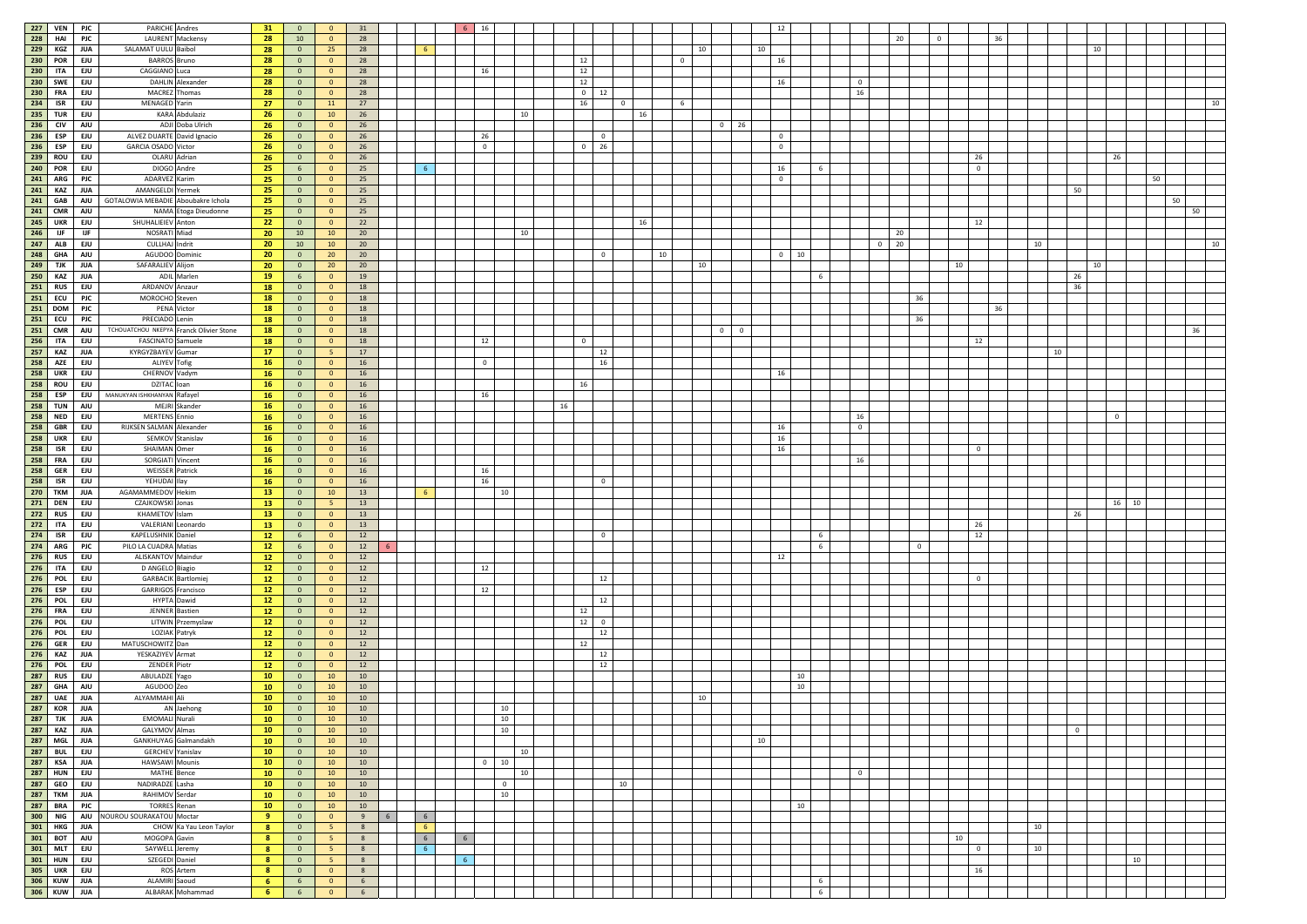| 306        | <b>KSA</b>        | <b>JUA</b><br>ALRUWAILI Sabti                                  | -6                      | 6                                | $\Omega$                         | 6                                         |    |                |                |                |              |              |   |                |             | 6 |         |  |              |                |    |    |                |  |        |
|------------|-------------------|----------------------------------------------------------------|-------------------------|----------------------------------|----------------------------------|-------------------------------------------|----|----------------|----------------|----------------|--------------|--------------|---|----------------|-------------|---|---------|--|--------------|----------------|----|----|----------------|--|--------|
| 306        | <b>MGL</b>        | ALTAIBAATAR Usukhjargal<br><b>JUA</b>                          | -6                      | 6                                | $\overline{0}$                   | 6                                         |    |                |                |                |              |              |   |                |             | 6 |         |  |              |                |    |    |                |  |        |
| 306        | <b>NOR</b>        | DUDORKHANOV Khusein<br>EJU                                     | 6                       | 6                                | $\overline{0}$                   | 6                                         |    |                |                |                |              |              |   |                |             | 6 |         |  |              |                |    |    |                |  |        |
| 306        | LBN               | HADDAD Joe<br><b>JUA</b>                                       | -6                      | $6\overline{6}$                  | $\overline{0}$                   | 6                                         |    |                |                |                |              |              |   |                |             | 6 |         |  |              |                |    |    |                |  |        |
| 306        | RSA               | JACOBS Morne<br><b>AJU</b>                                     | 6                       | 6                                | $\overline{0}$                   | $6\overline{6}$                           |    |                |                |                |              |              |   | $\overline{0}$ | $\mathbf 0$ | 6 |         |  |              |                |    |    |                |  |        |
| 306        | <b>RUS</b>        | EJU<br>KODZOV Kantemir                                         | 6                       | 6                                | $\overline{0}$                   | 6                                         |    |                |                |                |              |              |   |                |             | 6 |         |  |              |                |    |    |                |  |        |
| 306        | TJK               | <b>JUA</b><br>KUVATOV Anushervan                               | 6 <sup>1</sup>          | $6\overline{6}$                  | $\overline{0}$                   | 6                                         |    |                |                |                |              |              |   |                |             | 6 |         |  |              |                |    |    |                |  |        |
| 306        | <b>IND</b>        | <b>JUA</b><br>LAISHRAM Jagadish Meitei                         | 6 <sup>1</sup>          | $6\overline{6}$                  | $\overline{0}$                   | $6\overline{6}$                           |    |                |                |                |              |              |   |                |             | 6 |         |  |              |                |    |    |                |  |        |
| 306        | PAR               | LANDAIRA AREVALOS Saul<br>PJC                                  | 6                       | $6\overline{6}$                  | $\overline{0}$                   | $6\overline{6}$                           |    |                |                |                |              |              |   |                |             | 6 |         |  |              |                |    |    |                |  |        |
| 306        | ISL               | <b>EJU</b><br>ROGNVALDSSON Ingolfur                            | 6                       | 6                                | $\Omega$                         | 6                                         |    |                |                |                |              |              |   |                |             | 6 |         |  |              |                |    |    |                |  |        |
| 306        | AZE               | EJU<br>SULEYMANOV Kamran                                       | -6                      | $6\overline{6}$                  | $\overline{0}$                   | 6                                         |    |                |                |                |              |              |   |                |             | 6 |         |  |              |                |    |    |                |  |        |
| 306        | KAZ               | <b>JUA</b><br>ZAIZAGALIYEV Nursultan                           | 6                       | $6\overline{6}$                  | $\overline{0}$                   | 6                                         |    |                |                |                |              |              |   |                |             | 6 |         |  |              |                |    |    |                |  |        |
| 306        | KGZ               | <b>JUA</b><br>ZHENISHBEKOV Sultan                              | 6                       | $6\overline{6}$                  | $\overline{0}$                   | $6\overline{6}$                           |    |                |                |                |              |              |   |                |             | 6 |         |  |              |                |    |    |                |  |        |
| 321        | GEO               | EJU<br>KAPANADZE Saba                                          | 6                       | $\overline{0}$                   | 6                                | 6                                         |    |                |                | $\overline{0}$ |              |              | 6 |                |             |   |         |  |              |                |    |    |                |  |        |
| 321        | ANG               | SEBASTIAO DE ARAUJO Edrivane<br>AJU                            | 6                       | $\mathbf{0}$                     | 6                                | 6                                         |    |                |                |                |              |              | 6 |                |             |   |         |  |              |                |    |    |                |  |        |
| 323        | ROU               | EJU<br>ALBU Alin                                               | -6                      | $\overline{0}$                   | $\overline{0}$                   | $6\overline{6}$                           |    |                |                |                |              |              |   |                |             |   |         |  | 12           |                |    |    |                |  |        |
| 323        | <b>HUN</b>        | EJU<br>ANDRASI Gellert                                         | 6                       | $\overline{0}$                   | $\circ$                          | 6 <sup>6</sup>                            |    |                |                |                |              |              |   |                |             |   |         |  | 12           |                |    |    |                |  |        |
| 323        | MRI               | AJU<br><b>CARRON</b> Louis Christopher                         | 6                       | $\overline{0}$                   | $\overline{0}$                   | $6\overline{6}$                           | 6  |                |                |                |              |              |   |                |             |   |         |  |              |                |    |    |                |  |        |
| 323        | <b>PUR</b>        | GANDIA Alejandro<br>PJC                                        | 6                       | $\overline{0}$                   | $\overline{0}$                   | 6                                         | 6  |                |                |                |              |              |   |                |             |   |         |  |              |                |    |    |                |  |        |
| 323        | ESP               | GOIKOETXEA ALONSO Oier<br>EJU                                  | 6                       | $\overline{0}$                   | $\overline{0}$                   | 6                                         |    |                |                |                |              |              |   |                |             |   |         |  | 12           |                |    |    |                |  |        |
| 323        | <b>UKR</b>        | EJU<br>HASANAGAEV Robert                                       | 6                       | $\overline{0}$                   | $\overline{0}$                   | 6                                         |    |                |                |                |              |              |   |                |             |   |         |  | 12           |                |    |    | $\circ$        |  |        |
| 323        | LTU               | EJU<br>KLOKOV Andrej                                           | 6                       | $\overline{0}$                   | $\overline{0}$                   | 6 <sup>5</sup>                            | 6  |                |                |                | $\mathbf{0}$ |              |   |                |             |   |         |  |              |                |    |    |                |  |        |
| 323        | PAN               | MARTINEZ Fernando<br>PJC                                       | 6                       | $\overline{0}$                   | $\overline{0}$                   | 6                                         | -6 |                |                |                |              |              |   |                |             |   |         |  |              |                |    |    |                |  |        |
| 323        | MOZ               | AJU<br>NASSONE Mauro                                           | 6                       | $\overline{0}$                   | $\overline{0}$                   | 6                                         | 6  |                |                |                |              |              |   |                |             |   |         |  |              |                |    |    |                |  |        |
| 323        | CHI               | PEREZ Sebastian<br>PJC                                         | 6                       | $\overline{0}$                   | $\overline{0}$                   | 6                                         | 6  |                |                |                |              |              |   |                |             |   |         |  |              |                |    |    |                |  |        |
| 323        | POL               | EJU<br>PRZYBYLSKI Szymon                                       | 6                       | $\overline{0}$                   | $\overline{0}$                   | 6                                         |    |                |                |                |              |              |   |                |             |   |         |  | 12           |                |    |    |                |  |        |
| 323        | CPV               | TEIXEIRA Wilson<br><b>AJU</b>                                  | 6                       | $\overline{0}$                   | $\Omega$                         | 6                                         | 6  |                |                |                |              |              |   |                |             |   |         |  |              |                |    |    |                |  |        |
| 323        | <b>NED</b>        | EJU<br>VAN GERVEN Victor                                       | -6                      | $\overline{0}$                   | $\overline{0}$                   | 6                                         |    |                |                | $\overline{0}$ |              | $\mathbf{0}$ |   |                |             |   |         |  | 12           |                |    |    | $\overline{0}$ |  |        |
| 323        | CHI               | VARGAS Michael<br>PJC                                          | 6                       | $\overline{0}$                   | $\overline{0}$                   | 6                                         | 6  |                |                |                |              |              |   |                |             |   |         |  |              |                |    |    |                |  |        |
| 337        | CZE               | EJU<br><b>BINHAK</b> Tomas                                     | 5.                      | $\overline{0}$                   | 5                                | 5                                         |    |                |                |                |              |              |   |                |             |   |         |  |              |                |    |    | $\mathbf{0}$   |  | $10\,$ |
| 337        | <b>ISR</b>        | DANTE Amir<br>EJU                                              | 5                       | $\mathbf{0}$                     | 5 <sup>2</sup>                   | 5                                         |    |                |                |                |              |              |   |                |             |   |         |  |              |                | 10 |    |                |  |        |
| 337        | <b>JOR</b>        | <b>EYALSLMAN</b> Moath<br><b>JUA</b>                           | 5                       | $\overline{0}$                   | 5 <sup>7</sup>                   | 5                                         |    |                |                |                |              |              |   |                |             |   |         |  |              |                |    | 10 |                |  |        |
| 337        | AFG               | FAZLI Abdul Fahim<br><b>JUA</b>                                | -5                      | $\overline{0}$                   | 5 <sup>7</sup>                   | 5                                         |    |                |                |                |              |              |   |                |             |   |         |  |              |                |    | 10 |                |  |        |
| 337        | <b>RUS</b>        | MUDRANOV Beslan<br>EJU                                         | 5.                      | $\overline{0}$                   | 5 <sub>1</sub>                   | 5 <sup>5</sup>                            |    |                |                |                |              |              |   |                |             |   |         |  |              | 10             |    |    |                |  |        |
| 337        | <b>TUR</b>        | EJU<br>SANDAL Sinan                                            | 5.                      | $\mathbf{0}$                     | 5 <sub>1</sub>                   | 5                                         |    |                |                |                |              |              |   |                |             |   |         |  |              |                |    |    |                |  | 10     |
| 337        | KAZ               | <b>JUA</b><br>SHAMSHAYEV Daniyar                               | 5                       | $\overline{0}$                   | 5 <sup>1</sup>                   | 5                                         |    |                |                |                |              |              |   |                |             |   |         |  |              |                |    |    | 10             |  |        |
| 344        | COM               | ABDOULKARIM Ibrahim<br>AJU                                     | $\overline{\mathbf{3}}$ | $\overline{0}$                   | $\overline{0}$                   | $\overline{\mathbf{3}}$                   |    | 6              |                |                |              |              |   |                |             |   |         |  |              |                |    |    |                |  |        |
| 344        | <b>GAB</b>        | CAUVIN DE RANINE Inoue<br><b>AJU</b>                           | 3 <sup>1</sup>          | $\overline{0}$                   | $\circ$                          | $\overline{3}$                            |    | 6              |                |                |              |              |   |                |             |   |         |  |              |                |    |    |                |  |        |
| 344        | PAN               | <b>PJC</b><br><b>CORDONES</b> Mario                            | $\overline{\mathbf{3}}$ | $\overline{0}$                   | $\overline{0}$                   | $\overline{\mathbf{3}}$                   |    | 6 <sup>1</sup> | 6              |                |              |              |   |                |             |   |         |  | $\mathbf{0}$ | $\overline{0}$ |    |    |                |  |        |
| 344        | <b>NGR</b>        | <b>AJU</b><br><b>EDWIN</b> Patrick                             | $\mathbf{3}$            | $\mathbf{0}$                     | $\overline{0}$                   | $\overline{\mathbf{3}}$                   |    | 6 <sup>6</sup> |                |                |              |              |   |                |             |   |         |  |              |                |    |    |                |  |        |
| 344        | <b>KEN</b>        | <b>AJU</b><br>KAIRABI John Nderitu                             | 3 <sup>7</sup>          | $\mathbf{0}$                     | $\circ$                          | $\overline{\mathbf{3}}$                   |    | 6 <sup>1</sup> | 6              |                |              |              |   | $\overline{0}$ |             |   |         |  |              |                |    |    |                |  |        |
| 344        | <b>FIN</b>        | <b>KORKKO</b> Elias<br>EJU                                     | $\overline{\mathbf{3}}$ | $\overline{0}$                   | $\overline{0}$                   | $\overline{\mathbf{3}}$                   |    |                | 6              |                |              |              |   |                |             |   | $\circ$ |  |              |                |    |    |                |  |        |
| 344        | <b>BLR</b>        | MUZHAILA Dzmitry<br><b>EJU</b>                                 | 3 <sup>7</sup>          | $\overline{0}$                   | $\circ$                          | $\overline{\mathbf{3}}$                   |    |                | 6 <sup>5</sup> |                |              |              |   |                |             |   |         |  |              |                |    |    |                |  |        |
| 344        | <b>BDI</b>        | AJU<br>NDUWIMANA Donatien                                      | 3 <sup>7</sup>          | $\overline{0}$                   | $\overline{0}$                   | $\overline{\mathbf{3}}$                   |    |                | 6              |                |              |              |   |                |             |   |         |  |              |                |    |    |                |  |        |
|            |                   | OUMAR Hissein                                                  | -3                      |                                  | $\overline{0}$                   | $\overline{\mathbf{3}}$                   |    |                | 6              |                |              |              |   |                |             |   |         |  |              |                |    |    |                |  |        |
| 344<br>344 | CHA<br>CZE        | <b>AJU</b><br>PETRIKOV Pavel<br>EJU                            | $\overline{\mathbf{3}}$ | $\overline{0}$<br>$\overline{0}$ | $\overline{0}$                   |                                           |    |                | 6              |                |              |              |   |                |             |   |         |  |              |                |    |    |                |  |        |
| 344        | CHA               | RAMADAN Haroun                                                 | $\overline{\mathbf{3}}$ | $\overline{0}$                   | $\overline{0}$                   | $\overline{\mathbf{3}}$<br>$\overline{3}$ |    |                | 6              |                |              |              |   |                |             |   |         |  |              |                |    |    |                |  |        |
| 344        | MAD               | <b>AJU</b><br>AJU<br>RASOANAIVO RAZAFY Lucas                   | 3 <sup>7</sup>          | $\overline{0}$                   |                                  |                                           |    |                | 6              |                |              |              |   |                |             |   |         |  |              |                |    |    |                |  |        |
|            |                   |                                                                | $\overline{\mathbf{3}}$ |                                  | $\overline{0}$                   | $\overline{\mathbf{3}}$                   |    |                |                |                |              |              |   |                |             |   |         |  |              |                |    |    |                |  |        |
| 344<br>344 | NIG<br><b>NEP</b> | AJU<br>SALEY Djibrilla<br><b>JUA</b><br>SHRESTHA Indra Bahadur |                         | $\overline{0}$<br>$\overline{0}$ | $\overline{0}$<br>$\overline{0}$ | $\overline{\mathbf{3}}$                   |    | 6              | 6              |                |              |              |   |                |             |   |         |  |              |                |    |    |                |  |        |
|            |                   |                                                                | $\overline{\mathbf{3}}$ |                                  |                                  | $\overline{\mathbf{3}}$                   |    |                |                |                |              |              |   |                |             |   |         |  |              |                |    |    |                |  |        |
|            |                   |                                                                |                         |                                  |                                  |                                           |    |                |                |                |              |              |   |                |             |   |         |  |              |                |    |    |                |  |        |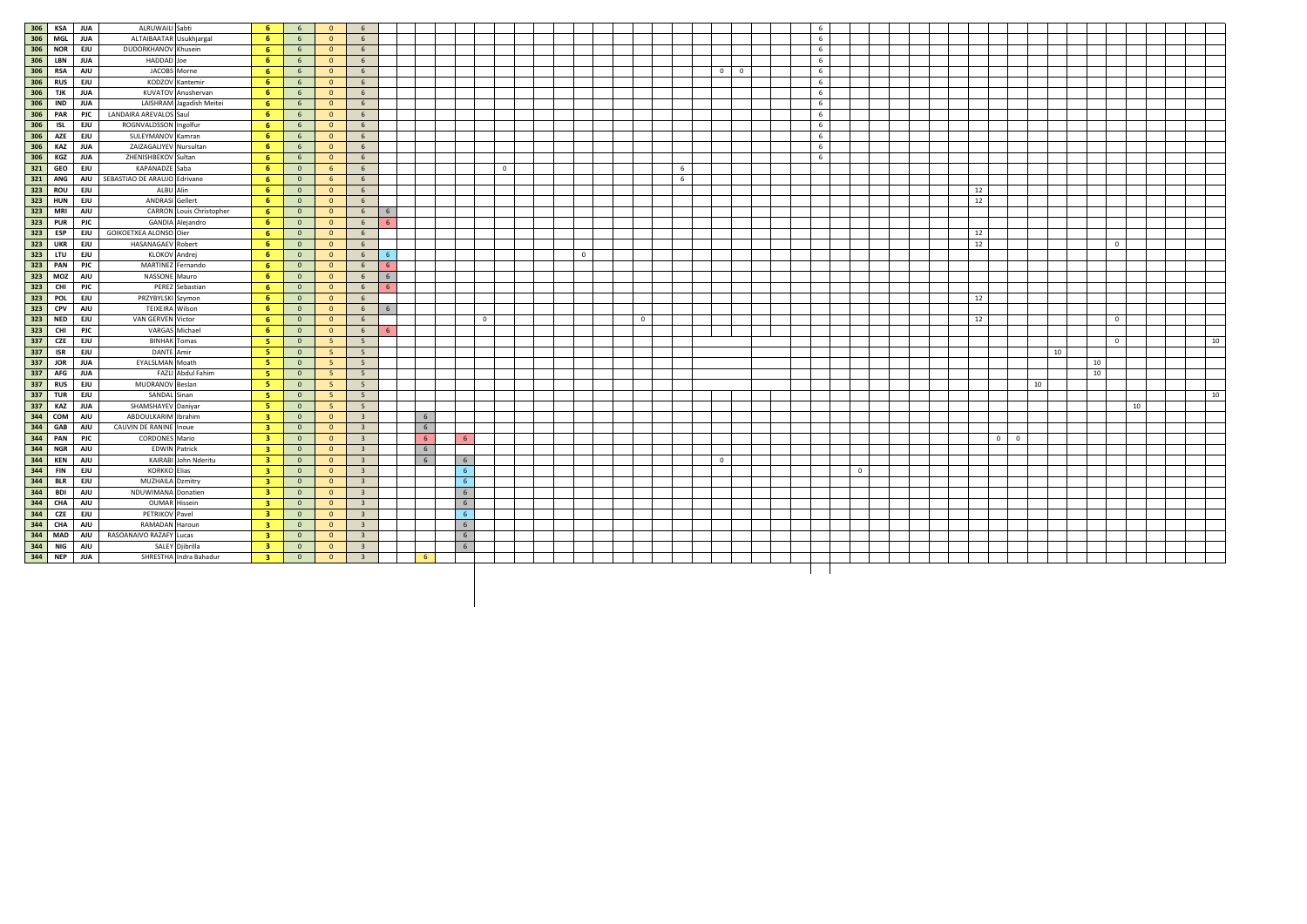# **-73 kg**

#### **IJF Senior World Ranking List**



**13/06/2022**

**Ranking Nation Continent FAMILY NAME Given name** *To***<sub>s</sub>** *To***<sub>n</sub>** *S***<sub>S</sub></del> Sum World Chs. Sum GP+GS+Masters Total sum Continental '22 Masters '22 Continental '21 Masters '21 Continental '20 Cont Open ESP '22 GS GEO '22 GS TUR '22** Cont Open ALG '22 **Cont Open TUN '22 Cont Open CZE '22 Cont Open POL '22 Grand Slam ISR '22 Cont Open BIH '22 Grand Slam FRA '22 Grand Prix POR '22 Grand Slam UAE '21 Cont Open SEN '21 Cont Open CMR '21 Grand Slam AZE '21 Cont Open ESP '21 Grand Slam FRA '21 World Champs Junior '21 Grand Prix CRO '21 Cont Open BIH '21** Olympic Games *PW*<sub>21</sub> **World Champs Senior '21 Cont Open ECU '21 Cont Open PER '21 Grand Slam RUS '21 Cont Open CRO '21 Cont Open DOM '21 Cont Open MEX '21 Grand Slam TUR '21 Grand Slam GEO '21 Cont Open KAZ '21 Grand Slam UZB '21 Cont Open CZE '21 Grand Slam ISR '21 Cont Open PER '20 Cont Open SEN '20 Cont Open CMR '20 Grand Slam HUN '20 0%** 100% 100% 50% 50% 50% 100% 100% 100% 100% 100% 100% 100% 100% 100% 100% 100% 100% 100% 100% 100% 100% 100% 100% 100% 100% 100% 50% 50% 50% 50% 50% 50% 50% 50% 50% 50% 50% 50% 50% 50% 50% 50% 50% **1 GEO EJU SHAVDATUASHVILI Lasha 5932** 1000 3035 5932 112 112 200 490 1000 1000 500 1540 2000 500 360 10 **2 MGL JUA** TSEND-OCHIR Tsogtbaatar **4414** 160 3154 4414 288 500 1000 500 10 1100 320 1000 1000 **3 AZE EJU** HEYDAROV Hidayat **3920** 360 2860 3920 700 1000 160 500 500 700 720 **4 KOR JUA** AN Changrim **2350** 0 900 2350 700 1800 1100 **5 KAZ JUA** SMAGULOV Zhansay **2292** 120 1774 2372 252 648 360 500 352 240 160 700 160 160 **6 AZE EJU ORUJOV Rustam 2247** 0 930 2247 350 350 160 0 10 10 792 500 1000 **7 MDA EJU** STERPU Victor **2232** 120 1409 2237 6 468 700 260 10 490 352 240 500 160 160 10 **8 JPN JUA** ONO Shohei **2200** 0 0 2200 2200 **9 CAN PJC** MARGELIDON Arthur **2084** 0 1110 2084 182 200 160 792 500 700 500 **10 RUS EJU** MAKHMADBEKOV Makhmadbek **2015** 160 1855 2015 1000 350 320 1000 10 **11 ISR EJU** BUTBUL Tohar **2008** 0 1079 2008 112 490 288 182 500 572 360 500 10 **12 UZB JUA** TURAEV Khikmatillokh **1992** 360 1280 1992 900 700 352 720 260 **13 JPN JUA HASHIMOTO Soichi 1990** 500 1490 1990 1260 700 160 1000 **14 SWE EJU** MACIAS Tommy **1911** 700 769 1996 182 288 350 352 1400 10 360 160 360 360 **15 ROU EJU** RAICU Alexandru **1865** 10 1627 1875 182 6 112 10 160 500 252 0 20 260 10 120 10 1000 10 **16 TJK JUA** MAKHMADBEKOV Somon **1852** 0 1255 1852 490 200 10 260 360 360 352 160 10 160 <mark>17</mark> ESP|EJU| CASES ROCA Salvador <mark>| 1821 |</mark> 260 | 1267 | 1821 | 252 | | 6 | 84 | | | 500 | | | | | | | | | 490 | | | | | | | | | | | | 520 | | | | | | | | | | | | | | 160 | | | | 10 <mark>18 KOS EJU GJAKOVA Akil <mark>1782 120 734 1782 6 700</mark> 468 1 1 1 1 1 1 160 1 1 1 1 1 572 240 1 1 1 1 360 1 360 1 160 1</mark> **19 GEO EJU** TERASHVILI Giorgi **1752** 0 1682 1752 500 1000 70 182 <mark>20</mark> | TTA | EJU | ESPOSITO |Giovanni | 1746 | 160 | 980 | 1756 | 490 | 252 | 200 | 84 | | | | | | 360 | | | 360 | | | | | | | | | | | | | | | | | | 320 | | |10 | | | | | | | 160 | 160 | |10 | | | 700 **21 MDA EJU** PELIVAN Petru **1727** 120 1383 1727 182 84 6 360 500 252 6 240 10 10 10 500 **22 BUL EJU** HRISTOV Mark **1703** 160 1175 1788 350 6 6 260 100 160 350 320 160 160 160 10 160 160 **23 UZB JUA** YULDOSHEV Murodjon **1611** 0 1470 1611 182 500 10 700 260 100 260 **24 CAN PJC** BOUCHARD Antoine **1429** 0 729 1429 350 648 700 160 160 160 10 **25 JPN JUA** OYOSHI Ken **1400** 0 1400 1400 700 700 **26 ROU EJU** SULCA Adrian **1385** 860 170 1385 252 6 6 160 10 700 320 100 100 **27 ITA EJU** BASILE Fabio **1379** 0 1169 1379 84 112 288 252 360 0 10 1000 160 160 **28 TUR EJU** CILOGLU Bilal **1332** 500 354 1332 252 288 112 352 1000 260 160 **29 JPN JUA** HARADA Kenshi **1160** 0 1160 1160 160 1000 **30 GER EJU** WANDTKE Igor **1108** 0 940 1108 112 900 112 360 0 260 **31 FRA EJU** GABA Joan-Benjamin **1092** 252 780 1118 70 160 10 0 16 260 350 0 252 **32 PER PJC** WONG Alonso **1075** 10 255 1100 490 490 350 20 100 160 10 10 10 160 100 160 **33 GAM AJU** NJIE Faye **1068** 120 521 1068 182 490 120 260 6 10 0 240 120 120 10 **34 ITA EJU** LOMBARDO Manuel **1060** 0 1060 1060 360 700 **35 RUS EJU** KHAZHALIEV Ayub **1042** 0 1042 1042 360 252 700 160 **36 DJI AJU** HOUSSEIN Aden-Alexandre **1034** 120 25 1034 252 6 350 50 10 10 352 240 10 70 50 **37 FRA EJU** CHAINE Guillaume **1030** 0 710 1030 6 200 112 360 264 10 360 10 120 **38 SUI EJU** STUMP Nils **1025** 160 590 1025 350 200 252 100 0 320 160 120 700 **39 CUB PJC** ESTRADA Magdiel **1015** 120 195 1015 350 700 200 10 0 240 10 160 **40 SLO EJU** HOJAK Martin **1003** 10 888 1013 112 6 6 10 6 360 10 182 20 120 160 120 120 120 **41 UZB JUA** NOMONOV Obidkhon **950** 0 950 950 10 700 120 360 **42 FRA EJU** AXUS Benjamin **900** 0 785 900 112 6 160 120 500 10 **43 USA PJC** RODRIGUEZ Dominic **854** 84 0 854 700 70 84 **44 GER EJU** VENNEKOLD Lukas **836** 0 742 836 6 112 16 260 360 16 112 10 10 <mark>45</mark> FRA EJU RIQUIN Theo 1992 0 710 792 6 0 10 10 10 10 10 10 10 10 10 26 700 10 50 **46 ALG AJU** DRIS Messaoud Redouane **770** 0 20 770 700 50 10 10 **47 MEX PJC** CARDOSO Gilberto **717** 10 280 717 252 350 350 20 120 160 160 120 **48 ALG AJU** ZOURDANI Houd **716** 0 0 716 490 252 100 **49 RUS EJU** IARTCEV Denis **704** 120 584 704 288 260 240 0 360 **50 TJK JUA** SARAKHONOV Muhammadrahim **680** 0 680 680 260 0 160 260 **51 UAE JUA** SCVORTOV Victor **655** 120 360 655 350 200 0 240 500 10 10 **52 KSA JUA** HAMAD Sulaiman **653** 160 490 653 6 0 160 160 160 0 320 10 10 **53 BEL EJU** CASSE Jeroen **626** 0 599 626 6 6 112 160 0 112 16 10 260 160 16 **54 UAE JUA** TATALASHVILI Nugzari **620** 120 500 620 240 500 500 **55 TUR EJU** DEMIREL Umalt **616** 490 120 616 6 120 0 490 0 **56 ISR EJU** LEVIN Ido **611** 0 552 611 6 6 360 50 0 182 0 0 10 10 0 **57 ARM EJU** KARAPETIAN Ferdinand **587** 10 515 587 6 112 6 0 20 260 260 500 10 **58 ITA EJU** CENTRACCHIO Luigi **580** 350 160 580 160 70 0 350 0 **59 BRA PJC** CARGNIN Daniel **578** 0 326 578 252 160 160 6 **60 MAR AJU** DOUKKALI Hassan **562** 112 0 562 350 100 112 **61 POL EJU** STODOLSKI Adam **531** 120 261 531 6 84 50 36 10 16 6 240 10 360 0 120 **62 BLR EJU** SHOKA Vadzim **531** 10 430 531 182 112 20 360 120 120 260 **63 ALG AJU** NOURINE Fethi **530** 10 170 530 700 200 350 20 10 10 120 **64 MGL JUA** LAVJARGAL Ankhzaya **525** 0 525 525 10 160 350 10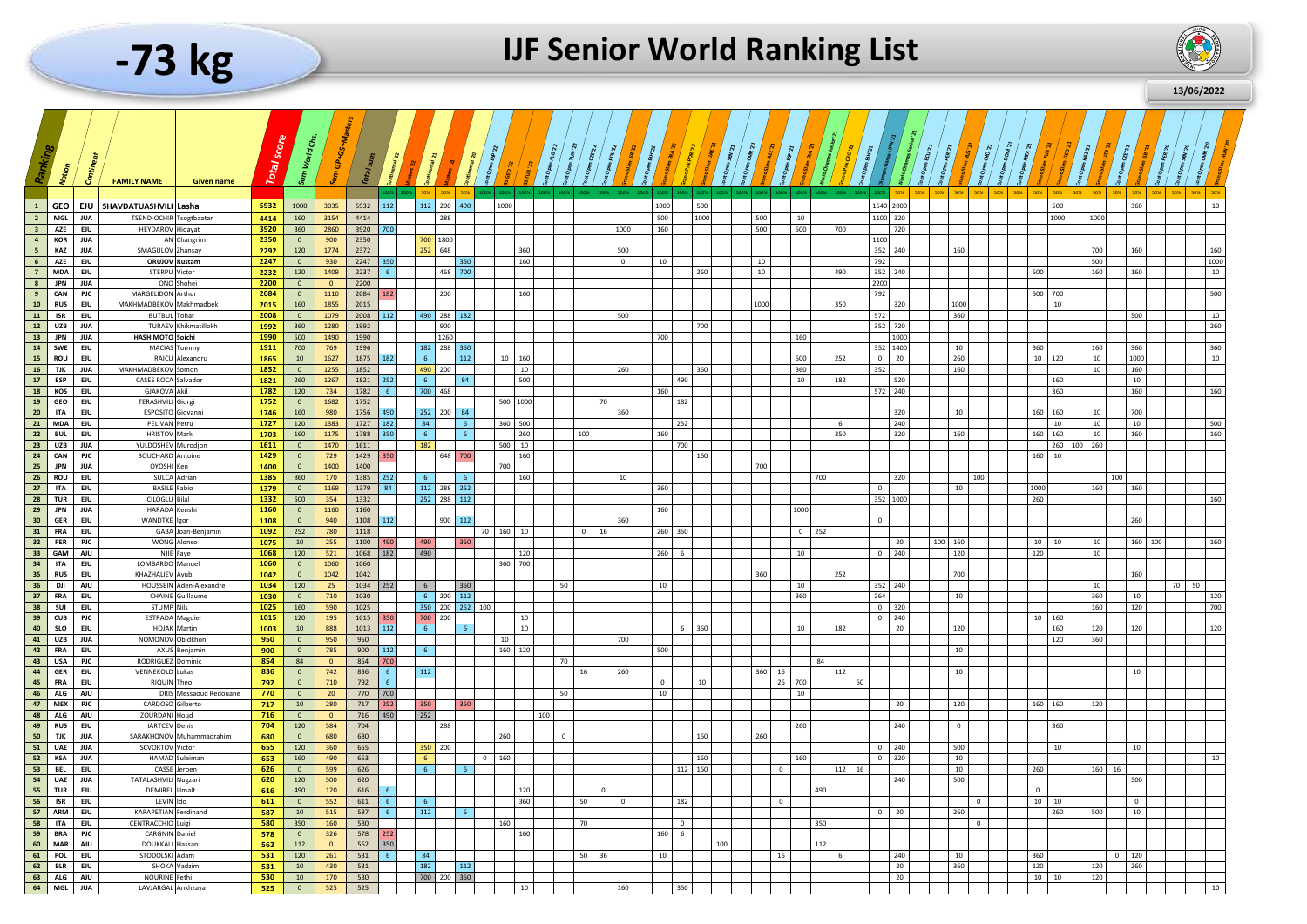| 65  | <b>TUR</b> | EJU         | KANDEMIR Bayram                | 523 | 120                     | 350             | 523 |                |             |                       |            |              |          |                               | 50             |              |          |     |                       |              |              | 240            |          |     |       |     | 700               |          |                      |                |    |                |
|-----|------------|-------------|--------------------------------|-----|-------------------------|-----------------|-----|----------------|-------------|-----------------------|------------|--------------|----------|-------------------------------|----------------|--------------|----------|-----|-----------------------|--------------|--------------|----------------|----------|-----|-------|-----|-------------------|----------|----------------------|----------------|----|----------------|
| 66  | AZE        | EJU         | VALIYEV Telman                 |     | $\overline{0}$          | 500             | 503 |                |             |                       |            | 160 120      |          |                               |                |              |          |     |                       | 160          |              |                |          |     |       |     |                   |          |                      |                |    | 120            |
|     |            |             |                                | 503 |                         |                 |     |                |             | - 6                   |            |              |          |                               |                |              |          |     | $\circ$               |              |              |                |          |     |       |     |                   |          |                      |                |    |                |
| 67  | <b>RUS</b> | EJU         | <b>AGAIAN</b> Armen            | 500 | $\overline{0}$          | 500             | 500 |                |             |                       |            |              |          |                               |                |              | 500      |     |                       |              |              |                |          |     |       |     |                   |          |                      |                |    |                |
| 68  | <b>BRA</b> | PJC         | BARBOSA Eduardo                | 480 | 120                     | 120             | 485 |                |             | 200<br>490            |            |              |          |                               |                |              |          |     |                       |              |              | $0$ 240        |          | 10  |       |     |                   |          | 10                   | 10             |    | $10\,$         |
| 69  | <b>MGL</b> | <b>JUA</b>  | GANBAATAR Odbayar              | 474 | $\overline{0}$          | 474             | 474 |                |             | 288                   |            |              |          |                               | 10             |              | 160      |     |                       |              |              |                |          |     |       |     |                   | 160      | 160                  |                |    |                |
| 70  | EGY        | <b>AJU</b>  | MOHYELDIN Mohamed              | 470 | 10                      | 110             | 470 |                |             | 200<br>700            |            |              |          |                               |                |              |          |     |                       |              |              | 20             |          | 10  |       |     |                   | 10       |                      |                |    |                |
| 71  | <b>RUS</b> | EJU         | MOGUSHKOV Musa                 | 460 | $\overline{0}$          | 285             | 460 |                | 350         | 200                   |            |              |          |                               |                |              |          |     |                       |              |              | $\overline{0}$ |          |     |       |     |                   |          |                      | 10             |    | 360            |
| 72  | <b>AUT</b> | EJU         | REITER Lukas                   | 457 | $\overline{0}$          | 366             | 457 |                | 6           | 182                   |            |              |          | $\mathbf{0}$                  | 160            |              |          |     |                       |              | 6            |                |          |     |       |     | 120 10            |          |                      | 10             |    | 260            |
| 73  | SLO        | EJU         | MECILOSEK Jus                  | 428 | 262                     | 160             | 428 | 6              |             |                       |            |              |          |                               |                |              | 160      |     |                       | 252          |              | 20             |          |     |       |     |                   |          |                      |                |    |                |
| 74  | <b>TUN</b> | <b>AJU</b>  | <b>BEN CHALBI</b> Aleddine     | 428 | 6                       | $\mathbf{0}$    | 428 | 350            |             |                       |            |              | 36<br>36 |                               |                |              |          |     |                       | 6            |              |                |          |     |       |     |                   |          |                      |                |    |                |
|     |            |             |                                |     |                         |                 |     |                |             |                       |            |              |          |                               |                |              |          |     |                       |              |              |                |          |     |       |     |                   |          |                      |                |    |                |
| 75  | EGY        | <b>AJU</b>  | ABDELMOUATY Ali                | 427 | $\overline{0}$          | $\mathbf{0}$    | 427 | 252            | 350         |                       |            |              |          |                               |                |              |          |     |                       |              |              |                |          |     |       |     |                   |          |                      |                |    |                |
| 76  | CZE        | EJU         | POCHOP Daniel                  | 414 | 350                     | $\overline{0}$  | 414 |                |             | 112                   |            |              |          |                               |                |              |          |     |                       | 350          |              |                |          | 16  |       |     |                   |          |                      |                |    |                |
| 77  | <b>UKR</b> | EJU         | KHOMULA Artem                  | 413 | $\overline{0}$          | 410             | 413 |                |             | 200<br>6 <sup>1</sup> |            | $0 \mid 10$  |          |                               |                |              | 160      |     | 10                    |              | $\circ$      |                |          | 120 |       |     | $10\,$            |          | 10                   | 120            |    |                |
| 78  | <b>RUS</b> | <b>EJU</b>  | PROKOPCHUK Evgenii             | 400 | $\overline{0}$          | 400             | 400 |                |             |                       |            |              |          |                               |                |              |          |     |                       | 260          |              |                |          |     |       |     | 10                |          | 260                  |                |    | $10\,$         |
| 79  | <b>MON</b> | EJU         | <b>BESSI</b> Cedric            | 370 | 10                      | 5 <sub>1</sub>  | 370 |                | - 6         |                       |            |              |          |                               |                |              |          |     | $\mathbf{0}$          |              |              | 352 20         |          |     |       |     | 10                |          |                      |                |    |                |
| 80  | <b>UZB</b> | <b>JUA</b>  | AKHADOV Shakhram               | 370 | $\overline{0}$          | 370             | 370 |                |             |                       |            | 10           |          |                               |                | 360          |          |     |                       |              |              |                |          |     |       |     |                   |          |                      |                |    |                |
| 81  | <b>ISR</b> | <b>EJU</b>  | GINER Oron                     | 352 | 10                      | 342             | 352 |                |             |                       |            |              |          | $\mathbf{0}$                  | 160            | 10           |          |     |                       |              | 112          | 20             |          |     |       |     |                   |          |                      | 120            |    |                |
| 82  | POL        | EJU         | MROWCZYNSKI Wiktor             | 347 | $\overline{0}$          | 225             | 347 |                | 6           |                       |            |              |          | 0<br>100                      |                | 160          |          |     |                       |              |              |                |          | 26  |       |     |                   |          | 120                  | 10             |    |                |
|     | FRA        | EJU         | OTMANE Luca                    | 346 | $\mathbf{0}$            | 170             | 346 |                |             |                       | 50         |              |          | 26                            | 160            | $\mathbf{0}$ | 10       |     | 100                   |              |              |                |          |     |       |     |                   |          |                      |                |    |                |
| 83  |            |             |                                |     |                         |                 |     |                |             |                       |            |              |          |                               |                |              |          |     |                       |              |              |                |          |     |       |     |                   |          |                      |                |    |                |
| 84  | <b>BRA</b> | PJC         | FALCAO Gabriel                 | 342 | 182                     | 160             | 342 |                |             |                       |            |              |          |                               |                |              |          |     | 160                   | 182          |              |                |          |     |       |     |                   |          |                      |                |    |                |
| 85  | <b>CRC</b> | PJC         | SANCHO Julian                  | 334 | 10                      | 5 <sub>1</sub>  | 339 |                | 350         | 182                   |            |              |          |                               |                |              |          |     |                       |              |              | 20             | 100 50   | 10  | 36    | 100 |                   |          |                      |                |    |                |
| 86  | <b>HUN</b> | EJU         | <b>UNGVARI Miklos</b>          | 326 | 260                     | 10              | 326 |                | 112         |                       |            |              |          |                               |                |              |          |     |                       |              |              | 520            |          |     |       |     | 10                |          | 10                   |                |    |                |
| 87  | <b>BRA</b> | PJC         | KODA Julio Cesar               | 326 | $\overline{0}$          | 326             | 326 |                |             |                       |            | 160          |          |                               |                | 160<br>6     |          |     |                       |              |              |                |          |     |       |     |                   |          |                      |                |    |                |
| 88  | SEN        | <b>AJU</b>  | SARR Gorgui                    | 323 | $\overline{0}$          | $\mathbf{0}$    | 323 | 182            | 6           |                       |            |              | 26<br>36 |                               |                |              | 26       | 50  |                       |              |              |                |          |     |       |     |                   |          |                      |                |    |                |
| 89  | <b>FIN</b> | EJU         | DJOUKAEV Turpal                | 310 | 84                      | 176             | 310 |                |             |                       |            | 160          |          | $\mathbf{0}$                  |                | 10<br>6      |          |     | 50                    | 84           |              |                |          |     |       |     |                   |          |                      |                |    |                |
| 90  | <b>GBR</b> | EJU         | <b>HAM</b> Eric                | 307 | $\circ$                 | 307             | 307 |                |             |                       |            |              |          |                               |                |              |          |     | 10                    |              | 112 0        |                |          |     |       |     | 10 120            |          | 120                  | 120            |    |                |
| 91  | GRE        | EJU         | <b>TSOUTLASVILI</b> Michail    | 302 | 16                      | 280             | 302 |                |             |                       |            | 10 260       |          |                               | 10             |              |          |     |                       | -6           |              | 20             |          |     |       |     |                   |          |                      |                |    |                |
| 92  | <b>ESP</b> | EJU         | CANO GARCIA Jorge              |     | $\overline{0}$          | 272             | 300 |                |             |                       | 16         |              |          | 12<br>$\overline{0}$          | $\circ$        |              |          |     |                       | $0 \mid 160$ | 112          |                |          |     |       |     |                   |          |                      |                |    |                |
|     |            |             |                                | 300 |                         |                 |     |                |             |                       |            |              |          |                               |                |              |          |     |                       |              |              |                |          |     |       |     |                   |          |                      |                |    |                |
| 93  | <b>NED</b> | EJU         | VAN DER KOLK Yannick           | 298 | $\overline{0}$          | 202             | 298 |                |             |                       |            | 10           |          | 26                            | 70             | 112          |          |     |                       |              |              |                |          | 160 |       |     |                   |          | $\circ$              |                |    |                |
| 94  | <b>CIV</b> | <b>AJU</b>  | DADIE Guillaume                | 296 | $\overline{0}$          | 20 <sub>2</sub> | 296 |                | 6           | 252                   |            |              |          |                               |                | 10           | 50       | 100 | $\overline{0}$        | 10           | $\mathbf{0}$ |                |          |     |       |     |                   |          |                      |                |    |                |
| 95  | <b>DOM</b> | PJC         | <b>TORNAL</b> Antonio          | 292 | $\overline{0}$          | 130             | 292 | 112            |             |                       | $\circ$    | 120          |          |                               | 10             |              |          |     |                       |              |              |                |          |     | 100   |     |                   |          |                      |                |    |                |
| 96  | KGZ        | <b>JUA</b>  | <b>TURDUBAEV Ertur</b>         | 285 | $\overline{0}$          | 285             | 285 |                |             |                       |            | 10           |          |                               |                |              | 10       |     | 260                   |              |              |                |          |     |       |     |                   |          | 10                   |                |    |                |
| 97  | <b>GER</b> | EJU         | <b>GABLER</b> Alexander Bernd  | 282 | $\overline{0}$          | 166             | 282 |                |             |                       | 16         |              |          |                               |                |              |          |     | 50                    | 160          | 50<br>6      |                |          |     |       |     |                   |          |                      |                |    |                |
| 98  | <b>BRA</b> | PJC         | SANTOS JUNIOR Jeferson         | 280 | $\overline{0}$          | 280             | 280 |                |             |                       |            | 120          |          |                               | 160            |              |          |     |                       |              |              |                |          |     |       |     |                   |          |                      |                |    |                |
| 99  | GEO        | EJU         | MELADZE Jumber                 | 272 | $\overline{0}$          | 272             | 272 |                |             |                       |            |              |          |                               |                |              |          |     | 160                   |              | 112          |                |          |     |       |     |                   |          |                      |                |    |                |
| 100 | <b>GER</b> | EJU         | <b>ADAM Michel</b>             | 272 | $\overline{0}$          | 160             | 272 |                |             |                       |            |              |          | 12                            | 100            |              |          |     | 160<br>$\overline{0}$ |              |              |                |          |     |       |     |                   |          |                      |                |    |                |
| 101 | <b>RUS</b> | EJU         | NAGUCHEV Kazbek                | 260 | $\overline{0}$          | 260             | 260 |                |             |                       |            |              |          |                               |                |              | 260      |     |                       |              |              |                |          |     |       |     |                   |          |                      |                |    |                |
| 102 | <b>MGL</b> |             | GUNJINLKHAM Sod-Erdene         | 252 | $\overline{0}$          | 252             | 252 |                |             |                       |            |              |          |                               |                | 252          |          |     |                       |              |              |                |          |     |       |     |                   |          |                      |                |    |                |
|     |            | <b>JUA</b>  |                                |     |                         |                 |     |                |             |                       |            |              |          |                               |                |              |          |     |                       |              |              |                |          |     |       |     |                   |          |                      |                |    |                |
| 103 | GEO        | <b>EJU</b>  | MAMIASHVILI Aleko              | 250 | $\overline{0}$          | 250             | 250 |                |             |                       |            |              |          |                               |                |              |          |     |                       |              |              |                |          |     |       |     |                   | 500      |                      |                |    |                |
| 104 | <b>MAR</b> | <b>AJU</b>  | EL MEZIATI Ahmed               | 245 | $\overline{0}$          | $\overline{0}$  | 245 |                |             | 490                   |            |              |          |                               |                |              |          |     |                       |              |              |                |          |     |       |     |                   |          |                      |                |    |                |
| 105 | <b>CYP</b> | EJU         | ANDREOU Kyprianos              | 240 | 112                     | $\overline{0}$  | 240 | 112            |             |                       |            |              |          | $\boxed{0}$ 16                |                |              |          |     |                       | 112          |              |                |          |     |       |     |                   |          |                      |                |    |                |
|     |            | <b>JUA</b>  | SHAMSHAYEV Daniyar             | 235 | 112                     | 105             | 235 |                |             |                       |            | 10           |          |                               | 10             |              |          |     |                       | 112          |              |                |          | 160 |       |     |                   |          |                      |                |    |                |
| 106 | KAZ        |             |                                |     |                         |                 |     |                |             |                       |            |              |          |                               |                |              |          |     |                       |              |              |                |          |     |       |     |                   | 10<br>36 |                      |                |    |                |
| 107 | <b>ISR</b> | EJU         | ELBAZ Yehonatan                | 227 | 160                     | 26              | 227 |                |             |                       | $^{\circ}$ |              |          | 16                            | $\mathbf{0}$   | 10           |          |     | $\circ$               |              | 6            | 320            |          | 50  |       |     | 10                | 10       |                      | $\overline{0}$ |    |                |
| 108 | POR        | EJU         | FERNANDO Joao                  | 226 | $10\,$                  | 135             | 226 |                | 112         | 112                   |            |              |          |                               |                |              |          |     |                       | 10           |              | 20             |          | 50  |       |     |                   | 120      | 120                  | 10             |    |                |
|     | <b>GER</b> | <b>EJU</b>  | ZINGG Anthony                  | 221 | $\overline{0}$          | 115             | 221 |                |             | 112 200 84            | 50         | 10           |          |                               |                |              |          |     |                       |              |              |                |          | 10  |       |     |                   |          |                      |                |    |                |
| 109 |            |             |                                |     |                         |                 |     |                |             |                       |            |              |          |                               |                |              |          |     |                       |              |              |                |          |     |       |     |                   |          |                      |                |    |                |
| 110 | <b>ITA</b> | EJU         | MAGNANI Alessandro             | 221 | $\overline{0}$          | 112             | 221 |                |             |                       | 26         |              |          | $\mathbf{0}$                  |                | 112          |          |     | 70                    |              |              |                |          | 26  |       |     |                   |          |                      |                |    |                |
| 111 | <b>GRE</b> | EJU         | DOUMAS Stavros                 | 220 | 84                      | 130             | 220 |                |             |                       |            | 10 120       |          |                               |                |              |          |     |                       | 84           |              |                |          |     |       |     |                   |          |                      |                |    |                |
| 112 | KAZ        | <b>JUA</b>  | <b>GAINULLIN</b> Angsarbek     | 215 | 120                     | 95              | 215 |                |             |                       |            | 10           |          |                               |                |              |          |     |                       |              |              | 240            |          |     |       |     | 160               |          | 10                   |                |    |                |
| 113 | <b>MEX</b> | PJC         | ARAUJO Eduardo                 | 192 | $\overline{0}$          | $\overline{0}$  | 192 |                | 252         | 6                     |            |              |          |                               |                |              |          |     |                       |              |              |                |          |     |       | 70  |                   |          |                      | 50             |    |                |
| 114 | <b>HUN</b> | EJU         | SZABO Frigyes                  | 188 | 120                     | 65              | 188 |                |             | 6                     |            |              |          |                               |                |              |          |     |                       |              |              | 240            |          |     |       |     |                   |          | 120                  | 10             |    |                |
| 115 | CHN        | <b>JUA</b>  | QING Daga                      | 185 | $\overline{0}$          | 10 <sup>°</sup> | 185 |                | 350         |                       |            |              |          |                               |                |              |          |     |                       |              |              |                |          |     |       |     | 10                | 10       |                      |                |    |                |
| 116 | <b>ITA</b> | EJU         | PELLIGRA Vincenzo              | 182 | 182                     | $\overline{0}$  | 182 |                |             |                       |            |              |          |                               |                |              |          |     |                       | 182          |              |                |          |     |       |     |                   |          |                      |                |    |                |
| 117 | COL        | PJC         | BARBOZA Arkangel               | 182 | $\overline{0}$          | $\overline{0}$  | 182 | 182            |             |                       |            |              |          |                               |                |              |          |     |                       |              |              |                |          |     |       |     |                   |          |                      |                |    |                |
| 118 | <b>UKR</b> | EJU         | KOSHLIAK Oleksandr             | 181 | 10                      | 25              | 181 | 112            |             |                       |            | $12 \mid 10$ |          |                               | $\circ$        |              |          |     | 10                    |              | 16           | 20             |          | 12  |       |     |                   |          | 10<br>$\overline{0}$ |                |    |                |
|     | 119 TUN    | <b>AJU</b>  | OERGHI Hamza                   | 181 | 6                       | $\Omega$        | 181 |                | 350         |                       |            |              |          |                               |                |              |          |     |                       | - 6          |              |                |          |     |       |     |                   |          |                      |                |    |                |
| 120 | <b>FIN</b> | EJU         | OLIN Valtteri                  | 178 | $\overline{0}$          | 166             | 178 |                |             |                       |            | 160          |          | 12                            |                | 6            |          |     |                       |              |              |                |          |     |       |     |                   |          | $\circ$              |                |    |                |
|     | 121 MDA    | EJU         | OSMANOV Adil                   | 174 | $\overline{0}$          | 166             | 174 |                |             |                       |            |              |          |                               |                |              | 6 160    |     |                       |              |              |                |          |     |       |     |                   |          | 16                   |                |    |                |
|     | 122 MDA    | EJU         | ANDRIES Cornel                 | 173 | $\overline{0}$          | 170             | 173 |                | - 6         |                       |            | 160          |          |                               |                |              |          |     | 10                    |              |              |                |          |     |       |     |                   |          | $\circ$              |                |    |                |
|     |            |             |                                |     |                         |                 |     |                |             |                       |            |              |          |                               |                |              |          |     |                       |              |              |                |          |     |       |     |                   |          |                      |                |    |                |
| 123 | <b>GBR</b> | EJU         | POWELL Daniel                  | 173 | $\overline{0}$          | 41              | 189 |                |             |                       |            | 10           |          | 36 36                         |                |              | 10       |     | 10                    |              | 6 70         |                |          |     |       |     |                   | 10       | $\circ$              |                |    |                |
| 124 | CAN        | PJC         | JUTEAU Gabriel                 | 172 | $\overline{0}$          | 160             | 172 |                |             |                       |            |              |          | 12<br>$\overline{\mathbf{0}}$ |                |              |          |     |                       | $0$ 160      |              |                |          |     |       |     |                   |          |                      |                |    |                |
| 125 | ESP        | EJU         | ARANDA OLALLA Jose Antonio     | 172 | $\mathbf{0}$            | 120             | 172 |                |             |                       | 16         | 120          |          | 36                            |                |              |          |     | $\circ$               |              |              |                |          |     |       |     |                   |          |                      |                |    |                |
| 126 | GAB        | <b>AJU</b>  | NDONG NZE NKALA Ety Marc Tevia | 166 | 10                      | 5 <sub>1</sub>  | 166 |                | 182         | 252                   |            |              |          |                               |                |              |          |     |                       |              |              | 20             |          |     |       |     |                   | 10       |                      |                | 50 |                |
| 127 | GEO        | EJU         | CHIKHELIDZE Giorgi             | 160 | $\overline{0}$          | 160             | 160 |                |             |                       |            | $\circ$      |          |                               | 160            |              |          |     |                       |              |              |                |          |     |       |     |                   |          |                      |                |    |                |
| 127 | <b>JPN</b> | <b>JUA</b>  | TSUKAMOTO Ryo                  | 160 | $\overline{0}$          | 160             | 160 |                |             |                       |            |              |          |                               |                |              |          |     | 160                   |              |              |                |          |     |       |     |                   |          |                      |                |    |                |
|     |            | 129 CZE EJU | JECMINEK Jakub                 | 158 | 120                     | $\overline{0}$  | 158 |                |             | $6^{\circ}$           |            |              |          |                               |                |              |          |     |                       |              |              | 240            |          |     |       |     |                   |          | 70                   |                |    |                |
|     | 130 AUS    | OIU         | KING Sam                       | 152 | $\overline{0}$          | 16              | 152 | 112            |             |                       |            |              |          | $0$ 12                        | 12             | 6            | 10       |     |                       |              |              |                |          |     |       |     |                   |          |                      |                |    |                |
|     | 131 IRL    | EJU         | GREEN Joshua                   | 151 | $\overline{0}$          | 30 <sup>2</sup> | 151 | 6 <sup>1</sup> |             | 6 <sub>1</sub>        |            | 10           |          | $0$ 0                         |                |              | 10 50 50 |     | 12                    |              |              |                |          |     |       |     | 10                |          |                      |                |    | 10             |
|     | 132 MGL    | <b>JUA</b>  | ODGEREL Uranbayar              | 150 | $\overline{0}$          | 150             | 150 |                |             |                       |            | 120          |          |                               |                | 10           |          |     | 10                    | 10           |              |                |          |     |       |     |                   |          |                      |                |    |                |
|     | 133 MNE    | EJU         | GUSIC Marko                    | 146 | 10                      | 80              | 146 |                | 112         |                       |            |              |          |                               |                |              |          |     |                       |              |              | 20             |          |     |       |     |                   | 160      |                      |                |    |                |
|     |            | EJU         | SZWARNOWIECKI Damian           | 145 |                         | 70              | 145 |                |             |                       |            | 10           |          | 50                            |                |              |          |     |                       |              |              |                |          |     |       |     |                   | 120      |                      |                |    |                |
|     | 134 POL    |             |                                |     | $\overline{0}$          |                 |     |                |             |                       |            |              |          |                               |                |              |          |     |                       |              |              |                |          |     |       |     |                   |          | 50                   |                |    |                |
|     | 135 CUB    | <b>PJC</b>  | SAN ROMAN CHAVEZ Hector        | 142 | $\overline{\mathbf{0}}$ | 30              | 142 | 112            |             |                       |            | 10           |          |                               | 10             | 10           |          |     |                       |              |              |                |          |     |       |     |                   |          |                      |                |    |                |
|     | 136 AUS    | OIU         | BENSTED Jake                   | 140 | $\overline{0}$          | 122             | 140 |                |             |                       |            |              |          | $12 0$                        | $\overline{0}$ | 112 10       |          |     |                       |              |              |                |          |     |       |     |                   |          |                      |                |    |                |
|     | 137 KGZ    | <b>JUA</b>  | ZHUMANAZAROV Ratbek            | 135 | $\overline{0}$          | 135             | 135 |                |             |                       |            | 10 120       |          |                               |                |              |          |     |                       |              |              |                |          |     |       |     | 10                |          |                      |                |    |                |
|     | 138 HAI    | PJC         | METELLUS Philippe Abel         | 132 | 10                      | 10              | 142 |                | $6^{\circ}$ |                       |            |              |          |                               |                |              |          |     |                       |              |              |                | 20 70 70 | 10  | 50 36 |     | 10                |          |                      |                |    |                |
|     | 139 PHI    | <b>JUA</b>  | NAKANO Keisei                  | 131 | $10\,$                  | 35              | 136 |                | 182         |                       |            | 10           |          |                               |                |              |          |     |                       |              |              | 20             |          | 10  |       |     | $10 \mid 10 \mid$ |          | 10                   |                |    | 10             |
|     | 140 HUN    | EJU         | <b>TOTH</b> Botond             | 128 | 112                     | $\overline{0}$  | 128 |                |             |                       |            |              |          | 16                            |                |              |          |     |                       | 112          |              |                |          |     |       |     |                   |          | $\circ$              |                |    | $\overline{0}$ |
|     | 141 EGY    | <b>AJU</b>  | ABDELGHANY Abdelrahman         | 126 | $\overline{0}$          | $\overline{0}$  | 126 |                | 252         |                       |            |              |          |                               |                |              |          |     |                       |              |              |                |          |     |       |     |                   |          |                      |                |    |                |
|     | 141 CAN    | <b>PJC</b>  | <b>GABUN</b> Constantin        | 126 | $\overline{0}$          | $\overline{0}$  | 126 |                |             | 252                   |            |              |          |                               |                |              |          |     |                       |              |              |                |          |     |       |     |                   |          |                      |                |    |                |
|     | 141 IRI    | <b>JUA</b>  | MOHAMMADI Mohammad             | 126 | $\overline{0}$          | $\overline{0}$  | 126 |                | 252         |                       |            |              |          |                               |                |              |          |     |                       |              |              |                |          |     |       |     |                   |          |                      |                |    |                |
|     | 141 USA    | <b>PJC</b>  | <b>TURNER</b> Alexander        | 126 | $\overline{0}$          | $\mathbf{0}$    | 126 |                |             | 252                   |            |              |          |                               |                |              |          |     |                       |              |              |                |          |     |       |     |                   |          |                      |                |    |                |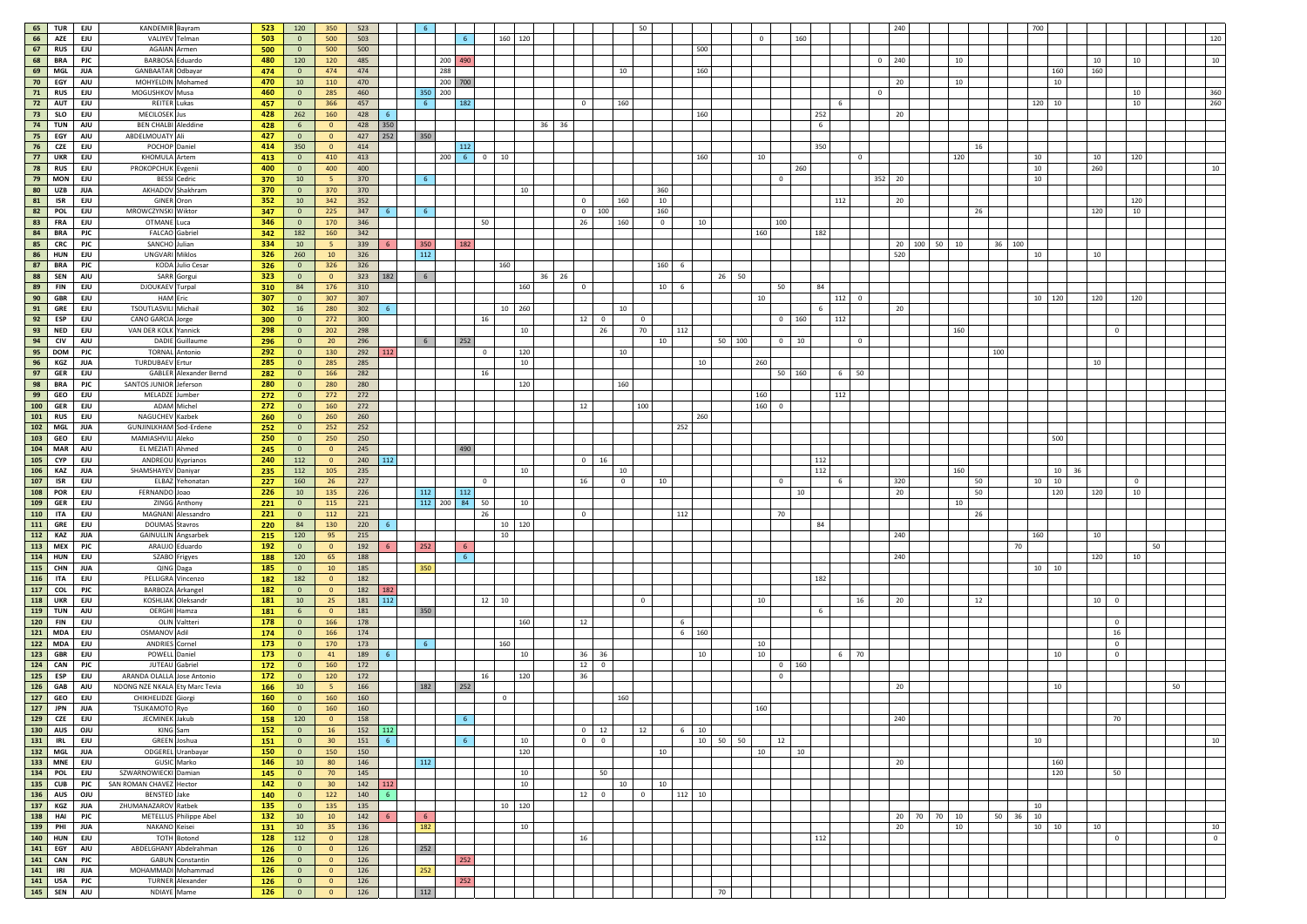|     | 146 FRA                    | EJU        | GIBELLI Enzo                      |                               | 124             | $\overline{0}$                   | 112                                       | 124                   |                |                                  | 12             |       |         |                                  |    |                 |                 |    |              |                |             | 112                  |              |       |                         |      |     |    |                |                         |          |     |         |
|-----|----------------------------|------------|-----------------------------------|-------------------------------|-----------------|----------------------------------|-------------------------------------------|-----------------------|----------------|----------------------------------|----------------|-------|---------|----------------------------------|----|-----------------|-----------------|----|--------------|----------------|-------------|----------------------|--------------|-------|-------------------------|------|-----|----|----------------|-------------------------|----------|-----|---------|
| 147 | <b>CYP</b>                 | EJU        | MATSOUKATOV Dato                  |                               | 122             | 112                              | 10                                        | 122                   |                |                                  | 10             |       |         |                                  |    |                 |                 |    |              |                | 112         |                      |              |       |                         |      |     |    |                |                         |          |     |         |
|     | 148 SAM                    | OIU        |                                   | TAI TIN William               | 122             | 10                               | $\overline{0}$                            | 122                   | 112            |                                  |                |       |         |                                  |    |                 |                 |    |              |                |             |                      |              | 20    |                         |      |     |    |                |                         |          |     |         |
|     | 149 KOR                    | <b>JUA</b> |                                   | AN Jaesik                     |                 | $\overline{0}$                   | 122                                       | 122                   |                |                                  |                |       |         |                                  |    |                 | 10 112          |    |              |                |             |                      |              |       |                         |      |     |    |                |                         |          |     |         |
|     |                            |            |                                   |                               | 122             |                                  |                                           |                       |                |                                  |                |       |         |                                  |    |                 |                 |    |              |                |             |                      |              |       |                         |      |     |    |                |                         |          |     |         |
| 150 | <b>BUL</b>                 | EJU        |                                   | <b>IVANOV</b> Denislav        | 120             | $\overline{0}$                   | 120                                       | 120                   |                |                                  |                | 120   |         |                                  |    |                 |                 |    |              |                |             |                      |              |       |                         |      |     |    |                |                         |          |     |         |
| 151 | <b>CMR</b>                 | <b>AJU</b> | NJOH NDONGUE MIANO Ebenezer       |                               | 120             | $\overline{0}$                   | $\overline{\mathbf{0}}$                   | 120                   |                |                                  |                |       |         |                                  |    |                 |                 |    | 70           |                |             |                      |              |       |                         |      |     |    |                |                         |          |     | 100     |
|     | 152 MOZ                    | <b>AJU</b> | SIQUIR Ayton                      |                               | 119             | 10                               | $\bullet$                                 | 119                   |                | 182<br>$6\overline{6}$           |                |       |         |                                  |    |                 |                 |    |              |                |             |                      |              | 20    |                         |      |     |    |                |                         |          | 36  |         |
|     |                            |            |                                   |                               |                 |                                  |                                           |                       |                |                                  |                |       |         |                                  |    |                 |                 |    |              |                |             |                      |              |       |                         |      |     |    |                |                         |          |     |         |
|     | 153 KAZ                    | <b>JUA</b> | <b>BAGTBERGENOV</b> Zhanbolat     |                               | 115             | $\overline{0}$                   | 80                                        | 115                   |                |                                  |                |       |         |                                  |    |                 |                 |    |              |                |             |                      |              |       |                         |      | 160 |    | 70             |                         |          |     |         |
|     | 154 MAD                    | <b>AJU</b> | RANDRIANASOLO Lova Mahaisoa       |                               | 115             | $\overline{0}$                   | $\overline{0}$                            | 115                   | 112            | 6                                |                |       |         |                                  |    |                 |                 |    |              |                |             |                      |              |       |                         |      |     |    |                |                         |          |     |         |
| 155 | <b>AUT</b>                 | EJU        |                                   | <b>CZIZSEK</b> Mathias        | 114             | $\overline{0}$                   | 80                                        | 114                   |                |                                  |                |       |         |                                  |    |                 |                 |    |              |                |             | 26                   |              |       |                         |      |     |    |                | 16                      |          |     | 160     |
|     | 156 POL                    | <b>EJU</b> |                                   | MORKA Ksawery                 | 114             | $\overline{0}$                   | 15                                        | 114                   |                | $6^{\circ}$                      |                | 10    |         | 12                               |    | 50              |                 |    |              | 16             |             |                      |              |       |                         |      |     |    | 10             | 36                      |          |     |         |
|     |                            |            |                                   |                               |                 |                                  |                                           |                       |                |                                  |                |       |         |                                  |    |                 |                 |    |              |                |             |                      |              |       |                         |      |     |    |                |                         |          |     |         |
| 157 | <b>HUN</b>                 | EJU        | <b>BOROS</b> Bence                |                               | 114             | $\overline{0}$                   | 6 <sup>6</sup>                            | 114                   |                |                                  |                |       |         |                                  |    |                 | 6               |    |              |                |             | 100                  |              |       |                         |      |     |    |                | 16                      |          |     | $\circ$ |
| 158 | <b>KGZ</b>                 | <b>JUA</b> | KANATBEKOV Erzhan                 |                               | 112             | 112                              | $\overline{0}$                            | 112                   |                |                                  |                |       |         |                                  |    |                 |                 |    |              |                | 112         |                      |              |       |                         |      |     |    |                |                         |          |     |         |
| 158 | <b>RUS</b>                 | <b>EJU</b> | KHAZHMETOV Kantemir               |                               | 112             | 112                              | $\bullet$                                 | 112                   |                |                                  |                |       |         |                                  |    |                 |                 |    |              |                | 112         |                      |              |       |                         |      |     |    |                |                         |          |     |         |
| 158 | <b>ESP</b>                 | EJU        | PENA INSAUSTI Javier              |                               | 112             | 112                              | $\bullet$                                 | 112                   |                |                                  |                |       |         |                                  |    |                 |                 |    |              |                | 112         |                      |              |       |                         |      |     |    |                |                         |          |     |         |
|     |                            |            |                                   |                               |                 |                                  |                                           |                       |                |                                  |                |       |         |                                  |    |                 |                 |    |              |                |             |                      |              |       |                         |      |     |    |                |                         |          |     |         |
| 161 | <b>NED</b>                 | EJU        |                                   | HEG Koen                      | 112             | 84                               | $\circ$                                   | 112                   |                |                                  | 16             |       |         | $\mathbf{0}$                     |    | 12              |                 |    |              |                | $\bf 84$    |                      |              |       |                         |      |     |    |                |                         |          |     |         |
| 162 | <b>FRA</b>                 | EJU        | ZOUBKO Daniyl                     |                               | 112             | $\mathbf{0}$                     | 112                                       | 112                   |                |                                  |                |       |         |                                  |    |                 | 112             |    |              |                |             |                      |              |       |                         |      |     |    |                |                         |          |     |         |
| 163 | <b>ARM</b>                 | EJU        | AVEDISYAN Arsen                   |                               | 112             | $\overline{0}$                   | $\overline{0}$                            | 112                   | 112            |                                  |                |       |         |                                  |    |                 |                 |    |              |                |             |                      |              |       |                         |      |     |    |                |                         |          |     |         |
| 163 | <b>MLI</b>                 | <b>AJU</b> | SIDIBE Mady                       |                               | 112             | $\overline{0}$                   | $\overline{\mathbf{0}}$                   | 112                   | 112            |                                  |                |       |         |                                  |    |                 |                 |    |              |                |             |                      |              |       |                         |      |     |    |                |                         |          |     |         |
|     |                            |            |                                   |                               |                 |                                  |                                           |                       |                |                                  |                |       |         |                                  |    |                 |                 |    |              |                |             |                      |              |       |                         |      |     |    |                |                         |          |     |         |
| 165 | <b>ITA</b>                 | EJU        | <b>BRUDETTI</b> Luigi             |                               | 108             | $\overline{0}$                   | $\overline{0}$                            | 108                   |                |                                  |                |       |         | $12\,$                           |    | $26\phantom{.}$ |                 |    |              | 16             |             | 36                   |              |       | 36                      |      |     |    |                |                         |          |     |         |
| 166 | TJK                        | <b>JUA</b> | KHOJAZODA Behruzi                 |                               | 105             | $\overline{0}$                   | 105                                       | 105                   |                | 200                              |                |       |         |                                  |    |                 |                 |    |              |                |             |                      |              |       |                         |      |     |    |                |                         | 10       |     |         |
| 167 | AZE                        | EJU        | OSMANOV Nurlan                    |                               | 102             | $10\,$                           | 80                                        | 102                   |                |                                  | 12             |       |         |                                  |    |                 |                 |    |              |                |             |                      |              | 20    | 160                     |      |     |    |                |                         |          |     |         |
| 168 | <b>FRA</b>                 | EJU        | LE BLOUCH Kilian                  |                               | 100             | $\overline{0}$                   | $\overline{0}$                            | 100                   |                |                                  |                |       | 100     |                                  |    |                 |                 |    |              |                |             |                      |              |       |                         |      |     |    |                |                         |          |     |         |
|     |                            |            |                                   |                               |                 |                                  |                                           |                       |                |                                  |                |       |         |                                  |    |                 |                 |    |              |                |             |                      |              |       |                         |      |     |    |                |                         |          |     |         |
| 169 | <b>MAR</b>                 | <b>AJU</b> | <b>BOUSHITA</b> Salim             |                               | 91              | $\overline{0}$                   | $\circ$                                   | 91                    |                | 182                              |                |       |         |                                  |    |                 |                 |    |              |                |             |                      |              |       |                         |      |     |    |                |                         |          |     |         |
|     | 169 MAD                    | <b>AJU</b> | RAVELOJAONA Yves Rayan            |                               | 91              | $\overline{0}$                   | $\overline{0}$                            | 91                    |                | 182                              |                |       |         |                                  |    |                 |                 |    |              |                |             |                      |              |       |                         |      |     |    |                |                         |          |     |         |
| 171 | <b>ALG</b>                 | <b>AJU</b> |                                   | DJEDDI Oussama                | 86              | $\overline{0}$                   | $\overline{0}$                            | 86                    |                |                                  |                |       | 50 36   |                                  |    |                 |                 |    |              |                |             |                      |              |       |                         |      |     |    |                |                         |          |     |         |
|     | 172 RUS                    | EJU        | <b>BABGOEV</b> Oleg               |                               |                 |                                  |                                           |                       |                |                                  |                |       |         |                                  |    |                 |                 |    |              |                |             |                      |              |       |                         |      |     |    |                |                         |          |     |         |
|     |                            |            |                                   |                               | 85              | $\overline{0}$                   | 85                                        | 85                    |                |                                  |                |       |         |                                  |    |                 |                 |    |              |                |             |                      |              |       |                         |      | 10  |    |                | 160                     |          |     |         |
|     | 173 HUN                    | EJU        | <b>ADORJANI</b> Gergely           |                               | 84              | 84                               | $\overline{0}$                            | 84                    |                |                                  |                |       |         |                                  |    |                 |                 |    |              |                | 84          |                      |              |       |                         |      |     |    |                |                         |          |     |         |
|     | 173 UKR                    | EJU        | <b>BEREZHNYI Rostyslav</b>        |                               | 84              | 84                               | $\circ$                                   | 84                    |                |                                  |                |       |         |                                  |    |                 |                 |    |              |                | 84          |                      |              |       |                         |      |     |    |                |                         |          |     |         |
| 173 | LTU                        | EJU        | <b>BUTKUS Kostas</b>              |                               | 84              | 84                               | $\overline{0}$                            | 84                    |                |                                  |                |       |         |                                  |    |                 |                 |    |              |                | $\bf 84$    |                      |              |       |                         |      |     |    |                |                         |          |     |         |
|     |                            |            |                                   |                               |                 |                                  |                                           |                       |                |                                  |                |       |         |                                  |    |                 |                 |    |              |                |             |                      |              |       |                         |      |     |    |                |                         |          |     |         |
| 173 | <b>SLO</b>                 | EJU        | KLOPCIC Urh                       |                               | 84              | 84                               | $\overline{0}$                            | 84                    |                |                                  |                |       |         | $\overline{0}$                   |    | $\circ$         |                 |    |              |                | 84          |                      |              |       |                         |      |     |    |                |                         |          |     |         |
| 173 | <b>IND</b>                 | <b>JUA</b> | KUMAR Arun                        |                               | 84              | 84                               | $\bullet$                                 | 84                    |                |                                  |                |       |         |                                  |    |                 |                 |    |              |                | 84          |                      |              |       |                         |      |     |    |                |                         |          |     |         |
|     | 173 MDA                    | EJU        | TONOFREI Ion                      |                               | 84              | 84                               | $\bullet$                                 | 84                    |                |                                  |                |       |         |                                  |    |                 |                 |    |              |                | $^{\rm 84}$ |                      |              |       |                         |      |     |    |                |                         |          |     |         |
|     | 179 SRB                    | EJU        | JOVANOVIC Filip                   |                               | 84              | $\overline{0}$                   | $\overline{0}$                            | 84                    | 84             |                                  |                |       |         |                                  |    |                 |                 |    |              |                |             |                      |              |       |                         |      |     |    |                |                         |          |     |         |
|     | 180 MEX                    | PJC        | PEREZ R. Jorge                    |                               | 81              |                                  | $\circ$                                   | 81                    |                |                                  |                |       |         |                                  |    |                 |                 |    |              |                | 6           |                      |              | 50 50 |                         | 50   |     |    |                |                         |          |     |         |
|     |                            |            |                                   |                               |                 | 6 <sup>5</sup>                   |                                           |                       |                |                                  |                |       |         |                                  |    |                 |                 |    |              |                |             |                      |              |       |                         |      |     |    |                |                         |          |     |         |
|     | <b>181 HUN</b>             | <b>EJU</b> | <b>DETARI</b> Daniel              |                               | 80              | $\overline{0}$                   | 80                                        | 80                    |                |                                  |                |       |         |                                  |    |                 |                 |    |              |                |             |                      |              |       |                         |      |     |    |                | $\mathbf{0}$            |          |     | 160     |
| 181 | <b>HUN</b>                 | EJU        |                                   | OCSAI Sandor                  | 80              | $\overline{0}$                   | 80                                        | 80                    |                |                                  |                |       |         |                                  |    |                 |                 |    |              |                |             |                      |              |       | $\overline{\mathbf{0}}$ |      |     |    |                | $\circ$                 |          |     | 160     |
| 183 | <b>BUR</b>                 | <b>AJU</b> | DIALLO Lucas                      |                               | 78              | 10                               | 15                                        | 78                    |                | 6 <sup>5</sup><br>6              |                |       |         |                                  |    |                 |                 |    |              |                |             |                      | $\circ$      | 20    |                         |      | 10  | 10 |                | 10                      |          | 100 |         |
| 184 | GRE                        | EJU        |                                   | AZOIDIS Georgios              | 76              | $\overline{0}$                   | 20                                        | 76                    |                | 112                              |                |       |         |                                  |    |                 |                 |    |              |                |             |                      |              |       | 10                      |      |     |    |                | 10                      | 10       |     | $10\,$  |
| 185 | GEO                        | EJU        |                                   | GIGANI Phridon                | 75              | $\overline{0}$                   | 75                                        | 75                    |                |                                  | $\circ$        |       |         |                                  | 10 |                 |                 |    |              |                |             |                      |              |       |                         |      |     |    | $\mathbf{0}$   | 120                     |          |     | $10\,$  |
|     |                            |            |                                   |                               |                 |                                  |                                           |                       |                |                                  |                |       |         |                                  |    |                 |                 |    |              |                |             |                      |              |       |                         |      |     |    |                |                         |          |     |         |
|     | 186 MOZ                    | <b>AJU</b> |                                   | MATOS Narciso                 | 72              | 10                               | $\overline{0}$                            | 72                    | 6              | 112                              |                |       |         |                                  |    |                 |                 |    |              |                |             |                      |              | 20    |                         |      |     |    |                |                         |          |     |         |
| 187 | <b>CMR</b>                 | <b>AJU</b> |                                   | WABO Wilfried Gabriel 2       | 71              | $\overline{0}$                   | $\mathbf{0}$                              | 71                    |                |                                  |                |       |         |                                  |    |                 |                 |    | 36           |                |             |                      |              |       |                         |      |     |    |                |                         |          |     | 70      |
|     |                            |            |                                   |                               | 70              | $\overline{0}$                   | $\overline{0}$                            | 70                    |                |                                  |                |       | 70      |                                  |    |                 |                 |    |              |                |             |                      |              |       |                         |      |     |    |                |                         |          |     |         |
| 188 | <b>ALG</b>                 | <b>AJU</b> |                                   | HADJOUDJ Mohamed Salah Eddine |                 |                                  |                                           |                       |                |                                  |                |       |         |                                  |    |                 |                 |    |              |                |             |                      |              |       |                         |      |     |    |                |                         |          |     |         |
|     |                            |            |                                   |                               |                 |                                  |                                           |                       |                |                                  |                |       |         |                                  |    |                 |                 |    |              |                |             |                      |              |       |                         |      |     |    |                |                         |          |     |         |
| 189 | $\sf{ISR}$                 | EJU        | SAHAR Sagiv                       |                               | 68              | $\overline{0}$                   | 6 <sup>5</sup>                            | 68                    |                |                                  | $\circ$        |       |         | $\overline{0}$<br>26             |    |                 | $6\overline{6}$ |    |              | 36             |             |                      |              |       | $\circ$                 |      |     |    |                |                         |          |     |         |
| 190 | SUI                        | EJU        | BATSIEV Adam                      |                               | 68              | $\overline{0}$                   | $\overline{0}$                            | 68                    |                |                                  |                |       |         | 16                               |    | $\overline{0}$  |                 |    |              | 36             |             | 16                   |              |       |                         |      |     |    |                |                         |          |     |         |
| 191 | <b>UZB</b>                 | <b>JUA</b> | BOYNAZAROV Jaloliddin             |                               | 65              | $\overline{0}$                   | 65                                        | 65                    |                |                                  |                |       |         |                                  |    |                 |                 |    |              |                |             |                      |              |       | 10                      |      |     |    | $\overline{0}$ | $\overline{\mathbf{0}}$ | 120      |     |         |
| 192 | <b>ESP</b>                 | EJU        | VARELA FERRER Alberto             |                               | 65              | $\overline{0}$                   | $\circ$                                   | 65                    |                |                                  | $\overline{0}$ |       |         | 12                               |    | $\circ$         |                 |    |              | 12             |             |                      |              |       | 12                      | 70   |     |    |                |                         |          |     |         |
|     |                            |            |                                   |                               |                 |                                  |                                           |                       |                |                                  |                |       |         |                                  |    |                 |                 |    |              |                |             |                      |              |       |                         |      |     |    |                |                         |          |     |         |
| 193 | ESP                        | EJU        | SEGADO FERNANDEZ Daniel           |                               | 64              | $\overline{0}$                   | $\overline{0}$                            | 64                    |                |                                  | 16             |       |         | 16<br>$\overline{0}$             |    |                 |                 |    |              | 26             |             |                      |              |       | 12                      |      |     |    |                |                         |          |     |         |
| 194 | KGZ                        | <b>JUA</b> | SULTANOV Beksultan                |                               | 63              | $\overline{0}$                   | 60                                        | 63                    |                | 6                                |                |       |         |                                  |    |                 |                 |    |              |                |             |                      |              |       |                         |      |     |    |                |                         | 120      |     |         |
| 195 | GUI                        | <b>AJU</b> |                                   | <b>BAH</b> Mamadou Samba      | 62              | $\overline{0}$                   | $\overline{0}$                            | 62                    | 6 <sub>1</sub> | 112                              |                |       |         |                                  |    |                 |                 |    | $\mathbf{0}$ |                |             |                      | $\mathbf{0}$ |       |                         |      |     |    |                |                         |          |     |         |
| 195 | <b>BOT</b>                 | <b>AJU</b> | LEKOKO Tirelo                     |                               | 62              | $\overline{0}$                   | $\overline{0}$                            | 62                    | 6              | 112                              |                |       |         |                                  |    |                 |                 |    |              |                |             |                      |              |       |                         |      |     |    |                |                         |          |     |         |
|     |                            |            |                                   |                               |                 |                                  |                                           | 62                    |                |                                  |                |       |         |                                  |    |                 |                 |    |              |                |             |                      |              |       |                         |      |     |    |                |                         |          |     |         |
| 197 | <b>FRA</b>                 | EJU        |                                   | MARIAC Alexandre              | 62              | $\overline{0}$                   | $\bullet$                                 |                       |                |                                  | 36             |       |         |                                  |    | 26              |                 |    |              |                |             |                      |              |       |                         |      |     |    |                |                         |          |     |         |
| 198 | <b>MGL</b>                 | <b>JUA</b> |                                   | BATZAYA Erdenebayar           | 60              | $\overline{0}$                   | 60                                        | 60                    |                |                                  |                |       |         |                                  |    |                 |                 |    |              |                |             |                      |              |       |                         |      |     |    |                |                         |          |     | 120     |
| 198 | <b>BRA</b>                 | PJC        |                                   | CONTINI Marcelo               | 60              | $\overline{0}$                   | 60                                        | 60                    |                |                                  |                |       |         |                                  |    |                 |                 |    |              |                |             |                      |              |       |                         |      |     |    |                | 120                     |          |     |         |
| 200 | <b>NED</b>                 | EJU        | VAN HARTEN Matthijs               |                               | 57              | $\overline{0}$                   | $\overline{0}$                            | 57                    |                |                                  | 12             |       |         | 12                               |    | $\circ$         | $\circ$         |    |              |                |             |                      |              |       | 16                      |      |     |    |                | 50                      |          |     |         |
| 201 | <b>CMR</b>                 | <b>AJU</b> | NDONGO Roger                      |                               | 54              | $\overline{0}$                   | $\overline{0}$                            | 54                    |                |                                  |                |       |         |                                  |    |                 |                 |    | 36           |                |             |                      |              |       |                         |      |     |    |                |                         |          |     | 36      |
|     |                            |            |                                   |                               |                 |                                  |                                           |                       |                |                                  |                |       |         |                                  |    |                 |                 |    |              |                |             |                      |              |       |                         |      |     |    |                |                         |          |     |         |
| 202 | <b>GER</b>                 | EJU        | MEYER Luc                         |                               | 54              | $\overline{0}$                   | $\circ$                                   | 54                    |                |                                  | 12             |       |         |                                  |    | 16              |                 |    |              |                |             | 26                   |              |       |                         |      |     |    |                |                         |          |     |         |
| 203 | <b>GER</b>                 | EJU        | THOMAS Peter                      |                               | 52              | $\overline{0}$                   | $\overline{0}$                            | 52                    |                |                                  | $\overline{0}$ |       |         | 16                               |    |                 |                 |    |              | $\overline{0}$ |             | 36                   |              |       |                         |      |     |    |                |                         |          |     |         |
| 204 | <b>POL</b>                 | EJU        | <b>GARBACZ Mateusz</b>            |                               | 50              | $\overline{0}$                   | $\overline{0}$                            | 50                    |                |                                  |                |       |         | 50                               |    |                 |                 |    |              |                |             |                      |              |       |                         |      |     |    |                |                         |          |     |         |
| 204 | <b>ALG</b>                 | <b>AJU</b> | <b>OUDJANE</b> Karim              |                               | 50              | $\overline{0}$                   | $\overline{0}$                            | 50                    |                |                                  |                |       | 50      |                                  |    |                 |                 |    |              |                |             |                      |              |       |                         |      |     |    |                |                         |          |     |         |
|     |                            |            |                                   |                               |                 |                                  |                                           |                       |                |                                  |                |       |         |                                  |    |                 |                 |    |              |                |             |                      |              |       |                         |      |     |    |                |                         |          |     |         |
| 206 | <b>FIN</b>                 | EJU        | <b>KORHONEN</b> Roope             |                               | 48              | $\overline{0}$                   | 11                                        | 48                    |                | 6                                |                |       |         |                                  |    |                 |                 |    |              |                |             | 6 <sup>1</sup><br>16 |              |       | 10                      |      |     |    |                | 36                      |          |     |         |
| 207 | <b>FRA</b>                 | EJU        |                                   | GIVRE Cameron                 | 48              | $\overline{0}$                   | $\overline{0}$                            | 48                    |                |                                  | 12             |       |         | $\overline{0}$<br>$\overline{0}$ |    | 36              |                 |    |              |                |             | $\circ$              |              |       |                         |      |     |    |                |                         |          |     |         |
| 208 | SUI                        | EJU        | WITZIG Tom                        |                               | 48              | $\overline{0}$                   | $\circ$                                   | 48                    |                |                                  |                |       |         | 16                               |    | 16              |                 |    |              | 16             |             | $\circ$              |              |       |                         |      |     |    |                |                         |          |     |         |
| 209 | <b>USA</b>                 | PJC        | RODRIGUEZ Nicholas                |                               | 46              | $6\overline{6}$                  | 5 <sub>1</sub>                            | 46                    |                |                                  |                |       |         |                                  |    |                 |                 |    |              |                | 6           |                      |              |       |                         |      |     |    |                |                         | 10<br>70 |     |         |
|     | <b>210 LUX EJU</b>         |            | NUNES DOS SANTOS Claudio          |                               | 44              | $\overline{0}$                   | 15                                        | 44                    |                | 6 <sup>5</sup><br>6 <sup>5</sup> |                |       |         | 26                               |    |                 |                 |    |              |                |             |                      |              |       |                         |      | 10  |    |                |                         | 10       |     |         |
|     |                            |            |                                   |                               |                 |                                  |                                           |                       |                |                                  |                |       |         |                                  |    |                 |                 |    |              |                |             |                      |              |       |                         |      |     |    |                |                         |          |     | 10      |
|     | 211 ITA EJU                |            |                                   | SULLI Gabriele                | 44              | $\overline{0}$                   | $\bullet$                                 | 44                    |                |                                  | 26             |       |         |                                  |    |                 |                 |    |              | $\circ$        |             |                      |              |       | 36                      |      |     |    |                |                         |          |     |         |
|     | <b>212</b> SEN AJU         |            |                                   | <b>GAYE</b> Serigne           | 42              | $\overline{0}$                   | $\overline{\mathbf{0}}$                   | 42                    | 6              |                                  |                |       |         |                                  |    |                 |                 | 36 |              |                |             |                      |              |       |                         |      |     |    |                |                         |          |     |         |
|     | <b>213</b> CZE EJU         |            | ZDENOVEC Eduard                   |                               | 40              | $\overline{0}$                   | $\overline{\mathbf{0}}$                   | 40                    |                |                                  |                |       |         | 16                               |    |                 |                 |    |              |                |             | 16                   |              |       | $\overline{0}$          |      |     |    |                | 16                      |          |     |         |
|     | <b>214</b> GHA AJU         |            |                                   | NARTEY Emmanuel               | 38              | 10                               | $\bullet$                                 | 38                    |                | 6 <sup>1</sup>                   |                |       |         |                                  |    |                 |                 |    |              |                |             |                      |              | 20    |                         | 50 0 |     |    |                |                         |          |     |         |
|     |                            |            |                                   |                               |                 |                                  |                                           |                       |                |                                  |                |       |         |                                  |    |                 |                 |    |              |                |             |                      |              |       |                         |      |     |    |                |                         |          |     |         |
|     | 215 KAZ JUA                |            | ABDURAKHMANOV Bakhitzhan          |                               | 37              | $\overline{0}$                   | $\bullet$                                 | 37                    |                |                                  |                |       |         | 12                               |    |                 |                 |    |              |                |             |                      |              |       |                         |      |     |    | 50             |                         |          |     |         |
|     | 215 KAZ JUA                |            | <b>BARYS Kuan</b>                 |                               | 37              | $\overline{0}$                   | $\overline{\mathbf{0}}$                   | 37                    |                |                                  | 12             |       |         | $\overline{0}$                   |    |                 |                 |    |              |                |             |                      |              |       |                         |      |     |    | 50             |                         |          |     |         |
|     | 217 USA                    | <b>PJC</b> | YONEZUKA Jack                     |                               | 36              | $\overline{0}$                   | 36                                        | 36                    |                |                                  | $\overline{0}$ | 10    |         |                                  | 10 |                 | 10 6            |    |              |                |             |                      |              |       |                         |      |     |    |                |                         |          |     |         |
|     | 218 UKR EJU                |            | KAZIMIROV Vladyslav               |                               | 36              | $\overline{0}$                   | $\circ$                                   | 36                    |                |                                  | 36             |       |         |                                  |    |                 |                 |    |              |                |             |                      |              |       |                         |      |     |    |                |                         |          |     |         |
|     | <b>218</b> MNE EJU         |            | KLIKOVAC Petar                    |                               | 36              | $\overline{0}$                   | $\overline{\mathbf{0}}$                   | 36                    |                |                                  |                |       |         |                                  |    | 36              |                 |    |              |                |             |                      |              |       |                         |      |     |    |                |                         |          |     |         |
|     |                            |            |                                   |                               |                 |                                  |                                           |                       |                |                                  |                |       |         |                                  |    |                 |                 |    |              |                |             |                      |              |       |                         |      |     |    |                |                         |          |     |         |
|     | 218 SEN AJU                |            |                                   | SENGHOR Cheikhou              | 36              | $\overline{0}$                   | $\overline{0}$                            | 36                    |                |                                  |                |       |         |                                  |    |                 |                 | 36 |              |                |             |                      |              |       |                         |      |     |    |                |                         |          |     |         |
|     | 221 ITA                    | EJU        |                                   | MELONI Augusto                | 35              | $\overline{0}$                   | $\overline{0}$                            | 35                    |                |                                  |                |       |         |                                  |    |                 |                 |    |              |                |             |                      |              |       | 70                      |      |     |    |                |                         |          |     |         |
|     | 222 POR EJU                |            | CRISOSTOMO Joao                   |                               | 32              | $\overline{0}$                   | 10                                        | 32                    | 6 <sup>1</sup> |                                  | $\circ$        |       |         |                                  |    |                 |                 |    |              | 16 10          |             |                      |              |       |                         |      |     |    |                |                         |          |     |         |
|     | <b>223</b> SUI EJU         |            | MATT Naim                         |                               | 32              | $\overline{0}$                   | $\overline{0}$                            | 32                    |                |                                  |                |       |         | $\overline{0}$                   |    | 16              |                 |    |              | $\overline{0}$ |             | $\mathbf{0}$         |              |       | 16                      |      |     |    |                | 16                      |          |     |         |
|     |                            | <b>JUA</b> | AL NAQBI Saeed                    |                               | 30 <sub>2</sub> | $\overline{0}$                   | 30 <sub>2</sub>                           | 30                    |                |                                  |                | 10 10 | $\circ$ | $\overline{0}$                   |    |                 |                 | 10 |              |                |             |                      |              |       |                         |      |     |    |                |                         |          |     |         |
|     | 224 UAE                    |            |                                   |                               |                 |                                  |                                           |                       |                |                                  |                |       |         |                                  |    |                 |                 |    |              |                |             |                      |              |       |                         |      |     |    |                |                         |          |     |         |
|     | 225 GBR EJU<br>226 ESP EJU |            | LYNCH Josef<br>GRACIA GARIJO Ibai |                               | 30<br>28        | $\overline{0}$<br>$\overline{0}$ | $\overline{0}$<br>$\overline{\mathbf{0}}$ | 30 <sub>o</sub><br>28 |                |                                  | 12             |       |         | 12<br>$\overline{\mathbf{0}}$    |    | $\circ$         |                 |    |              | 12<br>16       |             | $\overline{0}$       |              |       | 12                      |      |     |    |                |                         |          |     |         |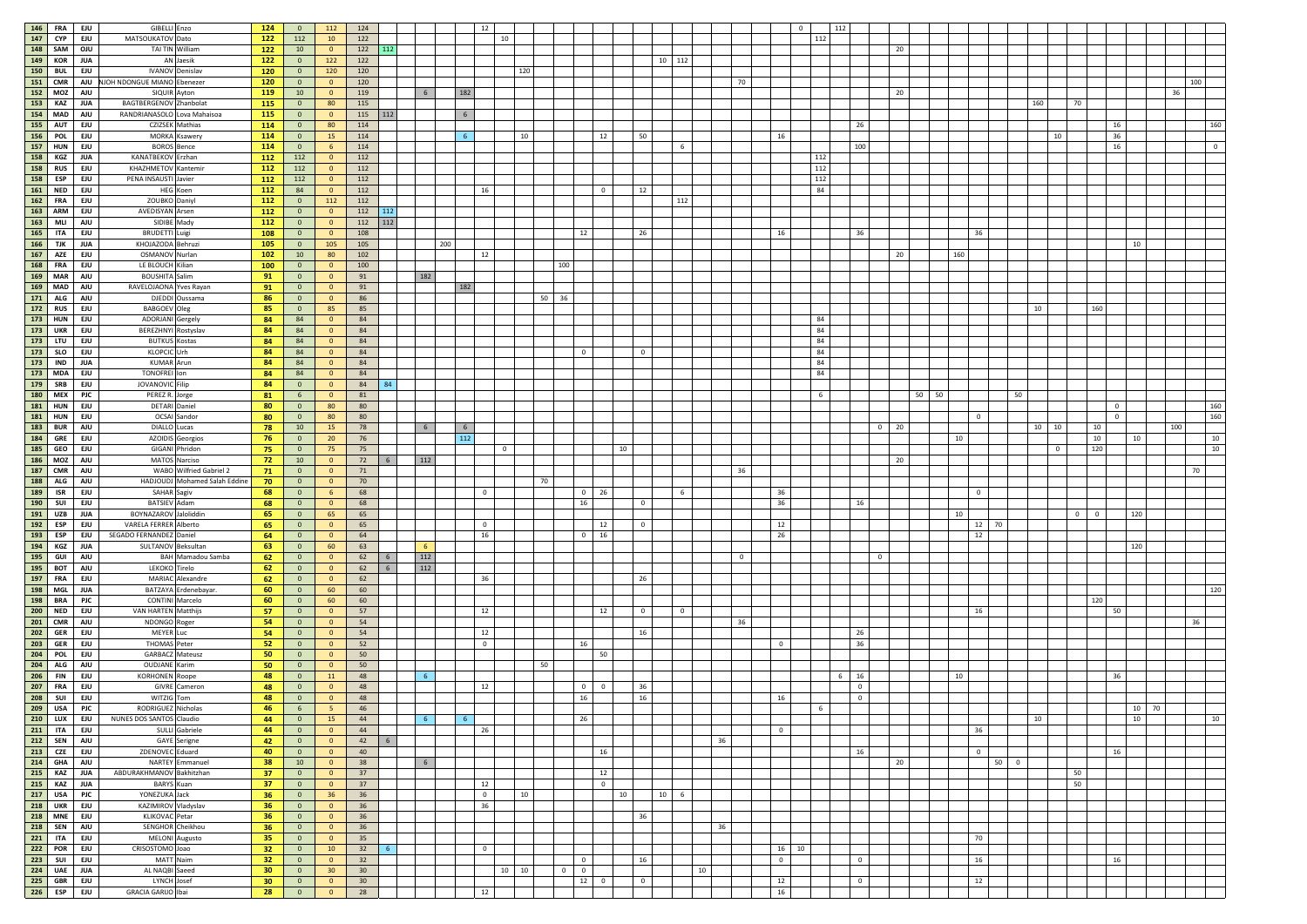|            | 227 ALG                    | <b>AJU</b> |                                     | <b>OUDJANE</b> Massinissa                 | 26                  | $\overline{0}$                   | $\Omega$                         | 26     |                     |                |                | 26 |                |                |                |    |    |    |                |    |              |          |    |                         |    |    |    |    |         |    |    |  |
|------------|----------------------------|------------|-------------------------------------|-------------------------------------------|---------------------|----------------------------------|----------------------------------|--------|---------------------|----------------|----------------|----|----------------|----------------|----------------|----|----|----|----------------|----|--------------|----------|----|-------------------------|----|----|----|----|---------|----|----|--|
| 227        | <b>SEN</b>                 | AJU        |                                     | SOW Ousmane                               | 26                  | $\overline{0}$                   | $\bullet$                        | 26     |                     |                |                |    |                |                |                |    | 26 |    |                |    |              |          |    |                         |    |    |    |    |         |    |    |  |
|            |                            |            |                                     |                                           |                     |                                  |                                  |        |                     |                |                |    |                |                |                |    |    |    |                |    |              |          |    |                         |    |    |    |    |         |    |    |  |
|            | 227 CMR                    | <b>AJU</b> |                                     | ZE AKONO Luc Maxime                       | 26                  | $\overline{0}$                   | $\overline{0}$                   | 26     |                     |                |                |    |                |                |                |    |    | 26 |                |    |              |          |    |                         |    |    |    |    |         |    |    |  |
| 230        | <b>SEN</b>                 | <b>AJU</b> |                                     | DJIBA Corentin                            | 25                  | $\overline{0}$                   | $\overline{0}$                   | 25     |                     |                |                |    |                |                |                |    |    |    |                |    |              |          |    |                         |    |    |    |    |         |    | 50 |  |
| 230        | <b>CMR</b>                 | <b>AJU</b> | <b>HELL BAPOU</b>                   | Joseph                                    | 25                  | $\overline{0}$                   | $\overline{0}$                   | 25     |                     |                |                |    |                |                |                |    |    |    |                |    |              |          |    |                         |    |    |    |    |         |    | 50 |  |
| 232        | <b>GBR</b>                 | EJU        | SHORT Oliver                        |                                           | 24                  | 6 <sup>1</sup>                   | $\overline{0}$                   | 24     |                     |                | $\overline{0}$ |    |                |                |                |    |    |    | 12             | 6  |              |          |    | 12                      |    |    |    |    |         |    |    |  |
| 233        | <b>CZE</b>                 | EJU        | <b>IVANKA</b> Filip                 |                                           | 24                  | $\overline{0}$                   | $\overline{0}$                   | 24     |                     |                |                |    | 16             |                |                |    |    |    |                |    |              |          |    |                         |    |    |    |    | 16      |    |    |  |
| 233        | <b>KAZ</b>                 | <b>JUA</b> | NARKULOV Askar                      |                                           | 24                  | $\overline{0}$                   | $\bullet$                        | 24     |                     |                | 16             |    |                |                |                |    |    |    |                |    |              |          |    |                         |    |    |    | 16 |         |    |    |  |
| 233        | <b>ITA</b>                 | EJU        |                                     | NUZZO Davide                              | 24                  | $\overline{0}$                   | $\overline{0}$                   | 24     |                     |                |                |    |                |                |                |    |    |    | 16             |    |              |          |    | 16                      |    |    |    |    |         |    |    |  |
| 236        | BIH                        | <b>EJU</b> |                                     | GEGIC Husein                              | 22                  | 6                                | $\overline{0}$                   | 22     |                     |                |                |    |                |                | 16             |    |    |    |                | 6  | $\circ$      |          |    |                         |    |    |    |    |         |    |    |  |
| 237        | POR                        | EJU        |                                     | GOMES Thelmo                              | 22                  | $\overline{0}$                   | $6\overline{6}$                  | 22     |                     |                |                |    | $\overline{0}$ |                | 16             | 6  |    |    | $\overline{0}$ |    |              |          |    |                         |    |    |    |    |         |    |    |  |
| 238        | <b>KSA</b>                 | <b>JUA</b> |                                     | ALBALI Abdulelah                          | 20                  | $\overline{0}$                   | 20                               | 20     |                     |                | $0 \mid 10$    |    |                |                |                |    |    |    |                | 10 |              |          |    |                         |    |    |    |    |         |    |    |  |
| 239        | <b>SVK</b>                 | EJU        | <b>BANSKY</b>                       | Bruno                                     | 19                  | $\overline{0}$                   | 5 <sub>1</sub>                   | 19     |                     |                |                |    |                |                |                |    |    |    |                |    |              |          |    | 12                      |    |    | 10 |    | 16      |    |    |  |
| 240        | <b>JOR</b>                 | <b>JUA</b> | <b>EYAL SLMAN Younis</b>            |                                           | 18                  | 10                               |                                  | 18     | 6                   |                |                |    |                |                |                |    |    |    |                |    |              | $\circ$  | 20 | 10                      |    |    |    |    |         |    |    |  |
|            |                            |            | MIRZAYEV Nariman                    |                                           |                     | 6                                | 5 <sub>1</sub><br>$\overline{0}$ | 18     |                     |                |                |    |                | 12             |                |    |    |    |                | 6  |              |          |    |                         |    |    |    |    |         |    |    |  |
| 241        | AZE                        | EJU        |                                     |                                           | 18                  |                                  |                                  |        |                     |                |                |    |                |                |                |    |    |    |                |    |              |          |    |                         |    |    |    |    |         |    |    |  |
| 241        | <b>GER</b>                 | EJU        | <b>SCHRIEVER</b> Yerrick            |                                           | 18                  | 6 <sup>5</sup>                   | $\circ$                          | 18     |                     |                | 12             |    | $\overline{0}$ |                |                |    |    |    |                | 6  |              |          |    |                         |    |    |    |    |         |    |    |  |
| 243        | CZE                        | EJU        | SVOBODA Jan                         |                                           | 18                  | $\overline{0}$                   | 5 <sub>1</sub>                   | 18     |                     |                |                |    |                |                |                |    |    |    |                |    |              |          |    |                         |    | 10 |    |    | 26      |    |    |  |
| 244        | <b>CMR</b>                 | <b>AJU</b> |                                     | <b>BEINA BANGMO Robert Laurent Raziel</b> | 18                  | $\overline{0}$                   | $\overline{\mathbf{0}}$          | 18     |                     |                |                |    |                |                |                |    |    |    |                |    |              |          |    |                         |    |    |    |    |         |    | 36 |  |
| 244        | <b>DOM</b>                 | PJC        | PEREZ Luis                          |                                           | 18                  | $\overline{0}$                   | $\circ$                          | 18     |                     |                |                |    |                |                |                |    |    |    |                |    |              |          |    |                         | 36 |    |    |    |         |    |    |  |
| 244        | <b>RUS</b>                 | EJU        |                                     | PIDURIEV Magomedkarin                     | 18                  | $\overline{0}$                   | $\overline{0}$                   | 18     |                     |                |                |    |                |                |                |    |    |    |                |    |              |          |    | $\circ$                 |    |    |    | 36 |         |    |    |  |
| 247        | GER                        | EJU        |                                     | SETZ Martin                               | 17                  | $\overline{0}$                   | 5 <sup>7</sup>                   | 17     |                     |                |                |    |                |                |                |    |    |    | 12             |    |              |          |    |                         |    |    |    |    | 10      |    |    |  |
| 248        | <b>BAH</b>                 | PJC        | MUNNINGS Andrew                     |                                           | 16                  | 10                               | $\circ$                          | 16     |                     |                |                |    |                |                |                |    |    |    |                |    |              |          | 20 |                         |    |    |    |    |         |    |    |  |
| 249        | <b>KGZ</b>                 | <b>JUA</b> |                                     | SAGYNALIEV Chyngyzkhan                    | 16                  | 6 <sub>5</sub>                   | 10 <sup>°</sup>                  | 16     |                     |                | 10             |    |                |                |                |    |    |    |                | 6  |              |          |    |                         |    |    |    |    |         |    |    |  |
| 250        | GUI                        | <b>AJU</b> |                                     | CAMARA Mohamed Cheik                      | 16                  | $\overline{0}$                   | 10                               | $16\,$ | 6 <sup>1</sup>      |                |                | 10 |                |                |                |    |    |    |                |    |              |          |    |                         |    |    |    |    |         |    |    |  |
| 251        | CZE                        | EJU        | <b>BINHAK</b> Tomas                 |                                           | 16                  | $\overline{0}$                   | $\circ$                          | 16     |                     |                |                |    | 16             |                |                |    |    |    |                |    | $\mathbf{0}$ |          |    | $\circ$                 |    |    |    |    |         |    |    |  |
| 251        | AZE                        | EJU        |                                     | HAJIZADE Mammadrza                        | 16                  | $\overline{0}$                   | $\overline{0}$                   | 16     |                     |                |                |    |                |                | 16             |    |    |    |                |    |              |          |    |                         |    |    |    |    |         |    |    |  |
| 251        | <b>SLO</b>                 | EJU        | <b>HERKOVIC</b> Nace                |                                           | 16                  | $\overline{0}$                   | $\bullet$                        | 16     |                     |                |                |    | $\overline{0}$ |                |                |    |    |    |                |    | 16           |          |    |                         |    |    |    |    |         |    |    |  |
| 251        | <b>KOS</b>                 | EJU        | <b>HYSENI</b> Fisnik                |                                           | 16                  | $\overline{0}$                   | $\circ$                          | 16     |                     |                |                |    |                |                | 16             |    |    |    |                |    |              |          |    |                         |    |    |    |    |         |    |    |  |
|            | 251 POL                    | EJU        | KOWALCZYK Michal                    |                                           | 16                  | $\overline{0}$                   | $\overline{0}$                   | 16     |                     |                |                |    |                | 16             |                |    |    |    |                |    |              |          |    |                         |    |    |    |    |         |    |    |  |
| 251        | POL                        | EJU        | KOWALSKI Marcin                     |                                           | 16                  | $\overline{0}$                   | $\overline{0}$                   | 16     |                     |                |                |    |                | 16             |                |    |    |    |                |    |              |          |    |                         |    |    |    |    |         |    |    |  |
|            |                            |            |                                     |                                           |                     |                                  |                                  |        |                     |                |                |    |                |                |                |    |    |    |                |    |              |          |    |                         |    |    |    |    |         |    |    |  |
| 251        | <b>FRA</b>                 | EJU        | LE TOUZE Fabien                     |                                           | 16                  | $\overline{0}$                   | $\overline{0}$                   | $16\,$ |                     |                |                |    |                |                |                |    |    |    |                |    | 16           |          |    |                         |    |    |    |    |         |    |    |  |
| 251        | <b>ITA</b>                 | EJU        |                                     | MELLA Edoardo                             | 16                  | $\overline{0}$                   | $\overline{0}$                   | 16     |                     |                |                |    |                | 16             |                |    |    |    |                |    |              |          |    |                         |    |    |    |    |         |    |    |  |
| 251        | <b>RUS</b>                 | EJU        | MERETUKOV Aydamirkan                |                                           | 16                  | $\overline{0}$                   | $\overline{0}$                   | 16     |                     |                |                |    |                |                |                |    |    |    |                |    | 16           |          |    |                         |    |    |    |    |         |    |    |  |
| 251        | <b>BUL</b>                 | EJU        | MIHAYLOV Yavor                      |                                           | 16                  | $\overline{0}$                   | $\circ$                          | 16     |                     |                |                |    | $\overline{0}$ |                | 16             |    |    |    |                |    |              |          |    | $\overline{\mathbf{0}}$ |    |    |    |    |         |    |    |  |
| 251        | AZE                        | EJU        |                                     | POLADOV Zamaddin                          | 16                  | $\overline{0}$                   | $\mathbf{0}$                     | 16     |                     |                | 16             |    |                | $\overline{0}$ |                |    |    |    |                |    |              |          |    |                         |    |    |    |    |         |    |    |  |
| 251        | <b>BEL</b>                 | EJU        | PONNET Dries                        |                                           | 16                  | $\bullet$                        | $\overline{0}$                   | 16     |                     |                |                |    |                | 16             |                |    |    |    |                |    |              |          |    |                         |    |    |    |    |         |    |    |  |
| 251        | <b>FRA</b>                 | EJU        |                                     | RUBIANO Alexandre                         | 16                  | $\overline{0}$                   | $\overline{0}$                   | $16\,$ |                     |                | 16             |    |                |                |                |    |    |    |                |    | $\circ$      |          |    |                         |    |    |    |    |         |    |    |  |
| 264        | <b>BRA</b>                 | <b>PJC</b> |                                     | LIMA David                                | 15                  | $\overline{0}$                   | 15                               | 15     |                     |                |                |    |                |                |                |    |    |    |                | 10 |              |          |    |                         |    |    |    |    |         | 10 |    |  |
| 264        | SRI                        | <b>JUA</b> | REPIYALLAGE Chamara                 |                                           | 15                  | $\overline{0}$                   | 15                               | 15     |                     |                |                | 10 |                |                |                |    |    |    |                |    |              | $\circ$  |    | 10                      |    |    |    |    |         |    |    |  |
| 266        | GRE                        | EJU        | MARKARIAN Georgios                  |                                           | 15                  | $\overline{0}$                   | 15                               | 15     |                     | $\overline{0}$ |                |    |                |                |                |    |    |    |                |    |              |          |    | 10                      |    |    |    |    | 10      | 10 |    |  |
| 267        | <b>USA</b>                 | PJC        | WRIGHT Liam                         |                                           | 13                  | $\overline{0}$                   | 10                               | 13     | 6                   | 6              |                | 10 |                |                |                |    |    |    |                |    |              |          |    |                         |    |    |    |    |         |    |    |  |
| 268        | <b>ITA</b>                 | EJU        | MEDVES Matteo                       |                                           | 13                  | $\overline{0}$                   | 5 <sub>1</sub>                   | 13     |                     |                |                |    |                |                |                |    |    |    | $\circ$        |    |              |          |    | 16                      |    |    | 10 |    |         |    |    |  |
| 269        | <b>RUS</b>                 | EJU        | LOMIDZE Lasha                       |                                           | 13                  | $\overline{0}$                   | $\overline{0}$                   | 13     |                     |                |                |    |                |                |                |    |    |    |                |    |              |          |    |                         |    |    |    | 26 |         |    |    |  |
| 269        | <b>BEL</b>                 | EJU        |                                     | NYS Charly                                | 13                  | $\overline{0}$                   | $\circ$                          | 13     |                     |                |                |    |                |                |                |    |    |    |                |    |              |          |    | $\circ$                 |    |    |    |    | 26      |    |    |  |
| 269        | <b>KAZ</b>                 | <b>JUA</b> |                                     |                                           |                     | $\overline{0}$                   |                                  | 13     |                     |                |                |    |                |                |                |    |    |    |                |    |              |          |    |                         |    |    |    |    |         |    |    |  |
| 272        | <b>FRA</b>                 |            |                                     |                                           |                     |                                  |                                  |        |                     |                |                |    |                |                |                |    |    |    |                |    |              |          |    |                         |    |    |    |    |         |    |    |  |
| 272        |                            |            | ZHENGISSOV Amirbek                  |                                           | 13                  |                                  | $\bullet$                        |        |                     |                |                |    |                |                |                |    |    |    |                |    |              |          |    |                         |    |    |    | 26 |         |    |    |  |
|            |                            | EJU        | <b>BLANDIN</b> Antonin              |                                           | 12                  | $\overline{0}$                   | $\overline{0}$                   | 12     |                     |                | 12             |    |                |                |                |    |    |    |                |    |              |          |    |                         |    |    |    |    |         |    |    |  |
| 272        | CZE                        | EJU        | BYDZOVSKY Adam                      |                                           | 12                  | $\overline{0}$                   | $\circ$                          | 12     |                     |                |                |    | 12             | $\overline{0}$ |                |    |    |    |                |    | $\circ$      |          |    | $\mathbf{0}$            |    |    |    |    | $\circ$ |    |    |  |
| 272        | LTU                        | <b>EJU</b> | <b>DUNAUSKAS</b> Audrius            |                                           | ${\bf 12}$          | $\overline{0}$                   | $\overline{0}$                   | 12     |                     |                |                |    |                | $12\,$         |                |    |    |    |                |    |              |          |    |                         |    |    |    |    |         |    |    |  |
|            | POL                        | EJU        |                                     | FLEJMA Boleslaw                           | 12                  | $\overline{0}$                   | $\overline{0}$                   | $12$   |                     |                |                |    |                | 12             |                |    |    |    |                |    |              |          |    |                         |    |    |    |    |         |    |    |  |
| 272        | <b>KAZ</b>                 | <b>JUA</b> | KOIBAGAR Darkhan                    |                                           | 12                  | $\overline{0}$                   | $\bullet$                        | 12     |                     |                | 12             |    |                | $\overline{0}$ |                |    |    |    |                |    |              |          |    |                         |    |    |    |    |         |    |    |  |
| 272        | <b>POL</b>                 | EJU        |                                     | <b>KROL</b> Dominik                       | 12                  | $\overline{0}$                   | $\overline{0}$                   | 12     |                     |                |                |    |                | 12             |                |    |    |    |                |    |              |          |    |                         |    |    |    |    |         |    |    |  |
| 272        | <b>GBR</b>                 | EJU        | MARTELL Sean                        |                                           | 12                  | $\overline{0}$                   | $\overline{0}$                   | 12     |                     |                |                |    | 12             | $\overline{0}$ |                |    |    |    |                |    |              |          |    |                         |    |    |    |    |         |    |    |  |
| 272        | <b>CZE</b>                 | EJU        | MLADY Petr                          |                                           | 12                  | $\overline{0}$                   | $\circ$                          | 12     |                     |                |                |    | 12             |                |                |    |    |    |                |    |              |          |    |                         |    |    |    |    |         |    |    |  |
| 272        | <b>GER</b>                 | <b>EJU</b> | MORITZ Tom                          |                                           | 12                  | $\mathbf{0}$                     | $\overline{0}$                   | 12     |                     |                |                |    | $\circ$        | 12             |                |    |    |    |                |    |              |          |    |                         |    |    |    |    |         |    |    |  |
| 272        | LAT                        | EJU        | NASIROVS Abulfazs                   |                                           | 12                  | $\overline{0}$                   | $\overline{0}$                   | 12     |                     |                |                |    |                | 12             |                |    |    |    |                |    |              |          |    |                         |    |    |    |    |         |    |    |  |
| 272        | <b>GER</b>                 | EJU        |                                     | OCHS Kilian                               | ${\bf 12}$          | $\overline{0}$                   | $\overline{0}$                   | $12$   |                     |                | 12             |    |                |                | $\circ$        |    |    |    |                |    |              |          |    |                         |    |    |    |    |         |    |    |  |
| 272        | <b>GER</b>                 | EJU        | PUECHEL Maurice                     |                                           | $12$                | $\overline{0}$                   | $\overline{0}$                   | 12     |                     |                |                |    | 12             |                |                |    |    |    |                |    |              |          |    |                         |    |    |    |    |         |    |    |  |
| 272        | SUI                        | EJU        | STUMP <sup>Siro</sup>               |                                           | 12                  | $\overline{0}$                   | $\overline{0}$                   | 12     |                     |                |                |    |                |                |                |    |    |    | 12             |    | $\circ$      |          |    | $\mathbf 0$             |    |    |    |    |         |    |    |  |
|            |                            | EJU        |                                     |                                           | 12                  | $\overline{0}$                   | $\overline{0}$                   | 12     |                     |                |                |    |                | 12             | $\overline{0}$ |    |    |    |                |    |              |          |    |                         |    |    |    |    |         |    |    |  |
| 272<br>272 | <b>POL</b><br><b>HUN</b>   | EJU        | SZATKOWSKI Konrad<br>SZEGEDI Daniel |                                           |                     | $\overline{0}$                   | $\overline{0}$                   | 12     |                     |                |                |    | 12             |                |                |    |    |    |                |    |              |          |    |                         |    |    |    |    | $\circ$ |    |    |  |
|            |                            |            |                                     |                                           | 12                  |                                  |                                  |        |                     |                |                |    |                |                |                |    |    |    |                |    |              |          |    |                         |    |    |    |    |         |    |    |  |
| 272        | <b>RUS</b>                 | EJU        | ZAURBEKOV Apti                      |                                           | 12                  | $\overline{0}$                   | $\circ$                          | 12     |                     |                |                |    |                |                |                |    |    |    | 12             |    |              |          |    |                         |    |    |    |    |         |    |    |  |
| 288        | <b>KOR</b>                 | <b>JUA</b> |                                     | AHN Joonsung                              | 10                  | $10\,$                           | $\overline{0}$                   | $10\,$ |                     |                |                |    |                |                |                |    |    |    |                |    |              |          | 20 |                         |    |    |    |    |         |    |    |  |
| 288        | IJF                        | IJF        |                                     | ALIKAJ Ahmad                              | 10                  | 10 <sup>°</sup>                  | $\overline{0}$                   | 10     |                     |                |                |    |                |                |                |    |    |    |                |    |              | $\Omega$ | 20 |                         |    |    |    |    |         |    |    |  |
| 288        | IJF                        | IJF        | <b>BADAWI</b> Fares                 |                                           | 10                  | 10                               | $\overline{0}$                   | $10$   |                     |                |                |    |                |                |                |    |    |    |                |    |              |          | 20 |                         |    |    |    |    |         |    |    |  |
|            | <b>291 UAE JUA</b>         |            | ALHOSANI Khalifa                    |                                           | 10                  | $\overline{0}$                   | 10                               | $10\,$ |                     |                |                |    |                |                |                |    | 10 |    |                |    |              |          |    |                         |    |    |    |    |         |    |    |  |
|            | <b>291 MAD AJU</b>         |            | ANDRIAMANANTSOA Maminirina rico     |                                           | 10 <sub>1</sub>     | $\overline{0}$                   | 10                               | 10     |                     |                |                |    |                |                |                | 10 |    |    |                |    |              |          |    |                         |    |    |    |    |         |    |    |  |
|            | <b>291 QAT JUA</b>         |            | ELIDRISSI Ayoub                     |                                           | 10                  | $\overline{0}$                   | 10                               | 10     |                     |                |                |    |                |                |                |    |    |    |                | 10 |              |          |    |                         |    |    |    |    |         |    |    |  |
|            | <b>291</b> TUR EJU         |            | <b>ESIRCI Yusuf</b>                 |                                           | 10                  | $\bullet$                        | 10                               | 10     |                     |                |                | 10 |                |                | $\circ$        |    |    |    |                |    |              |          |    |                         |    |    |    |    |         |    |    |  |
|            | <b>291 TKM JUA</b>         |            | GAYRADOV Isa                        |                                           | 10                  | $\bullet$                        | 10                               | 10     |                     |                | 10             |    |                |                |                |    |    |    |                |    |              |          |    |                         |    |    |    |    |         |    |    |  |
|            | 291 KSA JUA                |            |                                     | HAMAD Abdullah                            | 10                  | $\overline{0}$                   | 10                               | $10\,$ |                     |                |                |    |                |                |                |    | 10 |    |                |    |              |          |    |                         |    |    |    |    |         |    |    |  |
|            | 291 KOR JUA                |            |                                     | KANG Heoncheol                            | 10                  | $\overline{0}$                   | 10                               | 10     |                     |                | $10\,$         |    |                |                |                |    |    |    |                |    |              |          |    |                         |    |    |    |    |         |    |    |  |
|            | <b>291 TKM JUA</b>         |            | <b>KEMALOV</b> Ylham                |                                           | 10                  | $\overline{0}$                   | 10                               | 10     |                     |                | $10\,$         |    |                |                |                |    |    |    |                |    |              |          |    |                         |    |    |    |    |         |    |    |  |
|            | <b>291</b> GEO EJU         |            | MARGVELASHVILI Vazha                |                                           | 10                  | $\overline{0}$                   | 10                               | $10$   |                     |                |                |    |                |                |                |    |    |    |                | 10 |              |          |    |                         |    |    |    |    |         |    |    |  |
|            | <b>291 TJK JUA</b>         |            |                                     | NAJMUDINOV Mahamadsharif                  | 10                  | $\overline{0}$                   | $10\,$                           | $10\,$ |                     |                | 10             |    |                |                |                |    |    |    |                |    |              |          |    |                         |    |    |    |    |         |    |    |  |
|            | <b>291 TOG AJU</b>         |            |                                     |                                           | 10                  | $\overline{0}$                   | 10                               | 10     |                     |                |                |    |                |                |                |    |    |    |                | 10 |              |          |    |                         |    |    |    |    |         |    |    |  |
|            |                            |            |                                     | OLYMPIO Adebayo Frederic                  |                     |                                  |                                  |        |                     |                |                |    |                |                |                | 10 |    |    |                |    |              |          |    |                         |    |    |    |    |         |    |    |  |
|            | 291 GHA AJU                |            |                                     | SEIDU Amadu                               | 10                  | $\overline{0}$                   | $10\,$                           | $10\,$ |                     |                |                |    |                |                |                |    |    |    |                |    |              |          |    |                         |    |    |    |    |         |    |    |  |
|            | 291 KAZ JUA                |            | SERIKZHANOV Yerlan                  |                                           | 10                  | $\overline{0}$                   | 10                               | $10\,$ |                     |                | 10             |    |                |                |                |    |    |    |                |    |              |          |    |                         |    |    |    |    |         |    |    |  |
|            | 291 BRA PJC                |            | SIQUEIRA Gustavo                    |                                           | 10                  | $\overline{0}$                   | 10                               | $10$   |                     |                |                |    |                |                |                |    |    | 10 |                |    |              |          |    |                         |    |    |    |    |         |    |    |  |
|            | 305 ANG AJU                |            | QUIFUCUSSA Acacio                   |                                           | 9                   | $\overline{0}$                   | $\overline{0}$                   | 9      | 6<br>6 <sup>1</sup> |                |                |    |                |                |                |    |    |    |                |    |              |          |    |                         |    |    |    |    |         |    |    |  |
|            | 306 BLR EJU<br>307 UKR EJU |            | TRUKHAN Yahor                       | KOLOBOV Vladyslav                         | 8<br>8 <sup>1</sup> | $\overline{0}$<br>$\overline{0}$ | 5 <sub>1</sub><br>$\overline{0}$ | 8<br>8 |                     | $6^{\circ}$    |                |    |                |                |                |    |    |    |                |    |              |          |    | 16                      |    | 10 |    |    |         |    |    |  |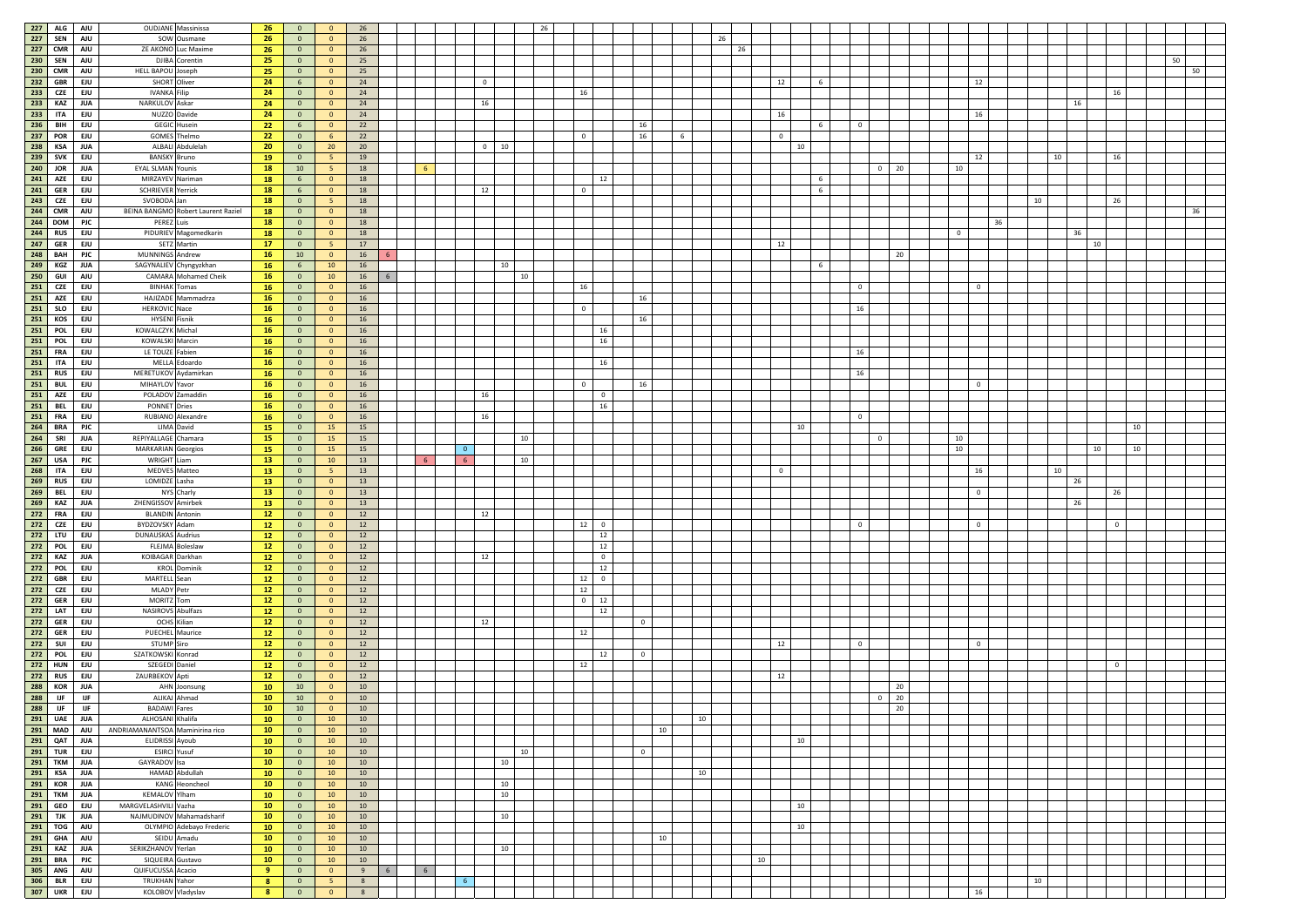| 307        | <b>ITA</b> | EJU        | RIPANDELLI Davide          |                       | 8              | $\overline{0}$  | $\overline{0}$ | 8                       |                  |   | $\overline{\mathbf{0}}$ |  |                |   |  |  |                 |    | 16             |  |                |    |  |    |
|------------|------------|------------|----------------------------|-----------------------|----------------|-----------------|----------------|-------------------------|------------------|---|-------------------------|--|----------------|---|--|--|-----------------|----|----------------|--|----------------|----|--|----|
| 307        | <b>ITA</b> | EJU        | SPICUGLIA Andrea           |                       | 8              | $\overline{0}$  | $\overline{0}$ | 8                       |                  |   |                         |  |                |   |  |  |                 |    | 16             |  |                |    |  |    |
| 310 KUW    |            | <b>JUA</b> | ALBATHALI Salman           |                       | 6 <sup>1</sup> | 6 <sup>5</sup>  | $\overline{0}$ | 6                       |                  |   |                         |  |                |   |  |  | 6               |    |                |  |                |    |  |    |
| 310        | PAR        | PJC        | MARILLA INSAURRALDE Emilio |                       | 6 <sup>1</sup> | 6 <sup>1</sup>  | $\overline{0}$ | $6\overline{6}$         |                  |   |                         |  |                |   |  |  | 6               |    |                |  |                |    |  |    |
| 310        | <b>AUT</b> | <b>EJU</b> | GASSNER Samuel             |                       | 6              | $6\overline{6}$ | $\overline{0}$ | $6\overline{6}$         |                  |   | $\overline{\mathbf{0}}$ |  |                |   |  |  | 6               |    | $\overline{0}$ |  |                |    |  |    |
| 310        | <b>ISL</b> | EJU        | <b>HREIDARSSON</b> Kjartan |                       | 6 <sup>7</sup> | 6 <sup>6</sup>  | $\overline{0}$ | 6                       |                  |   |                         |  |                |   |  |  | 6               |    |                |  |                |    |  |    |
| 310        | CAN        | <b>PJC</b> | LEMIRE Justin              |                       | -6             | 6               | $\overline{0}$ | 6                       |                  |   |                         |  |                |   |  |  | 6               |    |                |  |                |    |  |    |
| 310        | LBN        | <b>JUA</b> | MOUSSA Ghady               |                       | 6              | 6               | $\overline{0}$ | 6                       |                  |   |                         |  |                |   |  |  | 6               |    |                |  |                |    |  |    |
| 310        | <b>UZB</b> | <b>JUA</b> |                            | NAZAROV Jaykhunbek    | 6              | 6 <sup>1</sup>  | $\overline{0}$ | 6                       |                  |   |                         |  |                |   |  |  | 6               |    |                |  |                |    |  |    |
| 310        | GER        | <b>EJU</b> | RUEBO Jano                 |                       | 6 <sup>1</sup> | 6 <sup>5</sup>  | $\overline{0}$ | 6                       |                  |   |                         |  | $\mathbf{0}$   |   |  |  | 6               |    |                |  |                |    |  |    |
| 310        | <b>MDA</b> | EJU        | RUSU Adelin                |                       | 6 <sup>1</sup> | 6 <sup>1</sup>  | $\overline{0}$ | $6\overline{6}$         |                  |   |                         |  |                |   |  |  | $6\phantom{.0}$ |    |                |  |                |    |  |    |
| 310        | KSA        | <b>JUA</b> | SARDIDI Jawad              |                       | 6              | 6 <sup>5</sup>  | $\overline{0}$ | $6\overline{6}$         |                  |   |                         |  |                |   |  |  | 6               |    |                |  |                |    |  |    |
| 310        | <b>KEN</b> | AJU        | WAHEIRE Collins            |                       | -6             | 6               | $\overline{0}$ | 6                       |                  |   |                         |  |                |   |  |  | 6               |    |                |  |                |    |  |    |
| 310        | KAZ        | <b>JUA</b> | YESTAY Serikbol            |                       | 6 <sup>1</sup> | 6               | $\overline{0}$ | 6                       |                  |   |                         |  |                |   |  |  | 6               |    |                |  | $\overline{0}$ |    |  |    |
| 322        | <b>BRA</b> | PJC        | MARCELINO Michael          |                       | 6              | $\overline{0}$  | 6 <sup>5</sup> | 6                       |                  |   |                         |  |                |   |  |  | $6^{\circ}$     |    |                |  |                |    |  |    |
| 322        | CRO        | <b>EJU</b> | STRMOTIC Dino              |                       | 6              | $\overline{0}$  | 6              | 6                       |                  |   |                         |  |                |   |  |  | 6               |    |                |  |                |    |  |    |
| 322        | <b>JPN</b> | <b>JUA</b> | TANAKA Yudai               |                       | 6 <sup>1</sup> | $\circ$         | 6 <sup>1</sup> | 6                       |                  |   |                         |  |                | 6 |  |  |                 |    |                |  |                |    |  |    |
| 325        | ISR        | EJU        | <b>BEN BASSAT Hadar</b>    |                       |                | $\overline{0}$  | $\overline{0}$ | 6                       |                  |   |                         |  |                |   |  |  |                 |    | 12             |  |                |    |  |    |
|            |            |            |                            |                       | 6              |                 |                |                         |                  |   |                         |  |                |   |  |  |                 |    |                |  |                |    |  |    |
| 325<br>325 | ANG        | AJU<br>EJU | CANDEIRO Antonio           |                       | -6             | $\overline{0}$  | $\overline{0}$ | 6                       | 6                |   |                         |  |                |   |  |  |                 |    |                |  |                |    |  |    |
|            | <b>ALB</b> |            | CULLHAJ Indrit             |                       | -6             | $\overline{0}$  | $\overline{0}$ | 6                       | 6                |   |                         |  |                |   |  |  |                 |    |                |  |                |    |  |    |
| 325        | ARG        | PJC        | <b>ETCHECHURY</b> Matteo   |                       | 6 <sup>°</sup> | $\overline{0}$  | $\overline{0}$ | 6                       | 6                |   |                         |  |                |   |  |  |                 |    |                |  |                |    |  |    |
| 325        | PAN        | PJC        | GONZALEZ Ronal             |                       | 6              | $\overline{0}$  | $\overline{0}$ | 6                       | 6                |   |                         |  |                |   |  |  |                 |    |                |  |                |    |  |    |
| 325        | PAN        | <b>PJC</b> | KWIERS HARRIS Edgardo      |                       | 6              | $\overline{0}$  | $\overline{0}$ | 6                       | $6 \overline{6}$ |   |                         |  |                |   |  |  |                 |    |                |  |                |    |  |    |
| 325        | EGY        | AJU        | MAHMOUD Omar               |                       | 6 <sup>1</sup> | $\overline{0}$  | $\overline{0}$ | $6\overline{6}$         | 6                |   |                         |  |                |   |  |  |                 |    |                |  |                |    |  |    |
| 325        | <b>ROU</b> | EJU        | RADVANSZKI Szilard         |                       | 6              | $\overline{0}$  | $\overline{0}$ | 6                       |                  |   |                         |  | $\overline{0}$ |   |  |  |                 |    | 12             |  |                |    |  |    |
| 325        | <b>UKR</b> | EJU        | RASKIN Dmytro              |                       | -6             | $\overline{0}$  | $\overline{0}$ | 6                       |                  |   |                         |  |                |   |  |  |                 |    | 12             |  |                |    |  |    |
| 325        | DJI        | AJU        | <b>RIFKI</b> Anas          |                       | 6 <sup>1</sup> | $\overline{0}$  | $\overline{0}$ | 6 <sup>6</sup>          | 6                |   |                         |  |                |   |  |  |                 |    |                |  |                |    |  |    |
| 325        | <b>ITA</b> | EJU        | RUBECA Luca                |                       | 6 <sup>°</sup> | $\overline{0}$  | $\overline{0}$ | 6                       |                  |   |                         |  | $\circ$        |   |  |  |                 |    | 12             |  |                |    |  |    |
| 325        | CHI        | PJC        |                            | VEGA Juan Pablo       | 6 <sup>1</sup> | $\overline{0}$  | $\overline{0}$ | 6 <sup>6</sup>          |                  |   |                         |  |                |   |  |  |                 |    |                |  |                |    |  |    |
| 325        | <b>ITA</b> | EJU        | ZARACA Giovanni            |                       | 6 <sup>1</sup> | $\overline{0}$  | $\overline{0}$ | 6                       |                  |   |                         |  |                |   |  |  |                 |    | 12             |  |                |    |  |    |
| 338        | <b>AFG</b> | <b>JUA</b> |                            | ARYAN Mod Reshad      | -5             | $\overline{0}$  | 5 <sup>7</sup> | 5 <sup>5</sup>          |                  |   |                         |  |                |   |  |  |                 |    |                |  |                | 10 |  |    |
| 338        | <b>FRA</b> | EJU        | DUBOIS Mickael             |                       | 5              | $\overline{0}$  | 5 <sup>1</sup> | 5 <sup>5</sup>          |                  |   |                         |  |                |   |  |  |                 |    |                |  |                |    |  | 10 |
| 338        | GER        | EJU        | DZAVBATYROV Schamil        |                       | -5             | $\overline{0}$  | 5 <sub>1</sub> | 5 <sup>5</sup>          |                  |   |                         |  |                |   |  |  |                 |    |                |  |                | 10 |  |    |
| 338        | GEO        | EJU        | KAPANADZE Luka             |                       | -5             | $\overline{0}$  | 5 <sub>1</sub> | 5 <sup>5</sup>          |                  |   |                         |  |                |   |  |  |                 | 10 |                |  |                |    |  |    |
| 338        | AZE        | EJU        | MAMMADALIYEV Rashid        |                       | -5             | $\overline{0}$  | 5 <sub>1</sub> | 5 <sup>5</sup>          |                  |   |                         |  |                |   |  |  |                 | 10 |                |  |                |    |  |    |
| 338        | AFG        | <b>JUA</b> |                            | MUSAMIM Sayed Ahmad   | 5 <sub>1</sub> | $\overline{0}$  | 5 <sub>1</sub> | 5 <sup>5</sup>          |                  |   |                         |  |                |   |  |  |                 |    |                |  |                | 10 |  |    |
| 338        | <b>MLT</b> | EJU        | SAYWELL Jeremy             |                       | 5 <sub>1</sub> | $\overline{0}$  | 5 <sub>1</sub> | 5                       |                  |   |                         |  |                |   |  |  |                 |    |                |  |                |    |  | 10 |
| 345        | SUD        | AJU        | ABDALRASOOL Mohamed        |                       | 3 <sup>7</sup> | $\overline{0}$  | $\overline{0}$ | $\overline{3}$          | 6                |   |                         |  |                |   |  |  | $\overline{0}$  |    |                |  |                |    |  |    |
| 345        | <b>KUW</b> | <b>JUA</b> |                            | ALRAMZI Mohammad      | 3 <sup>1</sup> | $\overline{0}$  | $\overline{0}$ | $\overline{\mathbf{3}}$ | 6 <sup>1</sup>   |   |                         |  |                |   |  |  |                 |    |                |  |                |    |  |    |
| 345        | YEM        | <b>JUA</b> | AYASH Ahmed                |                       | 3 <sup>°</sup> | $\overline{0}$  | $\overline{0}$ | $\overline{\mathbf{3}}$ | $-6$             |   |                         |  |                |   |  |  | $\overline{0}$  |    |                |  |                |    |  |    |
| 345        | CIV        | AJU        |                            | <b>BENE</b> Ange Joel | 3 <sup>1</sup> | $\overline{0}$  | $\overline{0}$ | $\overline{\mathbf{3}}$ | 6                |   |                         |  |                |   |  |  |                 |    |                |  |                |    |  |    |
| 345        | <b>BDI</b> | AJU        | HAKIZIMANA Jean Claude     |                       | 3 <sup>7</sup> | $\overline{0}$  | $\overline{0}$ | $\overline{\mathbf{3}}$ |                  | 6 |                         |  |                |   |  |  |                 |    |                |  |                |    |  |    |
| 345        | TKM        | <b>JUA</b> | JUMANYYAZOV Shatlyk        |                       | 3 <sup>7</sup> | $\overline{0}$  | $\overline{0}$ | $\overline{\mathbf{3}}$ | 6 <sup>6</sup>   |   |                         |  |                |   |  |  |                 |    |                |  |                |    |  |    |
| 345        | MLI        | AJU        | KANTE Lamine               |                       | 3 <sup>1</sup> | $\overline{0}$  | $\overline{0}$ | $\overline{\mathbf{3}}$ | $6\overline{6}$  |   |                         |  |                |   |  |  |                 |    |                |  |                |    |  |    |
| 345        | <b>UKR</b> | <b>EJU</b> | KHACHATRIAN Hevorh         |                       | 3 <sup>1</sup> | $\overline{0}$  | $\overline{0}$ | $\overline{3}$          |                  | 6 |                         |  |                |   |  |  |                 |    |                |  |                |    |  |    |
| 345        | GAB        | AJU        | KOUSSOU OUVELOU Harnold    |                       | 3 <sup>1</sup> | $\overline{0}$  | $\overline{0}$ | $\overline{\mathbf{3}}$ |                  | 6 |                         |  |                |   |  |  |                 |    |                |  |                |    |  |    |
| 345        | ARG        | <b>PJC</b> | KUKITA lan                 |                       | 3 <sup>2</sup> | $\overline{0}$  | $\overline{0}$ | $\overline{\mathbf{3}}$ |                  | 6 |                         |  |                |   |  |  |                 |    |                |  |                |    |  |    |
| 345        | NIG        | AJU        | MAHAMADOU Ibrahim          |                       | 3 <sup>1</sup> | $\overline{0}$  | $\overline{0}$ | $\overline{\mathbf{3}}$ | $6\overline{6}$  |   |                         |  |                |   |  |  |                 |    |                |  |                |    |  |    |
| 345        | <b>CPV</b> | AJU        | <b>MENDES</b> Magner       |                       | 3 <sup>7</sup> | $\overline{0}$  | $\overline{0}$ | $\overline{\mathbf{3}}$ | 6 <sup>1</sup>   |   |                         |  |                |   |  |  |                 |    |                |  |                |    |  |    |
| 345 RWA    |            | AJU        | NIYONKURU Iddy             |                       | 3 <sup>1</sup> | $\mathbf{0}$    | $\overline{0}$ | $\overline{\mathbf{3}}$ | $6\overline{6}$  |   |                         |  |                |   |  |  |                 |    |                |  |                |    |  |    |
|            |            |            |                            |                       |                |                 |                |                         |                  |   |                         |  |                |   |  |  |                 |    |                |  |                |    |  |    |
|            |            |            |                            |                       |                |                 |                |                         |                  |   |                         |  |                |   |  |  |                 |    |                |  |                |    |  |    |
|            |            |            |                            |                       |                |                 |                |                         |                  |   |                         |  |                |   |  |  |                 |    |                |  |                |    |  |    |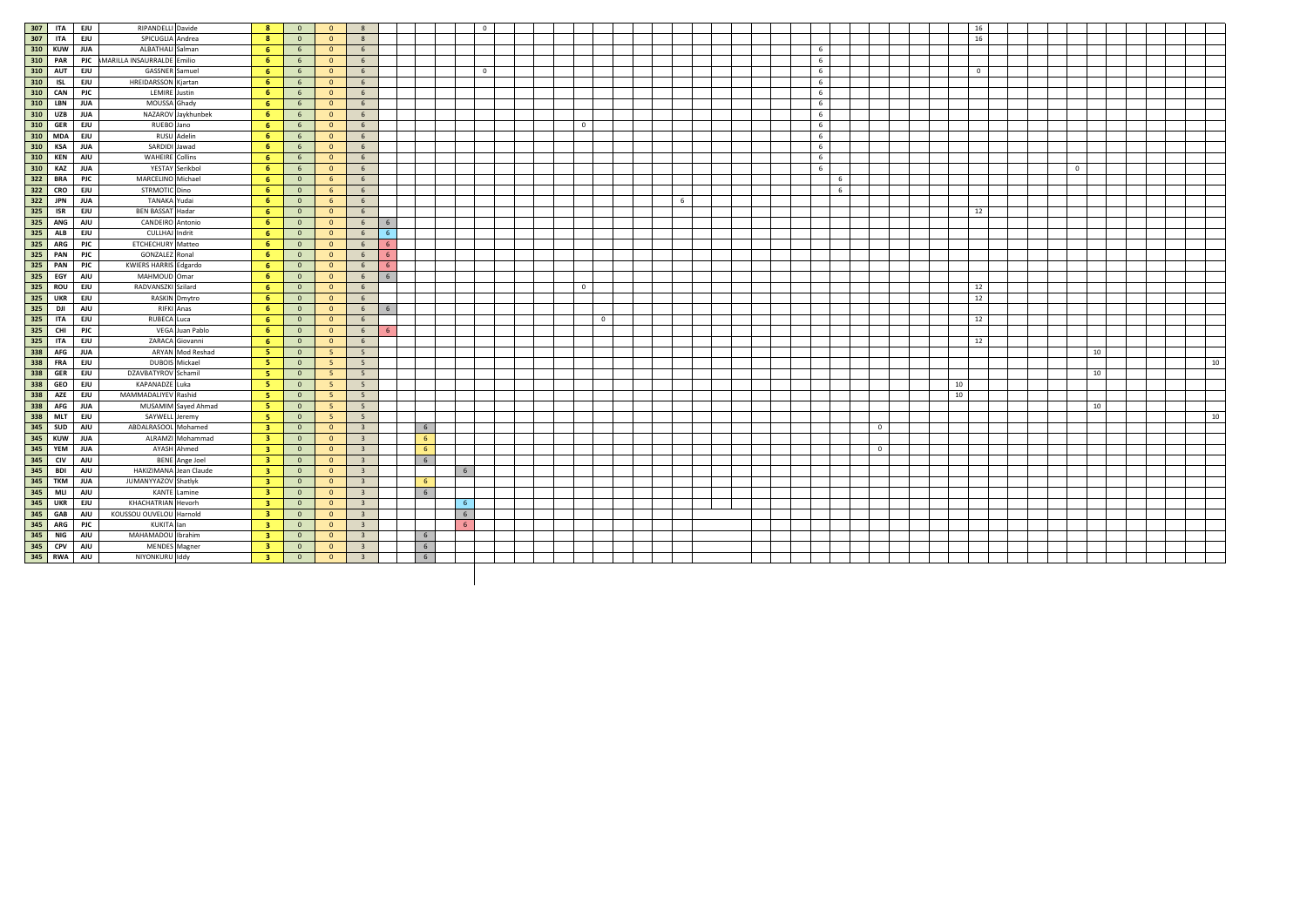# **-81 kg**

### **IJF Senior World Ranking List**



|                                            | Ranking<br><b>Nation</b> | ر<br>وي                  | <b>FAMILY NAME</b><br><b>Given name</b>            | <b>g</b><br>Total | World Ch                          |                       |              |                  |                           | 50%                        |                    | š<br>100%      | N<br>$\mathbf{e}_n$ CE' <sub>22</sub><br>$\tilde{e}$ | <b>Z</b>       |             |              |               |                | 50%                       |     | PER <sub>21</sub> | $CRO \frac{1}{2}$ | en DOM 21<br><sup>COpen MBX</sup> 21 |                | Open KAZ 21 | $\alpha$                | 虜<br>50% |            |
|--------------------------------------------|--------------------------|--------------------------|----------------------------------------------------|-------------------|-----------------------------------|-----------------------|--------------|------------------|---------------------------|----------------------------|--------------------|----------------|------------------------------------------------------|----------------|-------------|--------------|---------------|----------------|---------------------------|-----|-------------------|-------------------|--------------------------------------|----------------|-------------|-------------------------|----------|------------|
| $\mathbf{1}$                               | <b>GEO</b>               | EJU                      | <b>GRIGALASHVILI Tato</b>                          | 6492              | 700                               | 3950                  | 6492         | 700              | 1800 700                  |                            | 700                |                |                                                      | 100%<br>700    |             |              | 700           | 700            | 792 1400                  |     |                   |                   | 50% 50% 50%                          | 50% 50%<br>500 |             | 50%<br>50%              | 50%      |            |
| $\overline{\mathbf{2}}$                    | <b>BEL</b>               | EJU                      | <b>CASSE</b> Matthias                              | 6355              | 1000                              | 3780                  | 6615         | 490              | 490 200 350               |                            | 260                |                | 1000                                                 |                | 700 1000    |              | 360           |                | 1100 2000                 |     |                   |                   |                                      |                | 360         | 360                     |          |            |
| 3 <sup>1</sup>                             | TUR                      | EIU                      | <b>ALBAYRAK</b> Vedat                              | 3866              | $\overline{0}$                    | 3510                  | 3866         | $-6$             | 700<br>$200$ 182          |                            | 700                |                | 700                                                  | $10\,$         |             | 1000         |               |                | $\overline{0}$            |     |                   |                   | 1000                                 |                |             |                         |          | 1000       |
| $\overline{4}$<br>$\overline{\phantom{0}}$ | UZB<br><b>BRA</b>        | <b>JUA</b><br>PJC        | <b>BOLTABOEV</b> Sharofiddin<br>SCHIMIDT Guilherme | 3771<br>3187      | 360<br>10                         | 2664<br>2077          | 3771<br>3187 | 700 <sub>1</sub> | 350<br>468<br>700         |                            | 500<br>500<br>1000 |                |                                                      | 500<br>260 252 |             |              | 10            | 490            | 572 720<br>20             |     |                   |                   | 100                                  |                | 700<br>120  | 1000                    |          | 160<br>10  |
| $6\overline{6}$                            | AZE                      | EJU                      | MOLLAEI Saeid                                      | 2734              | 260                               | 759                   | 2734         |                  | 350 288                   |                            | $10\,$             |                |                                                      |                |             |              |               |                | 1540 520                  |     |                   |                   |                                      |                | $10\,$      | 700                     |          | 500        |
| $\overline{7}$                             | <b>BEL</b>               | EJU                      | CHOUCHI Sami                                       | 2716              | 260                               | 2060                  | 2796         | 350              | 182 200 252               |                            |                    |                | 500                                                  | 500            |             |              |               |                | 520                       |     | 260               |                   |                                      | 1000           | 500         | 160                     |          |            |
| $\overline{\mathbf{8}}$                    | <b>AUT</b>               | EJU                      | BORCHASHVILI Shamil                                | 2672              | 160                               | 1174                  | 2672         | 182              | 112 468 112               |                            | 10                 |                | 360                                                  |                |             | $10\,$       |               |                | 1100 320                  |     |                   |                   |                                      | 700            |             | 160                     |          | 260        |
| 9<br>10                                    | <b>JPN</b><br><b>NED</b> | <b>JUA</b><br><b>EJU</b> | NAGASE Takanori<br>DE WIT Frank                    | 2450<br>2304      | $\overline{0}$<br>500             | 250<br>1320           | 2450<br>2304 |                  | 1260 252                  |                            |                    |                | 260                                                  |                |             |              |               |                | 2200<br>352 1000          |     |                   |                   |                                      |                | 500         | 500                     |          | 360        |
| 11                                         | <b>RUS</b>               | <b>EJU</b>               | KHUBETSOV Alan                                     | 2126              | $\Omega$                          | 1554                  | 2126         |                  | 648                       |                            |                    |                |                                                      |                | 700         |              |               |                | 572                       |     | 700               |                   |                                      | 360            |             |                         |          |            |
| 12                                         | CAN                      | PIC                      | <b>GAUTHIER DRAPEAU Francois</b>                   | 1990              | $\overline{0}$                    | 1640                  | 2040         |                  |                           |                            | 120                |                | 500                                                  | 360            |             | 500 50 160   |               |                |                           |     |                   |                   |                                      |                |             |                         |          |            |
| 13<br>14                                   | <b>JPN</b><br><b>HUN</b> | <b>JUA</b><br><b>EJU</b> | FUJIWARA Sotaro<br>UNGVARI Attila                  | 1860<br>1836      | 360<br>10                         | 1500<br>1435          | 1860<br>1851 | 350              | 112 200                   |                            | 10<br>160          |                |                                                      | 1000           | $10\,$      | 260          | 500           |                | 720<br>$\circ$<br>20      |     | 1000              |                   | 500                                  |                | 160         | 120                     |          | 10         |
| 15                                         | <b>ISR</b>               | <b>EJU</b>               | MUKI Sagi                                          | 1819              | $\overline{0}$                    | 1180                  | 1819         | 112              | 350<br>900                |                            |                    |                | 360                                                  | 360            |             |              |               |                | 352                       |     | 10                |                   |                                      |                |             | 10 <sub>10</sub>        |          |            |
| 16                                         | GER                      | <b>EJU</b>               | <b>RESSEL Dominic</b>                              | 1631              | 120                               | 719                   | 1631         |                  | 288                       |                            | 360                |                |                                                      |                |             |              |               |                | 792<br>240                |     | 10                |                   |                                      |                | 160         | 260                     |          |            |
| 17<br>18                                   | <b>ITA</b>               | <b>EJU</b><br><b>EJU</b> | PARLATI Christian<br><b>IVANOV</b> Ivaylo          | 1521              | $\overline{0}$                    | 994<br>760            | 1521<br>1517 |                  | 350 288<br>252<br>900 490 | -6                         |                    |                |                                                      |                |             |              |               |                | 352<br>352 320            |     |                   |                   | 700                                  |                | 1000<br>360 |                         |          | 260        |
| 19                                         | <b>BUL</b><br>AZE        | <b>EJU</b>               | FATIYEV Murad                                      | 1517<br>1503      | 160<br>120                        | 1000                  | 1563         |                  | 6 <sup>2</sup>            | 182                        | 120                |                |                                                      |                |             |              | 10            |                | 352 240                   |     | 500               |                   | 500                                  | 500            | 120         |                         |          | 120        |
| 20                                         | AZE                      | EJU                      | HAJIYEV Eljan                                      | 1470              | 350                               | 1120                  | 1470         |                  |                           |                            | 500<br>120         |                |                                                      |                |             | 500          | 350           |                |                           |     |                   |                   |                                      |                |             |                         |          |            |
| 21                                         | <b>MAR</b>               | <b>AJU</b>               | MOUTII Achraf                                      | 1405              | 120                               | 185                   | 1405         | 700              | 700                       | 350                        | 120                | 50             |                                                      |                |             | $\mathbf{0}$ |               |                | 240                       |     |                   |                   | 120                                  | 10             |             |                         |          |            |
| 22<br>23                                   | <b>RUS</b><br><b>UKR</b> | EJU<br><b>EJU</b>        | LAPPINAGOV<br>Aslan<br>MANUKIAN Hievorh            | 1361<br>1359      | 160<br>100                        | 1110<br>982           | 1361<br>1359 | 252              | 182 200                   |                            | 260<br>360         |                | 10                                                   |                | 500<br>160  |              |               | 112            | 320<br>200                |     | 360               | 50                | 160                                  |                |             | 500                     |          | 160        |
| 24                                         | <b>KOR</b>               | <b>JUA</b>               | LEE Sungho                                         | 1232              | 120                               | 634                   | 1232         |                  | 252 648                   |                            |                    |                |                                                      |                |             |              |               |                | 240<br>352                |     | 500               |                   |                                      |                | 120         |                         |          |            |
| 25                                         | CRO                      | <b>EJU</b>               | <b>DRUZETA</b> Dominik                             | 1144              | 10                                | 1062                  | 1144         |                  | $6-1$                     | 112                        | 120                | $\overline{0}$ |                                                      | 16             |             | 700          |               | 112            | $20\degree$               |     | $10\,$            |                   | 120                                  |                | 10          | 120                     |          |            |
| 26<br>27                                   | <b>GER</b><br>ESP        | EJU<br>EJU               | <b>GRAMKOW</b> Tim<br>URQUIZA SOLANA Alfonso       | 1127<br>1104      | $\overline{0}$<br>160             | 1012<br>544           | 1205<br>1182 | 112<br>182       | 84                        | 36<br>6 <sup>1</sup><br>16 | 120<br>10          | 16             | 160<br>26 100                                        | 26             | 360<br>112  |              | 260<br>36 160 | 112<br>182     | 26<br>320                 |     |                   | 100               |                                      | 160            |             |                         |          |            |
| 28                                         | CAN                      | PJC                      | <b>BRIAND</b> Etienne                              | 1094              | 120                               | 484                   | 1094         | 350              | 288                       |                            | 160<br>10          | 70             | 70                                                   |                | 160         |              |               |                | 240                       |     |                   |                   | 10                                   | 10             |             |                         |          |            |
| 29                                         | <b>FRA</b>               | EJU                      | DJALO Alpha Oumar                                  | 1091              | 10                                | 889                   | 1127         |                  | 84 288                    |                            | 160<br>260         | 36             |                                                      |                |             |              | 100 160       |                | 50<br>20                  |     | 160               |                   |                                      |                | $10\,$      |                         |          | 160        |
| 30                                         | GEO                      | <b>EJU</b><br><b>EJU</b> | SHERAZADISHVILI Giorgi<br>GOTONOAGA Dorin          | 1086<br>1068      | 700                               | 336<br>945            | 1086<br>1068 |                  | 6 <sup>1</sup>            | 6                          | 160<br>160<br>10   |                | 50                                                   |                | 6<br>10     | 360          | 700           | 350            | 240                       |     |                   |                   | 160                                  | 10<br>260      | $10\,$      | 10 <sub>10</sub>        |          |            |
| 31<br>32                                   | <b>MDA</b><br>SWE        | EJU                      | PACEK Robin                                        | 1012              | 120<br>120                        | 484                   | 1012         |                  | 112 288                   | 6 <sup>6</sup>             |                    |                |                                                      |                |             |              |               |                | 352 240                   |     | 160               |                   | 360                                  |                |             |                         |          | 160        |
| 33                                         | <b>KOR</b>               | <b>JUA</b>               | LEE Joonhwan                                       | 1000              | $\overline{0}$                    | 1000                  | 1000         |                  |                           |                            | 1000               |                |                                                      |                |             |              |               |                |                           |     |                   |                   |                                      |                |             |                         |          |            |
| 33                                         | <b>JPN</b>               | <b>JUA</b>               | SASAKI Takeshi                                     | 1000              | $\overline{0}$                    | 1000                  | 1000         |                  |                           |                            |                    |                |                                                      |                |             |              | 1000          |                |                           |     |                   |                   |                                      |                |             |                         |          |            |
| 35<br>36                                   | CAN<br><b>PUR</b>        | PJC<br>PJC               | VALOIS-FORTIER Antoine<br>GANDIA Adrian            | 982<br>931        | $\overline{0}$<br>120             | 630<br>460            | 982<br>936   |                  | 200<br>200                | 700                        | 160                |                | $\circ$                                              |                |             |              |               |                | 352<br>$0 \quad 240$      |     | 260               |                   | $10\,$                               | 360            |             | 10                      |          | 700<br>120 |
| 37                                         | POR                      | <b>EJU</b>               | EGUTIDZE Anri                                      | 924               | 500                               | 298                   | 924          |                  | $252$ 216                 | 6                          |                    |                |                                                      |                |             |              |               |                | $0 - 1000$                |     |                   |                   |                                      | 260            |             |                         |          | 120        |
| 38                                         | <b>BRA</b>               | PJC                      | PANINI Vinicius                                    | 910               | $\mathbf{0}$                      | 420                   | 910          | 490              |                           |                            | 160                |                | 260                                                  |                |             |              |               |                |                           |     |                   |                   |                                      |                |             |                         |          |            |
| 39<br>40                                   | <b>ITA</b><br>FRA        | EJU<br><b>EJU</b>        | ESPOSITO Antonio<br><b>CHILARD Nicolas</b>         | 888<br>888        | 10<br>$\mathbf{0}$                | 704<br>832            | 898<br>888   | 112              | $6$   288   112<br>112    | 6                          | 160<br>160         | 16             | 160                                                  |                | 252         |              |               |                | 20                        |     | 120               |                   | 360<br>10                            |                | 160<br>10   | 160                     |          | 500        |
| 41                                         | EGY                      | <b>AJU</b>               | ABDELAAL Mohamed                                   | 834               | 10                                | 315                   | 834          |                  | 350 200 490               |                            |                    |                |                                                      |                |             |              |               |                | 264 20                    |     |                   |                   |                                      | 260 160        | 10          |                         |          |            |
| 42                                         | <b>MGL</b>               | <b>JUA</b>               | GERELTUYA Bolor-Ochir                              | 830               | $\overline{0}$                    | 830                   | 830          |                  |                           |                            |                    |                |                                                      | 160            | 160         | 10           | 500           |                |                           |     |                   |                   |                                      |                |             |                         |          |            |
| 43<br>44                                   | <b>UKR</b><br>FRA        | EJU<br>EJU               | KRIVCHACH Sergii<br><b>GNAMIEN</b> Tizie           | 804<br>802        | $\overline{0}$<br>$\circ$         | 552<br>802            | 804<br>802   | 252              |                           |                            | 10<br>10<br>10     |                |                                                      | 160            | 260<br>160  | 160          | 360           | 112<br>112     |                           |     |                   |                   |                                      |                |             |                         |          |            |
| 45                                         | EGY                      | <b>AJU</b>               | MOHAMED Abdelrahman                                | 770               | 100                               | 320                   | 770          |                  | 200 700                   |                            |                    |                |                                                      |                |             |              |               |                | 200                       |     | 160               |                   |                                      | 160            | 120         |                         |          |            |
| 46                                         | <b>FIN</b>               | EJU                      | MAKINEN Oskari                                     | 764               | $10\,$                            | 621                   | 764          | 6                | 84                        |                            | 120                | 50             |                                                      |                | 490         | $\mathbf{0}$ |               | 6              | 20                        |     | 10                |                   |                                      |                |             | 70                      |          |            |
| 47                                         | GBR                      | EJU                      | MOORHEAD Lachlan                                   | 752               | $\overline{0}$                    | 580                   | 752          | 112              |                           |                            |                    |                | 16                                                   |                | 500         | $\Omega$     |               |                | 36                        |     |                   |                   |                                      | 160            |             | 16                      |          |            |
| 48<br>49                                   | SRB<br><b>NED</b>        | EJU<br>EJU               | REKHVIASHVILI<br>Zebeda<br>HEIJMAN                 | 744<br>709        | $10\,$<br>$\mathbf 0$             | 662<br>687            | 744<br>709   |                  | 112                       | 16                         | 10                 |                | 160                                                  | 16             | 160 112 160 | 160          | 260           | 252            | 20                        |     | 10                | 12                |                                      |                | 120         | 10                      |          |            |
| 50                                         | AZE                      | EJU                      | TCKAEV<br>Zelim                                    | 696               | 120                               | 560                   | 696          |                  |                           |                            | 360                |                | 16                                                   |                |             |              |               |                | 240                       |     |                   |                   | 160                                  | 120            |             | 120                     |          |            |
| 51                                         | <b>DOM</b>               | <b>PJC</b>               | DEL ORBE CORTORREAL Medickson                      | 607               | 160                               | 20                    | 607          | 52               | 350                       | 350                        |                    |                |                                                      |                |             |              |               |                | 320                       |     |                   |                   | 10                                   | 10             | 10          | $10\,$                  |          |            |
| 52<br>53                                   | <b>BEL</b><br><b>USA</b> | <b>EJU</b><br>PJC        | UMAYEV Abdul Malik<br>YONEZUKA Nicolas             | 606<br>599        | $\overline{0}$<br>$6\overline{6}$ | 510<br>326            | 606<br>599   | 182              |                           | $\mathbf 0$                | 500<br>10          |                | 26<br>160                                            | 70<br>160<br>6 |             |              | 6             |                |                           | 100 |                   | 70                |                                      |                |             |                         |          |            |
| 54                                         | <b>BRA</b>               | PJC                      | SANTOS Eduardo Yudy                                | 590               | 160                               | 185                   | 590          |                  | 200                       | 490                        |                    |                |                                                      |                |             |              |               |                | $\circ$<br>320            |     | 160               |                   |                                      |                | 10          |                         |          |            |
| 55                                         | FRA                      | EJU                      | PIETRI Loic                                        | 586               | $\overline{0}$                    | 330                   | 596          |                  |                           | 100                        |                    | 16             |                                                      | 260            | 10          | 50           |               |                | 100                       |     |                   |                   | 120                                  |                |             |                         |          |            |
| 56<br>57                                   | KGZ<br><b>KAZ</b>        | <b>JUA</b><br><b>JUA</b> | ZOLOEV Vladimir<br>KHAMZA Didar                    | 585<br>566        | 120<br>100                        | 115<br>405            | 585<br>631   |                  | 700<br>252 200            |                            | 10<br>10           |                |                                                      |                |             |              |               |                | $0$ 240<br>$\circ$<br>200 |     | 10<br>$10\,$      |                   |                                      | 160            | 160<br>160  | 10 <sub>10</sub><br>160 |          | 10<br>120  |
| 58                                         | <b>HUN</b>               | <b>EJU</b>               | RAJKAI Robert                                      | 561               | $\overline{0}$                    | 547                   | 561          | 6.               |                           |                            | 10                 |                |                                                      |                | 182         |              |               | 350            | $\Omega$                  |     |                   | 16                |                                      |                | 10          |                         |          | $\circ$    |
| 59                                         | <b>HUN</b>               | EJU                      | <b>TOTH</b> Benedek                                | 516               | 120                               | 253                   | 521          |                  | 6 <sup>1</sup>            | 112                        | 10                 |                |                                                      |                | 112         |              |               | 6 <sup>5</sup> | 240<br>36                 |     |                   | 12                | 120                                  |                |             | 100 10                  |          | 120        |
| 60<br>61                                   | <b>TUN</b><br><b>KOR</b> | <b>AJU</b><br><b>JUA</b> | HAJJI Wajdi<br>KIM Jonghoon                        | 516<br>510        | $\overline{0}$<br>$\overline{0}$  | $\overline{0}$<br>510 | 516<br>510   | 490              |                           |                            |                    | 26<br>$\circ$  |                                                      | 160 350        |             |              |               |                |                           |     |                   |                   |                                      |                |             |                         |          |            |
| 62                                         | <b>RUS</b>               | EJU                      | <b>TSECHOEV</b> Adam                               | 490               | 490                               | $\circ$               | 490          |                  |                           |                            |                    |                |                                                      |                |             |              | 490           |                |                           |     |                   |                   |                                      |                |             |                         |          |            |
| 63                                         | <b>TUR</b>               | EJU                      | KOC Muhammed                                       | 482               | 120                               | 290                   | 482          |                  | 84                        | 112                        | 120                |                |                                                      | 16             |             |              |               |                | 240                       |     |                   |                   | 160                                  |                | $10\,$      | 160                     |          | 10         |
| 64                                         | ARG                      | PJC                      | LUCENTI Emmanuel                                   | 465               | 100                               | 85                    | 465          |                  | 490                       | 252                        |                    |                |                                                      |                |             |              |               |                | 200<br>$\overline{0}$     |     |                   |                   | 160<br>$\overline{0}$                | 10             |             |                         | 70       |            |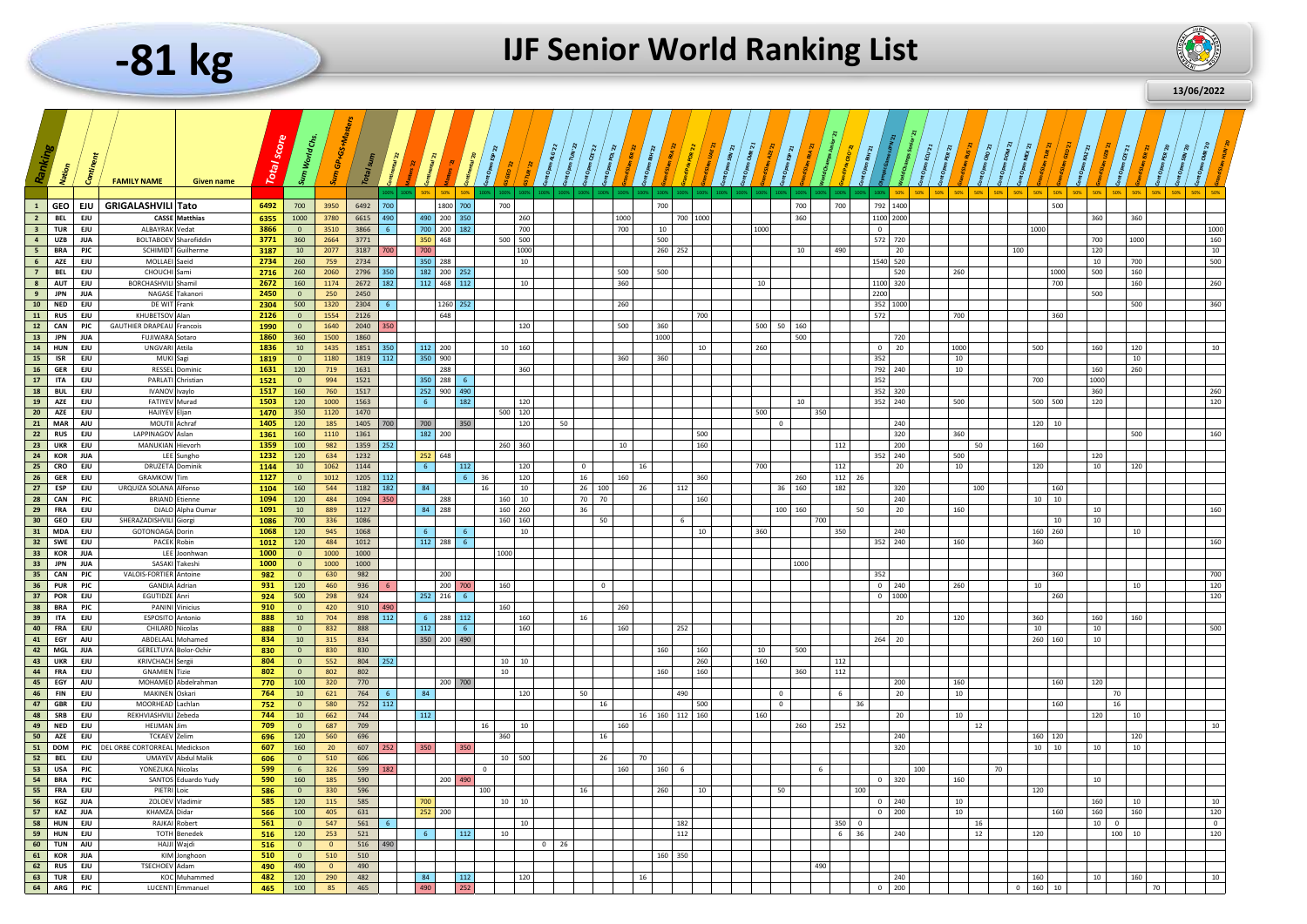| 65         | <b>RUS</b>                      | EJU<br>KHALMURZAEV Khasan                                              | 461        | 120                              | 285                   | 461        |                | 112 200        |                |                      |     |                         |                |                                  |              |          |            |                      |     |                         | 240       |           | $^{\circ}$         |     |             |         |                | 10             |                | 360 |
|------------|---------------------------------|------------------------------------------------------------------------|------------|----------------------------------|-----------------------|------------|----------------|----------------|----------------|----------------------|-----|-------------------------|----------------|----------------------------------|--------------|----------|------------|----------------------|-----|-------------------------|-----------|-----------|--------------------|-----|-------------|---------|----------------|----------------|----------------|-----|
| 66         | <b>MEX</b>                      | PJC<br>AYALA Samuel                                                    | 452        | $\overline{0}$                   | $\overline{0}$        | 452        | 252            | 350            | 182            |                      |     |                         |                |                                  |              |          |            |                      |     |                         |           |           |                    |     | 50          |         |                |                |                |     |
| 67         | <b>ALG</b>                      | BENAZOUG Aghiles-Imad<br><b>AJU</b>                                    | 450        | $\overline{0}$                   | $\overline{0}$        | 450        | 350            |                |                |                      | 50  | 50                      |                |                                  |              |          |            |                      |     |                         |           |           |                    |     |             |         |                |                |                |     |
| 68         | <b>ITA</b>                      | EJU<br>FALCONE Tiziano                                                 | 444        | $\overline{0}$                   | 360                   | 444        |                |                |                | 360                  |     | 12                      |                | 50                               |              |          |            | $\circ$              |     | 16                      |           |           | 12                 |     |             |         |                |                |                |     |
| 69         | GEO                             | EJU<br>MAISURADZE Luka                                                 | 440        | 160                              | 105                   | 440        |                |                | 200 350        |                      |     |                         |                |                                  |              |          |            |                      |     |                         | 320       |           |                    |     |             |         |                | 10             |                |     |
| 70         | TJK                             | <b>JUA</b><br>MURODOV Akmal                                            | 435        | $10\,$                           | 70                    | 435        |                | 182            |                |                      |     |                         |                |                                  |              |          |            |                      |     |                         | 20<br>264 |           | 120                |     |             |         | 10             | 10             |                |     |
| 71         | SEN                             | NDIAYE Saliou<br><b>AJU</b>                                            | 431        | $\overline{0}$                   | $\overline{0}$        | 431        | 6              | 350            | 182            |                      | 50  | $\overline{0}$          |                |                                  |              |          | 100 50     |                      |     |                         |           |           |                    |     |             |         |                |                | 100            |     |
| 72         | KOR                             | <b>JUA</b><br>LEE Moon Jin                                             | 430        | 100                              | 85                    | 430        |                | 490            |                |                      |     |                         |                |                                  |              |          |            |                      |     |                         | 200       |           | 10                 |     |             |         | 160            |                |                |     |
| 73         | PER                             | ANGELES Luis<br>PJC                                                    | 410        | 120                              | 15                    | 420        |                | 252            | 350            |                      |     |                         |                |                                  |              |          |            |                      |     |                         | 240       | 70        |                    |     | 50<br>10 10 |         | 10             |                | 100            |     |
| 74         | <b>UKR</b>                      | <b>BUBYR</b> Artem<br>EJU                                              | 406        | 350                              | $\mathbf{0}$          | 406        |                |                | 112            |                      |     |                         |                |                                  |              |          |            |                      | 350 |                         |           |           |                    |     |             |         |                |                |                |     |
| 75         | <b>UZB</b>                      | <b>JUA</b><br><b>TOJIEV Arslonbek</b>                                  | 385        | $\overline{0}$                   | 360                   | 385        |                |                |                |                      |     |                         |                |                                  |              | 360      |            |                      |     |                         |           |           |                    |     |             | 50      | $\overline{0}$ |                |                |     |
| 76         | POL                             | DRZYMAL Pawel<br>EJU                                                   | 379        | $\overline{0}$                   | 350                   | 379        |                | 6 <sup>1</sup> |                |                      | 10  |                         | 26             | $\mathbf{0}$                     |              | 260      |            |                      |     |                         |           |           | $\Omega$           |     | 160         |         |                | $\overline{0}$ |                |     |
| 77         | KGZ                             | MASABIROV Asad<br><b>JUA</b>                                           | 370        | 10                               | 360                   | 370        |                |                |                |                      | 120 |                         | 160            |                                  |              |          |            |                      |     |                         | 20        |           | 160                |     |             |         |                |                |                |     |
| 78         | AZE                             | JAFAROV Hasil<br>EJU                                                   | 360        | $\overline{0}$                   | 360                   | 360        |                |                |                |                      |     |                         |                |                                  |              |          | 360        |                      |     |                         |           |           |                    |     |             |         |                |                |                |     |
| 79         | <b>JPN</b>                      | <b>JUA</b><br>OINO Yuhei                                               | 350        | $\overline{0}$                   | 350                   | 350        |                |                |                |                      |     |                         |                |                                  | 350          |          |            |                      |     |                         |           |           |                    |     |             |         |                |                |                |     |
| 80         | EGY                             | <b>AJU</b><br>ABDELGHANY Abdelrahman                                   | 350        | $\overline{0}$                   | $\mathbf{0}$          | 350        | 350            |                |                |                      |     |                         |                |                                  |              |          |            |                      |     |                         |           |           |                    |     |             |         |                |                |                |     |
| 81         | CZE                             | EJU<br>KOPECKY Adam                                                    | 347        | 94                               | 60                    | 347        | 112            | 112            | 6              |                      |     |                         |                |                                  |              |          |            |                      | 84  |                         | 20        |           | $\overline{0}$     |     | 120         |         |                | 50             |                |     |
| 82         | <b>MDA</b>                      | ZABOROSCIUC Nicon<br>EJU                                               | 347        | 10                               | 328                   | 347        | 6 <sup>1</sup> |                | 6 <sup>5</sup> |                      | 120 |                         |                |                                  | 6            |          | 10         |                      |     | 112                     | 20        |           |                    |     |             |         |                |                |                | 160 |
| 83         | <b>MGL</b>                      | <b>JUA</b><br><b>BATTULGA</b> Murrentsen                               | 331        | $\overline{0}$                   | 331                   | 331        |                |                |                |                      |     |                         |                |                                  | 6            |          | 160        | 160                  |     |                         |           |           |                    |     |             |         |                |                |                | 10  |
| 84         | ESP                             | MENDIOLA IZQUIETA Jose Maria<br>EJU                                    | 329        | 10                               | 203                   | 329        |                | -6             |                | $^{\circ}$           |     |                         | 36             | 36                               | 6            |          |            | 10<br>$\mathbf 0$    |     | 182                     | 20        |           | 70                 |     |             | 10      |                |                |                |     |
| 85         | GRE                             | MYLONELIS Athanasios<br>EJU                                            | 328        | $16\,$                           | 300                   | 328        | 6.             |                |                | 160                  | 120 | $\mathbf{0}$            | 10             |                                  |              |          |            |                      | 6   |                         |           | 20        | 12                 |     | 10          |         | 10             |                |                |     |
| 86         | POR                             | EJU<br>FERNANDO Joao                                                   | 328        | $\overline{0}$                   | 244                   | 328        |                |                |                | $\circ$              | 160 | 50                      |                | 12                               | 84           |          |            | 16                   |     |                         |           |           |                    |     |             |         |                |                |                |     |
| 87         | <b>FRA</b>                      | AREGBA Arnaud<br>EJU                                                   | 324        | 112                              | 112                   | 324        |                |                |                |                      |     |                         |                | 100                              | 112          |          |            | $^{\circ}$           | 112 |                         |           |           |                    |     |             |         |                |                |                |     |
| 88         | CAN                             | PJC<br><b>GABUN</b> Constantin                                         | 320        | $\overline{0}$                   | 320                   | 320        |                |                |                | 50                   |     |                         |                |                                  |              | 160      |            | 160                  |     |                         |           |           |                    |     |             |         |                |                |                |     |
| 89<br>90   | <b>ITA</b><br>GAB               | EJU<br>MADDALONI NOSA Bright<br><b>AJU</b><br>KOUAMBA Terence          | 314<br>311 | 252<br>10                        | $\overline{0}$        | 314<br>316 |                | 252            | 252            |                      |     | 12                      |                | $\mathbf{0}$                     |              |          |            |                      | 252 |                         | 20        |           | $\mathbf{0}$<br>10 |     | 120         |         |                | 10             | 70             | 10  |
| 91         | TJK                             | <b>JUA</b><br>ABDUJALILOV Muhammadjon                                  | 302        | 182                              | 75<br>120             | 302        |                |                |                | 120                  |     |                         |                |                                  |              |          | 70         |                      | 182 |                         |           |           |                    |     |             |         |                |                |                |     |
| 92         | COD                             | <b>KALONGA</b> Cedrick<br>AJU                                          | 302        | 10                               | 37                    | 302        | 252            | 6              |                |                      | 10  | $\overline{\mathbf{0}}$ |                |                                  | 6            |          |            | 10                   |     |                         | 20        |           |                    |     | 10          |         |                |                |                |     |
| 93         | <b>ISR</b>                      | EJU<br><b>GEMER</b> Din Yaacov                                         | 291        | 120                              | 165                   | 291        |                |                |                |                      |     |                         |                |                                  |              |          |            |                      |     |                         | 240       |           | 12                 |     |             | 160 10  |                | 160            |                |     |
| 94         | <b>SVK</b>                      | EJU<br><b>BARTO</b> Alex                                               | 290        | 122                              | 10                    | 290        | 112            |                | 6 <sup>5</sup> |                      | 10  | 12                      |                |                                  |              |          |            |                      | 112 |                         | 20        |           | 50                 |     |             |         |                | 12             |                |     |
| 95         | <b>FRA</b>                      | PIERRE Baptiste<br>EJU                                                 | 280        | $\overline{0}$                   | 252                   | 280        |                |                |                | $\mathbf{0}$         |     |                         | $12 \quad 16$  |                                  |              |          |            | $\overline{0}$       |     | 252 0                   |           |           |                    |     |             |         |                |                |                |     |
| 96         | SWE                             | MACIAS Tommy<br><b>EJU</b>                                             | 278        | $\overline{0}$                   | 272                   | 278        |                |                |                |                      | 160 |                         |                |                                  | 112          |          |            |                      |     |                         |           |           |                    |     |             |         |                |                |                |     |
| 97         | KAZ                             | BAIGAZY Ayan<br><b>JUA</b>                                             | 270        | 252                              | $\overline{0}$        | 270        |                |                |                |                      |     |                         |                |                                  |              |          |            |                      | 252 |                         |           |           |                    |     |             | 36      |                |                |                |     |
| 98         | TJK                             | <b>JUA</b><br>RIZOEV Shodmon                                           | 270        | $\mathbf 0$                      | 270                   | 270        |                |                |                | 260                  |     |                         | 10             |                                  |              |          |            |                      |     |                         |           |           |                    |     |             |         |                |                |                |     |
| 99         | GRE                             | NTANATSIDIS Alexios<br>EJU                                             | 268        | 160                              | 105                   | 268        |                | 200            | 6              |                      |     |                         |                |                                  |              |          |            |                      |     |                         | $0$ 320   |           |                    |     |             |         |                |                |                | 10  |
| 100<br>101 | <b>JPN</b><br><b>UZB</b>        | TOMOKIYO Hikaru<br><b>JUA</b><br><b>JUA</b><br><b>TURSUNOV</b> Sukhrob | 260        | $\overline{0}$<br>$\overline{0}$ | 260<br>255            | 260<br>255 |                |                |                |                      |     |                         |                |                                  |              | 10       | 260<br>160 |                      |     |                         |           |           |                    |     |             | 160     | $\circ$        |                |                |     |
| 102        | GER                             | <b>EJU</b><br>CAVELIUS Timo                                            | 255<br>252 | $\overline{0}$                   | 166                   | 252        |                |                |                | 36                   |     |                         |                | 50                               |              |          |            | 160                  |     | 6                       |           |           | 10                 |     |             |         |                |                |                |     |
| 103        | <b>BEN</b>                      | <b>AJU</b><br>HOUINATO Valentin                                        | 252        | $\overline{0}$                   | $\overline{0}$        | 252        | 252            |                |                |                      |     |                         |                |                                  |              |          |            |                      |     |                         |           |           |                    |     |             |         |                |                |                |     |
| 104        | <b>TUN</b>                      | SELLAMI Hachem<br><b>AJU</b>                                           | 250        | $\mathbf 0$                      | 5 <sub>5</sub>        | 250        |                | 490            |                |                      |     | $\Omega$                |                |                                  |              |          |            |                      |     |                         |           |           |                    |     | $10\,$      |         |                |                |                |     |
| 105        | <b>UZB</b>                      | <b>JUA</b><br><b>BOBOEV</b> Givosjon                                   | 245        | $\overline{0}$                   | 210                   | 245        |                |                |                |                      |     |                         |                |                                  |              |          |            |                      |     |                         |           |           | 160                |     |             |         | 70 260         |                |                |     |
| 106        | QAT                             | REBAHI Khalil<br><b>JUA</b>                                            | 243        | 10                               | 230                   | 243        |                | $6 \mid 200$   |                |                      |     |                         |                |                                  |              |          |            | 10                   |     |                         | 20        |           |                    |     |             | 120 120 |                |                |                |     |
| 107        | <b>ISR</b>                      | EJU<br>LAVI Yaheli                                                     | 240        | 112                              | 112                   | 240        |                |                |                | 16                   |     | $\mathbf{0}$            | $\overline{0}$ |                                  | 112          |          |            |                      | 112 |                         |           |           |                    |     |             |         |                |                |                |     |
| 108        | <b>UKR</b>                      | EJU<br>SVIDRAK Mykhailo                                                | 234        | $\overline{0}$                   | 182                   | 234        |                |                |                |                      |     |                         |                | 36                               | 182          |          |            | 16                   |     |                         |           |           |                    |     |             |         |                |                |                |     |
| 109        | GBR                             | MCWATT Stuart<br>EJU                                                   | 228        | $\overline{0}$                   | 190                   | 228        |                |                |                |                      | 10  | 16                      | 16             |                                  |              |          |            |                      |     |                         |           |           |                    |     |             |         |                | 360            |                |     |
| 110        | ARG                             | MORALES Tomas<br>PJC                                                   | 217        | $\overline{0}$                   | 20                    | 217        | 182            |                | 6 <sup>5</sup> | 12                   | 10  |                         |                | 10                               |              |          |            |                      |     |                         |           |           |                    |     |             |         |                |                |                |     |
| 111        | ROU                             | EJU<br><b>CERCEA</b> Marcel                                            | 214        | $\overline{0}$                   | 140                   | 214        |                | 6 <sup>6</sup> | 112            |                      |     |                         |                |                                  |              | 10       |            |                      |     |                         |           |           |                    |     | 10          |         |                | 120 36<br>10   |                | 120 |
| 112        | KAZ                             | MUSSAYEV Ruslan<br><b>JUA</b>                                          | 211        | $\overline{0}$                   | 120                   | 211        |                | 182            |                |                      |     |                         |                |                                  |              |          |            |                      |     |                         |           |           |                    |     |             | 120     | 120            |                |                |     |
| 113<br>114 | <b>USA</b><br><b>FRA</b>        | DELPOPOLO Nicholas<br>PJC<br>JANFAOUI Emir                             | 203        | 10                               | 26                    | 203<br>198 |                | 252            | 6              |                      |     |                         |                |                                  |              |          |            | 10                   |     | 6                       | 20        |           |                    |     | 70<br>10    |         | 10             |                |                |     |
| 115        | <b>USA</b>                      | EJU<br><b>BERLINER</b> Kell<br>PJC                                     | 198<br>197 | 182<br>$\overline{0}$            | $\overline{0}$<br>112 | 197        |                |                |                |                      |     | $\mathbf{0}$            |                |                                  | $10 \quad 6$ |          |            |                      | 182 | 16<br>$\mathbf{0}$<br>6 |           | 70        |                    | 100 |             | 10 10   |                |                |                | 160 |
| 116        | <b>BLR</b>                      | <b>EJU</b><br><b>BEKMURZAEV Yunus</b>                                  | 195        | 10                               | 185                   | 195        |                |                |                |                      |     |                         |                |                                  |              |          |            |                      |     |                         | 20        |           | 360                |     |             |         | 10             |                |                |     |
| 117        | <b>MAD</b>                      | RATSIMIZIVA Fetra<br>AJU                                               | 190        | 10                               | 5 <sub>5</sub>        | 190        |                | 252            | 350            |                      |     |                         |                |                                  |              |          |            |                      |     |                         | 20        |           |                    |     | 10          |         |                |                |                |     |
| 118        | <b>MGL</b>                      | NYAMSUREN Dagvasuren<br><b>JUA</b>                                     | 190        | $\overline{0}$                   | 190                   | 190        |                |                |                |                      |     |                         |                |                                  |              |          |            |                      |     |                         |           |           |                    |     |             | 120     | 260            |                |                |     |
| 119        | <b>MGL</b>                      | <b>JUA</b><br>BATZAYA Erdenebayar                                      | 176        | $\overline{0}$                   | 176                   | 176        |                |                |                |                      | 10  |                         | 160            |                                  | $6^{\circ}$  |          |            |                      |     |                         |           |           |                    |     |             |         |                |                |                |     |
| 120        | GEO                             | EJU<br><b>AKHALKATSI Vladimir</b>                                      | 170        | $\overline{0}$                   | 170                   | 170        |                |                |                |                      |     |                         | 160            |                                  |              |          |            |                      |     |                         |           |           | 10                 |     |             |         |                | 10             |                |     |
| 121        | <b>BRN</b>                      | <b>GERBEKOV</b> Askerbii<br><b>JUA</b>                                 | 170        | $\overline{0}$                   | $\overline{0}$        | 170        |                |                |                | 70                   |     | 100                     |                |                                  |              |          |            |                      |     |                         |           |           |                    |     |             |         |                |                |                |     |
| 122        | <b>SLO</b>                      | EJU<br>VIDMAR Matej                                                    | 166        | $\overline{0}$                   | 160                   | 166        |                |                |                |                      | 160 |                         |                |                                  |              |          |            |                      |     |                         |           |           |                    |     |             |         |                |                |                |     |
| 123        | <b>MDA</b>                      | MARIAN Catalin<br>EJU                                                  | 166        | $\circ$                          | 155                   | 166        |                | $6^{\circ}$    |                |                      |     |                         |                |                                  |              | 10       |            |                      |     |                         |           |           |                    |     |             |         |                | 120 16<br>10   |                | 160 |
| 124        | POR                             | RODRIGUES Manuel<br>EJU                                                | 161        | $\overline{0}$                   | 112                   | 161        |                | 6 <sup>1</sup> |                | 16                   |     | 12                      |                | $\mathbf 0$                      | 112          |          |            | 12                   |     |                         |           |           | 12                 |     |             |         |                |                |                |     |
| 125        | <b>ISR</b>                      | EJU<br><b>BADASH</b> Iftach<br>KAMOCHI Yoshimich                       | 160        | $\overline{0}$                   | 160                   | 160<br>160 |                |                |                |                      |     |                         | 160            |                                  |              |          | 160        |                      |     |                         |           |           | $\mathbf{0}$       |     |             |         |                |                |                |     |
| 125<br>125 | <b>JPN</b><br><b>MDA</b>        | <b>JUA</b><br>STERPU Victor<br>EJU                                     | 160<br>160 | $\circ$<br>$\overline{0}$        | 160<br>160            | 160        |                |                |                | 160                  |     |                         |                |                                  |              |          |            |                      |     |                         |           |           |                    |     |             |         |                |                |                |     |
| 125        | <b>UAE</b>                      | TATALASHVILI Nugzari<br><b>JUA</b>                                     | 160        | $\overline{0}$                   | 160                   | 160        |                |                |                |                      | 160 |                         |                |                                  |              |          |            |                      |     |                         |           |           |                    |     |             |         |                |                |                |     |
|            | 129 UZB JUA                     | RASULOV Kamoliddin                                                     | 160        | $\overline{\mathbf{0}}$          | 160                   | 160        |                | 200            |                |                      |     |                         |                |                                  |              |          |            |                      |     |                         |           |           |                    |     |             |         |                |                |                | 120 |
| 130        | ITA EJU                         | PARODI Lorenzo                                                         | 160        | $\overline{0}$                   | 136                   | 160        |                |                |                | 120                  |     |                         |                |                                  | $10 \mid 6$  |          |            | 16                   |     |                         |           |           | 16                 |     |             |         |                |                |                |     |
| 131        | AZE<br>EJU                      | <b>HEYDAROV</b> Hidayat                                                | 151        | $\overline{\mathbf{0}}$          | 95                    | 151        |                | 112            |                |                      |     |                         |                |                                  |              |          |            |                      |     |                         |           |           | 10                 |     |             |         | 10             | 160            |                | 10  |
| 132        | PER                             | <b>GAVIDIA</b> Jesus<br><b>PJC</b>                                     | 151        | $\overline{0}$                   | $\bullet$             | 151        |                |                | 252            |                      |     |                         |                |                                  |              |          |            |                      |     |                         |           |           |                    |     |             |         |                |                | 50             |     |
| 133        | <b>MGL</b><br><b>JUA</b>        | OTGONBAATAR Uuganbaatar                                                | 144        | $\overline{0}$                   | 144                   | 144        |                | 288            |                |                      |     |                         |                |                                  |              |          |            |                      |     |                         |           |           |                    |     |             |         |                |                |                |     |
| 134        | PER                             | SAAVEDRA Javier<br>PJC                                                 | 143        | $6\overline{6}$                  | $\overline{0}$        | 143        | 112            |                |                |                      |     |                         |                |                                  |              |          |            |                      | 6   |                         |           | 50        |                    |     |             |         |                |                | $\overline{0}$ |     |
| 135<br>136 | <b>URU</b>                      | APRAHAMIAN Alain<br>PJC<br>EJU                                         | 141        | 10                               | 70                    | 151        |                | 6 <sup>1</sup> | 6              |                      |     |                         |                |                                  |              |          |            |                      |     |                         |           | $0$ 20 50 | 10                 |     | 36 120      |         |                |                | 50             | 10  |
| 137        | <b>FRA</b><br><b>GBR</b><br>EJU | JOUBERT Quentin<br><b>DELSOL</b> Louis                                 | 140<br>138 | $\overline{0}$<br>$\overline{0}$ | $\overline{0}$<br>122 | 140<br>138 |                |                |                |                      | 10  | $\overline{0}$          | $\circ$        | $\overline{0}$<br>$\overline{0}$ | 112          |          |            | 70<br>$\overline{0}$ |     | 70<br>16                |           |           |                    |     |             |         |                |                |                |     |
| 138        | <b>DOM</b>                      | PJC<br>CASTRO MATOS Albis Jose                                         | 137        | $\overline{0}$                   | $\overline{0}$        | 137        | 112            |                |                |                      |     |                         |                |                                  |              |          |            |                      |     |                         |           |           |                    | 50  |             |         |                |                |                |     |
| 139        | BIH                             | VUCUREVIC Bozidar<br>EJU                                               | 136        | 10                               | 120                   | 136        | 6 <sup>1</sup> |                |                |                      | 120 |                         |                | $\circ$                          |              |          |            |                      |     |                         | 20        |           |                    |     |             |         |                |                |                |     |
| 140        | <b>CUB</b>                      | BAEZA DIAZ Yasel<br><b>PJC</b>                                         | 136        | $\overline{\mathbf{0}}$          | 130                   | 136        | 6              |                |                |                      | 120 |                         | 10             |                                  |              |          |            |                      |     |                         |           |           |                    |     |             |         |                |                |                |     |
| 141        | <b>IRL</b>                      | EJU<br><b>GLEESON</b> Bearach                                          | 136        | $\overline{0}$                   | 30 <sup>°</sup>       | 136        | $6-1$          |                |                | 10                   | 10  | $\overline{0}$          | $\circ$        |                                  |              | 10 0 100 |            |                      |     |                         |           |           |                    |     |             |         |                |                |                |     |
| 142        | <b>ITA</b><br>EJU               | <b>BEDEL</b> Kenny Komi                                                | 135        | $\overline{0}$                   | 135                   | 135        |                |                |                |                      |     |                         |                |                                  |              |          |            |                      |     |                         |           |           |                    |     |             | 10      |                | 260            |                |     |
| 143        | <b>KAZ</b><br><b>JUA</b>        | ZHUBANAZAR Abylaikhan                                                  | 135        | $\overline{0}$                   | 135                   | 135        |                |                |                |                      | 120 |                         | 10             |                                  |              |          |            |                      |     |                         |           |           |                    |     | $10\,$      | $\circ$ |                |                |                |     |
| 144        | <b>IRL</b><br>EJU               | FLEMING Eoin                                                           | 131        | $\overline{0}$                   | 25                    | 131        | 6              |                |                | $\overline{0}$<br>10 |     |                         | $\overline{0}$ |                                  |              | 10 50 50 |            | $\overline{0}$       |     |                         |           |           | $\circ$            |     | 10          |         |                |                |                |     |
|            | 145 MEX PJC                     | DIAZ Diego                                                             | 130        | 112                              | $\overline{0}$        | 130        |                |                |                |                      |     |                         |                |                                  |              |          |            |                      | 112 |                         |           | 36        |                    |     |             |         |                |                |                |     |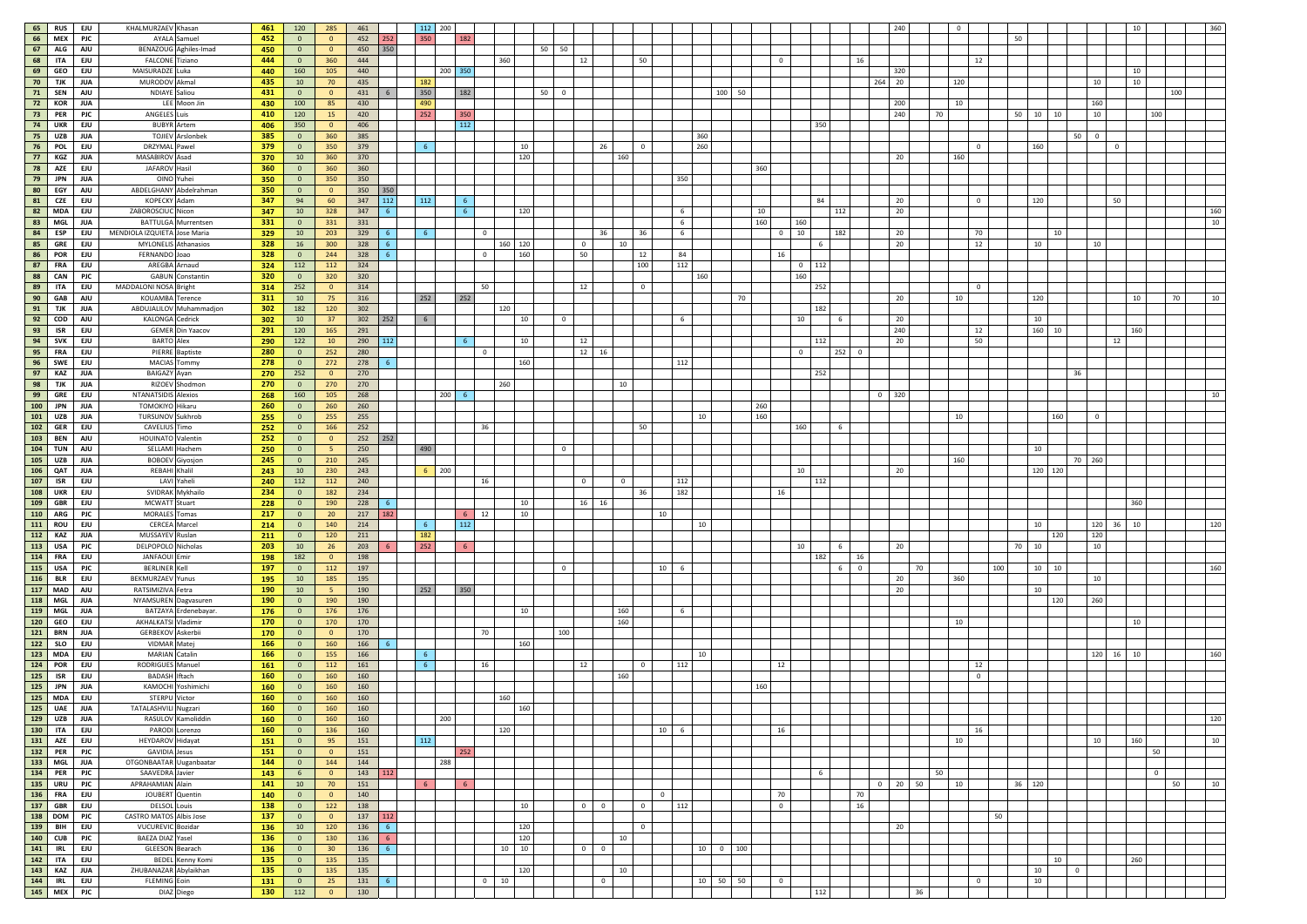| 146 | <b>RUS</b>         | EJU                               | KARAPETYAN David                    |                                    | 130             | $\overline{0}$       | 130                              | 130             |                |                 |                 |                |                |                     |                |         |                |              |                         |                |     |                |              |             |      |                         |         | 260    |        |         |           |     |     |        |
|-----|--------------------|-----------------------------------|-------------------------------------|------------------------------------|-----------------|----------------------|----------------------------------|-----------------|----------------|-----------------|-----------------|----------------|----------------|---------------------|----------------|---------|----------------|--------------|-------------------------|----------------|-----|----------------|--------------|-------------|------|-------------------------|---------|--------|--------|---------|-----------|-----|-----|--------|
|     |                    |                                   |                                     |                                    |                 |                      |                                  |                 |                |                 |                 |                |                |                     |                |         |                |              |                         |                |     |                |              |             |      |                         |         |        |        |         |           |     |     |        |
| 147 | <b>ITA</b>         | EJU                               |                                     | GAMBA Giacomo                      | 128             | $\overline{0}$       | 10                               | 128             | 112            |                 |                 |                | 10             |                     |                |         |                |              |                         |                |     |                |              |             |      | 12                      |         |        |        |         |           |     |     |        |
| 148 | <b>RSA</b>         | <b>AJU</b>                        | MARAIS Calvin                       |                                    | 127             | $\overline{0}$       | $\overline{\mathbf{0}}$          | 127             |                | 182             |                 |                |                |                     |                |         |                | 36           | $\overline{\mathbf{0}}$ |                |     |                |              |             |      |                         |         |        |        |         |           |     |     |        |
| 149 | SRB                | EJU                               | NISKANOVIC Jovan                    |                                    | 126             | 120                  | $6\overline{6}$                  | 126             |                |                 |                 |                |                | $\circ$             |                |         |                |              |                         |                |     | 6              |              | 240         |      |                         |         |        |        |         |           |     |     |        |
| 150 | <b>BDI</b>         | <b>AJU</b>                        | <b>KWITONDA</b> Samuel              |                                    | 126             | $\overline{0}$       | $\overline{0}$                   | 126             |                | 6               | 252             |                |                |                     |                |         |                |              |                         |                |     |                |              |             |      |                         |         |        |        |         |           |     |     |        |
| 151 | POL                | EJU                               | STEPIEN Damian                      |                                    | 125             | $\overline{0}$       | 80                               | 125             | 6 <sup>1</sup> |                 | 6               |                | 10             | $\circ$             | 36             |         | 10             |              |                         |                |     |                |              |             |      |                         |         | 120    |        |         | $\circ$   |     |     |        |
| 152 | <b>AUS</b>         | OJU                               | KNOESTER Calvin                     |                                    | 124             | $\overline{0}$       | $\overline{0}$                   | 124             | 112            |                 |                 |                |                | 12                  | $\overline{0}$ |         |                |              |                         |                |     |                |              |             |      |                         |         |        |        |         |           |     |     |        |
|     |                    |                                   |                                     |                                    |                 |                      |                                  |                 |                |                 |                 |                |                |                     |                |         |                |              |                         |                |     |                |              |             |      |                         |         |        |        |         |           |     |     |        |
| 153 | <b>SRB</b>         | EJU                               | MADZAREVIC Uros                     |                                    | 122             | $\overline{0}$       | 10                               | 122             | 112            |                 |                 |                | 10             |                     |                |         |                |              |                         |                |     |                |              |             |      | $\mathbf{0}$            |         |        |        |         |           |     |     |        |
| 154 | SUI                | EJU                               | <b>BONFERRONI</b> Aurelien          |                                    | 120             | 112                  | $\bullet$                        | 120             |                |                 |                 |                |                |                     |                |         |                |              |                         |                | 112 |                |              |             |      | 16                      |         |        |        |         | $\circ$   |     |     |        |
| 155 | <b>UZB</b>         | <b>JUA</b>                        | SOBIROV Muso                        |                                    | 120             | $\overline{0}$       | 120                              | 120             |                |                 |                 |                | 120            |                     |                |         |                |              |                         |                |     |                |              |             |      |                         |         |        |        |         |           |     |     |        |
| 156 | <b>ARG</b>         | PJC                               |                                     | <b>GIL Agustin</b>                 | 118             | 6 <sup>5</sup>       | $\overline{0}$                   | 118             | 112            |                 |                 |                |                |                     |                |         |                |              |                         |                | 6   |                |              | $\mathbf 0$ |      |                         |         |        |        |         |           |     |     |        |
| 157 | CRO                | EJU                               |                                     | VUJIC Marin                        | 118             | $\overline{0}$       | 112                              | 118             |                |                 |                 |                |                |                     |                |         |                |              |                         |                |     | 112            |              |             |      | 12                      |         |        |        |         |           |     |     |        |
| 158 | <b>SEN</b>         | <b>AJU</b>                        |                                     | <b>DIATTA Abo Landing</b>          | 116             | $\overline{0}$       | $\overline{0}$                   | 116             |                | 182             |                 |                |                |                     |                |         |                |              |                         |                |     |                |              |             |      |                         |         |        |        |         |           |     | 50  |        |
|     |                    |                                   |                                     |                                    |                 |                      |                                  |                 |                |                 |                 |                |                |                     |                |         |                |              |                         |                |     |                |              |             |      |                         |         |        |        |         |           |     |     |        |
| 158 | <b>CRC</b>         | PJC                               | <b>GUILLEN VARGAS David</b>         |                                    | 116             | $\overline{0}$       | $\overline{0}$                   | 116             |                | 182             | 6               |                |                |                     |                |         |                |              |                         |                |     |                |              | 50          |      |                         | $\circ$ |        |        |         |           |     |     |        |
| 160 | <b>BEL</b>         | EJU                               | DUYCK Jarne                         |                                    | 112             | 112                  | $\bullet$                        | 112             |                |                 |                 |                |                |                     |                |         |                |              |                         |                | 112 |                |              |             |      |                         |         |        |        |         |           |     |     |        |
| 160 | <b>BIH</b>         | EJU                               |                                     | HEBIB Mustafa                      | 112             | 112                  | $\overline{0}$                   | 112             |                |                 |                 |                |                |                     |                | $\circ$ |                |              |                         |                | 112 |                |              |             |      |                         |         |        |        |         |           |     |     |        |
| 160 | <b>BRA</b>         | PJC                               | SANTOS Marcos                       |                                    | 112             | 112                  | $\overline{0}$                   | 112             |                |                 |                 |                |                |                     |                |         |                |              |                         |                | 112 |                |              |             |      |                         |         |        |        |         |           |     |     |        |
| 163 | <b>SVK</b>         | EJU                               | STANCEL Filip                       |                                    | 110             | $\overline{0}$       | 60                               | 110             |                | 84              |                 |                |                |                     |                |         |                |              |                         |                |     |                |              |             |      |                         |         |        |        |         | 120<br>16 |     |     |        |
| 164 | QAT                | <b>JUA</b>                        | ZEMOURI Morad                       |                                    | 105             | $\overline{0}$       | 105                              | 105             |                |                 | 200             |                |                |                     |                |         |                |              |                         |                |     |                |              |             |      | 10                      |         |        |        |         |           |     |     |        |
|     |                    |                                   |                                     |                                    |                 |                      |                                  |                 |                |                 |                 |                |                |                     |                |         |                |              |                         |                |     |                |              |             |      |                         |         |        |        |         |           |     |     |        |
| 165 | ISL                | EJU                               |                                     | IURA Sveinbjorn                    | 103             | 10                   | 90                               | 103             |                |                 | 6               |                |                |                     |                |         |                |              |                         |                |     |                |              | 20          |      |                         |         |        | 160    |         |           | 10  |     | $10\,$ |
| 165 | GER                | EJU                               | WIECZERZAK Alexander                |                                    | 103             | 10                   | 90                               | 103             |                | 6               |                 |                |                |                     |                |         |                |              |                         |                |     |                |              | 20          |      | 10                      |         |        |        |         | 10        | 160 |     |        |
| 167 | <b>TJK</b>         | <b>JUA</b>                        |                                     | NAZAROV Khaknazar                  | 103             | $\overline{0}$       | 100                              | 103             |                | $6\phantom{.}$  |                 |                |                |                     |                |         |                | 10           | 10                      |                |     |                |              |             |      |                         |         |        |        |         | 160       |     |     |        |
| 168 | <b>MEX</b>         | PJC                               | ROSAS Javier                        |                                    | 102             | 84                   | $\circ$                          | 102             |                |                 |                 |                |                |                     |                |         |                |              |                         |                | 84  |                |              |             | 3600 |                         |         |        |        |         |           |     |     |        |
| 169 | GRE                | EJU                               | DEMOURTSIDIS Theodoros              |                                    | 100             | $\overline{0}$       | 100                              | 100             |                |                 | $\overline{0}$  | 10             | $\overline{0}$ |                     |                |         |                |              |                         |                |     |                |              |             |      | 10                      |         |        | 160 10 |         |           |     |     |        |
| 170 | CAN                | PJC                               | <b>ELNAHAS Mohab</b>                |                                    | 100             | $\overline{0}$       | $\overline{0}$                   | 100             |                |                 |                 |                |                | 100                 | $\overline{0}$ |         |                |              |                         |                |     |                |              |             |      |                         |         |        |        |         |           |     |     |        |
| 170 | <b>ALG</b>         | <b>AJU</b>                        | <b>GUERROUMI</b> Mouad              |                                    | 100             | $\overline{0}$       | $\circ$                          | 100             |                |                 |                 |                |                | 100                 |                |         |                |              |                         |                |     |                |              |             |      |                         |         |        |        |         |           |     |     |        |
|     |                    |                                   |                                     |                                    |                 |                      |                                  |                 |                |                 |                 |                |                |                     |                |         |                |              |                         |                |     |                |              |             |      |                         |         |        |        |         |           |     |     |        |
| 172 | <b>ITA</b>         | <b>EJU</b>                        | GISMONDO Andrea                     |                                    | 98              | $\overline{0}$       | $\bullet$                        | 98              |                |                 |                 |                |                | 16                  |                |         |                |              |                         | 26             |     | 50             |              |             |      | 12                      |         |        |        |         |           |     |     |        |
| 173 | <b>FIN</b>         | EJU                               | <b>IHANAMAKI</b> Eetu               |                                    | 96              | 84                   | $\overline{0}$                   | 96              |                |                 |                 | 12             |                |                     |                |         |                |              |                         |                | 84  |                |              |             |      |                         |         |        |        |         |           |     |     |        |
|     | 174 MOZ            | AJU                               |                                     | LUIS Diogo                         | 87              | 84                   | $\overline{0}$                   | 87              |                |                 | $6\overline{6}$ |                |                |                     |                |         |                |              |                         |                | 84  |                |              |             |      |                         |         |        |        |         |           |     |     |        |
| 175 | <b>CIV</b>         | <b>AJU</b>                        |                                     | DABONNE Cheick Abrahams Faouzi     | 86              | $\mathbf{0}$         | 16                               | 86              |                |                 |                 |                |                |                     |                |         |                | 70           |                         |                | 10  | 6              |              |             |      |                         |         |        |        |         |           |     |     |        |
| 176 | <b>ITA</b>         | EJU                               |                                     | PICCOLO Leonardo                   | 84              | 84                   | $\overline{0}$                   | 84              |                |                 |                 |                |                |                     |                |         |                |              |                         |                | 84  |                |              |             |      |                         |         |        |        |         |           |     |     |        |
| 177 | <b>MKD</b>         | EJU                               | SHERIFOVSKI Edi                     |                                    | 84              | $\overline{0}$       | $\circ$                          | 84              | 84             |                 |                 |                |                |                     |                |         |                |              |                         |                |     |                |              |             |      |                         |         |        |        |         |           |     |     |        |
| 178 | <b>POR</b>         | EJU                               | MARTINHO Joao                       |                                    | 83              | $\overline{0}$       | 80                               | 83              |                |                 | 6               |                |                |                     |                |         |                |              |                         |                |     |                |              |             |      |                         |         |        |        |         |           |     |     | 160    |
|     |                    |                                   |                                     |                                    |                 |                      |                                  |                 |                |                 |                 |                |                |                     |                |         |                |              |                         |                |     |                |              |             |      |                         |         |        |        |         |           |     |     |        |
|     | 179 MNE            | EJU                               | GARDASEVIC Nikola                   |                                    | 82              | $\overline{0}$       | 60                               | 82              | 6              | 6               | 6 <sup>1</sup>  |                |                |                     |                | $\circ$ |                |              |                         |                |     |                |              |             |      | 26                      |         |        | 120    |         |           |     |     |        |
| 180 | <b>NED</b>         | EJU                               | SNIJDERS Thomas                     |                                    | 82              | $\overline{0}$       | $\overline{0}$                   | 82              |                |                 |                 | 12             |                |                     | 16             | 16      |                |              |                         | 16             |     | 16             |              |             |      | 12                      |         |        |        |         |           |     |     |        |
| 181 | POL                | EJU                               | MARCINKIEWICZ Sebastian             |                                    | 76              | $\mathbf{0}$         | 20                               | 76              |                |                 |                 |                |                |                     | 50             |         | 10             | 10           |                         | $\circ$        |     |                |              |             |      | $\mathbf 0$             |         |        |        |         | $\circ$   |     |     |        |
| 182 | CZE                | EJU                               |                                     | MUSIL Jaromir                      | 75              | 10                   | 5 <sub>5</sub>                   | 75              |                | 6               | 6               |                |                | 12                  | 12             |         |                |              |                         |                |     |                |              | 20          |      | 16                      |         |        |        |         | 50        |     |     | 10     |
| 183 | <b>RUS</b>         | EJU                               | <b>TEPKAEV</b> Turpal               |                                    | 70              | $\overline{0}$       | 70                               | 70              |                |                 |                 |                |                |                     |                |         |                |              |                         |                | 10  |                |              |             |      |                         |         |        | 120    |         |           |     |     |        |
| 184 | <b>ALG</b>         | <b>AJU</b>                        |                                     | DENNI Achour                       | 70              | $\overline{0}$       | $\overline{0}$                   | 70              |                |                 |                 |                |                | 70 0                |                |         |                |              |                         |                |     |                |              |             |      |                         |         |        |        |         |           |     |     |        |
| 184 | <b>ALG</b>         |                                   |                                     | SOUILAH Djamel Eddine              |                 |                      |                                  |                 |                |                 |                 |                |                | $0$ 70              |                |         |                |              |                         |                |     |                |              |             |      |                         |         |        |        |         |           |     |     |        |
|     |                    | <b>AJU</b>                        |                                     |                                    | 70              | $\overline{0}$       | $\overline{0}$                   | 70              |                |                 |                 |                |                |                     |                |         |                |              |                         |                |     |                |              |             |      |                         |         |        |        |         |           |     |     |        |
| 186 | <b>FRA</b>         | EJU                               | METIFIOT Hugo                       |                                    | 66              | $\overline{0}$       | $\overline{0}$                   | 66              |                |                 |                 | 50             |                |                     | 16             |         |                |              |                         |                |     |                |              |             |      |                         |         |        |        |         |           |     |     |        |
|     |                    | <b>JUA</b>                        | AMANGELDI Madi                      |                                    | 65              | $\overline{0}$       | 65                               | 65              |                |                 |                 |                |                |                     |                |         |                |              |                         |                |     |                |              |             |      |                         |         | 120    |        | $\circ$ |           | 10  |     |        |
| 187 | <b>KAZ</b>         |                                   |                                     |                                    |                 |                      |                                  |                 |                |                 |                 |                |                |                     |                |         |                |              |                         |                |     |                |              |             |      |                         |         |        |        |         |           |     |     |        |
| 187 | <b>BRA</b>         | PJC                               | MACEDO Joao                         |                                    | 65              | $\bullet$            | 65                               | 65              |                |                 |                 |                |                |                     |                |         |                |              |                         |                |     |                |              |             |      |                         |         |        |        |         |           | 120 |     | 10     |
| 189 | <b>ITA</b>         | EJU                               | CASAGLIA Leonardo                   |                                    | 64              | $\overline{0}$       | $\overline{0}$                   | 64              |                |                 |                 |                |                | 12                  |                |         |                |              |                         | 36             |     | 16             |              |             |      |                         |         |        |        |         |           |     |     |        |
| 190 | POL                | EJU                               | SZWARNOWIECKI Damian                |                                    | 63              | $\overline{0}$       | 60                               | 63              |                |                 | 6 <sup>1</sup>  |                |                |                     |                |         |                |              |                         |                |     |                |              |             |      |                         |         |        |        |         |           |     |     | 120    |
| 191 | <b>RUS</b>         | EJU                               | <b>ELBAKIEV</b> Georgii             |                                    | 60              | $\overline{0}$       | 60                               | 60              |                |                 |                 |                |                |                     |                |         |                |              |                         |                |     |                |              |             |      |                         |         |        |        |         | 120       |     |     |        |
| 192 | <b>TKM</b>         | <b>JUA</b>                        |                                     |                                    | 56              | $\overline{0}$       | $\overline{0}$                   | 56              |                | 112             |                 |                |                |                     |                |         |                |              |                         |                |     |                |              |             |      |                         |         |        |        |         |           |     |     |        |
|     |                    |                                   | <b>BASHIMOV</b> Agamyrat            |                                    |                 |                      |                                  |                 |                |                 |                 |                |                |                     |                |         |                | $\mathbf{0}$ |                         |                |     |                |              |             |      |                         |         |        |        |         |           |     |     |        |
|     | 192 GAM            | <b>AJU</b>                        |                                     | CEESAY Abdourahman                 | 56              | $\overline{0}$       | $\circ$                          | 56              |                | 112             |                 |                |                |                     |                |         |                |              |                         |                |     |                |              |             |      |                         |         |        |        |         |           |     |     |        |
| 192 | IRI                | <b>JUA</b>                        | KAMYABI Amin                        |                                    | 56              | $\overline{0}$       | $\overline{0}$                   | 56              |                | 112             |                 |                |                |                     |                |         |                |              |                         |                |     |                |              |             |      |                         |         |        |        |         |           |     |     |        |
| 192 | <b>CIV</b>         | <b>AJU</b>                        |                                     | YAPI Nandjo Yoann Wilfried         | 56              | $\overline{0}$       | $\overline{0}$                   | 56              |                | 112             |                 |                |                | $\circ$             |                |         |                |              |                         |                |     |                |              |             |      |                         |         |        |        |         |           |     |     |        |
| 196 | COL                | PJC                               |                                     | <b>BORJA Alexander</b>             | 56              | $\overline{0}$       | $\circ$                          | 56              |                |                 |                 |                |                |                     |                |         |                |              |                         |                |     |                |              |             | 100  |                         |         |        |        |         |           |     |     |        |
| 196 | <b>MTN</b>         | <b>AJU</b>                        | CAMARA Boubou                       |                                    | 56              | $\overline{0}$       | $\bullet$                        | 56              | 6 <sub>1</sub> |                 |                 |                |                |                     |                |         |                | 50           |                         |                |     |                |              |             |      |                         |         |        |        |         |           |     |     |        |
| 198 | SUI                | EJU                               |                                     | KISTLER Michael                    | 54              | $\overline{0}$       | $\overline{0}$                   | 54              |                |                 |                 |                |                | 16                  |                | 12      |                |              |                         | 26             |     | $\circ$        |              |             |      |                         |         |        |        |         |           |     |     |        |
| 199 | CZE                | EJU                               | SVOBODA Jan                         |                                    | 52              | $\overline{0}$       | 10                               | 52              | 6              |                 |                 | $\overline{0}$ | 10             | 36                  |                |         |                |              |                         |                |     |                |              |             |      |                         |         |        |        |         |           |     |     |        |
| 200 | <b>RUS</b>         | EJU                               |                                     | <b>EDILBIEV</b> Magomed            | 50              | $\overline{0}$       | $\overline{0}$                   | 50              |                |                 |                 |                |                |                     |                |         |                |              |                         |                |     |                |              |             |      |                         |         |        |        | 100     |           |     |     |        |
|     | <b>CMR</b>         | <b>AJU</b>                        |                                     |                                    |                 | $\overline{0}$       | $\overline{0}$                   |                 |                |                 |                 |                |                |                     |                |         |                |              |                         |                |     |                |              |             |      |                         |         |        |        |         |           |     |     |        |
| 200 |                    |                                   |                                     | <b>TAGYEM Blaise Techwi</b>        | 50              |                      |                                  | 50              |                |                 |                 |                |                |                     |                |         |                |              |                         |                |     |                |              |             |      |                         |         |        |        |         |           |     | 100 |        |
| 202 | <b>NZL</b>         | OJU                               | CONNOLLY Elliott                    |                                    | 48              | 10                   | 32                               | 48              |                |                 |                 |                |                | $0 \quad 0 \quad 0$ | $\overline{0}$ |         | $10 \quad 6$   |              |                         | $0 \mid 10$    |     | $6 \mid 0$     |              | 20          |      |                         |         |        |        |         |           |     |     |        |
| 203 | <b>KAZ</b>         | <b>JUA</b>                        | ARKABAY Barak                       |                                    | 45              | $\overline{0}$       | 20                               | 45              |                |                 |                 | 10             | 10             |                     |                |         |                |              |                         |                |     |                |              |             |      |                         |         |        |        | 50      |           |     |     |        |
| 204 | <b>SLO</b>         | EJU                               | <b>DEMSAR</b> Tim                   |                                    | 44              | $\overline{0}$       | $\overline{0}$                   | 44              |                |                 |                 |                |                | 12                  |                |         |                |              |                         |                |     | 26             |              |             |      | 12                      |         |        |        |         |           |     |     |        |
| 205 | <b>ALG</b>         | <b>AJU</b>                        | REBAHI Ahmed                        |                                    | 42              | 6 <sup>5</sup>       | $\overline{0}$                   | 42              |                |                 |                 |                |                | $0 \quad 36$        |                |         |                |              |                         |                | 6   |                |              |             |      |                         |         |        |        |         |           |     |     |        |
| 206 | <b>NZL</b>         | OJU                               | DE RIDDER Maarten                   |                                    | 42              | $\mathbf{0}$         | $\circ$                          | 42              |                |                 |                 |                |                | 36                  |                |         |                |              |                         |                |     |                |              |             |      |                         |         |        |        |         |           |     |     |        |
| 207 | <b>FRA</b>         | EJU                               |                                     | KEITA Ibrahim                      | 42              | $\circ$              | $\circ$                          | 42              |                |                 |                 | 26             |                |                     | 16             |         | $\overline{0}$ |              |                         |                |     | $\overline{0}$ |              |             |      |                         |         |        |        |         |           |     |     |        |
| 208 | <b>KEN</b>         | <b>AJU</b>                        | MBUGUA Peterson                     |                                    | 39              | $\overline{0}$       | $\circ$                          | 39              |                | $6\overline{6}$ |                 |                |                |                     |                |         |                | 36           |                         |                |     |                |              |             |      |                         |         |        |        |         |           |     |     |        |
|     |                    |                                   |                                     |                                    |                 | $\overline{0}$       | $\overline{0}$                   |                 |                |                 |                 |                |                |                     |                |         |                |              |                         |                |     |                |              |             |      |                         |         |        |        |         |           |     |     |        |
| 209 | COD                | <b>AJU</b>                        | MBUYI Kalonji                       |                                    | 38              |                      |                                  | 38              |                | $6\overline{6}$ |                 |                |                |                     |                |         |                |              |                         |                |     |                |              |             |      |                         |         |        |        |         |           |     | 70  |        |
|     | <b>210 GER EJU</b> |                                   | DZAVBATYROV Schamil                 |                                    | 38              | $\overline{0}$       | $\overline{0}$                   | 38              |                |                 |                 | $\circ$        |                | $\overline{0}$      |                | 26      |                |              |                         | 12             |     |                |              |             |      |                         |         |        |        |         |           |     |     |        |
|     |                    | <b>211</b> CMR AJU                |                                     | BEINA BANGMO Robert Laurent Raziel | 36              | $\overline{0}$       | $\overline{0}$                   | 36              |                |                 |                 |                |                |                     |                |         |                |              | 36                      |                |     |                |              |             |      |                         |         |        |        |         |           |     |     |        |
|     |                    | <b>211</b> ALG AJU                | BOUGUEROUA Reda                     |                                    | 36 <sub>2</sub> | $\overline{0}$       | $\overline{0}$                   | 36              |                |                 |                 |                |                | 36                  |                |         |                |              |                         |                |     |                |              |             |      |                         |         |        |        |         |           |     |     |        |
|     |                    | <b>211 ALG</b> AJU                |                                     | LAOUAR Adberrahmane                | 36              | $\overline{0}$       | $\bullet$                        | 36              |                |                 |                 |                |                | $0 \quad 36$        |                |         |                |              |                         |                |     |                |              |             |      |                         |         |        |        |         |           |     |     |        |
|     |                    | <b>211</b> CMR AJU                | NGUEYA NAHEU Vladimir Carlos        |                                    | 36              | $\overline{0}$       | $\bullet$                        | 36              |                |                 |                 |                |                |                     |                |         |                |              | 36                      |                |     |                |              |             |      |                         |         |        |        |         |           |     |     |        |
|     | 215 USA            | <b>PJC</b>                        | ALAYNICK Maxwell                    |                                    | 35              | $\overline{0}$       | 10                               | 35              |                |                 |                 |                |                |                     | $\overline{0}$ | 10      |                |              |                         |                |     |                |              |             |      |                         | 50      |        |        |         |           |     |     |        |
|     |                    | 216 KUW JUA                       |                                     |                                    |                 |                      |                                  |                 |                | 6 <sup>5</sup>  |                 |                |                | $\circ$             |                |         |                |              |                         |                |     |                |              | 20          |      | 10                      |         | 10     |        |         |           |     |     |        |
|     |                    |                                   | ALKHUZAM Abdullah                   |                                    | 33              | 10                   | 20                               | 33              |                |                 |                 |                |                |                     |                |         |                |              |                         | $0 \mid 10$    |     |                |              |             |      |                         |         |        |        |         |           |     |     |        |
|     | 217 UZB            | <b>JUA</b>                        | ALLABERDIEV Ramazon                 |                                    | 32              | $\overline{0}$       | $6\overline{6}$                  | 32              |                |                 |                 |                |                | 26                  |                |         | 6              |              |                         |                |     |                |              |             |      |                         |         |        |        |         |           |     |     |        |
|     | 218 ESP            | <b>EJU</b>                        | GALLEGO PEREZ OLIVARES Javier       |                                    | 32              | $\overline{0}$       | $\bullet$                        | 32              |                |                 |                 | 16             |                | 16                  |                |         |                |              |                         |                |     |                |              |             |      |                         |         |        |        |         |           |     |     |        |
|     | 219 KSA            | <b>JUA</b>                        |                                     | ALHARBI Mohammed                   | 30              | $\overline{0}$       | 30 <sub>o</sub>                  | 30 <sub>o</sub> |                |                 |                 | $0 \quad 10$   |                |                     |                |         |                | 10           |                         |                | 10  |                |              |             |      |                         |         |        |        |         |           |     |     |        |
|     | 220 JOR JUA        |                                   | ALZIDANEEN Baker                    |                                    | 28              | 10                   | <b>15</b>                        | 28              |                | 6 <sup>1</sup>  |                 |                |                |                     |                |         |                |              |                         |                |     |                |              | 20          |      | $10$                    |         |        | 10     |         | 10        |     |     |        |
|     | 220 LBN            | <b>JUA</b>                        | <b>ELIAS Nacif</b>                  |                                    | 28              | 10                   | 15                               | 28              |                | $6\phantom{.}$  |                 |                |                |                     |                |         |                |              |                         |                |     |                | $0 \quad 20$ |             |      | 10                      |         |        | 10 10  |         |           |     |     |        |
|     | <b>222 POL</b>     | EJU                               | PANKOWSKI Jakub                     |                                    | 28              | $\overline{0}$       | 5 <sub>1</sub>                   | $28\,$          |                |                 |                 |                |                |                     |                |         |                |              |                         |                |     |                |              |             |      | 10                      |         |        | 10     |         | 36        |     |     |        |
|     | 223 ISR            | EJU                               | WINKLER Ari                         |                                    | 28              | $\overline{0}$       | $\overline{\mathbf{0}}$          | 28              |                |                 |                 | 12             |                |                     |                |         |                |              |                         | 16             |     |                |              |             |      | $\overline{\mathbf{0}}$ |         |        |        |         |           |     |     |        |
|     |                    |                                   |                                     |                                    |                 |                      |                                  |                 |                |                 |                 |                |                |                     |                |         |                |              |                         |                |     |                |              |             |      |                         |         |        |        |         |           |     |     |        |
|     |                    | <b>224</b> SUI EJU                | WITTWER Lukas                       |                                    | 27              | $\overline{0}$       | 11                               | 27              |                |                 |                 |                |                |                     |                |         |                |              |                         | $\overline{0}$ |     | 6 16           |              |             |      | $\overline{0}$          |         |        |        |         |           |     |     | 10     |
|     |                    | 225 MNE EJU<br><b>226</b> MAR AJU | GARDASEVIC Nebojsa<br>KABDANI Hamza |                                    | 26<br>26        | 10<br>$\overline{0}$ | 5 <sub>1</sub><br>$\overline{0}$ | 26<br>26        |                |                 | $6^{\circ}$     |                |                | 26                  |                |         |                |              |                         |                |     |                |              | 20          |      | 16                      |         | $10\,$ |        |         |           |     |     |        |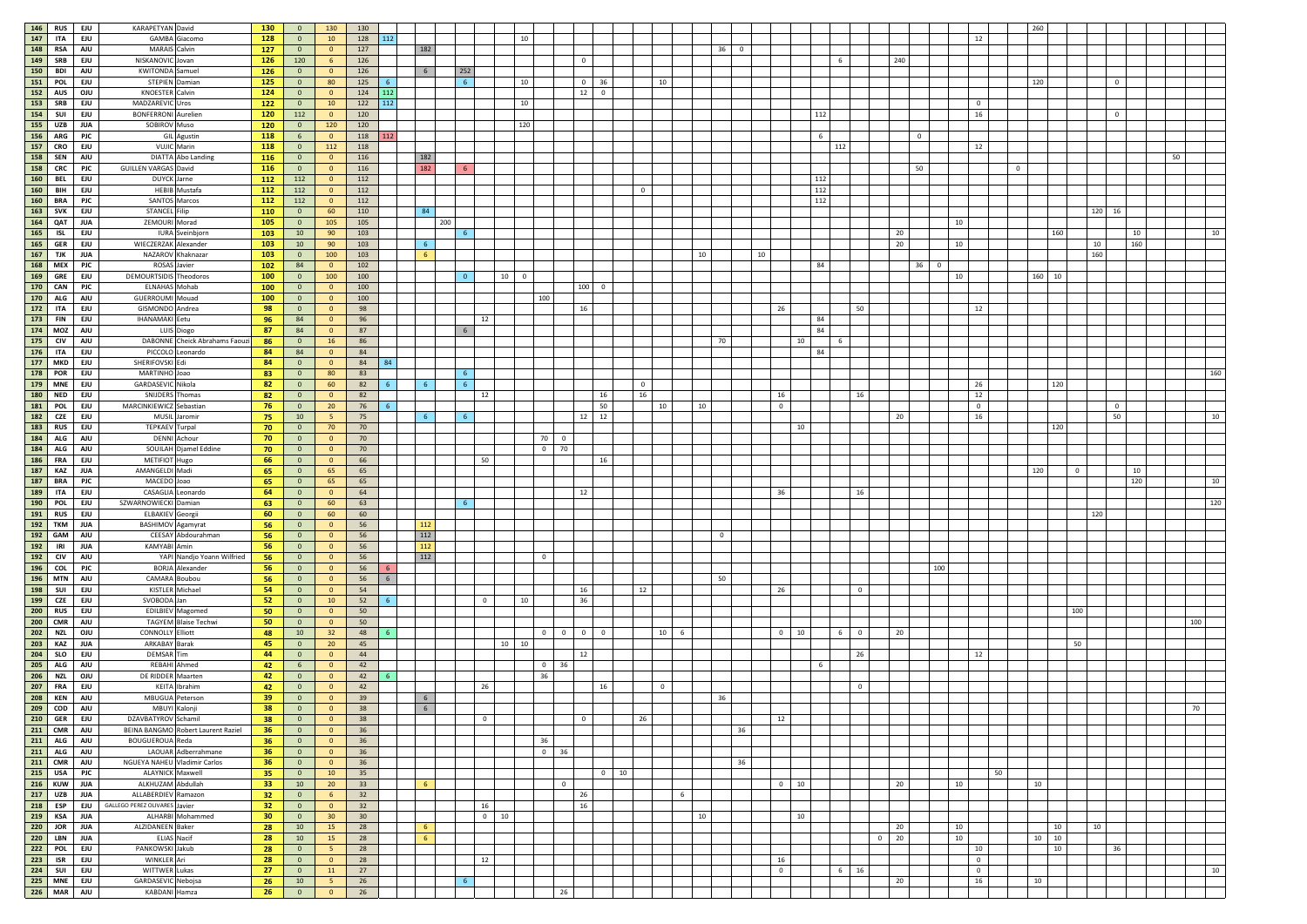|            | 226 ALG                  | <b>AJU</b>               |                                  | MABROUK Abdelkader          | 26         | $\overline{0}$                   | $\overline{0}$                   | 26           |   |                 |                |         | 26           |                             |                |    |    |    |                      |                 |                |    |             |                |              |                |                |                    |         |         |
|------------|--------------------------|--------------------------|----------------------------------|-----------------------------|------------|----------------------------------|----------------------------------|--------------|---|-----------------|----------------|---------|--------------|-----------------------------|----------------|----|----|----|----------------------|-----------------|----------------|----|-------------|----------------|--------------|----------------|----------------|--------------------|---------|---------|
| 226        | <b>ALG</b>               | <b>AJU</b>               |                                  | MERIKHI Mohamed             | 26         | $\overline{0}$                   | $\bullet$                        | 26           |   |                 |                |         | 26           |                             |                |    |    |    |                      |                 |                |    |             |                |              |                |                |                    |         |         |
|            |                          |                          |                                  |                             |            |                                  |                                  |              |   |                 |                |         |              |                             |                |    |    |    |                      |                 |                |    |             |                |              |                |                |                    |         |         |
| 226        | <b>FRA</b>               | EJU                      |                                  | NDIAYE Pape Doudou          | 26         | $\overline{0}$                   | $\circ$                          | 26           |   |                 | 26             |         |              |                             |                |    |    |    |                      |                 |                |    |             |                |              |                |                |                    |         |         |
|            | 226 CMR                  | <b>AJU</b>               | NKOTT PONDY KONA Mike Pawl Allan |                             | 26         | $\overline{0}$                   | $\overline{0}$                   | 26           |   |                 |                |         |              |                             |                |    |    | 26 |                      |                 |                |    |             |                |              |                |                |                    |         |         |
| 231        | GER                      | EJU                      | <b>BLOECHL Niklas</b>            |                             | 25         | $\overline{0}$                   | 10 <sup>°</sup>                  | 25           |   | 6 <sub>1</sub>  |                |         |              |                             |                |    |    |    | 10 12                |                 | $\overline{0}$ |    |             |                |              |                |                |                    |         |         |
| 232        | <b>GBR</b>               | EJU                      | <b>CUSACK</b> Scott              |                             | 24         | $\overline{0}$                   | 6 <sup>1</sup>                   | 24           |   |                 |                |         |              | 12 0                        | $\overline{0}$ | 6  |    |    |                      |                 |                |    |             | 12             |              |                |                |                    |         |         |
| 233        | <b>SRB</b>               | EJU                      | ELEZ Vuk                         |                             | 24         | $\overline{0}$                   | $\overline{0}$                   | 24           |   |                 |                |         |              |                             |                |    |    |    |                      |                 | 16             |    |             | 16             |              |                |                |                    |         |         |
| 234        | CZE                      | EJU                      |                                  | MESKO Mikulas               | 24         | $\overline{0}$                   | $\overline{0}$                   | 24           |   |                 |                |         |              | 12 12                       |                |    |    |    |                      |                 |                |    |             |                |              |                |                |                    |         |         |
| 235        | <b>USA</b>               | PJC                      | WRIGHT Arthur                    |                             | 23         | $10\,$                           | $10$                             | 23           |   | 6 <sup>1</sup>  |                | 10      |              |                             |                |    |    |    |                      |                 |                | 20 |             |                |              |                |                |                    |         |         |
| 236        | <b>BUL</b>               | EJU                      |                                  | JELEV Alexandr              | 22         | $\overline{0}$                   | 10 <sup>°</sup>                  | 22           |   |                 |                | 10      |              | 12                          |                |    |    |    |                      |                 |                |    |             |                |              |                |                |                    |         |         |
| 237        | <b>BUL</b>               | EJU                      | KALISTERSKI Dobromir             |                             | 22         | $\overline{0}$                   | $6\overline{6}$                  | 22           |   |                 |                |         |              |                             | 16             |    |    |    |                      | 6               |                |    |             |                |              |                |                |                    |         |         |
| 238        | <b>AUT</b>               | EJU                      | <b>BORCHASHVILI</b> Wachid       |                             | 21         | $\overline{0}$                   | $\bullet$                        | 21           |   |                 | 6              |         |              |                             |                |    |    |    |                      |                 |                |    |             | 36             |              |                |                |                    |         |         |
| 239        | <b>FIN</b>               | EJU                      | LAAKKONEN Aku                    |                             | 21         | $\overline{0}$                   | $\circ$                          | 21           |   | 6 <sup>1</sup>  |                |         |              |                             |                |    |    |    |                      |                 | 12             |    |             |                |              |                |                | 12                 |         |         |
| 240        | IRQ                      | <b>JUA</b>               |                                  | ALMALI Tammar               | 20         | $\overline{0}$                   | 20 <sup>°</sup>                  | 20           |   |                 |                | 10      |              |                             |                | 10 |    |    |                      |                 |                |    |             |                |              |                |                |                    |         |         |
| 240        | <b>TJK</b>               | <b>JUA</b>               |                                  | <b>IDIEV Khushvakht</b>     | 20         | $\overline{0}$                   | 20 <sup>°</sup>                  | 20           |   |                 |                |         | $\mathbf{0}$ |                             |                |    | 10 | 10 |                      |                 |                |    |             |                |              |                | $\overline{0}$ |                    |         |         |
| 242        | CZE                      | EJU                      |                                  | MUSIL Radomir               | 20         | $\overline{0}$                   | $\mathbf 0$                      | 20           |   |                 |                |         |              | 12                          |                |    |    |    |                      |                 |                |    |             | $\mathbf{0}$   |              |                |                | 16                 |         |         |
| 243        | <b>SLO</b>               | EJU                      | VUCINA Alen                      |                             | 18         | 10                               | 5 <sub>1</sub>                   | $18\,$       |   | 6 <sup>1</sup>  |                |         |              |                             |                |    |    |    |                      |                 | $\overline{0}$ | 20 |             |                |              | 10             |                |                    |         |         |
| 244        | <b>MDA</b>               | EJU                      | LATISEV Mihail                   |                             | 18         | $6\overline{6}$                  | 6 <sup>1</sup>                   | 18           | 6 |                 |                |         |              |                             |                | 6  |    |    |                      | 6               |                |    |             |                |              |                |                |                    |         |         |
| 245        | <b>CYP</b>               | EJU                      | MICHAEL Aristos                  |                             | 18         | $\overline{0}$                   | 15                               | 18           |   | 6 <sup>1</sup>  |                |         |              |                             |                |    |    |    |                      |                 |                |    |             |                |              | 10<br>10       |                | 10                 |         |         |
| 246        | <b>USA</b>               | PJC                      |                                  | <b>ALAYNICK</b> Alexander   | 18         | $\overline{0}$                   | $\bullet$                        | 18           |   |                 |                |         |              |                             |                |    |    |    |                      |                 |                |    |             |                | 36           |                |                |                    |         |         |
| 246        | DOM                      | PJC                      | ANGEL MIGUEL Santana             |                             | 18         | $\overline{0}$                   | $\overline{0}$                   | $18\,$       |   |                 |                |         |              |                             |                |    |    |    |                      |                 |                |    |             |                | 36           |                |                |                    |         |         |
|            |                          |                          |                                  |                             |            |                                  |                                  |              |   |                 |                |         |              |                             |                |    |    |    |                      |                 |                |    |             |                |              |                |                |                    |         |         |
| 246        | <b>AUT</b>               | EJU                      |                                  | DENGG Sebastian             | 18         | $\overline{0}$                   | $\mathbf 0$                      | 18           |   |                 |                |         |              |                             |                |    |    |    |                      |                 |                |    |             | 36             |              |                |                | $\circ$            |         |         |
| 246        | <b>MEX</b>               | PJC                      | RAMIREZ Jose                     |                             | 18         | $\overline{0}$                   | $\mathbf{0}$                     | 18           |   |                 |                |         |              |                             |                |    |    |    |                      |                 |                |    |             |                | 36           |                |                |                    |         |         |
| 246        | <b>KAZ</b>               | <b>JUA</b>               | <b>TYNARBAY</b> Tilegen          |                             | 18         | $\overline{0}$                   | $\overline{0}$                   | 18           |   |                 |                |         |              |                             |                |    |    |    |                      |                 |                |    |             |                |              |                | 36             |                    |         |         |
| 251        | <b>HUN</b>               | EJU                      | <b>NERPEL</b> Gergely            |                             | 18         | $\overline{0}$                   | $\overline{0}$                   | 18           |   |                 |                |         |              |                             |                |    |    |    |                      |                 |                |    |             | 10             |              |                |                | 26                 |         | $\circ$ |
| 251        | <b>NED</b>               | EJU                      | VAN DUN Mo                       |                             | 18         | $\overline{0}$                   | $\overline{0}$                   | 18           |   |                 |                |         |              |                             |                |    |    |    |                      |                 | $\circ$        |    |             | 10             |              |                |                | 26                 |         |         |
| 253        | CZE                      | EJU                      |                                  | PFAF Michal                 | 17         | $\overline{0}$                   | $\overline{0}$                   | 17           |   |                 |                |         |              | 12                          |                |    |    |    |                      |                 |                |    |             | 10             |              |                |                | $\overline{0}$     |         |         |
| 254        | <b>URU</b>               | PJC                      |                                  | GAMOU Rodrigo               | 16         | 10                               | $\circ$                          | 16           |   |                 |                |         |              |                             |                |    |    |    |                      |                 |                | 20 |             |                |              |                |                |                    |         |         |
| 255        | <b>BUL</b>               | EJU                      |                                  | MARTIROSYAN Ashot Kamoevich | 16         | $\overline{0}$                   | 10                               | 16           | 6 |                 |                | 10      |              | $\mathbf{0}$                | $\circ$        |    |    |    |                      |                 |                |    |             |                |              |                |                |                    |         |         |
| 256        | <b>ISR</b>               | EJU                      | <b>BEN HAROCH</b> Segev          |                             | 16         | $\overline{0}$                   | $\circ$                          | 16           |   |                 | $\overline{0}$ |         |              | 16                          | $\overline{0}$ |    |    |    |                      |                 |                |    |             | $\overline{0}$ |              |                |                |                    | $\circ$ |         |
| 256        | <b>FRA</b>               | EJU                      | DAKAYEV Israil                   |                             | 16         | $\overline{0}$                   | $\overline{0}$                   | 16           |   |                 | 16             |         |              |                             |                |    |    |    |                      |                 |                |    |             |                |              |                |                |                    |         |         |
| 256        | <b>ITA</b>               | <b>EJU</b>               | <b>GALLINA</b> Mattia            |                             | 16         | $\overline{0}$                   | $\overline{0}$                   | 16           |   |                 |                |         |              |                             |                |    |    |    | 16                   |                 |                |    |             | $\mathbf 0$    |              |                |                |                    |         |         |
| 256        | GER                      | EJU                      | <b>HENNEBACH</b> Emil            |                             | 16         | $\overline{0}$                   | $\bullet$                        | 16           |   |                 |                |         |              |                             |                |    |    |    | 16                   |                 |                |    |             |                |              |                |                |                    |         |         |
| 256        | AZE                      | EJU                      | IMAMVERDIEV Magerram             |                             | 16         | $\overline{0}$                   | $\overline{0}$                   | 16           |   |                 |                |         |              |                             | 16             |    |    |    |                      |                 |                |    |             |                |              |                |                |                    |         |         |
| 256        | <b>AUT</b>               | EJU                      | ISLAMHANOV Saif-Islam            |                             | 16         | $\overline{0}$                   | $\overline{0}$                   | 16           |   |                 |                |         |              |                             |                |    |    |    |                      |                 | 16             |    |             |                |              |                |                |                    |         |         |
| 256        | <b>FRA</b>               | EJU                      | LE TOUZE Fabien                  |                             | 16         | $\overline{0}$                   | $\overline{0}$                   | 16           |   |                 | 16             |         |              |                             |                |    |    |    |                      |                 |                |    |             |                |              |                |                |                    |         |         |
| 256        | <b>RUS</b>               | EJU                      | NOVRUZOV Novruz                  |                             | 16         | $\overline{0}$                   | $\bullet$                        | $16\,$       |   |                 |                |         |              |                             |                |    |    |    | 16                   |                 |                |    |             |                |              |                |                |                    |         |         |
| 256        | <b>ITA</b>               | EJU                      | PIPPA Luigi                      |                             | 16         | $\overline{0}$                   | $\overline{0}$                   | 16           |   |                 |                |         |              | $\mathbf{0}$                | 16             |    |    |    |                      |                 |                |    |             |                |              |                |                |                    |         |         |
| 256        | ESP                      | EJU                      | SANCHEZ GARCIA MONCO Pablo       |                             | 16         | $\overline{0}$                   | $\bullet$                        | 16           |   |                 | 16             |         |              |                             |                |    |    |    | $\overline{0}$       |                 |                |    |             |                |              |                |                |                    |         |         |
| 256        | KAZ                      | <b>JUA</b>               | SEMBAYEV Madiyar                 |                             | 16         | $\mathbf 0$                      | $\mathbf 0$                      | 16           |   |                 |                |         |              | 16                          |                |    |    |    |                      |                 |                |    |             |                |              |                |                |                    |         |         |
| 256        | <b>SRB</b>               | EJU                      | STANOJEVIC Djordje               |                             | 16         | $\overline{0}$                   | $\circ$                          | 16           |   |                 |                |         |              |                             | 16             |    |    |    |                      |                 |                |    |             |                |              |                |                |                    |         |         |
| 268        | <b>MNE</b>               | EJU                      |                                  | GUSIC Nikola                | 15         | 10                               | 5 <sub>1</sub>                   | 15           |   |                 |                |         |              |                             |                |    |    |    |                      |                 |                | 20 |             |                |              | 10             |                |                    |         |         |
|            |                          |                          |                                  |                             |            |                                  |                                  |              |   |                 |                |         |              |                             |                |    |    |    |                      |                 |                |    |             |                |              |                |                |                    |         |         |
| 269        | <b>RUS</b>               | EJU                      | AZIZOV Abas                      |                             |            | $\overline{0}$                   | 15                               | 15           |   |                 |                |         |              |                             |                |    |    |    | 10                   |                 |                |    | $\mathbf 0$ |                |              |                |                | 10                 |         |         |
|            |                          |                          |                                  |                             | 15         |                                  |                                  |              |   |                 |                |         |              |                             |                |    |    |    |                      |                 |                |    |             |                |              |                |                |                    |         |         |
| 270        | <b>GUM</b>               | OJU                      | ANDREW Joshter                   |                             | 13         | 10                               | $\overline{0}$                   | 13           |   | 6 <sup>1</sup>  |                |         |              |                             |                |    |    |    |                      |                 | $\circ$        | 20 |             |                |              |                |                |                    |         |         |
| 270<br>272 | <b>CMR</b><br><b>CZE</b> | <b>AJU</b><br><b>EJU</b> | MOUTBEKA Lea-Victor<br>PETR Ivan |                             | 13         | 10<br>$\overline{0}$             | $\overline{0}$<br>5 <sup>2</sup> | 13<br>13     |   | $6\overline{6}$ |                |         |              |                             |                |    |    |    |                      |                 |                | 20 |             | 16             | $\mathbf{0}$ |                |                | $\circ$<br>$\circ$ |         | 10      |
|            |                          |                          |                                  |                             | 13         |                                  | $\mathbf 0$                      |              |   |                 |                |         |              |                             |                |    |    |    |                      |                 |                |    |             |                |              |                |                |                    |         |         |
| 273<br>273 | <b>KAZ</b>               | <b>JUA</b><br>EJU        | ARGYNOV Yerzat<br>MECILOSEK Jus  |                             | 13         | $\overline{0}$<br>$\overline{0}$ | $\overline{0}$                   | 13<br>13     |   |                 |                |         |              |                             |                |    |    |    |                      |                 |                |    |             | 26             |              |                | 26             |                    |         |         |
|            | <b>SLO</b>               |                          |                                  |                             | 13         |                                  |                                  |              |   |                 |                |         |              |                             |                |    |    |    |                      |                 |                |    |             |                |              |                |                |                    |         |         |
| 273        | KAZ                      | <b>JUA</b>               |                                  | NURIDIN Yerakhan            | 13         | $\overline{0}$                   | $\overline{0}$                   | 13           |   |                 |                |         |              |                             |                |    |    |    |                      |                 |                |    |             |                |              |                | 26             |                    |         |         |
| 276        | ROU                      | EJU                      | VISAN Vlad                       |                             | 12         | $\overline{0}$                   | 6 <sup>5</sup>                   | 12           |   |                 |                |         |              |                             |                |    |    |    |                      | $6\overline{6}$ |                |    |             | 12             |              |                |                | $\overline{0}$     |         |         |
| 277        | <b>FRA</b><br>POR        | EJU<br><b>EJU</b>        | ALLARDON Jonathan                |                             | 12         | $\overline{0}$<br>$\overline{0}$ | $\bullet$<br>$\overline{0}$      | 12<br>$12$   |   |                 |                |         |              |                             |                |    |    |    | $\overline{0}$<br>12 |                 | 12             |    |             |                |              |                |                |                    |         |         |
| 277        |                          |                          |                                  | COSTA Francisco             | 12         |                                  |                                  |              |   |                 |                |         |              |                             |                |    |    |    |                      |                 |                |    |             |                |              |                |                |                    |         |         |
| 277        | <b>FRA</b>               | EJU                      | <b>DELVERT</b> Etienne           |                             | 12         | $\overline{0}$                   | $\overline{0}$                   | 12<br>12     |   |                 | 12             |         |              | $\overline{0}$              |                |    |    |    |                      |                 | $\circ$        |    |             |                |              |                |                |                    |         |         |
| 277        | SWE                      | EJU                      | <b>EDLUND</b> Markus             |                             | 12         | $\overline{0}$                   | $\overline{0}$                   |              |   |                 |                |         |              |                             |                |    |    |    | 12                   |                 | $\circ$        |    |             |                |              |                |                |                    |         |         |
| 277        | AZE                      | EJU                      |                                  | <b>ELJAN Shafiyev</b>       | 12         | $\overline{0}$                   | $\bullet$                        | 12           |   |                 | 12             |         |              |                             |                |    |    |    |                      |                 |                |    |             |                |              |                |                |                    |         |         |
| 277        | <b>RUS</b>               | EJU                      | IZHAEV Timur                     |                             | $12\,$     | $\overline{0}$                   | $\bullet$                        | $12\,$<br>12 |   |                 |                |         |              |                             |                |    |    |    |                      |                 | 12             |    |             |                |              |                |                |                    |         |         |
| 277        | <b>TUR</b>               | EJU                      |                                  | KILINC Yunus                | 12         | $\overline{0}$                   | $\bullet$                        |              |   |                 |                |         |              | 12                          |                |    |    |    |                      |                 |                |    |             |                |              |                |                |                    |         |         |
| 277        | <b>ISR</b>               | EJU                      | KOCHAV Guy                       |                             | 12         | $\overline{0}$                   | $\overline{0}$                   | 12           |   |                 | 12             |         |              |                             |                |    |    |    |                      |                 |                |    |             |                |              |                |                |                    |         |         |
| 277        | <b>GBR</b>               | EJU                      | MERCER Thomas                    |                             | 12         | $\circ$                          | $\circ$                          | 12           |   |                 |                |         |              | 0<br>$\overline{0}$         | $\mathbf{0}$   |    |    |    | 12                   |                 |                |    |             |                |              |                |                |                    |         |         |
| 277        | <b>AUS</b>               | OIU                      | NIKOLIC Uros                     |                             | $12\,$     | $\overline{0}$                   | $\overline{0}$                   | $12$         |   |                 |                |         |              | $\mathbf{0}$<br>$\mathbf 0$ | 12             |    |    |    |                      |                 |                |    |             |                |              |                |                |                    |         |         |
| 277        | <b>ITA</b>               | EJU                      | NUZZO Davide                     |                             | 12         | $\overline{0}$                   | $\overline{0}$                   | 12           |   |                 |                |         |              | 12                          |                |    |    |    |                      |                 |                |    |             |                |              |                |                |                    |         |         |
| 277        | ESP                      | EJU                      | ROSA MOYA Alexis                 |                             | ${\bf 12}$ | $\mathbf 0$                      | $\circ$                          | $12\,$       |   |                 |                |         |              |                             |                |    |    |    | $12\,$               |                 |                |    |             |                |              |                |                |                    |         |         |
| 277        | GER                      | <b>EJU</b>               | SCHREDER Leon                    |                             | 12         | $\mathbf{0}$                     | $\overline{0}$                   | $12$         |   |                 |                |         |              | 12                          |                |    |    |    |                      |                 |                |    |             |                |              |                |                |                    |         |         |
| 277        | <b>GER</b>               | EJU                      | SCHWAEBISCH Mohammad             |                             | 12         | $\overline{0}$                   | $\overline{0}$                   | 12           |   |                 |                |         |              | $\overline{0}$<br>12        |                |    |    |    |                      |                 |                |    |             |                |              |                |                |                    |         |         |
|            | 277 TUR EJU              |                          | SIMSEK Musa                      |                             | $12\,$     | $\mathbf 0$                      | $\overline{0}$                   | 12           |   |                 |                |         |              | $12\,$                      |                |    |    |    |                      |                 |                |    |             |                |              | $\overline{0}$ |                |                    |         |         |
|            | 277 NED EJU              |                          | VAN HEEST Justin                 |                             | 12         | $\overline{0}$                   | $\overline{0}$                   | 12           |   |                 | 12             |         |              |                             |                |    |    |    |                      |                 | $\mathbf{0}$   |    |             |                |              |                |                |                    |         |         |
|            | 293 LAT                  | EJU                      | DUINOVS Nikita                   |                             | 10         | 10                               | $\bullet$                        | 10           |   |                 |                |         |              |                             |                |    |    |    |                      |                 |                | 20 |             |                |              |                |                |                    |         |         |
| 293        | <b>IJF</b>               | IJF                      | JAMAL Tareq                      |                             | 10         | 10                               | $\bullet$                        | 10           |   |                 |                |         |              |                             |                |    |    |    |                      |                 |                | 20 |             |                |              |                |                |                    |         |         |
|            | 293 BAR                  | <b>PJC</b>               | WEITHERS Asa                     |                             | 10         | 10                               | $\bullet$                        | 10           |   |                 |                |         |              |                             |                |    |    |    |                      |                 |                | 20 |             |                |              |                |                |                    |         |         |
|            | 296 TKM                  | <b>JUA</b>               | ACHYLDYYEV Mamedaly              |                             | 10         | $\overline{0}$                   | 10                               | $10\,$       |   |                 |                | 10      |              |                             |                |    |    |    |                      |                 |                |    |             |                |              |                |                |                    |         |         |
|            | 296 MGL                  | <b>JUA</b>               | <b>BULGAN Batbold</b>            |                             | 10         | $\overline{0}$                   | 10                               | 10           |   |                 |                |         |              |                             |                |    | 10 |    |                      |                 |                |    |             |                |              |                |                |                    |         |         |
|            | 296 KGZ                  | <b>JUA</b>               | <b>GANIEV</b> Adilet             |                             | 10         | $\overline{0}$                   | 10                               | 10           |   |                 |                |         |              |                             | 10             |    |    |    |                      |                 |                |    |             |                |              |                |                |                    |         |         |
|            | 296 GEO                  | EJU                      | GIGAURI Giga                     |                             | 10         | $\overline{0}$                   | 10 <sub>1</sub>                  | 10           |   |                 |                |         |              |                             |                |    |    | 10 |                      |                 |                |    |             |                |              | $\overline{0}$ |                |                    |         |         |
| 296        | GEO                      | EJU                      | GUGAVA Levan                     |                             | 10         | $\overline{0}$                   | $10$                             | $10\,$       |   |                 |                | $\circ$ |              |                             | 10             |    |    |    |                      |                 |                |    |             |                |              |                |                |                    |         |         |
| 296        | <b>KAZ</b>               | <b>JUA</b>               | NYSSANALI Aibol                  |                             | 10         | $\overline{0}$                   | $10-10$                          | 10           |   |                 |                | 10      |              |                             |                |    |    |    |                      |                 |                |    |             |                |              |                |                |                    |         |         |
|            | 296 TKM                  | <b>JUA</b>               |                                  | OMIROV Dayanch              | 10         | $\overline{0}$                   | 10                               | $10$         |   |                 |                | 10      |              |                             |                |    |    |    |                      |                 |                |    |             |                |              |                |                |                    |         |         |
|            | 296 GEO                  | EJU                      | POLADISHVILI Tornike             |                             | 10         | $\overline{0}$                   | 10                               | 10           |   |                 |                |         |              |                             |                |    |    | 10 |                      |                 |                |    |             |                |              |                |                |                    |         |         |
| 296        | <b>SRI</b>               | JUA                      | PUSHPAKUMARA Rajitha             |                             | 10         | $\overline{0}$                   | 10 <sub>1</sub>                  | $10$         |   |                 |                | 10      |              |                             |                |    |    |    |                      |                 |                |    |             |                |              |                |                |                    |         |         |
| 296        | <b>BRA</b>               | PJC                      |                                  | RAMOS Edu Lowgan            | 10         | $\overline{0}$                   | 10 <sup>°</sup>                  | 10           |   |                 |                |         |              |                             |                |    |    | 10 |                      |                 |                |    |             |                |              |                |                |                    |         |         |
| 296<br>296 | QAT<br><b>KAZ</b>        | <b>JUA</b><br><b>JUA</b> | SHAIMERDENOV Bekadil             | REBAHI Mohamed              | 10<br>10   | $\overline{0}$<br>$\overline{0}$ | 10 <sup>°</sup><br>10            | 10<br>10     |   |                 |                |         |              |                             | 10             |    |    |    | 10                   |                 |                |    |             |                |              |                | $\overline{0}$ |                    |         |         |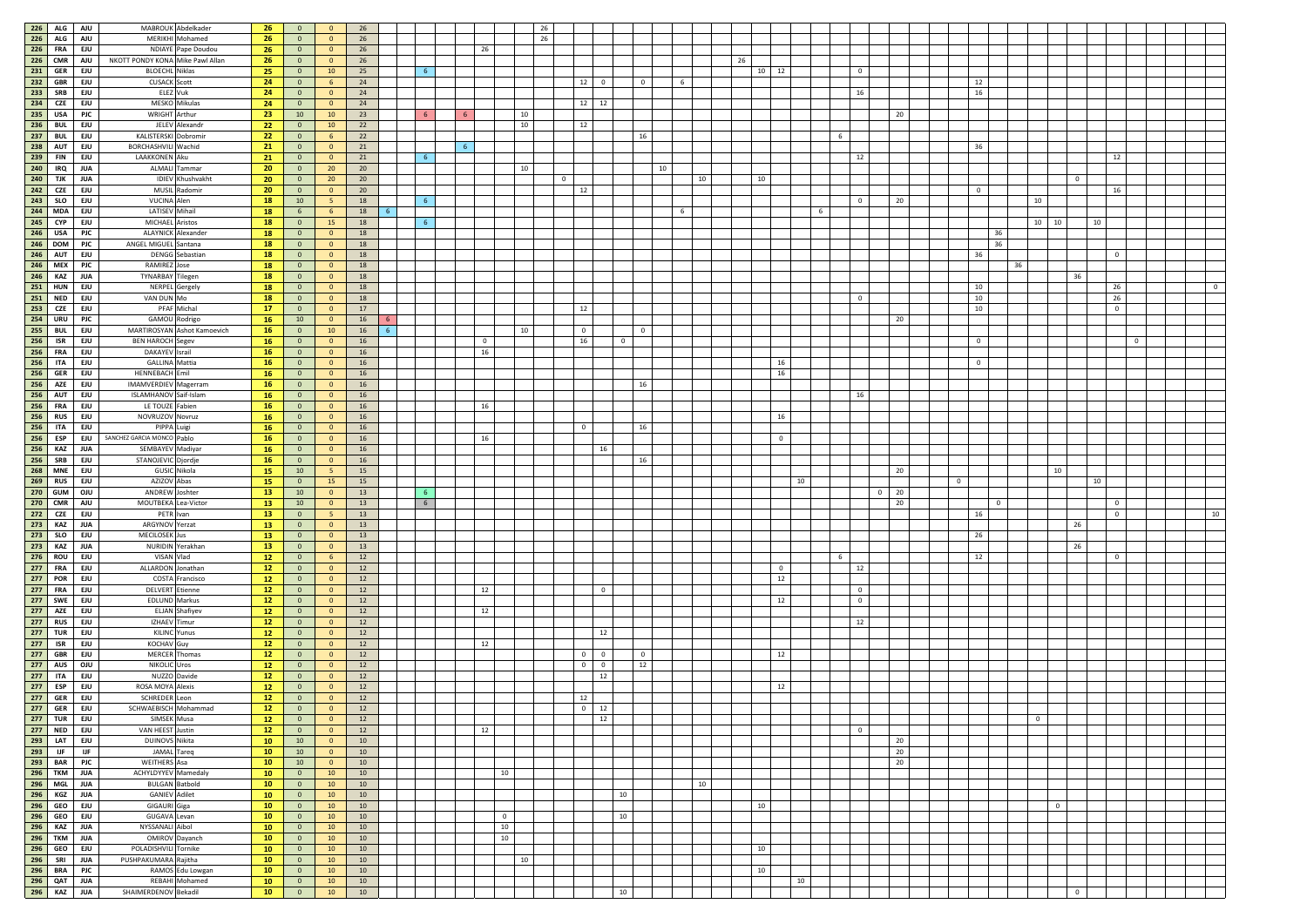| 296     | <b>UZB</b> | <b>JUA</b> | UROKOV Ulugbek                |                           | 10                      | $\mathbf{0}$    | 10 <sup>°</sup> | 10                      |   |                 |   |   | 10           |             |    |              |   |  |   |                |  |                |  |         |                |                |    |
|---------|------------|------------|-------------------------------|---------------------------|-------------------------|-----------------|-----------------|-------------------------|---|-----------------|---|---|--------------|-------------|----|--------------|---|--|---|----------------|--|----------------|--|---------|----------------|----------------|----|
| 296     | <b>UZB</b> | <b>JUA</b> | XIDIROV Maruf                 |                           | 10                      | $\overline{0}$  | 10 <sup>°</sup> | 10                      |   |                 |   |   |              |             | 10 |              |   |  |   |                |  |                |  |         |                |                |    |
| 310     | ANG        | <b>AJU</b> |                               | AFONSO Wilson Bimbi       | 9                       | $\overline{0}$  | $\overline{0}$  | 9                       | 6 | $6\overline{6}$ |   |   |              |             |    |              |   |  |   |                |  |                |  |         |                |                |    |
| 310     | PAN        | PJC        | <b>HARRISON AYARZA Alexis</b> |                           | 9                       | $\overline{0}$  | $\overline{0}$  | 9                       |   | 6               |   |   |              |             |    |              |   |  |   |                |  |                |  |         |                |                |    |
| 312     | SLO        | EJU        | <b>GOSTENCNIK</b> Aljaz       |                           | $\mathbf{8}$            | $\overline{0}$  | $\overline{0}$  | 8                       |   |                 |   |   |              |             |    |              |   |  |   | $\circ$        |  | 16             |  |         |                |                |    |
| 312     | POL        | EJU        | KURTYKA Pawel                 |                           | 8                       | $\overline{0}$  | $\overline{0}$  | 8                       |   |                 |   |   |              |             |    |              |   |  |   |                |  |                |  |         | 16             |                |    |
| 312     | <b>UKR</b> | EJU        | PYLYPENKO Dmytro              |                           | $\mathbf{8}$            | $\mathbf{0}$    | $\overline{0}$  | 8                       |   |                 |   |   |              |             |    |              |   |  |   |                |  |                |  |         | 16             |                |    |
| 312     | <b>AUT</b> | <b>EJU</b> | <b>WAGNER</b> Andreas         |                           | 8                       | $\overline{0}$  | $\overline{0}$  | 8                       |   |                 |   |   |              |             |    |              |   |  |   |                |  | $\overline{0}$ |  |         | 16             |                |    |
| 312     | POL        | <b>EJU</b> | WESELOWSKI Kyrylo             |                           | 8                       | $\mathbf{0}$    | $\circ$         | 8                       |   |                 |   |   |              | $\mathbf 0$ |    | $\mathbf{0}$ |   |  |   |                |  |                |  |         | 16             |                |    |
| 317 KUW |            | <b>JUA</b> | ALBARAK Khaled                |                           | -6                      | 6               | $\overline{0}$  | 6                       |   |                 |   |   |              |             |    |              |   |  | 6 |                |  |                |  |         |                |                |    |
| 317     | KSA        | <b>JUA</b> | ALMALKI Osama                 |                           | 6                       | 6 <sup>5</sup>  | $\overline{0}$  | 6                       |   |                 |   |   |              |             |    |              |   |  | 6 |                |  |                |  |         |                |                |    |
| 317     | <b>KUW</b> | <b>JUA</b> | ALSALMAN Shehab               |                           | -6                      | 6 <sup>5</sup>  | $\overline{0}$  | $6\overline{6}$         |   |                 |   |   |              |             |    |              |   |  | 6 |                |  |                |  |         |                |                |    |
| 317     | <b>CYP</b> | <b>EJU</b> | GEORGAKIS Odysseas            |                           | 6                       | $6\overline{6}$ | $\overline{0}$  | 6                       |   |                 |   |   |              | $^{\circ}$  |    |              |   |  | 6 |                |  |                |  |         |                |                |    |
| 317     | <b>GRE</b> | <b>EJU</b> | <b>GKARAKLOV</b> Simon        |                           | 6                       | 6               | $\overline{0}$  | 6                       |   |                 |   |   |              |             |    |              |   |  | 6 |                |  |                |  |         |                |                |    |
| 317     | <b>KEN</b> | <b>AJU</b> |                               | KARANJA Daniel Ndungu     | 6 <sup>1</sup>          | 6 <sup>5</sup>  | $\overline{0}$  | 6                       |   |                 |   |   |              |             |    |              |   |  | 6 |                |  |                |  |         |                |                |    |
| 317     | <b>MGL</b> | JUA        | LUVSANDEMBEREL Sergelen       |                           | 6                       | 6               | $\overline{0}$  | 6                       |   |                 |   |   |              |             |    |              |   |  | 6 |                |  |                |  |         |                |                |    |
| 317     | <b>UZB</b> | <b>JUA</b> | MURTOZOEV Nurbek              |                           | 6                       | 6 <sup>1</sup>  | $\overline{0}$  | 6                       |   |                 |   |   |              |             |    |              |   |  | 6 |                |  |                |  |         |                |                |    |
| 317     | EST        | EJU        | PAASTEL Randel                |                           | 6                       | $6\overline{6}$ | $\overline{0}$  | 6                       |   |                 |   |   |              |             |    |              |   |  | 6 |                |  |                |  |         |                |                |    |
| 317     | TJK        | <b>JUA</b> | RAHIMOV Saidrahim             |                           | 6                       | $6\overline{6}$ | $\overline{0}$  | $6\overline{6}$         |   |                 |   |   |              |             |    |              |   |  | 6 |                |  |                |  |         |                |                |    |
| 317     | <b>IND</b> | <b>JUA</b> | SEHRAWAT Mohit                |                           | -6                      | 6               | $\overline{0}$  | 6                       |   |                 |   |   |              |             |    |              |   |  | 6 |                |  |                |  |         |                |                |    |
| 317     | <b>RUS</b> | EJU        | SULEIMANOV Ibragimgadzhi      |                           | -6                      | 6               | $\overline{0}$  | 6                       |   |                 |   |   |              |             |    |              |   |  | 6 |                |  |                |  |         |                |                |    |
| 317     | MGL        | <b>JUA</b> | TUMURSANAA Renchindori        |                           | 6 <sup>5</sup>          | 6               | $\overline{0}$  | 6                       |   |                 |   |   |              |             |    |              |   |  | 6 |                |  |                |  |         |                |                |    |
| 317     | BEL        | EJU        | VAN DEN HERREWEGEN Jitse      |                           | 6                       | 6 <sup>5</sup>  | $\overline{0}$  | 6                       |   |                 |   |   |              |             |    |              |   |  | 6 |                |  |                |  |         |                |                |    |
| 317     | <b>NED</b> | <b>EJU</b> | VAN DIJK Mark                 |                           | 6                       | $6\overline{6}$ | $\overline{0}$  | 6                       |   |                 |   |   |              |             |    |              |   |  | 6 |                |  | $\overline{0}$ |  |         | $\overline{0}$ |                |    |
| 332     | GEO        | <b>EJU</b> | DVALASHVILI Zaur              |                           | 6                       | $\mathbf{0}$    | 6 <sup>5</sup>  | 6                       |   |                 |   |   |              |             |    |              |   |  | 6 |                |  |                |  |         |                |                |    |
| 332     | GEO        | <b>EJU</b> | <b>GOCHILAIDZE</b> Dimitri    |                           | 6                       | $\circ$         | 6               | 6                       |   |                 |   |   | $\mathbf{0}$ |             |    |              | 6 |  |   |                |  |                |  | $\circ$ |                |                |    |
| 334     | <b>MTN</b> | <b>AJU</b> |                               | DIAKITE Cheikhna          | 6 <sup>1</sup>          | $\overline{0}$  | $\overline{0}$  | 6 <sup>5</sup>          | 6 |                 |   |   |              |             |    |              |   |  |   |                |  |                |  |         |                |                |    |
| 334     | ANG        | <b>AJU</b> | DOMINGOS Gildo                |                           | 6                       | $\circ$         | $\overline{0}$  | 6                       | 6 |                 |   |   |              |             |    |              |   |  |   |                |  |                |  |         |                |                |    |
| 334     | <b>SVK</b> | EJU        | MARUSKA Alex                  |                           | 6                       | $\overline{0}$  | $\overline{0}$  | 6                       |   |                 |   |   |              |             |    |              |   |  |   |                |  | 12             |  |         |                |                |    |
| 334     | SRB        | EJU        | NEDELJKOVIC Dimitrije         |                           | 6                       | $\overline{0}$  | $\overline{0}$  | 6                       |   |                 |   |   |              |             |    |              |   |  |   |                |  | 12             |  |         |                |                |    |
| 334     | PER        | <b>PJC</b> | PALAO Said                    |                           | 6                       | $\overline{0}$  | $\overline{0}$  | $6\overline{6}$         | 6 |                 |   |   |              |             |    |              |   |  |   |                |  |                |  |         |                |                |    |
| 334     | CHI        | PJC        | PEREZ Jorge                   |                           | -6                      | $\mathbf{0}$    | $\overline{0}$  | 6                       | 6 |                 |   |   |              |             |    |              |   |  |   |                |  |                |  |         |                |                |    |
| 334     | <b>BEL</b> | <b>EJU</b> | VANDYCK Pieter                |                           | 6                       | $\overline{0}$  | $\mathbf{0}$    | 6                       |   |                 |   |   |              |             |    |              |   |  |   | $\mathbf{0}$   |  | 12             |  |         |                |                |    |
| 341     | AFG        | <b>JUA</b> | JABAR KHIL Faisal             |                           | -51                     | $\overline{0}$  | 5 <sup>2</sup>  | 5 <sup>5</sup>          |   |                 |   |   |              |             |    |              |   |  |   |                |  |                |  |         | 10             |                |    |
| 341     | <b>BRA</b> | <b>PJC</b> | PENALBER Victor               |                           | -51                     | $\overline{0}$  | 5 <sup>2</sup>  | 5 <sup>5</sup>          |   |                 |   |   |              |             |    |              |   |  |   |                |  |                |  |         |                | 10             |    |
| 341     | ISR        | EJU        | RECHISTER Dilan               |                           | -5                      | $\overline{0}$  | 5 <sup>7</sup>  | 5 <sup>5</sup>          |   |                 |   |   |              |             |    |              |   |  |   |                |  |                |  | 10      |                | $\overline{0}$ |    |
| 341     | KGZ        | <b>JUA</b> | SABIROV Azizbek               |                           | -51                     | $\mathbf{0}$    | 5 <sup>1</sup>  | 5                       |   |                 |   |   |              |             |    |              |   |  |   |                |  |                |  |         | 10             |                |    |
| 341     | AFG        | <b>JUA</b> |                               | SARWAI Muhammad Zaher     | -5                      | $\overline{0}$  | 5 <sup>7</sup>  | 5 <sup>5</sup>          |   |                 |   |   |              |             |    |              |   |  |   |                |  |                |  |         | 10             |                |    |
| 341     | EST        | EJU        | <b>TONISTE</b> Kristjan       |                           | -5                      | $\overline{0}$  | 5 <sup>1</sup>  | 5 <sup>5</sup>          |   |                 |   |   |              |             |    |              |   |  |   |                |  |                |  |         |                |                | 10 |
| 341     | <b>AUT</b> | EJU        |                               | <b>WAGNER</b> Christopher | -5                      | $\circ$         | 5 <sub>1</sub>  | 5                       |   |                 |   |   |              |             |    |              |   |  |   |                |  | $\mathbf{0}$   |  |         | $\circ$        |                | 10 |
| 348     | SUD        | <b>AJU</b> |                               | AHAMED Mohamed Elmojtaba  | 3 <sup>1</sup>          | $\overline{0}$  | $\overline{0}$  | $\overline{\mathbf{3}}$ |   | 6 <sup>5</sup>  |   |   |              |             |    |              |   |  |   |                |  |                |  |         |                |                |    |
| 348     | <b>KUW</b> | <b>JUA</b> | ALBATHALI Mohammad            |                           | 3 <sup>1</sup>          | $\overline{0}$  | $\overline{0}$  | $\overline{\mathbf{3}}$ |   | 6 <sup>1</sup>  |   |   |              |             |    |              |   |  |   |                |  |                |  |         |                |                |    |
| 348     | SYR        | <b>JUA</b> |                               | KASEM Mohamad             | 3 <sup>1</sup>          | $\overline{0}$  | $\overline{0}$  | $\overline{\mathbf{3}}$ |   | 6 <sup>1</sup>  |   |   |              |             |    |              |   |  |   |                |  |                |  |         |                |                |    |
| 348     | <b>ISL</b> | EJU        | LUND Arni                     |                           | $\overline{\mathbf{3}}$ | $\mathbf{0}$    | $\overline{0}$  | $\overline{\mathbf{3}}$ |   | 6 <sup>1</sup>  |   |   |              |             |    |              |   |  |   |                |  |                |  |         |                |                |    |
| 348     | CAF        | AJU        | MALOT Hardi                   |                           | $\overline{\mathbf{3}}$ | $\overline{0}$  | $\overline{0}$  | $\overline{\mathbf{3}}$ |   | 6               |   |   |              |             |    |              |   |  |   |                |  |                |  |         |                |                |    |
| 348     | CHA        | AJU        | PIERRE Djonwe                 |                           | $\overline{\mathbf{3}}$ | $\mathbf{0}$    | $\mathbf{0}$    | $\overline{\mathbf{3}}$ |   |                 |   | 6 |              |             |    |              |   |  |   |                |  |                |  |         |                |                |    |
| 348     | COM        | AJU        | THAOUBANI Housni              |                           | $\mathbf{3}$            | $\mathbf{0}$    | $\overline{0}$  | $\overline{\mathbf{3}}$ |   | $6\overline{6}$ |   | 6 |              |             |    |              |   |  |   | $\overline{0}$ |  |                |  |         |                |                |    |
| 348     | <b>MAD</b> | AJU        | TOLINANTENAINA Marco Lebrun   |                           | $\overline{\mathbf{3}}$ | $\overline{0}$  | $\mathbf{0}$    | $\overline{z}$          |   |                 | 6 |   |              |             |    |              |   |  |   |                |  |                |  |         |                |                |    |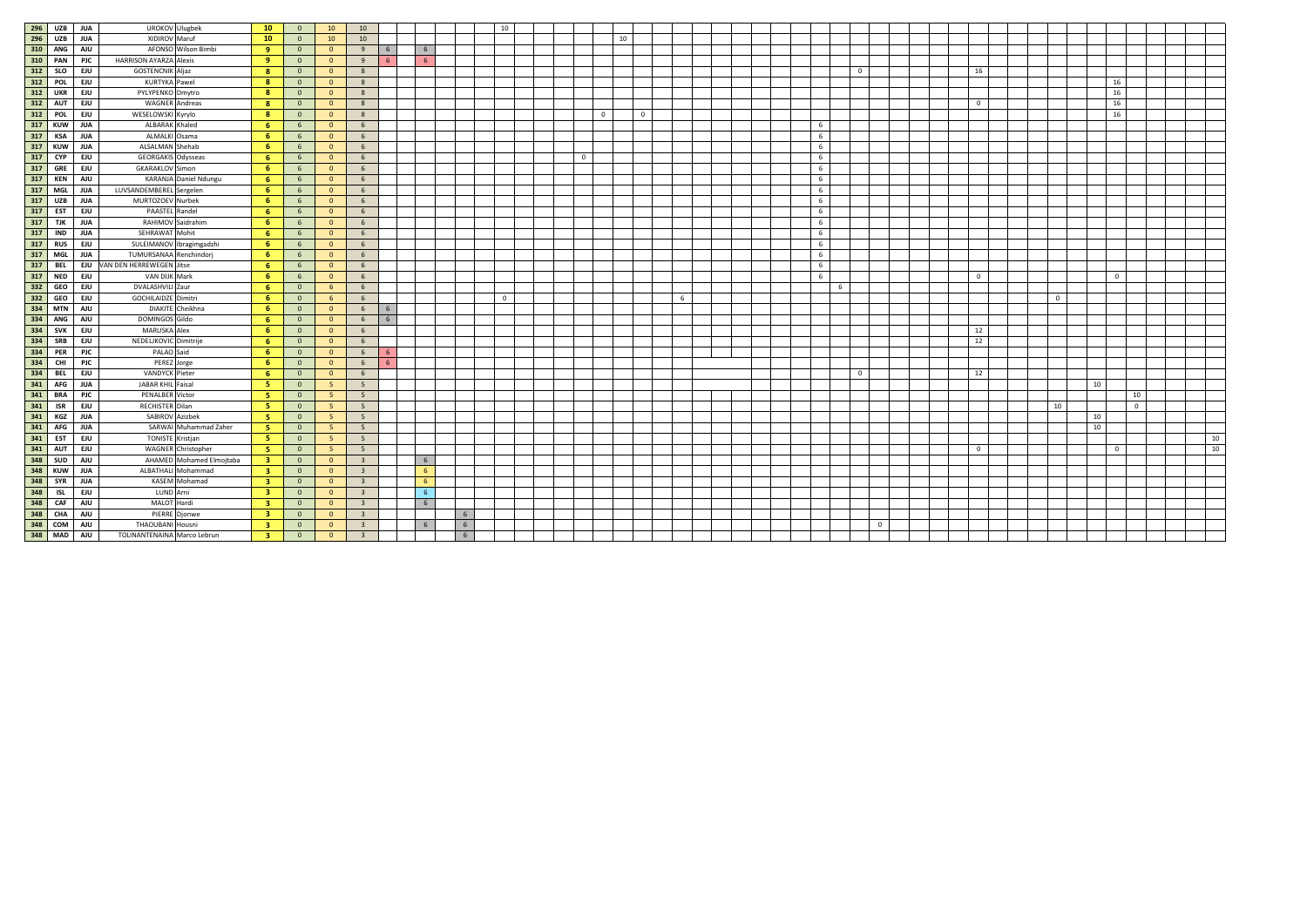## **-90 kg**

#### **IJF Senior World Ranking List**



**13/06/2022**

**Ranking Nation Continent FAMILY NAME Given name** *To***<sub>s</sub>** *To***<sub>n</sub>** *S***<sub>S</sub></del> Sum World Chs. Sum GP+GS+Masters Total sum Continental '22 Masters '22 Numar Unic 2022 - Spilimberc Masters '21 Continental '20 Cont Open ESP '22 GS GEO '22 GS TUR '22** Cont Open ALG '22 **Cont Open TUN '22 Cont Open CZE '22 Cont Open POL '22 Grand Slam ISR '22 Cont Open BIH '22 Grand Slam FRA '22 Grand Prix POR '22 Grand Slam UAE '21 Cont Open SEN '21 Cont Open CMR '21 Grand Slam AZE '21 Cont Open ESP '21 Grand Slam FRA '21 World Champs Junior '21 Grand Prix CRO '21 Cont Open BIH '21** Olympic Games *PW*<sub>21</sub> **World Champs Senior '21 Cont Open ECU '21 Cont Open PER '21 Grand Slam RUS '21 Cont Open CRO '21 Cont Open DOM '21 Cont Open MEX '21 Grand Slam TUR '21 Grand Slam GEO '21 Cont Open KAZ '21 Grand Slam UZB '21 Cont Open CZE '21 Grand Slam ISR '21 Cont Open PER '20 Cont Open SEN '20 Cont Open CMR '20 Grand Slam HUN '20 0%** 100% 100% 50% 50% 50% 100% 100% 100% 100% 100% 100% 100% 100% 100% 100% 100% 100% 100% 100% 100% 100% 100% 100% 100% 100% 100% 50% 50% 50% 50% 50% 50% 50% 50% 50% 50% 50% 50% 50% 50% 50% 50% 50% **1 AZE EJU MEHDIYEV Mammadali 4657** 0 3790 4667 350 350 1000 700 700 10 700 352 500 360 500 **2 HUN EJU** TOTH Krisztian **4221** 500 2274 4301 252 350 288 182 700 500 1100 1000 700 500 500 160 **3 UZB JUA BOBONOV Davlat 4114** 700 1969 4119 700 468 500 500 1100 1400 500 700 10 260 **4 GEO EJU BEKAURI Lasha 3500** 0 950 3500 700 900 2200 1000 **5 GEO EJU** MAISURADZE Luka **3150** 0 2450 3150 700 700 10 500 500 490 500 **6 CUB PJC** SILVA MORALES Ivan Felipe **3070** 160 1860 3070 700 200 700 1000 500 260 0 320 **7 GEO EJU** GVINIASHVILI Beka **3005** 10 2750 3005 490 1260 350 1000 10 360 500 20 500 **8 TUR EJU** ZGANK Mihael **2544** 0 1514 2544 112 252 648 252 10 500 500 792 360 **9 GER EJU** TRIPPEL Eduard **2468** 120 805 2468 900 6 1540 240 700 10 **10 ESP EJU SHERAZADISHVILI Nikoloz 2298** 1000 600 2298 6 252 572 2000 700 500 **11 NED EJU** SMINK Jesper **2250** 120 1857 2250 182 182 200 6 360 360 700 252 240 10 160 **12 SWE EJU** NYMAN Marcus **2188** 500 1290 2198 112 200 352 1000 10 1000 1000 10 360 **13 RUS EJU** IGOLNIKOV Mikhail **2096** 0 954 2096 350 648 700 792 260 1000 **14 TJK JUA** USTOPIRIYON Komronshokh **2075** 160 1745 2080 350 260 10 350 700 0 320 10 360 160 160 160 **15 JPN JUA** MURAO Sanshiro **1980** 120 1860 1980 1000 360 240 1000 **16 NED EJU** VAN T END Noel **1909** 0 1240 1909 6 182 1800 182 160 572 360 **17 JPN JUA** NAGASAWA Kenta **1860** 360 1500 1860 1000 720 1000 **18 ISR EJU** KOCHMAN Li **1802** 160 1300 1868 112 200 6 260 260 352 320 360 500 360 10 120 10 **19 KGZ JUA** SHEROV Erlan **1551** 120 1305 1551 252 10 10 360 360 360 240 120 120 10 160 **20 SRB EJU** MAJDOV Nemanja **1441** 0 1190 1441 6 252 200 490 700 10 0 500 260 **21 ALG AJU** BENAMADI Abderrahmane **1365** 10 305 1365 700 700 200 490 10 20 120 260 10 **22 FRA EJU** NGAYAP HAMBOU Maxime-Gael **1298** 350 820 1298 112 500 160 0 160 350 16 **23 RUS EJU** KHALMURZAEV Khusen **1290** 0 1290 1290 700 350 160 160 160 **24 BRA PJC** MACEDO Rafael **1261** 160 861 1266 490 200 490 500 160 6 0 320 10 10 10 160 **25 JPN JUA** MUKAI Shoichiro **1246** 0 649 1246 490 288 500 352 10 **26 MGL JUA** GANTULGA Altanbagana **1219** 360 859 1219 468 10 10 0 720 500 10 700 **27 ITA EJU** PARLATI Christian **1162** 0 910 1162 252 160 260 490 **28 ITA EJU** MUNGAI Nicholas **1114** 160 959 1175 112 288 112 160 10 0 320 160 10 700 160 260 **29 RUS EJU** LORSANOV Mansur **1080** 0 1080 1080 1000 160 **30 FRA EJU** MATHIEU Alexis **1025** 0 916 1031 112 6 10 10 160 360 360 6 10 10 <mark>31 USA PJC | JAYNE John | 1002 | 10 | 548 | 1008 | 350 | | | | | | | | | | | | | | | | | 6 | 260 | | | 160 | | 10 | | 112 | | | 20</mark> **32 JPN JUA** MASHIYAMA Kosuke **1000** 0 1000 1000 1000 **33 KAZ JUA** BOZBAYEV Islam **969** 260 445 972 6 200 264 520 160 260 260 10 **34 USA PJC** BROWN Colton **931** 120 289 936 252 288 350 352 240 10 260 10 10 **35 ROU EJU** CRET Alex **858** 252 360 858 182 112 6 10 350 252 16 **36 HUN EJU** SAFRANY Peter **850** 710 90 850 700 20 10 160 100 10 **37 MRI AJU** FEUILLET Remi **816** 260 15 816 350 350 350 16 10 0 520 10 **38 AUT EJU** BORCHASHVILI Wachid **802** 0 740 812 6 120 50 10 260 350 16 **39 KAZ JUA** MUZAPPAROV Yersultan **800** 120 630 800 160 260 240 260 100 160 **40 RSA AJU** BREYTENBACH Thomas-Laszlo **777** 6 70 777 490 182 10 70 50 6 120 **41 KOR JUA** GWAK Donghan **757** 0 230 757 350 200 352 260 **42 CZE EJU** KLAMMERT David **752** 120 610 755 6 6 200 6 160 16 10 0 240 10 500 160 0 10 **43 EST EJU** KALJULAID Klen Kristofer **738** 120 442 748 6 6 112 36 10 36 0 36 182 16 240 10 10 360 120 **44 FRA EJU** CLERGET Axel **732** 0 324 732 288 112 352 360 **45 UZB JUA** JANDREEV Shermukhammad **730** 0 730 730 160 260 160 360 360 **46 DOM PJC** FLORENTINO Robert **710** 0 10 710 350 700 10 0 **47 SEN AJU** DIAO Abderahmane **682** 10 295 687 6 6 252 50 10 100 10 260 20 10 10 10 100 100 **48 EST EJU** KUUSIK Mattias **662** 120 410 672 6 84 6 16 120 36 16 26 240 160 120 120 10 10 160 **49 PER PJC** GALARRETA Yuta **662** 120 105 682 182 350 252 240 100 10 0 160 10 10 10 100 10 **50 COL PJC** BALANTA Francisco **660** 10 340 660 350 0 260 20 100 70 100 160 <mark>51</mark> <code>HUN</code>  $\vert$  EJU  $\vert$  GOZ  $\vert$ Roland  $\vert$  6**652 0 508 652 6 6 652 6** 6 6  $\vert$  6 160  $\vert$  160  $\vert$  160  $\vert$  160  $\vert$  160  $\vert$  160  $\vert$  160  $\vert$  160  $\vert$  160  $\vert$  170 160 **52 UKR EJU** BUBYR Artem **624** 0 442 624 112 70 260 0 182 **53 ITA EJU** PIRELLI Gennaro **607** 0 477 607 112 360 112 36 10 **54 POL EJU** KUCZERA Piotr **604** 160 449 665 6 288 112 0 320 160 160 120 160 10 **55 CAN PJC** KRIEBER GAGNON Louis **588** 0 520 588 6 360 12 50 160 <mark>56 SRB EJU BRASNJOVIC</mark>Darko <mark>582 0 20 582 490 1 1 1 10 10 16 1 1 1 1 1 1 1 0 1 50 1 1 1 22 1 10 1 1 1 1 1</mark> 10 **57 BRA PJC** GOMES Marcelo **580** 0 90 580 490 10 10 10 120 **58 TUR EJU** AYDIN Omer **570** 182 180 570 112 120 70 26 182 120 **59 SUI EJU** GROSSKLAUS Ciril **556** 160 350 566 112 200 112 320 10 10 160 160 160 **60 TJK JUA** MADZHIDOV Dzhakhongir **543** 10 530 543 6 10 10 500 10 20 **61 FRA EJU** DAMIER Francis **542** 182 360 542 0 0 360 0 182 **62 NED EJU** RENES Tigo **541** 490 0 541 26 490 50 0 **63 GRE EJU** TSELIDIS Theodoros **528** 10 165 528 350 6 6 10 10 20 10 160 120 **64 POR EJU** EGUTIDZE Anri **528** 0 506 528 6 16 6 500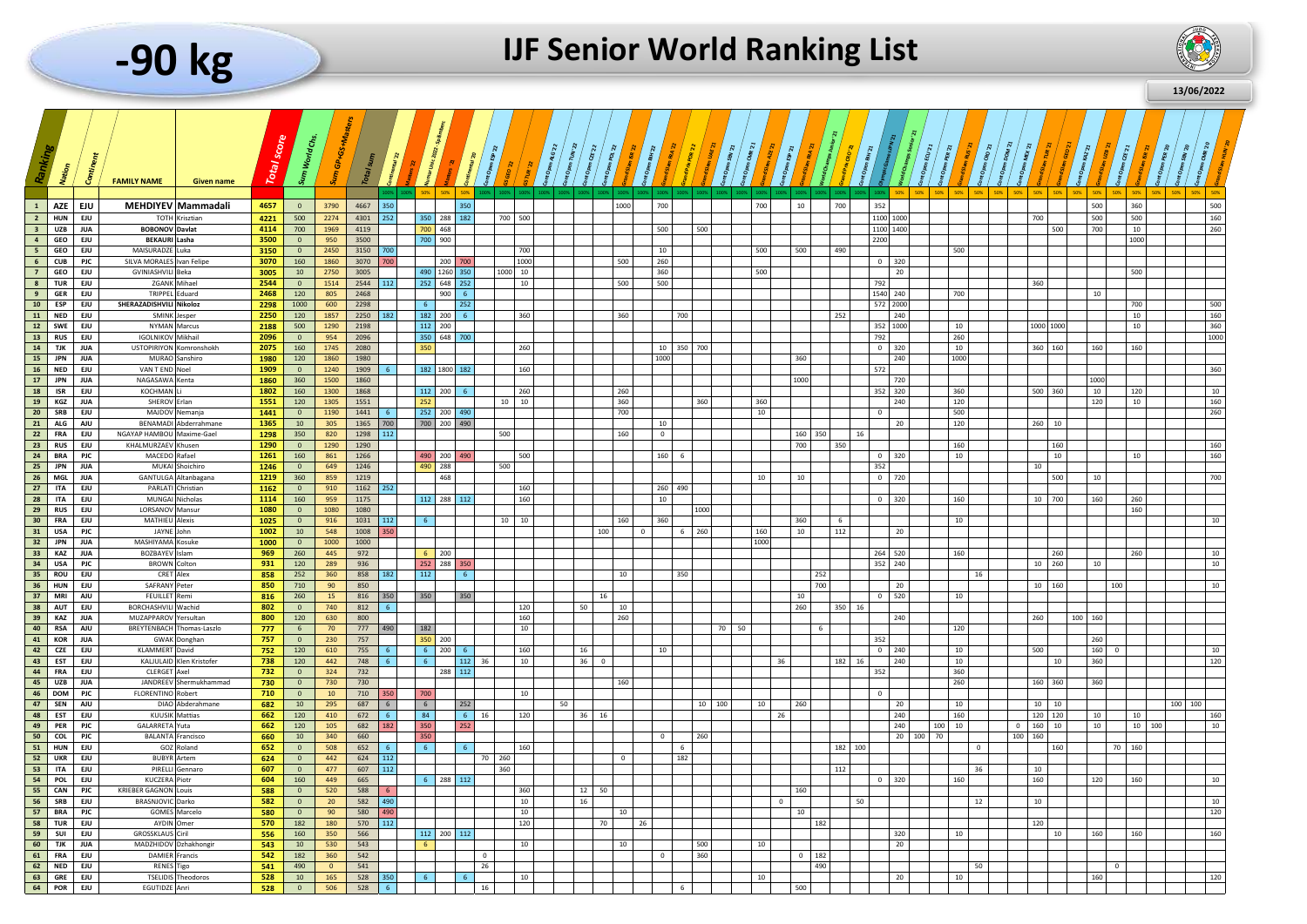| EGY<br><b>AJU</b>                       |                                     |          |                                  |                         |          |                |                       |                |                |         |                |              |                |         |    |     |             |         |             |         |     |    |                |          |                       |         |                |                |                |        |
|-----------------------------------------|-------------------------------------|----------|----------------------------------|-------------------------|----------|----------------|-----------------------|----------------|----------------|---------|----------------|--------------|----------------|---------|----|-----|-------------|---------|-------------|---------|-----|----|----------------|----------|-----------------------|---------|----------------|----------------|----------------|--------|
| 65                                      | HAZEM Ali                           | 525      | $\overline{0}$                   | $\circ$                 | 525      | 350            |                       | 350            |                |         |                |              |                |         |    |     |             |         |             |         |     |    |                |          |                       |         |                |                |                |        |
| 66<br>EGY<br><b>AJU</b>                 | ABD EL AKHER Hatem                  | 475      | 10                               | 115                     | 475      |                |                       | 700<br>200     |                |         |                |              |                |         |    |     |             |         |             |         | 20  |    | 10             |          | 10                    | 10      |                |                |                |        |
| <b>UKR</b>                              |                                     |          |                                  |                         |          |                |                       | 6 <sup>1</sup> |                |         |                |              |                |         |    |     |             |         |             |         | 20  |    |                |          |                       |         |                |                |                |        |
| 67<br>EJU                               | NHABALI Quedjau                     | 475      | 10                               | 110                     | 475      |                |                       | 200            |                |         |                |              |                |         |    |     |             |         |             | 352     |     |    |                |          |                       |         |                |                | 10             | $10\,$ |
| 68<br><b>AUS</b><br>OJU                 | <b>CASSAR</b> Harrison              | 466      | $\overline{0}$                   | 211                     | 466      | 252            | 6 <sub>1</sub>        | 200            |                |         | $\overline{0}$ | $\mathbf{0}$ | $\circ$        | 6       | 10 |     |             |         |             |         |     |    |                |          |                       | 10 160  |                | 10             | 10             |        |
| 69<br><b>TUN</b><br>AJU                 | <b>BEN AMMAR Abdelaziz</b>          | 455      | $\overline{0}$                   | 80                      | 455      |                | 350                   |                |                |         | 100 100        |              |                |         |    |     |             |         |             |         |     |    |                |          | 160                   |         |                |                |                |        |
| 70<br><b>KOR</b><br><b>JUA</b>          | HAN Juyeop                          | 432      | 160                              | 272                     | 432      |                |                       |                |                |         |                |              |                | 160 112 |    |     |             |         |             |         | 320 |    |                |          |                       |         |                |                |                |        |
|                                         |                                     |          |                                  |                         |          |                |                       |                |                |         |                |              |                |         |    |     |             |         |             |         |     |    |                |          |                       |         |                |                |                |        |
| 71<br><b>SVK</b><br>EJU                 | ZILKA Peter                         | 423      | 10                               | 175                     | 423      | 112            | 112 200 112           |                |                | 10      | 70             |              |                |         |    |     |             |         | $\circ$     |         | 20  |    | 10             |          |                       |         |                | 120            |                |        |
| 72<br>AZE<br>EJU                        | ISMAYILOV Rufat                     | 395      | $\overline{0}$                   | 395                     | 395      |                |                       |                | $\overline{0}$ | 120     |                | 10           |                |         |    | 260 |             |         |             |         |     |    |                |          |                       |         |                |                |                | $10\,$ |
| 73<br>GEO<br>EJU                        | PAPUNASHVILI Giorgi                 | 365      | $\overline{0}$                   | 365                     | 365      |                |                       |                | 360            |         |                |              |                |         |    |     |             |         |             |         |     |    |                |          |                       | 10      |                |                |                |        |
|                                         |                                     |          |                                  |                         |          |                |                       |                |                |         |                |              |                |         |    |     |             |         |             |         |     |    |                |          |                       |         |                |                |                |        |
| 74<br><b>CMR</b><br>AJU                 | <b>BUDAIN</b> Kevin                 | 362      | $\overline{0}$                   | 10 <sup>°</sup>         | 362      | 252            |                       |                |                |         |                |              | 10             |         |    | 100 |             |         |             |         |     |    |                |          |                       |         |                |                |                |        |
| 75<br><b>JPN</b><br><b>JUA</b>          | TAJIMA Goki                         | 360      | $\overline{0}$                   | 360                     | 360      |                |                       |                |                |         |                |              |                |         |    | 360 |             |         |             |         |     |    |                |          |                       |         |                |                |                |        |
| 76<br>POL<br><b>EJU</b>                 | OLDAK Sebastian                     | 352      | 10                               | 232                     | 352      |                | 6 <sup>1</sup>        |                |                | 120     |                | 16 16        |                |         |    |     | 50          |         | 112         |         | 20  |    | 50             |          |                       |         |                |                |                |        |
|                                         |                                     |          |                                  |                         |          |                |                       |                |                |         |                |              |                |         |    |     |             |         |             |         |     |    |                |          |                       |         |                |                |                |        |
| 77<br><b>RUS</b><br>EJU                 | SANGARIEV Adam                      | 350      | 350                              | $\overline{0}$          | 350      |                |                       |                |                |         |                |              |                |         |    |     |             | 350     |             |         |     |    |                |          |                       |         |                |                |                |        |
| 78<br>CZE<br>EJU                        | PETR Jiri                           | 349      | 120                              | 86                      | 349      |                |                       | 112            | 36             |         |                |              |                |         |    |     |             |         | 16<br>6     |         | 240 |    | 70             |          |                       |         |                |                |                | 160    |
| 79<br><b>KGZ</b><br><b>JUA</b>          | <b>BULEKULOV</b> Faruch             | 320      | 120                              | 200                     | 320      |                |                       |                |                |         |                |              |                |         |    |     |             |         |             |         | 240 |    |                |          |                       | 160 120 |                |                |                | 120    |
|                                         |                                     |          |                                  |                         |          |                |                       |                |                |         |                |              |                |         |    |     |             |         |             |         |     |    |                |          |                       |         |                |                |                |        |
| 80<br>CAN<br>PJC                        | YOUNG Keagan                        | 300      | $\overline{0}$                   | 10                      | 300      | 252            |                       |                |                |         |                | 26 12        |                |         |    | 10  |             |         |             |         |     |    |                |          |                       |         |                |                |                |        |
| 81<br>GEO<br>EJU                        | MARGIANI Ushangi                    | 290      | $\overline{0}$                   | 290                     | 290      |                |                       |                | $^{\circ}$     |         |                | 160          |                |         |    |     |             |         |             |         |     |    |                |          |                       |         |                | 260            |                |        |
| <b>GER</b><br>82<br>EJU                 | MATIJASS Martin                     | 290      | $\overline{0}$                   | 117                     | 290      |                | 6 <sup>5</sup>        |                |                |         |                |              | 100            |         |    |     | 70          |         | 112         |         |     |    |                |          |                       |         |                | 10             |                |        |
| 83<br><b>SVK</b><br>EJU                 | RANDL Milan                         | 288      | 10                               | 190                     | 288      | 6 <sup>1</sup> | 112                   | 6 <sup>1</sup> |                |         |                |              | 26             |         |    |     |             |         |             |         | 20  |    | 10             |          |                       |         |                | 10             | 360            |        |
|                                         |                                     |          |                                  |                         |          |                |                       |                |                |         |                |              |                |         |    |     |             |         |             |         |     |    |                |          |                       |         |                |                |                |        |
| 84<br><b>GBR</b><br>EJU                 | STEWART Max                         | 286      | 120                              | 150                     | 286      |                |                       |                |                |         |                | 16           |                |         |    |     |             |         |             |         | 240 |    |                |          |                       | 120 10  |                | 160            | 10             |        |
| 85<br>LBN<br><b>JUA</b>                 | SAGAIPOV Caramnob                   | 280      | $\overline{0}$                   | 280                     | 280      |                |                       |                |                | 160 120 |                |              |                |         |    |     |             |         |             |         |     |    |                |          |                       |         |                |                |                |        |
| 86<br><b>UKR</b><br>EJU                 | <b>GUNCHENKO</b> Stanislav          | 278      |                                  | 262                     | 278      |                |                       |                |                |         |                |              |                |         |    |     |             |         | 252         |         |     |    |                |          |                       | 10      |                | 10 16          |                |        |
|                                         |                                     |          | $\overline{0}$                   |                         |          |                |                       |                |                |         |                |              |                |         |    |     |             |         |             |         |     |    | 16             |          |                       |         |                |                |                |        |
| 87<br><b>MDA</b><br>EJU                 | MOCANU lurie                        | 276      | 10                               | 252                     | 276      | 6              |                       |                |                |         |                |              |                | 252     |    |     |             |         |             |         | 20  |    |                |          |                       |         |                | 16             |                |        |
| 88<br>GBR<br>EJU                        | PETGRAVE Jamal                      | 273      | $\overline{0}$                   | 257                     | 273      |                |                       |                |                | 120     | $\overline{0}$ |              |                |         | 10 | 10  | 16          |         | 112 0       |         |     |    |                |          |                       | 10      |                |                |                |        |
| 89<br><b>AUT</b><br><b>EJU</b>          | PACHER Johannes                     | 267      | $\overline{0}$                   | 196                     | 273      |                |                       |                | $\circ$        | 10      | $\overline{0}$ | 36           |                |         |    | 160 | 10          |         | $6-1$<br>16 |         |     |    |                |          | 10                    |         |                | 50             |                | $10\,$ |
|                                         |                                     |          |                                  |                         |          |                |                       |                |                |         |                |              |                |         |    |     |             |         |             |         |     |    |                |          |                       |         |                |                |                |        |
| 90<br><b>BUL</b><br><b>EJU</b>          | IVANOV Ivaylo                       | 266      | $\overline{0}$                   | 160                     | 266      | 6.             |                       |                |                | 160     | 100            |              |                |         |    |     |             |         |             |         |     |    |                |          |                       |         |                |                |                |        |
| 91<br><b>ITA</b><br>EJU                 | ANANI Kwadjo                        | 260      | 10                               | 5 <sub>1</sub>          | 260      |                | 490                   | 6              |                |         |                |              |                |         |    |     |             |         |             | $\circ$ | 20  |    |                |          |                       |         |                |                |                | $10\,$ |
| 92<br>ESP<br>EJU                        | MOSAKHLISHILI MAMALASHVILI Tristani | 260      | $\overline{0}$                   | 160                     | 260      |                |                       |                | 100            | 160     |                |              |                |         |    |     |             |         |             |         |     |    |                |          |                       |         |                |                |                |        |
| 93<br>CAN<br>PJC                        | <b>BURT</b> Zachary                 | 260      | $\overline{0}$                   | 85                      | 260      |                |                       | 350            |                |         |                |              |                |         |    |     |             |         |             |         |     |    |                |          |                       | 10 160  |                |                |                |        |
|                                         |                                     |          |                                  |                         |          |                |                       |                |                |         |                |              |                |         |    |     |             |         |             |         |     |    |                |          |                       |         |                |                |                |        |
| 94<br>GEO<br>EJU                        | GOGOLADZE Imeda                     | 257      | $\overline{0}$                   | 257                     | 257      |                |                       |                | $\mathbf{0}$   |         |                |              |                | 252     |    |     |             |         |             |         |     |    | 10             |          |                       |         |                |                |                |        |
| 95<br><b>RUS</b><br><b>EJU</b>          | ANDONI Egor                         | 252      | 252                              | $\overline{0}$          | 252      |                |                       |                |                |         |                |              |                |         |    |     |             | 252     |             |         |     |    |                |          |                       |         |                |                |                |        |
| 96<br>EGY<br>AJU                        | <b>ELRAMLY</b> Omar                 | 252      | $\overline{0}$                   | $\overline{0}$          | 252      | 252            |                       |                |                |         |                |              |                |         |    |     |             |         |             |         |     |    |                |          |                       |         |                |                |                |        |
|                                         |                                     |          |                                  |                         |          |                |                       |                |                |         |                |              |                |         |    |     |             |         |             |         |     |    |                |          |                       |         |                |                |                |        |
| 97<br>GAB<br><b>AJU</b>                 | KIBIKAI Paul                        | 251      | 120                              | 5 <sub>1</sub>          | 251      |                | 6                     | 252            |                |         |                |              |                |         |    |     |             |         |             |         | 240 |    | 10             |          |                       |         |                |                |                |        |
| 98<br><b>ISR</b><br>EJU                 | SIVAN Roy                           | 250      | 84                               | 160                     | 250      | 6              |                       |                |                |         |                | 160          |                |         |    |     |             | 84      |             |         |     |    | $\mathbf{0}$   |          |                       |         |                |                |                |        |
| 99<br><b>FRA</b><br>EJU                 | CAROLY Eniel                        | 226      | $\overline{0}$                   | 160                     | 226      |                |                       |                | 16             |         |                |              | 160            |         |    |     | $\circ$     |         | 50          |         |     |    |                |          |                       |         |                |                |                |        |
| 100<br><b>CHN</b>                       | <b>BU</b> Hebilige                  |          |                                  |                         | 211      |                |                       |                |                |         |                |              |                |         |    |     |             |         |             |         |     |    |                |          |                       | 10 160  |                |                |                |        |
| <b>JUA</b>                              |                                     | 211      | $\overline{0}$                   | 85                      |          |                | 252                   |                |                |         |                |              |                |         |    |     |             |         |             |         |     |    |                |          |                       |         |                |                |                |        |
| 101<br><b>GER</b><br>EJU                | SCHMIDT Tim                         | 202      | $\overline{0}$                   | 166                     | 202      |                |                       |                |                |         | $\overline{0}$ |              | 36             |         |    |     |             |         | 6           |         |     |    | 160            |          |                       |         |                |                | 160            |        |
| 102<br><b>MDA</b><br>EJU                | GOTONOAGA Dorin                     | 198      | $\overline{0}$                   | 192                     | 198      | 6 <sup>1</sup> |                       |                | 10             |         |                |              |                | 182     |    |     |             |         |             |         |     |    |                |          |                       |         |                |                |                |        |
| 103<br><b>MAR</b><br>AJU                | ABDALLAOUI Hamza                    |          |                                  | $\overline{0}$          | 183      |                | 182                   |                |                |         | 36             |              |                |         |    |     |             |         |             |         |     |    |                |          |                       |         |                |                |                |        |
|                                         |                                     | 183      | $\overline{0}$                   |                         |          | 6 <sub>1</sub> |                       |                |                |         |                |              |                |         | 50 |     |             |         |             |         |     |    |                |          |                       |         |                |                |                |        |
| 104<br><b>UKR</b><br>EJU                | SHEPEL Vitalii                      | 182      | $\overline{0}$                   | 161                     | 182      |                |                       |                |                |         |                |              |                |         | 10 |     |             |         | 6           |         |     |    | 16             |          |                       | 160     |                | 120 26         |                | $10\,$ |
| 105<br>ESP<br>EJU                       | SABATER BRAU Marc                   | 182      | $\overline{0}$                   | 160                     | 182      |                |                       |                |                |         |                |              |                |         |    |     | 16 160      |         |             |         |     |    | 12             |          |                       |         |                |                |                |        |
| <b>ARG</b><br>PJC                       | DARGOLTZ Ivo                        |          |                                  |                         | 182      | 182            |                       |                |                |         |                |              |                |         |    |     |             |         |             |         |     |    |                |          |                       |         |                |                |                |        |
| 106                                     |                                     | 182      | $\overline{0}$                   | $\mathbf{0}$            |          |                |                       |                |                |         |                |              |                |         |    |     |             |         |             |         |     |    |                |          |                       |         |                |                |                |        |
|                                         |                                     |          |                                  |                         |          |                |                       |                |                |         |                |              |                |         |    |     |             |         |             |         |     |    |                |          |                       |         |                |                |                |        |
| 106<br><b>MAD</b><br>AJU                | SERGIO Bernardin Karamaly           | 182      | $\overline{0}$                   | $\circ$                 | 182      | 182            |                       |                |                |         |                |              |                |         |    |     |             |         |             |         |     |    |                |          |                       |         |                |                |                |        |
|                                         |                                     |          |                                  |                         |          |                |                       |                |                |         |                |              |                |         |    |     |             |         |             |         |     |    |                |          |                       |         |                |                |                |        |
| 106<br><b>ANG</b><br>AJU                | <b>TCHISSENDE</b> Adriano           | 182      | $\overline{0}$                   | $\overline{0}$          | 182      | 182            |                       |                |                |         |                |              |                |         |    |     |             |         |             |         |     |    |                |          |                       |         |                |                |                |        |
| 109 MGL<br><b>JUA</b>                   | GANBAATAR Puntsagtseren             | 171      | $\overline{0}$                   | 171                     | 171      |                |                       |                |                |         |                | 160          |                | 6       |    |     |             |         |             |         |     |    |                |          |                       |         |                |                |                | $10\,$ |
| 110<br><b>UZB</b><br><b>JUA</b>         | KURBONMURODOV Jaloliddin            | 170      | $\overline{0}$                   | 170                     | 170      |                |                       |                | 160            |         |                | 10           |                |         |    |     |             |         |             |         |     |    |                |          |                       |         |                |                |                |        |
|                                         |                                     |          |                                  |                         |          |                |                       |                |                |         |                |              |                |         |    |     |             |         |             |         |     |    |                |          |                       |         |                |                |                |        |
| 111 KOR<br><b>JUA</b>                   | JEON Jiwon                          | 166      | $\mathbf 0$                      | 166                     | 166      |                |                       |                |                |         |                |              |                | 160 6   |    |     |             |         |             |         |     |    |                |          |                       |         |                |                |                |        |
| 112 RUS<br><b>EJU</b>                   | OGANISIAN David                     | 165      | $\overline{0}$                   | 165                     | 165      |                |                       |                |                |         |                |              |                |         |    |     | 160         |         |             |         |     |    |                |          |                       |         |                |                | 10             |        |
| 113<br>LAT<br>EJU                       | ZARUDNEVS Aleksejs                  | 163      | 10                               | 6 <sup>6</sup>          | 163      | 112            | 6 <sup>6</sup>        |                |                |         | 16             | 16           |                | 6       |    |     |             |         |             |         | 20  |    |                |          |                       |         |                |                |                |        |
| 114<br>GEO<br>EJU                       | KHARAZISHVILI Nika                  | 162      | 112                              | $\overline{0}$          | 162      |                |                       |                |                |         |                | 50           |                |         |    |     |             | 112     |             |         |     |    |                |          |                       |         |                |                |                |        |
|                                         |                                     |          |                                  |                         |          |                |                       |                |                |         |                |              |                |         |    |     |             |         |             |         |     |    |                |          |                       |         |                |                |                |        |
| 115<br><b>KAZ</b><br><b>JUA</b>         | MISSIN Adlet                        | 160      | $\overline{0}$                   | 160                     | 160      |                |                       |                | 160            |         |                |              |                |         |    |     |             |         |             |         |     |    |                |          |                       |         |                |                |                |        |
| 115<br><b>UZB</b><br><b>JUA</b>         | PANJIEV Bakhodir                    | 160      | $\overline{0}$                   | 160                     | 160      |                |                       |                | 160            |         |                |              |                |         |    |     |             |         |             |         |     |    |                |          |                       |         |                |                |                |        |
| 115<br><b>RUS</b><br>EJU                | <b>TCECHOEV</b> Alikhan             | 160      | $\overline{0}$                   | 160                     | 160      |                |                       |                |                |         |                |              |                |         |    | 160 |             |         |             |         |     |    |                |          |                       |         |                |                |                |        |
| CAN<br>PJC                              | <b>ELNAHAS</b> Mohab                | 156      | 10                               | 20 <sup>°</sup>         | 156      |                |                       | 252            |                |         |                |              |                |         | 10 |     |             |         |             |         | 20  |    |                |          | 10                    | 10      |                |                |                |        |
| 118                                     |                                     |          |                                  |                         |          |                |                       |                |                |         |                |              |                |         |    |     |             |         |             |         |     |    |                |          |                       |         |                |                |                |        |
| 119<br>PER<br>PJC                       | YAMAMOTO Daryl                      | 151      | $\overline{0}$                   | $\overline{0}$          | 151      |                | 252                   | 182            |                |         |                |              |                |         |    |     |             |         |             |         |     |    |                | 50       |                       |         |                |                | $\overline{0}$ |        |
| 120<br><b>BEL</b><br>EJU                | FOUBERT Karel                       | 148      | $\overline{0}$                   | 112                     | 148      |                |                       |                |                |         |                |              |                |         |    |     |             |         | 112 36      |         |     |    | $\overline{0}$ |          |                       |         |                | $\circ$        |                |        |
| 121<br><b>ITA</b><br>EJU                | RIGANO Lorenzo                      | 147      | $\overline{0}$                   | 65                      | 147      |                |                       |                | $\overline{0}$ |         | 16             |              | 16             |         |    |     |             |         |             |         |     |    | 100            |          |                       | 10      |                | 120            |                |        |
| 122<br>COD<br>AJU                       |                                     |          | 10                               | 10                      | 146      |                | 252                   |                |                |         |                |              |                |         |    |     |             |         |             |         | 20  |    | 10             |          | 10                    |         |                |                |                |        |
|                                         | LE BEAU Eyale                       | 146      |                                  |                         |          |                |                       |                |                |         |                |              |                |         |    |     |             |         |             |         |     |    |                |          |                       |         |                |                |                |        |
| 123<br><b>GER</b><br>EJU                | LENZ Johann                         | 140      | $\overline{0}$                   | 20                      | 140      | 84             |                       |                |                | 10      |                | 10           |                |         |    |     | $\mathbf 0$ |         | 36          |         |     |    |                |          |                       |         |                |                |                |        |
| 124<br><b>FRA</b><br>EJU                | KHALATIAN Armann                    | 132      | $\overline{0}$                   | $\mathbf{0}$            | 132      |                |                       |                | 12             |         |                | $\circ$      |                |         |    |     | 50          |         | 70          |         |     |    |                |          |                       |         |                |                |                |        |
| 125<br>EGY<br>AJU                       | OSMAN Abdallah                      | 126      | $\overline{0}$                   | $\mathbf{0}$            | 126      |                | 252                   |                |                |         |                |              |                |         |    |     |             |         |             |         |     |    |                |          |                       |         |                |                |                |        |
|                                         |                                     |          | $\overline{0}$                   | $\overline{0}$          | 126      |                | 182                   |                |                |         |                |              |                |         |    |     |             |         |             |         |     |    |                | 70       |                       |         |                |                |                |        |
| 126<br>COL<br>PJC                       | GARZON DIAZ Santiago                | 126      |                                  |                         |          |                |                       |                |                |         |                |              |                |         |    |     |             |         |             |         |     |    |                |          |                       |         |                |                |                |        |
| 127<br><b>FRA</b><br>EJU                | <b>GRANDHAIE</b> Hugo               | 118      | $\overline{0}$                   | $\circ$                 | 118      |                |                       |                |                |         |                | 26 26        | 50             |         |    |     |             |         | 16          |         |     |    |                |          |                       |         |                |                |                |        |
| 128<br><b>UZB</b><br><b>JUA</b>         | MEYLIEV Doston                      | 117      | $\overline{0}$                   | 117                     | 117      |                |                       |                |                |         |                |              |                | 112     |    |     |             |         |             |         |     |    | 10             |          |                       |         | $\circ$        | $\overline{0}$ |                |        |
|                                         |                                     |          | $\overline{0}$                   | 15                      |          |                |                       |                |                |         |                |              |                |         | 10 |     | 100         |         |             |         |     |    |                |          |                       |         |                | 10             |                |        |
| 129 RUS<br>EJU                          | ALLAKHVERDIEV Eldar                 | 115      |                                  |                         | 115      |                |                       |                |                |         |                |              |                |         |    |     |             |         |             |         |     |    |                |          |                       |         |                |                |                |        |
| 130 KAZ<br><b>JUA</b>                   | ANUARBEKOV Yermakhan                | 112      | 112                              | $\overline{0}$          | 112      |                |                       |                |                |         |                |              |                |         |    |     |             | 112     |             |         |     |    |                |          |                       |         | $\overline{0}$ |                |                |        |
| 130 UZB<br><b>JUA</b>                   | <b>BOKHODIROV</b> Dilshodjon        | 112      | 112                              | $\bullet$               | 112      |                |                       |                |                |         |                |              |                |         |    |     |             | 112     |             |         |     |    |                |          |                       |         |                |                |                |        |
| 130 TUR<br>EJU                          | CUHADAR Ahmet                       | 112      | 112                              | $\overline{0}$          | 112      |                |                       |                |                |         |                |              | $\mathbf{0}$   |         |    |     |             | 112     |             |         |     |    |                |          | $\circ$               |         |                |                |                |        |
|                                         |                                     |          |                                  |                         |          |                |                       |                |                |         |                |              |                |         |    |     |             |         |             |         |     |    |                |          |                       |         |                |                |                |        |
| 130 TJK<br>JUA                          | MIRZOEV Rahmatullo                  | 112      | 112                              | $\bullet$               | 112      |                |                       |                |                |         |                |              |                |         |    |     |             | 112     |             |         |     |    |                |          |                       |         |                |                |                |        |
| 130 BRA<br>PJC                          | NASCIMENTO Victor Hugo              | 112      | 112                              | $\bullet$               | 112      |                |                       |                |                |         |                |              |                |         |    |     |             | 112     |             |         |     |    |                |          |                       |         |                |                |                |        |
| 130 HUN<br>EJU                          | NERPEL Gergely                      | 112      | 112                              | $\overline{0}$          | 112      |                |                       |                |                |         | $\circ$        |              |                |         |    |     |             | 112     |             |         |     |    |                |          |                       |         |                |                |                |        |
|                                         |                                     |          |                                  |                         |          |                |                       |                |                |         |                |              |                |         |    |     |             |         |             |         |     |    |                |          |                       |         |                |                |                |        |
| 130 BUL<br>EJU                          | VLADOV Borislav                     | 112      | 112                              | $\circ$                 | 112      |                |                       |                |                |         |                |              |                |         |    |     |             | $112\,$ |             |         |     |    | $\circ$        |          |                       |         |                |                |                |        |
| 137 CAN<br>PJC                          | ARENCIBIA Alexandre                 | 112      | 84                               | $\overline{0}$          | 112      |                |                       |                |                |         |                | 12 16        |                |         |    |     |             | 84      |             |         |     |    |                |          |                       |         |                |                |                |        |
| 138 JOR<br><b>JUA</b>                   | SEFAN Salih                         | 106      | $\overline{0}$                   | 15                      | 106      |                | 182                   |                |                |         |                |              |                |         |    |     |             |         |             |         |     |    | 10             |          |                       | 10      |                | 10             |                |        |
|                                         |                                     |          |                                  |                         |          |                |                       |                |                |         |                |              |                |         |    |     |             |         |             |         |     |    |                |          |                       |         |                |                |                |        |
| 139 GAB<br><b>AJU</b>                   | MINTSA DIARRA Adama Dalex           | 102      | $10\,$                           | $\overline{\mathbf{0}}$ | 102      |                | 112                   |                |                |         |                |              |                |         |    | 36  |             |         |             |         | 20  |    |                |          |                       |         |                |                |                |        |
| 140 MEX<br>PJC                          | OCHOA Victor                        | 101      | $\overline{0}$                   | 10                      | 101      |                | 6 <sub>1</sub>        | 182            |                |         |                |              |                |         |    |     |             |         |             |         |     |    |                |          | $0\qquad 10\qquad 10$ |         |                |                |                |        |
| 141 PAN<br>PJC                          | ORTEGA MENDOZA Jose Luis            | 98       | 10                               | $\overline{0}$          | 98       |                | 6 <sup>1</sup>        | 6 <sup>1</sup> |                |         |                |              |                |         |    |     |             |         |             |         | 20  | 50 |                | 70<br>50 |                       |         |                |                |                |        |
| 142 CRO<br>EJU                          | <b>BULIC</b> Josip                  | 96       | 84                               | $\circ$                 | 96       |                |                       |                |                |         | 12             |              | $\overline{0}$ |         |    |     |             | 84      | $\circ$     |         |     |    | $\overline{0}$ |          |                       |         |                |                |                |        |
|                                         |                                     |          |                                  |                         |          |                |                       |                |                |         |                |              |                |         |    |     |             |         |             |         |     |    |                |          |                       |         |                |                |                |        |
| 143 CZE<br>EJU                          | <b>BEZDEK</b> Martin                | 95       | 84                               | 5                       | 95       |                |                       |                |                |         |                |              |                |         |    |     |             | 84      |             |         |     |    | 12             |          | $10\,$                |         |                |                |                |        |
| 144 ALG<br><b>AJU</b><br>145 BIH<br>EJU | KABRI Oussma<br>MILETIC Toni        | 92<br>91 | $\overline{0}$<br>$\overline{0}$ | $\overline{0}$<br>16    | 92<br>91 | $6-1$          | 112<br>6 <sup>1</sup> |                |                | 10      | $0 \quad 36$   |              | 50             |         |    |     |             |         | $6 \mid 16$ |         |     |    |                |          |                       |         |                |                |                |        |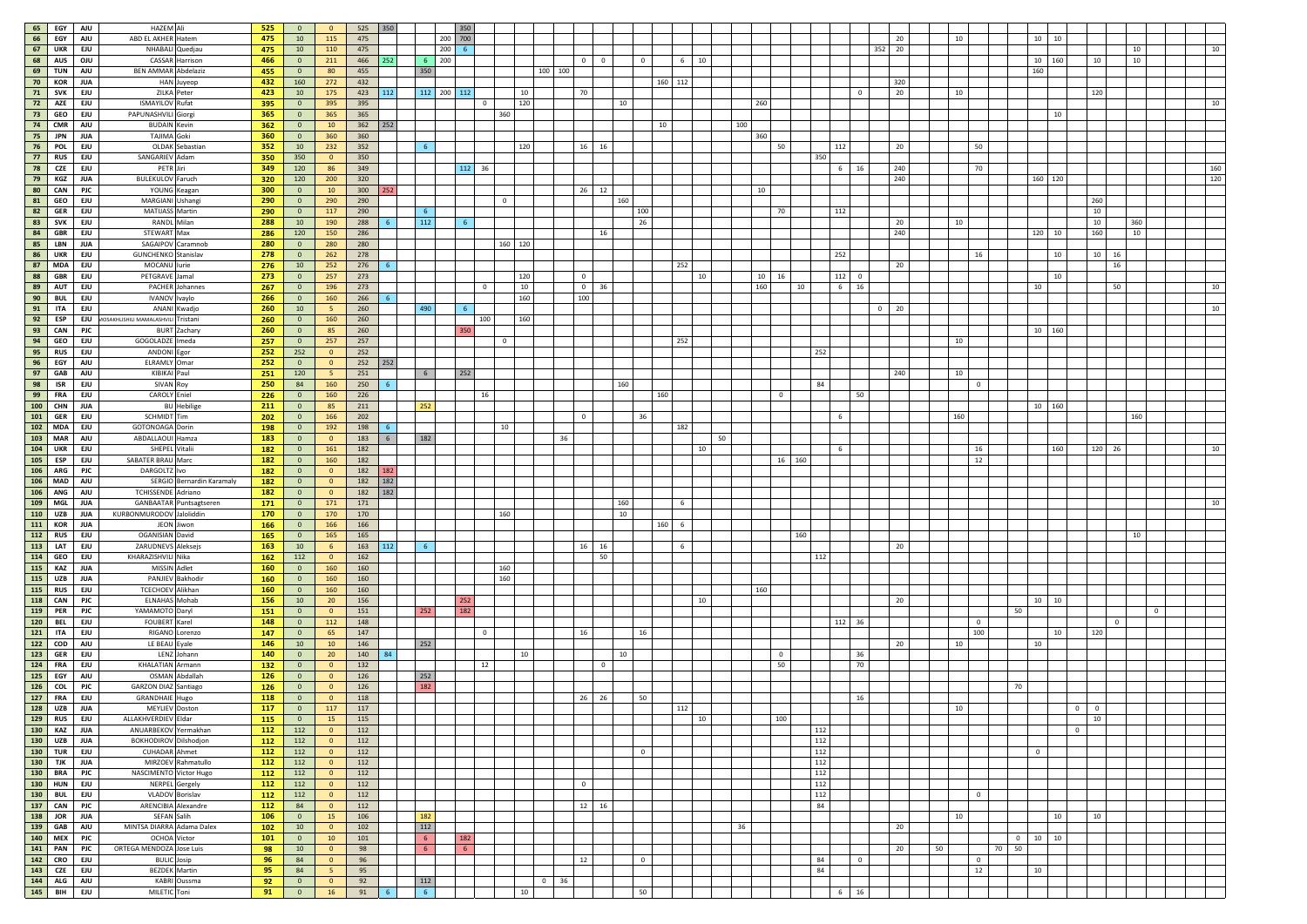| 146 MAD<br><b>AJU</b>                   | RAMALANJAONA Raliterasolo Ricky              | 91        | $\overline{0}$          | $\overline{0}$                   | 91       |                |                     | 182 |                |    |                               |                |              |                 |                |                |                |         |                |              |                           |                |              |     |        |              |     |                |    |
|-----------------------------------------|----------------------------------------------|-----------|-------------------------|----------------------------------|----------|----------------|---------------------|-----|----------------|----|-------------------------------|----------------|--------------|-----------------|----------------|----------------|----------------|---------|----------------|--------------|---------------------------|----------------|--------------|-----|--------|--------------|-----|----------------|----|
| 147 SRB<br>EJU                          | CIRIC Mihailo                                | 88        | $\overline{0}$          | $\overline{0}$                   | 88       |                |                     |     |                |    | $\overline{0}$                |                | 70           |                 |                |                |                |         |                |              |                           |                | 36           |     |        |              |     |                |    |
| 148 BUR<br>AJU                          | KONE Carmel                                  | 86        | $\overline{0}$          | $\circ$                          | 86       |                |                     |     |                |    |                               |                |              |                 |                | 50 36          |                |         |                |              |                           |                |              |     |        |              |     |                |    |
| 149 KAZ<br><b>JUA</b>                   | SAGITBEK Assylan                             | 85        | $\overline{0}$          | 85                               | 85       |                |                     |     |                |    |                               |                |              |                 |                |                |                |         |                |              |                           |                |              |     | 160    | $\mathbf{0}$ | 10  |                |    |
| 149<br>GEO<br>EJU                       | <b>TCHRIKISHVILI Avtandili</b>               | 85        | $\overline{0}$          | 85                               | 85       |                |                     |     |                |    |                               |                |              |                 |                |                |                |         |                |              |                           |                |              |     |        |              | 160 |                | 10 |
| 151<br>GEO<br>EJU                       | MGEBRISHVILI Lasha                           | 84        | 84                      | $\overline{0}$                   | 84       |                |                     |     |                |    |                               |                |              |                 |                |                |                | 84      |                |              |                           |                |              |     |        |              |     |                |    |
|                                         |                                              |           |                         |                                  |          |                |                     |     |                |    |                               |                |              |                 |                |                |                |         |                |              |                           |                |              |     |        |              |     |                |    |
| 152<br><b>KAZ</b><br><b>JUA</b>         | ARAPOV Aidar                                 | 80        | $\overline{0}$          | 80                               | 80       |                |                     |     |                |    |                               |                |              |                 |                |                |                |         |                |              |                           | 160            |              |     |        | $\mathbf{0}$ |     |                |    |
| 153<br><b>TUN</b><br>AJU                | KOURAICHI Yassine                            | 76        | $\overline{0}$          | $\overline{0}$                   | 76       | 6 <sup>1</sup> |                     |     |                |    | $0$ 70                        |                |              |                 |                |                |                |         |                |              |                           |                |              |     |        |              |     |                |    |
| 154 SLO<br>EJU                          | LACKOVIC Narsej                              | 74        | $10\,$                  | $\circ$                          | 74       |                | 112                 |     |                |    |                               |                |              |                 |                |                |                |         |                | 20           |                           |                | 16           |     |        |              |     |                |    |
| 155 POL<br><b>EJU</b>                   | SZCZEPANIAK Tomasz                           | 74        | $\overline{0}$          | $\overline{0}$                   | 74       |                |                     | 112 |                |    |                               | $\mathbf{0}$   |              |                 |                |                |                |         | $\circ$        |              |                           |                |              |     |        |              |     | 36             |    |
| 156<br><b>FRA</b><br>EJU                | L HERBIER Teo                                | 74        | $\overline{0}$          | $\overline{0}$                   | 74       |                |                     |     | 12             |    | $\overline{0}$                | 26             | 36           |                 |                |                |                |         |                |              |                           |                |              |     |        |              |     |                |    |
|                                         |                                              |           |                         |                                  |          |                |                     |     |                |    |                               |                |              |                 |                |                |                |         |                |              |                           |                |              |     |        |              |     |                |    |
| 157<br><b>ALG</b><br>AJU                | BENATIA Rayane Zakaria                       | 70        | $\overline{0}$          | $\overline{0}$                   | 70       |                |                     |     |                |    | 70                            |                |              |                 |                |                |                |         |                |              |                           |                |              |     |        |              |     |                |    |
| 157<br><b>CMR</b><br>AJU                | NDJIMA EHOWA Raoul                           | 70        | $\overline{0}$          | $\circ$                          | 70       |                |                     |     |                |    |                               |                |              |                 |                | 70             |                |         |                |              |                           |                |              |     |        |              |     |                |    |
| 159<br>CGO<br><b>AJU</b>                | <b>IPPET LETEMBET</b> Rumenigee              | 66        | $\overline{0}$          | 10                               | 66       |                | 112                 |     |                |    |                               |                |              |                 |                |                |                | 10      |                |              |                           |                |              |     |        |              |     |                |    |
| 160<br><b>BLR</b><br>EJU                | SIDORYK Aliaksandr                           | 65        | $\overline{0}$          | 65                               | 65       |                |                     |     |                |    |                               |                |              |                 |                |                |                |         |                |              |                           |                |              |     | 10     |              | 120 |                |    |
| 161<br>GEO<br>EJU                       | KURDIANI Giorgi                              | 60        | $\overline{0}$          | 60                               | 60       |                |                     |     |                |    |                               |                |              |                 |                |                |                |         |                |              |                           |                |              |     |        | 120          |     |                |    |
|                                         |                                              | 60        |                         |                                  |          |                |                     |     |                |    |                               |                |              |                 |                |                |                |         |                |              |                           |                |              |     |        |              |     |                |    |
| 161<br><b>RUS</b><br>EJU                | NAZIROV Ekubzhon                             |           | $\overline{0}$          | 60                               | 60       |                |                     |     |                |    |                               |                |              |                 |                |                |                |         |                |              |                           |                |              |     |        |              | 120 |                |    |
| 163<br><b>UAE</b><br><b>JUA</b>         | GRIGORIAN Aram                               | 60        | $\overline{0}$          | 10                               | 60       |                |                     |     | 10             |    | 50                            |                |              |                 |                |                |                |         |                |              |                           |                |              |     |        |              |     |                |    |
| 164<br>GUI<br>AJU                       | MILLIMONO Abdoulaye                          | 59        | $\overline{0}$          | $\circ$                          | 59       | 6              | 6 <sup>5</sup>      |     |                |    |                               |                |              |                 | $\overline{0}$ | 50             |                |         |                |              |                           |                |              |     |        |              |     |                |    |
| 165<br><b>BEL</b>                       | <b>EJU</b> VAN DEN HERREWEGEN Jitse          | 56        | $\overline{0}$          | $\overline{0}$                   | 56       |                |                     |     | 16             |    | 12                            | 12             | 16           |                 |                |                |                |         |                |              |                           |                |              |     |        |              |     |                |    |
| 166<br><b>AUT</b><br>EJU                | <b>BUBANJA</b> Marko                         | 53        | $\overline{0}$          | 5 <sub>1</sub>                   | 53       |                |                     |     | $\circ$        |    | 16                            |                |              |                 |                |                |                |         | 16             |              |                           |                | 26           |     |        |              |     | $\circ$        | 10 |
| 167<br><b>NED</b><br>EJU                | VAN DIJK Mark                                | 52        | $\overline{0}$          | $\mathbf 0$                      | 52       |                |                     |     | $\overline{0}$ |    |                               | 36             | 16           |                 |                |                |                |         |                |              |                           |                |              |     |        |              |     |                |    |
|                                         |                                              |           |                         |                                  |          |                |                     |     |                |    |                               |                |              |                 |                |                |                |         |                |              |                           |                |              |     |        |              |     |                |    |
| 168<br><b>TUN</b><br>AJU                | <b>BJAOUI</b> Bahaeddine                     | 50        | $\overline{0}$          | $\mathbf{0}$                     | 50       |                |                     |     |                |    | 50                            |                |              |                 |                |                |                |         |                |              |                           |                |              |     |        |              |     |                |    |
| 168<br><b>ALG</b><br>AJU                | <b>BOUCHOUKH</b> Abderahim                   | 50        | $\overline{0}$          | $\overline{0}$                   | 50       |                |                     |     |                |    | 50                            |                |              |                 |                |                |                |         |                |              |                           |                |              |     |        |              |     |                |    |
| 168<br><b>ALG</b><br>AJU                | DAROUL Lokmane                               | 50        | $\overline{0}$          | $\circ$                          | 50       |                |                     |     |                |    | 50<br>$\overline{\mathbf{0}}$ |                |              |                 |                |                |                |         |                |              |                           |                |              |     |        |              |     |                |    |
| 168 DOM<br>PJC                          | <b>GUZMAN LARA Eduardo Manuel</b>            | 50        | $\overline{0}$          | $\bullet$                        | 50       |                |                     |     |                |    |                               |                |              |                 |                |                |                |         |                |              |                           |                | 100          |     |        |              |     |                |    |
| 168<br>ESP<br>EJU                       | KABHULIANI Ilia                              | 50        | $\overline{0}$          | $\bullet$                        | 50       |                |                     |     | 50             |    | $\overline{0}$                |                |              |                 |                |                |                |         |                |              |                           |                |              |     |        |              |     |                |    |
| 168<br><b>FRA</b><br>EJU                | LIVOLSI Paul                                 | 50        | $\overline{0}$          | $\mathbf 0$                      | 50       |                |                     |     | 50             |    |                               |                |              |                 |                |                |                |         | $\overline{0}$ |              |                           |                |              |     |        |              |     |                |    |
| 174 CGO<br><b>AJU</b>                   | <b>GAMBI</b> Octave Regis                    | 48        | $\overline{0}$          | 6                                | 48       | 6              |                     |     |                |    |                               |                |              | 6               | 36             |                |                |         |                |              |                           |                |              |     |        |              |     |                |    |
|                                         |                                              |           |                         |                                  |          |                |                     |     |                |    |                               |                |              |                 |                |                |                |         |                |              |                           |                |              |     |        |              |     |                |    |
| 175<br><b>AUT</b><br>EJU                | <b>BUCHEBNER</b> Mario                       | 42        | $\overline{0}$          | $\circ$                          | 42       |                |                     |     | 26             |    | 16                            | $\mathbf 0$    |              |                 |                |                |                |         |                |              |                           |                |              |     |        |              |     |                |    |
| 176<br><b>ISR</b><br>EJU                | <b>GUREVITCH Guy</b>                         | 39        | 10                      | $\bullet$                        | 39       |                |                     |     | 16             |    |                               | $\mathbf{0}$   |              |                 |                |                |                |         |                | 20           |                           |                | 26           |     |        |              |     | $\overline{0}$ |    |
| 177<br><b>AUT</b><br>EJU                | BORCHASHVILLI Adam                           | 38        | $\mathbf{0}$            | 5                                | 38       |                |                     |     |                |    |                               | $\overline{0}$ |              |                 |                |                |                |         | $\circ$        |              |                           |                | 16           |     | $10\,$ |              |     | 50             |    |
| 178<br><b>UKR</b><br>EJU                | DUNIAMALIIEV Zaur                            | 36        | $\overline{0}$          | 20                               | 36       |                |                     |     | 16 10          | 10 |                               |                |              |                 |                |                |                |         |                |              |                           |                |              |     |        |              |     |                |    |
| 179 DOM                                 | PJC DEL ORBE CORTORREAL Medickson            | 36        | $\overline{0}$          | $\overline{0}$                   | 36       |                |                     |     |                |    |                               |                |              |                 |                |                | 36             |         |                |              |                           |                |              |     |        |              |     |                |    |
| 179<br><b>ALG</b><br>AJU                | FALA Abdellah                                | 36        | $\overline{0}$          | $\mathbf{0}$                     | 36       |                |                     |     |                |    | 36                            |                |              |                 |                |                |                |         |                |              |                           |                |              |     |        |              |     |                |    |
|                                         |                                              |           |                         |                                  |          |                |                     |     |                |    |                               |                |              |                 |                |                |                |         |                |              |                           |                |              |     |        |              |     |                |    |
| 179<br><b>ALG</b><br>AJU                | <b>FILALI Lyes</b>                           | 36        | $\overline{0}$          | $\overline{0}$                   | 36       |                |                     |     |                |    | 36                            |                |              |                 |                |                |                |         |                |              |                           |                |              |     |        |              |     |                |    |
| 179<br><b>MLI</b><br>AJU                | KONATE Souleymane                            | 36        | $\overline{0}$          | $\overline{0}$                   | 36       |                |                     |     |                |    |                               |                |              |                 | 36             |                |                |         |                |              |                           |                |              |     |        |              |     |                |    |
| 183<br><b>CMR</b><br><b>AJU</b>         | DOLASSEM Dieudonne                           | 35        | $\overline{0}$          | $\overline{0}$                   | 35       |                |                     |     |                |    |                               |                |              |                 |                |                |                |         |                |              |                           |                |              |     |        |              |     |                | 70 |
| 183 RUS<br>EJU                          | DONTSOV Roman                                | 35        | $\overline{0}$          | $\overline{0}$                   | 35       |                |                     |     |                |    |                               |                |              |                 |                |                |                |         |                |              |                           | $\mathbf{0}$   |              |     |        | 70           |     |                |    |
| 185<br><b>ISR</b><br>EJU                | TENENBAUM Ben                                | 33        | $\overline{0}$          | 11                               | 33       |                |                     |     | 16             |    | $\Omega$                      |                |              |                 |                |                |                |         |                |              |                           |                | 12           |     |        |              | 10  | $\Omega$       |    |
| 186<br><b>HUN</b><br>EJU                | <b>VERES</b> Marton                          |           | $\overline{0}$          |                                  |          |                |                     |     |                |    |                               |                |              |                 |                |                |                |         |                |              |                           |                |              |     |        |              |     | $\circ$        |    |
|                                         |                                              |           |                         |                                  |          |                |                     |     |                |    |                               |                |              |                 |                |                |                |         |                |              |                           |                |              |     |        |              |     |                |    |
|                                         |                                              | 32        |                         | $\mathbf 0$                      | 32       |                |                     |     |                |    |                               |                |              |                 |                |                |                |         | 26             |              |                           |                | 12           |     |        |              |     |                |    |
| 186<br><b>NZL</b><br>OJU                | WALLISS Noah                                 | 32        | $\overline{0}$          | $\overline{0}$                   | 32       |                |                     |     |                |    | $26 \quad 0$                  | $\overline{0}$ | $\mathbf{0}$ |                 |                |                |                |         |                |              |                           |                |              |     |        |              |     |                |    |
| 188<br>SUI<br>EJU                       | <b>GAUTSCHI</b> Simon                        | 29        | $\overline{0}$          | $\overline{0}$                   | 29       |                |                     |     |                |    | 16                            |                | $\circ$      |                 |                |                | $\circ$        |         | $\circ$        |              |                           |                | $\mathbf{0}$ |     |        |              |     | 26             |    |
| 189<br>LIE<br>EJU                       | SCHWENDINGER Raphael                         | 28        | 10                      | 15                               | 28       |                | 6 <sup>5</sup>      |     |                |    |                               |                |              |                 |                |                |                |         |                | $0 \quad 20$ |                           | 10             |              |     |        | 10           |     | $\circ$        | 10 |
|                                         |                                              |           |                         |                                  |          |                |                     |     |                |    |                               |                |              |                 |                |                |                |         |                |              |                           |                |              |     |        |              |     |                |    |
| 190 SWE<br>EJU                          | <b>OSCARSSON</b> Axel                        | 28        | 6 <sup>5</sup>          | $\overline{0}$                   | 28       |                |                     |     |                |    |                               |                |              |                 |                |                | 16             | 6       |                |              |                           |                | 12           |     |        |              |     |                |    |
| 191<br><b>ESP</b><br>EJU                | NIETO TRINIDAD Daniel                        | 28        | $\overline{0}$          | $\overline{0}$                   | 28       |                |                     |     | 12             |    |                               | $\overline{0}$ | 16           |                 |                |                | $\circ$        |         |                |              |                           |                |              |     |        |              |     |                |    |
| 192<br><b>NOR</b><br>EJU                | <b>EILERTSEN</b> Kornelius                   | 26        | $\overline{0}$          | $\mathbf{0}$                     | 26       |                |                     |     |                |    |                               |                |              |                 |                |                |                |         | 26             |              |                           |                |              |     |        |              |     |                |    |
| 192<br><b>GER</b><br>EJU                | FIEDLER Richard                              | 26        | $\overline{0}$          | $\mathbf{0}$                     | 26       |                |                     |     |                |    |                               |                |              |                 |                |                | 26             |         |                |              |                           |                |              |     |        |              |     |                |    |
| 192<br><b>TUN</b><br><b>AJU</b>         | MCHICHI GUZANNAI Khalil                      | 26        | $\overline{0}$          | $\overline{0}$                   | 26       |                |                     |     |                |    | 26                            |                |              |                 |                |                |                |         |                |              |                           |                |              |     |        |              |     |                |    |
| 195<br><b>RUS</b><br>EJU                | DAVUDOV Nadzhibula                           | 25        | $\overline{0}$          | $\overline{0}$                   | 25       |                |                     |     |                |    |                               |                |              |                 |                |                |                |         |                |              |                           | $\overline{0}$ |              |     |        | 50           |     |                |    |
| 195<br><b>CMR</b><br>AJU                | HEUMOU HEUMI Gabin Ulrich                    | 25        | $\overline{0}$          | $\overline{0}$                   | 25       |                |                     |     |                |    |                               |                |              |                 |                | $^{\circ}$     |                |         |                |              |                           |                |              |     |        |              |     |                | 50 |
| <b>KAZ</b><br><b>JUA</b>                |                                              | 25        | $\overline{0}$          | $\overline{0}$                   | 25       |                |                     |     |                |    |                               |                |              |                 |                |                |                |         |                |              |                           |                |              |     |        | 50           |     |                |    |
| 195                                     | PALKIN Rega                                  |           |                         |                                  |          |                |                     |     |                |    |                               |                |              |                 |                |                |                |         |                |              |                           |                |              |     |        |              |     |                |    |
| 195 DOM<br>PJC                          | SANTANA Oscar                                | 25        | $\overline{0}$          | $\overline{0}$                   | 25       |                |                     |     |                |    |                               |                |              |                 |                |                |                |         |                |              |                           |                | 50           |     |        |              |     |                |    |
| 199 MEX<br>PJC                          | OLIVARES JEREMI                              | 24        | 6 <sup>5</sup>          | $\overline{0}$                   | 24       |                |                     |     |                |    |                               |                |              |                 |                |                |                | - 6     |                |              | $\circ$<br>$\overline{0}$ |                |              | -36 |        |              |     |                |    |
| 200<br><b>USA</b><br>PJC                | KNAUF Alexander                              | 22        | $\overline{0}$          | 6 <sup>5</sup>                   | 22       |                |                     |     | 16             |    |                               |                |              |                 |                |                |                |         | 6              |              |                           |                |              |     |        |              |     |                |    |
| 201<br><b>CYP</b><br>EJU                | MICHAEL Aristos                              | 22        | $\overline{0}$          | $\overline{0}$                   | 22       |                |                     |     |                |    |                               | 16             |              |                 |                |                |                |         |                |              |                           |                |              |     |        |              |     |                |    |
| 202<br><b>MGL</b><br><b>JUA</b>         | <b>BATSAIKHAN</b> Tengis                     | 20        | $\overline{0}$          | 20                               | 20       |                |                     |     |                |    |                               |                |              |                 |                | 10             |                | 10      |                |              |                           |                |              |     |        |              |     |                |    |
| 202<br><b>KAZ</b><br><b>JUA</b>         | <b>KHAMZA</b> Didar                          | 20        | $\overline{0}$          | 20                               | 20       |                |                     |     |                | 10 |                               | 10             |              |                 |                |                |                |         |                |              |                           |                |              |     |        |              |     |                |    |
| 204<br>CZE<br>EJU                       | <b>KNAPEK</b> Radim                          | 20        | $\circ$                 | $\mathbf{0}$                     | 20       |                |                     |     |                |    | 12                            |                |              |                 |                |                |                |         |                |              |                           |                |              |     |        |              |     | 16             |    |
| EJU                                     |                                              |           | $\overline{0}$          | $\overline{0}$                   | 20       |                |                     |     |                |    |                               |                |              |                 |                |                |                |         | $\circ$        |              |                           |                |              |     |        |              |     |                |    |
| 204<br><b>AUT</b>                       | SCHARFETTER Thomas                           | 20        |                         |                                  |          |                |                     |     |                |    | 12                            |                |              |                 |                |                |                |         |                |              |                           |                | 16           |     |        |              |     |                |    |
| 206<br><b>RUS</b><br>EJU                | BOZHA lurii                                  | 18        | $\overline{0}$          | $\circ$                          | 18       |                |                     |     |                |    |                               |                |              |                 |                |                |                |         |                |              |                           |                |              |     |        | 36           |     |                |    |
| 206<br><b>HUN</b><br>EJU                | KORDELY Peter                                | 18        | $\mathbf 0$             | $\overline{0}$                   | 18       |                |                     |     |                |    |                               |                |              |                 |                |                |                |         | $\circ$        |              |                           |                | $\circ$      |     |        |              |     | 36             |    |
| 206<br><b>DOM</b><br>PJC                | MARTE Marcos                                 | 18        | $\mathbf{0}$            | $\overline{0}$                   | 18       |                |                     |     |                |    |                               |                |              |                 |                |                |                |         |                |              |                           |                | 36           |     |        |              |     |                |    |
| 206<br><b>KAZ</b><br><b>JUA</b>         | RAKISHEV Kazybek                             | 18        | $\overline{0}$          | $\overline{0}$                   | 18       |                |                     |     |                |    |                               |                |              |                 |                |                |                |         |                |              |                           |                |              |     |        | 36           |     |                |    |
|                                         | TSIKOUMINA-WAKOU Jean Bava                   | 16        | $\overline{0}$          | 16                               | 16       |                |                     |     |                |    |                               |                |              | $6\overline{6}$ |                |                |                | $10\,$  |                |              |                           |                |              |     |        |              |     |                |    |
| 210 CGO AJU                             |                                              | 16        | $\overline{0}$          | 10                               |          | 6 <sup>1</sup> |                     |     |                | 10 |                               |                |              |                 |                |                |                |         |                |              |                           |                |              |     |        |              |     |                |    |
| <b>211 LTU</b><br>EJU                   | KLIMASAUSKAS Mantas                          |           |                         |                                  | 16       |                |                     |     |                |    |                               |                |              |                 |                |                |                |         |                |              |                           |                |              |     |        |              |     |                |    |
| 212 BEL<br>EJU                          | <b>DEJACE Nicolas</b>                        | 16        | $\overline{0}$          | $\overline{0}$                   | 16       |                |                     |     |                |    | $\overline{0}$                |                | 16           |                 |                |                |                |         |                |              |                           |                |              |     |        |              |     |                |    |
| 212 BIH<br>EJU                          | <b>HASIC</b> Kerim                           | <b>16</b> | $\overline{\mathbf{0}}$ | $\overline{\mathbf{0}}$          | 16       |                |                     |     |                |    |                               |                | 16           |                 |                |                |                |         |                |              |                           |                |              |     |        |              |     |                |    |
| 212 SWE<br>EJU                          | HYTONEN Leonidas                             | 16        | $\overline{\mathbf{0}}$ | $\bullet$                        | 16       |                |                     |     | $\overline{0}$ |    | $\overline{0}$                |                |              |                 |                |                | 16             |         | $\overline{0}$ |              |                           |                |              |     |        |              |     |                |    |
| <b>212 UKR</b><br>EJU                   | KRYZHANSKYI Marat                            | 16        | $\overline{\mathbf{0}}$ | $\bullet$                        | 16       |                |                     |     |                |    |                               |                |              |                 |                |                | 16             |         |                |              |                           |                | $\circ$      |     |        |              |     | $\overline{0}$ |    |
| 212 GBR<br>EJU                          |                                              |           | $\overline{\mathbf{0}}$ | $\bullet$                        | 16       |                |                     |     |                |    | $\overline{0}$                | $\mathbf 0$    | 16           |                 |                |                | $\overline{0}$ |         | $\overline{0}$ |              |                           |                |              |     |        |              |     |                |    |
|                                         | KUMESU EGRI Christopher                      | <b>16</b> |                         |                                  |          |                |                     |     |                |    |                               |                |              |                 |                |                |                |         |                |              |                           |                |              |     |        |              |     |                |    |
| <b>212</b> SWE<br>EJU                   | MATTSSON Olle                                | 16        | $\overline{0}$          | $\overline{0}$                   | 16       |                |                     |     |                |    |                               |                |              |                 |                |                | 16             |         |                |              |                           |                |              |     |        |              |     |                |    |
| 212 GER<br>EJU                          | MURPHY Hugo                                  | 16        | $\overline{0}$          | $\overline{0}$                   | 16       |                |                     |     |                |    |                               |                |              |                 |                |                | 16             |         | $\overline{0}$ |              |                           |                |              |     |        |              |     |                |    |
| 212 POR<br>EJU                          | OLIVEIRA Gabriel                             | 16        | $\overline{\mathbf{0}}$ | $\bullet$                        | 16       |                |                     |     |                |    |                               |                |              |                 |                |                | 16             |         |                |              |                           |                |              |     |        |              |     |                |    |
| 212 AZE<br>EJU                          | TALIBOV Vugar                                | 16        | $\overline{0}$          | $\bullet$                        | 16       |                |                     |     |                |    |                               | 16             |              |                 |                | $\overline{0}$ |                |         |                |              |                           |                |              |     |        |              |     |                |    |
| <b>221 HUN</b><br>EJU                   | TOTH Ferenc                                  | 16        | $\overline{0}$          | $\bullet$                        | 16       |                |                     |     |                |    |                               |                |              |                 |                |                |                |         | $\circ$        |              |                           |                | 16           |     |        |              |     | 16             |    |
| 222 TJK                                 |                                              | 15        | $\overline{0}$          | 15                               | 15       |                |                     |     |                |    |                               |                |              |                 |                | 10             |                |         |                |              |                           |                |              |     |        |              | 10  |                |    |
| <b>JUA</b>                              | AMIRJONI Nasimjon                            |           |                         |                                  |          |                |                     |     |                |    |                               |                |              |                 |                |                |                |         |                |              |                           |                |              |     |        |              |     |                |    |
| 222 FRA<br>EJU                          | DIESSE Aurelien                              | 15        | $\overline{0}$          | 15                               | 15       |                |                     |     |                |    |                               |                |              |                 | 10             |                |                | $\circ$ |                |              |                           |                |              |     |        |              |     | 10             |    |
| 224 SWE<br>EJU                          | <b>BAATHE</b> Karl                           | 14        | 6 <sup>1</sup>          | $\overline{0}$                   | 14       |                |                     |     |                |    |                               |                |              |                 |                |                |                | 6       |                |              |                           |                | 16           |     |        |              |     |                |    |
| 225 SRB<br>EJU<br>225 BEN<br><b>AJU</b> | <b>BORENOVIC Bosko</b><br>DOSSOU YOVO Celtus | 13<br>13  | 10<br>$10$              | $\overline{0}$<br>$\overline{0}$ | 13<br>13 |                | 6 <sup>1</sup><br>6 |     |                |    |                               |                |              |                 |                |                |                |         |                | 20<br>$0$ 20 |                           |                | $\circ$      |     |        |              |     |                |    |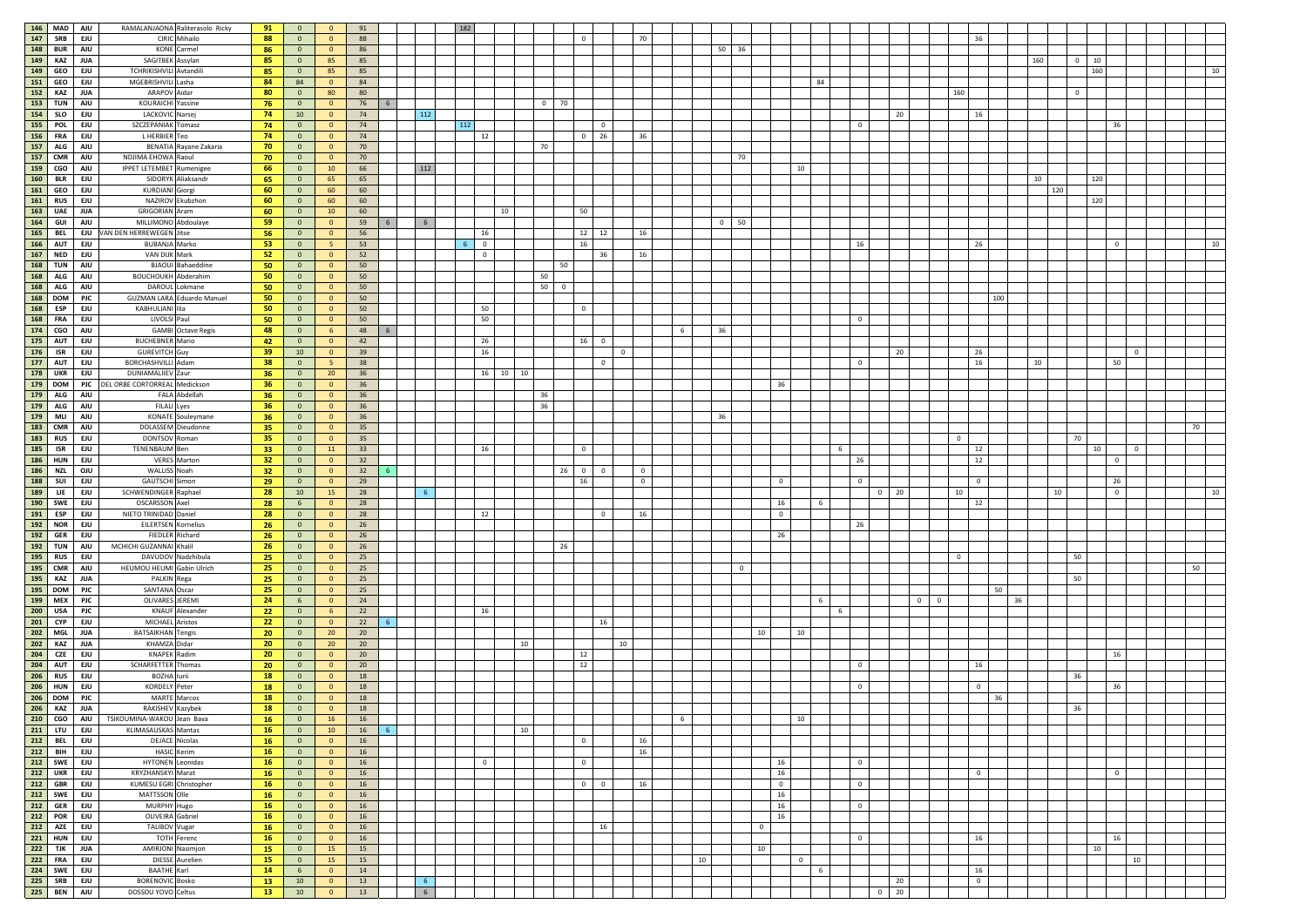| 225 | <b>SMR</b><br><b>EJU</b> | PERSOGLIA Paolo                    | 13                      | 10              | $\overline{0}$  | 13                      |                 |                 |                |         |    |                |         |    |   |    |         |            |         | $\overline{0}$ | 20 |                |    |    |    |              |  |
|-----|--------------------------|------------------------------------|-------------------------|-----------------|-----------------|-------------------------|-----------------|-----------------|----------------|---------|----|----------------|---------|----|---|----|---------|------------|---------|----------------|----|----------------|----|----|----|--------------|--|
| 228 | KAZ<br><b>JUA</b>        | KALKAMANULY Aziz                   | 13                      | $\circ$         | $\circ$         | 13                      |                 |                 |                |         |    |                |         |    |   |    |         |            |         |                |    |                |    | 26 |    |              |  |
| 228 | <b>UZB</b><br><b>JUA</b> | SARSENBAEV Ernazar                 | 13                      | $\overline{0}$  | $\overline{0}$  | 13                      |                 |                 |                |         |    |                |         |    |   |    |         |            |         |                |    |                |    | 26 |    |              |  |
| 230 | PAR<br>PJC               | GINI Angel Antonio                 | $12\,$                  | $6\overline{6}$ | $\overline{0}$  | 12                      |                 |                 |                |         |    |                |         |    |   |    |         | 6          |         |                |    |                |    |    |    |              |  |
| 231 | <b>GBR</b><br><b>EJU</b> | RIJKSEN SALMAN Ryan                | 12                      | $\overline{0}$  | $\overline{0}$  | 12                      |                 |                 |                |         |    |                |         |    |   |    | $\circ$ |            | 12      |                |    |                |    |    |    |              |  |
| 231 | FRA<br>EJU               | <b>TASSIER</b> Loris               | 12                      | $\overline{0}$  | $\mathbf{0}$    | 12                      |                 |                 |                | 12      |    | $\overline{0}$ |         |    |   |    |         |            |         |                |    |                |    |    |    |              |  |
| 233 | <b>ISR</b><br><b>EJU</b> | ZURAT Nadav                        | 11                      | 6 <sup>5</sup>  | 5               | 11                      |                 |                 |                | $\circ$ |    | $\circ$        | $\circ$ |    |   |    |         | 6          |         |                |    | $\mathbf{0}$   |    | 10 |    |              |  |
| 234 |                          | RAICEVIC Novo                      | 11                      |                 |                 |                         |                 |                 |                |         |    |                |         |    |   |    |         |            |         |                |    |                |    |    |    |              |  |
|     | <b>MNE</b><br>EJU        |                                    |                         | $\overline{0}$  | 5               | 11                      |                 |                 |                |         |    |                |         |    |   |    |         |            |         |                |    | 12             | 10 |    |    |              |  |
| 235 | KOR<br><b>JUA</b>        | MUN Kyujoon                        | 10                      | 10              | $\overline{0}$  | 10                      |                 |                 |                |         |    |                |         |    |   |    |         |            |         |                | 20 |                |    |    |    |              |  |
| 236 | <b>TPE</b><br><b>JUA</b> | CHANG Wei-Cheng                    | 10                      | $\overline{0}$  | 10              | 10                      |                 |                 |                |         | 10 |                |         |    |   |    |         |            |         |                |    |                |    |    |    |              |  |
| 236 | <b>BUL</b><br><b>EJU</b> | DICHEV Daniel                      | 10                      | $\overline{0}$  | 10              | 10 <sup>10</sup>        |                 |                 |                |         |    |                |         | 10 |   |    |         |            |         |                |    |                |    |    |    |              |  |
| 236 | AZE<br>EJU               | FATIYEV Murad                      | 10                      | $\overline{0}$  | 10              | 10                      |                 |                 |                | 10      |    |                |         |    |   |    |         |            |         |                |    |                |    |    |    |              |  |
| 236 | <b>BRA</b><br>PJC        | FERREIRA Giovani                   | 10                      | $\overline{0}$  | 10              | 10                      |                 |                 |                |         |    |                |         |    |   | 10 |         |            |         |                |    |                |    |    |    |              |  |
| 236 | <b>BUL</b><br>EJU        | <b>GRAMATIKOV</b> Georgi           | ${\bf 10}$              | $\mathbf 0$     | 10              | 10                      |                 |                 |                |         | 10 |                |         |    |   |    |         |            |         |                |    |                |    |    |    |              |  |
| 236 | <b>TJK</b><br><b>JUA</b> | KHAKIMOV Karomatullo               | 10                      | $\overline{0}$  | 10 <sup>°</sup> | 10 <sup>10</sup>        |                 |                 |                | 10      |    |                |         |    |   |    |         |            |         |                |    |                |    |    |    |              |  |
| 236 | <b>BRA</b><br>PJC        | MORISHIGUE Igor                    | 10                      | $\overline{0}$  | 10              | 10                      |                 |                 |                |         |    |                |         |    |   | 10 |         |            |         |                |    |                |    |    |    |              |  |
| 236 | CGO<br><b>AJU</b>        | NDION Isidore Vann-Dieuveil        | 10                      | $\overline{0}$  | 10              | 10                      |                 |                 |                |         |    |                |         | 10 |   |    |         |            |         |                |    |                |    |    |    |              |  |
| 236 | GER<br>EJU               | WIECZERZAK Alexander               | ${\bf 10}$              | $\overline{0}$  | 10              | 10                      |                 |                 |                |         | 10 |                |         |    |   |    |         |            |         |                |    |                |    |    |    |              |  |
| 236 | <b>KAZ</b><br><b>JUA</b> | ZHANATAYEV Yerassyl                | 10                      | $\overline{0}$  | 10              | 10 <sup>10</sup>        |                 |                 |                | 10      |    |                |         |    |   |    |         |            |         |                |    |                |    |    |    |              |  |
| 246 | <b>BLR</b><br>EJU        | KLIAVUSAU Viktar                   | 10                      | $\overline{0}$  | 10              | 10                      |                 |                 |                |         |    |                |         |    |   |    |         |            |         |                |    |                | 10 |    | 10 |              |  |
| 247 | ARG<br>PJC               | COTO BERSIER Mariano               | 9                       | $\mathbf{0}$    | $\mathbf{0}$    | 9                       |                 |                 |                |         |    |                |         |    |   |    |         |            |         |                |    |                |    |    |    |              |  |
| 248 | <b>GER</b><br>EJU        | PETERSILKA Falk                    | $\boldsymbol{8}$        | $\mathbf 0$     | 5               | $\bf 8$                 |                 | 6 <sup>1</sup>  | 6 <sup>1</sup> |         |    |                |         |    |   |    |         |            |         |                |    |                |    |    |    | 10           |  |
| 249 | CZE<br><b>EJU</b>        | DUDY David                         | $\mathbf{8}$            | $\overline{0}$  | $\Omega$        | $\mathbf{g}$            |                 |                 |                |         |    |                |         |    |   |    |         |            |         |                |    | $\Omega$       |    |    |    | 16           |  |
| 249 | POL<br>EJU               | MAJCHER Norbert                    | 8                       | $\overline{0}$  | $\overline{0}$  | 8                       |                 |                 |                |         |    |                |         |    |   |    |         |            |         |                |    | $\overline{0}$ |    |    |    | 16           |  |
| 249 | <b>MDA</b><br><b>EJU</b> | MATVEICIUC Eugen                   | $\mathbf{8}$            | $\overline{0}$  | $\circ$         | 8                       |                 |                 |                |         |    |                |         |    |   |    |         |            |         |                |    |                |    |    |    | 16           |  |
| 249 | <b>NED</b><br>EJU        | VAN HERK lan                       | $\boldsymbol{8}$        | $\mathbf 0$     | $\mathbf{0}$    | 8                       |                 |                 |                |         |    |                |         |    |   |    |         |            | $\circ$ |                |    | $\overline{0}$ |    |    |    | 16           |  |
| 253 | <b>USA</b><br>PJC        | <b>BAREFOOT</b> Issei              | 6                       | $6\overline{6}$ | $\overline{0}$  | 6                       |                 |                 |                |         |    |                |         |    |   |    |         | 6          |         |                |    |                |    |    |    |              |  |
|     |                          |                                    |                         |                 |                 |                         |                 |                 |                |         |    |                |         |    |   |    |         |            |         |                |    |                |    |    |    |              |  |
| 253 | POR<br>EJU               | <b>BOAVIDA</b> Rodrigo             | 6 <sup>1</sup>          | $6\overline{6}$ | $\mathbf 0$     | 6 <sup>1</sup>          |                 |                 |                |         |    |                |         |    |   |    |         | $\sqrt{6}$ |         |                |    |                |    |    |    |              |  |
| 253 | LAT<br><b>EJU</b>        | DUINOVS Maksims                    | 6 <sup>1</sup>          | 6 <sup>5</sup>  | $\mathbf{0}$    | 6 <sup>5</sup>          |                 |                 |                |         |    |                |         |    |   |    |         | 6          |         |                |    |                |    |    |    |              |  |
| 253 | KSA<br><b>JUA</b>        | FALLATAH AMJAD                     | 6                       | $6\phantom{1}$  | $\mathbf{0}$    | $6\overline{6}$         |                 |                 |                |         |    |                |         |    |   |    |         | 6          |         |                |    |                |    |    |    |              |  |
| 253 | KGZ<br><b>JUA</b>        | ISHENBAEV Anarbek                  | 6                       | 6 <sup>5</sup>  | $\mathbf{0}$    | 6 <sup>5</sup>          |                 |                 |                |         |    |                |         |    |   |    |         | 6          |         |                |    |                |    |    |    |              |  |
| 253 | GRE<br>EJU               | KRITIKOS Michail                   | 6                       | 6 <sup>5</sup>  | $\circ$         | $6\overline{6}$         |                 |                 |                |         |    |                |         |    |   |    |         | 6          |         |                |    |                |    |    |    |              |  |
| 253 | KOR<br><b>JUA</b>        | LEE Namhoon                        | 6                       | 6               | $\Omega$        | 6                       |                 |                 |                |         |    |                |         |    |   |    |         | -6         |         |                |    |                |    |    |    |              |  |
| 253 | <b>IND</b><br><b>JUA</b> | SINGH Jagtar                       | 6                       | $6\phantom{1}$  | $\mathbf 0$     | $6\overline{6}$         |                 |                 |                |         |    |                |         |    |   |    |         | 6          |         |                |    |                |    |    |    |              |  |
| 253 | <b>UKR</b><br><b>EJU</b> | VALIEIEV Tymur                     | 6 <sup>1</sup>          | $6\overline{6}$ | $\overline{0}$  | 6                       |                 |                 |                |         |    |                |         |    |   |    |         | 6          |         |                |    | $\circ$        |    |    |    | $\circ$      |  |
| 262 | <b>MGL</b><br><b>JUA</b> | BATTOGTOKH Munkhbayar              | 6                       | $\overline{0}$  | 6 <sup>1</sup>  | 6 <sup>5</sup>          |                 |                 |                |         |    |                |         |    | 6 |    |         |            |         |                |    |                |    |    |    |              |  |
| 262 | <b>JPN</b><br><b>JUA</b> | OKADA Riku                         | 6 <sup>1</sup>          | $\mathbf 0$     | 6 <sup>1</sup>  | $6\overline{6}$         |                 |                 |                |         |    |                |         |    | 6 |    |         |            |         |                |    |                |    |    |    |              |  |
| 262 | CRO<br><b>EJU</b>        | ROZGA Ivan                         | 6                       | $\mathbf{0}$    | 6               | $6\overline{6}$         |                 |                 |                |         |    |                |         |    |   |    |         |            | 6       |                |    |                |    |    |    |              |  |
| 265 | CHI<br>PJC               | ARANCIBIA Daniel                   | 6                       | $\Omega$        | $\Omega$        | 6 <sup>5</sup>          | 6               |                 |                |         |    |                |         |    |   |    |         |            |         |                |    |                |    |    |    |              |  |
| 265 | PER<br>PJC               | ARROYO OSORIO Jose Luis            | 6                       | $\overline{0}$  | $\overline{0}$  | 6                       | 6 <sup>1</sup>  |                 |                |         |    |                |         |    |   |    |         |            |         |                |    |                |    |    |    |              |  |
| 265 | MKD<br>EJU               | CHAKAROVSKI Andrej                 | 6                       | $\overline{0}$  | $\Omega$        | 6                       | 6 <sup>1</sup>  |                 |                |         |    |                |         |    |   |    |         |            |         |                |    |                |    |    |    |              |  |
| 265 | CRO<br><b>EJU</b>        | JELACA Ivan                        | 6                       | $\mathbf{0}$    | $\mathbf{0}$    | 6 <sup>1</sup>          |                 |                 |                |         |    |                |         |    |   |    |         |            |         |                |    | 12             |    |    |    |              |  |
| 265 | <b>NED</b><br><b>EJU</b> | <b>KELLIJ</b> Nick                 | 6 <sup>1</sup>          | $\overline{0}$  | $\circ$         | 6 <sup>5</sup>          |                 |                 |                |         |    |                |         |    |   |    |         |            |         |                |    | 12             |    |    |    | $\mathbf{0}$ |  |
| 265 | <b>SVK</b><br><b>EJU</b> | MATASEJE Benjamin                  | 6                       | $\overline{0}$  | $\mathbf{0}$    | 6 <sup>1</sup>          |                 |                 |                |         |    |                |         |    |   |    |         |            |         |                |    | 12             |    |    |    |              |  |
| 265 | ANG<br><b>AJU</b>        | MATEUS Silvio                      | 6 <sup>1</sup>          | $\mathbf 0$     | $\mathbf 0$     | $\,$ 6 $\,$             | 6               |                 |                |         |    |                |         |    |   |    |         |            |         |                |    |                |    |    |    |              |  |
| 265 | CAF<br><b>AJU</b>        | NGOUYASSA BEKAI Denis CeDric       | 6                       | $\overline{0}$  | $\mathbf{0}$    | $6\overline{6}$         | 6               |                 |                |         |    | $\circ$        |         |    |   |    |         |            |         |                |    |                |    |    |    |              |  |
| 265 | <b>VEN</b><br>PJC        | PAEZ Carlos                        | 6                       | $\overline{0}$  | $\circ$         | 6                       | $6\phantom{1}6$ |                 |                |         |    |                |         |    |   |    |         |            |         |                |    |                |    |    |    |              |  |
| 265 | COL<br>PJC               | PAZ ALBARRACIN Daniel Astharsheran | -6                      | $\overline{0}$  | $\mathbf{0}$    | 6                       | 6               |                 |                |         |    |                |         |    |   |    |         |            |         |                |    |                |    |    |    |              |  |
| 265 | <b>ITA</b><br>EJU        | ROVEGNO Matteo                     | 6 <sup>°</sup>          | $\overline{0}$  | $\mathbf 0$     | $6\overline{6}$         |                 |                 |                |         |    |                |         |    |   |    | $\circ$ |            |         |                |    | 12             |    |    |    |              |  |
| 265 | CRO<br><b>EJU</b>        | STRAZA Tin                         | 6                       | $\overline{0}$  | $\overline{0}$  | $6\overline{6}$         |                 |                 |                |         |    |                |         |    |   |    |         |            |         |                |    | 12             |    |    |    |              |  |
| 265 | POL<br>EJU               | ZAJACZKOWSKI Lukasz                | 6 <sup>1</sup>          | $\overline{0}$  | $\overline{0}$  | 6 <sup>6</sup>          |                 |                 |                |         |    |                | $\circ$ |    |   |    |         |            |         |                |    | 12             |    |    |    |              |  |
| 278 | AFG<br><b>JUA</b>        | HAIDARI Shukruddin                 | -5                      | $\mathbf{0}$    | 5 <sup>1</sup>  | 5 <sup>5</sup>          |                 |                 |                |         |    |                |         |    |   |    |         |            |         |                |    |                |    |    | 10 |              |  |
| 278 | AFG<br><b>JUA</b>        | KAKAR Mod Ismail                   | $\mathbf S$             | $\circ$         | 5               | 5                       |                 |                 |                |         |    |                |         |    |   |    |         |            |         |                |    |                |    |    | 10 |              |  |
| 278 | <b>ISR</b><br><b>EJU</b> | SABAG Daniel                       | 5                       | $\overline{0}$  | 5 <sub>1</sub>  | 5 <sup>5</sup>          |                 |                 |                |         |    |                |         |    |   |    |         |            |         |                |    |                |    |    |    | 10           |  |
| 278 | <b>HUN</b><br>EJU        |                                    |                         |                 |                 |                         |                 |                 |                |         |    |                |         |    |   |    |         |            |         |                |    |                |    |    |    |              |  |
|     |                          | <b>TOTH</b> Apor                   | -5                      | $\overline{0}$  | 5 <sub>1</sub>  | 5 <sup>7</sup>          |                 |                 |                |         |    |                |         |    |   |    |         |            |         |                |    |                |    |    |    | 10 0         |  |
| 278 | <b>BLR</b><br><b>EJU</b> | VARAPAYEU Yahor                    | -5                      | $\overline{0}$  | 5 <sup>1</sup>  | 5 <sup>5</sup>          |                 |                 |                |         |    |                |         |    |   |    |         |            |         |                |    | 10             |    |    |    |              |  |
| 283 | IRI<br><b>JUA</b>        | <b>BAGHCHEGHI</b> Ghasem           | $\overline{\mathbf{3}}$ | $\overline{0}$  | $\circ$         | $\overline{\mathbf{3}}$ |                 | 6 <sup>1</sup>  |                |         |    |                |         |    |   |    |         |            |         |                |    |                |    |    |    |              |  |
| 283 | <b>ISL</b><br><b>EJU</b> | <b>BLONDAL</b> Egill               | $\overline{\mathbf{3}}$ | $\overline{0}$  | $\Omega$        | 3 <sup>2</sup>          |                 | 6 <sup>1</sup>  | 6 <sup>5</sup> |         |    |                |         |    |   |    |         |            |         |                |    |                |    |    |    |              |  |
| 283 | SEY<br><b>AJU</b>        | FINESSE Nantenaina                 | 3 <sup>7</sup>          | $\overline{0}$  | $\overline{0}$  | 3 <sup>7</sup>          |                 | 6 <sup>1</sup>  |                |         |    |                |         |    |   |    |         |            |         | $\overline{0}$ |    |                |    |    |    |              |  |
| 283 | <b>ISR</b><br>EJU        | <b>GOLAN</b> Itay                  | $\mathbf{3}$            | $\mathbf{0}$    | $\mathbf{0}$    | $\overline{3}$          |                 |                 | 6              |         |    |                |         |    |   |    |         |            |         |                |    |                |    |    |    |              |  |
| 283 | <b>SLE</b><br><b>AJU</b> | <b>HARRIS</b> Fredrick             | $\mathbf{3}$            | $\mathbf 0$     | $\mathbf{0}$    | $\overline{\mathbf{3}}$ |                 |                 | 6              |         |    |                |         |    |   |    |         |            |         |                |    |                |    |    |    |              |  |
| 283 | ANG<br>AJU               | JOAO Frederico                     | $\overline{\mathbf{3}}$ | $\Omega$        | $\Omega$        | $\overline{3}$          |                 | 6               |                |         |    |                |         |    |   |    |         |            |         |                |    |                |    |    |    |              |  |
| 283 | <b>KEN</b><br><b>AJU</b> | KIRIMI Johnson                     | $\mathbf{3}$            | $\mathbf 0$     | $\mathbf 0$     | $\overline{\mathbf{3}}$ |                 | $6\overline{6}$ | 6              |         |    |                |         |    |   |    |         |            |         |                |    |                |    |    |    |              |  |
| 283 | <b>CIV</b><br><b>AJU</b> | <b>OUATTARA</b> Bamadou            | 3 <sup>7</sup>          | $\mathbf{0}$    | $\mathbf{0}$    | $\overline{3}$          |                 | 6 <sup>5</sup>  |                |         |    |                |         |    |   |    |         |            |         |                |    |                |    |    |    |              |  |
| 283 | ANG<br><b>AJU</b>        | RICARDO Euclides                   | 3 <sup>7</sup>          | $\mathbf 0$     | $\mathbf{0}$    | $\overline{\mathbf{3}}$ |                 | $6\overline{6}$ |                |         |    |                |         |    |   |    |         |            |         |                |    |                |    |    |    |              |  |
| 283 | <b>TKM</b><br><b>JUA</b> | <b>TORAYEV</b> Shatlyk             | 3 <sup>7</sup>          | $\overline{0}$  | $\overline{0}$  | $\overline{\mathbf{3}}$ |                 | 6 <sup>6</sup>  |                |         |    |                |         |    |   |    |         |            |         |                |    |                |    |    |    |              |  |
|     |                          |                                    |                         |                 |                 |                         |                 |                 |                |         |    |                |         |    |   |    |         |            |         |                |    |                |    |    |    |              |  |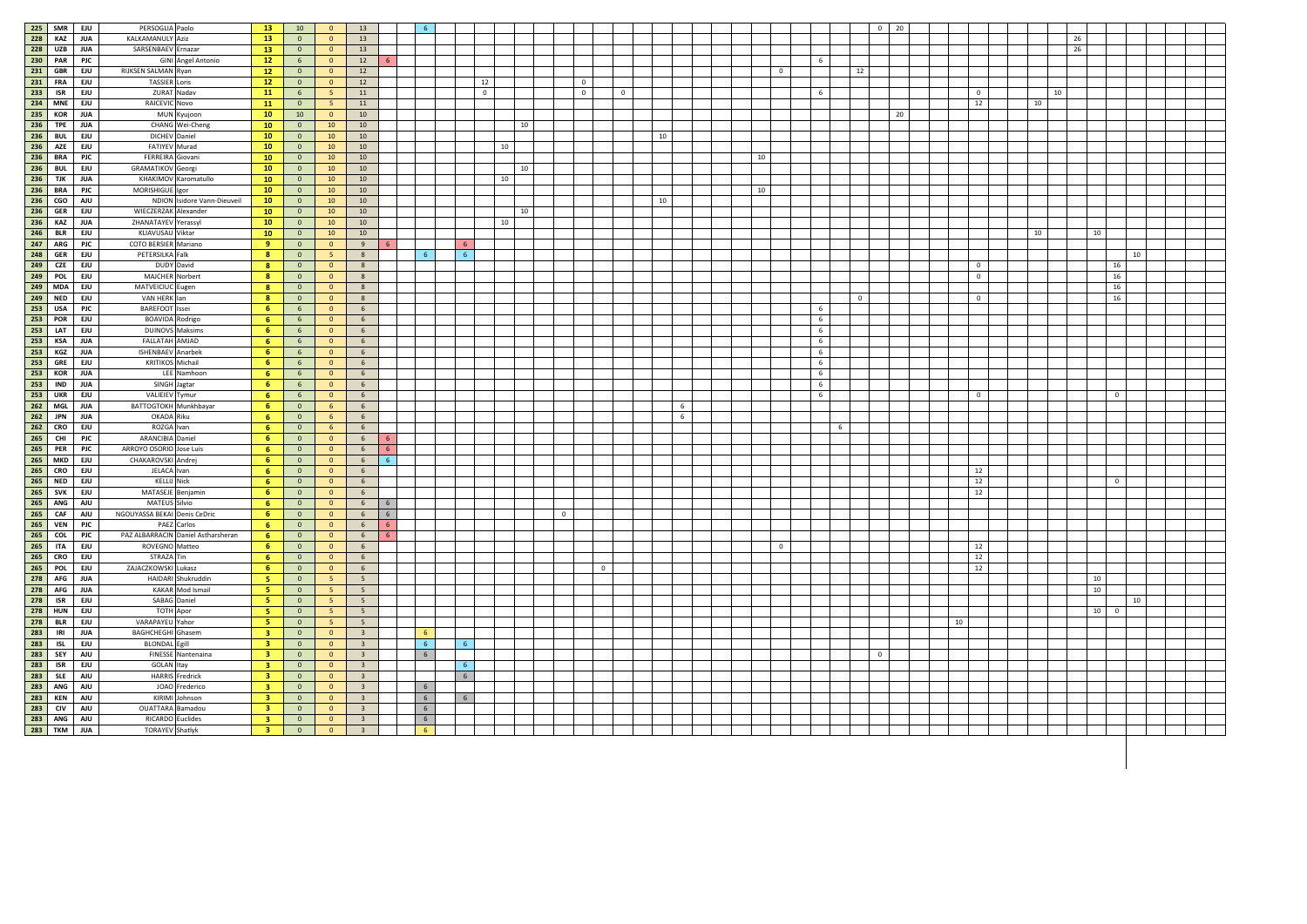# **-100 kg**

#### **IJF Senior World Ranking List**



**13/06/2022**

**Ranking Nation Continent FAMILY NAME Given name** *To***<sub>s</sub>** *To***<sub>n</sub>** *S***<sub>S</sub></del> Sum World Chs. Sum GP+GS+Masters Total sum Continental '22 Masters '22 Continental '21 Masters '21 Continental '20 Cont Open ESP '22 GS GEO '22 GS TUR '22** Cont Open ALG '22 **Cont Open TUN '22 Cont Open CZE '22 Cont Open POL '22 Grand Slam ISR '22 Cont Open BIH '22 Grand Slam FRA '22 Grand Prix POR '22 Grand Slam UAE '21 Cont Open SEN '21 Cont Open CMR '21 Grand Slam AZE '21 Cont Open ESP '21 Grand Slam FRA '21 World Champs Junior '21 Grand Prix CRO '21 Cont Open BIH '21** Olympic Games *PW*<sub>21</sub> **World Champs Senior '21 Cont Open ECU '21 Cont Open PER '21 Grand Slam RUS '21 Cont Open CRO '21 Cont Open DOM '21 Cont Open MEX '21 Grand Slam TUR '21 Grand Slam GEO '21 Cont Open KAZ '21 Grand Slam UZB '21 Cont Open CZE '21 Grand Slam ISR '21 Cont Open PER '20 Cont Open SEN '20 Cont Open CMR '20 Grand Slam HUN '20 0%** 100% 100% 50% 50% 50% 100% 100% 100% 100% 100% 100% 100% 100% 100% 100% 100% 100% 100% 100% 100% 100% 100% 100% 100% 100% 100% 50% 50% 50% 50% 50% 50% 50% 50% 50% 50% 50% 50% 50% 50% 50% 50% 50% **1 POR EJU FONSECA Jorge 4660** 1000 2279 4660 6 182 648 350 1000 100 700 1100 2000 10 500 **2 RUS EJU ADAMIAN Arman 4605** 260 4100 4605 900 490 1000 1000 700 520 700 500 700 **3 CAN PJC** ELNAHAS Shady **4551** 360 2349 4551 700 468 700 160 500 700 792 720 10 1000 500 **4 BEL EJU** NIKIFOROV Toma **3352** 120 2530 3352 700 6 160 1000 360 352 240 500 1000 160 360 **5 ISR EJU PALTCHIK Peter 3314** 0 2210 3314 182 112 900 700 500 700 572 260 700 160 **6 NED EJU** KORREL Michael **3277** 360 2214 3277 700 6 288 10 700 360 500 0 720 1000 **7 GEO EJU** SANEBLIDZE Onise **3110** 0 3110 3110 1000 260 360 500 500 360 260 360 **8 GEO EJU** SULAMANIDZE Ilia **2932** 1200 1600 2932 6 252 0 1000 700 1000 700 500 **9 JPN JUA** WOLF Aaron **2900** 0 350 2900 700 2200 700 **10 GEO EJU LIPARTELIANI Varlam 2619** 500 900 2619 182 490 1800 252 792 1000 **11 AZE EJU** KOTSOIEV Zelym **2587** 0 2060 2587 350 1260 350 160 500 10 352 1000 360 160 **12 NED EJU** CATHARINA Simeon **2079** 120 1704 2079 252 648 6 10 10 500 350 240 1000 10 10 **13 RUS EJU** ILIASOV Niiaz **2076** 0 850 2076 252 200 6 1100 500 1000 **14 BRA PJC** BUZACARINI Rafael **2062** 160 1167 2062 490 252 200 490 360 360 182 0 320 10 160 160 **15 SRB EJU** KUKOLJ Aleksandar **2059** 700 950 2064 6 112 112 500 352 1400 360 360 10 10 160 **16 KOR JUA** CHO Guham **1890** 0 350 1890 200 1540 500 **17 RUS EJU** BILALOV Niiaz **1654** 0 1654 1654 288 1000 500 360 160 **18 AZE EJU** GASIMOV Elmar **1422** 10 1069 1422 252 6 288 182 500 260 20 160 160 10 **19 SUI EJU** EICH Daniel **1422** 0 942 1432 350 10 70 260 490 70 182 0 0 0 **20 ROU EJU** GONZALEZ Asley **1378** 0 1372 1378 6 260 160 700 252 **21 UZB JUA** TUROBOYEV Muzaffarbek **1315** 120 1020 1315 350 10 500 10 240 500 500 **22 TUN AJU** BEN GHARES Koussay **1287** 112 80 1287 700 490 100 50 112 160 **23 UZB JUA** KHURRAMOV Mukhammadkarim **1261** 160 509 1266 490 468 352 320 160 260 10 120 **24 CRO EJU** KUMRIC Zlatko **1257** 10 1089 1267 112 112 288 6 10 160 260 360 20 10 160 10 10 120 **25 ESP EJU** SHERAZADISHVILI Nikoloz **1216** 0 866 1216 350 700 160 6 **26 JPN JUA** IIDA Kentaro **1170** 160 1010 1170 500 500 10 320 **27 GEO EJU** BERIASHVILI Giorgi **1170** 0 1170 1170 700 120 350 0 **28 RUS EJU** KANIKOVSKIY Matvey **1050** 350 700 1050 700 350 **29 CAN PJC** REYES Kyle **1050** 160 540 1050 700 350 360 320 360 **30 GER EJU** FREY Karl-Richard **1035** 120 175 1035 112 112 160 10 572 240 10 **31 USA PJC** SMITH III L.A. **968** 10 610 978 182 252 6 0 160 350 20 10 100 10 160 10 10 **32 EGY AJU** DARWISH Ramadan **962** 0 260 962 200 700 352 160 160 **33 ALG AJU** BOUAMAR Mustapha Yasser **916** 10 16 916 490 700 50 10 6 20 **34 HUN EJU** CIRJENICS Miklos **908** 120 390 918 6 200 112 10 352 240 160 120 10 10 260 **35 AUS OJU** OZCICEK-TAKAGI Kayhan **876** 10 400 886 350 252 200 20 160 260 10 10 160 **36 CIV AJU** KOBENA Koffi Kreme **865** 0 25 865 350 350 490 10 100 70 10 10 10 100 50 **37 POL EJU** KUCZERA Piotr **850** 0 260 850 490 0 100 260 **38 CRO EJU** KUMRIC Marko **827** 0 622 827 6 6 112 10 0 252 10 350 100 36 50 **39 MGL JUA** BATKHUYAG Gonchigsuren **825** 120 705 825 10 260 160 10 10 240 500 10 **40 FRA EJU** IDDIR Alexandre **784** 260 349 784 350 288 112 10 10 0 520 10 360 **41 GER EJU** PETERSILKA Falk **724** 0 612 724 112 0 360 252 **42 TUR EJU** SISMANLAR Mert **711** 10 580 731 6 200 182 120 50 20 10 10 160 160 120 260 **43 MGL JUA** LKHAGVASUREN Otgonbaatar **692** 160 180 692 352 320 360 **44 BUL EJU** GEORGIEV Boris **675** 10 401 685 112 252 10 36 10 6 20 10 10 10 700 10 10 **45 GER EJU** HERBST Daniel **666** 0 500 666 500 50 50 16 50 **46 UZB JUA** TURABOEV Otabek **660** 0 660 660 500 160 <mark>47 BRA PJC GONCALVES|Leonardo <mark>645</mark> 10 470 655 | 350 200 252 | | | | | | | | | | | | | | | | | 20 | | 260 | | | 160 | | | 160 | | | 160 | | | 160 | | | 160 | | | 160 | | | 160 | | | 160 | | | 160 | | | | 160 | | | | | | |</mark> **48 FRA EJU** OLIVAR Cedric **635** 0 626 635 6 6 160 10 10 360 6 160 <mark>49 BRA PJC |</mark> HUMBERTO |Andre | <mark>620 | 0 | 620 |</mark> 620 | | | | | | | | 260 | | | | | | | | | | | | | | | | | | 360 **50 GER EJU** KURBJEWEIT GARCIA Dario **619** 0 580 619 6 0 36 10 490 160 **51 AZE EJU** KARIMLI Adil **612** 0 612 612 252 360 **52 BLR EJU** SVIRYD Mikita **576** 10 520 586 112 200 6 0 20 160 160 260 260 **53 HUN EJU** VEG Zsombor **575** 10 490 575 6 112 6 260 160 20 26 10 10 120 **54 KAZ JUA** SERIKBAYEV Aibek **551** 0 435 551 182 360 10 50 10 10 120 **55 EST EJU** MINASKIN Grigori **542** 10 400 542 6 112 6 10 70 0 20 500 260 10 10 **56 SRB EJU** DOSEN Bojan **532** 160 330 535 6 6 288 6 10 36 6 320 160 10 160 10 **57 SWE EJU** DVARBY Joakim **530** 160 380 543 6 200 320 10 10 360 10 10 160 **58 UZB JUA** RAJABOV Sukhrob **490** 490 0 490 490 **59 LAT EJU** BORODAVKO Jevgenijs **485** 120 309 485 6 288 112 240 160 10 160 **60 UZB JUA** KHUDOYBERDIEV Aklmurodbek **446** 0 446 446 6 260 360 **61 GEO EJU** JAPARIDZE Mikheil **442** 182 260 442 260 182 **62 MAR AJU** LAHBOUB Mohammed **427** 0 0 427 252 350 0 **63 CHI PJC** BRICENO Thomas **420** 10 165 420 490 6 10 10 20 10 10 260 10 **64 CMR AJU** OMGBA FOUDA Erick Jean Sebastien **402** 0 0 402 252 100 100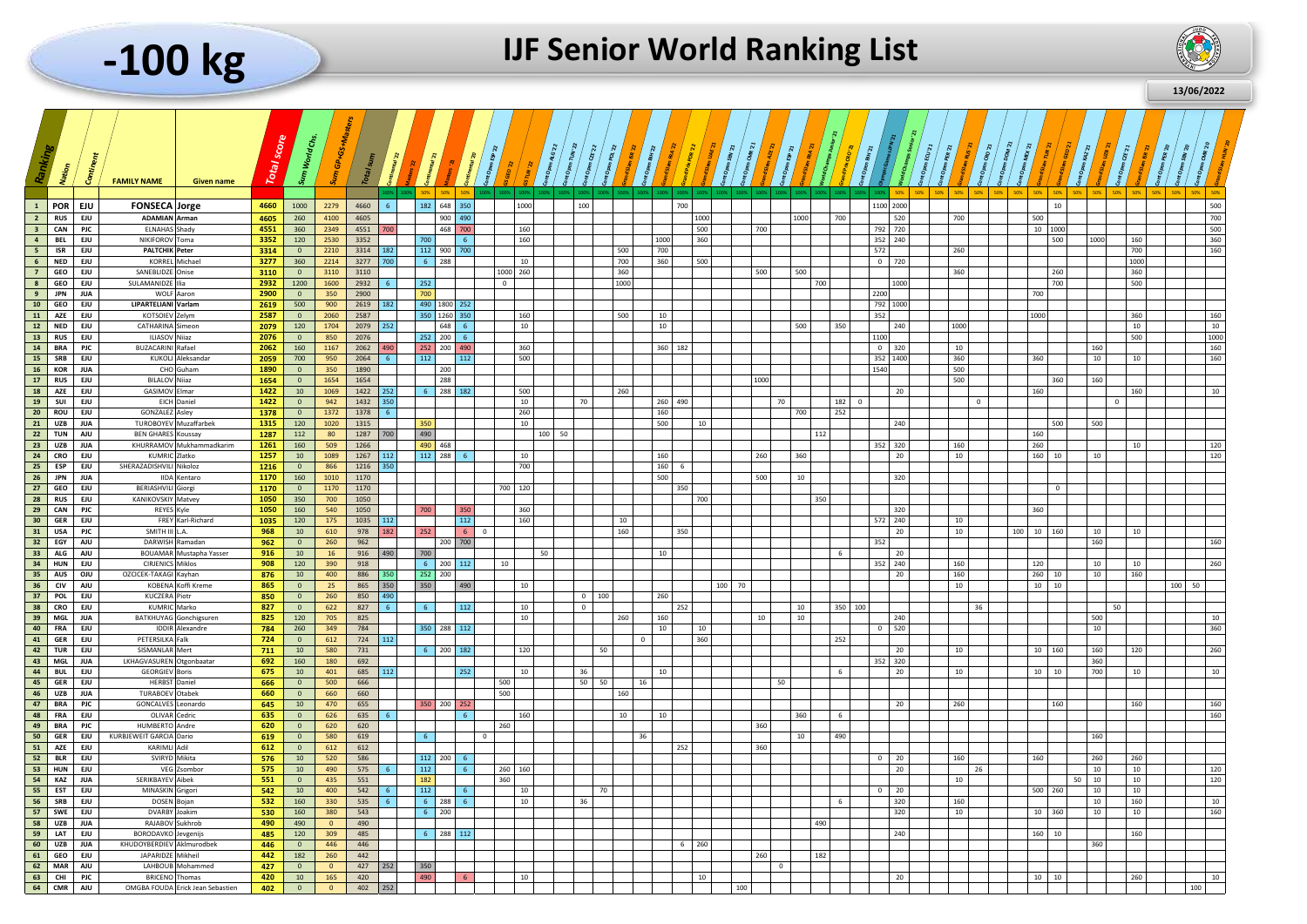|          | PER                | <b>PJC</b>               | YAMAMOTO SERVAN Daryl                        |                        | 400      | $\overline{0}$                   | $\circ$                          | 400             | 350             |                |                |        |                |                         |                |              |              |    |                |                |          |                |     | 100 |              |          |        |            |                |                |     |                |              |
|----------|--------------------|--------------------------|----------------------------------------------|------------------------|----------|----------------------------------|----------------------------------|-----------------|-----------------|----------------|----------------|--------|----------------|-------------------------|----------------|--------------|--------------|----|----------------|----------------|----------|----------------|-----|-----|--------------|----------|--------|------------|----------------|----------------|-----|----------------|--------------|
| 65<br>66 | ROU                | EJU                      | SERBAN Eduard                                |                        | 379      | $\overline{0}$                   | 376                              | 379             | 6               | $6^{\circ}$    |                |        |                | 360                     |                |              | 10           |    |                |                | 6        |                |     |     |              |          |        |            |                |                |     |                |              |
|          | CAN                | PJC                      | RYDER lan                                    |                        | 374      | 112                              | 10                               | 374             | 252             |                | $\circ$        |        |                |                         |                |              |              | 10 |                | 112            |          |                |     |     |              |          |        |            |                |                |     |                |              |
| 67       |                    |                          |                                              |                        |          |                                  |                                  |                 |                 |                |                |        |                |                         |                |              |              |    |                |                |          |                |     |     |              |          |        |            |                |                |     |                |              |
| 68       | GER                | EJU                      | UDSILAURI George                             |                        | 372      | 112                              | 260                              | 372             |                 |                |                |        |                |                         |                |              | 260          |    |                | 112            |          |                |     |     |              |          |        |            |                |                |     |                |              |
| 69       | <b>CUB</b>         | PJC                      | CARDONA Liester                              |                        | 372      | $\overline{0}$                   | 120                              | 372             | 252             |                |                | 120    |                |                         |                |              |              |    |                |                |          |                |     |     |              |          |        |            |                |                |     |                |              |
| 70       | <b>UZB</b>         | <b>JUA</b>               | <b>TUROBOYEV</b> Utkirbek                    |                        | 350      | 350                              | $\overline{\mathbf{0}}$          | 350             |                 |                |                |        |                |                         |                |              |              |    |                | 350            |          |                |     |     |              |          |        |            |                | $\overline{0}$ |     |                |              |
| 71       | CMR                | <b>AJU</b>               | NJI MOULUH Seidou                            |                        | 350      | $\overline{0}$                   | $\overline{0}$                   | 350             | 350             |                |                |        |                |                         |                |              |              |    |                |                |          |                |     |     |              |          |        |            |                |                |     |                |              |
| 72       | <b>DEN</b>         | EJU                      | MADSEN Mathias                               |                        | 339      | 10                               | 330                              | 349             | 6<br>6          | 6              |                | 160    |                |                         |                |              | 10           |    |                |                |          |                | 20  |     | 10           |          |        | 10 10      |                | 120            | 160 |                | $10\,$       |
| 73       | <b>FRA</b>         | EJU                      | DELVERT Clement                              |                        | 330      | $\overline{0}$                   | 260                              | 330             |                 |                | 70             |        |                |                         |                |              |              |    |                | 260            |          |                |     |     |              |          |        |            |                |                |     |                |              |
| 74       | <b>GER</b>         | EJU                      | KAPPELMEIER Kilian                           |                        | 302      | 252                              | $\overline{0}$                   | 302             |                 |                |                |        | $\overline{0}$ |                         | 50             |              |              |    |                | 252            |          |                |     |     |              |          |        |            |                |                |     |                |              |
| 75       | <b>DOM</b>         | PJC                      | FLORENTINO Robert                            |                        | 285      | $\overline{0}$                   | 10                               | 285             |                 | 350            |                |        |                | 10                      |                |              |              |    | 100            |                |          |                |     |     |              |          |        |            |                |                |     |                |              |
| 76       | <b>FRA</b>         | EJU                      | AGBEGNENOU Joris                             |                        | 284      | $\overline{0}$                   | 182                              | 284             |                 |                | 50             |        | 16             | 36                      | $\circ$        | $0$ 182      |              |    |                |                |          |                |     |     |              |          |        |            |                |                |     |                |              |
| 77       | EST                | EJU                      | IMALA Otto                                   |                        | 282      | 160                              | 16                               | 282             |                 | $\overline{0}$ |                |        |                |                         |                |              |              |    | 36             |                | 6 70     |                | 320 |     |              |          |        | 10         |                | 10             |     |                | $\circ$      |
|          | <b>BRA</b>         | PJC                      |                                              | LIMA Lucas             |          |                                  |                                  |                 |                 |                |                |        |                |                         |                |              |              |    |                |                |          |                |     |     |              |          |        |            |                |                |     |                |              |
| 78       |                    |                          |                                              |                        | 260      | $\overline{0}$                   | 260                              | 260             |                 |                |                |        |                |                         |                |              |              |    |                | 260            |          |                |     |     |              |          |        |            |                |                |     |                |              |
| 79       | <b>ITA</b>         | EJU                      | <b>BERGAMELLI</b> Enrico                     |                        | 259      | $\overline{0}$                   | 135                              | 259             |                 |                |                | 10 120 | 16             |                         | 100            |              |              |    |                |                |          |                |     |     | 16           |          |        |            |                | 10             |     |                |              |
| 80       | <b>SVK</b>         | EJU                      | ADAM Viktor                                  |                        | 252      | 252                              | $\overline{0}$                   | 252             |                 |                |                |        | $\overline{0}$ |                         |                |              |              |    |                | 252            |          |                |     |     |              |          |        |            |                |                |     |                |              |
| 81       | KOS                | EJU                      |                                              | ZEKAJ Shpati           | 243      | $\overline{0}$                   | 182                              | 243             |                 |                |                |        |                |                         | 26             |              |              |    |                |                | 182      |                |     |     | 70           |          |        |            |                |                |     |                |              |
| 82       | GAB                | <b>AJU</b>               | MANONGHO Luc                                 |                        | 220      | 10                               | $\overline{0}$                   | 220             | 252             | 350            |                |        |                |                         |                |              |              |    |                |                |          |                | 20  |     |              |          |        |            |                |                |     | 70             |              |
| 83       | <b>FRA</b>         | EJU                      | SAPARBAEV Khamzat                            |                        | 218      | 182                              | $\overline{0}$                   | 218             |                 |                | 36             |        |                |                         | $\mathbf{0}$   |              |              |    |                | 182<br>$\circ$ |          |                |     |     |              |          |        |            |                |                |     |                |              |
| 84       | <b>BUL</b>         | EJU                      | DICHEV Daniel                                |                        | 218      | 120                              | 105                              | 228             | 6 <sup>6</sup>  |                |                |        |                |                         |                |              |              |    |                |                |          |                | 240 |     | 10           |          |        | 10 160     |                | 10             | 10  |                | $10\,$       |
| 85       | <b>AUT</b>         | EJU                      |                                              | FARA Aaron             | 218      | 10                               | 110                              | 223             | 6 <sup>1</sup>  | 6 <sup>5</sup> | 100            |        |                |                         |                |              |              |    |                | 10             |          |                | 20  |     | 10           |          | 160    | 10         |                |                | 10  |                | $10\,$       |
| 86       | <b>UAE</b>         | <b>JUA</b>               | REMARENCO Ivan                               |                        | 211      | $\overline{0}$                   | 85                               | 211             | 252             |                |                |        |                |                         |                |              |              |    |                |                |          | $\overline{0}$ |     |     |              |          |        | 10         |                |                | 160 |                |              |
| 87       | <b>GBR</b>         |                          | GREGORY Max                                  |                        |          |                                  |                                  |                 |                 |                |                |        |                | $\overline{0}$          |                |              |              |    |                |                |          |                |     |     |              |          |        |            |                |                |     |                |              |
|          |                    | EJU                      |                                              |                        | 200      | 112                              | 10                               | 200             |                 |                |                | 10     | 16             |                         | 26             |              |              |    | 36             | 112            | $\circ$  |                |     |     |              |          |        |            |                | $\circ$        |     |                |              |
| 88       | <b>GBR</b>         | EJU                      | <b>THOMPSON Rhys</b>                         |                        | 198      | $\overline{0}$                   | 10                               | 198             | 112             |                |                | 10     | 26             |                         | 50             |              |              |    | $\overline{0}$ |                |          |                |     |     |              |          |        |            |                |                |     |                |              |
| 89       | <b>USA</b>         | PJC                      |                                              | <b>KEEVE</b> Nathaniel | 195      | 10                               | 10                               | 195             | 350             | 252            |                |        |                |                         |                |              |              |    |                |                |          |                | 20  |     |              |          | 10     |            |                |                |     |                | $10\,$       |
| 90       | <b>RSA</b>         | <b>AJU</b>               | MAPITIZA Lwazi                               |                        | 185      | 10                               | $\overline{0}$                   | 185             | 252             | 350            |                |        |                |                         |                |              |              |    |                |                |          |                | 20  |     |              |          |        |            |                |                |     |                |              |
| 91       | <b>CHN</b>         | <b>JUA</b>               | ERIHEMUBATU                                  |                        | 185      | $\overline{0}$                   | 10                               | 185             | 350             |                |                |        |                |                         |                |              |              |    |                |                |          |                |     |     |              |          |        | 10 10      |                |                |     |                |              |
| 92       | CHI                | PJC                      | ROMO Rafael                                  |                        | 182      | $\overline{0}$                   | $\overline{0}$                   | 182             | 182             |                |                |        |                |                         |                |              |              |    |                |                |          |                |     |     |              |          |        |            |                |                |     |                |              |
| 93       | POL                | EJU                      | LYSENKO Oleksii                              |                        | 169      | $\overline{0}$                   | 80                               | 169             | 6 <sup>1</sup>  | $6^{\circ}$    |                |        |                | 36                      | $\overline{0}$ |              |              |    |                |                |          |                |     |     | 50           |          |        | 160        |                | 50             |     |                |              |
| 94       | <b>BUL</b>         | <b>EJU</b>               | TSVETANOV Kostadin                           |                        | 166      | $\overline{0}$                   | 160                              | 166             |                 |                |                | 160    |                |                         |                |              |              |    |                |                |          |                |     |     |              |          |        |            |                |                |     |                |              |
| 95       | <b>ISR</b>         | EJU                      | <b>BANCHUK</b> Stanislav                     |                        | 160      | $\overline{0}$                   | 160                              | 160             |                 |                |                |        | $\overline{0}$ | 160                     |                | $\mathbf{0}$ |              |    |                |                |          |                |     |     |              |          |        |            |                |                |     |                |              |
| 96       | <b>BLR</b>         | EJU                      | MUKETE Daniel                                |                        | 156      | $\overline{0}$                   | 100                              | 156             |                 | 200 112        |                |        |                |                         |                |              |              |    |                |                |          |                |     |     |              |          |        |            |                |                |     |                |              |
|          | <b>UKR</b>         | EJU                      | VEHERA Yevhen                                |                        |          |                                  |                                  |                 |                 |                |                |        |                |                         |                |              |              |    | $\overline{0}$ |                |          |                |     |     | 50           |          |        |            |                |                |     |                |              |
| 97       |                    |                          |                                              |                        | 155      | $\overline{0}$                   | 112                              | 155             |                 |                |                |        |                |                         |                |              |              |    |                |                | 112      |                |     |     |              |          |        |            |                | 36             |     |                |              |
| 98       | <b>FRA</b>         | EJU                      |                                              | DIESSE Aurelien        | 150      | $\overline{0}$                   | $\overline{0}$                   | 150             |                 |                | 50             |        | 100            |                         |                |              |              |    |                |                |          |                |     |     |              |          |        |            |                |                |     |                |              |
| 99       | <b>MGL</b>         | <b>JUA</b>               | ODBAATAR Khangal                             |                        | 142      | $\overline{0}$                   | 142                              | 142             |                 |                |                |        |                | 10                      |                | 112          |              | 10 |                | 10             |          |                |     |     |              |          |        |            |                |                |     |                |              |
| 100      | POL                | EJU                      | SZCZUROWSKI Kacper                           |                        | 142      | $\overline{0}$                   | 70                               | 142             | 112             | 6              |                |        | 16             | $\overline{0}$          | $\overline{0}$ |              |              |    |                |                |          |                |     |     |              |          | 10     |            |                | 120            | 10  |                |              |
| 101      | <b>NZL</b>         | OJU                      | KOSTER Jason                                 |                        | 139      | 120                              | 10                               | 139             | 6 <sup>6</sup>  |                |                |        |                |                         |                |              |              |    |                |                |          |                | 240 |     |              |          | 10     | 10         |                |                |     |                |              |
| 102      | <b>KOR</b>         | <b>JUA</b>               |                                              | WON Jonghoon           | 136      | 120                              | 16                               | 136             |                 |                |                |        |                |                         |                | 10<br>6      |              |    |                |                |          |                | 240 |     |              |          |        |            |                |                |     |                |              |
| 103      | <b>KEN</b>         | <b>AJU</b>               | IRUNGU Joseph                                |                        | 136      | 10                               | $\overline{0}$                   | 136             | $6\overline{6}$ | 252            |                |        |                |                         |                |              | $\mathbf{0}$ |    |                |                |          |                | 20  |     |              |          |        |            |                |                |     |                |              |
| 104      | <b>FU</b>          | OJU                      | TAKAYAWA Tevita                              |                        | 133      | 120                              | 10                               | 133             | 6 <sup>6</sup>  |                |                |        |                |                         |                |              |              |    |                |                |          | $\circ$        | 240 |     | 10           |          |        |            |                | 10             |     |                |              |
|          | 105 DOM            | PJC                      | MEDINA Lewis                                 |                        | 133      | $\overline{0}$                   | 80                               | 133             | $6\overline{6}$ |                |                |        |                |                         |                |              |              |    |                |                |          |                |     |     |              | 100      | 160    |            |                |                |     |                |              |
| 106      | <b>FRA</b>         | EJU                      |                                              | KEITA Tanou            | 132      | $\overline{0}$                   | $\overline{0}$                   | 132             |                 |                |                |        | 70             | 26                      | 36             |              |              |    |                |                |          |                |     |     |              |          |        |            |                |                |     |                |              |
| 107      | <b>KAZ</b>         | <b>JUA</b>               | <b>BOZBAYEV</b> Islam                        |                        | 130      |                                  | 130                              | 130             |                 |                |                | 120    |                |                         |                |              |              |    |                |                |          |                |     |     |              |          |        |            |                |                |     |                |              |
|          |                    |                          |                                              |                        |          | $\bullet$                        |                                  |                 |                 |                |                |        |                |                         | 10             |              |              |    |                |                |          |                |     |     |              |          |        |            |                |                |     |                |              |
| 108      | <b>MAD</b>         | <b>AJU</b>               | RAKOTOARIVONY Royal                          |                        | 126      | $\overline{0}$                   | $\overline{0}$                   | 126             |                 | 252            |                |        |                |                         |                |              |              |    |                |                |          |                |     |     |              |          |        |            |                |                |     |                |              |
| 109      | <b>MNE</b>         | <b>EJU</b>               |                                              |                        |          | 120                              |                                  |                 |                 |                |                |        |                |                         |                |              |              |    |                |                |          |                | 240 |     |              |          |        |            |                |                |     |                |              |
| 110      |                    |                          |                                              | PANTIC Danilo          | 120      |                                  | $\overline{\mathbf{0}}$          | 120             |                 |                |                |        |                |                         |                |              |              |    |                |                |          |                |     |     |              |          |        |            |                |                |     |                |              |
|          | <b>ALG</b>         | <b>AJU</b>               | LAMRI Redha                                  |                        | 120      | $\overline{0}$                   | $\overline{0}$                   | 120             |                 |                |                |        | 70 50          |                         |                |              |              |    |                |                |          |                |     |     |              |          |        |            |                |                |     |                |              |
| 111      | <b>UKR</b>         | EJU                      | HUTSOL Danylo                                |                        | 119      | $\overline{0}$                   | 10                               | 119             | 112             |                |                |        |                |                         | $\circ$        |              |              |    |                |                | $\circ$  |                |     |     | 36           |          | $10\,$ |            |                | 70             |     |                | $10\,$       |
|          | 112 KOR            | <b>JUA</b>               |                                              | YEO Yejun              | 112      | 112                              | $\circ$                          | 112             |                 |                |                |        |                |                         |                |              |              |    |                | 112            |          |                |     |     |              |          |        |            |                |                |     |                |              |
| 113      | GEO                | EJU                      | SAURI Omar                                   |                        | 112      | $\overline{0}$                   | 112                              | 112             |                 |                | $\overline{0}$ |        |                |                         |                | 112          |              |    |                |                |          |                |     |     |              |          |        |            |                |                |     |                |              |
|          |                    |                          |                                              |                        |          |                                  |                                  |                 |                 | 200<br>6       |                |        |                |                         |                |              |              |    |                |                |          | $\circ$        |     |     |              |          |        |            |                |                | 10  |                |              |
| 114      | IRL                | EJU                      | <b>FLETCHER</b> Benjamin                     |                        | 108      | $\overline{0}$                   | 105                              | 108             |                 |                |                |        |                |                         |                |              |              |    |                |                |          |                |     |     |              |          |        |            |                |                |     |                |              |
| 115      | <b>FRA</b>         | EJU                      | MARET Cyrille                                |                        | 106      | 10                               | 5 <sub>1</sub>                   | 106             | 182             |                |                |        |                |                         |                |              |              |    |                |                |          |                | 20  |     |              |          | 10     |            |                |                |     |                |              |
| 116      | <b>KAZ</b>         | <b>JUA</b>               | SADUAKAS Bekarys                             |                        | 104      | 6 <sup>5</sup>                   | 80                               | 104             |                 |                | $\circ$        |        |                |                         |                |              |              |    |                | 6              |          |                |     |     | 160          |          |        |            | 36             |                |     |                |              |
| 117      | <b>AUT</b>         | EJU                      | <b>BOEHLER</b> Laurin                        |                        | 100      | $\overline{0}$                   | 100                              | 100             |                 | 200            |                |        |                |                         |                |              |              |    |                |                |          |                |     |     |              |          |        |            |                |                |     |                |              |
|          | <b>118</b> UKR     | EJU                      | YERSHOV Oleksii                              |                        | 96       | $\overline{0}$                   | 10                               | 96              |                 |                | 16 10          |        |                |                         | 70             |              |              |    |                |                |          |                |     |     |              |          |        |            |                |                |     |                |              |
|          | 119 PAK            | <b>JUA</b>               |                                              | SHAH Shah Hussain      | 96       | $\overline{0}$                   | 5 <sub>1</sub>                   | 96              | 182             |                |                |        |                |                         |                |              |              |    |                |                |          | $^{\circ}$     |     |     |              |          | 10     |            |                |                |     |                |              |
| 120      | <b>GBR</b>         | EJU                      | LOVELL-HEWITT Harry                          |                        | 94       | $\overline{0}$                   | 15                               | 94              |                 |                |                |        | 16             | $\overline{\mathbf{0}}$ |                |              |              | 10 |                |                | 50       |                |     |     |              |          |        | 10         |                | 26             |     |                |              |
|          | 121 ANG            | <b>AJU</b>               |                                              | <b>BENTO</b> Casimiro  | 91       | $\overline{0}$                   | $\overline{0}$                   | 91              | 182             |                |                |        |                |                         |                |              |              |    |                |                |          |                |     |     |              |          |        |            |                |                |     |                |              |
|          | 121 MEX            | PJC                      | <b>ESQUIVEL</b> Alexis                       |                        | 91       | $\overline{0}$                   | $\overline{0}$                   | 91              | 182             | 6              |                |        |                |                         |                |              |              |    |                |                |          |                |     |     |              | $\Omega$ |        |            |                |                |     |                |              |
| 123      | <b>IND</b>         | <b>JUA</b>               | SINGH Avtar                                  |                        | 90       | $\overline{0}$                   | 90                               | 90              |                 |                | $\circ$        |        |                |                         |                |              |              |    |                |                |          |                |     |     |              |          |        |            |                | 160            | 10  |                | 10           |
| 124      | <b>ITA</b>         | EJU                      |                                              | ANANI Kwadjo           | 82       | $\overline{0}$                   | 6                                | 82              |                 |                |                |        | 26             |                         |                |              |              |    | 50             |                | 6        |                |     |     |              |          |        |            |                |                |     |                |              |
|          | 125 GEO            | <b>EJU</b>               | <b>CHIKOVANI</b> Giorgi                      |                        | 80       | $\mathbf{0}$                     | 80                               | 80              |                 |                |                |        |                |                         |                |              |              |    |                |                |          |                |     |     |              |          |        | $^{\circ}$ |                | 160            |     |                |              |
| 125      | <b>RUS</b>         | EJU                      | ZANKISHIEV Kazbek                            |                        | 80       | $\circ$                          | 80                               | 80              |                 |                |                |        |                |                         |                |              |              |    |                |                |          |                |     |     |              |          |        | 160        |                |                |     |                |              |
| 127      | <b>UKR</b>         | EJU                      | SAVYTSKIY Anton                              |                        | 78       | $10\,$                           | 15                               | 78              |                 | 6              |                |        |                | 10                      |                |              |              |    |                |                |          |                | 20  |     | 100          |          |        |            |                |                |     |                |              |
|          |                    |                          |                                              |                        |          | $\overline{0}$                   |                                  |                 |                 |                |                |        |                |                         |                |              |              |    |                |                |          |                |     |     |              |          |        |            |                |                |     |                | $10\,$       |
|          | 128 SEN            | <b>AJU</b>               |                                              | FALL Modou             | 73       |                                  | $\overline{0}$                   | 73              | $6\overline{6}$ |                |                |        |                |                         |                |              | 70           |    |                |                |          |                |     |     |              |          |        |            |                |                |     | $\overline{0}$ |              |
|          | <b>129 HUN EJU</b> |                          |                                              | OHAT Zalan             | 68       | $\overline{0}$                   | 5 <sup>5</sup>                   | 68              |                 |                |                |        |                |                         |                |              |              |    |                |                |          |                |     |     | 26           |          |        | 10         |                | 100            |     |                | $\mathbf{0}$ |
|          | 130 AZE EJU        |                          | MIRZAYEV Aslan                               |                        | 65       | $\overline{0}$                   | 65                               | 65              |                 |                |                |        |                |                         |                |              |              |    |                |                |          |                |     |     |              |          |        | 120        |                | 10             |     |                |              |
|          | 131 GER EJU        |                          |                                              | MAI Louis              | 60       | $\overline{0}$                   | 10                               | 60              |                 |                | 10             |        | 50             |                         |                |              |              |    |                |                |          |                |     |     |              |          |        |            |                |                |     |                |              |
|          | <b>132</b> ALG AJU |                          | AMMOUR Faycal                                |                        | 50       | $\overline{0}$                   | $\overline{\mathbf{0}}$          | 50              |                 |                |                |        | 50             |                         |                |              |              |    |                |                |          |                |     |     |              |          |        |            |                |                |     |                |              |
|          | 132 SEN AJU        |                          |                                              | <b>BA Djiby</b>        | 50       | $\overline{0}$                   | $\bullet$                        | $50\,$          |                 |                |                |        |                |                         |                |              | 50           |    |                |                |          |                |     |     |              |          |        |            |                |                |     |                |              |
|          | 132 RUS            | EJU                      | DOVGAN Dmitrii                               |                        | 50       | $\overline{0}$                   | $\overline{0}$                   | 50 <sub>2</sub> |                 |                |                |        |                |                         |                |              |              |    |                |                |          |                |     |     | $\mathbf{0}$ |          |        |            | 100            |                |     |                |              |
|          | 132 CMR AJU        |                          | FOUNDIKOU Kassimou                           |                        | 50       | $\overline{0}$                   | $\bullet$                        | 50              |                 |                |                |        |                |                         |                |              |              | 50 |                |                |          |                |     |     |              |          |        |            |                |                |     | $\overline{0}$ |              |
|          |                    |                          | MOISIEIEV Alieksiei                          |                        |          |                                  | $\bullet$                        | $50\,$          |                 |                |                |        |                |                         |                |              |              |    |                |                | 50       |                |     |     |              |          |        |            |                |                |     |                |              |
|          | <b>132 UKR EJU</b> |                          |                                              |                        | 50       | $\overline{\mathbf{0}}$          |                                  |                 |                 |                |                |        |                |                         |                |              |              |    |                |                |          |                |     |     |              |          |        |            |                |                |     |                |              |
|          | <b>137 KAZ JUA</b> |                          | MOLDAGULOV Yerkanat                          |                        | 46       | $\overline{0}$                   | 10                               | 46              |                 |                | 36             |        |                | 10                      |                |              |              |    |                |                |          |                |     |     |              |          |        |            | $\overline{0}$ |                |     |                |              |
|          | <b>138</b> MLT EJU |                          | BEZZINA Isaac                                |                        | 46       | $\overline{0}$                   | 10                               | 46              |                 |                | $\overline{0}$ |        | 36             |                         |                |              |              |    |                |                |          |                |     |     |              |          | 10     |            |                |                |     |                | $10\,$       |
|          | 139 ALG AJU        |                          |                                              | HEDJALA El Mehdi       | 42       | $\overline{\mathbf{0}}$          | $\bullet$                        | 42              | 6 <sup>1</sup>  |                |                |        | $0 \mid 36$    |                         |                |              |              |    |                |                |          |                |     |     |              |          |        |            |                |                |     |                |              |
|          | 140 ITA            | EJU                      |                                              | MORENO Andres Felipe   | 42       | $\overline{0}$                   | $\overline{0}$                   | 42              |                 |                | 16             |        |                |                         |                |              |              |    |                |                | 26       |                |     |     |              |          |        |            |                |                |     |                |              |
|          | 140 SWE            | EJU                      | <b>OSCARSSON</b> Axel                        |                        | 42       | $\overline{0}$                   | $\overline{0}$                   | 42              |                 |                | 26             |        | 16             |                         |                |              |              |    |                |                |          |                |     |     |              |          |        |            |                |                |     |                |              |
|          | 142 GRE EJU        |                          | PAPANIKOLAOU Panagiotis                      |                        | 38       | 6 <sup>1</sup>                   | $10\,$                           | 38              | 6               |                |                | 10     | 16             |                         |                |              |              |    |                | 6              |          |                |     |     |              |          |        |            |                |                |     |                |              |
|          | <b>143</b> ALG AJU |                          | <b>BOUYEMOUT</b> Islame                      |                        | 36       | $\overline{0}$                   | $\circ$                          | 36              |                 |                |                |        | 36             |                         |                |              |              |    |                |                |          |                |     |     |              |          |        |            |                |                |     |                |              |
|          | 143 CYP<br>143 RUS | <b>EJU</b><br><b>EJU</b> | KROUSSANIOTAKIS Georgios<br>MIKHAELYAN Arsen |                        | 36<br>36 | $\overline{0}$<br>$\overline{0}$ | $\overline{0}$<br>$\overline{0}$ | 36<br>36        |                 |                |                |        |                |                         |                |              |              |    |                |                | 36<br>36 |                |     |     |              |          |        |            |                |                |     |                |              |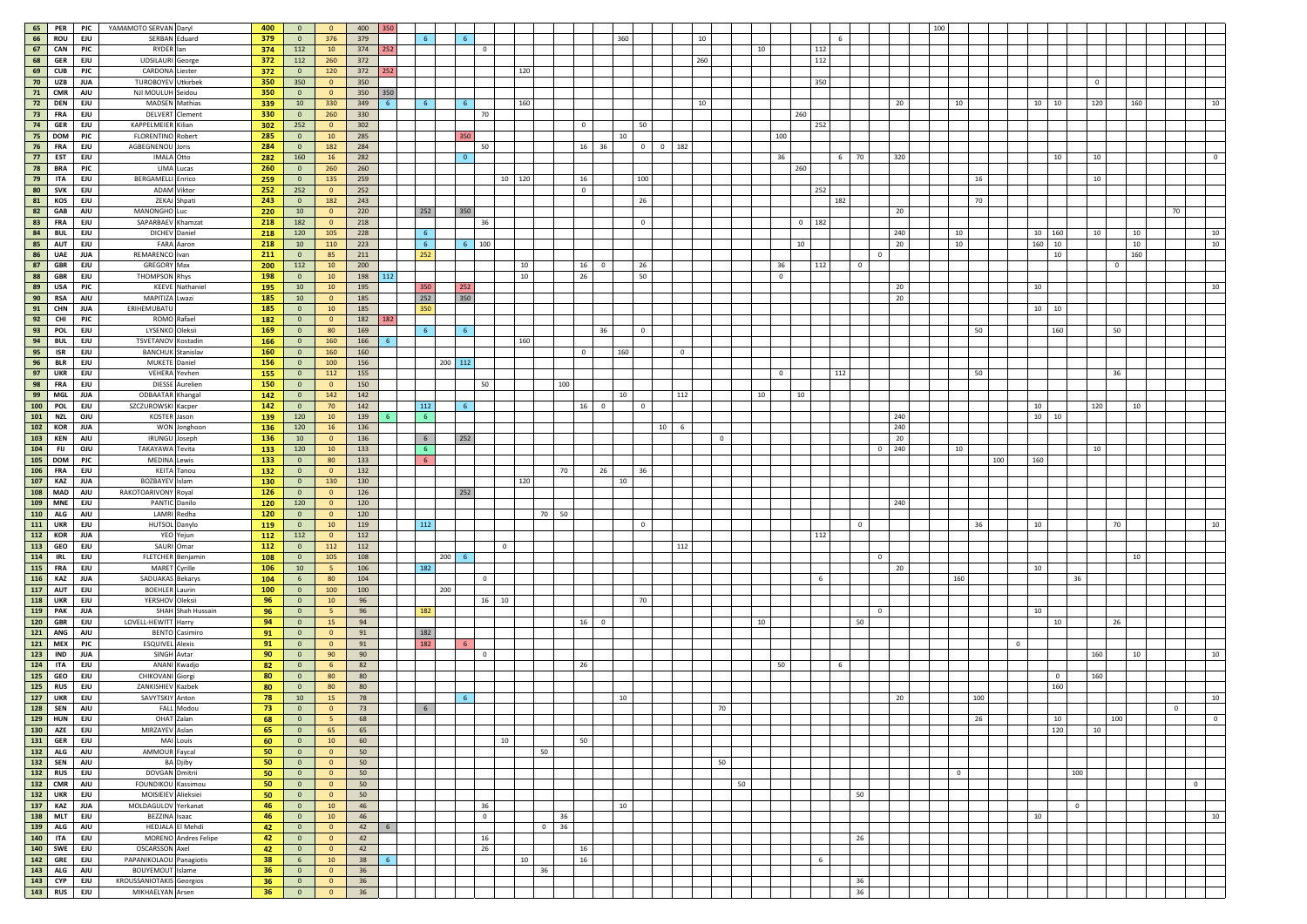| 143 ALG                       | <b>AJU</b>                            |                        | MOUKAH Khadir                      | 36                      | $\circ$                 | $\circ$         | 36                      |                  |                 |                |          | 36      |              |         |                |         |    |               |                |                |    |                |              |    |          |                |                |        |    |        |
|-------------------------------|---------------------------------------|------------------------|------------------------------------|-------------------------|-------------------------|-----------------|-------------------------|------------------|-----------------|----------------|----------|---------|--------------|---------|----------------|---------|----|---------------|----------------|----------------|----|----------------|--------------|----|----------|----------------|----------------|--------|----|--------|
| 147<br>POR                    | EJU                                   |                        | <b>BRITES</b> Diogo                | 35                      | $\mathbf 0$             | 6 <sup>5</sup>  | 35                      |                  | $6-1$           | $\Omega$       |          |         | $\Omega$     |         |                | 6       |    | 26            |                |                |    |                | $\Omega$     |    |          |                |                |        |    |        |
| 148<br><b>RUS</b>             | EJU                                   | <b>BAKANOV</b> Denis   |                                    | 35                      | $\overline{0}$          | $\overline{0}$  | 35                      |                  |                 |                |          |         |              |         |                |         |    |               |                |                |    | $\overline{0}$ |              |    |          | 70             |                |        |    |        |
|                               |                                       |                        |                                    |                         |                         |                 |                         |                  |                 |                |          |         |              |         |                |         |    |               |                |                |    |                |              |    |          |                |                |        |    |        |
| 148<br><b>CMR</b>             | <b>AJU</b>                            |                        | <b>GUIFFO TANGANG</b> Gaetan Steve | 35                      | $\overline{0}$          | $\overline{0}$  | 35                      |                  |                 |                |          |         |              |         |                |         |    |               |                |                |    |                |              |    |          |                |                |        | 70 |        |
| 148 DOM                       | PJC                                   | ROSARIO Luis           |                                    | 35                      | $\overline{0}$          | $\overline{0}$  | 35                      |                  |                 |                |          |         |              |         |                |         |    |               |                |                |    |                |              | 70 |          |                |                |        |    |        |
| 151<br><b>BRA</b>             | PJC                                   |                        | SOUZA William                      | 30 <sub>2</sub>         | $\overline{0}$          | 30 <sup>°</sup> | 30                      |                  |                 |                | 10       |         |              | 10      |                |         | 10 |               |                |                |    |                |              |    |          |                |                |        |    |        |
| <b>152 KUW</b>                | <b>JUA</b>                            |                        | TALEB Abdullah                     | 28                      | $10\,$                  | 15              | 28                      |                  | 6               |                |          |         |              |         |                |         |    | 10<br>$\circ$ |                |                | 20 | 10             |              |    |          |                |                |        |    |        |
| 153<br><b>GER</b>             | EJU                                   |                        | BELZ Marvin                        | 26                      | $\overline{0}$          | $\mathbf{0}$    | 26                      |                  |                 |                |          |         | $\mathbf{0}$ |         | $\circ$        |         |    |               |                | 26             |    |                |              |    |          |                |                |        |    |        |
|                               |                                       |                        |                                    |                         |                         |                 |                         |                  |                 |                |          |         |              |         |                |         |    |               |                |                |    |                |              |    |          |                |                |        |    |        |
| 153<br>ESP                    | CENTENO TERAN Carlos<br>EJU           |                        |                                    | 26                      | $\overline{0}$          | $\circ$         | 26                      |                  |                 |                |          |         |              |         |                |         |    | 26            |                |                |    |                |              |    |          |                |                |        |    |        |
| 153<br><b>FRA</b>             | <b>EJU</b>                            |                        | PAVLOVSKI Nicolas                  | 26                      | $\overline{0}$          | $\overline{0}$  | 26                      |                  |                 | 26             |          |         | $\mathbf{0}$ |         |                |         |    | $\circ$       |                | $\circ$        |    |                |              |    |          |                |                |        |    |        |
| 153<br><b>ITA</b>             | <b>EJU</b>                            |                        | POZZI Davide                       | 26                      | $\overline{0}$          | $\overline{0}$  | 26                      |                  |                 |                |          |         | 26           |         |                |         |    | $\circ$       |                | $\mathbf{0}$   |    |                | $\mathbf{0}$ |    |          |                |                |        |    |        |
| 157<br><b>RUS</b>             | EJU                                   | SARKISIAN Lev          |                                    | 25                      | $\overline{0}$          | $\overline{0}$  | 25                      |                  |                 |                |          |         |              |         |                |         |    |               |                |                |    |                |              |    |          | 50             |                |        |    |        |
| 158<br><b>TJK</b>             | <b>JUA</b>                            |                        | <b>RAHMON</b> Mansur               | 24                      | $6\overline{6}$         | 15              | 24                      |                  | 6 <sub>1</sub>  |                | 10       |         |              |         |                |         |    |               | 6              |                |    |                |              |    |          |                | 10             |        |    |        |
|                               |                                       |                        |                                    |                         |                         |                 |                         |                  |                 |                |          |         |              |         |                |         |    |               |                |                |    |                |              |    |          |                |                |        |    |        |
| 159<br><b>KAZ</b>             | <b>JUA</b>                            |                        | ZAKARIYAYEV Sunggat                | 23                      | $\overline{0}$          | - 5 -           | 23                      |                  |                 |                |          |         |              |         |                |         |    |               |                |                |    |                |              |    |          | 10 36          |                |        |    |        |
| $\frac{160}{ }$<br><b>TJK</b> | <b>JUA</b>                            |                        | ABUBAKRI Akobir                    | 20 <sub>2</sub>         | $\overline{0}$          | 20 <sup>°</sup> | 20                      |                  |                 |                | 10<br>10 |         |              |         |                |         |    |               |                |                |    |                |              |    |          |                |                |        |    |        |
| 161<br><b>GBR</b>             | EJU                                   | <b>BARRATT</b> Oliver  |                                    | 19                      | $6\overline{6}$         | $\overline{0}$  | 19                      |                  |                 |                |          |         | $\mathbf{0}$ | $\circ$ |                |         |    |               | 6              | $\mathbf{0}$   |    |                |              |    |          |                | 26             |        |    |        |
| 162<br>GRE                    | MALLIAROPOULOS Georgios<br>EJU        |                        |                                    | 18                      | $10\,$                  | 5 <sup>1</sup>  | 18                      |                  | 6 <sup>1</sup>  | 6              |          |         |              |         |                |         |    |               |                |                | 20 |                |              |    |          |                | 10             |        |    |        |
| 163<br>ROU                    | EJU                                   | CRET Alex              |                                    | 18                      | $\mathbf 0$             | $\mathbf 0$     | 18                      |                  |                 |                |          |         |              |         |                |         |    |               |                |                |    |                |              |    |          |                | 36             |        |    |        |
| 164<br><b>RUS</b>             | EJU                                   |                        | <b>BARKALAEV</b> Abdulmuslim       | 16                      |                         |                 | 16                      |                  |                 |                |          |         |              |         |                |         |    |               |                |                |    |                |              |    |          |                |                |        |    |        |
|                               |                                       |                        |                                    |                         | $\overline{0}$          | $\mathbf{0}$    |                         |                  |                 |                |          |         |              |         |                |         |    |               |                | 16             |    |                |              |    |          |                |                |        |    |        |
| 164<br><b>NED</b>             | EJU                                   | <b>BULTHUIS Kylian</b> |                                    | 16                      | $\overline{0}$          | $\overline{0}$  | $16\,$                  |                  |                 | 16             |          |         |              |         |                |         |    |               |                | $\circ$        |    |                |              |    |          |                |                |        |    |        |
| 164<br>POR                    | EJU                                   | CARDOSO Ailton         |                                    | 16                      | $\overline{0}$          | $\bullet$       | $16\,$                  |                  |                 | $\circ$        |          |         |              |         |                | $\circ$ |    | 16            |                |                |    |                |              |    |          |                |                |        |    |        |
| 164<br><b>FRA</b>             | EJU                                   |                        | <b>CERISIER</b> Amaury             | 16                      | $\overline{0}$          | $\overline{0}$  | 16                      |                  |                 | 16             |          |         |              |         |                |         |    |               |                |                |    |                |              |    |          |                |                |        |    |        |
| 164<br>ROU                    | EJU                                   | <b>CREATA</b> Paul     |                                    | 16                      | $\mathbf 0$             | $\mathbf 0$     | $16\,$                  |                  |                 |                |          |         | 16           |         |                |         |    |               |                |                |    |                |              |    |          |                |                |        |    |        |
| 164<br>CZE                    | EJU                                   | SILVESTR Matej         |                                    | 16                      | $\overline{0}$          | $\bullet$       | $16\,$                  |                  |                 | 16             |          |         | $\circ$      |         |                |         |    |               |                | $\mathbf{0}$   |    |                | $\circ$      |    |          |                | $\circ$        |        |    |        |
|                               |                                       |                        |                                    |                         |                         |                 |                         |                  |                 |                |          |         |              |         |                |         |    |               |                |                |    |                |              |    |          |                |                |        |    |        |
| 170<br>QAT                    | <b>JUA</b>                            | NAFWA Reda             |                                    | 13                      | $\overline{0}$          | 10 <sub>1</sub> | 13                      |                  | 6 <sup>1</sup>  |                |          |         |              |         |                |         |    |               |                |                |    |                |              |    | 10<br>10 |                |                |        |    |        |
| 171<br><b>RUS</b>             | EJU                                   |                        | MAGOMEDOV Khaybula                 | 13                      | $\overline{0}$          | $\circ$         | 13                      |                  |                 |                |          |         |              |         |                |         |    |               |                |                |    |                |              |    |          | 26             |                |        |    |        |
| 171<br><b>UZB</b>             | <b>JUA</b>                            |                        | PULATOV Shaxboz                    | 13                      | $\overline{0}$          | $\circ$         | 13                      |                  |                 |                |          |         |              |         |                |         |    |               |                |                |    |                |              |    |          | 26             | $\overline{0}$ |        |    |        |
| 173<br><b>IJF</b>             | IJF                                   |                        | KHANKAN Adnan                      | 10                      | $10\,$                  | $\mathbf 0$     | $10\,$                  |                  |                 |                |          |         |              |         |                |         |    |               |                |                | 20 |                |              |    |          |                |                |        |    |        |
| 174<br><b>TUR</b>             | EJU                                   | <b>AKKUS</b> Sidar     |                                    | 10                      | $\overline{0}$          | 10 <sup>°</sup> | 10                      |                  |                 |                | 10       |         |              |         | $\overline{0}$ |         |    |               |                |                |    |                |              |    |          |                |                |        |    |        |
| 174<br><b>KUW</b>             | <b>JUA</b>                            |                        | ALRASHED Hamad                     |                         |                         |                 | $10\,$                  |                  |                 |                |          | $\circ$ |              |         |                |         |    | $\circ$<br>10 |                |                |    |                |              |    |          |                |                |        |    |        |
|                               |                                       |                        |                                    | 10                      | $\overline{0}$          | 10 <sub>1</sub> |                         |                  |                 |                |          |         |              |         |                |         |    |               |                |                |    |                |              |    |          |                |                |        |    |        |
| 174<br><b>MGL</b>             | <b>JUA</b>                            |                        | GANTULGA Altanbagana               | 10                      | $\overline{0}$          | 10 <sup>°</sup> | 10                      |                  |                 |                | 10       |         |              |         |                |         |    |               |                |                |    |                |              |    |          |                |                |        |    |        |
| 174<br>KOR                    | <b>JUA</b>                            |                        | KIM Jae Yun                        | 10                      | $\overline{0}$          | 10 <sub>1</sub> | $10\,$                  |                  |                 |                | 10       |         |              |         |                |         |    |               |                |                |    |                |              |    |          |                |                |        |    |        |
| 174<br>AZE                    | EJU                                   |                        | NASIRLI Ruslan                     | 10                      | $\overline{0}$          | 10 <sup>°</sup> | $10\,$                  |                  |                 |                |          |         |              | $\circ$ |                |         | 10 |               |                |                |    |                |              |    |          |                |                |        |    |        |
| 174<br>KAZ                    | <b>JUA</b>                            | SALMENOV Serik         |                                    | 10                      | $\overline{0}$          | $10-10$         | 10 <sup>10</sup>        |                  |                 |                | 10       |         |              |         |                |         |    |               |                |                |    |                |              |    |          | $\overline{0}$ |                |        |    |        |
| 174<br>KAZ                    | <b>JUA</b>                            |                        | SHARKHAN Nurlykhan                 | 10                      | $\overline{0}$          | 10 <sup>°</sup> | 10                      |                  |                 | $\overline{0}$ | 10       |         |              |         |                |         |    |               |                |                |    |                |              |    |          | $\mathbf{0}$   |                |        |    |        |
| 181<br>ECU                    | PJC                                   | ANGULO Junior          |                                    | 9                       | $\overline{0}$          | $\overline{0}$  | 9                       |                  | 6               |                |          |         |              |         |                |         |    |               |                |                |    | $0$ 0          |              |    |          |                |                |        |    |        |
| 182                           |                                       | PERNA Kevyn            |                                    | $\mathbf{8}$            |                         |                 |                         |                  |                 |                |          |         |              |         |                |         |    |               |                |                |    |                |              |    |          |                |                |        |    |        |
| <b>ITA</b>                    | EJU                                   |                        |                                    |                         | $\overline{\mathbf{0}}$ | $\overline{0}$  | 8                       |                  |                 |                |          |         | $\mathbf{0}$ |         |                |         |    |               |                |                |    |                | 16           |    |          |                |                |        |    |        |
| 182<br><b>HUN</b>             | EJU                                   |                        | TOTH Csaba                         | 8                       | $\mathbf{0}$            | $\mathbf{0}$    | 8                       |                  |                 |                |          |         |              |         |                |         |    |               |                |                |    |                | 16           |    |          |                |                |        |    |        |
| 184<br>KSA                    | <b>JUA</b>                            | ALGELANI Omar          |                                    | 6                       | 6                       | $\Omega$        | 6                       |                  |                 |                |          |         |              |         |                |         |    |               | 6              |                |    |                |              |    |          |                |                |        |    |        |
| 184<br>TJK                    | <b>JUA</b>                            |                        | ANVARZODA Emomrizo                 | 6                       | 6 <sup>5</sup>          | $\overline{0}$  | 6                       |                  |                 |                |          |         |              |         |                |         |    |               | 6              |                |    |                |              |    |          |                |                |        |    |        |
| 184<br>MGL                    | <b>JUA</b>                            |                        | BATBAATAR Sumiyabayar              | 6                       | 6                       | $\overline{0}$  | 6 <sup>5</sup>          |                  |                 |                |          |         |              |         |                |         |    |               | 6              |                |    |                |              |    |          |                |                |        |    |        |
| 184<br><b>IND</b>             | <b>JUA</b>                            |                        | <b>DESWAL</b> Deepak               | 6                       | 6                       | $\circ$         | $6\overline{6}$         |                  |                 | $\circ$        |          |         |              |         |                |         |    |               | 6              |                |    |                |              |    |          |                |                |        |    |        |
| 184<br><b>MEX</b>             | PJC                                   | <b>GARCIA</b> Angel    |                                    | 6                       | 6 <sup>5</sup>          | $\circ$         | $6\overline{6}$         |                  |                 |                |          |         |              |         |                |         |    |               | 6              |                |    |                |              |    |          |                |                |        |    |        |
|                               |                                       |                        |                                    |                         |                         |                 |                         |                  |                 |                |          |         |              |         |                |         |    |               |                |                |    |                |              |    |          |                |                |        |    |        |
| 184<br>POL                    | <b>EJU</b>                            |                        | JEDRZEJEWSKI Michal                | 6                       | 6                       | $\overline{0}$  | 6                       |                  |                 |                |          |         |              |         |                |         |    |               | 6              |                |    |                |              |    |          |                |                |        |    |        |
| 184<br><b>SVK</b>             | EJU                                   |                        | MATASEJE Benjamin                  | 6                       | $6\overline{6}$         | $\overline{0}$  | 6 <sup>5</sup>          |                  |                 |                |          |         |              |         |                |         |    |               | 6              |                |    |                |              |    |          |                |                |        |    |        |
| 184<br><b>BRA</b>             | PJC                                   | SANTOS Kayo            |                                    | 6 <sup>1</sup>          | $6\overline{6}$         | $\overline{0}$  | 6 <sup>1</sup>          |                  |                 |                |          |         |              |         |                |         |    |               | 6              |                |    |                |              |    |          |                |                |        |    |        |
| 192<br><b>MGL</b>             | <b>JUA</b>                            |                        | DARMAABAZAR Munkhtulga             | $6\phantom{.}$          | $\overline{0}$          | 6 <sup>5</sup>  | $6\overline{6}$         |                  |                 |                |          |         |              |         |                | 6       |    |               |                |                |    |                |              |    |          |                |                |        |    |        |
| 192<br>CRO                    | EJU                                   | KOKEZA Josip           |                                    | 6 <sup>1</sup>          | $\mathbf 0$             | $6\overline{6}$ | $6\overline{6}$         |                  |                 |                |          |         |              |         |                |         |    |               | 6 <sup>1</sup> | $\overline{0}$ |    |                | $\circ$      |    |          |                | $\mathbf 0$    |        |    |        |
| 194<br><b>RSA</b>             | <b>AJU</b>                            |                        | ARCANGELI Marco                    | 6                       | $\overline{0}$          | $\overline{0}$  | 6                       | 6                |                 |                |          |         |              |         |                |         |    |               |                |                |    |                |              |    |          |                |                |        |    |        |
| 194                           | PJC                                   |                        | <b>BALANTA</b> Francisco           |                         |                         |                 |                         |                  |                 |                |          |         |              |         |                |         |    |               |                |                |    |                |              |    |          |                |                |        |    |        |
| COL                           |                                       |                        |                                    | 6                       | $\overline{0}$          | $\overline{0}$  | $6\overline{6}$         | 6                |                 |                |          |         |              |         |                |         |    |               |                |                |    |                |              |    |          |                |                |        |    |        |
| 194<br>COL                    | PJC                                   |                        | <b>ESCOBAR</b> Alejandro           | 6 <sup>1</sup>          | $\overline{0}$          | $\overline{0}$  | 6 <sup>5</sup>          | 6                |                 |                |          |         |              |         |                |         |    |               |                |                |    |                |              |    |          |                |                |        |    |        |
| 194<br>HAI                    | PJC                                   | MONDESTIN Billy        |                                    | $6^{\circ}$             | $\overline{0}$          | $\mathbf{0}$    | $6\overline{6}$         | $6 \overline{6}$ |                 |                |          |         |              |         |                |         |    |               |                |                |    |                |              |    |          |                |                |        |    |        |
| 194<br><b>MEX</b>             | PJC                                   | OCHOA Victor           |                                    | 6                       | $\overline{\mathbf{0}}$ | $\overline{0}$  | $6\overline{6}$         |                  |                 |                |          |         |              |         |                |         |    |               |                |                |    |                |              |    |          |                |                |        |    |        |
| 194<br>ARG                    | PJC                                   |                        | PANNICCIA Juan Ignacio             | 6 <sup>1</sup>          | $\overline{0}$          | $\circ$         | 6                       |                  |                 |                |          |         |              |         |                |         |    |               |                |                |    |                |              |    |          |                |                |        |    |        |
| 200<br><b>MGL</b>             | <b>JUA</b>                            |                        | BATTOGTOKH Munkhbayar              | 5 <sub>1</sub>          | $\overline{0}$          | 5 <sub>1</sub>  | 5 <sup>5</sup>          |                  |                 |                |          |         |              |         |                |         |    |               |                |                |    |                |              |    |          |                |                |        |    | $10\,$ |
|                               |                                       |                        |                                    |                         |                         |                 |                         |                  |                 |                |          |         |              |         |                |         |    |               |                |                |    |                |              |    |          |                |                |        |    |        |
| 200<br>KAZ                    | <b>JUA</b>                            | DEMYANENKO Viktor      |                                    | 5 <sub>1</sub>          | $\overline{0}$          | 5 <sup>7</sup>  | 5                       |                  |                 |                |          |         |              |         |                |         |    |               |                |                |    |                |              |    |          |                |                |        |    | $10\,$ |
| 200<br><b>GER</b>             | EJU                                   |                        | <b>GALANDI Philipp</b>             | $\sqrt{5}$              | $\overline{0}$          | 5 <sup>1</sup>  | 5                       |                  |                 |                |          |         |              |         |                |         |    |               |                |                |    |                |              |    |          |                | 10             |        |    |        |
| 200<br><b>ISR</b>             | EJU                                   | <b>HAILO</b> Sagi      |                                    | 5 <sup>°</sup>          | $\mathbf 0$             | 5               | 5                       |                  |                 |                |          |         |              |         |                |         |    |               |                |                |    |                |              |    |          |                |                | $10\,$ |    |        |
| 200<br><b>KAZ</b>             | <b>JUA</b>                            |                        | KALIYEV Arman                      | 5 <sub>1</sub>          | $\overline{0}$          | 5               | 5 <sup>5</sup>          |                  |                 |                |          |         |              |         |                |         |    |               |                |                |    |                |              |    |          |                | 10             |        |    |        |
| 200<br>KGZ                    | <b>JUA</b>                            | <b>KAZATOV</b> Kerim   |                                    | 5                       | $\overline{0}$          | 5 <sub>1</sub>  | 5 <sup>5</sup>          |                  |                 |                |          |         |              |         |                |         |    |               |                |                |    |                |              |    |          |                | 10             |        |    |        |
| 200                           |                                       |                        | SAIDOV Saidzhalo                   | 5                       | $\overline{0}$          | 5 <sup>7</sup>  | 5 <sup>5</sup>          |                  |                 |                |          |         |              |         |                |         |    |               |                |                |    |                |              |    |          |                | 10             |        |    |        |
| <b>TJK</b>                    | <b>JUA</b>                            |                        |                                    |                         |                         |                 |                         |                  |                 |                |          |         |              |         |                |         |    |               |                |                |    |                |              |    |          |                |                |        |    |        |
| 207<br><b>GHA</b>             | <b>AJU</b>                            |                        | AHIAVOR Victor                     | $\overline{\mathbf{3}}$ | $\overline{0}$          | $\bullet$       | $\overline{\mathbf{3}}$ |                  | $6\overline{6}$ |                |          |         |              |         |                |         |    |               |                |                |    |                |              |    |          |                |                |        |    |        |
| 207<br><b>TKM</b>             | <b>JUA</b>                            |                        | ASHIROV Yashyuzak                  | $\overline{\mathbf{3}}$ | $\mathbf 0$             | $\overline{0}$  | 3 <sup>2</sup>          |                  | 6 <sup>1</sup>  |                |          |         |              |         |                |         |    |               |                |                |    |                |              |    |          |                |                |        |    |        |
| 207<br><b>SLE</b>             | AJU                                   |                        | <b>BANGURA</b> Christian           | 3                       | $\Omega$                | $\circ$         | $\overline{3}$          |                  |                 | 6              |          |         |              |         |                |         |    |               |                |                |    |                |              |    |          |                |                |        |    |        |
| 207<br><b>TOG</b>             | <b>AJU</b>                            | DENANYOH Sacha         |                                    | $\overline{\mathbf{3}}$ | $\overline{0}$          | $\overline{0}$  | 3                       |                  | $6\overline{6}$ |                |          |         |              |         |                |         |    |               |                |                |    |                |              |    |          |                |                |        |    |        |
| 207<br>NIG                    | MAMAN MOUSTAPHA Batoure<br><b>AJU</b> |                        |                                    | -3                      | $\circ$                 | $\Omega$        | $\overline{3}$          |                  | $6\overline{6}$ |                |          |         |              |         |                |         |    |               |                |                |    |                |              |    |          |                |                |        |    |        |
| 207<br><b>KEN</b>             | <b>AJU</b>                            |                        | MBURU KIMANI George                | $\overline{\mathbf{3}}$ | $\overline{\mathbf{0}}$ | $\circ$         | $\overline{\mathbf{3}}$ |                  |                 | 6              |          |         |              |         |                |         |    |               |                |                |    |                |              |    |          |                |                |        |    |        |
|                               |                                       |                        |                                    |                         |                         |                 |                         |                  |                 |                |          |         |              |         |                |         |    |               |                |                |    |                |              |    |          |                |                |        |    |        |
| 207<br>IRI                    | <b>JUA</b>                            | PARHIZGAR Ali          |                                    | $\overline{\mathbf{3}}$ | $\mathbf{0}$            | $\mathbf{0}$    | $\overline{\mathbf{3}}$ |                  | 6 <sup>1</sup>  |                |          |         |              |         |                |         |    |               |                |                |    |                |              |    |          |                |                |        |    |        |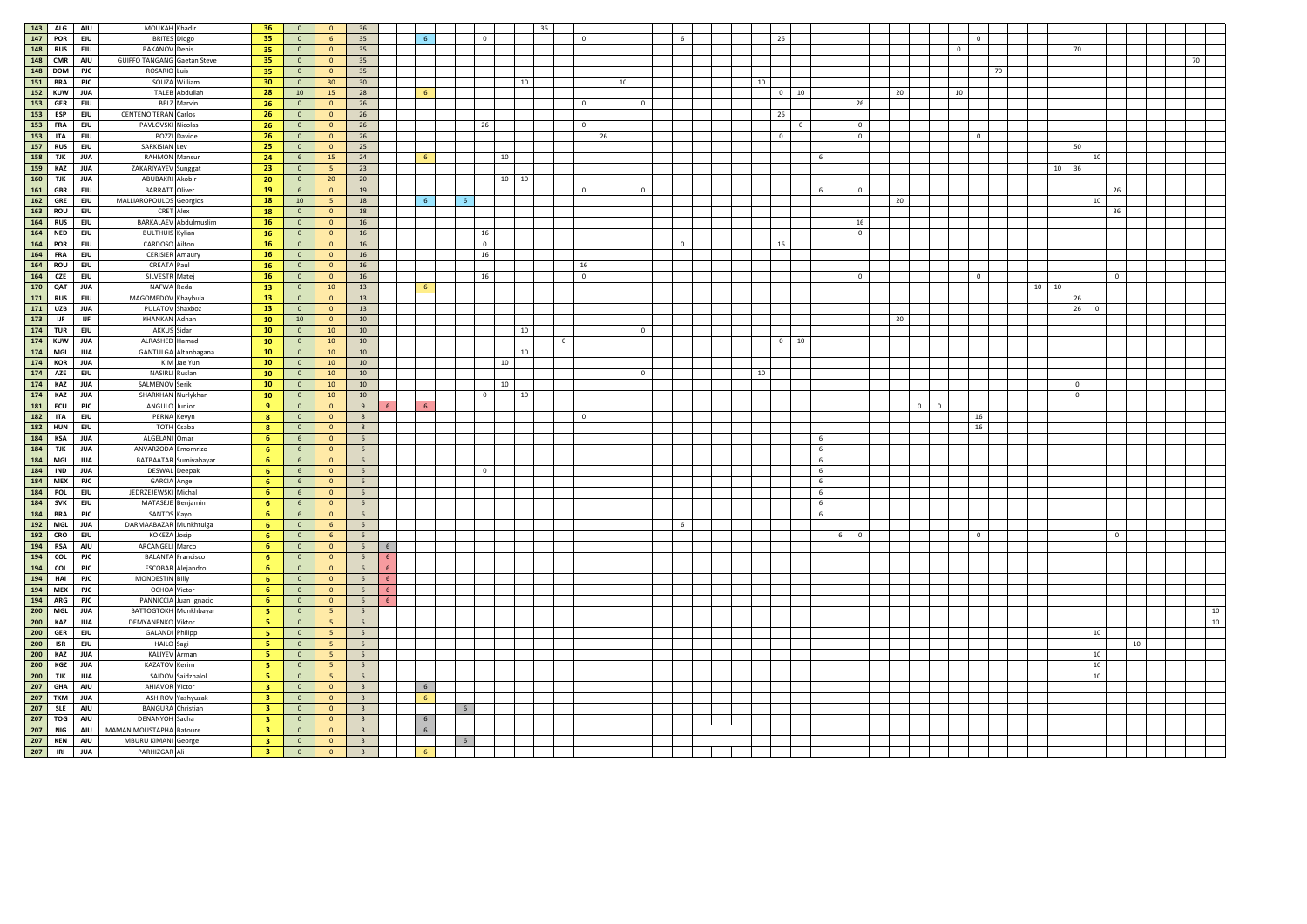# **+100 kg**

### **IJF Senior World Ranking List**



| Ranking                                    | <b>Nation</b>            | ξ,                       | <b>FAMILY NAME</b>                                  | <b>Given name</b>               | Score<br>Total | <sup>1</sup> World Ch <sub>i</sub> | Im <sub>GP</sub>        |              |                       |                 |                                       |             |            | N<br>Š<br>্ব   | $\alpha_{2}$ | Ņ<br>$\tilde{\mathcal{Q}}$<br>唐 |                      |           |     |        |            |            |     |                               |         | $\vec{N}$    | <b>DOM</b> <sub>21</sub><br><b>MBY</b> <sub>21</sub><br>$CRO_{21}$ |            | <b>KAZ</b> ZZ  |                  | $\frac{1}{2}$   |     |           |
|--------------------------------------------|--------------------------|--------------------------|-----------------------------------------------------|---------------------------------|----------------|------------------------------------|-------------------------|--------------|-----------------------|-----------------|---------------------------------------|-------------|------------|----------------|--------------|---------------------------------|----------------------|-----------|-----|--------|------------|------------|-----|-------------------------------|---------|--------------|--------------------------------------------------------------------|------------|----------------|------------------|-----------------|-----|-----------|
|                                            |                          |                          |                                                     |                                 |                |                                    |                         |              |                       | 50%             | 50%                                   |             |            |                |              |                                 |                      |           |     |        |            |            |     | 50%                           | 50% 50% | 50% 50%      | 50%<br>50% 50%                                                     |            | 50% 50%<br>50% |                  | 50%<br>50%      |     | 50%       |
| 1<br>$\overline{2}$                        | <b>GEO</b><br><b>RUS</b> | <b>EJU</b><br>EJU        | <b>TUSHISHVILI Guram</b><br><b>BASHAEV</b> Tamerlan |                                 | 4459<br>3850   | $\overline{0}$<br>700              | 2394<br>2024            | 4459<br>4174 | 350                   |                 | 350 288 350<br>648<br>700             |             | 1000       |                |              | 1000                            |                      |           |     |        |            |            |     | 1540<br>1100 1400             |         | 1000         |                                                                    | 1000       |                |                  | 500<br>700      |     | 700       |
| $\overline{\mathbf{3}}$                    | <b>TJK</b>               | <b>JUA</b>               | RAKHIMOV Temur                                      |                                 | 3801           | 260                                | 3014                    | 3801         |                       |                 | 350 648                               |             | 500        |                |              | 500                             |                      | 500       |     | 700    |            |            |     | 352 520                       |         |              |                                                                    | 360        |                | 360              | 260             |     |           |
| $\overline{4}$                             | <b>BRA</b>               | <b>PJC</b>               | SILVA Rafael                                        |                                 | 3402           | 360                                | 1710                    | 3482         | 490                   | 700             | 200<br>490                            |             |            |                |              | 700                             |                      |           |     |        |            |            |     | 572<br>720                    |         | 700          |                                                                    |            | 700            | 160              |                 |     | 260       |
| $\overline{\phantom{a}}$<br>6 <sup>1</sup> | <b>NED</b><br><b>MGL</b> | EJU<br><b>JUA</b>        | SPIJKERS Jur                                        | ODKHUU Tsetsentsengel           | 2890<br>2875   | 160<br>$\overline{0}$              | 1939<br>2875            | 2890<br>2875 | 700                   |                 | 288<br>182                            |             | 160<br>10  |                |              |                                 | 1000                 | 1000      |     | 500    | 500<br>360 | 700        |     | 320                           |         | 10           |                                                                    |            |                |                  | 500             |     | 360<br>10 |
| $\overline{7}$                             | GEO                      | <b>EJU</b>               | ZAALISHVILI Gela                                    |                                 | 2754           | 360                                | 2394                    | 2754         |                       |                 | 288                                   | 1000        |            |                |              |                                 |                      |           |     |        |            |            |     | 720                           |         |              |                                                                    |            | 1000           |                  | 1000            |     | 500       |
| $\mathbf{8}$<br>9                          | AZE<br>${\sf CZE}$       | <b>EJU</b><br>EJU        | KOKAURI Ushangi<br><b>KRPALEK</b> Lukas             |                                 | 2732<br>2680   | $\overline{0}$<br>$\overline{0}$   | 2387                    | 2924<br>2680 | 182                   | 6<br>350        | 6<br>252                              |             | 260        |                |              | 10                              | 700<br>182           |           |     | 500    | 360        |            |     | 352<br>2200                   |         |              |                                                                    | 360<br>500 | 10             | 360              | 10<br>10<br>100 |     | 10        |
| 10 <sup>10</sup>                           | <b>UKR</b>               | <b>EJU</b>               | KHAMMO Yakiv                                        |                                 | 2517           | 500                                | 255<br>970              | 2517         | 252                   |                 | 900 <sub>1</sub><br>6 <sup>6</sup>    | 260         |            |                |              | 260                             |                      |           |     |        |            |            |     | 792 1000                      |         |              |                                                                    |            |                |                  |                 |     |           |
| 11                                         | <b>RUS</b>               | EJU                      | TASOEV Inal                                         |                                 | 2480           | $\overline{0}$                     | 2130                    | 2480         |                       |                 | 700 1260 490                          |             |            |                |              |                                 |                      |           |     |        | 1000       |            |     |                               |         |              |                                                                    |            |                |                  |                 |     | 1000      |
| 12<br>13                                   | <b>CUB</b><br><b>UZB</b> | PJC<br><b>JUA</b>        | <b>GRANDA</b> Andy<br>YUSUPOV Alisher               |                                 | 2280<br>2081   | 10<br>120                          | 1220<br>1875            | 2280<br>2086 |                       | 182             | 200<br>700                            | 700         | 500<br>700 |                |              | 360                             | $10\,$               |           |     |        |            |            |     | $\overline{0}$<br>20<br>240   |         | 160          |                                                                    | 260 260    | 500            | $10\,$           | 260             |     |           |
| 14                                         | <b>HUN</b>               | <b>EJU</b>               | SIPOCZ Richard                                      |                                 | 2065           | 650                                | 1160                    | 2065         | 252                   |                 | 200<br>-6                             | 260         | 360        |                |              |                                 | 350                  |           |     |        |            | 490        |     | 320                           |         |              |                                                                    |            |                | $10\,$           | 10              |     | 160       |
| 15<br>16                                   | ROU                      | EJU                      | SIMIONESCU Vladut<br>KAGEURA Kokoro                 |                                 | 2011<br>2000   | $10$                               | 1640                    | 2011         | $6-1$                 |                 | $6 \mid 200$                          |             | 10         |                |              |                                 | 500                  | 700       |     |        |            | 490        |     | 20<br>352<br>2000             |         | 360          |                                                                    |            |                | 160<br>1000      | 160             |     |           |
| $17\,$                                     | <b>JPN</b><br><b>FRA</b> | <b>JUA</b><br>EJU        | RINER Teddy                                         |                                 | 2000           | 1000<br>$\overline{0}$             | 1000<br>900             | 2000<br>2000 |                       |                 | 1800                                  |             |            |                |              |                                 |                      |           |     |        |            |            |     | 1100                          |         |              |                                                                    |            |                |                  |                 |     |           |
| 18                                         | KOR                      | <b>JUA</b>               |                                                     | KIM Minjong                     | 1929           | $\overline{0}$                     | 1684                    | 1929         |                       |                 | 490 468                               |             |            |                |              |                                 | 500<br>700           |           |     |        |            |            |     | $\overline{0}$                |         |              |                                                                    |            |                | 500              |                 |     |           |
| 19<br>20                                   | <b>FRA</b><br>SEN        | EJU<br><b>AJU</b>        | <b>TERHEC</b> Joseph                                | NDIAYE Mbagnick                 | 1846<br>1775   | $\mathbf 0$<br>10                  | 1856<br>745             | 1962<br>1805 | 350                   | 350             | 200<br>700                            | 360         | 360        | 100<br>50      |              | 10                              | 360<br>$10\,$<br>350 | 260<br>10 | 100 |        | 500<br>260 | 6          | 100 | $\mathbf{0}$<br>20            |         | $10\,$       |                                                                    | 10         | $10\,$         |                  |                 | 100 | 100       |
| 21                                         | <b>FIN</b>               | EJU                      | PUUMALAINEN Martti                                  |                                 | 1596           | 260                                | 1262                    | 1596         |                       | 6 <sup>1</sup>  | 112                                   |             |            |                |              |                                 | 260                  | 252 260   |     |        | 10         | 350        |     | 520                           |         |              |                                                                    |            |                | 260              | 36              |     |           |
| 22                                         | <b>JPN</b>               | <b>JUA</b>               | HARASAWA Hisayoshi                                  |                                 | 1592           | $\Omega$                           | 450                     | 1592         |                       |                 | 700 200                               |             |            |                |              |                                 |                      |           |     |        |            |            |     | 792                           |         |              |                                                                    | 700        |                |                  |                 |     |           |
| 23<br>24                                   | AUT<br><b>NED</b>        | EJU<br>EJU               | MEYER Roy                                           | <b>HEGYI</b> Stephan            | 1356<br>1271   | 160<br>500                         | 1075<br>295             | 1361<br>1271 | 350                   |                 | 200<br>252<br>252 200<br>$\mathbf{f}$ |             |            |                |              | 500<br>$10\,$                   |                      |           |     |        | 10         |            |     | $\overline{0}$<br>320<br>1000 |         | $10\,$       |                                                                    | 500 260    |                |                  | 160<br>360      |     | 10        |
| 25                                         | CAN                      | PJC                      | DESCHENES Marc                                      |                                 | 1182           | 10                                 | 745                     | 1182         | 252                   |                 | 350                                   |             | 160        |                |              |                                 |                      | 500       |     |        |            |            |     | 20                            |         |              |                                                                    | 160        | 10             |                  |                 |     |           |
| 26<br>27                                   | GEO<br>${\tt GER}$       | EJU<br>EJU               | MATIASHVILI Levani                                  | FREY Johannes                   | 1069<br>1016   | $\overline{0}$<br>$\overline{0}$   | 894<br>470              | 1069<br>1016 | 490                   |                 | 182 288 350<br>200 112                | 500         | 120        |                |              |                                 |                      |           |     |        |            |            |     | $\circ$                       |         | 500          |                                                                    |            |                |                  |                 |     | 500       |
| 28                                         | <b>ALG</b>               | <b>AJU</b>               |                                                     | <b>BELREKAA</b> Mohamed Sofiane | 1015           | $\overline{0}$                     | $\overline{0}$          | 1015         | 700                   | 490             | 490                                   |             |            | 70             |              |                                 |                      |           |     |        |            |            |     |                               |         |              |                                                                    |            |                |                  |                 |     |           |
| 29                                         | <b>USA</b>               | PJC                      | KONOVAL Christian                                   |                                 | 1009           | 112                                | 522                     | 1009         | nas                   |                 |                                       | $\mathbf 0$ | 10         |                |              |                                 | 252                  |           |     |        |            | 260 112    |     |                               |         |              | 50                                                                 |            |                |                  |                 |     |           |
| 30<br>31                                   | <b>JPN</b><br>GEO        | <b>JUA</b><br>EJU        | INANEISHVILI Saba                                   | SAITO Tatsuru                   | 1000<br>955    | $\overline{0}$<br>700              | 1000<br>255             | 1000<br>955  |                       |                 |                                       |             |            |                |              |                                 |                      |           |     | 1000   |            | 700        |     |                               |         | $10\,$       |                                                                    |            | 500            |                  |                 |     |           |
| 32                                         | <b>BRA</b>               | <b>PJC</b>               | MOURA David                                         |                                 | 899            | 160                                | 499                     | 904          |                       |                 | 490 468                               |             |            |                |              |                                 |                      |           |     |        |            |            |     | 320                           |         | 500          |                                                                    | 10         |                | $10\,$           |                 |     | 10        |
| 33<br>34                                   | <b>UZB</b><br>KOR        | <b>JUA</b><br><b>JUA</b> | OLTIBOEV Bekmurod                                   | KIM Sungmin                     | 822<br>785     | $10\,$<br>160                      | 240<br>450              | 822<br>785   |                       | 350             | 200<br>200                            |             |            |                |              | 10                              |                      |           |     |        |            |            |     | 572<br>20<br>320              |         |              |                                                                    |            |                | 700              |                 |     | 260       |
| 35                                         | SLO                      | EJU                      | <b>DRAGIC Vito</b>                                  |                                 | 773            | 10 <sup>°</sup>                    | 657                     | 776          |                       |                 | $6 \mid 200$                          |             | 10         |                |              | 100                             |                      |           |     |        |            | 252        |     | 20                            |         |              |                                                                    | 260        |                | 10               | 160             |     | 160       |
| 36                                         | <b>UKR</b>               | EJU                      | <b>BALYEVSKYY</b> Yevheniy                          |                                 | 746            | $\overline{0}$                     | 710                     | 746          |                       |                 |                                       |             |            |                |              |                                 |                      | 360       |     |        | 36         | 350        |     |                               |         | $\mathbf{0}$ |                                                                    |            |                |                  | $\Omega$        |     |           |
| 37<br>38                                   | <b>UZB</b><br>GER        | <b>JUA</b><br><b>EJU</b> | <b>BAKHTIYOROV</b> Shokhruh<br><b>HEINLE</b> Sven   |                                 | 740<br>730     | $\overline{0}$<br>10 <sup>°</sup>  | 740<br>620              | 740<br>730   |                       |                 | 200                                   | 500         | 160        | $\circ$        | 100          |                                 |                      |           |     | 360    |            |            |     | 20                            |         |              |                                                                    |            | 160            | 160              | 160             |     |           |
| 39                                         | <b>FRA</b>               | EJU                      | MARET Cyrille                                       |                                 | 700            | $\overline{0}$                     | 700                     | 700          |                       |                 |                                       |             |            |                |              |                                 |                      |           |     |        | 700        |            |     |                               |         |              |                                                                    |            |                |                  |                 |     |           |
| 40<br>41                                   | <b>NED</b><br><b>KAZ</b> | EJU<br><b>JUA</b>        | <b>GROL</b> Henk<br><b>KAZHYBAYEV</b> Yerassyl      |                                 | 695<br>671     | $\overline{0}$<br>160              | 450<br>345              | 695<br>681   |                       | 252             | 490 900                               | 10          |            |                |              | 160                             |                      |           |     |        |            |            |     | $\circ$<br>320                |         | 160          |                                                                    |            | 10<br>100 160  |                  | 10              |     | 10        |
| 42                                         | AUT                      | EJU                      | ALLERSTORFER Daniel                                 |                                 | 644            | 160                                | 185                     | 644          | 182                   | 182             | 6                                     |             | 10         | 26             |              |                                 |                      |           |     | $10\,$ |            |            |     | 320                           |         |              |                                                                    | 160        | 10             |                  |                 |     | 160       |
| 43                                         | <b>BLR</b>               | EJU                      | VAKHAVIAK Aliaksandr                                |                                 | 590            | $\overline{0}$                     | 534                     | 590          |                       |                 | 112 288                               |             |            |                |              |                                 |                      |           |     |        |            |            |     |                               |         | 260          |                                                                    |            | 160            |                  | 360             |     |           |
| 44<br>45                                   | <b>TUN</b><br>FRA        | <b>AJU</b><br>EJU        | HDIOUECH Wahib<br>ANDREEV Guerman                   |                                 | 566<br>542     | $\overline{0}$<br>$\overline{0}$   | $\Omega$<br>542         | 566<br>542   | 490                   |                 |                                       |             |            | 50 26          |              |                                 | 360<br>182           |           |     |        |            |            |     |                               |         |              |                                                                    |            |                |                  |                 |     |           |
| 46                                         | <b>JPN</b>               | <b>JUA</b>               | NAKAMURA Yuta                                       |                                 | 490            | $\overline{0}$                     | 490                     | 490          |                       |                 |                                       |             |            |                |              |                                 | 490                  |           |     |        |            |            |     |                               |         |              |                                                                    |            |                |                  |                 |     |           |
| 47<br>48                                   | <b>GER</b><br><b>MEX</b> | EJU<br>PJC               | DEL SOL Sergio                                      | KONE Losseni                    | 488<br>477     | 252<br>$\overline{0}$              | 160<br>$\overline{0}$   | 488<br>477   | 6 <sup>1</sup><br>252 | 350             |                                       |             |            | 70             |              | 160                             |                      |           |     |        |            | 252        |     |                               |         |              | 100                                                                |            |                |                  |                 |     |           |
| 49                                         | <b>ISR</b>               | EJU                      | SASSON Or                                           |                                 | 465            | 10                                 | 329                     | 465          |                       |                 | 252 288<br>182                        |             |            |                |              |                                 |                      |           |     |        |            |            |     | 20<br>$\mathbf{0}$            |         |              |                                                                    |            |                |                  | 10              |     | 360       |
| 50                                         | <b>SLO</b>               | EJU                      | MARINIC Enej                                        |                                 | 427            | 10                                 | 311                     | 427          |                       | 112             | 6                                     |             | 160        | $\overline{0}$ |              |                                 |                      |           |     |        |            | -6         |     | 20                            |         | 100          |                                                                    | 160        |                | 120              | 10              |     |           |
| 51<br>52                                   | <b>TUR</b><br>GEO        | EJU<br>EJU               | ERDOGAN Cemal<br>DEMETRASHVILI Irakli               |                                 | 421<br>420     | 10<br>350                          | 360<br>$\overline{0}$   | 426<br>420   |                       | 112             | 6                                     |             |            |                | 70           |                                 |                      |           |     | 10     |            | 350        |     | 20                            |         |              |                                                                    | 10         | 360            | 10               | 160             |     | 160       |
| 53                                         | <b>UZB</b>               | <b>JUA</b>               | MAMARASULOV Shokhrukh                               |                                 | 412            | 252                                | 160                     | 412          |                       |                 |                                       |             |            |                |              |                                 |                      | 160       |     |        |            | 252        |     |                               |         |              |                                                                    |            |                |                  |                 |     |           |
| 54                                         | GUI                      | <b>AJU</b>               |                                                     | FOFANA Moustapha                | 393            | 112                                | 26                      | 393<br>386   | 252                   | $6\overline{6}$ |                                       |             | 10         |                |              |                                 | 10<br>6              |           |     |        |            | 112<br>350 |     |                               |         |              |                                                                    |            |                |                  |                 |     |           |
| 55<br>56                                   | GER<br><b>MGL</b>        | EJU<br><b>JUA</b>        | WITASSEK Yvo<br>ERDENEKHUU Munkhjargal              |                                 | 386<br>380     | 350<br>$\overline{0}$              | $\overline{0}$<br>380   | 380          |                       |                 |                                       |             | 120        |                |              | 36<br>260                       |                      |           |     |        |            |            |     |                               |         |              |                                                                    |            |                |                  |                 |     |           |
| 57                                         | <b>SVK</b>               | EJU                      |                                                     | FIZEL Marius                    | 367            | $\overline{0}$                     | 180                     | 367          | 112                   | 6 <sup>1</sup>  | 6                                     |             | 160        | 36             |              |                                 |                      | 10        |     |        |            |            | 36  |                               |         | $10\,$       |                                                                    |            | 10             |                  | $\circ$         |     |           |
| 58<br>59                                   | IJF<br>GEO               | <b>UF</b><br>EJU         | MAHJOUB Javad<br><b>BUGHADZE</b> Onise              |                                 | 362<br>360     | $\Omega$<br>$\overline{0}$         | 10 <sup>10</sup><br>360 | 362<br>360   |                       |                 |                                       | $\Omega$    |            |                |              | 360                             | 10                   |           |     |        |            |            |     | 352                           |         |              |                                                                    |            | $\Omega$       |                  |                 |     |           |
| 59                                         | <b>RUS</b>               | EJU                      | <b>ENDOVITSKIY Valeriy</b>                          |                                 | 360            | $\overline{0}$                     | 360                     | 360          |                       |                 |                                       |             |            |                |              |                                 |                      | 360       |     |        |            |            |     |                               |         |              |                                                                    |            |                |                  |                 |     |           |
| 59<br>62                                   | <b>BRA</b><br><b>RUS</b> | PJC<br>EJU               | PALMINI Tiago<br>KRIVOBOKOV Anton                   |                                 | 360<br>360     | $\circ$                            | 360<br>360              | 360<br>360   |                       |                 | 200                                   |             |            |                |              |                                 |                      |           |     | 360    |            |            |     |                               |         | 360          |                                                                    |            |                | 160              |                 |     |           |
| 63                                         | <b>UZB</b>               | <b>JUA</b>               | TUROBOYEV Utkirbek                                  |                                 | 360            | $\overline{0}$<br>$\circ$          | 260                     | 360          |                       |                 |                                       |             | 260        | 100            |              |                                 |                      |           |     |        |            |            |     |                               |         |              |                                                                    |            |                |                  |                 |     |           |
| 64                                         | POL                      | EJU                      | SARNACKI Maciej                                     |                                 | 356            | 10                                 | 290                     | 356          |                       |                 | 200<br>112                            |             |            |                |              |                                 |                      |           |     |        |            |            |     | $\mathbf{0}$<br>20            |         | $10\,$       |                                                                    |            | 360            | 10 <sub>10</sub> |                 |     |           |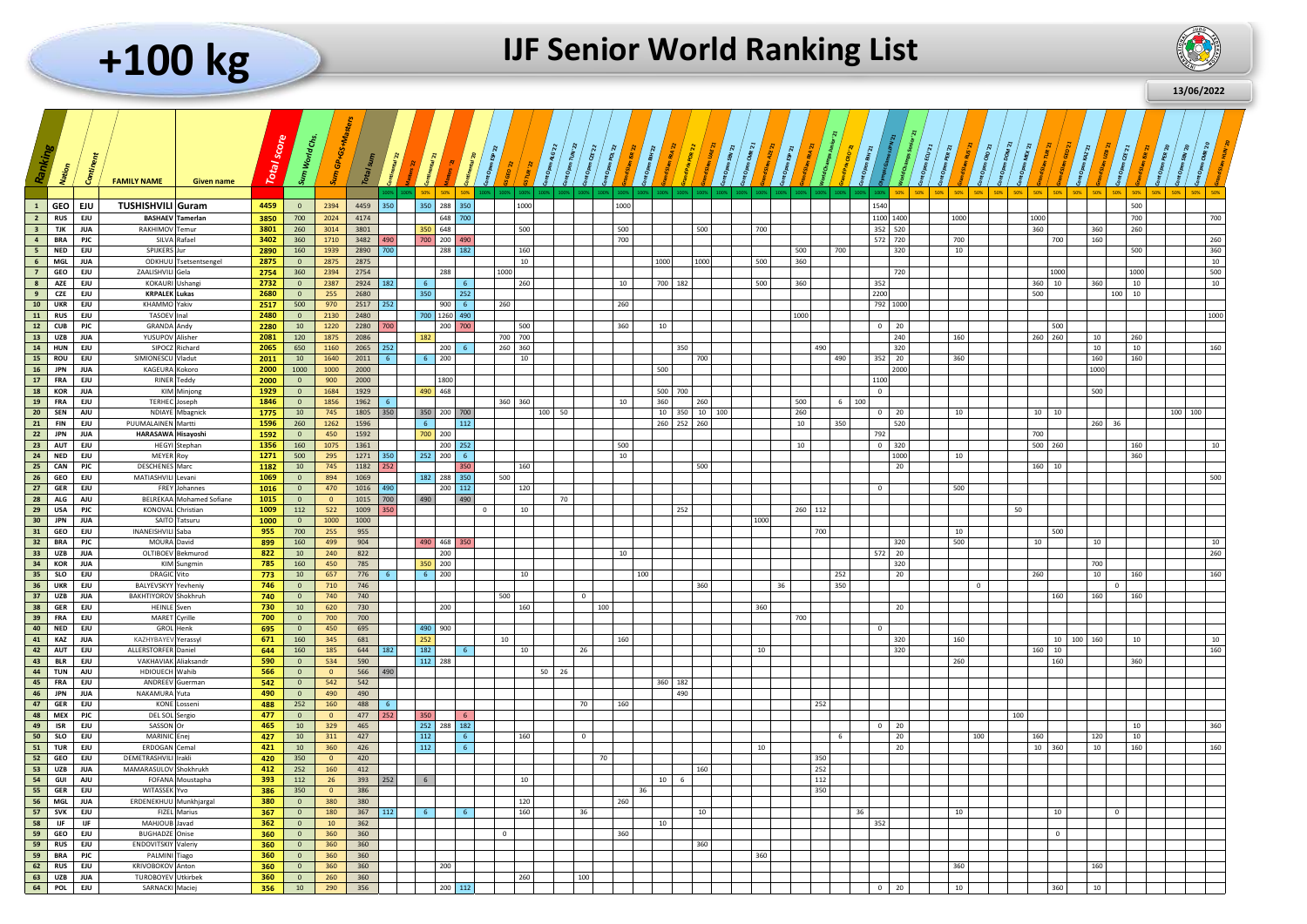| 65<br>66<br>66 | <b>TUN</b> | <b>AJU</b> | JABALLAH Faicel                |                                  | 355 | $\overline{0}$          | 5 <sub>1</sub>  | 355    |                | 700            |             |                |        |                |         |              |         |        |     |     |         |     |              |         |                |    |     | 10             |          |     |         |          |        |
|----------------|------------|------------|--------------------------------|----------------------------------|-----|-------------------------|-----------------|--------|----------------|----------------|-------------|----------------|--------|----------------|---------|--------------|---------|--------|-----|-----|---------|-----|--------------|---------|----------------|----|-----|----------------|----------|-----|---------|----------|--------|
|                | EGY        | AJU        | ABORAKIA Mohamed               |                                  | 350 |                         |                 | 350    |                |                |             |                |        |                |         |              |         |        |     |     |         |     |              |         |                |    |     |                |          |     |         |          |        |
|                |            |            |                                |                                  |     | $\overline{0}$          | $\overline{0}$  |        | 350            |                |             |                |        |                |         |              |         |        |     |     |         |     |              |         |                |    |     |                |          |     |         |          |        |
|                | CHI        | PJC        | SOLIS Francisco                |                                  | 350 | $\overline{0}$          | $\overline{0}$  | 350    | 350            |                |             |                |        |                |         |              |         |        |     |     |         |     |              |         |                |    |     |                |          |     |         |          |        |
| 68             | GER        | EJU        | <b>ABRAMOV</b> Erik            |                                  | 320 | $\overline{0}$          | 270             | 320    |                |                |             | 10             |        | 50             |         |              |         |        |     |     |         |     |              |         | 10             |    |     |                |          | 500 | 10      |          |        |
| 69             | <b>MAR</b> | AJU        | <b>ESSERYRY</b> Zouhair        |                                  | 298 | $\overline{0}$          | 10              | 298    | 252            |                |             |                | 10     | 36             |         |              |         |        |     |     |         |     |              |         |                |    |     |                |          |     |         |          |        |
| 70             | <b>GER</b> | EJU        | ZORN Daniel                    |                                  | 293 | $\overline{0}$          | 257             | 293    |                |                |             |                |        |                |         |              |         |        |     | 36  |         | 252 |              |         |                |    |     |                |          | 10  |         |          |        |
| 71             | <b>UAE</b> | <b>JUA</b> | MAGOMEDOMAROV Magomedomar      |                                  | 286 | $\overline{0}$          | 170             | 286    |                |                |             |                | 10 160 | 100<br>16      |         |              |         |        |     |     |         |     |              |         |                |    |     |                |          |     |         |          |        |
| 72             | <b>BEL</b> | EJU        | NDAO Yves                      |                                  | 282 | 182                     | $\bullet$       | 282    |                |                |             |                |        | $\circ$        | 50      | 26           |         |        |     |     | 182     |     |              |         |                | 36 |     |                |          |     | $\circ$ |          |        |
| 73             | ECU        | PJC        | FIGUEROA Freddy                |                                  | 281 | $\overline{0}$          | $\overline{0}$  | 281    | 6 <sup>1</sup> | 350            | 252         |                |        |                |         |              |         |        |     |     |         |     |              | 100 100 |                |    |     |                |          |     |         |          |        |
| 74             |            |            | SNIPPE Jelle                   |                                  | 266 |                         |                 |        |                |                |             |                |        |                |         |              |         |        |     |     |         | 6   |              |         |                |    |     |                |          |     |         |          |        |
|                | <b>NED</b> | EJU        |                                |                                  |     | $\overline{0}$          | 16              | 266    |                |                |             | 100            | 10     |                |         |              |         |        |     | 100 |         |     |              |         |                | 50 |     |                |          |     | 50      |          |        |
| 75             | <b>ITA</b> | EJU        | <b>AGRO SYLVAIN Lorenzo</b>    |                                  | 265 | $\overline{0}$          | 215             | 265    |                |                |             | 10             | 120    | $\circ$        |         | 50           |         |        |     |     |         |     |              |         |                |    |     |                |          | 160 | 10      |          |        |
| 76             | <b>KGZ</b> | <b>JUA</b> | KRAKOVETSKII lurii             |                                  | 242 | 10                      | 229             | 242    |                | $6 \mid 288$   |             |                |        |                |         |              |         |        |     |     |         |     | 20           |         |                |    |     |                |          | 160 |         |          | $10\,$ |
| 77             | <b>TUN</b> | <b>AJU</b> | <b>BEN KHALED</b> Anis         |                                  | 230 | $\overline{0}$          | 5 <sub>1</sub>  | 230    |                | 350            |             |                |        | 50             |         |              |         |        |     |     |         |     |              |         |                |    |     |                |          |     |         |          | $10$   |
| 78             | <b>ISR</b> | EJU        | KOMPANIEZ Serafim              |                                  | 226 | $\overline{0}$          | 176             | 226    |                |                |             | 50             |        | $^{\circ}$     |         | 10           | 6       |        |     |     |         |     |              |         |                |    |     |                |          |     | 160     |          | 160    |
| 79             | <b>TUR</b> | EJU        | <b>ERTUG Munir</b>             |                                  | 224 | 112                     | 10              | 224    | 6              |                |             |                | 10     |                | 26      | 70           |         |        |     |     | 112     |     |              |         |                |    |     | $\circ$        |          |     |         |          |        |
| 80             | <b>NZL</b> | OJU        | ANDREWS Kody                   |                                  | 208 | $\overline{0}$          | $\overline{0}$  | 208    | 182            |                |             |                |        | $0 \quad 26$   |         |              |         |        |     |     |         |     |              |         |                |    |     |                |          |     |         |          |        |
| 81             | <b>SWE</b> | EJU        | MATTSSON Emil                  |                                  | 202 | $\overline{0}$          | 132             | 202    |                |                |             |                | 10     |                |         |              |         | 112 10 |     | 70  |         |     |              |         |                |    |     |                |          |     |         |          |        |
| 82             | <b>SRB</b> | EJU        | CULUM Zarko                    |                                  | 187 | $\overline{0}$          | 187             | 187    |                |                |             |                |        |                |         |              |         |        |     |     |         | 182 |              |         |                |    |     |                |          |     |         |          | $10\,$ |
|                |            |            |                                |                                  |     |                         |                 |        |                |                |             |                |        |                |         |              |         |        |     |     |         |     |              |         |                |    |     |                |          |     |         |          |        |
| 83             | <b>BRA</b> | PJC        | NASCIMENTO Juscelino           |                                  | 186 | $\overline{0}$          | 186             | 186    |                |                |             | 10             | 160    |                |         |              | 10<br>6 |        |     |     |         |     |              |         |                |    |     |                |          |     |         |          |        |
| 84             | <b>BRA</b> | PJC        | LEMES DA SILVA Daniel          |                                  | 182 | 182                     | $\overline{0}$  | 182    |                |                |             |                |        |                |         |              |         |        |     |     | 182     |     |              |         |                |    |     |                |          |     |         |          |        |
| 85             | <b>CIV</b> | <b>AJU</b> |                                | POLNEAU Boduit Wilfried Andersor | 182 | $\overline{0}$          | $\circ$         | 182    | 182            |                |             |                |        |                |         |              |         |        |     |     |         |     |              |         |                |    |     |                |          |     |         |          |        |
| 86             | LBA        | <b>AJU</b> | OMAR Ali                       |                                  | 180 | $\overline{0}$          | 5               | 180    |                | 252            | 350         |                |        |                |         |              |         |        |     |     |         |     | $\mathbf{0}$ |         |                |    |     | $10\,$         |          |     |         |          |        |
| 87             | <b>GER</b> | <b>EJU</b> | SCHREIBER Jonas                |                                  | 176 | $\overline{0}$          | $\overline{0}$  | 176    |                | 112            |             | 50             |        |                |         |              |         |        |     |     |         | 70  |              |         |                |    |     |                |          |     |         |          |        |
| 88             | EGY        | <b>AJU</b> | WAHID Ahmed                    |                                  | 175 | $\overline{0}$          | $\circ$         | 175    |                |                | 350         |                |        |                |         |              |         |        |     |     |         |     |              |         |                |    |     |                |          |     |         |          |        |
| 89             | <b>UKR</b> | EJU        | <b>GORDIIENKO</b> Oleksandr    |                                  | 171 | $\overline{0}$          | 80              | 171    |                | 112            |             |                |        |                |         |              |         |        |     |     |         |     |              |         |                |    |     | 160            |          |     | 70      |          |        |
| 90             | <b>KAZ</b> | <b>JUA</b> | <b>TURGYNALIYEV Zhambyl</b>    |                                  | 160 | $\overline{0}$          | 160             | 160    |                |                |             |                | 160    |                |         |              |         |        |     |     |         |     |              |         |                |    |     |                |          |     |         |          |        |
| 91             | <b>CMR</b> | <b>AJU</b> | MEPOUI ANONG Daniel            |                                  |     |                         | $\bullet$       | 141    | 6              |                |             |                |        |                |         |              |         |        | 100 |     |         |     |              |         |                |    |     |                |          |     |         |          | 70     |
|                |            |            |                                |                                  | 141 | $\overline{0}$          |                 |        |                |                |             |                |        |                |         |              |         |        |     |     |         |     |              |         |                |    |     |                |          |     |         |          |        |
| 92             | <b>USA</b> | PJC        | MARTIN Ruben                   |                                  | 136 | 10                      | $\overline{0}$  | 136    |                | 252            |             |                |        |                |         |              |         |        |     |     |         |     | 20           |         |                |    |     | $\overline{0}$ |          |     |         | $\Omega$ |        |
| 93             | AZE        | EJU        | FEYZIYEV Jamal                 |                                  | 136 | $\overline{0}$          | 100             | 136    |                |                |             |                |        |                | 36      |              |         |        | 10  |     |         |     |              |         | 160            |    |     |                |          |     | 10      |          | 10     |
| 94             | <b>BLR</b> | EJU        | KUKHARENKA Yahor               |                                  | 136 | $\overline{0}$          | 80              | 136    |                |                | 112         |                |        |                |         |              |         |        |     |     |         |     |              |         |                |    |     |                | 160      |     |         |          |        |
| 95             | <b>KGZ</b> | <b>JUA</b> | TOKTOGONOV Bekbolot            |                                  | 136 | $\overline{0}$          | 10              | 136    |                | 252            |             |                |        |                |         |              |         |        |     |     |         |     |              |         | $10\,$         |    |     |                |          | 10  |         |          |        |
| 96             | <b>RUS</b> | EJU        | TSKHOVREBOV Alen               |                                  | 130 | $\overline{0}$          | 130             | 130    |                |                |             |                |        |                |         |              |         |        |     |     |         |     |              |         | $\overline{0}$ |    |     |                |          | 260 |         |          |        |
| 97             | ESP        | EJU        | CHELARU GRIGORAS Irinel Vasile |                                  | 126 | $\overline{0}$          | $6^{\circ}$     | 126    | 6              | 6 <sup>6</sup> |             | 36             |        |                | $\circ$ |              | 6       |        |     | 50  |         |     |              |         |                | 50 |     |                |          |     |         |          |        |
| 98             | <b>VEN</b> | PJC        | PINEDA Pedro                   |                                  | 126 | $\overline{0}$          | $\overline{0}$  | 126    |                |                | 252         |                |        |                |         |              |         |        |     |     |         |     |              |         |                |    |     |                |          |     |         |          |        |
| 98             | <b>BUR</b> | AJU        | SIDIBE Rachid                  |                                  | 126 | $\overline{0}$          | $\circ$         | 126    |                | 252            | 6           |                |        |                |         |              |         |        |     |     |         |     |              |         |                |    |     |                |          |     |         |          |        |
| 100            | <b>MGL</b> | <b>JUA</b> | ULZIIBAYAR Duurenbayar         |                                  | 120 | 10                      | 110             | 120    |                |                | 200         |                |        |                |         |              |         |        |     |     |         |     | $0 \mid 20$  |         |                |    |     |                | 10       | 10  |         |          |        |
|                |            |            |                                |                                  |     |                         |                 |        |                |                |             |                |        |                |         |              |         |        |     |     |         |     |              |         |                |    |     |                |          |     |         |          |        |
| 101            | <b>UKR</b> | EJU        | KOVBASIUK Sergii               |                                  | 112 | 112                     | $\overline{0}$  | 112    |                |                |             |                |        |                |         |              |         |        |     |     | 112     |     |              |         |                |    |     |                |          |     |         |          |        |
| 101            | <b>EST</b> | EJU        | PRIILINN TURK Karl             |                                  | 112 | 112                     | $\overline{0}$  | 112    |                |                |             |                |        |                |         |              |         |        |     |     | 112     |     |              |         |                |    |     |                |          |     |         |          |        |
| $101$          | <b>SRB</b> | EJU        | VRACAR Igor                    |                                  | 112 | 112                     | $\bullet$       | 112    |                |                |             |                |        |                |         | $^{\circ}$   |         |        |     |     | 112     |     |              |         |                |    |     |                |          |     |         |          |        |
| 104            | <b>MEX</b> | PJC        | SILVA Omar                     |                                  | 111 | 6 <sup>6</sup>          | $\overline{0}$  | 111    |                |                |             |                |        |                |         |              |         |        |     |     | 6       |     |              | 70 70   |                |    |     | 70             |          |     |         |          |        |
| 105            | <b>ALG</b> | AJU        | DJERADI Ahmed                  |                                  | 106 | $\overline{0}$          | $\overline{0}$  | 106    |                |                |             |                |        | 70 36          |         |              |         |        |     |     |         |     |              |         |                |    |     |                |          |     |         |          |        |
| 106            | <b>DOM</b> | PJC        | NOVA ALCANTARA Jose            |                                  | 103 | $\overline{0}$          | $\mathbf{0}$    | 103    |                |                | $6^{\circ}$ | $\overline{0}$ |        |                |         |              |         |        |     | 50  |         |     |              |         |                |    | 100 |                |          |     |         |          |        |
| 107            | <b>ROU</b> | EJU        | CROITORU Mircea                |                                  | 102 | $\overline{0}$          | 16              | 102    |                |                |             |                | 10     | 50             |         |              |         |        |     |     |         | 6   |              |         |                | 36 |     |                |          |     | 36      |          |        |
| 108            | AZE        | EJU        | YUSIFOV Imran                  |                                  | 92  | $\overline{0}$          | 16              | 92     |                |                |             |                | 10     |                |         |              |         |        |     |     |         |     |              |         |                |    |     |                |          |     |         |          |        |
| 109 MEX        |            | PJC        |                                |                                  |     |                         |                 |        |                |                |             |                |        |                |         |              |         |        |     |     |         |     |              |         |                |    |     |                |          |     |         |          |        |
| 109            | <b>MAR</b> |            |                                |                                  |     |                         |                 |        |                |                |             | 26             |        |                | 50      |              | 6       |        |     |     |         |     |              |         |                |    |     |                |          |     |         |          |        |
|                |            |            | CUEVAS Jose                    |                                  | 91  | $\overline{0}$          | $\overline{0}$  | 91     |                |                | 182         |                |        |                |         |              |         |        |     |     |         |     |              |         |                |    |     |                |          |     |         |          |        |
| 109            |            | AJU        | FRIFRA El Mehdi                |                                  | 91  | $\overline{0}$          | $\overline{0}$  | 91     |                | 182            |             |                |        |                |         |              |         |        |     |     |         |     |              |         |                |    |     |                |          |     |         |          |        |
| 112            | GAM        | <b>AJU</b> | JOBE Omar                      |                                  | 91  | $\overline{0}$          | $\circ$         | 91     |                | 182            |             |                |        |                |         |              |         |        |     |     |         |     |              |         |                |    |     |                |          |     |         |          |        |
|                | <b>BLR</b> | EJU        | TSIARPITSKI Uladzislau         |                                  | 90  | $\overline{0}$          | 90              | 90     |                |                |             |                |        |                |         |              |         |        |     |     |         |     |              |         |                |    |     | 160            |          | 10  | 10      |          |        |
| 113            | <b>TJK</b> | <b>JUA</b> | MIRMAMADOV Shakarmamad         |                                  | 85  | $\overline{0}$          | 85              | 85     |                |                |             |                |        |                |         |              |         |        |     |     |         |     |              |         |                |    |     |                |          | 10  | 160     |          |        |
| 114            | <b>UKR</b> | EJU        | KOLESNYK Andrii                |                                  | 85  | $\overline{0}$          | $\overline{0}$  | 85     |                |                |             |                |        |                |         | 36           |         |        |     |     |         | 36  |              |         |                |    |     |                |          |     | 26      |          |        |
| 115 ROU        |            | <b>EJU</b> | KUNSZABO Luca                  |                                  | 82  | $\overline{0}$          | 5 <sub>1</sub>  | 82     |                | 6 <sup>1</sup> | 6           |                |        | 36             |         |              |         |        |     |     |         |     |              |         |                | 26 |     | $10\,$         |          |     | 50      |          |        |
| 116            | GEO        | EJU        | OKRUASHVILI Adam               |                                  | 80  | $\overline{0}$          | 80              | 80     |                |                |             |                |        |                |         |              |         |        |     |     |         |     |              |         |                |    |     |                |          | 160 |         |          |        |
|                |            |            |                                |                                  |     |                         |                 |        |                |                |             |                |        |                |         |              |         |        |     |     |         |     |              |         |                |    |     |                |          |     |         |          |        |
| 116            | BIH        | EJU        | SADIKOVIC Harun                |                                  | 80  | $\overline{0}$          | 80              | 80     |                |                |             |                |        |                |         |              |         |        |     |     |         |     |              |         |                |    |     |                |          |     |         |          | 160    |
| 116 KOR        |            | <b>JUA</b> | YOUN Jaegu                     |                                  | 80  | $\overline{0}$          | 80              | 80     |                |                |             |                |        |                |         |              |         |        |     |     |         |     |              |         | 160            |    |     |                |          |     |         |          |        |
| 119            | <b>UKR</b> | EJU        | <b>HALAKA</b> Oleksii          |                                  | 76  | 6 <sup>5</sup>          | $\overline{0}$  | 76     |                |                |             | 70             |        |                |         |              |         |        |     |     | 6       |     |              |         |                |    |     |                |          |     |         |          |        |
| 120            | <b>UKR</b> | EJU        | MACHUTADZE Nodar               |                                  | 76  | $\overline{0}$          | $\overline{0}$  | 76     |                |                |             |                |        |                |         | 26           |         |        |     |     |         | 50  |              |         |                |    |     |                |          |     |         |          |        |
| 121            | <b>KEN</b> | AJU        | AFUDE Kalvin                   |                                  | 73  | $\overline{0}$          | $\circ$         | 73     |                | 6 <sup>5</sup> |             |                |        |                |         |              |         | 70     |     |     |         |     |              |         |                |    |     |                |          |     |         |          |        |
| 122            | <b>CMR</b> | AJU        | NGUIMBOUS MAAH Emmanuel        |                                  | 70  | $\overline{0}$          | $\overline{0}$  | 70     |                |                |             |                |        |                |         |              |         |        | 70  |     |         |     |              |         |                |    |     |                |          |     |         |          |        |
| 123            | <b>FRA</b> | EJU        | CAILLON Cedric                 |                                  | 66  | $\overline{0}$          | $\overline{0}$  | 66     |                |                |             | $\overline{0}$ |        | 16             |         | 50           |         |        |     |     |         |     |              |         |                |    |     |                |          |     |         |          |        |
| 124            | <b>FRA</b> | EJU        | <b>GEOFFROY Adrien</b>         |                                  | 62  | $\overline{0}$          | $\mathbf 0$     | 62     |                |                |             | $\overline{0}$ |        |                | 36      |              |         |        |     |     |         | 26  |              |         |                |    |     |                |          |     |         |          |        |
| 125            | <b>KAZ</b> | <b>JUA</b> | YERGALIYEV Yelaman             |                                  | 50  | $\overline{0}$          | 15              | 50     |                |                |             | 10             |        |                |         |              |         |        |     |     |         |     |              |         | 10             |    |     |                | 70       |     |         |          |        |
| 126            | <b>SEN</b> | AJU        | DIOP Malick                    |                                  | 50  | $\overline{0}$          | $\overline{0}$  | 50     |                |                |             |                |        |                |         |              |         | 50     |     |     |         |     |              |         |                |    |     |                |          |     |         | $\circ$  |        |
| 126            | <b>ALG</b> | <b>AJU</b> |                                | LILI Mohamed El Mehdi            | 50  | $\overline{0}$          | $\overline{0}$  | 50     |                |                |             |                |        | 50             |         |              |         |        |     |     |         |     |              |         |                |    |     |                |          |     |         |          |        |
|                |            |            |                                |                                  |     |                         |                 |        |                |                |             |                |        |                |         |              |         |        |     |     |         |     |              |         |                |    |     |                |          |     |         |          |        |
| 126            | <b>SEN</b> | <b>AJU</b> | NDIAYE Libasse                 |                                  | 50  | $\overline{0}$          | $\overline{0}$  | $50\,$ |                |                |             |                |        |                |         |              |         | 50     |     |     |         |     |              |         |                |    |     |                |          |     |         |          |        |
| 126 FRA        |            | EJU        | SANAL Emre                     |                                  | 50  | $\overline{0}$          | $\mathbf{0}$    | 50     |                |                |             |                |        |                |         |              | $\circ$ |        |     |     | $\circ$ | 50  |              |         |                |    |     |                |          |     |         |          |        |
| 126 USA        |            | PJC        | SMITH III L.A.                 |                                  | 50  | $\overline{0}$          | $\overline{0}$  | 50     |                |                |             |                |        |                |         |              |         |        |     |     |         |     |              |         |                |    |     |                |          |     |         | 100      |        |
| 131 BUL        |            | EJU        | DIMITROV Ivaylo                |                                  | 47  | $\overline{0}$          | 15              | 47     | 6              |                |             |                | 10     | 26             |         |              |         |        |     |     |         |     |              |         |                |    |     |                |          |     |         |          | 10     |
| 132 KAZ        |            | <b>JUA</b> | ORAZBAYEV Adil                 |                                  | 40  | $\overline{0}$          | 15              | 40     |                |                |             |                |        |                |         | 10           |         |        |     |     |         |     |              |         |                |    |     |                | 50       |     | 10      |          |        |
| 133 KAZ        |            | <b>JUA</b> | KRIKBAY Galymzhan              |                                  | 40  | $\overline{0}$          | 15              | 40     |                |                |             |                |        |                |         |              |         |        |     |     |         |     |              |         |                |    |     |                | 10 50 10 |     |         |          | 10     |
| 134 ITA        |            | EJU        | D ARCO Vincenzo                |                                  | 40  | $\overline{\mathbf{0}}$ | 5 <sub>1</sub>  | 40     |                |                |             |                |        |                |         |              |         |        |     |     |         |     |              |         |                | 70 |     |                |          | 10  |         |          |        |
| 135 ALG        |            | <b>AJU</b> | <b>BOUHBAL</b> Sami            |                                  | 36  | $\overline{0}$          | $\bullet$       | 36     |                |                |             |                |        | 36             |         |              |         |        |     |     |         |     |              |         |                |    |     |                |          |     |         |          |        |
|                |            |            |                                |                                  |     |                         |                 |        |                |                |             |                |        |                |         |              |         |        |     |     |         |     |              |         |                |    |     |                |          |     |         |          |        |
| 135 BRN        |            | <b>JUA</b> | CHOTCHAEV Azamat               |                                  | 36  | $\overline{0}$          | $\mathbf 0$     | 36     |                |                |             | 36             |        | $\overline{0}$ |         |              |         |        |     |     |         |     |              |         |                |    |     |                |          |     |         |          |        |
| 135 ALG        |            | <b>AJU</b> | MOULA Samir                    |                                  | 36  | $\overline{0}$          | $\overline{0}$  | 36     |                |                |             |                |        | 36             |         |              |         |        |     |     |         |     |              |         |                |    |     |                |          |     |         |          |        |
| 135 SEN        |            | AJU        |                                | SANE Cheikh Amadou Fall          | 36  | $\overline{0}$          | $\bullet$       | 36     |                |                |             |                |        |                |         |              |         | 36     |     |     |         |     |              |         |                |    |     |                |          |     |         |          |        |
| 135 MLI        |            | <b>AJU</b> | SOUMANO Karounga               |                                  | 36  | $\overline{\mathbf{0}}$ | $\bullet$       | 36     |                |                |             |                |        |                |         |              |         | 36     |     |     |         |     |              |         |                |    |     |                |          |     |         |          |        |
| 140 PER        |            | PJC        | ALVARADO Frank                 |                                  | 35  | $\overline{0}$          | $\bullet$       | 35     |                |                |             |                |        |                |         |              |         |        |     |     |         |     |              |         |                |    |     |                |          |     |         | 70       |        |
| 140 DOM        |            | PJC        | SANTANA Luis                   |                                  | 35  | $\overline{0}$          | $\bullet$       | 35     |                |                |             |                |        |                |         |              |         |        |     |     |         |     |              |         |                |    | 70  |                |          |     |         |          |        |
| 142 FRA        |            | EJU        | <b>DIABY</b> Tieman            |                                  | 32  | 6 <sup>1</sup>          | $\bullet$       | 32     |                |                |             |                |        |                |         |              |         |        |     | 26  | 6       |     |              |         |                |    |     |                |          |     |         |          |        |
| 143 BRA        |            | PJC        | CESARINO Joao                  |                                  | 30  | $\overline{0}$          | 30 <sub>2</sub> | 30     |                |                |             |                | 10     |                |         | 10           |         |        |     |     | 10      |     |              |         |                |    |     |                |          |     |         |          |        |
| 144 GBR        |            | EJU        | <b>GREENIDGE Wesley</b>        |                                  | 26  | $\overline{0}$          | $\circ$         | 26     |                |                |             | $\overline{0}$ |        | $\overline{0}$ |         | $\mathbf{0}$ |         |        |     | 26  |         |     |              |         |                |    |     |                |          |     |         |          |        |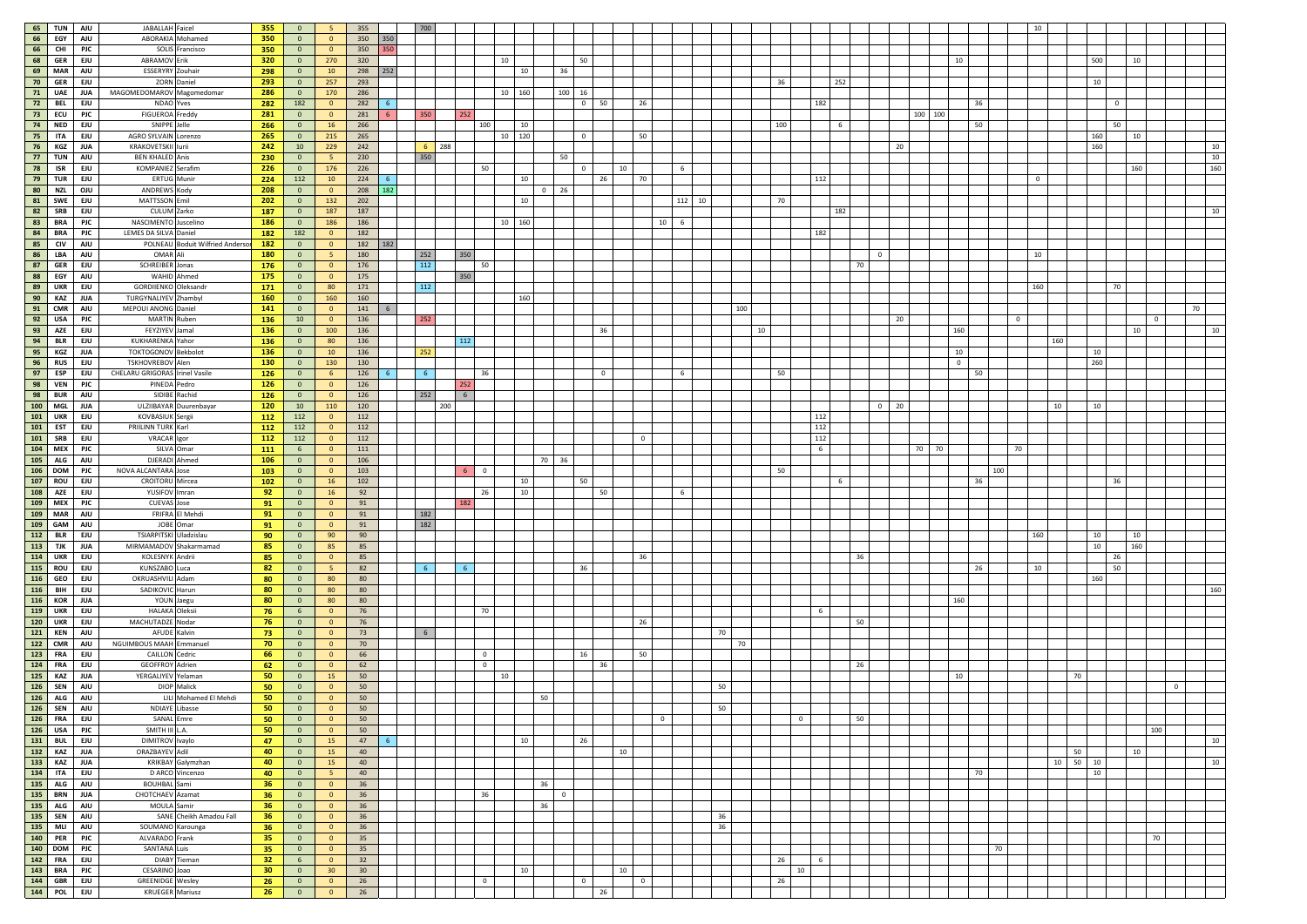| 144 FRA    |            | EJU        | LIVOLSI Hadrien              |                     | 26                      | $\overline{0}$  | $\overline{0}$  | 26                      |   |                |   |         |    |              |             |    |              |                       |  | $\Omega$       |   | 26      |    |          |                |    |              |    |                |         |    |
|------------|------------|------------|------------------------------|---------------------|-------------------------|-----------------|-----------------|-------------------------|---|----------------|---|---------|----|--------------|-------------|----|--------------|-----------------------|--|----------------|---|---------|----|----------|----------------|----|--------------|----|----------------|---------|----|
| 147        | <b>CMR</b> | AJU        | MANDENGUE EYANGO Vianney     |                     | 25                      | $\overline{0}$  | $\overline{0}$  | 25                      |   |                |   |         |    |              |             |    |              |                       |  |                |   |         |    |          |                |    |              |    |                |         | 50 |
| 147 DOM    |            | <b>PJC</b> | MARTE FURMET Gabriel         |                     | 25                      | $\overline{0}$  | $\overline{0}$  | 25                      |   |                |   |         |    |              |             |    |              |                       |  |                |   |         |    |          |                | 50 |              |    |                |         |    |
| 149        | <b>MNE</b> | <b>EJU</b> | DUBRETA Anto                 |                     | 23                      | 10              | 5 <sub>1</sub>  | 23                      |   |                |   |         |    |              |             |    |              |                       |  |                |   |         | 20 |          | 16             |    |              | 10 |                |         |    |
| 150        | <b>USA</b> | PJC        |                              | PRIOR Gregory       | 23                      | $\overline{0}$  | 20              | 23                      |   | 6 <sup>1</sup> |   |         | 10 |              |             |    |              |                       |  | $\circ$<br>10  |   |         |    |          |                |    |              |    |                |         |    |
| 151        | POL        | EJU        | KORDYALIK Wojciech           |                     | 22                      | 6 <sup>6</sup>  | $\bullet$       | 22                      |   |                |   |         |    |              | 16          |    | $\mathbf 0$  |                       |  |                | 6 |         |    |          |                |    |              |    |                |         |    |
| 152        | PAN        | PJC        | WAISOME AROSEMENA Quibian    |                     | 21                      | $\overline{0}$  | $\overline{0}$  | 21                      |   | 6 <sup>1</sup> |   |         |    |              |             |    |              |                       |  |                |   |         |    | $\circ$  |                | 36 | $\mathbf{0}$ |    |                |         |    |
| 153        | <b>DOM</b> | <b>PJC</b> | MEDOS Ivan                   |                     | 18                      | $\overline{0}$  | $\overline{0}$  | 18                      |   |                |   |         |    |              |             |    |              |                       |  |                |   |         |    |          |                | 36 |              |    |                |         |    |
| 153        | <b>UZB</b> | <b>JUA</b> | RAVSHANKULOV Islombek        |                     | <b>18</b>               | $\overline{0}$  | $\overline{0}$  | 18                      |   |                |   |         |    |              |             |    |              |                       |  |                |   |         |    |          |                |    |              | 36 | $\mathbf{0}$   |         |    |
|            |            |            |                              |                     |                         |                 |                 |                         |   |                |   |         |    |              |             |    |              |                       |  |                |   |         |    |          |                |    |              |    |                |         |    |
| 153        | <b>RUS</b> | <b>EJU</b> | SHALIMOV Alexandr            |                     | 18                      | $\overline{0}$  | $\overline{0}$  | 18                      |   |                |   |         |    |              |             |    |              |                       |  | $\circ$        |   |         |    |          | $\overline{0}$ |    |              | 36 |                |         |    |
| 156        | <b>KOR</b> | <b>JUA</b> |                              | LEE Heonyong        | 16                      | $\overline{0}$  | 16              | 16                      |   |                |   |         |    |              |             |    | 10           | $6^{\circ}$           |  |                |   |         |    |          |                |    |              |    |                |         |    |
| 156        | COD        | <b>AJU</b> | MUSUMADI Clement             |                     | 16                      | $\overline{0}$  | 16              | 16                      |   |                |   |         |    |              |             |    |              | 6                     |  | 10             |   |         |    |          |                |    |              |    |                |         |    |
| 156        | <b>MGL</b> | <b>JUA</b> | SUMIYABEIS Bat-Orshikh       |                     | 16                      | $\overline{0}$  | 16              | 16                      |   |                |   |         |    |              |             |    |              | $6\overline{6}$<br>10 |  |                |   |         |    |          |                |    |              |    |                |         |    |
| 159        | <b>AUS</b> | OIU        | PARK Liam                    |                     | 16                      | $\overline{0}$  | 10 <sup>°</sup> | 16                      |   |                |   |         |    | $\circ$      | $\circ$     |    | $\mathbf{0}$ | 10                    |  |                |   |         |    |          |                |    |              |    |                |         |    |
| 160        | <b>AUT</b> | EJU        | <b>BORCHASHVILLI</b> Movli   |                     | 16                      | $\overline{0}$  | $\overline{0}$  | 16                      |   |                |   |         |    | 16           |             |    |              |                       |  |                |   |         |    |          |                |    |              |    |                |         |    |
| 160        | <b>AUT</b> | <b>EJU</b> |                              | FARA Aaron          | 16                      | $\overline{0}$  | $\overline{0}$  | 16                      |   |                |   |         |    |              | $0 \mid 16$ |    |              |                       |  |                |   |         |    |          |                |    |              |    |                |         |    |
| 160        | POL        | <b>EJU</b> | MAJOWSKI Dominik             |                     | 16                      | $\overline{0}$  | $\overline{0}$  | 16                      |   |                |   |         |    |              | 16          |    |              |                       |  |                |   |         |    |          |                |    |              |    |                |         |    |
| 160        | <b>GBR</b> | EJU        | MCWATT Andrew                |                     | 16                      | $\overline{0}$  | $\overline{0}$  | 16                      |   |                |   |         |    |              | 16          |    |              |                       |  |                |   |         |    |          |                |    |              |    |                |         |    |
| 160        | <b>LTU</b> | EJU        | MECAJUS Ignas                |                     | 16                      | $\overline{0}$  | $\bullet$       | 16                      |   |                |   |         |    |              | $16\,$      |    |              |                       |  |                |   |         |    |          |                |    |              |    |                |         |    |
| 160        | CRO        | EJU        | SKALEC Marcel                |                     | 16                      | $\overline{0}$  | $\overline{0}$  | 16                      |   |                |   |         |    | 16           |             |    |              |                       |  |                |   |         |    |          |                |    |              |    |                |         |    |
| 166        | CRO        | EJU        | COVIC Ivan                   |                     | 16                      | $\circ$         | $\overline{0}$  | $16\,$                  |   | 6 <sup>5</sup> | 6 |         |    |              |             |    |              |                       |  |                |   |         |    |          | 26             |    |              |    | $\overline{0}$ |         |    |
| 167        | <b>TUR</b> | <b>EJU</b> | GUNER Furkan                 |                     | 15                      | $\overline{0}$  | 15              | 15                      |   |                |   |         | 10 |              |             |    |              |                       |  |                |   |         |    |          |                |    | 10           |    |                |         |    |
| 168        | POL        | EJU        | <b>GRABOWSKI</b> Kamil       |                     | 13                      | $\overline{0}$  | $\bullet$       | 13                      |   |                |   |         |    |              |             |    |              |                       |  |                |   |         |    |          | $\mathbf{0}$   |    |              |    | 26             |         |    |
| 168        | <b>KAZ</b> | <b>JUA</b> | MUKHAMEJANOV Aslan           |                     | 13                      | $\overline{0}$  | $\overline{0}$  | 13                      |   |                |   |         |    |              | $\circ$     |    |              |                       |  |                |   |         |    |          |                |    |              | 26 |                |         |    |
|            | ARG        |            |                              |                     |                         |                 | $\overline{0}$  | 12                      |   |                |   |         |    |              |             |    |              |                       |  |                |   |         |    | $\Omega$ |                |    |              |    |                |         |    |
| 170        |            | PJC        | <b>BURGOS</b> Alejo          |                     | 12                      | 6               |                 |                         |   |                |   |         |    |              |             |    |              |                       |  |                | 6 |         |    |          |                |    |              |    |                |         |    |
| 171        | <b>PAK</b> | <b>JUA</b> |                              | ALI Hamid           | 10                      | 10              | $\overline{0}$  | 10                      |   |                |   |         |    |              |             |    |              |                       |  |                |   |         | 20 |          |                |    |              |    |                |         |    |
| 172        | <b>UAE</b> | <b>JUA</b> | AL DARMAKI Ali               |                     | 10                      | $\overline{0}$  | 10 <sup>°</sup> | 10                      |   |                |   |         |    |              |             |    |              | 10                    |  |                |   |         |    |          |                |    |              |    |                |         |    |
| 172        | <b>TPE</b> | <b>JUA</b> |                              | CHEN Guan-Heng      | 10                      | $\overline{0}$  | 10              | 10                      |   |                |   |         | 10 |              |             |    |              |                       |  |                |   |         |    |          |                |    |              |    |                |         |    |
| 172        | <b>MON</b> | EJU        | GADEAU Marvin                |                     | 10                      | $\overline{0}$  | 10              | 10                      |   |                |   |         |    | $\mathbf{0}$ |             |    | 10           |                       |  | $\overline{0}$ |   |         |    |          |                |    |              |    |                |         |    |
| 172        | KSA        | <b>JUA</b> | MANAIE Saud                  |                     | 10                      | $\overline{0}$  | 10              | 10                      |   |                |   |         |    |              |             |    |              | 10                    |  |                |   |         |    |          |                |    |              |    |                |         |    |
| 172        | <b>UAE</b> | <b>JUA</b> | MURAD ABDULRAHMAN Hareb Juma |                     | 10                      | $\overline{0}$  | 10              | 10                      |   |                |   |         |    |              |             |    |              | 10                    |  |                |   |         |    |          |                |    |              |    |                |         |    |
| 172        | <b>JPN</b> | <b>JUA</b> | OGAWA Yusei                  |                     | 10                      | $\overline{0}$  | 10              | 10                      |   |                |   |         |    |              |             |    |              |                       |  | 10             |   |         |    |          |                |    |              |    |                |         |    |
| 172        | GRE        | EJU        | PAPANIKOLAOU Panagiotis      |                     | 10                      | $\overline{0}$  | 10              | 10                      |   |                |   | 10      |    |              |             |    |              |                       |  |                |   |         |    |          |                |    |              |    |                |         |    |
| 172        | <b>JPN</b> | <b>JUA</b> |                              | SATO Kazuya         | 10                      | $\overline{0}$  | 10              | 10                      |   |                |   |         |    |              |             |    |              |                       |  | 10             |   |         |    |          |                |    |              |    |                |         |    |
| 172        | <b>ISR</b> | EJU        | SHMACHILIN Evgeny            |                     | 10                      | $\overline{0}$  | $10-10$         | 10                      |   |                |   |         |    |              |             | 10 |              |                       |  |                |   |         |    |          | $\overline{0}$ |    |              |    |                | $\circ$ |    |
| 181        | <b>POR</b> | <b>EJU</b> | ROMPAO Vasco                 |                     | 8                       | $\overline{0}$  | 5               | 8                       |   | 6 <sup>1</sup> |   |         |    |              |             |    |              |                       |  |                |   |         |    |          | $\mathbf 0$    |    |              |    |                |         | 10 |
| 182        | <b>HUN</b> | <b>EJU</b> | <b>TOMPA</b> Marton          |                     | $\mathbf{8}$            | $\mathbf{0}$    | $\overline{0}$  | 8                       |   |                |   |         |    |              |             |    |              |                       |  |                |   | $\circ$ |    |          | 16             |    |              |    |                |         |    |
| 183 MDA    |            | <b>EJU</b> | <b>BAGRIN</b> Alin           |                     | -6                      | 6               | $\overline{0}$  | 6                       |   |                |   |         |    |              |             |    |              |                       |  |                | 6 |         |    |          |                |    |              |    |                |         |    |
| 183        | <b>IND</b> | <b>JUA</b> | GHANGAS Yash                 |                     | -6                      | $6\overline{6}$ | $\overline{0}$  | $6\overline{6}$         |   |                |   | $\circ$ |    |              |             |    |              |                       |  |                | 6 |         |    |          |                |    |              |    |                |         |    |
|            |            | <b>AJU</b> |                              |                     | 6                       | 6 <sup>5</sup>  | $\overline{0}$  | 6                       |   |                |   |         |    |              |             |    |              |                       |  |                | 6 |         |    |          |                |    |              |    |                |         |    |
| 183<br>183 | <b>KEN</b> |            |                              | MBUGUA Denis Mwangi |                         | 6               |                 |                         |   |                |   |         |    |              |             |    |              |                       |  |                | 6 |         |    |          |                |    |              |    |                |         |    |
|            | CHI        | PJC        | MERA Jose                    |                     | 6                       |                 | $\overline{0}$  | 6                       |   |                |   |         |    |              |             |    |              |                       |  |                |   |         |    |          |                |    |              |    |                |         |    |
| 183        | <b>ITA</b> | EJU        |                              | ROSSI Lorenzo       | -6                      | 6               | $\overline{0}$  | 6                       |   |                |   |         |    |              |             |    |              |                       |  |                | 6 |         |    |          |                |    |              |    |                |         |    |
| 183        | <b>USA</b> | PJC        | WILLIAMS Andrew              |                     | 6                       | 6               | $\overline{0}$  | 6                       |   |                |   |         |    |              |             |    |              |                       |  |                | 6 |         |    |          |                |    |              |    |                |         |    |
| 189        | <b>ANG</b> | <b>AJU</b> | DA SILVA Piter               |                     | 6                       | $\overline{0}$  | $\circ$         | 6                       | 6 |                |   |         |    |              |             |    |              |                       |  |                |   |         |    |          |                |    |              |    |                |         |    |
| 189        | <b>JAM</b> | PJC        | MOORE Steven                 |                     | 6                       | $\mathbf{0}$    | $\overline{0}$  | 6                       | 6 |                |   |         |    |              |             |    |              |                       |  |                |   |         |    |          |                |    |              |    |                |         |    |
| 189        | <b>MRI</b> | <b>AJU</b> | PERRINNE Sebastien           |                     | -6                      | $\overline{0}$  | $\overline{0}$  | 6                       | 6 |                |   |         |    |              |             |    |              |                       |  |                |   |         |    |          |                |    |              |    |                |         |    |
| 189        | <b>ANG</b> | AJU        | <b>TONET</b> Dilson          |                     | - 6                     | $\overline{0}$  | $\overline{0}$  | 6                       | 6 |                |   |         |    |              |             |    |              |                       |  |                |   |         |    |          |                |    |              |    |                |         |    |
| 193        | AFG        | <b>JUA</b> | <b>HAMEDI</b> Safiullah      |                     | -51                     | $\overline{0}$  | 5 <sup>1</sup>  | 5 <sup>5</sup>          |   |                |   |         |    |              |             |    |              |                       |  |                |   |         |    |          |                |    |              |    | 10             |         |    |
| 193        | <b>RUS</b> | <b>EJU</b> | ZANKISHIEV Kazbek            |                     | -5                      | $\mathbf{0}$    | 5 <sub>1</sub>  | 5                       |   |                |   |         |    |              |             |    |              |                       |  |                |   |         |    |          |                |    |              |    |                | 10      |    |
| 195        | <b>KUW</b> | <b>JUA</b> | ALBUSIRI Saud                |                     | $\overline{\mathbf{3}}$ | $\overline{0}$  | $\overline{0}$  | $\overline{3}$          |   | 6 <sup>1</sup> |   |         |    |              |             |    |              |                       |  |                |   |         |    |          |                |    |              |    |                |         |    |
| 195        | <b>TPE</b> | JUA        |                              | CHEN Sheng Min      | $\mathbf{3}$            | $\overline{0}$  | $\overline{0}$  | $\overline{\mathbf{3}}$ |   | 6 <sup>1</sup> |   |         |    |              |             |    |              |                       |  |                |   |         |    |          |                |    |              |    |                |         |    |
| 195        | <b>MAD</b> | <b>AJU</b> |                              | JULOT Lien nirina   | $\overline{\mathbf{3}}$ | $\Omega$        | $\circ$         | $\overline{\mathbf{3}}$ |   |                | 6 |         |    |              |             |    |              |                       |  |                |   |         |    |          |                |    |              |    |                |         |    |
| 195        | IRI        | <b>JUA</b> | KARAJIVANOUSH Saeid          |                     | $\overline{\mathbf{3}}$ | $\mathbf{0}$    | $\overline{0}$  | $\overline{\mathbf{3}}$ |   | 6 <sup>1</sup> |   |         |    |              |             |    |              |                       |  |                |   |         |    |          |                |    |              |    |                |         |    |
| 195        | TJK        | <b>JUA</b> | MADZHIDOV Khurshed           |                     | -3                      | $\circ$         | $\overline{0}$  | $\overline{\mathbf{3}}$ |   | 6 <sup>1</sup> |   |         |    |              |             |    |              |                       |  |                |   |         |    |          |                |    |              |    |                |         |    |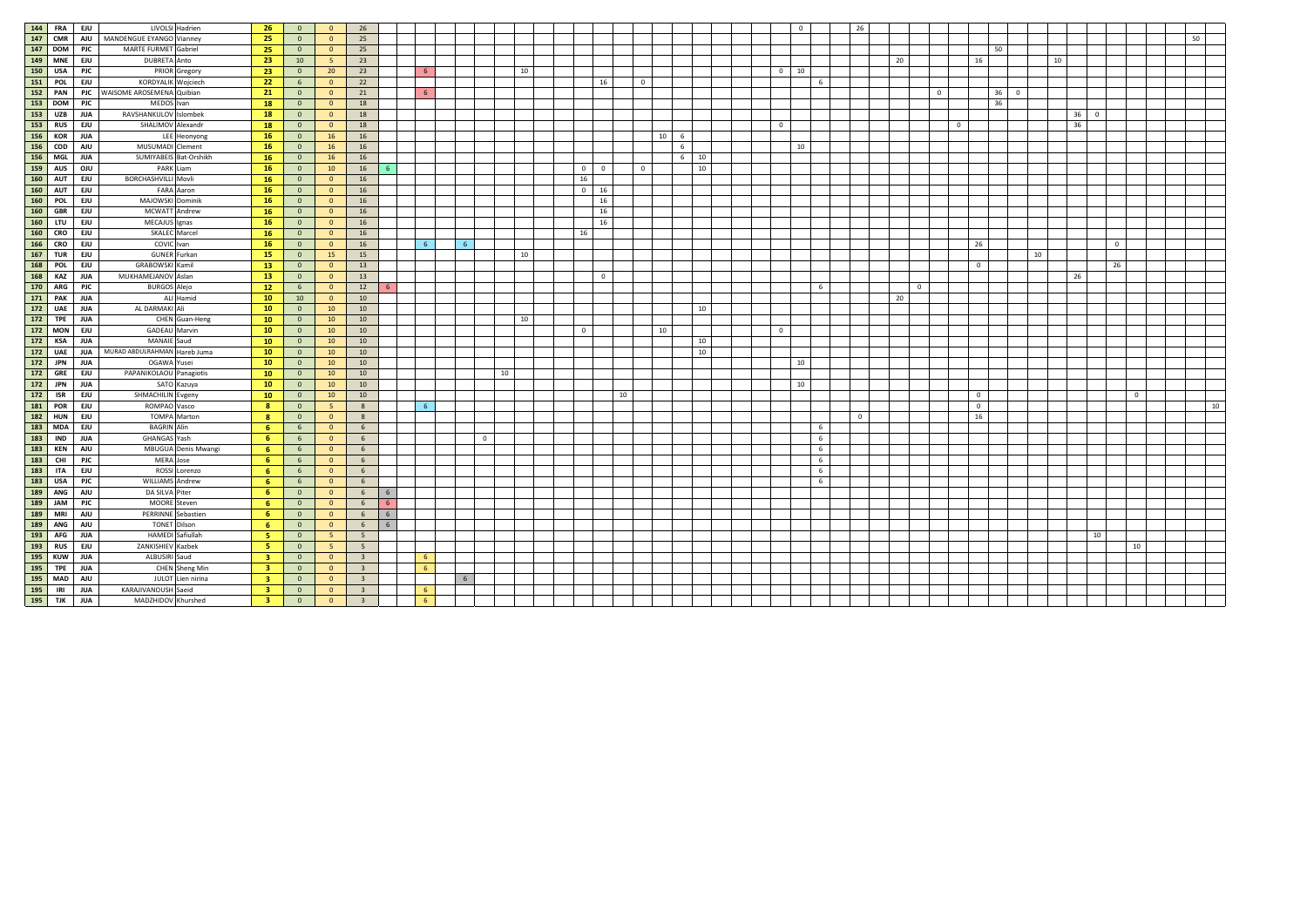## **-48 kg**

#### **IJF Senior World Ranking List**



**13/06/2022**

**Ranking Nation Continent FAMILY NAME Given name** *To***<sub>s</sub>** *To***<sub>n</sub>** *S***<sub>S</sub></del> Sum World Chs. Sum GP+GS+Masters Total sum Continental '22 Masters '22 Continental '21 Masters '21 Continental '20 Cont Open ESP '22 GS GEO '22 GS TUR '22** Cont Open ALG '22 **Cont Open TUN '22 Cont Open CZE '22 Cont Open POL '22 Grand Slam ISR '22 Cont Open BIH '22 Grand Slam FRA '22 Grand Prix POR '22 Grand Slam UAE '21 Cont Open SEN '21 Cont Open CMR '21 Grand Slam AZE '21 Cont Open ESP '21 Grand Slam FRA '21 World Champs Junior '21 Grand Prix CRO '21 Cont Open BIH '21** Olympic Games *PW*<sub>21</sub> **World Champs Senior '21 Cont Open ECU '21 Cont Open PER '21 Grand Slam RUS '21 Cont Open CRO '21 Cont Open DOM '21 Cont Open MEX '21 Grand Slam TUR '21 Grand Slam GEO '21 Cont Open KAZ '21 Grand Slam UZB '21 Cont Open CZE '21 Grand Slam ISR '21 Cont Open PER '20 Cont Open SEN '20 Cont Open CMR '20 Grand Slam HUN '20 0%** 100% 100% 50% 50% 50% 100% 100% 100% 100% 100% 100% 100% 100% 100% 100% 100% 100% 100% 100% 100% 100% 100% 100% 100% 100% 100% 50% 50% 50% 50% 50% 50% 50% 50% 50% 50% 50% 50% 50% 50% 50% 50% 50% **1 FRA EJU BOUKLI Shirine 4470** 260 3160 4470 700 200 700 1000 700 500 0 520 360 1000 360 **2 KOS EJU KRASNIQI Distria 4310** 360 1400 4310 700 1800 350 2200 720 1000 **3 FRA EJU** LEGOUX CLEMENT Melanie **3759** 160 3424 3759 350 648 252 1000 360 360 500 700 320 360 **4 POR EJU** COSTA Catarina **3704** 160 2259 3704 490 6 648 6 10 700 500 360 792 320 360 360 10 **5 MGL JUA** MUNKHBAT Urantsetseg **3050** 500 1450 3050 900 1100 1000 1000 1000 **6 ISR EJU** RISHONY Shira **2943** 120 1675 3028 350 182 200 10 360 10 500 792 240 360 500 10 160 360 **7 SRB EJU** NIKOLIC Milica **2909** 120 2190 2917 252 6 200 6 500 360 360 350 352 240 260 10 500 260 10 **8 JPN JUA** TONAKI Funa **2670** 0 1130 2670 1260 1540 1000 **9 ESP EJU** FIGUEROA Julia **2527** 500 1234 2527 350 182 468 500 352 1000 500 500 **10 ITA EJU** MILANI Francesca **2398** 160 1930 2398 252 112 6 700 0 320 500 1000 700 260 **11 JPN JUA** TSUNODA Natsumi **2350** 1000 1350 2350 1000 2000 700 **12 ITA EJU** SCUTTO Assunta **2282** 700 1350 2282 182 10 1000 260 700 100 160 **13 CHI PJC** VARGAS LEY Mary Dee **2208** 160 825 2213 490 700 200 350 360 36 260 10 352 320 10 10 160 10 **14 JPN JUA** KOGA Wakana **2200** 700 1500 2200 500 1000 1400 **15 UKR EJU** BILODID Daria **2145** 0 800 2145 490 900 1100 700 **16 SRB EJU** STOJADINOV Andrea **2018** 0 1591 2018 182 288 490 160 260 6 260 6 10 500 500 500 **17 ESP EJU** MARTINEZ ABELENDA Laura **1986** 260 1480 2006 6 200 252 70 700 160 70 10 10 520 10 360 360 10 260 **18 MGL JUA** BAVUUDORJ Baasankhuu **1920** 0 1920 1920 700 500 700 10 10 **19 FRA EJU** PONT Blandine **1870** 0 1870 1870 500 160 10 500 0 700 **20 AUT EJU** TANZER Katharina **1832** 0 1637 1852 112 500 10 50 160 700 10 252 0 36 10 70 **21 MGL JUA** GANBAATAR Narantsetseg **1774** 10 1764 1774 288 1000 360 10 20 500 **22 ARG PJC** PARETO Paula **1686** 0 764 1686 468 700 572 360 700 **23 BRA PJC** LIMA Amanda **1662** 0 962 1662 700 360 160 260 182 **24 RUS EJU** DOLGOVA Irina **1472** 0 994 1472 252 288 182 360 10 352 700 260 **25 NED EJU** GERSJES Amber **1333** 0 1202 1383 6 360 252 50 160 350 100 160 50 **26 GER EJU** MENZ Katharina **1299** 0 1024 1299 288 350 100 260 160 10 360 0 10 10 160 **27 MRI AJU** MORAND Priscilla **1075** 10 25 1085 700 490 350 0 10 20 10 70 10 10 0 70 70 **28 RUS EJU** GILIAZOVA Sabina **1070** 160 735 1070 350 288 360 10 6 320 160 260 10 **29 ARG PJC** PERAFAN Keisy **1047** 360 260 1047 252 350 260 720 **30 TUN AJU** BEDIOUI Oumaima **1005** 10 5 1005 490 700 100 50 20 10 **31 JPN JUA** TATSUKAWA Rina **1000** 0 1000 1000 1000 **32 FRA EJU** VIEU Melanie **971** 0 845 971 50 26 50 350 0 490 10 **33 RSA AJU** WHITEBOOI Geronay **925** 10 120 930 350 200 700 10 0 20 10 10 100 100 <mark>34 BEL EJU SALENS Ellen <mark>920 0 739 940</mark> 112 6 6 1 00 1 0 10 10 252 260 1 1 0 182 36 1 1 50 10 10 1 50 10 1 10</mark> <mark>35 |</mark> ESP | EJU | LAPUERTA COMAS |Mireia | <mark>918 |</mark> 0 | 527 | 930 | 112 | | | 182 | 0 | | | | 100 | 50 | | | | | 6 | | | | | 50 | 10 | | 6 | | | | | | 10 **36 RUS EJU** KHUBULOVA Irena **900** 650 250 900 490 320 500 **37 SLO EJU** STANGAR Marusa **887** 10 399 887 252 288 6 352 20 500 10 **38 TPE JUA** LIN Chen-Hao **847** 0 100 847 350 10 10 572 160 <mark>39 AZE|EJU| ALIYEVA|Leyla |754|10|709|772||||288|6|50||160|||||||||||||||||||||||||)20|||160|160|160|100|100|100|10||||160</mark> **40 CHN JUA** LI Yanan **712** 0 10 712 700 352 10 10 **41 BRA PJC** FERREIRA Natasha **692** 0 692 692 260 10 10 160 252 **42 ITA EJU** GIORDA Francesca **681** 10 615 681 112 112 20 160 700 360 10 **43 BRA PJC** CHIBANA Gabriela **657** 10 15 657 490 352 20 10 70 10 10 **44 MAR AJU** CHAKIR Aziza **608** 10 185 608 6 252 200 490 36 100 26 20 10 160 **45 FRA EJU** BERES Lea **602** 252 350 602 350 252 **46 KOR JUA** LEE Hyekyeong **580** 0 580 580 10 490 160 **47 DOM PJC** SORIANO Estefania **579** 0 85 579 350 252 0 36 160 10 **48 HUN EJU** CSERNOVICZKI Eva **552** 120 80 552 352 240 160 **49 MEX PJC** CARRILLO Edna **547** 0 0 547 252 490 100 **50 ITA EJU** AVANZATO Asia **545** 350 182 545 182 350 26 <mark>51 RUS</mark> EJU PICHKALEVA Daria <mark>500 0 500 500 500 0 500 0 500 0 500 0 500 0 500 0 0 500 0 500 0 500 0 500 0 500 0 500 0 500 0 500 0 500 0 500 0 500 0 500 0 500 0 500 0 500 0 500 0 500 0 500 0 500 0 500 0 500 0 5</mark> **52 GUA PJC** SOLIS Jacqueline **498** 0 80 498 182 252 70 100 50 160 **53 TUR EJU** ERSIN Sila **478** 0 260 478 112 260 70 36 0 **54 TUR EJU** SENTURK Gulkader **475** 10 375 488 6 200 6 0 100 0 20 10 500 10 10 10 10 **55 ALG AJU** REZZOUG Imene **456** 0 0 456 350 70 36 **56** | USA | PJC | LABORDE |Maria Celia <mark>450 |</mark> 0 | 0 | 450 | 350 | | | | | | | | | | | | | | 100 **57 BEL EJU** PETIT Lois **429** 10 296 429 36 16 160 0 36 6 20 70 260 0 **58 MAR AJU** EDDINARI Chaimae **427** 0 0 427 252 350 **59 BUL EJU** BALABAN Anastasiia **418** 252 20 418 112 10 16 10 252 36 **60 POR EJU** SIDEROT Maria **413** 120 290 413 6 240 160 260 160 **61 KAZ JUA** ABUZHAKYNOVA Abiba **400** 10 95 400 490 10 20 160 100 10 **62 AZE EJU** HAMIDOVA Shafag **386** 0 380 386 6 10 10 360 **63 SEN AJU** SECK Marie Jeanne **368** 0 0 368 252 182 50 <mark>64 TUR EJU | AZAK Merve | 362 | 0 | 270 |</mark> 362 | 6 | | | | | | | | | | | | | | | 36 | | | 50 | 10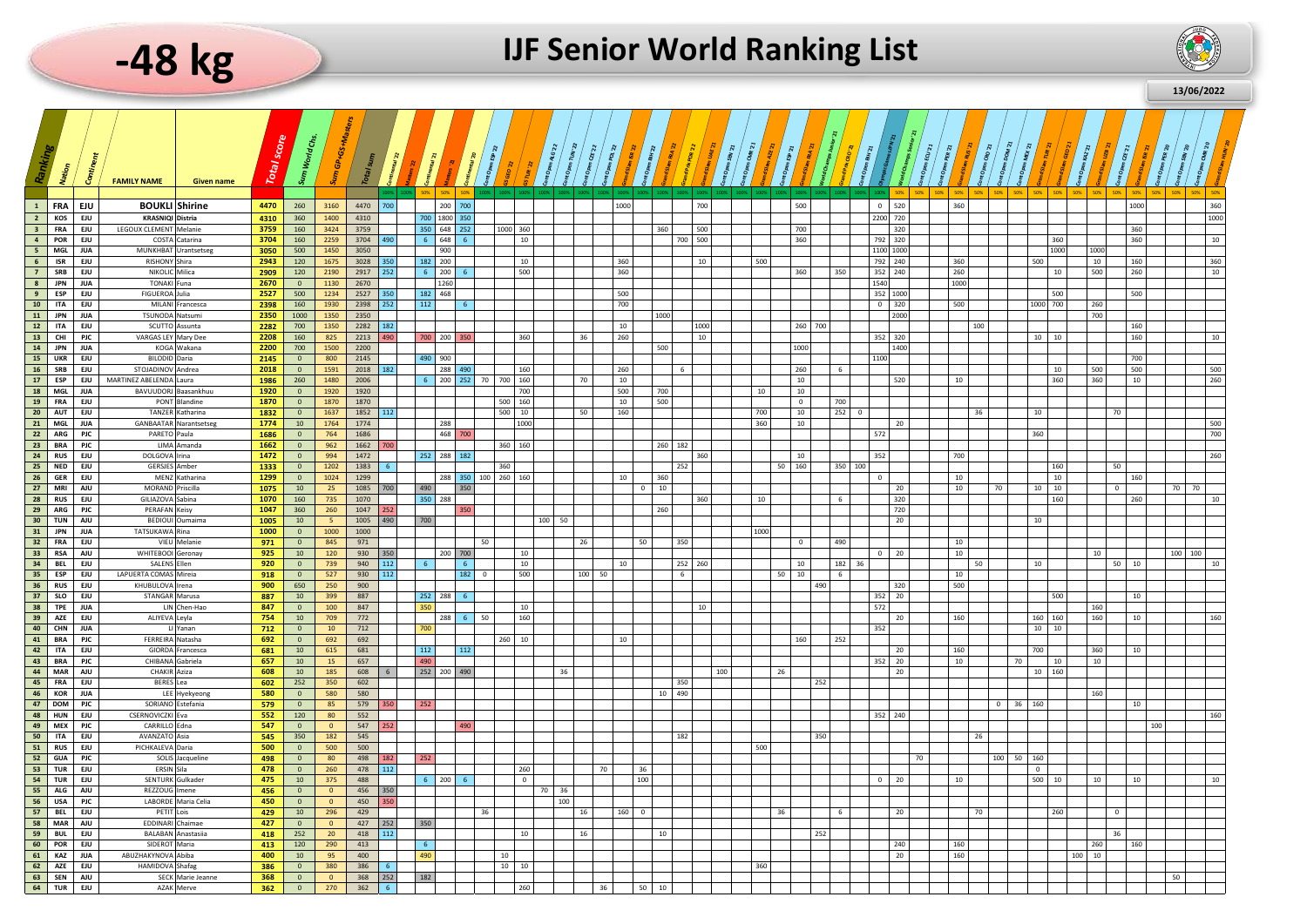| 65  |                        |                                                  |          |                                  |                             |                 |                |                 |                |                |                |                |                |                |        |                |     |                |     |         |                |     |                |                |             |              |         |    |     |            |                |        |
|-----|------------------------|--------------------------------------------------|----------|----------------------------------|-----------------------------|-----------------|----------------|-----------------|----------------|----------------|----------------|----------------|----------------|----------------|--------|----------------|-----|----------------|-----|---------|----------------|-----|----------------|----------------|-------------|--------------|---------|----|-----|------------|----------------|--------|
|     | <b>BRA</b>             | PJC<br><b>BATISTA</b> Rafaela                    | 360      | 350                              | 10                          | 360             |                |                 |                |                |                |                |                |                |        |                | 10  |                | 350 |         |                |     |                |                |             |              |         |    |     |            |                |        |
| 66  | AZE                    | <b>GURBANLI</b> Aisha<br>EJU                     | 360      | 10                               | 344                         | 373             |                | 288             | 6              | 10             |                | 16             |                |                |        |                | 10  |                |     |         | $\circ$        | 20  |                | 160            |             |              | 10 10   |    | 10  | 160        |                | $10\,$ |
| 67  | ECU                    | PJC<br>PENA Luz                                  | 357      | $\overline{0}$                   | $\overline{0}$              | 357             | 182            | 350             | 6              |                |                |                |                |                |        |                |     |                |     |         |                |     |                |                |             |              |         |    |     |            |                |        |
|     |                        |                                                  |          |                                  |                             |                 |                |                 |                |                |                |                |                |                |        |                |     |                |     |         |                |     |                |                |             |              |         |    |     |            |                |        |
| 68  | GER                    | EJU<br><b>KOLEIN</b> Nathalie                    | 336      | $\overline{0}$                   | 266                         | 336             |                |                 |                |                |                | $\circ$        | 160            |                |        | 10             |     | 10 70          |     | 6       |                |     |                | 160            |             |              |         |    |     |            |                |        |
| 69  | ROU                    | UNGUREANU Monica<br>EJU                          | 331      | 10                               | 225                         | 341             |                | 112             |                |                |                |                |                |                |        |                |     |                |     |         |                | 20  |                | 10             |             |              | 10 260  |    |     | 10 100 160 |                |        |
| 70  | <b>TUR</b>             | EJU<br>SAHIN Ebru                                | 314      | $\overline{0}$                   | 215                         | 314             |                | 6 <sup>6</sup>  |                |                |                |                | 26             | 70             |        |                |     |                |     |         |                |     |                | 10             |             |              | 260 160 |    |     |            |                |        |
|     |                        |                                                  |          |                                  |                             |                 |                |                 |                |                |                |                |                |                |        |                |     |                |     |         |                |     |                |                |             |              |         |    |     |            |                |        |
| 71  | BEL                    | EJU<br>JURA Anne Sophie                          | 311      | 10                               | 255                         | 321             |                | 112             | 112            |                |                |                |                |                |        |                |     |                |     |         |                | 20  |                | 160            |             | 160          | 10      |    | 160 | 10         |                | 10     |
| 72  | <b>TUN</b>             | HARBAOUI Rania<br><b>AJU</b>                     | 311      | 6 <sup>5</sup>                   | 130                         | 311             |                | 350             |                |                |                |                |                |                |        |                |     |                | 6   |         |                |     |                |                |             | 260          |         |    |     |            |                |        |
| 73  | <b>GBR</b>             | EJU<br>PLATTEN Amy                               | 304      | $\overline{0}$                   | 278                         | 304             |                |                 |                |                |                |                |                |                | 6      | 10             |     | $\circ$        |     | 182 26  |                |     |                |                |             |              | 160     |    |     |            |                |        |
|     |                        |                                                  |          |                                  |                             |                 |                |                 |                |                |                |                |                |                |        |                |     |                |     |         |                |     |                |                |             |              |         |    |     |            |                |        |
| 74  | <b>UZB</b>             | <b>JUA</b><br>KURBONOVA Khalimajon               | 239      | 112                              | 101                         | 239             |                |                 |                |                | 10             | 26             |                |                | 6      |                |     |                | 112 |         |                |     |                |                |             |              | 10      |    | 160 |            |                |        |
| 75  | <b>BRA</b>             | <b>BRIGIDA</b> Nathalia<br>PJC                   | 230      | $\overline{0}$                   | 5 <sub>1</sub>              | 230             |                | 350             |                |                |                |                |                |                |        |                |     |                |     |         |                |     |                | 10             |             | 100          |         |    |     |            |                |        |
| 76  | <b>UZB</b>             | MURATBAEVA Gulnur<br><b>JUA</b>                  | 221      | 10                               | 11                          | 221             |                | 350             |                |                |                |                |                |                | 6      |                |     |                |     |         |                | 20  |                |                |             |              |         | 50 | 10  |            |                |        |
|     |                        |                                                  |          |                                  |                             |                 |                |                 |                |                |                |                |                |                |        |                |     |                |     |         |                |     |                |                |             |              |         |    |     |            |                |        |
| 77  | KOR                    | OH Yeonju<br><b>JUA</b>                          | 212      | 10                               | 202                         | 212             |                |                 |                |                |                |                |                |                | 10 112 |                |     |                |     |         |                | 20  |                |                |             |              |         |    | 160 |            |                |        |
| 78  | PER                    | <b>GAMARRA CARBAJAL Brillith</b><br><b>PJC</b>   | 210      | 160                              | $\overline{\mathbf{0}}$     | 210             |                |                 |                |                |                |                |                |                |        |                |     |                |     |         |                | 320 | 100            |                |             |              |         |    |     |            |                |        |
| 79  | ESP                    | EJU<br><b>GOMEZ ANTONA</b> Gemma Maria           | 208      | 182                              | $\overline{0}$              | 208             |                |                 |                | 26             |                |                | $\circ$        |                |        |                |     | $\overline{0}$ | 182 |         |                |     |                |                |             |              |         |    |     |            |                |        |
|     |                        |                                                  |          |                                  |                             |                 |                |                 |                |                |                |                |                |                |        |                |     |                |     |         |                |     |                |                |             |              |         |    |     |            |                |        |
| 80  | KOR                    | <b>JUA</b><br><b>KANG Yujeong</b>                | 200      | 120                              | 80                          | 200             |                |                 |                |                |                |                |                |                |        |                |     |                |     |         | $0$ 240        |     |                | 160            |             |              |         |    |     |            |                |        |
| 81  | <b>RUS</b>             | PAVLENKO Anastasia<br>EJU                        | 185      | $\overline{0}$                   | 185                         | 185             |                |                 |                |                |                |                |                |                |        |                |     |                |     |         |                |     |                | $\overline{0}$ |             | 360          |         |    | 10  |            |                |        |
| 82  | POR                    | EJU<br><b>BRITO</b> Raquel                       | 183      | 112                              | 6 <sup>5</sup>              | 183             |                |                 | 6 <sup>1</sup> | 26             |                |                |                |                | 6      |                |     | 36             | 112 |         |                |     |                | $\overline{0}$ |             |              |         |    |     |            |                |        |
| 83  | <b>BRA</b>             | NASCIMENTO Alexia                                | 182      | 182                              |                             | 182             |                |                 |                |                |                |                |                |                |        |                |     |                | 182 |         |                |     |                |                |             |              |         |    |     |            |                |        |
|     |                        | PJC                                              |          |                                  | $\overline{0}$              |                 |                |                 |                |                |                |                |                |                |        |                |     |                |     |         |                |     |                |                |             |              |         |    |     |            |                |        |
| 84  | <b>BDI</b>             | <b>AJU</b><br>KANYAMUNEZA Signoline              | 175      | $\overline{0}$                   | $\overline{0}$              | 175             |                | $6\overline{6}$ | 350            |                |                |                |                |                |        |                |     |                |     |         |                |     |                |                |             |              |         |    |     |            |                |        |
| 85  | KAZ                    | <b>JUA</b><br><b>GALBADRAKH</b> Otgontsetseg     | 160      | 160                              | $\overline{0}$              | 160             |                |                 |                |                |                |                |                |                |        |                |     |                |     |         | $\overline{0}$ | 320 |                |                |             |              |         |    |     |            |                |        |
| 86  | <b>TKM</b>             | <b>JUA</b><br>HOJAGELDIYEVA Aksoltan             | 160      |                                  |                             |                 |                |                 |                | 160            |                |                |                |                |        |                |     |                |     |         |                |     |                |                |             |              |         |    |     |            |                |        |
|     |                        |                                                  |          | $\overline{0}$                   | 160                         | 160             |                |                 |                |                |                |                |                |                |        |                |     |                |     |         |                |     |                |                |             |              |         |    |     |            |                |        |
| 87  | <b>FRA</b>             | URDIALES Manon<br>EJU                            | 142      | $\overline{0}$                   | $\mathbf{0}$                | 142             |                |                 |                |                |                | 16             |                | $\circ$        |        |                |     | 100            |     | 26      |                |     |                |                |             |              |         |    |     |            |                |        |
| 88  | <b>ITA</b>             | EJU<br>PETITTO Sofia                             | 140      | $\overline{0}$                   | 90                          | 140             |                |                 |                |                | 10             | 50             |                |                |        |                |     |                |     |         |                |     |                |                |             |              | 160     |    |     |            |                |        |
| 89  | <b>ISR</b>             | EJU<br>VAINSHTEIN Sindi                          | 137      | 112                              | $\overline{0}$              | 137             |                |                 |                |                |                |                |                |                |        |                |     |                | 112 |         |                |     |                | 50             |             |              |         |    |     |            |                |        |
|     |                        |                                                  |          |                                  |                             |                 |                |                 |                |                |                |                |                |                |        |                |     |                |     |         |                |     |                |                |             |              |         |    |     |            |                |        |
| 89  | <b>RUS</b>             | <b>EJU</b><br>VOROBEVA Marina                    | 137      | 112                              | $\overline{0}$              | 137             |                |                 |                |                |                |                |                |                |        |                |     |                | 112 |         |                |     |                |                |             |              |         | 50 |     |            |                |        |
| 91  | TJK                    | <b>JUA</b><br>KARCHIEVA Shukrona                 | 136      | 10                               | $\overline{0}$              | 136             |                | 252             |                |                |                |                |                |                |        |                |     |                |     |         |                | 20  |                |                |             |              |         |    |     |            |                |        |
| 92  | MOZ                    | MUNEME Jennie<br><b>AJU</b>                      | 132      | 6 <sup>5</sup>                   | $\overline{0}$              | 132             |                | $6\overline{6}$ | 252            |                |                |                |                |                |        |                |     |                | 6   |         |                |     |                |                |             |              |         |    |     |            |                |        |
| 93  | <b>ALG</b>             | <b>AJU</b><br>MECEREM Hadjer                     | 126      | $\overline{0}$                   | $\mathbf{0}$                | 126             |                | 252             |                |                |                |                |                |                |        |                |     |                |     |         |                |     |                |                |             |              |         |    |     |            |                |        |
|     |                        |                                                  |          |                                  |                             |                 |                |                 |                |                |                |                |                |                |        |                |     |                |     |         |                |     |                |                |             |              |         |    |     |            |                |        |
| 94  | <b>CIV</b>             | DIARRASSOUBA Maimouna<br><b>AJU</b>              | 119      | $\overline{0}$                   | 10                          | 119             |                | $6\overline{6}$ |                |                | $\overline{0}$ |                |                | 10             |        | $\overline{0}$ | 100 |                |     |         |                |     |                |                |             |              |         |    |     |            |                |        |
| 95  | ROU                    | EJU<br>HAGIANU Giorgia                           | 112      | 112                              | $\overline{0}$              | 112             |                |                 |                |                |                | $\circ$        |                |                |        |                |     |                | 112 |         |                |     |                |                |             |              |         |    |     |            |                |        |
| 95  | KOR                    | <b>JUA</b><br>KIM Jiyeon                         | 112      | 112                              | $\overline{0}$              | 112             |                |                 |                |                |                |                |                |                |        |                |     |                | 112 |         |                |     |                |                |             |              |         |    |     |            |                |        |
|     |                        |                                                  |          |                                  |                             |                 |                |                 |                |                |                |                |                |                |        |                |     |                |     |         |                |     |                |                |             |              |         |    |     |            |                |        |
| 95  | ARG                    | ROJAS Mikaela<br>PJC                             | 112      | 112                              | $\overline{\mathbf{0}}$     | 112             |                |                 |                |                |                |                |                |                |        |                |     |                | 112 |         |                |     | $\overline{0}$ |                |             |              |         |    |     |            |                |        |
| 98  | <b>IND</b>             | LIKMABAM Shushila Devi<br><b>JUA</b>             | 103      | 10                               | 90                          | 103             |                | 6 <sup>6</sup>  |                |                |                |                |                |                |        |                |     |                |     |         | $\circ$        | 20  |                |                |             |              |         |    | 160 | 10         |                | 10     |
| 99  | <b>JPN</b>             | <b>JUA</b><br>YOSHIOKA Hikari                    | 100      | $\overline{0}$                   | $\mathbf{0}$                | 100             |                |                 |                |                |                |                | 100            |                |        |                |     |                |     |         |                |     |                |                |             |              |         |    |     |            |                |        |
| 100 |                        | <b>BULGAKOVA</b> Kristina                        |          |                                  |                             |                 |                |                 |                |                |                |                |                |                |        |                |     |                |     |         |                |     |                |                |             |              |         |    |     |            |                |        |
|     | <b>RUS</b>             | EJU                                              | 95       | $\overline{0}$                   | 95                          | 95              |                |                 |                |                |                |                |                |                |        |                |     | 10             |     |         |                |     |                | $^{\circ}$     |             |              | 160     |    | 10  |            |                |        |
| 101 | <b>USA</b>             | PRADO Giovanna<br>PJC                            | 95       | $\overline{0}$                   | 10                          | 95              |                |                 |                |                |                | 50             |                |                |        |                |     |                |     |         |                |     |                |                |             |              |         |    |     |            | 10 70          | 10     |
| 102 | KGZ                    | <b>JUA</b><br>MUSAKULOVA Aisuluu                 | 91       | $\overline{0}$                   | $\circ$                     | 91              |                | 182             |                |                |                |                |                |                |        |                |     |                |     |         |                |     |                |                |             |              |         |    |     |            |                |        |
| 103 | FRA                    | ESPADINHA Laura<br>EJU                           | 88       | $\overline{0}$                   | $\overline{0}$              | 88              |                |                 |                | 36             |                | 16             |                | 36             |        |                |     |                |     |         |                |     |                |                |             |              |         |    |     |            |                |        |
|     |                        |                                                  |          |                                  |                             |                 |                |                 |                |                |                |                |                |                |        |                |     |                |     |         |                |     |                |                |             |              |         |    |     |            |                |        |
| 103 | <b>ITA</b>             | EJU<br>RITIENI Alessia                           | 88       | $\overline{\mathbf{0}}$          | $\overline{0}$              | 88              |                |                 |                |                |                | 36             |                |                |        |                |     | 16             |     | 36      |                |     |                |                |             |              |         |    |     |            |                |        |
| 105 | <b>FRA</b>             | EJU<br><b>GILLY</b> Marine                       | 86       | $\overline{0}$                   | $\mathbf{0}$                | 86              |                |                 |                |                |                | $\overline{0}$ | $\overline{0}$ |                |        |                |     | 16             |     | 70      |                |     |                |                |             |              |         |    |     |            |                |        |
| 106 | MGL                    | AMARSANAA Nyamkhishig<br><b>JUA</b>              | 80       | $\overline{0}$                   | 80                          | 80              |                |                 |                |                |                |                |                |                |        |                |     |                |     |         |                |     |                |                |             |              |         |    |     |            |                | 160    |
|     |                        |                                                  |          |                                  |                             |                 |                |                 |                |                |                |                |                |                |        |                |     |                |     |         |                |     |                |                |             |              |         |    |     |            |                |        |
| 107 | <b>AUT</b>             | EJU<br>SPRINGER Jacqueline                       | 75       | $\overline{0}$                   | 6 <sup>1</sup>              | 75              |                |                 |                | $\overline{0}$ |                |                |                |                |        |                |     |                |     | 6 50    |                |     |                | $\overline{0}$ |             |              |         |    |     | 26         |                |        |
| 108 | <b>BEL</b>             | EJU<br><b>VERSTRAETEN</b> Jente                  | 71       | $6\overline{6}$                  | $\overline{0}$              | 71              |                |                 |                | 16             |                | $\circ$        | 36             | $\overline{0}$ |        |                |     |                | 6   |         |                |     |                | 26             |             |              |         |    |     | $\circ$    |                |        |
| 109 | <b>FRA</b>             | <b>BERNARD</b> Faustine<br>EJU                   | 70       | $\overline{0}$                   | $\overline{0}$              | 70              |                |                 |                |                |                | 70             |                |                |        |                |     |                |     |         |                |     |                |                |             |              |         |    |     |            |                |        |
| 109 | <b>CMR</b>             | <b>AJU</b><br>NDZIE. Philomene                   | 70       | $\overline{0}$                   | $\overline{0}$              | 70              |                |                 |                |                |                |                |                |                |        |                | 70  |                |     |         |                |     |                |                |             |              |         |    |     |            |                |        |
|     |                        |                                                  |          |                                  |                             |                 |                |                 |                |                |                |                |                |                |        |                |     |                |     |         |                |     |                |                |             |              |         |    |     |            |                |        |
| 111 | <b>FRA</b>             | EJU<br>VAUGARNY Melodie                          | 66       |                                  | $\mathbf{0}$                | 66              |                |                 |                | 16             |                |                |                |                |        |                |     |                |     | 50      |                |     |                |                |             |              |         |    |     |            |                |        |
| 112 | COL                    | ALVAREZ Luz<br>PJC                               |          | $\overline{0}$                   |                             |                 |                |                 |                |                |                |                |                |                |        |                |     |                |     |         | $\overline{0}$ | 20  | $100$ 0        |                |             |              |         |    |     |            |                |        |
| 113 | <b>ISR</b>             |                                                  | 65       | 10                               | 5                           | 65              |                |                 |                |                |                |                |                |                |        |                |     |                |     |         |                |     |                |                |             | $10\,$       |         |    |     |            |                |        |
| 114 | POL                    |                                                  |          |                                  |                             |                 |                |                 |                |                |                |                |                |                |        |                |     |                |     | 6       |                |     |                |                |             |              |         |    |     |            |                |        |
|     |                        | EJU<br>MALCA Tamar                               | 63       | $\overline{0}$                   | 37                          | 63              |                |                 |                | 10             |                |                | 10             |                | 6      |                |     | 26             |     |         |                |     |                |                |             |              |         |    |     | 10         |                |        |
| 115 |                        | EJU<br>SZLACHTA Paulina                          | 60       | $\overline{0}$                   | 10                          | 60              |                |                 |                |                | 10             |                | 50             | $\circ$        |        |                |     |                |     |         |                |     |                |                |             |              |         |    |     |            |                |        |
|     | <b>MEX</b>             | ESPINOZA Kassandra<br><b>PJC</b>                 | 56       | 6                                | $\overline{0}$              | 56              |                |                 |                |                |                |                |                |                |        |                |     |                | 6   |         |                |     | 50 50          |                |             | $\mathbf{0}$ |         |    |     |            | $\overline{0}$ |        |
| 116 | <b>ALG</b>             | <b>AJU</b><br><b>HADEL Nesrine</b>               | 50       | $\overline{0}$                   | $\overline{0}$              | 50              |                |                 |                |                | 50             |                |                |                |        |                |     |                |     |         |                |     |                |                |             |              |         |    |     |            |                |        |
|     |                        | <b>AJU</b>                                       |          | $\overline{0}$                   | $\mathbf{0}$                | $50\,$          |                |                 |                |                | 50             |                |                |                |        |                |     |                |     |         |                |     |                |                |             |              |         |    |     |            |                |        |
| 116 | <b>ALG</b>             | HADI Yasmine                                     | 50       |                                  |                             |                 |                |                 |                |                |                |                |                |                |        |                |     |                |     |         |                |     |                |                |             |              |         |    |     |            |                |        |
| 116 | <b>CMR</b>             | <b>TCHIOFFO MALUM Achille Aude</b><br><b>AJU</b> | 50       | $\overline{0}$                   | $\mathbf{0}$                | 50              |                |                 |                |                |                |                |                |                |        |                | 50  |                |     |         |                |     |                |                |             |              |         |    |     |            |                |        |
| 119 | COL                    | PJC<br>LASSO Erika                               | 41       | $\overline{0}$                   | $\overline{0}$              | 41              |                |                 |                |                |                |                |                |                |        |                |     |                |     |         |                |     | 70             |                |             |              |         |    |     |            |                |        |
| 120 | <b>MEX</b>             | TOY Ana<br>PJC                                   | 40       | $6\overline{6}$                  | $\overline{0}$              | 40              |                | 6 <sup>1</sup>  |                |                |                |                |                |                |        |                |     |                | 6   |         |                |     |                |                |             | 50           |         |    |     |            |                |        |
| 121 | <b>ALG</b>             | <b>AJU</b><br>GHALIMA Rahma                      | 36       | $\overline{0}$                   | $\circ$                     | 36              |                |                 |                |                | 36             |                |                |                |        |                |     |                |     |         |                |     |                |                |             |              |         |    |     |            |                |        |
|     |                        |                                                  |          |                                  |                             |                 |                |                 |                |                |                |                |                |                |        |                |     |                |     |         |                |     |                |                |             |              |         |    |     |            |                |        |
| 121 | <b>ALG</b>             | MOUDJED Rayane<br><b>AJU</b>                     | 36       | $\overline{0}$                   | $\overline{0}$              | 36              |                |                 |                |                | 36             | $\overline{0}$ |                |                |        |                |     |                |     |         |                |     |                |                |             |              |         |    |     |            |                |        |
| 123 | <b>RUS</b>             | EJU<br>SERGEEVA Alina                            | 35       | $\overline{0}$                   | $\overline{0}$              | 35              |                |                 |                |                |                |                |                |                |        |                |     |                |     |         |                |     |                |                |             |              |         | 70 |     |            |                |        |
| 124 | ESP                    | <b>EJU</b><br>RODRIGUEZ SALVADOR Mireia          | 34       | $\circ$                          | $\mathbf{0}$                | 34              |                |                 |                | $\circ$        |                | 16             | $\mathbf{0}$   |                |        |                |     | $\circ$        |     |         |                |     |                | 36             |             |              |         |    |     |            |                |        |
|     |                        |                                                  |          | 6                                |                             |                 |                |                 |                |                |                |                |                |                |        |                |     |                | 6   |         |                |     |                |                |             |              |         |    |     |            |                |        |
| 125 | <b>VEN</b>             | PJC<br>GIMENEZ Maria                             | 32       |                                  | 20 <sub>2</sub>             | 32              |                |                 |                |                | 10             |                | 10             |                |        |                |     |                |     |         |                |     |                |                |             |              |         |    |     |            |                |        |
| 126 | <b>AUT</b>             | EJU<br>DENGG Lisa                                | 32       | $\overline{0}$                   | $\overline{0}$              | 32              |                |                 |                | 16             |                | 16             | $\mathbf 0$    |                |        |                |     |                |     |         |                |     |                |                |             |              |         |    |     |            |                |        |
| 127 | <b>CUB</b>             | PJC<br>CARBONELL JULIAN Aleanny                  | 30       | $\circ$                          | 30 <sup>°</sup>             | 30 <sup>°</sup> |                |                 |                |                | 10             |                | 10             | 10             |        |                |     |                |     |         |                |     |                |                |             |              |         |    |     |            |                |        |
| 128 | <b>KAZ</b>             | <b>JUA</b><br><b>TYNBAYEVA</b> Galiya            | 28       | $\overline{0}$                   | 10                          | 28              |                |                 |                |                |                |                |                |                |        |                |     |                |     |         |                |     |                |                |             |              |         | 36 | 10  | 10         |                |        |
|     |                        |                                                  |          |                                  |                             |                 |                |                 |                |                |                |                |                |                |        |                |     |                |     |         |                |     |                |                |             |              |         |    |     |            |                |        |
|     | 129 SEN AJU            | DIOP Aicha Dado                                  | 28       | $\overline{0}$                   | $\mathbf{0}$                | 28              |                | 6               |                |                |                |                |                |                |        |                |     |                |     |         |                |     |                |                |             |              |         |    |     |            | 50             |        |
|     | 130 PAN PJC            | <b>CANDELO Nemesis</b>                           | 27       | $\overline{0}$                   | $\overline{0}$              | 27              |                | 6 <sup>5</sup>  |                |                |                |                |                |                |        |                |     |                |     |         |                |     | 36             |                |             |              |         |    |     |            |                |        |
|     | <b>131 UKR EJU</b>     | <b>BUIOK Mariia</b>                              | 26       | $\overline{\mathbf{0}}$          | $\bullet$                   | 26              |                |                 |                |                |                |                |                | 26             |        |                |     |                |     |         |                |     |                |                |             |              |         |    |     |            |                |        |
| 131 |                        |                                                  | 26       |                                  | $\bullet$                   |                 |                |                 |                |                |                |                |                | 26             |        |                |     |                |     |         |                |     |                |                |             |              |         |    |     |            |                |        |
|     | <b>FRA</b>             | EJU<br>CORCHER Sephora                           |          | $\overline{0}$                   |                             | 26              |                |                 |                |                |                |                |                |                |        |                |     |                |     |         |                |     |                |                |             |              |         |    |     |            |                |        |
| 131 | <b>POL</b>             | WOZNIAK Zuzanna<br>EJU                           | 26       | $\overline{0}$                   | $\overline{\mathbf{0}}$     | 26              |                |                 |                |                |                |                | 26             |                |        |                |     |                |     |         |                |     |                |                |             |              |         |    |     |            |                |        |
|     | 134 DOM PJC            | AGUASANTA Angela                                 | 25       | $\overline{0}$                   | $\bullet$                   | 25              |                |                 |                |                |                |                |                |                |        |                |     |                |     |         |                |     |                |                | 50          |              |         |    |     |            |                |        |
|     | <b>134</b> CMR AJU     |                                                  | 25       | $\overline{\mathbf{0}}$          | $\overline{0}$              | 25              |                |                 |                |                |                |                |                |                |        |                |     |                |     |         |                |     |                |                |             |              |         |    |     |            |                | 50     |
|     |                        | <b>BATA</b> Philomene                            |          |                                  |                             |                 |                |                 |                |                |                |                |                |                |        |                |     |                |     |         |                |     |                |                |             |              |         |    |     |            |                |        |
| 134 | <b>ESP</b>             | MONTANEZ PEIROT Carla<br>EJU                     | 25       | $\overline{0}$                   | $\overline{0}$              | 25              |                |                 |                |                |                |                |                |                |        |                |     | $\overline{0}$ |     |         |                |     |                |                | $0 \mid 50$ |              |         |    |     |            |                |        |
|     | 134 MEX PJC            | ORTIZ Fabiola                                    | 25       | $\overline{0}$                   | $\overline{0}$              | 25              |                |                 |                |                |                |                |                |                |        |                |     |                |     |         |                |     | $0 \quad 50$   |                |             |              |         |    |     |            |                |        |
| 138 | <b>ESP</b>             | PEREZ SOLER Eva<br>EJU                           | 22       | 6 <sup>6</sup>                   | $\overline{0}$              | 22              |                |                 |                | 16             |                | $\circ$        |                | $\overline{0}$ |        |                |     | $\overline{0}$ | 6   |         |                |     |                |                |             |              |         |    |     |            |                |        |
|     |                        |                                                  |          |                                  |                             |                 |                | 6 <sup>1</sup>  | $6^{\circ}$    |                |                |                |                |                |        |                |     |                |     |         | $\overline{0}$ |     |                |                |             |              |         |    |     |            | 36             |        |
|     | <b>139 MAW AJU</b>     | <b>BONFACE</b> Harriet                           | 21       | $\overline{\mathbf{0}}$          | $\overline{\mathbf{0}}$     | 21              |                |                 |                |                |                |                |                |                |        |                |     |                |     |         |                |     |                |                |             |              |         |    |     |            |                |        |
| 140 | <b>NED</b>             | SUPUSEPA Joshlyn<br>EJU                          | 18       | $\overline{0}$                   | $\overline{0}$              | 18              |                |                 |                |                |                |                |                |                |        |                |     | $\circ$        |     |         |                |     |                | $\mathbf{0}$   |             |              |         |    |     | 36         |                |        |
| 140 | UZB JUA                | TURSUNBOEVA Fotimakhon                           | 18       | $\overline{0}$                   | $\bullet$                   | 18              |                |                 |                |                |                |                |                |                |        |                |     |                |     |         |                |     |                |                |             |              |         | 36 |     |            |                |        |
|     | 142 BUL                | <b>EJU</b><br>GEORGIEVA Aleksa                   | 16       | $\overline{0}$                   | $10$                        | 16              | 6 <sup>1</sup> |                 |                |                | 10             | $\overline{0}$ |                |                |        |                |     |                |     |         |                |     |                |                |             |              |         |    |     |            |                |        |
|     |                        |                                                  |          |                                  |                             |                 |                |                 |                |                |                |                |                |                |        |                |     |                |     |         |                |     |                |                |             |              |         |    |     |            |                |        |
| 143 | <b>ITA</b>             | <b>EJU</b><br>AVILA Matilda                      | 16       | $\overline{0}$                   | $\overline{0}$              | 16              |                |                 |                |                |                |                |                |                |        |                |     | 16             |     |         |                |     |                |                |             |              |         |    |     |            |                |        |
| 143 | GER EJU<br>143 POL EJU | <b>ISCHT</b> Sarah<br>ONYSK Oliwia               | 16<br>16 | $\overline{0}$<br>$\overline{0}$ | $\overline{0}$<br>$\bullet$ | 16<br>16        |                |                 |                |                |                | $\overline{0}$ | $\circ$<br>16  | $\circ$        |        |                |     | 16             |     | $\circ$ |                |     |                |                |             |              |         |    |     |            |                |        |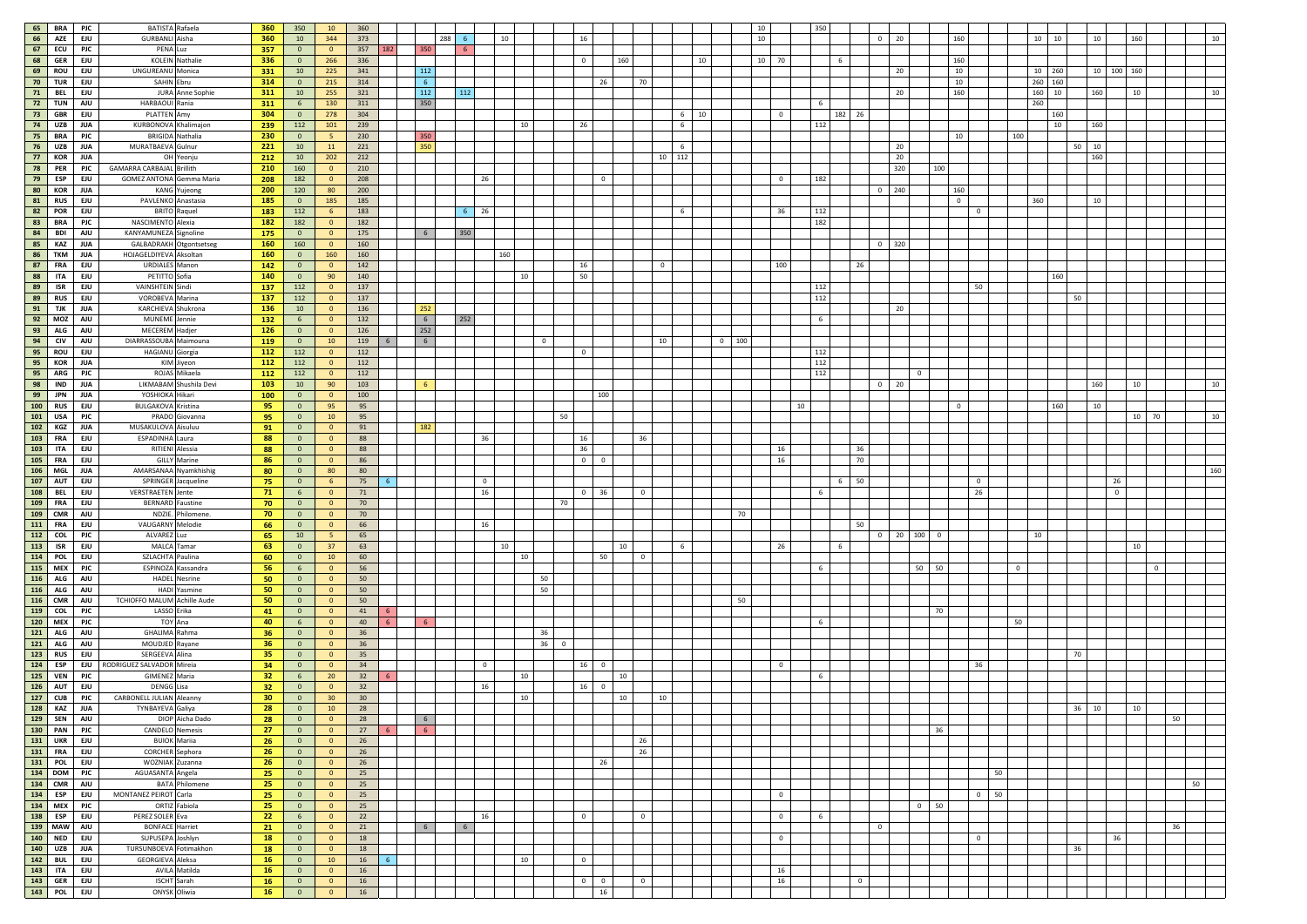| 143<br><b>FRA</b>                | EJU        | PERROT Anais                 | 16                      | $\Omega$         |                | 16 |   |    |   | 16             |    |              |          | $\Omega$   |             |             |  |    |    |              |    |    |          |          |    |              |  |    |
|----------------------------------|------------|------------------------------|-------------------------|------------------|----------------|----|---|----|---|----------------|----|--------------|----------|------------|-------------|-------------|--|----|----|--------------|----|----|----------|----------|----|--------------|--|----|
| 143<br>POR                       | EJU        | RIBEIRO Ines                 | 16                      | $\overline{0}$   | $\Omega$       | 16 |   |    |   |                |    |              |          | 16         | $\mathbf 0$ | $\mathbf 0$ |  |    |    |              |    |    |          |          |    |              |  |    |
| 143<br>IND                       | <b>JUA</b> | SWAITA Swaita                | 16                      | $\mathbf{0}$     | $\Omega$       | 16 |   |    |   | 16             |    |              |          |            |             |             |  |    |    |              |    |    |          |          |    |              |  |    |
| 149<br><b>HUN</b>                | EJU        | MAMIRA Luca                  | 15                      | 10 <sup>10</sup> | -5             | 15 |   |    |   |                |    |              |          |            |             |             |  |    |    |              | 20 |    |          |          |    |              |  | 10 |
| 150<br><b>BRN</b>                | JUA        | SAOUDI Olfa                  | 15                      | $\overline{0}$   | 15             | 15 |   |    |   |                |    |              |          |            |             |             |  |    |    |              |    |    |          | 10<br>10 |    | 10           |  |    |
| $\overline{151}$<br><b>MDA</b>   | EJU        | BUDESCU Ana                  | 15                      | $\overline{0}$   | -6             | 15 |   | -6 |   |                |    |              |          |            |             |             |  |    | -6 |              |    |    |          |          |    |              |  |    |
| 152<br>KAZ                       | JUA        | <b>BAZHAYEVA</b> Margarita   | 13                      | $\overline{0}$   | $\overline{0}$ | 13 |   |    |   |                |    |              |          |            |             |             |  |    |    |              |    |    |          |          | 26 |              |  |    |
| 153<br>MDA                       | EJU        | <b>BLANARU</b> Cristina      | 12                      | $\overline{0}$   | 6              | 12 |   |    |   |                |    |              |          |            |             |             |  |    |    |              |    |    |          |          |    |              |  |    |
| $\boxed{154}$<br>KSA             | JUA        | ALSEHALY Shihanah            | 10                      | $\overline{0}$   | 10             | 10 |   |    |   | $\overline{0}$ | 10 |              |          |            |             |             |  |    |    |              |    |    |          |          |    |              |  |    |
| $\overline{154}$<br>KSA          | JUA        | HAKAMI Afnan                 | 10 <sup>°</sup>         | $\overline{0}$   | 10             | 10 |   |    |   | $\overline{0}$ | 10 |              |          |            |             |             |  |    |    |              |    |    |          |          |    |              |  |    |
| 154<br>GEO                       | EJU        | KIPSHIDZE Natalia            | 10 <sup>°</sup>         | $\overline{0}$   | 10             | 10 |   |    |   |                | 10 |              |          | $^{\circ}$ |             |             |  |    |    |              |    |    |          |          |    |              |  |    |
| 154<br><b>TKM</b>                | <b>JUA</b> | SHAVKADOVA Rayhon            | 10                      | $\Omega$         | 10             | 10 |   |    |   |                | 10 |              |          |            |             |             |  |    |    |              |    |    |          |          |    |              |  |    |
| $\frac{158}{ }$<br><b>MLT</b>    | EJU        | ESPOSITO Katryna             | -8                      | $\overline{0}$   | -5             |    |   | -6 |   | $\overline{0}$ |    |              | $\Omega$ |            |             |             |  |    |    |              |    |    | $\Omega$ | 10       |    | $\mathbf{0}$ |  |    |
| 158<br><b>HKG</b>                | JUA        | WONG Ka Lee                  | 8                       | $\Omega$         | -5.            |    |   | 6  |   |                |    |              |          |            |             |             |  |    |    |              |    |    |          | 10       |    |              |  |    |
| $\overline{\mathbf{160}}$<br>ALG | AJU        | DISSI Melissa                | 6                       | 6                | $\Omega$       |    |   |    |   |                |    | $\mathbf{0}$ |          |            |             |             |  | -6 |    |              |    |    |          |          |    |              |  |    |
| 160<br>HUN                       | EJU        | KOSZEGI Rebeka Rita          | -6                      | 6.               | $\Omega$       |    |   |    |   |                |    |              |          |            |             |             |  | -6 |    |              |    |    | $\Omega$ |          |    |              |  |    |
| 160<br><b>USA</b>                | PJC        | REYES Monica                 | 6                       | 6                | $\Omega$       |    |   |    |   |                |    |              |          |            |             |             |  | -6 |    |              |    |    |          |          |    |              |  |    |
| 160<br><b>IND</b>                | <b>JUA</b> | RITU Ritu                    | 6                       | 6                | $\Omega$       | 6  |   |    |   |                |    |              |          |            |             |             |  | -6 |    |              |    |    |          |          |    |              |  |    |
| 164<br><b>UKR</b>                | EJU        | PYROH Kateryna               | 6                       | $\overline{0}$   | -6             | 6  |   |    |   |                |    |              |          |            |             |             |  |    | 6  |              |    |    |          |          |    |              |  |    |
| $\overline{165}$<br>AZE          | EJU        | ALIYEVA Ramila               | 6                       | $\mathbf{0}$     | $\overline{0}$ |    |   |    |   |                |    |              |          |            | $\mathbf 0$ |             |  |    |    |              |    |    |          |          |    |              |  |    |
| 165<br><b>CUB</b>                | PJC        | <b>GODINES ALEMAN Vanesa</b> | -6                      | $\mathbf{0}$     | $\overline{0}$ |    |   |    |   |                |    |              |          |            |             |             |  |    |    |              |    |    |          |          |    |              |  |    |
| 165<br><b>ARG</b>                | <b>PJC</b> | MARCELLET Camila             | 6                       | $\overline{0}$   | $\Omega$       |    |   |    |   |                |    |              |          |            |             |             |  |    |    |              |    |    |          |          |    |              |  |    |
| 165<br>EGY                       | <b>AJU</b> | SALEM Noura                  | -6                      | $\mathbf{0}$     | $\Omega$       | 6  | 6 |    |   |                |    |              |          |            |             |             |  |    |    |              |    |    |          |          |    |              |  |    |
| 165<br><b>PER</b>                | <b>PJC</b> | ZAMBRANO Flor                | -6                      | $\Omega$         | $\Omega$       |    | 6 |    |   |                |    |              |          |            |             |             |  |    |    |              |    |    |          |          |    |              |  |    |
| 170<br>KAZ                       | <b>JUA</b> | NAUATBEK Akmaral             | 5.                      | $\Omega$         |                |    |   |    |   |                |    |              |          |            |             |             |  |    |    |              |    | 10 |          |          |    |              |  |    |
| 171<br><b>NEP</b>                | <b>JUA</b> | <b>BHATTA</b> Soniya         | 3 <sup>1</sup>          | $\overline{0}$   | $\Omega$       |    |   | 6  |   |                |    |              |          |            |             |             |  |    |    | $\mathbf{0}$ |    |    |          |          |    |              |  |    |
| 171<br><b>CUB</b><br>--          | <b>PJC</b> | LEIVA SANCHEZ Ayumi          | 3 <sup>1</sup>          | $\overline{0}$   | $\Omega$       |    |   |    | 6 |                |    |              |          |            |             |             |  |    |    |              |    |    |          |          |    |              |  |    |
| 171<br><b>TKM</b>                | <b>JUA</b> | NURYYEVA Bagul               | 3 <sup>1</sup>          | $\overline{0}$   | $\overline{0}$ |    |   | 6  |   |                |    |              |          |            |             |             |  |    |    |              |    |    |          |          |    |              |  |    |
| 171<br><b>MAD</b>                | <b>AJU</b> | RABEHARINIRINA Fanjaniaina   | $\overline{\mathbf{3}}$ | $\overline{0}$   | $\Omega$       |    |   |    | 6 |                |    |              |          |            |             |             |  |    |    |              |    |    |          |          |    |              |  |    |
| 171<br>KGZ                       | <b>JUA</b> | ZHOLDOSHEVA Zhanar           |                         | $\Omega$         |                |    |   |    |   |                |    |              |          |            |             |             |  |    |    |              |    |    |          |          |    |              |  |    |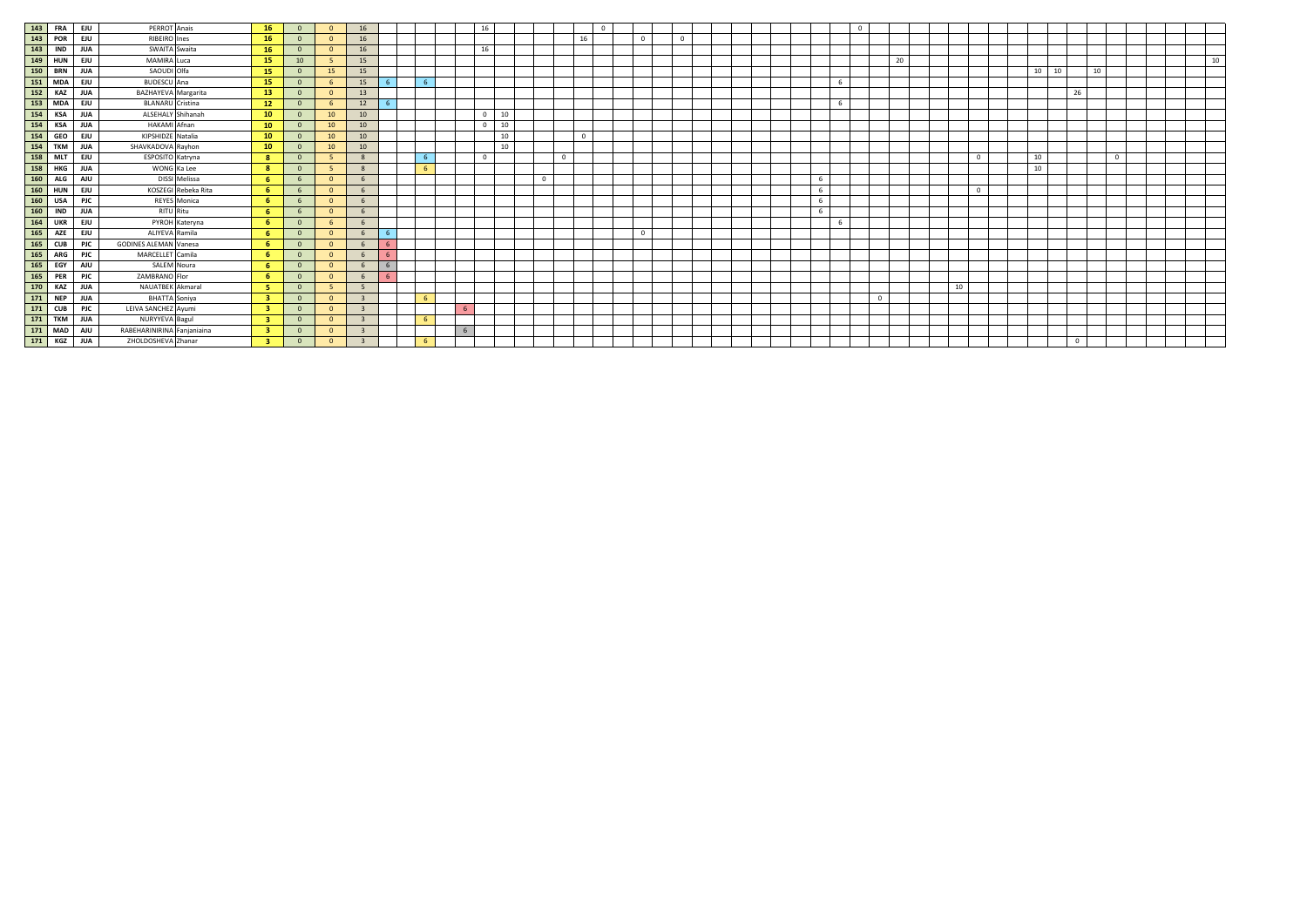# **-52 kg**

#### **IJF Senior World Ranking List**



**13/06/2022**

**Ranking Nation Continent FAMILY NAME Given name** *To***<sub>s</sub>** *To***<sub>n</sub>** *S***<sub>S</sub></del> Sum World Chs. Sum GP+GS+Masters Total sum Continental '22 Masters '22 Continental '21 Masters '21 Continental '20 Cont Open ESP '22 GS GEO '22 GS TUR '22** Cont Open ALG '22 **Cont Open TUN '22 Cont Open CZE '22 Cont Open POL '22 Grand Slam ISR '22 Cont Open BIH '22 Grand Slam FRA '22 Grand Prix POR '22 Grand Slam UAE '21 Cont Open SEN '21 Cont Open CMR '21 Grand Slam AZE '21 Cont Open ESP '21 Grand Slam FRA '21 World Champs Junior '21 Grand Prix CRO '21 Cont Open BIH '21** Olympic Games *PW*<sub>21</sub> **World Champs Senior '21 Cont Open ECU '21 Cont Open PER '21 Grand Slam RUS '21 Cont Open CRO '21 Cont Open DOM '21 Cont Open MEX '21 Grand Slam TUR '21 Grand Slam GEO '21 Cont Open KAZ '21 Grand Slam UZB '21 Cont Open CZE '21 Grand Slam ISR '21 Cont Open PER '20 Cont Open SEN '20 Cont Open CMR '20 Grand Slam HUN '20 0%** 100% 100% 50% 50% 50% 100% 100% 100% 100% 100% 100% 100% 100% 100% 100% 100% 100% 100% 100% 100% 100% 100% 100% 100% 100% 100% 50% 50% 50% 50% 50% 50% 50% 50% 50% 50% 50% 50% 50% 50% 50% 50% 50% **1 FRA EJU BUCHARD Amandine 5780** 0 3400 5780 490 700 1800 1000 1000 1540 1000 **2 HUN EJU** PUPP Reka **5237** 160 4104 5237 6 350 648 112 700 1000 500 1000 792 320 500 500 160 **3 GBR EJU** GILES Chelsie **4930** 160 2970 4930 700 200 260 360 700 700 1100 320 700 1000 **4 FRA EJU** GNETO Astride **4501** 160 4610 4861 900 182 500 500 1000 360 700 490 320 700 260 260 **5 ISR EJU** PRIMO Gefen **3412** 500 2490 3417 252 350 200 260 360 500 1000 1000 360 160 10 10 **6 SUI EJU** KOCHER Fabienne **3299** 500 1819 3384 182 182 288 182 10 500 350 792 1000 260 10 500 160 700 **7 ITA EJU** GIUFFRIDA Odette **3232** 0 1600 3232 182 490 200 700 500 500 1100 1000 **8 JPN JUA** ABE Uta **3200** 0 1000 3200 2200 1000 1000 **9 KOS EJU** KRASNIQI Distria **3110** 0 2760 3110 350 1000 700 700 360 **10 MGL JUA** BISHRELT Khorloodoi **2549** 120 2429 2549 288 360 260 500 500 500 240 160 160 10 <mark>11</mark> BRA PJC PIMENTA Larissa <mark>2387 160 825 2387 1700 700 200 350</mark> 1 360 1 1 1 1 1 1 1 1 1 1 352 320 1 1 1 360 360 1 1 1 10 **12 UZB JUA** KELDIYOROVA Diyora **2360** 360 1765 2370 490 200 700 360 10 0 720 1000 10 160 10 10 **13 JPN JUA SHISHIME Ai 2130** 1000 1130 2130 1260 500 2000 **14 ESP EJU** LOPEZ SHERIFF Estrella **1821** 10 1636 1821 112 288 350 500 120 10 252 20 160 700 360 **15 MAR AJU** IRAOUI Soumiya **1712** 120 470 1712 350 700 200 490 10 70 360 352 240 **16 USA PJC** DELGADO Angelica **1641** 10 544 1641 490 490 288 260 352 20 260 10 10 **17 BEL EJU** RYHEUL Amber **1608** 260 1247 1613 112 112 182 10 10 700 520 160 160 100 10 360 **18 POL EJU** KALETA Aleksandra **1465** 10 1375 1465 6 6 112 160 260 260 360 20 10 500 160 36 **19 CRO EJU** PULJIZ Ana Viktorija **1404** 112 850 1414 350 6 10 36 50 490 112 350 26 <mark>20 BSP EJU PEREZ BOX Ana <mark>1321 700 489 1321 6 252 288 252</mark> 1 1 1 1 1 10 1 1 1 1 1 1 1 1 0 1400 500 10 160 10 160 10 160</mark> **21 ISR EJU** COHEN Gili **1292** 10 844 1297 182 468 352 20 500 10 700 10 **22 BEL EJU** VAN SNICK Charline **1266** 10 509 1266 648 350 572 20 10 360 **23 GER EJU** WURFEL Annika **1260** 0 1045 1260 112 6 160 100 360 10 350 10 160 160 **24 RUS EJU** KUZNETSOVA Alesya **1202** 10 1192 1202 260 360 182 20 360 160 260 **25 KOR JUA** PARK Da-Sol **1196** 0 274 1196 700 288 572 260 **26 GER EJU** BALLHAUS Mascha **1184** 0 876 1184 252 112 10 260 10 500 6 10 160 10 **27 USA PJC** JARRELL Katelyn **1149** 120 452 1149 252 350 252 260 10 182 240 100 100 100 **28 FRA EJU** DEVICTOR Chloe **1120** 700 370 1120 50 0 10 360 700 **29 ROU EJU** CHITU Andreea **1092** 10 485 1092 112 200 490 352 20 260 10 500 **30 RUS EJU** POLIKARPOVA Anastasia **1085** 160 925 1085 500 260 320 0 160 160 10 **31 MGL JUA** LKHAGVASUREN Sosorbaram **1062** 260 450 1062 200 352 520 700 **32 SUI EJU** TSCHOPP Evelyne **955** 160 669 955 252 468 6 320 500 10 360 **33 ALG AJU** AISSAHINE Faiza **941** 0 0 941 700 182 100 50 **34 ITA EJU** CASTAGNOLA Martina **909** 0 747 909 6 112 360 100 252 260 10 **35 POR EJU** RAMOS Joana **895** 360 479 895 112 288 6 0 720 160 500 10 **36 CPV AJU** SILVA Djamila **875** 10 80 875 490 350 252 70 20 160 100 **37 CIV AJU** FOFANA Salimata **822** 0 20 822 252 490 350 10 70 10 100 100 70 0 **38 POR EJU** DIOGO Joana **740** 10 470 750 112 6 70 10 350 10 50 10 20 70 10 10 160 **39 GBS AJU** CESAR Taciana **730** 10 380 740 200 700 0 20 10 260 120 160 10 **40 JPN JUA** TAKEDA Ryoko **710** 0 710 710 700 10 **41 AUS OJU** EASTON Tinka **709** 10 211 714 350 182 200 16 0 36 6 10 20 160 10 10 10 **42 GEO EJU** LEVYTSKA-SHUKVANI Tetiana **708** 10 295 713 6 200 112 352 20 10 360 10 10 **43 NED EJU** VAN KREVEL Naomi **706** 120 500 711 6 112 260 10 10 240 10 260 70 160 10 **44 RSA AJU** GRIESEL Charne **700** 10 165 700 350 350 350 160 20 10 **45 KOS EJU** KELMENDI Majlinda **700** 0 700 700 900 0 500 **46 SUI EJU** NDIAYE Binta **692** 350 166 692 6 160 70 100 6 350 **47 SRB EJU** PETROVIC Nadezda **677** 120 442 677 112 6 160 0 6 10 6 240 360 160 **48 FRA EJU** GONZALEZ Leonie **672** 0 472 672 360 100 112 0 100 **49 CAN PJC** GUICA Ecaterina **670** 160 160 670 200 700 0 320 120 **50 CAN PJC** DEGUCHI Kelly **666** 0 280 666 350 10 10 36 260 **51 ITA EJU** CARNA Giulia **650** 490 160 650 160 490 **52 AZE EJU** MAMMADALIYEVA Gultaj **578** 120 460 583 6 160 240 160 10 10 160 260 **53 ESP EJU** TORO SOLER Ariane **540** 252 182 540 36 182 70 252 **54 PAN PJC** JIMENEZ Kristine **512** 10 0 512 252 350 0 20 100 50 **55 RUS EJU** KUZIUTINA Natalia **478** 0 0 478 252 352 **56 POL EJU** PERENC Agata **472** 10 459 472 6 288 0 20 360 260 10 **57** CUB PJC HURTADO MUNOZ 6 6 472 0 290 472 182 1 | | | 120 | | | 130 160 100 **58 RUS EJU** NUGAEVA Liliia **422** 112 260 422 260 112 100 **59 MEX PJC** OLVERA Luz **415** 120 15 415 252 490 240 10 10 10 70 **60 MOZ AJU** FERREIRA Jacira **413** 10 0 413 252 252 20 50 **61 ESP EJU** BALLESTEROS GONZALEZ **Izaskun 412** 0 262 412 0 10 50 0 10 0 10 252 1 252 1 10 **62 KOS EJU** MUMINOVIQ Erza **369** 350 6 369 6 350 26 **63 KOR JUA** JEONG Bokyeong **360** 10 350 360 200 20 500 **64 MEX PJC** MARTINEZ Paulina **343** 0 0 343 182 252 6 70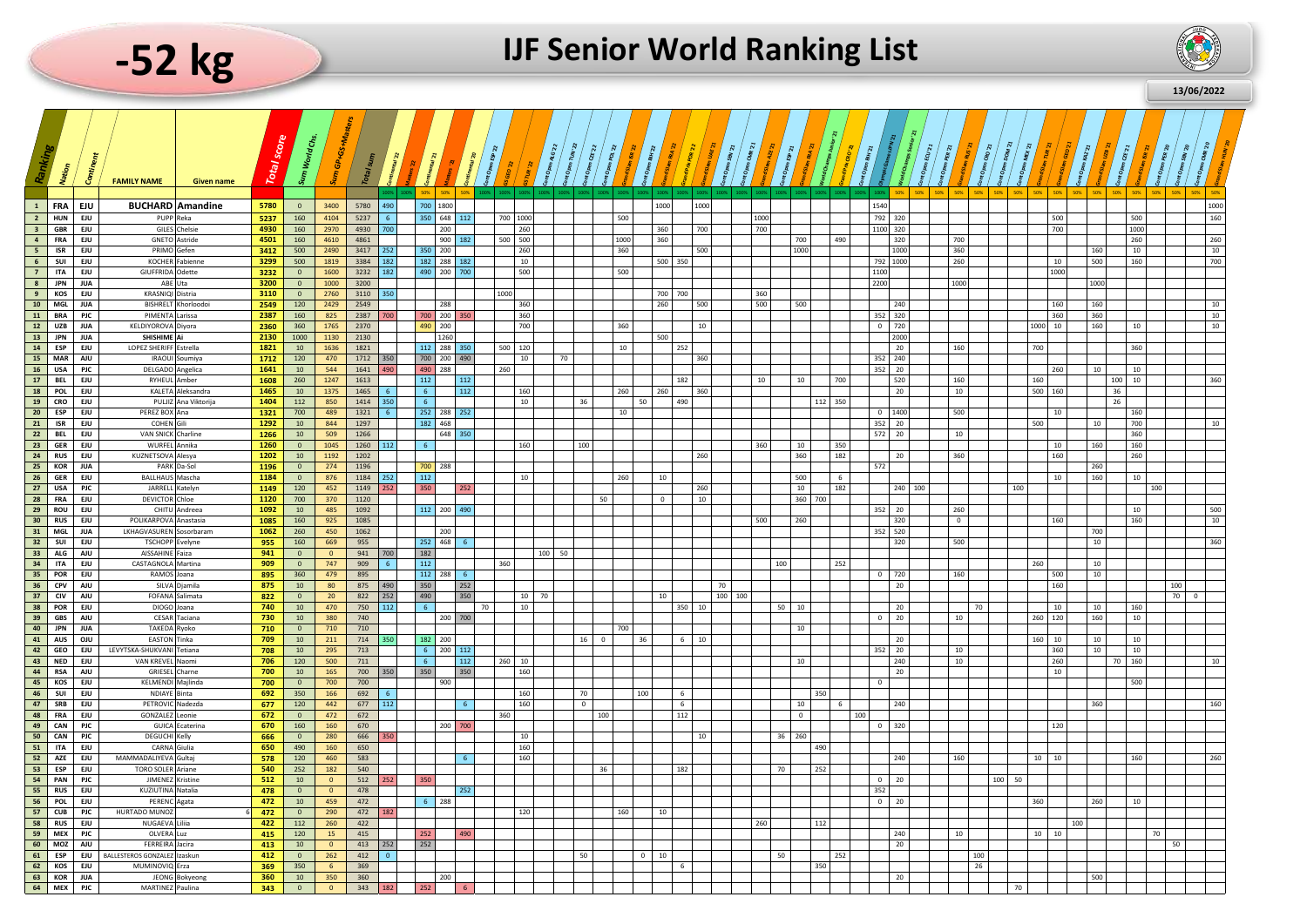| 65            | <b>POR</b>               | EJU                      | SIDEROT Maria                          | 328      | $\overline{0}$               | 252                  | 328             |     |                 |                  |              |        | 26             |               | 50              | 252             |       |    |                |             |              |                 |             |                |       |                      |              |     |                |    |     |
|---------------|--------------------------|--------------------------|----------------------------------------|----------|------------------------------|----------------------|-----------------|-----|-----------------|------------------|--------------|--------|----------------|---------------|-----------------|-----------------|-------|----|----------------|-------------|--------------|-----------------|-------------|----------------|-------|----------------------|--------------|-----|----------------|----|-----|
| 66            | CHN                      | <b>JUA</b>               | <b>ZHANG Kexin</b>                     | 286      | $\overline{0}$               | 160                  | 286             |     | 252             |                  |              |        |                |               |                 |                 |       |    |                |             |              |                 |             |                |       |                      | 160 160      |     |                |    |     |
| 67            | KOR                      | <b>JUA</b>               | <b>HWANG</b> Suryeon                   | 272      | $\overline{0}$               | 272                  | 272             |     |                 |                  |              |        |                |               |                 | 160 112         |       |    |                |             |              |                 |             |                |       |                      |              |     |                |    |     |
|               |                          |                          | PIENKOWSKA Karolina                    |          |                              |                      | 267             |     |                 | $200$ 112        |              |        |                | 26            |                 |                 |       |    |                |             |              |                 |             |                |       |                      |              | 10  | 160            |    |     |
| 68            | POL                      | EJU                      |                                        | 267      | $\overline{0}$               | 185                  |                 |     |                 |                  |              |        |                |               |                 |                 |       |    |                |             |              |                 |             |                |       |                      |              |     |                |    |     |
| 69            | <b>UZB</b>               | <b>JUA</b>               | KADAMBOEVA Sita                        | 265      | $\overline{0}$               | 90                   | 265             |     | 350             |                  |              |        |                |               |                 |                 |       |    |                |             |              |                 |             | 10             |       |                      | 160          | 10  |                |    |     |
| 70            | AZE                      | EJU                      | ALIYEVA Sabina                         | 252      | 252                          | $\overline{0}$       | 252             |     |                 |                  |              |        |                |               |                 |                 |       |    |                | 252         |              |                 |             |                |       |                      |              |     |                |    |     |
| 71            | <b>UKR</b>               | EJU                      | BILODID Daria                          | 250      | $\overline{\mathbf{0}}$      | 250                  | 250             |     |                 |                  |              |        |                |               |                 |                 |       |    |                |             |              |                 |             |                |       |                      |              |     |                |    | 500 |
| 72            | ESP                      | EJU                      | CASTELLO DIEZ Marina                   | 235      | 182                          | $\overline{0}$       | 235             |     |                 |                  | $\mathbf{0}$ |        |                |               |                 |                 |       |    | $\overline{0}$ | 182         |              |                 |             |                | 36 70 |                      |              |     |                |    |     |
| 73            | <b>TUN</b>               | <b>AJU</b>               | JMOUR Mariem                           | 232      | $\circ$                      | $\overline{0}$       | 232             | 182 |                 |                  |              |        | 50             |               |                 |                 |       |    |                |             |              |                 |             |                |       |                      |              |     |                |    |     |
| 74            | <b>FRA</b>               | <b>EJU</b>               | WEILL DIT MOREY Julie                  | 226      | $\overline{0}$               | $\overline{0}$       | 226             |     |                 |                  | 26           |        | 100            | 50            |                 |                 |       |    |                |             | 50           |                 |             |                |       |                      |              |     |                |    |     |
| 75            | KAZ                      | <b>JUA</b>               | YERALIYEVA Nursulu                     | 198      | 160                          | 10                   | 198             |     | 6 <sup>6</sup>  |                  |              |        |                |               |                 |                 |       |    |                |             |              | 320             |             |                |       |                      | 50           | 10  | 10             |    |     |
| 76            | ROU                      | EJU                      | RICIU Cleonia                          | 198      | $\overline{0}$               | 122                  | 198             |     |                 |                  |              | 10     | $\overline{0}$ |               | 70              | 112             |       |    |                |             |              |                 |             |                |       |                      |              |     |                |    |     |
| 77            | TUR                      | EJU                      | CINCI Zeliha                           | 190      | $\overline{0}$               | 190                  | 190             |     |                 |                  |              | 10     |                |               |                 |                 |       |    |                |             |              |                 |             |                |       | 360                  |              |     |                |    |     |
| 78            | <b>ISR</b>               | EJU                      | KAFRI Paz                              | 189      | $\overline{\mathbf{0}}$      | 160                  | 189             |     |                 |                  | 160          |        | 16             | $\circ$       |                 |                 |       |    |                |             |              |                 |             | 26             |       |                      |              |     |                |    |     |
| 79            | TPE                      | <b>JUA</b>               | HSU Lin Hsuan                          | 185      | $\overline{0}$               | 10                   | 185             |     | 350             |                  |              | 10     |                |               |                 |                 |       |    |                |             |              |                 |             |                |       |                      |              |     |                |    |     |
| 80            | <b>MGL</b>               | <b>JUA</b>               | <b>ENKHBAATAR</b> Nomintuya            | 182      | 182                          | $\circ$              | 182             |     |                 |                  |              |        |                |               |                 |                 |       |    |                | 182         |              |                 |             |                |       |                      |              |     |                |    |     |
| 81            | <b>CMR</b>               | <b>AJU</b>               | <b>BABA MATIA Marie Celine</b>         | 179      | $\circ$                      | $\overline{0}$       | 179             |     | $6\overline{6}$ |                  |              |        |                |               |                 |                 | 50 70 |    |                |             |              |                 |             |                |       |                      |              |     |                |    | 100 |
| 82            | <b>CUB</b>               | PJC                      | <b>ACOSTA BATTE</b> Nahomys            | 175      | $\overline{0}$               | $\overline{0}$       | 175             |     |                 | 350              |              |        |                |               |                 |                 |       |    |                |             |              |                 |             |                |       |                      |              |     |                |    |     |
| 83            | <b>BRA</b>               | PJC                      | <b>TABA Maria</b>                      | 170      | $\overline{0}$               | 170                  | 170             |     |                 |                  |              | 10 160 |                |               |                 |                 |       |    |                |             |              |                 |             |                |       |                      |              |     |                |    |     |
| 84            | KOR                      | <b>JUA</b>               | JUNG Yerin                             | 166      | $\overline{\mathbf{0}}$      | 166                  | 166             |     |                 |                  |              |        |                |               | 160 6           |                 |       |    |                |             |              |                 |             |                |       |                      |              |     |                |    |     |
| 85            | GEO                      | EJU                      | MAKHARASHVILI Mari                     | 160      | $\overline{0}$               | 160                  | 160             |     |                 |                  | 160          |        |                |               |                 |                 |       |    |                |             |              |                 |             |                |       |                      |              |     |                |    |     |
| 86            | ECU                      | PJC                      | <b>BARRIONUEVO</b> Aracely             | 151      | $\overline{0}$               | $\circ$              | 151             |     | 182             |                  |              |        |                |               |                 |                 |       |    |                |             |              |                 | 50 70       |                |       |                      |              |     |                |    |     |
| 87            | <b>BRA</b>               | PJC                      | LIMA Yasmim                            | 148      | $\overline{0}$               | 148                  | 148             |     |                 |                  | 10           |        |                |               |                 | 10 112          |       | 10 |                |             | 6            |                 |             |                |       |                      |              |     |                |    |     |
| 88            | <b>ISR</b>               | <b>EJU</b>               | RAAB Yarden                            | 147      | 112                          | 10                   | 147             |     |                 |                  |              |        |                | 10            |                 |                 |       |    |                | 112         |              |                 |             | 50             |       |                      |              |     |                |    |     |
| 89            | <b>VEN</b>               | PJC                      | DIAZ Fabiola                           | 138      | 112                          | 20                   | 138             | 6   |                 |                  |              | 10     |                | 10            |                 |                 |       |    |                | 112         |              |                 |             |                |       |                      |              |     |                |    |     |
| 90            | ARG                      | PJC                      | ELIZECHE Ayelen                        | 138      | $\overline{0}$               | 6 <sup>5</sup>       | 138             | 6   |                 | 252              |              |        |                |               |                 | $6\overline{6}$ |       |    |                |             |              |                 |             |                |       |                      |              |     |                |    |     |
|               | THA                      | <b>JUA</b>               | WARASIHA Kachakorn                     | 131      | $\overline{0}$               | 5 <sub>1</sub>       | 131             |     | 252             |                  |              |        |                |               |                 |                 |       |    |                |             |              | $\circ$         |             |                |       |                      |              | 10  |                |    |     |
| 91            |                          |                          |                                        |          |                              |                      |                 |     |                 |                  |              |        |                |               |                 |                 |       |    |                |             |              |                 |             |                |       |                      |              |     |                |    |     |
| 92            | <b>ITA</b><br><b>MAD</b> | EJU                      | MONACO Ylenia<br>ANDRIAMIFEHY Mireille | 128      | 112                          | $\overline{0}$       | 128             |     |                 |                  |              |        | 16             |               |                 |                 |       |    |                | 112         |              |                 |             |                |       |                      |              |     |                |    |     |
| 93            |                          | <b>AJU</b>               |                                        | 126      | $\overline{0}$               | $\circ$              | 126             |     | 6               | 252              |              |        |                |               |                 |                 |       |    |                |             |              |                 |             |                |       |                      |              |     |                |    |     |
| 93            | <b>ALG</b>               | <b>AJU</b>               | MOUSSA Meriem                          | 126      | $\overline{0}$               | $\overline{0}$       | 126             |     | 252             |                  |              |        |                |               |                 |                 |       |    |                |             |              |                 |             |                |       |                      |              |     |                |    |     |
| 95            | <b>NED</b>               | EJU                      | VAN DE MEEBERG Rachel                  | 124      | $\overline{0}$               | $\overline{0}$       | 124             |     |                 |                  |              |        | 36             | 26            | 26              |                 |       |    | $\overline{0}$ |             | 36           |                 |             |                |       |                      |              |     | $\overline{0}$ |    |     |
| 96            | <b>GBR</b>               | EJU                      | JAVADIAN Yasmin                        | 122      | $\overline{0}$               | 86                   | 122             |     |                 |                  |              |        | $\circ$        | 36            | $\mathbf 0$     | 6               |       |    |                |             |              |                 |             |                |       |                      | 160          |     |                |    |     |
| 97            | PER                      | PJC                      | <b>GAMARRA</b> Brillith                | 118      | $\overline{0}$               | 90                   | 118             |     |                 | $6 \overline{6}$ |              |        |                |               |                 |                 |       |    |                |             |              |                 |             |                |       |                      | 10 10        | 160 |                | 50 |     |
| 98            | <b>HUN</b>               | EJU                      | GYERTYAS Roza                          | 112      | 112                          | $\overline{0}$       | 112             |     |                 |                  |              |        | $\mathbf{0}$   |               |                 |                 |       |    |                | 112         |              |                 |             |                |       |                      |              |     |                |    |     |
| 98            | POR                      | EJU                      | SANTOS Teresa                          | 112      | 112                          | $\circ$              | 112             |     |                 |                  |              |        |                |               |                 |                 |       |    | $\overline{0}$ | 112         |              |                 |             | $\mathbf{0}$   |       |                      |              |     |                |    |     |
| 98            | <b>USA</b>               | PJC                      | <b>TORRO</b> Marisol                   | 112      | 112                          | $\overline{0}$       | 112             |     |                 |                  |              |        |                |               |                 |                 |       |    |                | 112         |              |                 |             |                |       |                      |              |     |                |    |     |
| 101           | GBR                      | EJU                      | <b>KEEN</b> Tatum                      | 110      | 84                           | $\overline{0}$       | 110             |     |                 |                  |              |        |                |               |                 |                 |       |    | 26             | $^{\rm 84}$ |              |                 |             |                |       |                      |              |     |                |    |     |
| 102           | GEO                      | <b>EJU</b>               | JANASHVILI Mariam                      | 102      | 10                           | 20                   | 102             |     | 112             |                  |              |        | 16             | 10            |                 |                 |       |    |                |             |              | 20              |             |                |       |                      | 10           |     | 10             |    |     |
| 103           | SUI                      | EJU                      | MONNARD Manon                          | 102      | $\overline{0}$               | $\overline{0}$       | 102             |     |                 |                  |              |        | 50             |               | 36              |                 |       |    | 16             |             | $\mathbf{0}$ |                 |             |                |       |                      |              |     | $\overline{0}$ |    |     |
| 103           | <b>ITA</b>               | EJU                      | PIERUCCI Giulia                        | 102      | $\mathbf 0$                  | $\mathbf{0}$         | 102             |     |                 |                  | 50           |        | 16             |               |                 |                 |       |    | $\circ$        |             | 36           |                 |             |                |       |                      |              |     |                |    |     |
| 105           | ESP                      | EJU                      | FIGUEROA Julia                         | 100      | $\overline{0}$               | $\mathbf{0}$         | 100             |     |                 |                  | 100          |        |                |               |                 |                 |       |    |                |             |              |                 |             |                |       |                      |              |     |                |    |     |
| 106           | <b>MDA</b>               | EJU                      | <b>BLANARU</b> Cristina                | 96       | 10                           | 5 <sub>1</sub>       | 96              |     | 112             | $6^{\circ}$      |              |        |                |               |                 |                 |       |    |                |             |              | 20              |             |                |       |                      |              |     | 50             |    | 10  |
| 107           | <b>MEX</b>               | PJC                      | ORTIZ Renata                           | 91       | $6\overline{6}$              | $\overline{0}$       | 91              |     |                 |                  |              |        |                |               |                 |                 |       |    |                | 6           |              |                 | $70 \t 100$ |                |       |                      |              |     |                |    |     |
| 108           | <b>TKM</b>               | <b>JUA</b>               | BABAMURATOVA Gulbadam                  | 91       | $\overline{0}$               | $\circ$              | 91              |     | 182             |                  |              |        |                |               |                 |                 |       |    |                |             |              | $\circ$         |             |                |       |                      |              |     |                |    |     |
| 108           | MRI                      | <b>AJU</b>               | LEGENTIL Christianne                   | 91       | $\overline{0}$               | $\overline{0}$       | 91              |     | 182             |                  |              |        |                |               |                 |                 |       |    |                |             |              |                 |             |                |       |                      |              |     |                |    |     |
| 110           | <b>TUR</b>               | EJU                      | KARADEMIR Eda                          | 80       | $\overline{0}$               | 80                   | 80              |     |                 |                  |              |        |                |               |                 |                 |       |    |                |             |              |                 |             |                |       | 160                  |              |     |                |    |     |
| 110           | <b>FRA</b>               | EJU                      | MOKDAR Faiza                           | 80       | $\overline{0}$               | 80                   | 80              |     |                 |                  |              |        |                |               |                 |                 |       |    |                |             |              |                 |             | 160            |       |                      |              |     |                |    |     |
| 110           | <b>RUS</b>               | EJU                      | NAGUCHEVA Danna                        | 80       | $\overline{0}$               | 80                   | 80              |     |                 |                  |              |        |                |               |                 |                 |       |    |                |             |              |                 |             | 160            |       |                      |              |     |                |    |     |
| 113           | <b>FRA</b>               | <b>EJU</b>               | MOSDIER Anais                          | 76       | $\overline{\mathbf{0}}$      | 6                    | 76              |     |                 |                  |              |        |                |               | $\circ$         |                 |       |    | $\mathbf{0}$   |             | $6 \mid 70$  |                 |             |                |       |                      |              |     |                |    |     |
| 114           | <b>JPN</b>               | <b>JUA</b>               | SHIRAISHI Hibiki                       | 70       | $\overline{0}$               | $\overline{0}$       | 70              |     |                 |                  |              |        |                | 70            |                 |                 |       |    |                |             |              |                 |             |                |       |                      |              |     |                |    |     |
| 115           | <b>HUN</b>               | EJU                      | KNETIG Emoke                           | 68       | $\overline{0}$               | -5                   | 68              |     |                 |                  |              |        |                |               |                 |                 |       |    |                |             | 50           |                 |             |                |       |                      |              |     | 26             |    | 10  |
| 116           | <b>GBR</b>               | <b>EJU</b>               | ROBYNS-LANDRICOMBE Chloe               | 58       | $\overline{0}$               | 16                   | 58              |     |                 |                  |              | 10     |                |               | 16              | 6               |       |    | $\circ$        |             | 26           |                 |             |                |       |                      |              |     |                |    |     |
| 117           | <b>UKR</b>               | EJU                      | <b>BORODINA</b> Anna                   | 56       | $\overline{0}$               | $\mathbf{0}$         | 56              |     |                 | 112              |              |        |                |               |                 |                 |       |    |                |             |              |                 |             |                |       |                      |              |     |                |    |     |
| 118           | HAI                      | PJC                      | ANESTOR Sabiana                        | 53       | 10                           | 15                   | 53              |     | 6 <sub>6</sub>  |                  |              |        |                |               |                 |                 |       |    |                |             |              | $\circ$<br>- 20 |             |                | 50    | 10<br>$\overline{0}$ |              |     | 10             |    | 10  |
| 119           | <b>FIN</b>               | EJU                      | SALONEN Pihla                          | 52       | $\overline{0}$               | $\overline{0}$       | 52              |     |                 |                  | 36           |        |                |               |                 |                 |       |    | 16             |             |              |                 |             |                |       |                      |              |     |                |    |     |
| 120           | ESP                      | EJU                      | MUNOZ SOLANO Lucia                     | 50       | $\overline{0}$               | $\overline{0}$       | 50              |     |                 |                  | 50           |        | $\mathbf{0}$   |               |                 |                 |       |    | $\overline{0}$ |             |              |                 |             |                |       |                      |              |     |                |    |     |
| 120           | <b>ALG</b>               | <b>AJU</b>               | NAIT AMMAR Rania                       | 50       | $\overline{0}$               | $\overline{0}$       | 50              |     |                 |                  |              | 50     |                |               |                 |                 |       |    |                |             |              |                 |             |                |       |                      |              |     |                |    |     |
| 120           | <b>ALG</b>               | <b>AJU</b>               | SEBAI Rym Mokhtaria                    | 50       | $\overline{0}$               | $\circ$              | 50              |     |                 |                  |              | 50     |                |               |                 |                 |       |    |                |             |              |                 |             |                |       |                      |              |     |                |    |     |
| 120           | SEN                      | <b>AJU</b>               | SONKO Diodio                           | 50       | $\mathbf{0}$                 | $\mathbf{0}$         | 50              |     |                 |                  |              |        |                |               |                 |                 | 50    |    |                |             |              |                 |             |                |       |                      |              |     |                |    |     |
| 124           | <b>KAZ</b>               | <b>JUA</b>               | IRMAGAMBETOVA Gaukhar                  | 48       | $\overline{0}$               | 30 <sup>°</sup>      | 48              |     |                 |                  |              | 10 10  |                | 10            |                 |                 |       |    |                |             |              |                 |             |                |       |                      | 36           |     |                |    |     |
| 125           | <b>CYP</b>               | EJU                      | ASVESTA Sofia                          | 44       | 10                           | $\overline{0}$       | 44              |     | 6 <sup>6</sup>  |                  |              |        | $\overline{0}$ |               |                 |                 |       |    |                |             |              | 20              |             | 50             |       |                      |              |     |                |    |     |
| 126           | ROU                      | EJU                      | STERE Elena                            | 44       | $\mathbf{0}$                 | $\mathbf{0}$         | 44              |     |                 |                  |              |        | 26             |               |                 |                 |       |    |                |             |              |                 |             | $\mathbf{0}$   |       |                      |              |     | 36             |    |     |
| 127           | <b>TUR</b>               | <b>EJU</b>               | KOMURCU Yaren                          | 42       | $\mathbf{0}$                 | $\mathbf{0}$         | 42              |     |                 |                  |              |        |                | 16            | $26\phantom{.}$ |                 |       |    |                |             |              |                 |             |                |       |                      |              |     |                |    |     |
| 127           | <b>GBR</b>               | EJU                      | <b>MARSH</b> Kirsty                    | 42       | $\overline{0}$               | $\overline{0}$       | 42              |     |                 |                  |              |        | $\overline{0}$ | $\circ$       |                 |                 |       |    | 16             |             | 26           |                 |             |                |       |                      |              |     |                |    |     |
|               | 129 KAZ JUA              |                          | SARSENOVA Meruyert                     | 40       | $\overline{\mathbf{0}}$      | 5                    | 40              |     |                 |                  |              |        |                |               |                 |                 |       |    |                |             |              |                 |             |                |       |                      | 10 70        |     |                |    |     |
| 130           | ITA EJU                  |                          | PERNA Kenya                            | 39       | $\overline{0}$               | 5 <sub>1</sub>       | 39              |     |                 |                  |              |        |                |               |                 |                 |       |    | 16             |             |              |                 |             | 36             |       | 10                   |              |     |                |    |     |
| 131           | FRA EJU                  |                          | DESBUIS Jade                           | 36       | $\overline{\mathbf{0}}$      | $\overline{0}$       | 36              |     |                 |                  | 36           |        |                |               |                 |                 |       |    |                |             |              |                 |             |                |       |                      |              |     |                |    |     |
|               | 131   ITA   EJU          |                          | FIORA Sofia                            | 36       | $\overline{0}$               | $\bullet$            | 36              |     |                 |                  |              |        |                |               |                 |                 |       |    | 36             |             |              |                 |             |                |       |                      |              |     |                |    |     |
| 131           | ALG AJU                  |                          | NOUAR Zineb                            | 36       | $\overline{0}$               | $\bullet$            | 36              |     |                 |                  |              | 36     |                |               |                 |                 |       |    |                |             |              |                 |             |                |       |                      |              |     |                |    |     |
| 131           | <b>BUR</b> AJU           |                          | PARE Diane                             | 36       | $\overline{\mathbf{0}}$      | $\bullet$            | 36              |     |                 |                  |              |        |                |               |                 |                 | 36    |    |                |             |              |                 |             |                |       |                      |              |     |                |    |     |
| 131           | ALG AJU                  |                          | ZAIDI Hadjer                           | 36       | $\overline{0}$               | $\bullet$            | 36              |     |                 |                  |              | 36     |                |               |                 |                 |       |    |                |             |              |                 |             |                |       |                      |              |     |                |    |     |
| 136           | KAZ JUA                  |                          | SULTANBEKOVA Saltanat                  | 35       | $\overline{0}$               | 10                   | 35              |     |                 |                  |              |        |                | 10            |                 |                 |       |    |                |             |              |                 |             |                |       |                      | 50           |     |                |    |     |
|               | <b>137 TUR EJU</b>       |                          | KORKMAZ Irem                           | 33       | 10                           | 25                   | 38              |     | $6^{\circ}$     | $6^{\circ}$      |              |        |                |               |                 |                 |       |    |                |             |              | 20              |             | 10             |       |                      | $0 \quad 10$ | 10  | 10             |    | 10  |
| 138           | PER                      | PJC                      | HUAYHUAMEZA Noemi                      | 31       | 6 <sup>1</sup>               | $\overline{0}$       | 31              |     |                 |                  |              |        |                |               |                 |                 |       |    |                | 6           |              |                 | 50          |                |       |                      |              |     |                |    |     |
| 139           | <b>NED</b>               | EJU                      | <b>KEMMINK</b> Julie                   | 30       | $\overline{0}$               | 5 <sub>1</sub>       | 30 <sup>°</sup> |     |                 |                  |              |        |                |               |                 |                 |       |    |                |             |              |                 |             | $\overline{0}$ |       |                      | 10           |     | 50             |    |     |
| $\boxed{140}$ | <b>GER</b>               | <b>EJU</b>               | KOLEIN Nathalie                        | 29       | $\overline{0}$               | $\bullet$            | 29              |     |                 | 6 <sup>1</sup>   | 26           |        |                |               |                 |                 |       |    |                |             |              |                 |             |                |       |                      |              |     |                |    |     |
| 141           | <b>GBR</b>               | EJU                      | <b>RENICKS Kimberley</b>               | 28       | $\overline{0}$               | $\overline{0}$       | 28              |     |                 |                  |              |        |                | $12 \quad 16$ | $\mathbf 0$     |                 |       |    |                |             |              |                 |             |                |       |                      |              |     |                |    |     |
| 142           | <b>ITA</b>               | EJU                      |                                        | 26       | $\overline{0}$               | 10 <sub>1</sub>      | 26              |     |                 |                  | 10           |        | 16             |               |                 |                 |       |    |                |             |              |                 |             |                |       |                      |              |     |                |    |     |
|               |                          |                          | GIORDA Francesca                       |          |                              |                      |                 |     |                 |                  |              |        |                |               |                 |                 |       |    |                |             |              |                 |             |                |       |                      |              |     |                |    |     |
|               |                          |                          |                                        |          |                              |                      |                 |     |                 |                  |              |        |                |               |                 |                 |       |    |                |             |              |                 |             |                |       |                      |              |     |                |    |     |
| 143           | ESP                      | EJU                      | ALSO MONSERRAT Marta                   | 26       | $\overline{0}$               | $\overline{0}$       | 26              |     |                 |                  |              |        |                |               |                 |                 |       |    | 26             |             |              |                 |             |                |       |                      |              |     |                |    |     |
| 144           | HAI<br>145 BUL           | <b>PJC</b><br><b>EJU</b> | ETIENNE Jennifer<br>DIMITROVA Gabriela | 25<br>22 | $\overline{0}$<br>$\sqrt{6}$ | $\overline{0}$<br>10 | 25<br>22        |     |                 |                  |              | 10     | $\mathbf{0}$   |               |                 |                 |       |    |                |             |              |                 |             |                | 50    |                      |              |     | $\circ$        |    |     |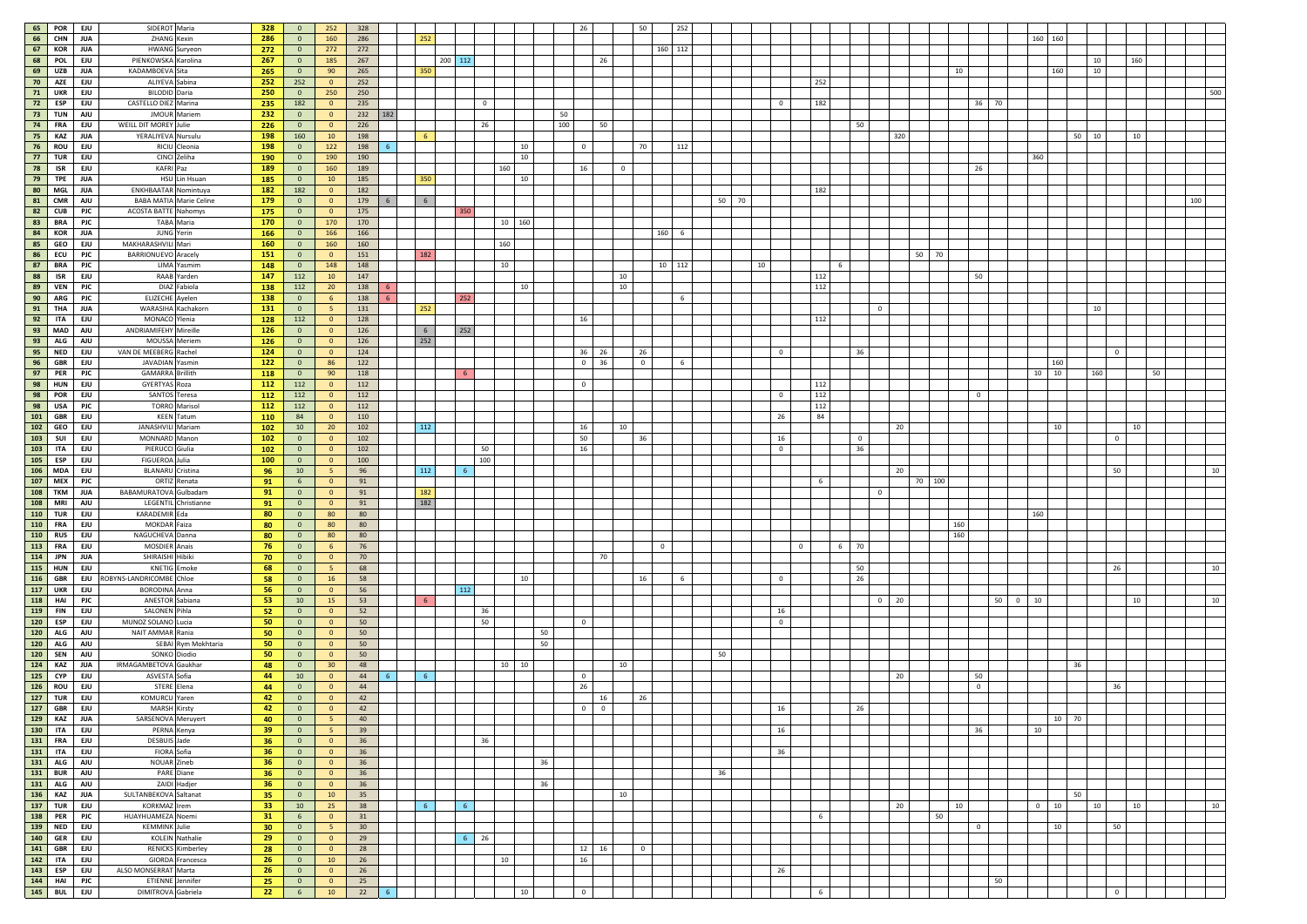| 146        | <b>GBR</b>        | EJU               | <b>BOBROWSKA</b> Sian           |                                                    | 22                                        | 6                                | $\circ$                   | 22                                                 |                  |                |                |        |               |              |    |    |              |    | 16                 | 6               |         |          |                |         |                |         |    |              |    |
|------------|-------------------|-------------------|---------------------------------|----------------------------------------------------|-------------------------------------------|----------------------------------|---------------------------|----------------------------------------------------|------------------|----------------|----------------|--------|---------------|--------------|----|----|--------------|----|--------------------|-----------------|---------|----------|----------------|---------|----------------|---------|----|--------------|----|
| 147        | PAN               | PJC               | CORDONES Lilian                 |                                                    | 21                                        | $\overline{0}$                   | $\overline{0}$            | 21                                                 |                  | 6 <sup>1</sup> |                |        |               |              |    |    |              |    |                    |                 | $\circ$ |          | 36<br>$\Omega$ |         |                |         |    |              |    |
|            |                   |                   |                                 |                                                    |                                           |                                  |                           |                                                    |                  |                |                |        |               |              |    |    |              |    |                    |                 |         |          |                |         |                |         |    |              |    |
| 148        | CZE               | EJU               | POLNICKA Marie                  |                                                    | 18                                        | $\sqrt{6}$                       | $\overline{0}$            | 18                                                 |                  |                |                |        | 12            |              |    |    |              |    |                    | 6               |         |          |                |         |                |         |    |              |    |
| 149        | KAZ               | <b>JUA</b>        | AIPOVA Diana                    |                                                    | 18                                        | $\overline{0}$                   | $\overline{0}$            | 18                                                 |                  |                |                |        |               |              |    |    |              |    |                    |                 |         |          |                |         | 36             |         |    |              |    |
| 149        | <b>DOM</b>        | PJC               | VELASQUEZ Coral                 |                                                    | 18                                        | $\overline{0}$                   | $\overline{0}$            | 18                                                 |                  |                |                |        |               |              |    |    |              |    |                    |                 |         |          | 36             |         |                |         |    |              |    |
|            |                   |                   |                                 |                                                    |                                           |                                  |                           |                                                    |                  |                |                |        |               |              |    |    |              |    |                    |                 |         |          |                |         |                |         |    |              |    |
| 151        | GEO               | EJU               | LAPACHISHVILI Mariami           |                                                    | 16                                        | 6 <sup>5</sup>                   | 10                        | 16                                                 |                  |                |                | 10     |               |              |    |    |              |    |                    | 6               |         |          |                |         |                |         |    |              |    |
| 152        | <b>FRA</b>        | EJU               |                                 | <b>BABIO</b> Nawaliatou                            | 16                                        | $\overline{0}$                   | $\overline{0}$            | $16\,$                                             |                  |                | 16             |        |               |              |    |    |              |    |                    |                 |         |          |                |         |                |         |    |              |    |
| 152        | ROU               | EJU               | <b>BADICEANU</b> Florina        |                                                    | 16                                        | $\overline{0}$                   | $\circ$                   | $16\,$                                             |                  |                |                |        | 16            | $\circ$      |    |    |              |    |                    |                 |         |          |                |         |                |         |    |              |    |
| 152        | ESP               |                   | <b>GOMEZ ANTONA</b> Laura       |                                                    | 16                                        |                                  | $\circ$                   | 16                                                 |                  |                |                |        |               |              |    |    |              |    | 16                 |                 |         |          |                |         |                |         |    |              |    |
|            |                   | EJU               |                                 |                                                    |                                           | $\overline{0}$                   |                           |                                                    |                  |                |                |        |               |              |    |    |              |    |                    |                 |         |          |                |         |                |         |    |              |    |
| 152        | <b>TUR</b>        | EJU               | KARABULUT Buketnur              |                                                    | 16                                        | $\overline{0}$                   | $\mathbf{0}$              | 16                                                 |                  |                |                |        | $\mathbf{0}$  | 16           |    |    |              |    |                    |                 |         |          |                | $\circ$ |                |         |    |              |    |
| 152        | <b>JPN</b>        | <b>JUA</b>        | KAWADA Ayumi                    |                                                    | 16                                        | $\overline{0}$                   | $\mathbf{0}$              | 16                                                 |                  |                |                |        | 16            |              |    |    |              |    |                    |                 |         |          |                |         |                |         |    |              |    |
| 152        | POL               | EJU               | KLIMCZAK Kinga                  |                                                    | 16                                        | $\overline{0}$                   | $\overline{0}$            | 16                                                 |                  |                |                |        | 16            |              |    |    |              |    |                    |                 |         |          |                |         |                |         |    |              |    |
|            |                   |                   |                                 |                                                    |                                           |                                  |                           |                                                    |                  |                |                |        |               |              |    |    |              |    |                    |                 |         |          |                |         |                |         |    |              |    |
| 152        | ESP               | EJU               | LANZA CHACORIS Paula            |                                                    | 16                                        | $\overline{0}$                   | $\overline{0}$            | $16\,$                                             |                  |                |                |        |               |              |    |    |              |    | 16                 |                 |         |          |                |         |                |         |    |              |    |
| 152        | <b>MGL</b>        | <b>JUA</b>        | MYAGMARSUREN Nandin-Erdene      |                                                    | 16                                        | $\overline{0}$                   | $\overline{0}$            | $16\,$                                             |                  |                |                |        | $\circ$<br>16 |              |    |    |              |    |                    |                 |         |          |                |         |                |         |    |              |    |
| 152        | <b>SLO</b>        | EJU               | STANGAR Anja                    |                                                    | 16                                        | $\overline{0}$                   | $\circ$                   | 16                                                 |                  |                |                |        | 16            |              |    |    |              |    |                    |                 |         |          |                |         |                |         |    |              |    |
| 152        | ROU               | EJU               |                                 | <b>TOLEA</b> Vanessa                               | 16                                        | $\circ$                          | $\overline{0}$            | $16\,$                                             |                  |                |                |        |               | 16           |    |    |              |    |                    |                 |         |          |                |         |                |         |    |              |    |
|            |                   |                   |                                 |                                                    |                                           |                                  |                           |                                                    |                  |                |                |        |               |              |    |    |              |    |                    |                 |         |          |                |         |                |         |    |              |    |
| 152        | <b>MGL</b>        | <b>JUA</b>        | <b>TSEREGBAATAR</b> Khulan      |                                                    | 16                                        | $\overline{0}$                   | $\bullet$                 | 16                                                 |                  |                |                |        | $0 \quad 16$  |              |    |    |              |    |                    |                 |         |          |                |         |                |         |    |              |    |
| 152        | <b>GBR</b>        | EJU               |                                 | WOOD Hannah                                        | 16                                        | $\overline{0}$                   | $\bullet$                 | $16\,$                                             |                  |                |                |        | 16            |              |    |    |              |    | $\circ$            |                 |         |          |                |         |                |         |    |              |    |
| 164        | KAZ               | <b>JUA</b>        | AZAMATOVA Nazerke               |                                                    | 13                                        | $\circ$                          | $\overline{0}$            | 13                                                 |                  |                |                |        |               |              |    |    |              |    |                    |                 |         |          |                |         | 26             |         |    |              |    |
| 165        | GUA               | <b>PJC</b>        | LOPEZ Sheily                    |                                                    | 12                                        | $6\overline{6}$                  | $\overline{0}$            | 12                                                 |                  |                |                |        |               |              |    |    |              |    |                    | 6 <sup>1</sup>  |         |          |                |         |                |         |    |              |    |
|            |                   |                   |                                 |                                                    |                                           |                                  |                           |                                                    |                  |                |                |        |               |              |    |    |              |    |                    |                 |         |          |                |         |                |         |    |              |    |
| 166        | <b>MGL</b>        | <b>JUA</b>        | TSERENTOGTOKH Gal-Od            |                                                    | 11                                        | $\overline{0}$                   | 11                        | 11                                                 |                  |                |                |        |               |              |    | 6  |              |    |                    |                 |         |          |                |         |                |         |    |              | 10 |
| 167        | KAZ               | <b>JUA</b>        | ABEUOVA Tolganay                |                                                    | 10                                        | $\overline{0}$                   | 10 <sup>°</sup>           | 10                                                 |                  |                |                | 10     |               |              |    |    |              |    |                    |                 |         |          |                |         |                |         |    |              |    |
| 167        | <b>KSA</b>        | <b>JUA</b>        | ALMELAIKI Hessah                |                                                    | 10                                        | $\overline{0}$                   | 10 <sup>°</sup>           | 10                                                 |                  |                | $\circ$        | $10\,$ |               |              |    |    |              |    |                    |                 |         |          |                |         |                |         |    |              |    |
| 167        |                   |                   |                                 |                                                    | 10                                        |                                  |                           |                                                    |                  |                |                |        |               |              |    |    |              |    |                    |                 |         |          |                |         |                |         |    |              |    |
|            | ESP               | EJU               | BAJO Laura                      |                                                    |                                           | $\overline{0}$                   | $10-10$                   | $10\,$                                             |                  |                |                |        |               |              |    |    |              |    | $\mathbf{0}$<br>10 |                 |         |          |                |         |                |         |    |              |    |
| 167        | AZE               | EJU               | BAYRAMOVA Ulviyya               |                                                    | 10 <sub>10</sub>                          | $\overline{0}$                   | 10                        | $10$                                               |                  |                |                |        |               | $\mathbf 0$  |    |    |              | 10 |                    |                 |         |          |                |         |                |         |    |              |    |
| 167        | <b>MGL</b>        | <b>JUA</b>        |                                 | GANBOLD Gantsetseg                                 | 10                                        | $\overline{0}$                   | 10 <sup>°</sup>           | $10\,$                                             |                  |                |                |        |               |              |    | 10 |              |    |                    |                 |         |          |                |         |                |         |    |              |    |
| 167        | SRI               | <b>JUA</b>        |                                 | KUMBALGAMA LUNUGAMA WATTE Navoda Kalpani Jayaweera | 10                                        | $\overline{0}$                   | 10 <sub>1</sub>           | 10                                                 |                  |                |                | 10     |               |              |    |    |              |    |                    |                 |         |          |                |         |                |         |    |              |    |
| 167        | ARG               | PJC               |                                 |                                                    |                                           |                                  |                           | $10$                                               |                  |                |                |        |               |              |    |    |              |    |                    |                 |         |          |                |         |                |         |    |              |    |
|            |                   |                   | <b>LAHITON Agustina</b>         |                                                    | 10                                        | $\overline{0}$                   | $10-10$                   |                                                    |                  |                |                |        |               |              | 10 |    |              |    |                    |                 |         |          |                |         |                |         |    |              |    |
| 167        | <b>TUR</b>        | <b>EJU</b>        | LOKMANHEKIM Dilara              |                                                    | 10                                        | $\overline{0}$                   | $10-10$                   | 10                                                 |                  |                |                | 10     |               | $\mathbf 0$  |    |    |              |    |                    |                 |         |          |                |         |                |         |    |              |    |
| 167        | AZE               | EJU               | MAMMADOVA Zeynab                |                                                    | 10                                        | $\overline{0}$                   | 10 <sup>°</sup>           | $10$                                               |                  |                |                |        |               | $\mathbf{0}$ |    |    |              | 10 |                    |                 |         |          |                |         |                |         |    |              |    |
| 167        | <b>JPN</b>        | <b>JUA</b>        | NAKAUCHI Yuri                   |                                                    | 10                                        | $\overline{0}$                   | 10 <sup>°</sup>           | 10                                                 |                  |                |                |        |               |              |    | 10 |              |    |                    |                 |         |          |                |         |                |         |    |              |    |
|            |                   |                   |                                 |                                                    |                                           |                                  |                           |                                                    |                  |                |                |        |               |              |    |    |              |    |                    |                 |         |          |                |         |                |         |    |              |    |
| 167        | <b>TKM</b>        | <b>JUA</b>        | ROZYYEVA Sayara                 |                                                    | $10\,$                                    | $\overline{0}$                   | 10 <sup>°</sup>           | $10\,$                                             |                  |                |                | 10     |               |              |    |    |              |    |                    |                 |         |          |                |         |                |         |    |              |    |
| 167        | <b>JPN</b>        | <b>JUA</b>        | TSUBONE Nanako                  |                                                    | 10                                        | $\mathbf 0$                      | 10 <sup>°</sup>           | $10\,$                                             |                  |                |                |        |               |              |    |    |              | 10 |                    |                 |         |          |                |         |                |         |    |              |    |
| 179        | <b>ROU</b>        | <b>EJU</b>        |                                 | POP Alexandra                                      | 9                                         | $\mathbf{0}$                     | 6                         | 9                                                  |                  |                | 6              |        |               |              |    | 6  |              |    |                    |                 |         |          |                |         |                |         |    |              |    |
| 180        | <b>TUN</b>        | <b>AJU</b>        | <b>BEN YOUNES</b> Imen          |                                                    | $\mathbf{8}$                              | $\overline{0}$                   | 5 <sub>1</sub>            | $\mathbf{R}$                                       |                  | $6^{\circ}$    |                |        |               |              |    |    |              |    |                    |                 |         |          |                | 10      |                |         |    |              |    |
|            |                   |                   |                                 |                                                    |                                           |                                  |                           |                                                    |                  |                |                |        |               |              |    |    |              |    |                    |                 |         |          |                |         |                |         |    |              |    |
| 180        | <b>BLR</b>        | EJU               | DANILOVICH Kseniya              |                                                    | 8                                         | $\overline{0}$                   | 5 <sub>1</sub>            | 8                                                  |                  |                | 6              |        |               |              |    |    |              |    |                    |                 |         |          |                | 10      |                |         |    |              |    |
| 180        | SLO               | EJU               | TROPAN Teja                     |                                                    | 8 <sup>°</sup>                            | $\overline{0}$                   | 5 <sup>7</sup>            | 8                                                  |                  | $6-1$          |                |        |               |              |    |    |              |    |                    |                 |         | $\Omega$ |                | 10      |                |         |    |              |    |
| 180        | HKG               | <b>JUA</b>        |                                 | TSUI Shuk Ki                                       | $\boldsymbol{8}$                          | $\overline{0}$                   | 5 <sup>1</sup>            | 8                                                  |                  | 6 <sup>1</sup> |                |        |               |              |    |    |              |    |                    |                 |         |          |                | $10\,$  |                |         |    |              |    |
| 180        | <b>BRA</b>        | PJC               | <b>VALENTIM</b> Eleudis         |                                                    | $\boldsymbol{8}$                          | $\overline{0}$                   | 5 <sup>7</sup>            | 8                                                  |                  |                | 6              |        |               |              |    |    |              |    |                    |                 |         |          |                |         |                |         | 10 |              |    |
|            |                   |                   |                                 |                                                    |                                           |                                  |                           |                                                    |                  |                |                |        |               |              |    |    |              |    |                    |                 |         |          |                |         |                |         |    |              |    |
| 185        | <b>ISR</b>        | EJU               | <b>HAYUN</b> Ilay               |                                                    | 8                                         | $\overline{0}$                   | $\overline{0}$            | 8                                                  |                  |                |                |        |               |              |    |    |              |    |                    |                 |         | 16       |                |         |                |         |    |              |    |
| 186        | <b>MGL</b>        | <b>JUA</b>        | DELGERSAIKHAN Sarantuya         |                                                    | 6                                         | 6                                | $\overline{0}$            | 6                                                  |                  |                |                |        |               |              |    |    |              |    |                    | 6               |         |          |                |         |                |         |    |              |    |
| 186        | <b>GUM</b>        | OJU               | <b>ESCANO</b> Maria             |                                                    | 6                                         | $6\overline{6}$                  | $\overline{0}$            | 6 <sup>5</sup>                                     |                  |                |                |        |               |              |    |    |              |    |                    | $6\overline{6}$ |         |          |                |         |                |         |    |              |    |
| 186        | HUN               | <b>EJU</b>        | <b>KELLER Rebeka</b>            |                                                    | 6                                         | $6\overline{6}$                  | $\overline{0}$            | $6\overline{6}$                                    |                  |                |                |        |               |              |    |    |              |    |                    | 6               |         |          |                |         |                |         |    |              |    |
|            |                   |                   |                                 |                                                    |                                           |                                  |                           |                                                    |                  |                |                |        |               |              |    |    |              |    |                    |                 |         |          |                |         |                |         |    |              |    |
| 186        | <b>UZB</b>        | <b>JUA</b>        | MAKSETBAEVA Yulyana             |                                                    | $6^{\circ}$                               | $\sqrt{6}$                       | $\circ$                   | $6\overline{6}$                                    |                  |                |                |        |               |              |    |    |              |    |                    | 6               |         |          |                |         |                |         |    |              |    |
| 186        | EST               | EJU               | MIHHAILOVA Darja                |                                                    | 6                                         | $\,$ 6 $\,$                      | $\mathbf 0$               | $6\overline{6}$                                    |                  |                |                |        |               |              |    |    |              |    |                    | $6\overline{6}$ |         |          |                |         |                |         |    |              |    |
| 186        | <b>RSA</b>        | <b>AJU</b>        | SCHABORT Liane                  |                                                    | 6                                         | 6 <sup>1</sup>                   | $\mathbf{0}$              | $6\overline{6}$                                    |                  |                |                |        |               |              |    |    |              |    |                    | 6               |         |          |                |         |                |         |    |              |    |
| 186        | <b>ITA</b>        | EJU               | SILVERI Federica                |                                                    | -6                                        | 6 <sup>6</sup>                   | $\overline{0}$            | 6                                                  |                  |                |                |        |               |              |    |    |              |    |                    | 6               |         |          |                |         |                |         |    |              |    |
|            |                   |                   |                                 |                                                    |                                           |                                  |                           |                                                    |                  |                |                |        |               |              |    |    |              |    |                    |                 |         |          |                |         |                |         |    |              |    |
| 186        | <b>IND</b>        | <b>JUA</b>        | SIMRAN                          |                                                    | 6 <sup>1</sup>                            | $6\overline{6}$                  | $\bullet$                 | $6\overline{6}$                                    |                  |                | $\overline{0}$ |        |               |              |    |    |              |    |                    | $6\overline{6}$ |         |          |                |         |                |         |    |              |    |
| 186        | KAZ               | <b>JUA</b>        | ZHYLKYBAY Kundyz                |                                                    | 6                                         | 6                                | $\overline{0}$            | $6\overline{6}$                                    |                  |                |                |        |               |              |    |    |              |    |                    | 6               |         |          |                |         | $\overline{0}$ |         |    |              |    |
| 195        | POL               | EJU               |                                 | JANECZKO Aleksandra                                | $6\phantom{.}$                            | $\overline{0}$                   | 6 <sup>1</sup>            | 6                                                  |                  |                |                |        |               |              |    |    |              |    |                    | 6               |         | $\circ$  |                |         |                | $\circ$ |    |              |    |
| 195        | <b>SLO</b>        | EJU               | NAREKS Petra                    |                                                    | 6 <sup>1</sup>                            | $\overline{0}$                   | 6 <sup>1</sup>            | 6 <sup>5</sup>                                     |                  |                |                |        |               |              |    |    |              |    |                    | $6^{\circ}$     |         |          |                |         |                |         |    |              |    |
| 197        | COL               | <b>PJC</b>        | ALVAREZ Luz                     |                                                    | 6                                         | $\overline{0}$                   | $\Omega$                  | 6                                                  |                  |                |                |        |               |              |    |    |              |    |                    |                 |         |          |                |         |                |         |    |              |    |
|            |                   |                   |                                 |                                                    |                                           |                                  |                           |                                                    |                  |                |                |        |               |              |    |    |              |    |                    |                 |         |          |                |         |                |         |    |              |    |
| 197        | ANG               | <b>AJU</b>        | ANTONIO Andreza                 |                                                    | 6                                         | $\overline{0}$                   | $\bullet$                 | $6\overline{6}$                                    | 6                |                |                |        |               |              |    |    |              |    |                    |                 |         |          |                |         |                |         |    |              |    |
| 197        | <b>PUR</b>        | PJC               | <b>ECHEVARRIA</b> Francine      |                                                    | 6                                         | $\overline{0}$                   | $\overline{0}$            | 6 <sup>5</sup>                                     | $6 \overline{6}$ |                |                |        |               |              |    |    |              |    |                    |                 |         |          |                |         |                |         |    |              |    |
| 197        | PER               | PJC               | <b>FLORES</b> Marian            |                                                    | 6 <sup>1</sup>                            | $\overline{0}$                   | $\overline{0}$            | 6 <sup>5</sup>                                     | 6                |                |                |        |               |              |    |    |              |    |                    |                 |         |          |                |         |                |         |    |              |    |
| 197        |                   |                   |                                 |                                                    |                                           |                                  | $\mathbf{0}$              |                                                    | 6                |                |                |        |               |              |    |    |              |    |                    |                 |         |          |                |         |                |         |    |              |    |
|            | CHI               | PJC               | GONZALEZ Judith                 |                                                    | 6                                         | $\overline{\mathbf{0}}$          |                           | 6                                                  |                  |                |                |        | $\mathbf{0}$  |              |    |    |              |    |                    |                 |         |          |                |         |                |         |    |              |    |
|            | COL               | PJC               |                                 | MORA Maria Alejandra                               | 6                                         | $\mathbf 0$                      | $\mathbf{0}$              | $6\overline{6}$                                    |                  |                |                |        |               |              |    |    |              |    |                    |                 |         |          |                |         |                |         |    |              |    |
| 197        |                   |                   |                                 |                                                    |                                           |                                  | 5                         | 5                                                  |                  |                |                |        |               |              |    |    |              |    |                    |                 |         |          |                |         |                | 10      |    |              |    |
| 203        | KAZ               | <b>JUA</b>        | KAZYULINA Anna                  |                                                    |                                           | $\mathbf 0$                      |                           |                                                    |                  |                |                |        |               |              |    |    |              |    |                    |                 |         |          |                |         |                |         |    |              |    |
|            |                   |                   |                                 |                                                    | 5                                         |                                  |                           |                                                    |                  |                |                |        |               |              |    |    |              |    |                    |                 |         |          |                |         |                |         |    |              |    |
| 203        | AZE               | EJU               | MAMMADOVA Shafag                |                                                    | -5                                        | $\overline{0}$                   | 5                         | 5 <sup>5</sup>                                     |                  |                |                |        |               |              |    |    |              |    |                    |                 |         |          |                | 10      |                |         |    |              |    |
| 205        | <b>KGZ</b>        | <b>JUA</b>        | ALMAZOVA Saule                  |                                                    | $\overline{\mathbf{3}}$                   | $\overline{0}$                   | $\overline{0}$            | 3 <sup>7</sup>                                     |                  | 6              |                |        |               |              |    |    |              |    |                    |                 |         |          |                |         | $\overline{0}$ |         |    |              |    |
| 205        | CHA               | <b>AJU</b>        | <b>BARKA SEGUE</b> Fatime       |                                                    | $\overline{\mathbf{3}}$                   | $\overline{0}$                   | $\circ$                   | $\overline{3}$                                     |                  |                | 6              |        |               |              |    |    |              |    |                    |                 |         |          |                |         |                |         |    |              |    |
|            |                   |                   | <b>GRENIER</b> Amelie           |                                                    | $\overline{\mathbf{3}}$                   | $\overline{0}$                   | $\overline{0}$            | $\overline{\mathbf{3}}$                            |                  | 6 <sup>1</sup> |                |        |               |              |    |    |              |    |                    |                 |         |          |                |         |                |         |    |              |    |
| 205        | CAN               | PJC               |                                 |                                                    |                                           |                                  |                           |                                                    |                  |                |                |        |               |              |    |    |              |    |                    |                 |         |          |                |         |                |         |    |              |    |
| 205        | <b>TJK</b>        | <b>JUA</b>        | GULBOEVA Fazilat                |                                                    | $\overline{\mathbf{3}}$                   | $\overline{0}$                   | $\overline{0}$            | 3 <sup>7</sup>                                     |                  | 6 <sup>1</sup> |                |        |               |              |    |    |              |    |                    |                 |         |          |                |         |                |         |    |              |    |
| 205        | TJK               | <b>JUA</b>        | MUMINOVA Akhliya                |                                                    | $\overline{3}$                            | $\overline{0}$                   | $\overline{0}$            | $\overline{3}$                                     |                  | 6 <sup>1</sup> |                |        |               |              |    |    |              |    |                    |                 |         |          |                |         |                |         |    |              |    |
| 205        | <b>IND</b>        | <b>JUA</b>        | <b>RITU</b> Ritu                |                                                    | $\mathbf{3}$                              | $\overline{0}$                   | $\overline{0}$            | $\overline{\mathbf{3}}$                            |                  | 6 <sup>1</sup> |                |        |               |              |    |    |              |    |                    |                 |         |          |                |         |                |         |    |              |    |
| 205        | SEN               | <b>AJU</b>        |                                 | SONKO Leyla Aminata                                | $\overline{\mathbf{3}}$                   | $\overline{0}$                   | $\bullet$                 | 3 <sup>2</sup>                                     |                  | 6 <sup>1</sup> |                |        |               |              |    |    | $\mathbf{0}$ |    |                    |                 |         |          |                |         |                |         |    | $\mathbf{0}$ |    |
|            |                   |                   |                                 |                                                    |                                           |                                  |                           |                                                    |                  |                |                |        |               |              |    |    |              |    |                    |                 |         |          |                |         |                |         |    |              |    |
| 205        | <b>MAD</b>        | <b>AJU</b>        |                                 | TIEFFEMBACH Ratsiavy Alexandrine Nor               | $\overline{\mathbf{3}}$                   | $\overline{0}$                   | $\overline{0}$            | $\overline{\mathbf{3}}$                            |                  |                | 6              |        |               |              |    |    |              |    |                    |                 |         |          |                |         |                |         |    |              |    |
| 205<br>205 | PAN<br><b>KAZ</b> | PJC<br><b>JUA</b> | TIRADO Anna<br>TYNBAYEVA Galiya |                                                    | $\overline{\mathbf{3}}$<br>3 <sup>7</sup> | $\overline{0}$<br>$\overline{0}$ | $\circ$<br>$\overline{0}$ | $\overline{\mathbf{3}}$<br>$\overline{\mathbf{3}}$ |                  | 6 <sup>1</sup> | 6              |        |               |              |    |    |              |    |                    |                 |         |          |                |         |                |         |    |              |    |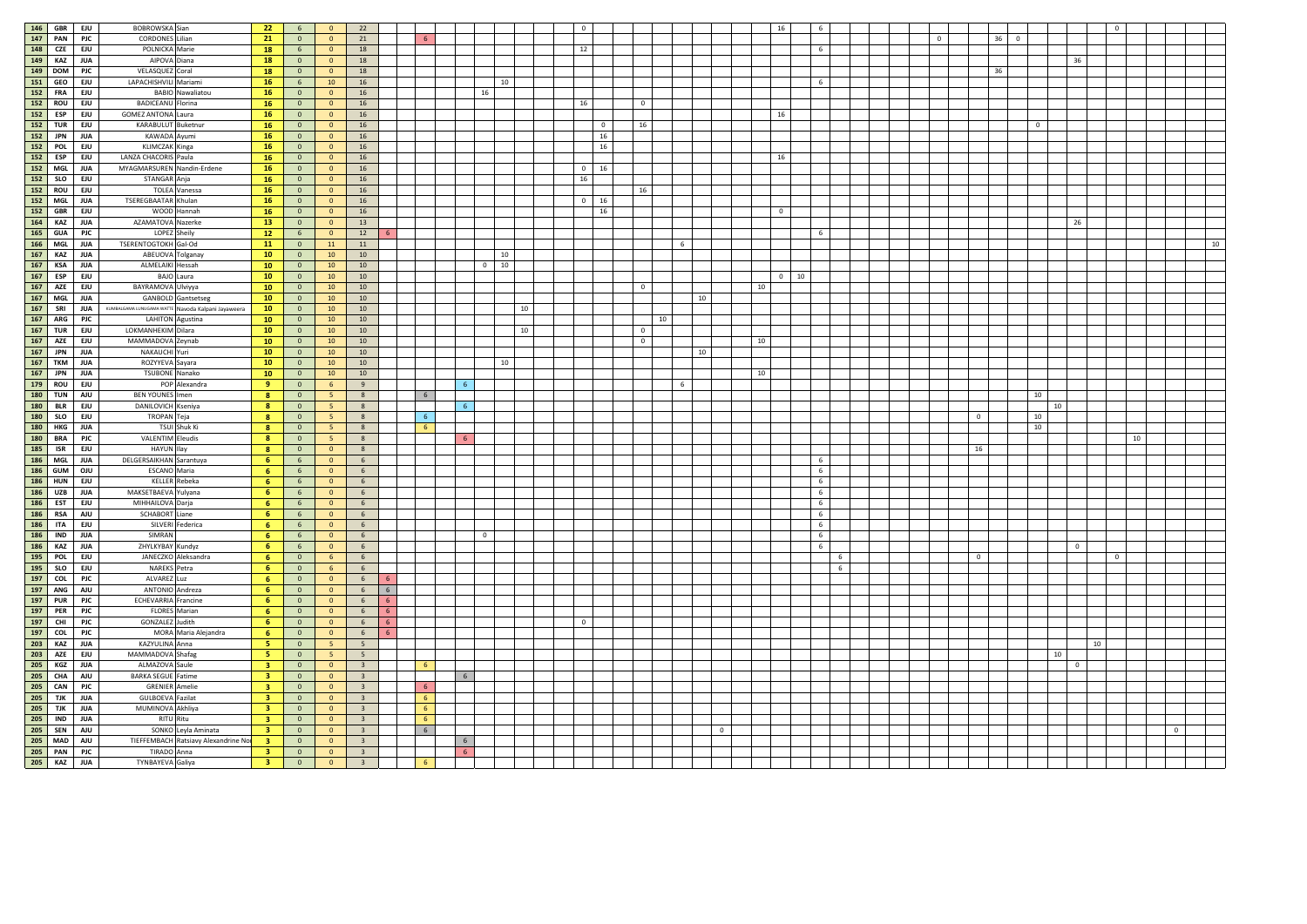# **-57 kg**

### **IJF Senior World Ranking List**



| Ranking<br><b>Nation</b>                        | ද්<br><b>FAMILY NAME</b>                                             | <b>Given name</b>                              | score<br>Total | World Ch                         | <b>Sum GP</b>         |              |                | 50% 50% 50%                  |                    |                     |     | Ŋ          | ୁଟ       | 哥<br>100%             |            |                 |                |                |            |                           | 50%           |                      |     | Chen MBX 21<br>50% 50% 50% |             | Open KAZ 'ZI     | $\alpha_{\mathbf{z}}$<br>50% 50% 50% 50% 50% 50% 50% 50% | ୍ଷ      |           |
|-------------------------------------------------|----------------------------------------------------------------------|------------------------------------------------|----------------|----------------------------------|-----------------------|--------------|----------------|------------------------------|--------------------|---------------------|-----|------------|----------|-----------------------|------------|-----------------|----------------|----------------|------------|---------------------------|---------------|----------------------|-----|----------------------------|-------------|------------------|----------------------------------------------------------|---------|-----------|
| CAN<br>$\mathbf{1}$                             | <b>PJC</b><br><b>KLIMKAIT Jessica</b>                                |                                                | 4400           | 1000                             | 2300                  | 4400         |                | 900                          |                    | 1000                |     |            |          |                       |            |                 |                |                |            | 1100 2000                 |               |                      |     | 700                        |             |                  |                                                          |         | 1000      |
| FRA<br>$\overline{2}$                           | EJU                                                                  | CYSIQUE Sarah Leonie                           | 4385           | $\overline{0}$                   | 2180                  | 4385         | 490            | 350 1260                     | 350                | 700                 |     |            |          | 500                   |            |                 |                |                |            | 1540                      |               |                      |     |                            |             |                  | 700                                                      |         |           |
| 3 <sup>7</sup><br><b>ISR</b>                    | EJU<br><b>NELSON LEVY Timna</b>                                      |                                                | 4107           | $\overline{0}$                   | 2744                  | 4107         | 700            | 182 648                      |                    | 500                 |     |            | 500      |                       |            | 360             |                |                |            | 572                       |               | 260                  |     |                            |             | 360              | 1000                                                     |         | 500       |
| GEO<br>$\overline{4}$<br>5 <sup>7</sup><br>KOS  | LIPARTELIANI Eteri<br>EJU<br>EJU<br><b>GJAKOVA</b> Nora              |                                                | 3988<br>3830   | 160<br>500                       | 2560<br>955           | 3988<br>3830 | 350            | 252 200<br>350 900           | 6                  | 160<br>500          |     |            | 700      |                       |            |                 |                | 500            |            | 792 320<br>2200 1000      |               |                      |     |                            | 700<br>1000 |                  | 500                                                      |         | 10        |
| 6 <sup>1</sup><br>FRA                           | EJU                                                                  | <b>GNETO</b> Priscilla                         | 3442           | $\Omega$                         | 3520                  | 3702         | 182            |                              |                    | 360                 |     |            | 1000     | 500                   |            | 700             |                | 260            | 700        |                           |               |                      |     |                            |             |                  |                                                          |         |           |
| $\overline{7}$<br>POR                           | MONTEIRO Telma<br>EJU                                                |                                                | 3192           | 260                              | 2224                  | 3192         | 6 <sup>1</sup> | 700 648 490                  |                    | 360                 |     |            | $10\,$   |                       | 350 1000   |                 |                |                |            | 352 520                   | 1400          |                      |     |                            |             | 1000             |                                                          |         | 360       |
| 8 <sup>1</sup><br><b>JPN</b><br>9<br><b>BRA</b> | TAMAOKI Momo<br><b>JUA</b><br>PJC                                    | SILVA Rafaela                                  | 2900<br>2190   | 700<br>$\overline{0}$            | 2200<br>1850          | 2900<br>2200 |                |                              |                    | 500 120             |     |            | 360      | 700<br>160            | 700        |                 | 1000<br>$10\,$ |                |            |                           |               |                      |     |                            |             |                  |                                                          |         |           |
| 10<br>SLO                                       | EJU<br>KAJZER Kaja                                                   |                                                | 2062           | $\overline{0}$                   | 1025                  | 2062         |                | 490                          | 6 <sup>1</sup>     |                     |     |            |          |                       |            |                 |                | 360            | 350        | 792                       |               |                      |     |                            | 360         |                  | 260                                                      |         | 10        |
| 11<br><b>BEL</b><br>12<br><b>JPN</b>            | EJU<br><b>JUA</b><br>FUNAKUBO Haruka                                 | LIBEER Mina                                    | 2053<br>2000   | 10<br>$\overline{0}$             | 1552<br>2000          | 2063<br>2000 | 350            | 252                          | 6 <sup>1</sup>     |                     |     |            | 10       | 10<br>1000            |            | 260             | 500            | 500<br>1000    | 182        |                           | 20            | 10                   |     |                            |             | 10               | 50                                                       |         | 160       |
| 13<br><b>JPN</b>                                | <b>JUA</b>                                                           | YOSHIDA Tsukasa                                | 2000           | $\Omega$                         | 900                   | 2000         |                | 1800                         |                    |                     |     |            |          |                       |            |                 |                |                |            | 1100                      |               |                      |     |                            |             |                  |                                                          |         |           |
| 14<br>POL                                       | <b>EJU</b><br>KOWALCZYK Julia                                        |                                                | 1983           | 120                              | 1194                  | 1983         |                | 6 <sup>1</sup>               | 288 182            | 10                  |     |            | 260      | 260                   |            | 10              |                |                |            | 572                       | 240           |                      |     | 500                        |             | 160              | 360                                                      |         |           |
| 15<br>FRA<br>16<br>SRB                          | <b>EJU</b><br>MOKDAR Faiza<br>EJU                                    | PERISIC Marica                                 | 1970<br>1928   | 350<br>360                       | 1630<br>1169          | 1980<br>2013 | $6-1$          | 6                            | 288 252            | 10 260              |     |            | 500      | $\overline{0}$<br>260 |            | 500             |                | 360 350        |            | 352 720                   |               | 500                  |     |                            | 360         | 500              | 160                                                      |         | 10        |
| 17<br>${\tt GER}$                               | EJU                                                                  | <b>STARKE Pauline</b>                          | 1917           | $\overline{0}$                   | 1462                  | 1917         | 252            | 6 <sup>1</sup>               |                    | 700                 |     | 100 100    |          |                       |            |                 | 500            |                | 252        |                           |               |                      |     |                            | 10          |                  | 10                                                       |         |           |
| 18<br><b>MGL</b><br>19<br><b>GER</b>            | <b>JUA</b><br>LKHAGVATOGOO Enkhriilen<br><b>EJU</b>                  | STOLL Theresa                                  | 1595<br>1499   | $\overline{0}$<br>500            | 1595<br>824           | 1595<br>1499 |                |                              | 288 350            | 10                  |     |            |          | 500                   |            | 500             | 360            | 160            |            |                           | 0 1000        | 500                  |     |                            | 120         | 10<br>500        | 360                                                      |         |           |
| 20<br>CAN                                       | PJC                                                                  | <b>DEGUCHI</b> Christa                         | 1470           | 360                              | 1110                  | 1470         |                |                              |                    | 360                 |     |            |          |                       |            |                 |                |                |            |                           | 720           |                      |     |                            | 1000 500    |                  |                                                          |         |           |
| 21<br><b>BRA</b>                                | PJC                                                                  | LIMA Jessica                                   | 1366           | $\overline{0}$                   | 666                   | 1366         | 700            |                              |                    | 500                 |     |            |          | 160                   | 6          |                 |                |                |            |                           |               |                      |     |                            |             |                  |                                                          |         |           |
| 22<br><b>NED</b><br>23<br>$\mathsf{CZE}\xspace$ | EJU<br>CORNELISSE Pleuni<br>ZEMANOVA Vera<br>EJU                     |                                                | 1244<br>1215   | $\overline{0}$<br>$10$           | 1180<br>862           | 1254<br>1215 | $6-1$<br>252   | 112                          | 112                | 10<br>160<br>$10\,$ |     |            | 10       | 160                   | 490<br>182 | 260             |                | 10<br>$10\,$   | 490        |                           | 20            | 160                  | 36  | 160                        | 10          |                  | 100<br>$10\,$<br>70<br>160                               |         |           |
| 24<br>FRA                                       | RECEVEAUX Helene<br>EJU                                              |                                                | 1214           | $\overline{0}$                   | 1214                  | 1214         |                | 468                          |                    |                     |     |            |          |                       |            |                 |                |                |            |                           |               | 1000                 |     |                            |             | 260              |                                                          |         | 700       |
| 25<br><b>CUB</b>                                | PJC<br><b>ODELIN GARCIA</b> Arnaes                                   |                                                | 1180           | 160                              | 180                   | 1180         | 490            | 700                          | 350                | 160                 |     |            | 10       | $10\,$                |            |                 |                |                |            |                           | 320           |                      |     |                            |             |                  |                                                          |         |           |
| 26<br><b>BUL</b><br>27<br>GER                   | <b>EJU</b><br>EJU                                                    | ILIEVA Ivelina<br>FRITZE Caroline              | 1070<br>1060   | 120<br>$\overline{0}$            | 360<br>1060           | 1070<br>1060 | 112            | 200                          | 252                |                     |     |            |          |                       |            |                 | $10\,$         | 700            | 350        | 352                       | 240           | 260                  |     |                            |             |                  |                                                          |         | 260       |
| 28<br><b>KOR</b>                                | <b>JUA</b>                                                           | KIM Jisu                                       | 1057           | $\overline{0}$                   | 460                   | 1057         |                | 490 200                      |                    |                     |     |            |          |                       |            |                 |                |                |            | 352                       |               | 360                  |     |                            |             | 360              |                                                          |         |           |
| 29<br><b>CHN</b>                                | <b>JUA</b>                                                           | LU Tongjuan                                    | 1032           | $\overline{0}$                   | 330                   | 1032         |                | 700                          |                    |                     |     |            |          |                       |            |                 |                |                |            | 352                       |               |                      |     |                            | 500 160     |                  |                                                          |         |           |
| 30 <sup>2</sup><br>GBR<br>31<br><b>HUN</b>      | EJU<br>EJU                                                           | <b>TOPRAK</b> Acelya<br><b>KARAKAS</b> Hedvig  | 1028<br>1010   | $\overline{0}$<br>160            | 982<br>500            | 1088<br>1010 |                |                              | 700                | 260<br>10           |     |            | 160      |                       |            | 360             |                | 50             | 182        | 50                        | $0 \quad 320$ |                      |     |                            | 10          | 10 <sup>10</sup> | 500                                                      |         | 500       |
| 32<br><b>RUS</b>                                | EJU<br>KURBONMAMADOVA Daria                                          |                                                | 1001           | $\circ$                          | 910                   | 1001         |                | $182$ 200                    | 182                |                     |     |            |          |                       |            |                 |                |                |            | $\overline{0}$            |               | 700                  |     |                            | 500         | 160              |                                                          |         | 260       |
| KOR<br>33                                       | <b>JUA</b><br><b>VERHAGEN</b> Sanne                                  | <b>HUH</b> Mimi                                | 1000           | $\overline{0}$                   | 1000                  | 1000         |                | $6 \mid 288 \mid 112$        |                    | 1000                |     |            |          |                       |            |                 |                |                |            |                           |               |                      |     |                            |             |                  | 10 <sub>10</sub>                                         |         | 360       |
| 34<br><b>NED</b><br>35<br>USA                   | EJU<br>HOLGUIN Mariah<br>PJC                                         |                                                | 977<br>977     | 160<br>120                       | 409<br>406            | 977<br>987   |                |                              |                    |                     | 36  | $\sqrt{2}$ |          | 10                    |            |                 | 360 0          | 10             | 6          | 352 320<br>$\overline{0}$ | 240           |                      |     | 50<br>10                   | 160<br>10   | 10               |                                                          | 100     | 10        |
| 36<br>ALG                                       | <b>AJU</b>                                                           | <b>HALATA</b> Yamina                           | 975            | $\circ$                          | $\mathbf{0}$          | 975          | 700            | 350                          |                    |                     | 100 |            |          |                       |            |                 |                |                |            |                           |               |                      |     |                            |             |                  |                                                          |         |           |
| 37<br>KAZ<br>38<br>AZE                          | NISHANBAYEVA Sevara<br><b>JUA</b><br>MUNKHTSEDEV Ichinkhorloo<br>EJU |                                                | 860<br>860     | 160<br>$\overline{0}$            | 530<br>860            | 865<br>860   |                | 350                          |                    | 260<br>$10\,$       |     |            | 160      |                       |            |                 | 700            | 160            |            |                           | 320           | 10                   |     |                            | 10          | 10               | 160                                                      |         | 10        |
| 39<br><b>TPE</b>                                | <b>JUA</b>                                                           | LIEN Chen-Ling                                 | 854            | $\Omega$                         | 854                   | 854          |                | 468                          |                    | 260                 |     |            |          | 10                    |            |                 |                |                |            | $^{\circ}$                |               |                      |     |                            |             | 700              |                                                          |         |           |
| 40<br><b>ITA</b>                                | EJU                                                                  | TONIOLO Veronica                               | 830            | 252                              | 575                   | 830          |                | -6                           |                    | 360                 |     |            |          |                       |            |                 |                |                | 252        |                           |               | 10                   |     | 260                        |             |                  | 160                                                      |         |           |
| 41<br><b>CIV</b><br>42<br><b>RUS</b>            | <b>AJU</b><br>EJU                                                    | DABONNE Zouleiha Abzetta<br>KONKINA Anastasiia | 770<br>750     | 10<br>260                        | 135<br>439            | 775<br>755   | 350            | 350<br>$6-1$                 | 200 490<br>288 112 | 10                  |     |            |          | 10                    |            |                 |                |                |            | $\overline{0}$            | 20<br>520     | 10<br>$\overline{0}$ |     | 10 <sup>1</sup>            | 10<br>260   | 160              | 10                                                       | $\circ$ | 70<br>160 |
| 43<br>POL                                       | PODOLAK Arleta<br>EJU                                                |                                                | 720            | $\overline{0}$                   | 540                   | 720          | 112            |                              |                    | 10                  |     |            | 360      |                       |            | 10              |                |                |            |                           |               |                      | 100 |                            | 160 160     |                  | 36                                                       |         |           |
| 44<br>KOS<br>45<br><b>RUS</b>                   | EJU<br>GALITSKAIA Kseniia<br><b>EJU</b>                              | LOXHA Flaka                                    | 719<br>700     | 120<br>700                       | 348<br>$\overline{0}$ | 719<br>700   | 182            | 6 <sup>1</sup>               | 112                |                     |     |            |          | 10                    | -6         |                 |                |                | 252<br>700 |                           | 240           |                      | 26  |                            |             |                  |                                                          |         |           |
| 46<br>TUN                                       | <b>AJU</b>                                                           | KHELIFI Ghofran                                | 684            | 10                               | 324                   | 684          |                | 700 288                      | 350                |                     |     |            |          |                       |            |                 |                |                |            | $\mathbf{0}$              | 20            |                      |     | 360                        |             |                  |                                                          |         |           |
| 47<br><b>MRI</b>                                | <b>AJU</b>                                                           | LEGENTIL Christianne                           | 660            | $\overline{0}$                   | 170                   | 660          | 490            |                              |                    |                     |     |            | $\Omega$ | 160                   |            |                 |                | 10             |            |                           |               |                      |     |                            |             |                  |                                                          |         |           |
| 48<br><b>BRA</b><br>49<br><b>ROU</b>            | PJC<br>NASCIMENTO Ketelyn<br>EJU                                     | OHAI Loredana                                  | 630<br>600     | 120<br>$10\,$                    | 220<br>600            | 635<br>626   |                | 490<br>6 <sup>1</sup><br>200 |                    |                     |     |            |          |                       |            |                 |                |                |            |                           | 240<br>20     | 160<br>160           |     | 100<br>360                 | 260<br>160  | 10<br>160        | 10<br>26<br>160                                          |         |           |
| 50<br>PAN                                       | PJC                                                                  | ROPER Miryam                                   | 575            | 120                              | 105                   | 575          |                | 200                          | 700                |                     |     |            |          |                       |            |                 |                |                |            | $\mathbf{0}$              | 240           | $10\,$               |     |                            |             |                  |                                                          |         |           |
| 51<br><b>RSA</b>                                | <b>AJU</b><br><b>BREYTENBACH</b> Donne                               |                                                | 562            | 16                               | 95                    | 562          | 6.             | 490                          |                    | 10                  |     |            |          |                       |            | 100 100         |                |                | 6          |                           | 20            | 10                   |     |                            | 160         |                  |                                                          |         |           |
| 52<br>POL<br>53<br><b>USA</b>                   | KUCZERA Anna<br><b>EJU</b><br>AKIYAMA Leilani<br>PJC                 |                                                | 556<br>545     | 160<br>$\overline{0}$            | 340<br>270            | 556<br>550   |                | 112 200 112<br>252 200       | 490                |                     |     |            |          |                       |            |                 |                |                |            |                           | 320           | 160                  |     | 160                        | 160         | 160<br>$10\,$    | 160<br>10                                                | 70      |           |
| 54<br><b>ISR</b>                                | EJU                                                                  | PRIMO Kerem                                    | 535            | 490                              | 20                    | 535          |                |                              |                    |                     |     |            |          |                       |            | 10 <sup>1</sup> |                | 10 490         |            |                           |               |                      | 50  |                            |             |                  |                                                          |         |           |
| 55<br>ANG<br><b>BRA</b>                         | <b>AJU</b><br>PJC                                                    | MUCUNGUI Diassonema                            | 526            | $\overline{0}$                   | 170<br>320            | 526<br>530   |                | 252 288 700                  | 35                 |                     |     |            |          | $10-10$               | 6          |                 | $10\,$         | 10             |            | $\circ$                   |               | 10                   |     | 70                         | 10<br>160   | 260              | 10<br>10                                                 |         | 160       |
| 56<br>57<br>KOR                                 | <b>JUA</b>                                                           | PEREIRA Jessica<br>PARK Eunsong                | 525<br>510     | $\overline{0}$<br>$\overline{0}$ | 510                   | 510          |                | 350                          |                    |                     |     |            |          | 160 350               |            |                 |                |                |            |                           |               |                      |     |                            |             |                  |                                                          |         |           |
| 58<br><b>TUR</b>                                | EJU                                                                  | YILDIZ Ozlem                                   | 435            | 350                              | 85                    | 435          |                |                              |                    |                     |     |            |          |                       |            |                 |                |                | 350        |                           |               |                      |     |                            |             | 10               | 160                                                      |         |           |
| 59<br>FRA<br>60<br><b>AUT</b>                   | EJU<br>FILZMOSER Sabrina<br>EJU                                      | FAWAZ Martha                                   | 400<br>381     | 112<br>$10\,$                    | 252<br>320            | 400<br>386   |                | $112 \mid 200 \mid$          | -6                 |                     |     |            |          | $\Omega$              | 252        |                 |                | $\circ$<br>112 |            | 36<br>$\overline{0}$      | 20            | 10                   |     |                            | 260 160     |                  |                                                          |         | 10        |
| 61<br><b>UZB</b>                                | ERMAGANBETOVA Nilufar<br><b>JUA</b>                                  |                                                | 366            | $\mathbf{0}$                     | 165                   | 366          |                | 350                          |                    | 160                 |     | 26         |          |                       |            |                 |                |                |            |                           |               |                      |     |                            |             | 10               |                                                          |         |           |
| 62<br>PER                                       | PJC<br>ARANGO Kiara                                                  |                                                | 354            | 6                                | $\mathbf{0}$          | 354          |                |                              | 182                |                     |     |            |          |                       |            |                 |                |                | 6          |                           |               | 100                  |     |                            |             |                  |                                                          | 50      |           |
| 63<br><b>ITA</b><br>64<br><b>RSA</b>            | EJU<br>AJU                                                           | <b>BOI</b> Miriam<br>MARTIN Jasmine            | 352<br>350     | $\circ$<br>$\mathbf{0}$          | 352<br>$\mathbf{0}$   | 352<br>350   | 350            |                              | $\mathbf 0$        | 10                  |     |            | 160      |                       | 182        |                 |                |                |            |                           |               |                      |     |                            |             |                  |                                                          |         |           |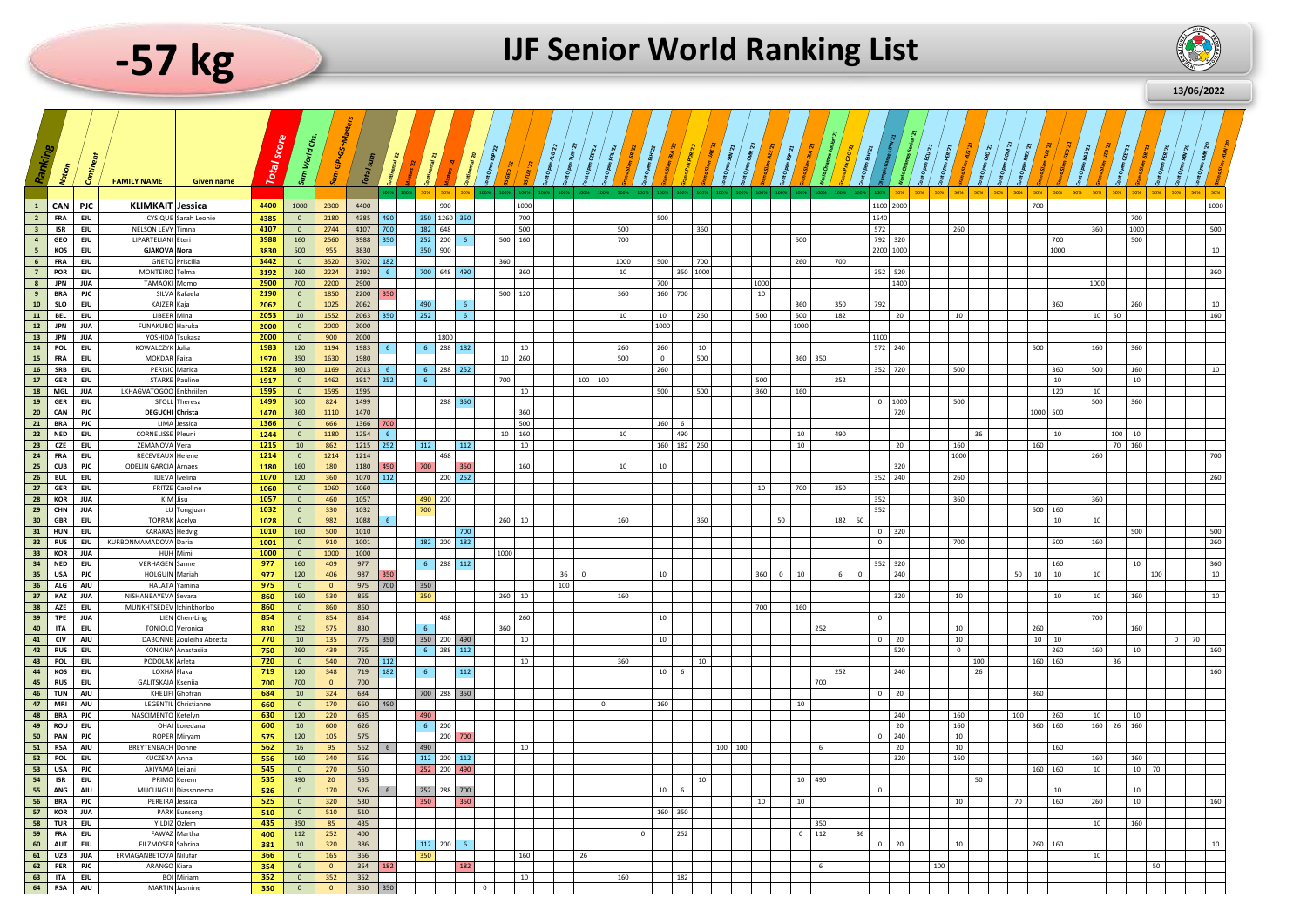| 65  | BIH                                  | <b>EJU</b> | SAMARDZIC Andjela                       |                             | 330 | $\overline{0}$          | 166                     | 330 | 112                   |                |                | 160 |                |             |     | 36             |                   |    |       |         |     | $6 \mid 16$ |                |        |                |     |        |              |         |         |     |     |        |
|-----|--------------------------------------|------------|-----------------------------------------|-----------------------------|-----|-------------------------|-------------------------|-----|-----------------------|----------------|----------------|-----|----------------|-------------|-----|----------------|-------------------|----|-------|---------|-----|-------------|----------------|--------|----------------|-----|--------|--------------|---------|---------|-----|-----|--------|
| 66  | ESP                                  | EJU        | UBASART MASCARO Carla                   |                             | 311 | $\overline{0}$          | 21                      | 317 | 112                   |                |                |     |                | 70<br>16    |     | 100            |                   |    |       | 36 10   |     | 6           |                |        | 36             |     | 10     |              |         |         |     |     |        |
| 67  | <b>DOM</b>                           | PJC        | ROSA Ana                                |                             | 302 | $\overline{0}$          | $\overline{\mathbf{0}}$ | 302 | 252                   |                |                |     |                |             |     |                |                   |    |       | 50      |     |             |                |        |                |     |        |              |         |         |     |     |        |
|     |                                      |            |                                         |                             |     |                         |                         |     |                       |                |                |     |                |             |     |                |                   |    |       |         |     |             |                |        |                |     |        |              |         |         |     |     |        |
| 68  | <b>POR</b>                           | EJU        | <b>GOMES</b> Wilsa                      |                             | 286 | 10                      | 200                     | 291 | 112                   | 112            |                |     |                |             |     |                |                   |    |       |         |     |             |                | 20     | 50             |     |        | 120          | 10      |         | 260 |     | 10     |
| 69  | SUI                                  | EJU        | <b>GERTSCH</b> Olivia                   |                             | 278 | 182                     | $\overline{0}$          | 278 |                       |                | 70             |     | $\overline{0}$ |             |     | 26             |                   |    |       |         | 182 |             |                |        |                |     |        |              |         |         |     |     |        |
| 70  | <b>BRA</b>                           | PJC        |                                         | LEMOS Thayane               | 276 | 6 <sup>6</sup>          | 270                     | 276 |                       |                | 10             |     |                |             | 260 |                |                   |    |       |         | 6   |             |                |        |                |     |        |              |         |         |     |     |        |
|     |                                      |            |                                         |                             |     |                         |                         |     |                       |                |                |     |                |             |     |                |                   |    |       |         |     |             |                |        |                |     |        |              |         |         |     |     |        |
| 71  | <b>UKR</b>                           | EJU        | <b>BILODID</b> Daria                    |                             | 272 | $\overline{0}$          | 160                     | 272 | 112                   |                | 160            |     |                |             |     |                |                   |    |       |         |     |             |                |        |                |     |        |              |         |         |     |     |        |
| 72  | SEN                                  | <b>AJU</b> |                                         | KAMARA Ndeye Oumy           | 272 | $\overline{0}$          | $\overline{\mathbf{0}}$ | 272 | 252<br>6 <sup>1</sup> |                |                |     |                |             |     |                |                   |    | 70 70 |         |     |             |                |        |                |     |        |              |         |         |     |     |        |
|     |                                      |            |                                         |                             |     |                         |                         |     |                       |                |                |     |                |             |     |                |                   |    |       |         | 10  | 100         |                |        |                |     |        |              |         |         |     |     |        |
| 73  | GER                                  | EJU        | <b>BALLHAUS</b> Seija                   |                             | 270 | $\overline{0}$          | 170                     | 270 |                       |                |                |     |                |             |     |                | 160               |    |       |         |     |             |                |        |                |     |        |              |         |         |     |     |        |
| 74  | <b>ANG</b>                           | <b>AJU</b> |                                         | FREIRE Jeovana              | 268 | $\overline{0}$          | 16                      | 268 | 252                   |                |                |     |                |             |     |                | 10<br>$6^{\circ}$ |    |       |         |     |             |                |        |                |     |        |              |         |         |     |     |        |
| 75  | <b>KOR</b>                           | <b>JUA</b> |                                         | KIM Jaeryeong               | 262 | $\mathbf{0}$            | 262                     | 262 |                       |                |                |     |                |             |     |                | 10 252            |    |       |         |     |             |                |        |                |     |        |              |         |         |     |     |        |
|     |                                      |            |                                         |                             |     |                         |                         |     |                       |                |                |     |                |             |     |                |                   |    |       |         |     |             |                |        |                |     |        |              |         |         |     |     |        |
| 76  | <b>KOR</b>                           | <b>JUA</b> |                                         | KIM Jandi                   | 260 | 160                     | 100                     | 260 |                       | 200            |                |     |                |             |     |                |                   |    |       |         |     |             |                | 320    |                |     |        |              |         |         |     |     |        |
| 77  | ARG                                  | PJC        | <b>GOMEZ</b> Brisa                      |                             | 255 | $\overline{0}$          | $\overline{0}$          | 255 | 252                   | 6              |                |     |                |             |     |                |                   |    |       |         |     |             |                |        |                |     |        |              |         |         |     |     |        |
| 78  | <b>GBR</b>                           | <b>EJU</b> | NAIRNE Lele                             |                             | 254 | $\overline{0}$          | 160                     | 254 |                       |                |                | 160 |                |             |     |                |                   |    |       | 36      |     | 50          |                |        | 16             |     |        |              |         |         |     |     |        |
|     |                                      |            |                                         |                             |     |                         |                         |     |                       |                |                |     |                |             |     |                |                   |    |       |         |     |             |                |        |                |     |        |              |         |         |     |     |        |
| 79  | <b>UKR</b>                           | EJU        | SKORA Mariia                            |                             | 253 | $\overline{0}$          | 250                     | 253 | 6                     | 6              |                |     |                |             |     |                |                   |    |       |         |     |             |                |        |                |     | 160 10 |              | 10      |         | 160 |     | 160    |
| 80  | <b>RUS</b>                           | EJU        | ELKINA Natalia                          |                             | 252 | 252                     | $\overline{0}$          | 252 |                       |                |                |     |                |             |     |                |                   |    |       |         | 252 |             |                |        |                |     |        |              |         |         |     |     |        |
|     |                                      |            |                                         |                             |     |                         |                         |     |                       |                |                |     |                |             |     |                |                   |    |       |         |     |             |                |        |                |     |        |              |         |         |     |     |        |
| 81  | GUI                                  | <b>AJU</b> | DE CARLVALHO VIDAL REIS ESTEVES Mariana |                             | 252 | $\overline{0}$          | $\overline{0}$          | 252 | 252                   |                | $\circ$        |     |                |             |     |                |                   |    |       |         |     |             |                |        |                |     |        |              |         |         |     |     |        |
| 82  | SRB                                  | EJU        |                                         | ROGIC Jovana                | 251 | 10                      | 185                     | 251 |                       | 112 200 112    |                |     |                |             |     |                |                   |    |       |         |     |             |                | 20     |                |     |        | 10           | 160     |         |     |     |        |
| 83  | <b>HUN</b>                           | EJU        | <b>KOVACS</b> Kitti                     |                             | 250 | $\overline{0}$          | 166                     | 250 |                       |                |                | 160 | 70             |             |     |                |                   |    |       |         |     | $6 \quad 0$ |                |        | 16             |     |        |              |         |         |     |     |        |
|     |                                      |            |                                         |                             |     |                         |                         |     | 6 <sub>1</sub>        |                |                |     |                |             |     |                |                   |    |       |         |     |             |                |        |                |     |        |              |         |         |     |     |        |
| 84  | CRO                                  | EJU        | TOPOLOVEC Tihea                         |                             | 248 | $\overline{0}$          | $\overline{0}$          | 248 | 112                   |                | 50             |     | 36             | 50          |     |                |                   |    |       |         |     |             |                |        | $\mathbf 0$    |     |        |              |         |         |     |     |        |
| 85  | GER                                  | EJU        | STOLL Amelie                            |                             | 245 | $\overline{0}$          | 95                      | 245 |                       |                |                |     | 50             |             |     |                |                   | 10 |       | 100     |     |             |                |        | 160            |     |        | 10           |         |         |     |     |        |
|     |                                      |            |                                         |                             |     |                         |                         |     |                       |                |                |     |                |             |     |                |                   |    |       |         |     |             |                |        |                |     |        |              |         |         |     |     |        |
| 86  | <b>RUS</b>                           | EJU        | KAZARINA Yulia                          |                             | 235 | $\overline{0}$          | 185                     | 235 |                       |                |                |     |                |             |     |                |                   |    |       |         |     |             |                |        | 360            |     | $10\,$ | 100          |         |         |     |     |        |
| 87  | <b>MGL</b>                           | <b>JUA</b> | DORJSUREN Sumiya                        |                             | 234 | 10                      | 224                     | 234 |                       | 288            |                |     |                |             |     |                |                   |    |       |         |     |             | $\overline{0}$ | 20     |                |     |        |              | 160     |         |     |     |        |
| 88  | <b>UZB</b>                           | <b>JUA</b> | AMINOVA Shukurjon                       |                             | 222 | 16                      | 165                     | 222 |                       |                |                | 160 | 16             |             |     |                |                   |    |       |         | 6   |             |                | 20     |                |     |        | 50           | 10      |         |     |     |        |
|     |                                      |            |                                         |                             |     |                         |                         |     |                       |                |                |     |                |             |     |                |                   |    |       |         |     |             |                |        |                |     |        |              |         |         |     |     |        |
| 89  | KGZ                                  | <b>JUA</b> | KOCHKONBAEVA Adina                      |                             | 216 | 112                     | $\overline{\mathbf{0}}$ | 216 | 182                   |                |                |     |                |             |     |                |                   |    |       |         | 112 |             |                |        |                |     |        | 26           |         |         |     |     |        |
| 90  | <b>AUT</b>                           | <b>EJU</b> | <b>GRABNER</b> Lisa                     |                             | 208 | 182                     | 20                      | 208 | $6-1$                 |                | 10             | 10  | $\circ$        |             |     |                |                   |    |       |         | 182 |             |                |        | $\mathbf 0$    |     |        |              |         | $\circ$ |     |     |        |
|     |                                      |            |                                         |                             |     |                         |                         |     |                       |                |                |     |                |             |     |                |                   |    |       |         |     |             |                |        |                |     |        |              |         |         |     |     |        |
| 91  | <b>HUN</b>                           | EJU        | KARMAN Andrea                           |                             | 201 | 160                     | 5 <sub>1</sub>          | 201 | 6                     |                |                |     |                |             |     |                |                   |    |       |         |     |             |                | 320    | 16             |     |        | 10           |         | 50      |     |     |        |
| 92  | <b>GER</b>                           | EJU        | ZIEGLER Jana                            |                             | 197 | $\overline{0}$          | 15                      | 197 | 112                   |                | 100 10         |     |                |             |     |                |                   |    |       |         |     | 26          |                |        |                |     |        |              | 10      |         |     |     |        |
| 93  | CHI                                  | PJC        | MUNOZ Sasha                             |                             | 182 | $\overline{0}$          | $\circ$                 | 182 | 182                   |                |                |     |                |             |     |                |                   |    |       |         |     |             |                |        |                |     |        |              |         |         |     |     |        |
|     |                                      |            |                                         |                             |     |                         |                         |     |                       |                |                |     |                |             |     |                |                   |    |       |         |     |             |                |        |                |     |        |              |         |         |     |     |        |
| 93  | EGY                                  | <b>AJU</b> | ROSHDY Tassnim                          |                             | 182 | $\overline{0}$          | $\overline{0}$          | 182 | 182                   |                |                |     |                |             |     |                |                   |    |       |         |     |             |                |        |                |     |        |              |         |         |     |     |        |
| 93  | <b>TUN</b>                           | <b>AJU</b> | SIDAOUI Chaima                          |                             | 182 | $\overline{0}$          | $\overline{0}$          | 182 | 182                   |                |                |     | $\mathbf{0}$   |             |     |                |                   |    |       |         |     |             |                |        |                |     |        |              |         |         |     |     |        |
|     |                                      |            |                                         |                             |     |                         |                         |     |                       |                |                |     |                |             |     |                |                   |    |       |         |     |             |                |        |                |     |        |              |         |         |     |     |        |
| 96  | CAN                                  | PJC        | <b>DEGUCHI</b> Kelly                    |                             | 175 | $\overline{0}$          | $\bullet$               | 175 | 350                   |                |                |     |                |             |     |                |                   |    |       |         |     |             |                |        |                |     |        |              |         |         |     |     |        |
| 96  | <b>MAD</b>                           | <b>AJU</b> | RAKOTOVAO Narindra                      |                             | 175 | $\overline{0}$          | $\bullet$               | 175 | $6\overline{6}$       | 350            |                |     |                |             |     |                |                   |    |       |         |     |             |                |        |                |     |        |              |         |         |     |     |        |
| 98  | <b>TUR</b>                           | EJU        | <b>BOZKURT</b> Hasret                   |                             | 162 | 6 <sup>6</sup>          | 100                     | 162 |                       |                |                | 10  |                | $\mathbf 0$ |     | 50             |                   |    |       |         | 6   |             |                |        |                |     | 160    |              |         |         | 10  |     | 10     |
|     |                                      |            |                                         |                             |     |                         |                         |     |                       |                |                |     |                |             |     |                |                   |    |       |         |     |             |                |        |                |     |        |              |         |         |     |     |        |
| 99  | GEO                                  | EJU        | <b>TSIKLAURI Nino</b>                   |                             | 160 | $\overline{0}$          | 160                     | 160 |                       |                | 160            |     |                |             |     |                |                   |    |       |         |     |             |                |        |                |     |        |              |         |         |     |     |        |
| 100 | <b>GER</b>                           | EJU        | <b>KEMPF</b> Anne                       |                             | 148 | $\overline{0}$          | $\overline{0}$          | 148 |                       |                | 36             |     |                | 16 26       |     |                |                   |    |       |         |     | 70          |                |        |                |     |        |              |         |         |     |     |        |
| 101 | <b>NZL</b>                           | OJU        | <b>BISHOP</b> Justine                   |                             |     | 10                      | 10                      | 146 | 252                   |                |                |     |                |             |     |                |                   |    |       |         |     |             |                | 20     |                |     | 10     | 10           |         |         |     |     |        |
|     |                                      |            |                                         |                             | 146 |                         |                         |     |                       |                |                |     |                |             |     |                |                   |    |       |         |     |             |                |        |                |     |        |              |         |         |     |     |        |
| 102 | LAT                                  | EJU        | SOKIRJANSKA Anastasija                  |                             | 143 | 112                     | 5 <sub>1</sub>          | 143 |                       |                |                |     |                | 26          |     |                |                   |    |       |         | 112 |             |                |        | $\mathbf{0}$   |     |        | 10           |         |         |     |     |        |
| 103 | <b>USA</b>                           | PJC        | FULGENTES Amelia                        |                             | 141 | 10                      | 5 <sub>1</sub>          | 141 | 6                     | 252            |                |     |                |             |     |                |                   |    |       |         |     |             |                | 20     |                |     |        |              |         |         |     |     | $10\,$ |
|     |                                      |            |                                         |                             |     |                         |                         |     |                       |                |                |     |                |             |     |                |                   |    |       |         |     |             |                |        |                |     |        |              |         |         |     |     |        |
| 104 | <b>ITA</b>                           | EJU        | PELLITTERI Silvia                       |                             | 141 | $\overline{0}$          | 85                      | 141 | 112                   | 6 <sup>5</sup> |                |     | $\mathbf 0$    |             |     |                |                   |    |       |         |     |             |                |        |                |     | 160    |              |         |         | 10  |     |        |
| 105 | <b>ALG</b>                           | <b>AJU</b> | <b>BOUDJEMIL</b> Nesrine                |                             | 140 | $\overline{0}$          | $\overline{0}$          | 140 |                       |                |                |     | 70 70          |             |     |                |                   |    |       |         |     |             |                |        |                |     |        |              |         |         |     |     |        |
| 106 | ESP                                  | EJU        | <b>GARCIA MARTIN Marta</b>              |                             | 138 | 112                     | $\overline{0}$          | 138 |                       |                | 26             |     |                |             |     |                |                   |    |       |         | 112 |             |                |        |                |     |        |              |         |         |     |     |        |
|     |                                      |            |                                         |                             |     |                         |                         |     |                       |                |                |     |                |             |     |                |                   |    |       |         |     |             |                |        |                |     |        |              |         |         |     |     |        |
| 107 | <b>TKM</b>                           | <b>JUA</b> | NOVRUZOVA Gozel                         |                             | 136 | $\overline{0}$          | 10                      | 136 | 252                   |                | 10             |     |                |             |     |                |                   |    |       |         |     |             |                |        |                |     |        |              |         |         |     |     |        |
| 108 | <b>USA</b>                           | PJC        | CANCELA Tasha                           |                             | 135 | 84                      | $\overline{0}$          | 135 |                       |                |                |     | 26             |             |     |                |                   |    |       |         | 84  |             |                |        |                |     |        |              |         |         | 50  |     |        |
|     | <b>CPV</b>                           | <b>AJU</b> | <b>BORGES</b> Sandra                    |                             | 126 | $\overline{0}$          | $\overline{0}$          | 126 |                       |                |                |     |                |             |     |                |                   |    |       |         |     |             |                |        |                |     |        |              |         |         |     |     |        |
| 109 |                                      |            |                                         |                             |     |                         |                         |     | $6\overline{6}$       | 252            |                |     |                |             |     |                |                   |    |       |         |     |             |                |        |                |     |        |              |         |         |     |     |        |
| 109 | PAN                                  | PJC        | JIMENEZ Kristine                        |                             | 126 | $\overline{0}$          | $\bullet$               | 126 |                       | 252            |                |     |                |             |     |                |                   |    |       |         |     |             |                |        |                |     |        |              |         |         |     |     |        |
|     | 109 MEX                              | PJC        | PEREZ Julieta                           |                             | 126 | $\overline{0}$          | $\circ$                 | 126 | 252                   |                |                |     |                |             |     |                |                   |    |       |         |     |             |                |        |                |     |        |              |         |         |     |     |        |
|     |                                      |            |                                         |                             |     |                         |                         |     |                       |                |                |     |                |             |     |                |                   |    |       |         |     |             |                |        |                |     |        |              |         |         |     |     |        |
|     | 112 MAR                              | <b>AJU</b> | EL BOUHAIRI Yousra                      |                             | 123 | $\overline{0}$          | $\overline{0}$          | 123 | 182<br>6              |                |                |     | 26             |             |     |                |                   |    |       |         |     |             |                |        |                |     |        |              |         |         |     |     |        |
| 113 | <b>MEX</b>                           | PJC        | <b>GARNICA</b> Paulina                  |                             | 116 | $\overline{0}$          | $\overline{0}$          | 116 | 6                     |                |                |     |                |             |     |                |                   |    |       |         |     |             |                | 100 70 |                | 50  |        |              |         |         |     |     |        |
| 114 | <b>KAZ</b>                           | <b>JUA</b> | KAIRATOVA Khanzada                      |                             | 112 | 112                     | $\overline{\mathbf{0}}$ | 112 |                       |                |                |     |                |             |     |                |                   |    |       | $\circ$ | 112 |             |                |        |                |     |        |              |         |         |     |     |        |
|     |                                      |            |                                         |                             |     |                         |                         |     |                       |                |                |     |                |             |     |                |                   |    |       |         |     |             |                |        |                |     |        |              |         |         |     |     |        |
| 114 | <b>FIN</b>                           | EJU        | SALONEN Pihla                           |                             | 112 | 112                     | $\overline{0}$          | 112 |                       |                |                |     |                |             |     |                |                   |    |       |         | 112 |             |                |        |                |     |        |              |         |         |     |     |        |
| 114 | <b>GER</b>                           | EJU        | <b>WAGEMAKER</b> Alexe                  |                             | 112 | 112                     | $\bullet$               | 112 |                       |                |                |     |                |             |     |                |                   |    |       |         | 112 |             |                |        |                |     |        |              |         |         |     |     |        |
|     |                                      |            |                                         |                             |     |                         |                         |     |                       |                |                |     |                |             |     |                |                   |    |       |         |     |             |                |        |                |     |        |              |         |         |     |     |        |
| 117 | EGY                                  | <b>AJU</b> | ALZENAN Lamiaa                          |                             | 112 | $\overline{0}$          | $\circ$                 | 112 | 112                   |                |                |     |                |             |     |                |                   |    |       |         |     |             |                |        |                |     |        |              |         |         |     |     |        |
| 117 | <b>TUN</b>                           | <b>AJU</b> | MANNAII Mouna                           |                             | 112 | $\overline{0}$          | $\overline{0}$          | 112 | 112                   |                |                |     |                |             |     |                |                   |    |       |         |     |             |                |        |                |     |        |              |         |         |     |     |        |
| 119 | <b>KOR</b>                           | <b>JUA</b> |                                         | <b>KWON Youjeong</b>        | 105 | $\overline{0}$          | 105                     | 105 |                       | 200            |                |     |                |             |     |                |                   |    |       |         |     |             |                |        |                |     |        |              | 10      |         |     |     |        |
|     |                                      |            |                                         |                             |     |                         |                         |     |                       |                |                |     |                |             |     |                |                   |    |       |         |     |             |                |        |                |     |        |              |         |         |     |     |        |
| 120 | ESP                                  | EJU        | EQUISOAIN Jaione                        |                             | 102 | $\overline{0}$          | 10                      | 102 | 6.                    |                |                | 10  |                | 36<br>50    |     |                |                   |    |       |         |     |             |                |        |                |     |        |              |         |         |     |     |        |
| 121 | <b>POR</b>                           | EJU        | <b>TRINDADE</b> Teresa                  |                             | 100 | 84                      | $\overline{0}$          | 100 |                       |                | $\overline{0}$ |     | $\overline{0}$ |             |     | $\overline{0}$ |                   |    |       | 16      | 84  |             |                |        |                |     |        |              |         |         |     |     |        |
| 122 | <b>ALG</b>                           | <b>AJU</b> | BEKHEIRA Khadidja                       |                             |     |                         |                         | 100 |                       |                |                |     | 100            |             |     |                |                   |    |       |         |     |             |                |        |                |     |        |              |         |         |     |     |        |
|     |                                      |            |                                         |                             | 100 | $\overline{0}$          | $\overline{0}$          |     |                       |                |                |     |                |             |     |                |                   |    |       |         |     |             |                |        |                |     |        |              |         |         |     |     |        |
| 123 | <b>NED</b>                           | EJU        | VAN DE MEEBERG Shannon                  |                             | 93  | $\overline{0}$          | 80                      | 93  |                       |                |                |     |                |             |     |                |                   |    |       |         |     |             |                |        |                |     | 160    |              |         | 26      |     |     |        |
| 124 | <b>ITA</b>                           | EJU        | AVANZATO Carlotta                       |                             | 92  | 84                      | $\overline{0}$          | 92  |                       |                |                |     | $\circ$        |             |     | $\circ$        |                   |    |       |         | 84  |             |                |        | 16             |     |        |              |         |         |     |     |        |
| 125 |                                      |            |                                         |                             |     |                         |                         |     |                       |                |                |     |                |             |     |                |                   |    |       |         |     |             |                |        |                |     |        |              |         |         |     |     |        |
|     | <b>KGZ</b>                           | <b>JUA</b> | <b>BELDIAGINA</b> Kseniia               |                             | 91  | $\overline{0}$          | $\mathbf{0}$            | 91  | 182                   |                |                |     |                |             |     |                |                   |    |       |         |     |             |                |        |                |     |        | $\mathbf{0}$ |         |         |     |     |        |
| 126 | <b>MGL</b>                           | <b>JUA</b> |                                         | <b>BATSUKH</b> Altantsetseg | 90  | $\overline{0}$          | 90                      | 90  |                       |                |                |     |                |             |     |                |                   | 10 |       |         |     |             |                |        |                |     |        |              |         |         |     |     | 160    |
| 127 | <b>BLR</b>                           | EJU        | MINENKOVA Ulyana                        |                             | 88  | $\overline{0}$          | 85                      | 88  |                       | 6 <sup>1</sup> |                |     |                |             |     |                |                   |    |       |         |     |             |                |        | 160            |     |        | 10           |         |         |     |     |        |
|     |                                      |            |                                         |                             |     |                         |                         |     |                       |                |                |     |                |             |     |                |                   |    |       |         |     |             |                |        |                |     |        |              |         |         |     |     |        |
|     | 128 NZL                              | OJU        | CHRISTIE Qona                           |                             | 86  | $\overline{0}$          | $\overline{0}$          | 86  |                       |                |                |     | 36<br>50       |             |     |                |                   |    |       |         |     |             |                |        |                |     |        |              |         |         |     |     |        |
|     | 129 RUS EJU                          |            | DZHIGAROS Diana                         |                             | 85  | $\overline{0}$          | 85                      | 85  |                       |                |                |     |                |             |     |                |                   |    |       |         |     |             |                |        |                |     | 160    |              |         |         | 10  |     |        |
|     | <b>130 HUN EJU</b>                   |            |                                         |                             | 84  | 84                      | $\overline{\mathbf{0}}$ | 84  |                       |                |                |     |                |             |     |                |                   |    |       |         | 84  |             |                |        |                |     |        |              |         | $\circ$ |     |     |        |
|     |                                      |            | KRIZA Anna                              |                             |     |                         |                         |     |                       |                |                |     |                |             |     |                |                   |    |       |         |     |             |                |        |                |     |        |              |         |         |     |     |        |
|     | 130 GEO EJU                          |            | UTNELISHVILI Regina                     |                             | 84  | 84                      | $\overline{\mathbf{0}}$ | 84  |                       |                |                |     |                |             |     |                |                   |    |       |         | 84  |             |                |        |                |     |        |              |         |         |     |     |        |
|     | 132 FRA EJU                          |            | <b>DEBERDT</b> Gaetane                  |                             | 80  | $\bullet$               | 80                      | 80  |                       |                |                |     |                |             |     |                |                   |    |       |         |     |             |                |        | 160            |     |        |              |         |         |     |     |        |
|     |                                      |            |                                         |                             |     |                         |                         |     |                       |                |                |     |                |             |     |                |                   |    |       |         |     |             |                |        |                |     |        |              |         |         |     |     |        |
|     | <b>132</b> ITA EJU                   |            | LO GIUDICE Martina                      |                             | 80  | $\overline{\mathbf{0}}$ | 80                      | 80  |                       |                |                |     |                |             |     |                |                   |    |       |         |     |             |                |        |                |     |        |              | 160     |         |     |     |        |
|     | 134 ISR EJU                          |            | LEOPOLD Maya                            |                             | 77  | $\overline{0}$          | 26                      | 77  |                       |                | 10             |     | 16             |             | 10  |                |                   |    |       |         |     | $6^{\circ}$ |                |        | 70             |     |        |              |         |         |     |     |        |
|     |                                      |            |                                         |                             |     |                         |                         |     |                       |                |                |     |                |             |     |                |                   |    |       |         |     |             |                |        |                |     |        |              |         |         |     |     |        |
|     | <b>135</b>   <b>ITA</b>   <b>EJU</b> |            | CAGGIANO Giulia                         |                             | 76  | $\overline{\mathbf{0}}$ | $\overline{\mathbf{0}}$ | 76  |                       |                |                |     | $\overline{0}$ |             |     | 50             |                   |    |       | 26      |     |             |                |        | $\overline{0}$ |     |        |              |         |         |     |     |        |
|     | 136 KAZ JUA                          |            | KUSSAKBAYEVA Bakyt                      |                             | 70  | $\overline{0}$          | 70                      | 70  |                       |                |                |     |                |             | 10  |                |                   |    |       |         |     |             |                |        |                |     |        |              | $0$ 120 |         |     |     |        |
|     |                                      |            |                                         |                             |     |                         |                         |     |                       |                |                |     |                |             |     |                |                   |    |       |         |     |             |                |        |                |     |        |              |         |         |     |     |        |
|     | 137   ITA   EJU                      |            |                                         | CAPANNI DIAS Thauany David  | 70  | $\overline{0}$          | $\overline{\mathbf{0}}$ | 70  |                       |                |                |     |                |             |     | 70             |                   |    |       |         |     |             |                |        |                |     |        |              |         |         |     |     |        |
|     | 137 GBR EJU                          |            | WILSON Malin                            |                             | 70  | $\overline{0}$          | $\bullet$               | 70  |                       |                |                |     |                |             |     |                |                   |    |       | 70      |     |             |                |        |                |     |        |              |         |         |     |     |        |
|     | 139 SUI EJU                          |            | TSCHOPP Evelyne                         |                             | 66  | $\overline{\mathbf{0}}$ | 16                      | 66  |                       |                |                | 10  | 50             |             |     | $\overline{0}$ | 6                 |    |       |         |     |             |                |        |                |     |        |              |         |         |     |     |        |
|     |                                      |            |                                         |                             |     |                         |                         |     |                       |                |                |     |                |             |     |                |                   |    |       |         |     |             |                |        |                |     |        |              |         |         |     |     |        |
|     | 140 FRA EJU                          |            | MOUSSA Fatiha                           |                             | 66  | $\overline{0}$          | $\overline{0}$          | 66  |                       |                | $\overline{0}$ |     | 50             |             |     |                |                   |    |       |         |     | 16          |                |        |                |     |        |              |         |         |     |     |        |
|     | 140 ESP EJU                          |            | RUIZ MURO Maria                         |                             | 66  | $\overline{0}$          | $\bullet$               | 66  |                       |                | $\overline{0}$ |     |                | $16$ 0      |     |                |                   |    |       | $\circ$ |     |             |                |        |                | 100 |        |              |         |         |     |     |        |
|     | 142 FRA EJU                          |            | CABANNE Aurore                          |                             | 62  | $\overline{0}$          | $\overline{0}$          | 62  |                       |                | 26             |     |                | 36          |     |                |                   |    |       |         |     |             |                |        |                |     |        |              |         |         |     |     |        |
|     |                                      |            |                                         |                             |     |                         |                         |     |                       |                |                |     |                |             |     |                |                   |    |       |         |     |             |                |        |                |     |        |              |         |         |     |     |        |
|     | <b>143</b> CMR AJU                   |            | DJONA FOKO Brenda                       |                             | 61  | $\overline{0}$          | $\overline{0}$          | 61  |                       |                |                |     |                |             |     |                |                   |    | 36    |         |     |             |                |        |                |     |        |              |         |         |     | 50  |        |
|     | 144 CMR AJU                          |            | NKOU MBALLA Jeanne Louise               |                             | 56  | $\overline{0}$          | $\overline{0}$          | 56  | 6                     |                |                |     |                |             |     |                |                   |    |       |         |     |             |                |        |                |     |        |              |         |         |     | 100 |        |
|     | 145 GER EJU                          |            | BANNENBERG Nora                         |                             | 52  | $\overline{0}$          | 10                      | 52  |                       |                |                |     | $\overline{0}$ |             |     |                | 10                |    |       | $\circ$ |     | 36          |                |        |                |     |        |              |         |         |     |     |        |
|     |                                      |            |                                         |                             |     |                         |                         |     |                       |                |                |     |                |             |     |                |                   |    |       |         |     |             |                |        |                |     |        |              |         |         |     |     |        |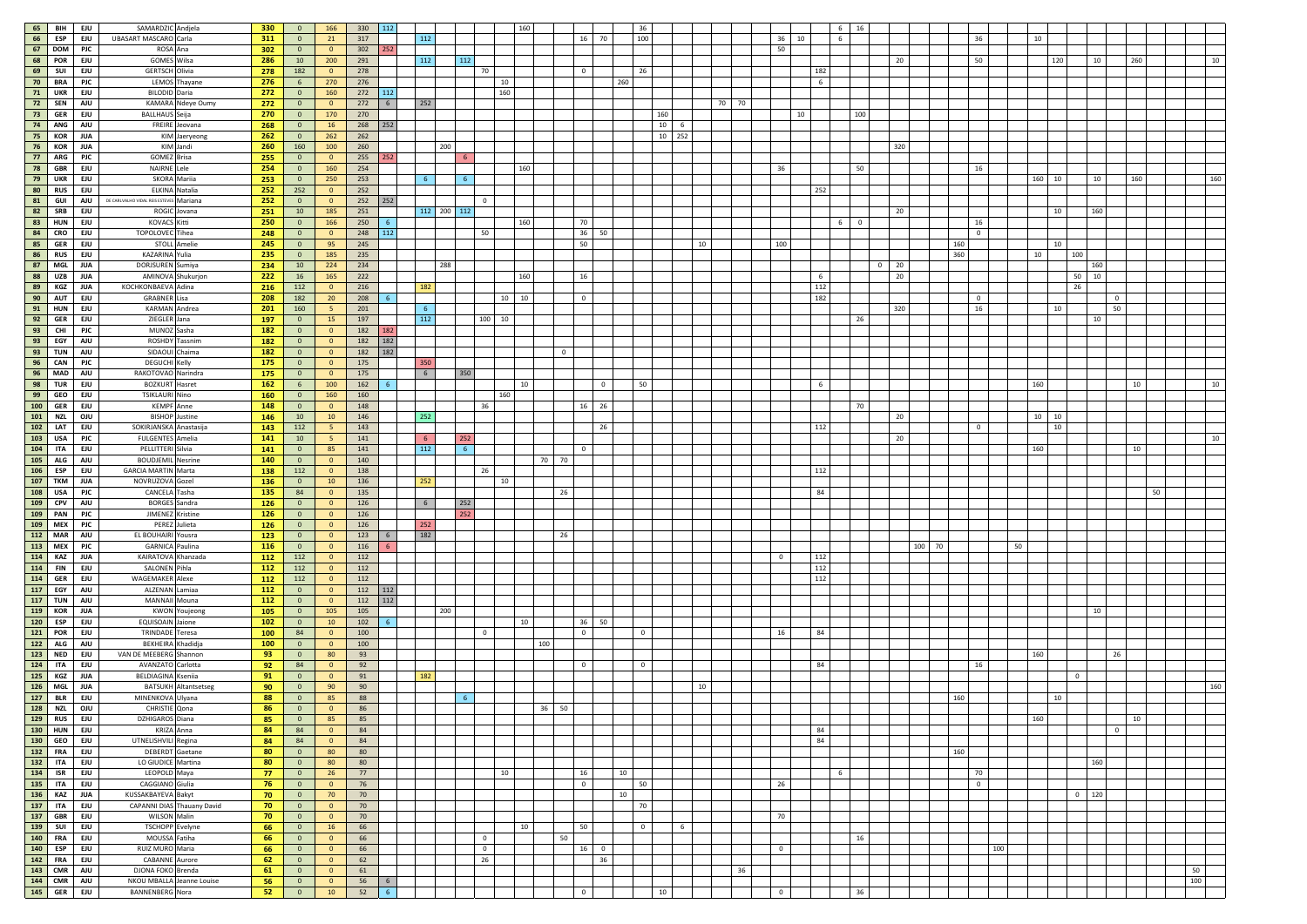| 146 CRO<br>EJU                                       | SIKIC Tena                                |                          | 50                               | $\overline{0}$                   | 6                                | 50                                                 |                |                 |                |                |    |    |                |              | 36           |                 |    |    |                |          | 6<br>$\overline{0}$ |               |                      |    | 16             |                                  |        |    |                |                |    |
|------------------------------------------------------|-------------------------------------------|--------------------------|----------------------------------|----------------------------------|----------------------------------|----------------------------------------------------|----------------|-----------------|----------------|----------------|----|----|----------------|--------------|--------------|-----------------|----|----|----------------|----------|---------------------|---------------|----------------------|----|----------------|----------------------------------|--------|----|----------------|----------------|----|
| 147<br>ESP                                           | EJU BALLESTEROS GONZALEZ Izaskun          |                          | 50                               | $\overline{0}$                   | $\overline{0}$                   | 50                                                 |                |                 |                | 50             |    |    |                |              |              |                 |    |    |                |          |                     |               |                      |    |                |                                  |        |    |                |                |    |
| 147<br><b>ALG</b><br><b>AJU</b>                      | BELHOUT Khadidja                          |                          | 50                               | $\overline{0}$                   | $\overline{0}$                   | 50                                                 |                |                 |                |                |    | 50 |                |              |              |                 |    |    |                |          |                     |               |                      |    |                |                                  |        |    |                |                |    |
| 147<br><b>ALG</b><br><b>AJU</b>                      | <b>BOUAKACHE</b> Zina                     |                          | 50                               | $\overline{0}$                   | $\overline{0}$                   | $50\,$                                             |                |                 |                |                |    | 50 |                |              |              |                 |    |    |                |          |                     |               |                      |    |                |                                  |        |    |                |                |    |
| 147 MAR<br><b>AJU</b>                                | EDDINARI Lamia                            |                          | 50                               | $\overline{0}$                   | $\overline{0}$                   | 50                                                 |                |                 |                |                |    |    |                |              |              |                 | 50 |    |                |          |                     |               |                      |    |                |                                  |        |    |                |                |    |
| 147<br><b>CMR</b><br><b>AJU</b>                      | GADJEU POUAHA Kevine Laure                |                          | 50                               | $\overline{0}$                   | $\overline{0}$                   | 50                                                 |                |                 |                |                |    |    |                |              |              |                 |    | 50 |                |          |                     |               |                      |    |                |                                  |        |    |                |                |    |
| 152<br><b>RUS</b><br>EJU                             | ZUEVA Irina                               |                          | 45                               | $\overline{0}$                   | 10                               | 45                                                 |                |                 |                |                |    |    |                |              |              |                 | 10 |    |                |          |                     |               |                      |    |                |                                  |        | 70 |                |                |    |
| 153<br><b>BEL</b><br><b>EJU</b>                      | <b>DELBAEN</b> Eveline                    |                          | 42                               | $\overline{0}$                   | $\overline{0}$                   | 42                                                 |                |                 |                |                |    |    |                | $\mathbf{0}$ |              |                 |    |    | 16             |          | 26                  |               |                      |    |                |                                  |        |    | $\overline{0}$ |                |    |
| 153<br><b>GBR</b><br>EJU                             | LIVESEY Bekky                             |                          | 42                               | $\overline{0}$                   | $\overline{0}$                   | 42                                                 |                |                 |                |                |    |    |                | $\circ$      | 26           |                 |    |    | 16             |          | $\overline{0}$      |               |                      |    |                |                                  |        |    |                |                |    |
| 155 DOM<br>PJC                                       | <b>BARINAS BENITEZ</b> Clara              |                          | 41                               | $\overline{0}$                   | $\overline{0}$                   | 41                                                 |                |                 |                |                |    |    |                |              |              |                 |    |    |                |          |                     |               |                      |    |                | 70                               |        |    |                |                |    |
| 156<br>POR<br>EJU                                    | AGULHAS Ana                               |                          | 36                               | $\overline{0}$                   | $\overline{0}$                   | 36                                                 |                |                 |                | 36             |    |    |                |              |              |                 |    |    |                |          |                     |               |                      |    |                |                                  |        |    |                |                |    |
| 156<br><b>TUN</b><br>AJU<br>156<br><b>ITA</b><br>EJU | HAJRI Nouha<br>ZUCCARO Chiara             |                          | 36<br>36                         | $\overline{0}$<br>$\overline{0}$ | $\overline{0}$<br>$\overline{0}$ | 36<br>36                                           |                |                 |                |                |    | 36 |                | 36           |              |                 |    |    |                |          |                     |               |                      |    | $\mathbf{0}$   |                                  |        |    |                |                |    |
| 159<br><b>JOR</b><br><b>JUA</b>                      | <b>ELALMI Hadeel</b>                      |                          | 33                               | 10                               | 20                               | 33                                                 |                | 6 <sup>1</sup>  |                |                |    |    |                |              |              |                 |    |    |                |          |                     | 20            |                      | 10 |                |                                  | 10 10  |    | 10             |                |    |
| 160<br><b>GER</b><br>EJU                             | GOEBEL Laila                              |                          | 32                               | 6 <sup>5</sup>                   | $\overline{0}$                   | 32                                                 |                |                 |                |                |    |    | 26             | $\mathbf 0$  |              |                 |    |    | $\overline{0}$ | 6        |                     |               |                      |    |                |                                  |        |    |                |                |    |
| 161<br><b>GBR</b><br>EJU                             | SOLLEY Lanina                             |                          | 32                               | $\overline{0}$                   | $\overline{0}$                   | 32                                                 |                |                 |                |                |    |    | 16             | $\circ$      |              |                 |    |    | 16             |          |                     |               |                      |    |                |                                  |        |    |                |                |    |
| 161<br><b>AUT</b><br>EJU                             | SOMMER Julia                              |                          | 32                               | $\overline{0}$                   | $\mathbf 0$                      | 32                                                 |                |                 |                | 16             |    |    | $\overline{0}$ | $\circ$      |              |                 |    |    |                |          | 16                  |               |                      |    | $\circ$        |                                  |        |    | $\circ$        |                |    |
| 163 MEX<br>PJC                                       | ESPADAS Corinna                           |                          | 31                               | 6 <sup>1</sup>                   | $\mathbf{0}$                     | 31                                                 |                |                 |                |                |    |    |                |              |              |                 |    |    |                | - 6      |                     |               | 50<br>$\overline{0}$ |    |                |                                  |        |    |                |                |    |
| 164<br>KOS<br>EJU                                    | KASAPI Fationa                            |                          | 30                               | $6\overline{6}$                  | $\overline{0}$                   | 30                                                 |                |                 |                |                |    |    |                |              | $16\,$       |                 |    |    |                | 6        |                     |               |                      |    | 16             |                                  |        |    |                |                |    |
| 165<br><b>RUS</b><br>EJU                             | TIMOFEICHEVA Liubov                       |                          | 26                               | $\overline{0}$                   | $\overline{0}$                   | 26                                                 |                |                 |                |                |    |    |                |              |              |                 |    |    | 26             |          |                     |               |                      |    |                |                                  |        |    |                |                |    |
| 166<br><b>UZB</b><br><b>JUA</b>                      | GANJAEVA Muhlisa                          |                          | 25                               | $\overline{0}$                   | $\overline{0}$                   | 25                                                 |                |                 |                |                |    |    |                |              |              |                 |    |    |                |          |                     |               |                      |    |                |                                  |        | 50 | $\overline{0}$ |                |    |
| 167<br><b>FRA</b><br>EJU                             | VELLOZZI Ophelie                          |                          | 22                               | $\overline{0}$                   | 6 <sup>5</sup>                   | 22                                                 |                |                 |                | 16             |    |    |                |              |              | $\circ$         |    |    |                | $\circ$  | $6 \quad 0$         |               |                      |    |                |                                  |        |    |                |                |    |
| 168<br><b>BUL</b><br>EJU                             | GRAMATIKOVA Snezhana                      |                          | 22                               | $\overline{0}$                   | $\overline{0}$                   | 22                                                 | 6              |                 |                |                |    |    | 16             |              |              |                 |    |    |                |          |                     |               |                      |    |                |                                  |        |    |                |                |    |
| 169 PAN<br>PJC                                       | TIRADO Anna                               |                          | 21                               | $\overline{0}$                   | $\mathbf{0}$                     | 21                                                 |                | 6 <sub>1</sub>  |                |                |    |    |                |              |              |                 |    |    |                |          |                     |               | 36                   |    |                | $\overline{0}$<br>$\overline{0}$ |        |    |                |                |    |
| 170<br>HKG<br><b>JUA</b>                             | LEUNG Po Sum                              |                          | 18                               | 10                               | 5 <sub>1</sub>                   | 18                                                 |                | 6 <sup>1</sup>  |                |                |    |    |                |              |              |                 |    |    |                |          |                     | 20            |                      |    |                |                                  | 10     |    |                |                |    |
| 171<br><b>CMR</b><br>AJU                             |                                           | ABSSATOU Valgabboudga    | 18                               | $\overline{0}$                   | $\overline{0}$                   | 18                                                 |                |                 |                |                |    |    |                |              |              |                 |    |    |                |          |                     |               |                      |    |                |                                  |        |    |                |                | 36 |
| $171$<br>PER<br>PJC                                  | <b>BALTAZAR MINAN Romina</b>              |                          | 18                               | $\overline{0}$                   | $\overline{0}$                   | 18                                                 |                |                 |                |                |    |    |                |              |              |                 |    |    |                |          |                     |               |                      |    |                |                                  |        |    |                | 36             |    |
| 171<br><b>RUS</b><br>EJU                             | MAIDANIK Vita                             |                          | 18                               | $\overline{0}$                   | $\circ$                          | 18                                                 |                |                 |                |                |    |    |                |              |              |                 |    |    |                |          |                     |               |                      |    |                |                                  |        | 36 |                |                |    |
| 171 RUS<br>EJU                                       | NAGUCHEVA Danna                           |                          | 18                               | $\overline{0}$                   | $\overline{0}$                   | 18                                                 |                |                 |                |                |    |    |                |              |              |                 |    |    |                |          |                     |               |                      |    |                |                                  |        | 36 |                |                |    |
| 171 ROU<br><b>EJU</b>                                | RICIU Cleonia                             |                          | 18                               | $\mathbf{0}$                     | $\overline{0}$                   | 18                                                 |                |                 |                |                |    |    |                |              |              |                 |    |    |                |          |                     |               |                      |    | $\circ$        |                                  |        |    | 36             |                |    |
| 176<br>AZE<br>EJU                                    | ALIYEVA Sabina                            |                          | 16                               | $\overline{0}$                   | $\circ$                          | 16                                                 |                |                 |                |                |    |    | 16             |              |              |                 |    |    |                |          |                     |               |                      |    |                |                                  |        |    |                |                |    |
| 176<br><b>FRA</b><br>EJU                             | <b>BAUDRY</b> Lea                         |                          | 16                               | $\overline{0}$                   | $\overline{0}$                   | $16\,$                                             |                |                 |                | 16             |    |    |                |              |              |                 |    |    |                |          |                     |               |                      |    |                |                                  |        |    |                |                |    |
| 176<br><b>NED</b><br>EJU                             | <b>BUWALDA</b> Sacha                      |                          | 16                               | $\overline{0}$                   | $\overline{0}$                   | 16                                                 |                |                 |                |                |    |    |                |              |              |                 |    |    |                |          | 16                  |               |                      |    |                |                                  |        |    |                |                |    |
| 176<br><b>ITA</b><br>EJU                             | CANTINI Anita                             |                          | 16                               | $\overline{0}$                   | $\overline{0}$                   | 16                                                 |                |                 |                |                |    |    |                | 16           |              |                 |    |    |                |          |                     |               |                      |    |                |                                  |        |    |                |                |    |
| 176<br>ESP<br>EJU                                    | GARRIGA ORTEGA Marina<br>MATIKAINEN Pihla |                          | 16                               | $\overline{0}$                   | $\overline{0}$<br>$\mathbf 0$    | 16                                                 |                |                 |                |                |    |    |                |              |              |                 |    |    | 16             |          |                     |               |                      |    |                |                                  |        |    |                |                |    |
| 176<br><b>FIN</b><br>EJU<br>182<br>EJU               |                                           |                          | 16                               | $\overline{0}$                   |                                  | 16                                                 |                |                 |                | 16             |    |    |                |              |              |                 |    |    | $\circ$        |          |                     |               |                      |    |                |                                  |        |    |                |                |    |
| TUR<br>183<br><b>BAH</b><br>PJC                      | <b>TUNCA Ayse Nur</b><br>RAHMING Cynthia  |                          | 15<br>13                         | $\overline{0}$<br>10             | 15<br>$\overline{0}$             | 15<br>13                                           |                | $6-1$           |                |                | 10 |    |                |              | $\mathbf{0}$ |                 |    |    |                |          |                     | 20            |                      |    |                | $\overline{0}$                   | 10     |    |                |                |    |
| 184<br>SUI<br>EJU                                    | AMEY Ines                                 |                          | 13                               | $\overline{0}$                   | $\circ$                          | 13                                                 |                |                 |                |                |    |    |                |              |              |                 |    |    |                |          |                     |               |                      |    | 26             |                                  |        |    |                |                |    |
| 185<br><b>GER</b><br>EJU                             | <b>BAUER</b> Bettina                      |                          | 12                               | $\overline{0}$                   | $\overline{0}$                   | 12                                                 |                |                 |                |                |    |    | 12             |              |              |                 |    |    |                |          |                     |               |                      |    |                |                                  |        |    |                |                |    |
| 186<br>IJF<br>IJF                                    | ALDASS Sanda                              |                          | 10                               | 10                               | $\overline{0}$                   | $10\,$                                             |                |                 |                |                |    |    |                |              |              |                 |    |    |                |          |                     | 20<br>$\circ$ |                      |    |                |                                  |        |    |                |                |    |
| 187<br><b>USA</b><br>PJC                             | DELGADO Angelica                          |                          | 10                               | $\overline{0}$                   | 10 <sup>°</sup>                  | 10                                                 |                |                 |                |                | 10 |    |                |              |              |                 |    |    |                |          |                     |               |                      |    |                |                                  |        |    |                |                |    |
| 187 MGL<br><b>JUA</b>                                | OYUNGEREL Oyunchimeg                      |                          | 10                               | $\overline{0}$                   | 10                               | $10\,$                                             |                |                 |                |                |    |    |                | 10           |              |                 |    |    |                |          |                     |               |                      |    |                |                                  |        |    |                |                |    |
| 187<br><b>JPN</b><br><b>JUA</b>                      | SHIBATA Riho                              |                          | 10                               | $\overline{0}$                   | 10                               | $10\,$                                             |                |                 |                |                |    |    |                |              |              |                 |    | 10 |                |          |                     |               |                      |    |                |                                  |        |    |                |                |    |
| 187<br><b>TKM</b><br><b>JUA</b>                      | UMIDOVA Leyla                             |                          | 10                               | $\overline{0}$                   | 10                               | 10                                                 |                |                 |                | 10             |    |    |                |              |              |                 |    |    |                |          |                     |               |                      |    |                |                                  |        |    |                |                |    |
| 187<br><b>TPE</b><br><b>JUA</b>                      |                                           | YEH Ya Hui               | 10                               | $\overline{0}$                   | 10                               | $10\,$                                             |                |                 |                |                | 10 |    |                |              |              |                 |    |    |                |          |                     |               |                      |    |                |                                  |        |    |                |                |    |
| 192<br><b>KEN</b><br><b>AJU</b>                      | WANJIRU Esther Njeri                      |                          | 9                                | $6\overline{6}$                  | $\overline{0}$                   | 9                                                  |                | $6\overline{6}$ |                |                |    |    |                |              |              |                 |    |    |                | 6        |                     |               |                      |    |                |                                  |        |    |                |                |    |
| 193<br><b>SVK</b><br>EJU                             | MAJOROSOVA Viktoria                       |                          | 8 <sup>1</sup>                   | $\overline{0}$                   | 5                                | $\bf 8$                                            |                | 6 <sup>6</sup>  | 6              |                |    |    |                |              |              |                 |    |    |                |          |                     |               |                      |    | $\overline{0}$ |                                  |        | 10 | $\overline{0}$ |                |    |
| 193 HKG<br><b>JUA</b>                                | YEUNG Nok Lam                             |                          | 8                                | $\overline{0}$                   | 5                                | 8                                                  |                | 6 <sub>5</sub>  |                |                |    |    |                |              |              |                 |    |    |                |          |                     |               |                      |    |                |                                  | $10\,$ |    |                |                |    |
| 195<br><b>POL</b><br>EJU                             | <b>BADURA</b> Daniela                     |                          | 8                                | $\overline{0}$                   | $\circ$                          | 8                                                  |                |                 |                |                |    |    |                |              |              |                 |    |    |                |          |                     |               |                      |    | 16             |                                  |        |    |                |                |    |
| 195<br><b>UKR</b><br>EJU                             | CHYZHEVSKA Anastasiia                     |                          | 8                                | $\overline{0}$                   | $\circ$                          | 8                                                  |                |                 |                |                |    |    |                |              | $\mathbf{0}$ |                 |    |    |                |          |                     |               |                      |    | $\mathbf{0}$   |                                  |        |    | 16             |                |    |
| 195<br><b>POL</b><br>EJU<br>198<br><b>KAZ</b>        | LOGOZNA Zuzanna                           |                          | 8                                | $\overline{0}$                   | $\overline{0}$                   | 8                                                  |                |                 |                |                |    |    |                |              |              |                 |    |    |                |          |                     |               |                      |    | 16             |                                  |        |    |                |                |    |
| <b>JUA</b><br>198<br>AZE<br>EJU                      | ABEUOVA Tolganay<br>ALIYEVA Rita          |                          | 6<br>6 <sup>1</sup>              | 6 <sup>5</sup><br>6 <sup>5</sup> | $\circ$<br>$\mathbf{0}$          | $6\overline{6}$<br>6                               |                |                 |                |                |    |    |                |              |              |                 |    |    | $\circ$        | 6        |                     |               |                      |    |                |                                  |        |    |                |                |    |
| 198 MGL<br><b>JUA</b>                                | ALTANKHUNDAGA Namuundalai                 |                          | 6                                | 6 <sup>5</sup>                   | $\overline{0}$                   | $6\overline{6}$                                    |                |                 |                |                |    |    |                |              |              |                 |    |    |                | 6<br>- 6 |                     |               |                      |    |                |                                  |        |    |                |                |    |
| 198<br>ECU<br>PJC                                    | GAVIDIA Astrid                            |                          | 6                                | 6 <sup>5</sup>                   | $\circ$                          | 6                                                  |                |                 |                |                |    |    |                |              |              |                 |    |    |                | 6        |                     |               |                      |    |                |                                  |        |    |                |                |    |
| 198<br><b>IND</b><br><b>JUA</b>                      |                                           | LINTHOI Chanambam        | 6                                | $\,$ 6 $\,$                      | $\overline{0}$                   | $6\overline{6}$                                    |                |                 |                |                |    |    |                |              |              |                 |    |    |                | - 6      |                     |               |                      |    |                |                                  |        |    |                |                |    |
| 198 GEO<br><b>EJU</b>                                | LOLADZE Nino                              |                          | 6                                | 6                                | $\overline{0}$                   | 6                                                  |                |                 |                |                |    |    | $\circ$        |              |              |                 |    |    |                | 6        |                     |               |                      |    |                |                                  |        |    |                |                |    |
| 198<br><b>KEN</b><br>AJU                             |                                           | MUGURE Teresiah Wairimu  | 6                                | 6 <sup>5</sup>                   | $\circ$                          | $6\overline{6}$                                    |                |                 |                |                |    |    |                |              |              |                 |    |    |                | 6        |                     |               |                      |    |                |                                  |        |    |                |                |    |
| 205<br>POR<br>EJU                                    | ROSARIO Maria                             |                          | 6 <sup>1</sup>                   | $\overline{0}$                   | 6                                | $6\overline{6}$                                    |                |                 |                |                |    |    |                |              |              | $6\overline{6}$ |    |    | $\circ$        |          |                     |               |                      |    |                |                                  |        |    |                |                |    |
| 205<br><b>GBR</b><br>EJU                             | STEELE Josie                              |                          | 6                                | $\overline{0}$                   | 6                                | 6                                                  |                |                 |                |                |    |    |                |              |              |                 |    |    |                |          | $6\qquad$ 0         |               |                      |    |                |                                  |        |    |                |                |    |
| 207<br>HAI<br>PJC                                    | ANESTOR Sabiana                           |                          | 6                                | $\overline{0}$                   | $\mathbf{0}$                     | $6\overline{6}$                                    |                |                 |                | $\overline{0}$ |    |    |                |              |              |                 |    |    |                |          |                     |               |                      |    |                |                                  |        |    |                |                |    |
| 207<br>ROU<br>EJU                                    | ASCHIOPOAEI Denisa                        |                          | 6                                | $\overline{0}$                   | $\overline{0}$                   | $6\overline{6}$                                    |                |                 |                |                |    |    |                |              |              |                 |    |    |                |          |                     |               |                      |    | 12             |                                  |        |    |                |                |    |
| 207<br><b>SEN</b><br><b>AJU</b>                      | <b>BUET</b> Lea                           |                          | 6                                | $\overline{0}$                   | $\circ$                          | $6\overline{6}$                                    | 6              |                 |                |                |    |    |                |              |              |                 |    |    |                |          |                     |               |                      |    |                |                                  |        |    |                |                |    |
| 207 ZAM<br>AJU                                       | KABINDA Rita                              |                          |                                  | $\mathbf{0}$                     | $\mathbf{0}$                     | 6                                                  | 6              |                 |                |                |    |    |                |              |              |                 |    |    |                |          |                     |               |                      |    |                |                                  |        |    |                |                |    |
| 207 GUA<br>PJC                                       | LORENZANA Brenda                          |                          | 6                                | $\overline{\mathbf{0}}$          | $\bullet$                        | $6\overline{)}$                                    | 6 <sup>1</sup> |                 |                |                |    |    |                |              |              |                 |    |    |                |          |                     |               |                      |    |                |                                  |        |    |                |                |    |
| 207 CPV<br><b>AJU</b>                                | <b>MENDES</b> Evenilde                    |                          | 6                                | $\overline{0}$                   | $\overline{0}$                   | 6                                                  | 6 <sup>5</sup> |                 |                |                |    |    |                |              |              |                 |    |    |                |          |                     |               |                      |    |                |                                  |        |    |                |                |    |
| 207 POL<br>EJU                                       | OBAL Lucja                                |                          | 6                                | $\overline{0}$                   | $\overline{0}$                   | 6                                                  |                |                 |                |                |    |    |                |              |              |                 |    |    |                |          |                     |               |                      |    | 12             |                                  |        |    |                |                |    |
| 207 CHI<br>PJC                                       | SEGURA Elizabeth                          |                          | 6                                | $\overline{\mathbf{0}}$          | $\overline{0}$                   | 6 <sup>1</sup>                                     | 6              |                 |                |                |    |    |                |              |              |                 |    |    |                |          |                     |               |                      |    |                |                                  |        |    |                |                |    |
| <b>215</b> TUR<br>EJU                                | OZERLER Seyma                             |                          | 5 <sub>1</sub>                   | $\overline{0}$                   | 5 <sub>1</sub>                   | 5 <sup>5</sup>                                     |                |                 |                |                |    |    |                |              |              |                 |    |    |                |          |                     |               |                      |    |                |                                  |        |    |                |                | 10 |
| <b>215 UKR</b><br>EJU                                | RADCHENKO Alla                            |                          | 5 <sub>1</sub>                   | $\overline{\mathbf{0}}$          | 5 <sub>1</sub>                   | 5 <sub>5</sub>                                     |                | $6\overline{6}$ |                |                |    |    |                |              |              |                 |    |    |                |          |                     |               |                      |    |                |                                  |        |    |                |                | 10 |
| 217 RSA<br><b>AJU</b><br>217 PER                     | ESTERHUYSEN Siobhan<br>FLORES Marian      |                          | 3 <sup>7</sup><br>3 <sup>7</sup> | $\overline{0}$                   | $\bullet$                        | 3 <sup>2</sup>                                     |                |                 | 6              |                |    |    |                |              |              |                 |    |    |                |          |                     |               |                      |    |                |                                  |        |    |                |                |    |
| PJC<br>217 AZE<br>EJU                                |                                           | FLORIAN Alexandra-Larisa | $\overline{\mathbf{3}}$          | $\overline{0}$<br>$\overline{0}$ | $\circ$<br>$\overline{0}$        | $\overline{\mathbf{3}}$<br>$\overline{\mathbf{3}}$ |                |                 | 6 <sub>5</sub> |                |    |    |                |              |              |                 |    |    |                |          |                     |               |                      |    |                |                                  |        |    |                | $\overline{0}$ |    |
| 217 MEX<br>PJC                                       | GARCIA Elizabeth                          |                          | $\overline{\mathbf{3}}$          | $\overline{0}$                   | $\bullet$                        | 3 <sup>2</sup>                                     |                |                 | 6              |                |    |    |                |              |              |                 |    |    |                |          |                     |               |                      |    |                |                                  |        |    |                |                |    |
| 217 BDI<br><b>AJU</b>                                | IRADUKUNDA Annociatte                     |                          | 3 <sup>°</sup>                   | $\overline{\mathbf{0}}$          | $\bullet$                        | $\overline{\mathbf{3}}$                            |                | $6\overline{6}$ | $\sqrt{6}$     |                |    |    |                |              |              |                 |    |    |                |          |                     |               |                      |    |                |                                  |        |    |                |                |    |
| 217 NEP<br><b>JUA</b>                                | KHADKA Devika                             |                          | 3 <sup>7</sup>                   | $\overline{0}$                   | $\bullet$                        | $\overline{\mathbf{3}}$                            |                | 6 <sub>1</sub>  |                |                |    |    |                |              |              |                 |    |    |                |          |                     |               |                      |    |                |                                  |        |    |                |                |    |
| 217 IND<br>JUA                                       | MOURYA Yamini                             |                          | $\overline{\mathbf{3}}$          | $\overline{\mathbf{0}}$          | $\bullet$                        | $\overline{\mathbf{3}}$                            |                | 6 <sup>1</sup>  |                | $\overline{0}$ |    |    |                |              |              |                 |    |    |                |          |                     |               |                      |    |                |                                  |        |    |                |                |    |
| <b>217 UKR</b><br>EJU                                | SHYLOVA Alina                             |                          | 3 <sup>7</sup>                   | $\overline{0}$                   | $\overline{0}$                   | $\overline{\mathbf{3}}$                            |                | 6 <sup>1</sup>  |                |                |    |    |                |              |              |                 |    |    |                |          |                     |               |                      |    |                |                                  |        |    |                |                |    |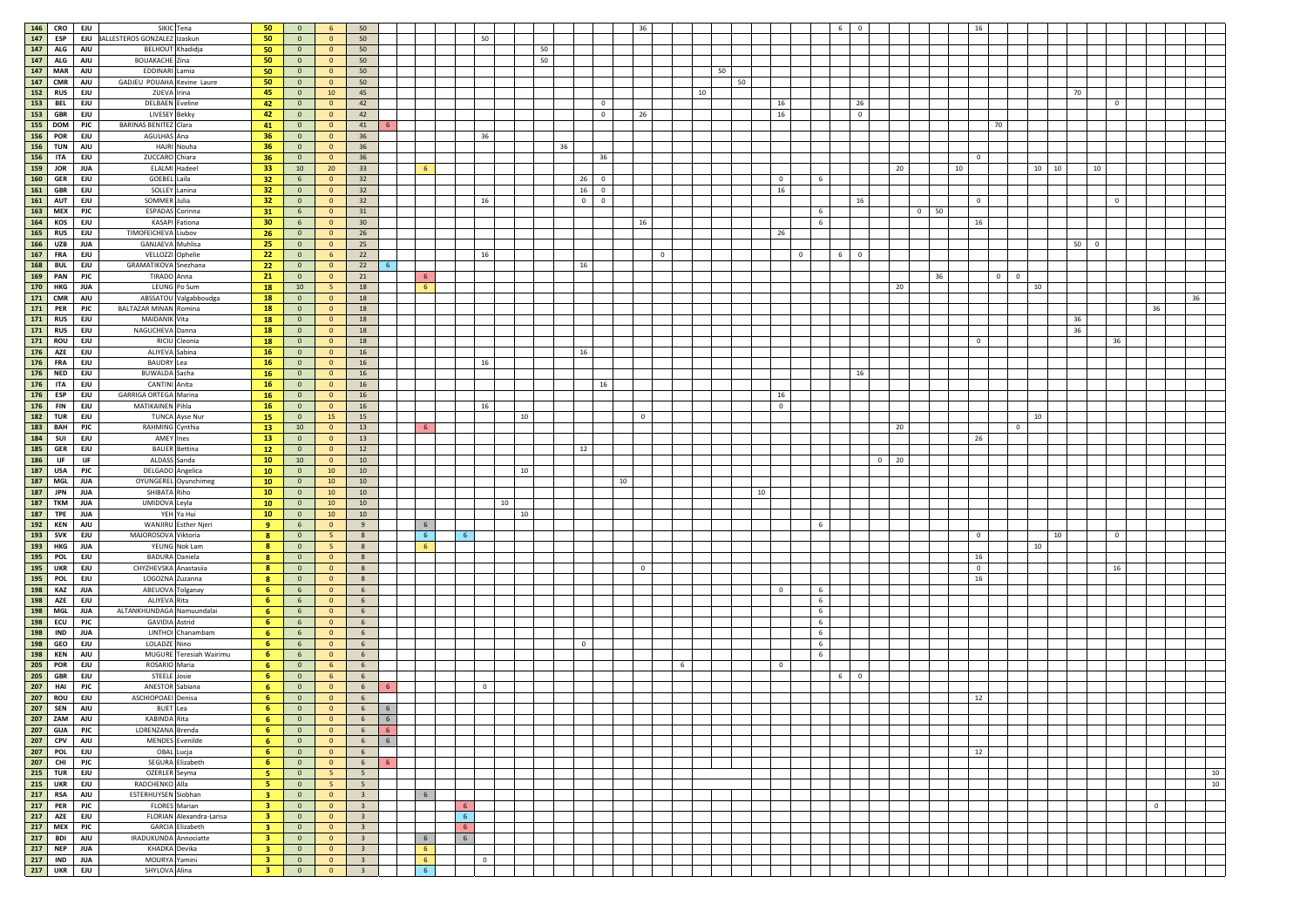# **-63 kg**

### **IJF Senior World Ranking List**



|                                           | Ranking<br><b>Nation</b> | Contin<br><b>FAMILY NAME</b>                                          | <b>Given name</b>            | Total score  | Sum World Chs.                   | <b>m</b> GP+GS        |              |                                  | 50%               | 00%<br>50%            | B             |            | $\tilde{\mathcal{S}}$ | ្ថី             | Pen Blirt     |            | $\mathbf{z}, \mathbf{w}_u$<br>కే |                  |             |                  |                                  | $\vec{N}$ |           | $n$ DOM <sub>21</sub><br>50% | 50%            | N<br>50%         | đ<br>50%   |     |            |
|-------------------------------------------|--------------------------|-----------------------------------------------------------------------|------------------------------|--------------|----------------------------------|-----------------------|--------------|----------------------------------|-------------------|-----------------------|---------------|------------|-----------------------|-----------------|---------------|------------|----------------------------------|------------------|-------------|------------------|----------------------------------|-----------|-----------|------------------------------|----------------|------------------|------------|-----|------------|
| $\mathbf{1}$                              | <b>GBR</b>               | EJU<br><b>RENSHALL Lucy</b>                                           |                              | 5180         | 160                              | 5014                  | 5180         | 6 <sup>1</sup>                   | 288               |                       | 1000          |            |                       |                 | 360           | 1000       |                                  | 1000             | 700         |                  | $0$ 320                          |           |           |                              | 1000 360       |                  | 260        |     |            |
| $\overline{2}$                            | FRA                      | <b>EJU</b><br><b>AGBEGNENOU Clarisse</b>                              |                              | 4450         | 1000                             | 900                   | 4450         |                                  |                   | 1800 700              |               |            |                       |                 |               |            |                                  |                  |             |                  | 2200 2000                        |           |           |                              |                |                  |            |     |            |
| $\overline{\mathbf{3}}$<br>$\overline{4}$ | <b>VEN</b><br><b>BRA</b> | PJC<br>QUADROS Ketleyn<br>PJC                                         | <b>BARRIOS</b> Anriquelis    | 3973<br>3764 | 360<br>360                       | 2474<br>2230          | 4053<br>3764 | 182<br>252                       | 700               | 648 490<br>200 350    | 700 260       | 360        |                       | 260<br>10       |               | 500        |                                  | 500              |             |                  | 792 720<br>572 720               |           | 700       |                              | 700 160<br>260 | 500              |            |     | 700<br>360 |
| $\overline{\phantom{a}}$                  | CAN                      | BEAUCHEMIN-PINARD Catherine<br><b>PJC</b>                             |                              | 3700         | $\overline{0}$                   | 1760                  | 3700         | 490                              | 200               | 700                   | 360           |            |                       | 360             | 10            |            |                                  |                  |             |                  | 1100                             |           |           |                              | 500 1000       |                  |            |     | 360        |
| $6\phantom{.}$<br>$\overline{7}$          | SLO<br><b>HUN</b>        | EJU<br>EJU<br>OZBAS Szofi                                             | LESKI Andreja                | 3671<br>2993 | 700<br>512                       | 2790<br>1779          | 3671<br>2993 | 6 <sup>1</sup><br>350            | 900<br>350<br>288 | 252                   |               | 260<br>700 |                       | 500             |               | 500        |                                  |                  | 252         | 700              | 1400<br>352 520                  |           | 360       |                              | 360            | 700<br>$10\,$    | 700        |     | 500        |
| $\overline{\mathbf{8}}$                   | SLO                      | EJU<br><b>TRSTENJAK</b> Tina                                          |                              | 2890         | $\overline{0}$                   | 1000                  | 2890         |                                  | 700               | 182                   |               |            |                       |                 |               |            |                                  |                  |             |                  | 1540                             |           |           |                              |                |                  | 1000       |     | 1000       |
| $\overline{9}$                            | $\sf{NED}$               | <b>VERMEER</b> Sanne<br>EJU                                           |                              | 2825         | 500                              | 2150                  | 2825         |                                  | 350<br>900        |                       |               |            |                       |                 | 500           | 700        |                                  |                  |             |                  | 1000                             |           | 500       |                              |                |                  | 500        |     |            |
| 10<br>${\bf 11}$                          | <b>AUS</b><br>AUT        | HAECKER Katharina<br>OIU<br>KRSSAKOVA Magdalena<br>EJU                |                              | 2442<br>2278 | 160<br>120                       | 885<br>1379           | 2442<br>2278 | 700<br>182                       | 490<br>-6         | 648 490               |               | 500        | 100                   | 160<br>10       |               | 360        |                                  | 360              | 160         |                  | 352 320<br>352 240               |           | $10\,$    |                              | 10             |                  | 500        |     | 260        |
| 12                                        | <b>NED</b>               | EJU<br>VAN DEN BERG Geke                                              |                              | 2028         | $\overline{0}$                   | 1750                  | 2038         | 182                              |                   | 200 112               | 360<br>10     |            |                       | 10              | 360           |            |                                  |                  | 10          | 490              |                                  |           | 160       |                              | 500            |                  | 100        |     | 160        |
| 13<br>14                                  | <b>FRA</b><br>CZE        | <b>DEKETER</b> Manon<br>EJU<br><b>EJU</b><br>ZACHOVA Renata           |                              | 1954<br>1838 | $\overline{0}$<br>$\overline{0}$ | 2162<br>1595          | 2344<br>1868 | 112<br>252                       |                   | -6                    | 500<br>10     | 160<br>160 |                       | 500             | 160<br>10 350 | 160<br>360 |                                  | 10 <sup>10</sup> | 500<br>260  | 182<br>70<br>350 |                                  |           |           |                              |                |                  | 36<br>160  |     | 10         |
| 15                                        | ESP                      | <b>EJU</b><br>CABANA PEREZ Cristina                                   |                              | 1822         | 160                              | 877                   | 1832         | 252                              | 182               | 100<br>6 <sup>1</sup> |               | 10         |                       | 10              | 252           |            |                                  |                  | 260         |                  | 352 320                          |           | 360       |                              | 160            | 10               | 160        |     |            |
| 16                                        | <b>ALG</b>               | <b>AJU</b><br><b>BELKADI</b> Amina                                    |                              | 1715         | 10                               | 485                   | 1715         | 700                              | 350               | 200 700               |               | 100 70     |                       |                 | 260           |            |                                  |                  |             |                  | 20                               |           | $10\,$    |                              | 120            | 120              |            |     |            |
| $17\,$<br>18                              | POL<br><b>JPN</b>        | EJU<br>OZDOBA-BLACH Agata<br><b>JUA</b><br>NABEKURA Nami              |                              | 1668<br>1640 | $\overline{0}$<br>10             | 970<br>1630           | 1668<br>1640 |                                  | 252<br>1260       | 6                     |               |            |                       |                 | 1000          |            |                                  |                  |             |                  | 572<br>20                        |           | 1000      | 160                          |                | 160              | 360        |     | 260        |
| 19                                        | <b>ITA</b>               | EJU<br>CENTRACCHIO Maria                                              |                              | 1585         | 10                               | 384                   | 1585         |                                  | 288<br>182        | 6                     |               |            |                       |                 |               |            |                                  |                  |             |                  | 1100 20                          |           | 160       | 160                          |                | 160              |            |     |            |
| 20<br>21                                  | POL<br><b>ISR</b>        | <b>EJU</b><br>SZYMANSKA Angelika<br>SHARIR Gili<br>EJU                |                              | 1584<br>1580 | 10 <sup>°</sup><br>10            | 1417<br>1230          | 1584<br>1590 | 6 <sup>1</sup><br>350            | -6<br>200         | 252                   | 160           |            |                       | 10              | 500           | 260        |                                  |                  | 500         | 252              | 20<br>20<br>$\overline{0}$       |           | 50<br>260 |                              | 360 160        | $10\,$<br>260    | 160<br>360 |     | 160        |
| 22                                        | $\sf{ISR}$               | EJU<br>SHEMESH Inbal                                                  |                              | 1575         | $\overline{0}$                   | 1539                  | 1575         |                                  |                   |                       | 1000          |            | 36                    | $\mathbf 0$     | 182           |            |                                  |                  | 10          | 252              |                                  |           |           | 10                           | 10             |                  | $10\,$     |     | 160        |
| 23                                        | <b>GBR</b>               | HOWELL Gemma<br>EJU                                                   |                              | 1566         | $\overline{0}$                   | 866                   | 1566         | 700                              |                   |                       |               |            |                       | 700             | 160<br>6      |            |                                  |                  |             |                  |                                  |           |           |                              |                |                  |            |     |            |
| 24<br>25                                  | <b>NED</b><br>POR        | EJU<br>VAN LIESHOUT Joanne<br>EJU                                     | TIMO Barbara                 | 1554<br>1506 | 700<br>$\overline{0}$            | 800<br>1500           | 1554<br>1506 | 6 <sup>1</sup><br>6 <sup>1</sup> |                   |                       | $10\,$<br>500 |            |                       | 10              | 700           |            |                                  |                  | 700<br>1000 |                  |                                  |           | 70        | 160                          |                |                  | 26         |     |            |
| 26                                        | <b>MGL</b>               | <b>JUA</b>                                                            | <b>BOLD</b> Gankhaich        | 1502         | 160                              | 990                   | 1502         |                                  | 200               |                       |               |            |                       |                 |               |            |                                  | 700              | 10          |                  | 352 320                          |           |           |                              |                | 360              |            |     |            |
| 27<br>28                                  | <b>JPN</b><br><b>RUS</b> | <b>JUA</b><br>HORIKAWA Megumi<br>EJU<br>DAVYDOVA Daria                |                              | 1500<br>1334 | $\overline{0}$<br>$\overline{0}$ | 1500<br>1094          | 1500<br>1339 |                                  | 490               | 288 182               |               |            |                       | 1000            |               | 260        |                                  | 500              |             |                  | $\overline{0}$                   |           | $10\,$    |                              | 500            | 360              | 10         |     | 500        |
| 29                                        | KOS                      | EJU<br>FAZLIU Laura                                                   |                              | 1307         | 10                               | 656                   | 1307         | 490                              | 252               |                       |               |            |                       |                 | 10<br>6       |            |                                  |                  |             | 350              | 20                               |           | 50        |                              | 260            |                  | 160        |     | 160        |
| 30                                        | <b>NED</b>               | EJU<br>FRANSSEN Juul                                                  |                              | 1211         | 10                               | 234                   | 1211         |                                  | 6 <sup>1</sup>    | 468 350               |               |            |                       |                 |               |            |                                  |                  |             |                  | 792 20                           |           |           |                              |                |                  |            |     |            |
| 31<br>32                                  | <b>CUB</b><br><b>MAR</b> | PJC<br>DEL TORO CARVAJAL Maylin<br><b>AJU</b><br><b>HARACHI</b> Sarah |                              | 1142<br>1140 | 260<br>10 <sup>10</sup>          | 404<br>190            | 1142<br>1140 | 490                              | 700               | 468 252               | $10\,$        |            |                       | 160             | $10\,$<br>160 | 10         |                                  | 100              | 10          |                  | 352 520<br>20                    |           |           |                              |                |                  |            |     |            |
| 33                                        | <b>GER</b>               | <b>EJU</b><br>BAZYNSKI Nadja                                          |                              | 1081         | $\overline{0}$                   | 1052                  | 1117         |                                  | -6                | $\circ$               | 360           | 10         | 36                    | 260<br>26       |               |            |                                  |                  | 160         | 182              |                                  |           |           |                              |                |                  | 160        |     |            |
| 34<br>35                                  | ROU<br><b>MEX</b>        | EJU<br>IVANESCU Florentina<br>AWITI ALCARAZ Prisca<br>PJC             |                              | 1043<br>852  | 302<br>160                       | 510<br>195            | 1043<br>852  | 112                              | 490 200           | -6<br>252             | 10            | 160        | 50                    | 50              | 350           |            |                                  |                  | 182         |                  | 240<br>$0 \overline{\smash)320}$ |           | 16        |                              | 160            | 16<br>10         |            |     |            |
| 36                                        | <b>JPN</b>               | TASHIRO Miku<br><b>JUA</b>                                            |                              | 852          | $\overline{0}$                   | 500                   | 852          |                                  |                   |                       |               |            |                       |                 |               |            |                                  |                  |             |                  | 352                              |           |           |                              |                | 1000             |            |     |            |
| 37<br>38                                  | ESP<br><b>RUS</b>        | EJU<br>VAZQUEZ FERNANDEZ Laura<br>EJU<br>VALKOVA Ekaterina            |                              | 848<br>830   | 490<br>10 <sup>°</sup>           | 272<br>820            | 848<br>830   |                                  |                   | $\mathbf 0$           |               |            |                       | 36<br>160       | 112           |            |                                  | 50               | 490<br>360  |                  | 20                               |           | 500       | 160                          |                | 260              |            |     |            |
| 39                                        | <b>TUN</b>               | <b>BJAOUI</b> Meriem<br><b>AJU</b>                                    |                              | 825          | $\overline{0}$                   | 130                   | 825          | 350                              | 350               |                       |               | 70 100     |                       |                 |               |            |                                  |                  |             |                  |                                  |           |           | 260                          |                |                  |            |     |            |
| 40<br>41                                  | <b>CRO</b><br>CRO        | <b>EJU</b><br><b>OBERAN</b> Iva<br><b>EJU</b>                         | KRISTO Katarina              | 782<br>749   | 350<br>$\Omega$                  | 418                   | 782<br>755   | 6                                | 112               | 50                    |               | 160        |                       | $\overline{0}$  | 252<br>490    |            |                                  |                  | 350         | - 6              |                                  |           | 16        |                              |                |                  | 50         |     |            |
| 42                                        | KOR                      | <b>JUA</b>                                                            | <b>HAN Heeju</b>             | 739          | 160                              | 506<br>229            | 739          | 6 <sup>1</sup>                   | 700<br>288        |                       |               | 10         | 26                    |                 |               |            |                                  |                  |             | 6<br>36          | $0 \quad 320$                    |           | 100<br>10 |                              |                | 160              |            |     |            |
| 43                                        | CPV                      | <b>AJU</b>                                                            | <b>BILLIET</b> Sandrine      | 737          | 120                              | 20 <sub>2</sub>       | 737          |                                  | 490               | 252                   |               |            |                       |                 |               |            |                                  |                  |             |                  | 352 240                          |           |           |                              | $10\quad 10$   | 10               | 10         |     |            |
| 44<br>45                                  | CHN<br><b>JPN</b>        | <b>JUA</b><br><b>JUA</b>                                              | YANG Junxia<br>DOI Masako    | 705<br>700   | $\overline{0}$<br>$\overline{0}$ | 530<br>700            | 705<br>700   |                                  | 350               |                       |               |            |                       |                 | 700           |            |                                  |                  |             |                  | $\Omega$                         |           |           |                              | 360 700        |                  |            |     |            |
| 46                                        | <b>USA</b>               | PJC<br>GALLES Alisha                                                  |                              | 687          | 160                              | 175                   | 692          | 182                              | 350               | 350                   |               |            |                       |                 |               |            |                                  |                  |             |                  | 320                              |           | 10        |                              | 160 10         | 10 <sup>10</sup> |            |     | 160        |
| 47<br>48                                  | <b>BRA</b><br><b>BRA</b> | PJC<br>CASTILHOS Alexia<br>PJC                                        | <b>CRUDE</b> Tamires         | 660<br>652   | $\overline{0}$<br>160            | 660<br>366            | 660<br>652   |                                  | 252<br>200        |                       | 500<br>10     |            |                       | 160             | 160<br>6      |            |                                  |                  |             |                  | 320                              |           | $10\,$    |                              | 10             | 160              |            |     |            |
| 49                                        | <b>HUN</b>               | VARGA Brigitta<br>EJU                                                 |                              | 650          | 360                              | 271                   | 650          |                                  | 6                 |                       | 260           |            |                       |                 | 6             |            |                                  |                  | 350         | 16               | 20                               |           | $\Omega$  |                              | 10             |                  | $\Omega$   |     | $\Omega$   |
| 50                                        | FRA                      | EJU<br><b>TURPIN</b> Melodie                                          |                              | 604          | 252                              | 352                   | 604          |                                  |                   | $\circ$               |               |            |                       |                 | 10 182        |            |                                  |                  | 160<br>252  |                  |                                  |           |           |                              |                |                  |            |     |            |
| 51<br>52                                  | <b>CMR</b><br>SRB        | AJU<br><b>EJU</b><br>OBRADOVIC Anja                                   | ETOUA BIOCK Audrey Jeannette | 600<br>577   | $\overline{0}$<br>500            | $\overline{0}$<br>15  | 600<br>577   | 350<br>6 <sup>1</sup>            | 112               |                       |               |            |                       |                 |               |            | 100<br>100                       |                  |             |                  | $0 - 1000$                       |           |           |                              | 10             | 10               |            |     | 100<br>10  |
| 53                                        | <b>GER</b>               | EJU<br>COBAN Sappho                                                   |                              | 555          | $\overline{0}$                   | 455                   | 555          |                                  |                   |                       |               |            |                       |                 |               | 10         |                                  |                  | 360         | 100              |                                  |           | 160       |                              |                | 10               |            |     |            |
| 54<br>55                                  | <b>USA</b><br><b>DEN</b> | MARTIN Hannah<br>PJC<br>EJU<br>OLSEN Laerke                           |                              | 532<br>526   | $\overline{0}$<br>10             | 532<br>475            | 532<br>541   |                                  | 6                 | $200$ 112             | 260           |            |                       | 160             | 112           |            |                                  |                  |             |                  | $\circ$<br>20                    |           |           |                              | 260 160        | 160              | 10         |     | 160        |
| 56                                        | ESP                      | EJU<br>PADILLA GUERRERO Sarai                                         |                              | 522          | $\overline{0}$                   | 170                   | 522          | 112                              |                   |                       |               | 10         | $\overline{0}$<br>70  | 100             |               |            |                                  |                  | 70 160      |                  |                                  |           |           |                              |                |                  |            |     |            |
| 57                                        | SEN                      | <b>AJU</b>                                                            | FAYE Anna Siga               | 503          | $\overline{0}$                   | $\overline{0}$        | 503          | 252                              |                   | 182                   |               | 50 50      |                       |                 |               |            |                                  |                  |             |                  |                                  |           |           |                              |                |                  |            | 50  | 70         |
| 58<br>59                                  | <b>ITA</b><br><b>TUR</b> | EJU<br>SIMEOLI Nadia<br>EJU<br>YEKSAN Ayten                           |                              | 495<br>434   | $\overline{0}$<br>112            | 445<br>160            | 495<br>434   | 112                              |                   |                       | 160           |            | 50                    | 360<br>$\Omega$ |               |            |                                  | $\mathbf 0$      | 112         | 50               |                                  |           |           |                              | 10             |                  | 160        |     |            |
| 60                                        | <b>KOR</b>               | <b>JUA</b>                                                            | CHO Mokhee                   | 414          | $10\,$                           | 229                   | 414          |                                  | 350<br>288        |                       |               |            |                       |                 |               |            |                                  |                  |             |                  | 20                               |           | 160       |                              |                | $10\,$           |            |     |            |
| 61<br>62                                  | COL<br>${\sf GBR}$       | MERA Cindy<br>PJC<br>EJU<br>LIVESEY Amy                               |                              | 400<br>370   | $\,$ 0<br>$10\,$                 | $\overline{0}$<br>360 | 400<br>370   | 350                              | 200               |                       |               |            |                       |                 |               |            |                                  |                  |             |                  | 20                               | 100       |           |                              | 10             | 500              | 10         |     |            |
| 63                                        | ECU                      | PJC                                                                   | GARCIA Estefania             | 365          | 10 <sup>°</sup>                  | 80                    | 365          |                                  | 350               |                       |               |            |                       |                 |               |            |                                  |                  |             |                  | $0$ 20 100                       |           |           | 160                          |                |                  |            | 100 |            |
| 64                                        | <b>BRA</b>               | PJC                                                                   | MORAES Gabriella             | 360          | $\overline{0}$                   | 360                   | 360          |                                  |                   |                       |               |            |                       |                 |               |            |                                  | 360              |             |                  |                                  |           |           |                              |                |                  |            |     |            |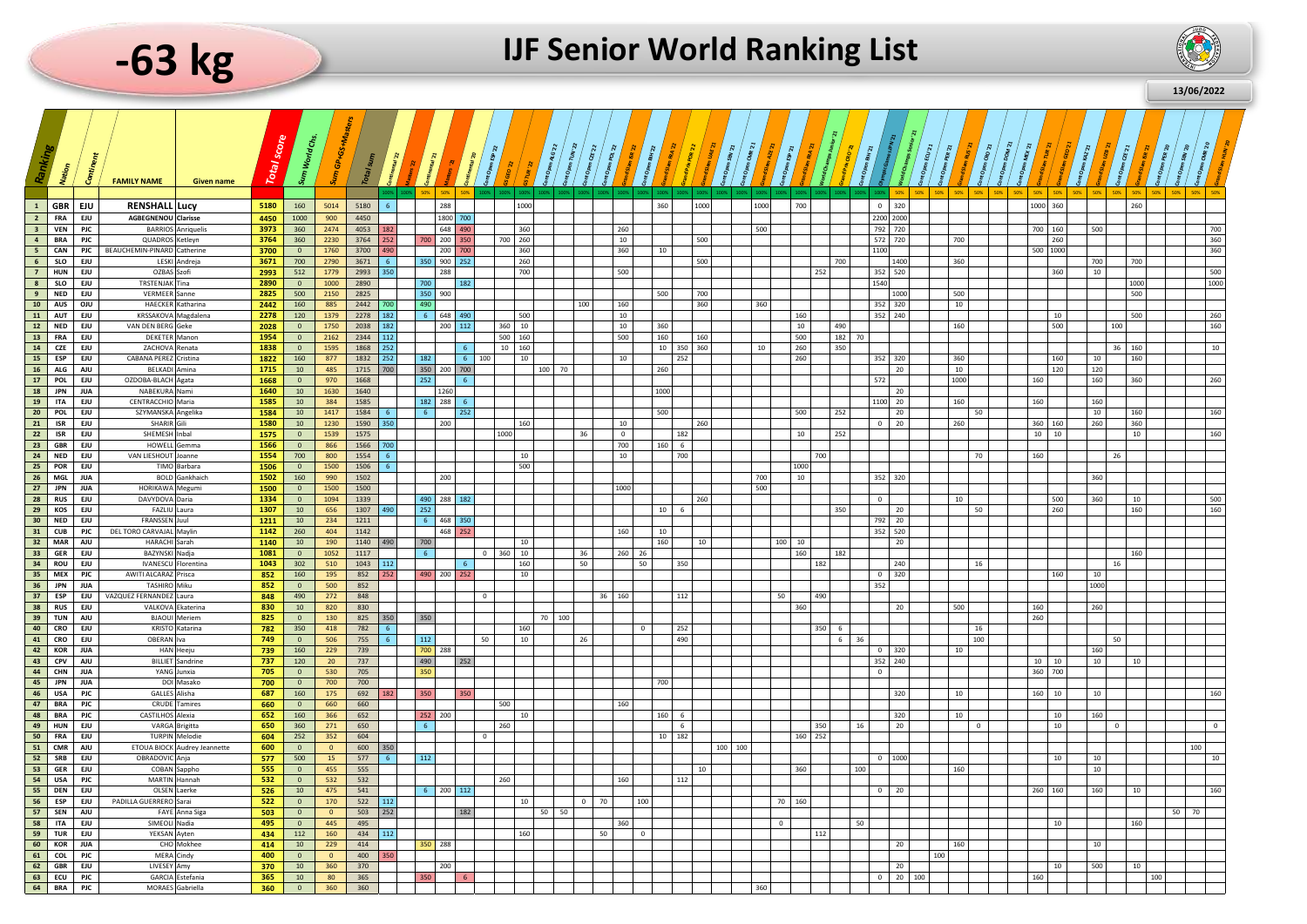| 65<br><b>UKR</b><br><b>EJU</b>          | ANTIPINA Anastasija            | 360      | $\overline{0}$                   | 303                         | 366      | 6.  | 6               |                       | 16      | 160 |                | 10           |             | 112 | 10  |        |                    |     | 6            |         |                |    | 26             |     |        | 10     |          | 50             |         |        |        |
|-----------------------------------------|--------------------------------|----------|----------------------------------|-----------------------------|----------|-----|-----------------|-----------------------|---------|-----|----------------|--------------|-------------|-----|-----|--------|--------------------|-----|--------------|---------|----------------|----|----------------|-----|--------|--------|----------|----------------|---------|--------|--------|
| 66<br><b>CUB</b><br>PJC                 | REYES LAFFITA Yusmari          | 350      | $\overline{0}$                   | $\overline{0}$              | 350      | 350 |                 |                       |         |     |                |              |             |     |     |        |                    |     |              |         |                |    |                |     |        |        |          |                |         |        |        |
| 67<br>UZB<br><b>JUA</b>                 | KHOJIEVA Farangiz              | 337      | 126                              | 85                          | 337      |     | 252             |                       |         |     |                |              |             |     |     |        |                    | 6   |              |         | $0 \quad 240$  |    |                |     |        | 10     | 160      |                |         |        |        |
| 68<br><b>CHN</b><br><b>JUA</b>          | <b>TANG</b> Jing               | 330      | $\overline{0}$                   | 330                         | 330      |     |                 |                       |         |     |                |              |             |     |     |        |                    |     |              |         |                |    |                |     | 500    | 160    |          |                |         |        |        |
|                                         |                                |          |                                  |                             |          |     |                 |                       |         |     |                |              |             |     |     |        |                    |     |              |         |                |    |                |     |        |        |          |                |         |        |        |
| 69<br><b>ISR</b><br>EJU                 | PRIMO Kerem                    | 326      | $\overline{0}$                   | 320                         | 326      | 6   |                 |                       |         | 160 |                | 160          |             |     |     |        |                    |     |              |         |                |    |                |     |        |        |          |                |         |        |        |
| 70<br><b>CPV</b><br>AJU                 | DELGADO FRANCES Carolina       | 321      | 112                              | 6                           | 321      | 182 |                 | 6                     |         |     |                |              |             | 6   |     |        |                    | 112 |              |         |                |    |                |     |        |        |          |                |         | 36     |        |
| 71<br><b>GER</b><br>EJU                 | TRAJDOS Martyna                | 315      | 10                               | 130                         | 315      |     |                 | 350                   |         |     |                |              |             |     |     |        |                    |     |              | $\circ$ | 20             |    | 260            |     |        |        |          |                |         |        |        |
| 72<br><b>FRA</b><br>EJU                 | DEVITRY Agathe                 | 272      | $\overline{0}$                   | 96                          | 272      |     |                 |                       | 10      |     | 70             |              | 70          |     |     |        | $\overline{0}$     |     | 36<br>6      |         |                |    |                |     |        |        |          |                |         |        | 160    |
| 73<br><b>KOR</b><br><b>JUA</b>          | LEE Juyeon                     | 266      | $\overline{0}$                   | 266                         | 266      |     |                 |                       |         |     |                |              | 260 6       |     |     |        |                    |     |              |         |                |    |                |     |        |        |          |                |         |        |        |
|                                         | WEZEU DOMBEU Helene            |          |                                  |                             |          |     |                 |                       |         |     |                |              |             |     |     |        |                    |     |              |         |                |    |                |     |        |        |          |                |         |        |        |
| 74<br><b>CMR</b><br>AJU                 |                                | 265      | 10                               | 15                          | 270      |     | 252             | 350                   |         |     |                |              |             |     |     |        |                    |     |              |         | 20             |    | 10             | 70  | 10     | 10     |          |                |         | 70     |        |
| 75<br><b>MAR</b><br><b>AJU</b>          | <b>BELATTAR</b> Sofia          | 255      | $\overline{0}$                   | 10 <sup>°</sup>             | 255      |     | $6\overline{6}$ | 490                   |         |     |                |              |             |     |     |        |                    |     |              |         |                |    |                |     | 10     | 10     |          |                |         |        |        |
| 76<br><b>NGR</b><br><b>AJU</b>          | EKUTA Enku                     | 255      | $\overline{0}$                   | 5 <sup>7</sup>              | 255      |     | 252             | 350                   |         |     |                |              |             |     |     |        |                    |     |              |         |                |    |                |     |        |        | 10       |                |         | 100 50 |        |
| 77<br>EGY<br>AJU                        | GHANEM Fatma                   | 252      | $\overline{0}$                   | $\overline{0}$              | 252      | 252 |                 |                       |         |     |                |              |             |     |     |        |                    |     |              |         |                |    |                |     |        |        |          |                |         |        |        |
| 78<br><b>DOM</b><br>PJC                 | SANCHEZ Ariela                 | 238      | 112                              | $\overline{0}$              | 238      |     |                 |                       | 50      |     |                |              |             |     |     |        | 26                 | 112 |              |         |                |    |                | 100 |        |        |          |                |         |        |        |
|                                         |                                |          |                                  |                             |          |     |                 |                       |         |     |                |              |             |     |     |        |                    |     |              |         |                |    |                |     |        |        |          |                |         |        |        |
| 79<br><b>ESP</b><br>EJU                 | PUCHE Isabel                   | 236      | 10                               | 170                         | 236      |     | 112             | 6                     |         |     |                |              |             |     |     |        |                    |     |              |         | 20             |    | 10             |     |        | 160    | 160      |                | 10      |        |        |
| 80<br><b>USA</b><br>PJC                 | GOLDEN Sara                    | 208      | 16                               | 10                          | 208      |     |                 | 182                   | $\circ$ |     | 50             |              |             |     |     |        | $\circ$<br>10      | 6   |              |         | 20             |    |                |     |        |        |          |                | 70      |        |        |
| 81<br>POR<br>EJU                        | <b>GOMES</b> Wilsa             | 200      | $\overline{0}$                   | 122                         | 200      |     |                 |                       | 26      |     | 16             |              | 36          | 112 |     |        | $\mathbf{0}$<br>10 |     |              |         |                |    |                |     |        |        |          |                |         |        |        |
| 82<br><b>BEL</b><br>EJU                 | CORRAO Alessia                 | 182      | 182                              | $\overline{0}$              | 182      |     |                 |                       |         |     |                |              |             |     |     |        |                    | 182 |              |         |                |    |                |     |        |        |          |                |         |        |        |
| 83<br><b>TUN</b>                        | JMOUR Maram                    | 182      | $\overline{0}$                   |                             |          |     |                 |                       |         |     |                |              |             |     |     |        |                    |     |              |         |                |    |                |     |        |        |          |                |         |        |        |
| AJU                                     |                                |          |                                  | $\overline{0}$              | 182      | 182 |                 |                       |         |     | $\circ$        |              |             |     |     |        |                    |     |              |         |                |    |                |     |        |        |          |                |         |        |        |
| 84<br><b>GBR</b><br>EJU                 | PIOVESANA Lubjana              | 180      | $\overline{0}$                   | 180                         | 180      |     |                 | 200                   |         |     |                |              |             |     |     |        |                    |     |              |         |                |    |                |     |        |        | 160      |                |         |        |        |
| 85<br><b>RUS</b><br>EJU                 | KOSTENKO Valentina             | 165      | $\overline{0}$                   | 165                         | 165      |     |                 |                       |         |     |                |              |             |     |     |        |                    |     |              |         |                |    | $\mathbf{0}$   |     | 160    |        |          |                | 10      |        | 160    |
| 86<br><b>GER</b><br>EJU                 | SCHMIDT Agatha                 | 161      | $\overline{0}$                   | 25                          | 161      |     |                 |                       | 70      |     |                |              |             |     | 10  |        | $10\quad 16$       |     | 50           |         |                |    |                |     |        |        |          |                | 10      |        |        |
| 87<br>MGL<br><b>JUA</b>                 | <b>BAYARBAT</b> Baasanjargal   | 160      | $\overline{0}$                   | 160                         | 160      |     |                 |                       |         |     |                |              |             |     | 160 |        |                    |     |              |         |                |    |                |     |        |        |          |                |         |        |        |
|                                         |                                |          |                                  |                             |          |     |                 |                       |         |     |                |              |             |     |     |        |                    |     |              |         |                |    |                |     |        |        |          |                |         |        |        |
| 87<br><b>AUS</b><br>OJU                 | COUGHLAN Maeve                 | 160      | $\overline{0}$                   | 160                         | 160      |     |                 |                       |         |     | $\circ$        | $\mathbf{0}$ | $\circ$     |     | 160 |        |                    |     |              |         |                |    |                |     |        |        |          |                |         |        |        |
| 89<br>ROU<br><b>EJU</b>                 | DOBRE Stefania Adelina         | 143      | $\overline{0}$                   | 140                         | 143      |     | 6 <sup>1</sup>  | 6                     |         |     |                |              |             |     |     |        |                    |     |              |         |                |    |                |     |        |        | 10       |                | 260     |        | $10\,$ |
| 90<br><b>FIN</b><br><b>EJU</b>          | KANERVA Emilia                 | 143      | $\overline{0}$                   | 122                         | 143      |     | 6 <sup>1</sup>  |                       |         |     | $\mathbf 0$    |              |             | 112 | 10  |        |                    |     |              |         |                |    |                |     |        |        |          | 36             |         |        |        |
| 91<br><b>MAD</b><br>AJU                 | NOMENJANAHARY Damiella         | 136      | 10                               | $\overline{0}$              | 136      |     | 6 <sup>5</sup>  | 252                   |         |     |                |              |             |     |     |        |                    |     |              | $\circ$ | 20             |    |                |     |        |        |          |                |         |        |        |
| 91<br>PHI<br><b>JUA</b>                 | WATANABE Kiyomi                |          |                                  | $\overline{0}$              | 136      |     | 252             |                       |         |     |                |              |             |     |     |        |                    |     |              | $\circ$ | 20             |    |                |     |        |        |          |                |         |        |        |
|                                         |                                | 136      | 10                               |                             |          |     |                 |                       |         |     |                |              |             |     |     |        |                    |     |              |         |                |    |                |     |        |        |          |                |         |        |        |
| 93<br><b>NED</b><br>EJU                 | <b>KRACHTEN</b> Nadiah         | 136      | $\overline{0}$                   | $\mathbf 0$                 | 152      |     |                 |                       | 16      |     |                | 16 26        | 36          |     |     |        | 16                 |     | 26           |         |                |    | 16             |     |        |        |          | 16             |         |        |        |
| 94<br><b>HUN</b><br>EJU                 | <b>KARAKAS</b> Hedvig          | 132      | $\overline{0}$                   | 20                          | 132      | 112 |                 |                       |         | 10  |                | 10           |             |     |     |        |                    |     |              |         |                |    |                |     |        |        |          |                |         |        |        |
| 95<br>KOR<br><b>JUA</b>                 | KIM Jijeong                    | 122      | $\overline{0}$                   | 122                         | 122      |     |                 |                       |         |     |                |              | 10 112      |     |     |        |                    |     |              |         |                |    |                |     |        |        |          |                |         |        |        |
| 96<br><b>NED</b><br>EJU                 | NALBAT Kamile                  | 118      | 112                              | $\overline{0}$              | 118      |     |                 |                       |         |     |                |              |             |     |     |        |                    | 112 |              |         |                |    | 12             |     |        |        |          |                |         |        |        |
| 97<br><b>GEO</b><br>EJU                 | SILAGADZE Indira               | 117      | 112                              |                             | 117      |     |                 |                       |         |     |                |              |             |     |     |        |                    | 112 |              |         |                |    |                |     |        |        |          |                |         |        |        |
|                                         |                                |          |                                  | 5 <sub>1</sub>              |          |     |                 |                       |         |     | $\mathbf{0}$   |              |             |     |     |        |                    |     |              |         |                |    |                |     |        | 10     |          |                |         |        |        |
| 98<br>LBN<br><b>JUA</b>                 | CHAYEB Aqulina                 | 112      | 112                              | $\overline{0}$              | 112      |     |                 |                       |         |     |                |              |             |     |     |        |                    | 112 |              |         |                |    |                |     |        |        |          |                |         |        |        |
| 98<br><b>BRA</b><br>PJC                 | SILVA Nauana                   | 112      | 112                              | $\mathbf{0}$                | 112      |     |                 |                       |         |     |                |              |             |     |     |        |                    | 112 |              |         |                |    |                |     |        |        |          |                |         |        |        |
| 98<br><b>MGL</b><br><b>JUA</b>          | TSOG-OCHIR Sunjidmaa           | 112      | 112                              | $\overline{0}$              | 112      |     |                 |                       |         |     |                |              |             |     |     |        |                    | 112 |              |         |                |    |                |     |        |        |          |                |         |        |        |
| 101<br><b>ITA</b><br><b>EJU</b>         | <b>GWEND</b> Edwige            | 103      | $\overline{0}$                   | 100                         | 103      |     |                 | 200<br>6 <sup>6</sup> |         |     |                |              |             |     |     |        |                    |     |              |         |                |    |                |     |        |        |          |                |         |        |        |
| 102<br><b>JPN</b><br><b>JUA</b>         | YAMAGUCHI Kirari               | 100      | $\overline{0}$                   | $\circ$                     | 100      |     |                 |                       |         |     |                | 100          |             |     |     |        |                    |     |              |         |                |    |                |     |        |        |          |                |         |        |        |
|                                         |                                |          |                                  |                             |          |     |                 |                       |         |     |                |              |             |     |     |        |                    |     |              |         |                |    |                |     |        |        |          |                |         |        |        |
| 103<br>POL<br>EJU                       | KROPSKA Natalia                | 99       | $\overline{0}$                   | 91                          | 99       |     |                 |                       |         |     |                |              |             |     |     |        |                    |     | - 6          |         |                |    | 16             |     |        | 10 160 |          | $\circ$        |         |        |        |
| 104<br><b>FRA</b><br>EJU                | DRID Rania                     | 96       | $\overline{0}$                   | 80                          | 96       |     |                 |                       | $\circ$ |     | 16             |              |             |     |     |        | $\circ$            |     |              |         |                |    | 160            |     |        |        |          |                |         |        |        |
| 105<br>RSA<br>AJU                       | NENOVA Anastasiya-Alexandra    | 96       | $\overline{0}$                   | 20                          | 96       |     |                 |                       |         | 10  |                |              |             |     |     | $0$ 70 | $10\,$             |     |              |         |                |    |                |     |        |        |          |                |         | $0$ 0  |        |
|                                         |                                |          |                                  |                             |          |     |                 |                       |         |     |                |              |             |     |     |        |                    |     |              |         |                |    |                |     |        |        |          |                |         |        |        |
|                                         |                                |          |                                  |                             |          |     |                 |                       |         |     |                |              |             |     |     |        |                    |     |              |         |                |    |                |     |        |        |          |                |         |        |        |
| 106<br><b>TPE</b><br><b>JUA</b>         | YUAN Pei Chun                  | 91       | $\overline{0}$                   | $\mathbf{0}$                | 91       |     | 182             |                       |         |     |                |              |             |     |     |        |                    |     |              |         |                |    |                |     |        |        |          |                |         |        |        |
| 107<br>CAN<br>PJC                       | <b>HARRIS</b> Isabelle         | 87       | 6 <sup>5</sup>                   | 75                          | 87       |     |                 |                       |         |     | $\overline{0}$ | $\circ$      |             |     |     |        | 10                 | 6   |              |         |                |    |                |     | 10 120 |        |          |                |         |        |        |
| 108<br><b>GER</b><br>EJU                | <b>HERRMANN</b> Vivian         | 82       | $\overline{0}$                   | $\overline{0}$              | 82       |     |                 |                       |         |     | 50             | $\circ$      |             |     |     |        | 16                 |     | 16           |         |                |    |                |     |        |        |          |                |         |        |        |
| 109<br><b>BUR</b><br><b>AJU</b>         | FOFANA Matinigue               | 70       | $\overline{0}$                   | $\overline{0}$              | 70       |     |                 |                       |         |     |                |              |             |     | 70  |        |                    |     |              |         |                |    |                |     |        |        |          |                |         |        |        |
| 110<br>AZE<br>EJU                       | GARDASHKHANLI Aytaj            | 68       | $\overline{0}$                   | 10                          | 68       |     |                 |                       | 26      |     | 16             |              | 16          |     |     | 10     |                    |     |              |         |                |    |                |     |        |        |          |                |         |        |        |
|                                         |                                |          |                                  |                             |          |     |                 |                       |         |     |                |              |             |     |     |        |                    |     |              |         |                |    |                |     |        |        |          |                |         |        |        |
| $111$<br>POL<br>EJU                     | DABROWSKA Anna                 | 68       | $\overline{0}$                   | $\mathbf 0$                 | 68       |     |                 |                       |         |     | 16             | 16           |             |     |     |        | 36                 |     |              |         |                |    |                |     |        |        |          |                |         |        |        |
| 112<br><b>SLO</b><br>EJU                | LUDVIK Lia                     | 66       | $\overline{0}$                   | 5 <sup>1</sup>              | 66       | 6.  |                 |                       |         |     | 12             |              | $\mathbf 0$ |     |     |        |                    |     |              |         |                |    | 16             |     |        |        |          | 70             |         |        | 10     |
| 113<br><b>RUS</b><br>EJU                | BAGAUTDINOVA Aigul             | 66       | $\overline{0}$                   | $\circ$                     | 66       |     |                 |                       |         |     |                |              |             |     |     |        | 16                 |     |              |         |                |    | $\overline{0}$ |     |        |        | 100      |                |         |        |        |
| 114<br><b>GER</b><br><b>EJU</b>         | WINZIG Annabelle               | 63       | $\overline{0}$                   | 11                          | 63       |     |                 |                       | 16      |     |                |              |             |     |     |        | 36                 |     | 6            |         |                |    |                |     |        |        | 10       |                |         |        |        |
| 115<br><b>DEN</b><br><b>EJU</b>         | <b>CHRISTENSEN</b> Helene      | 60       | $\overline{0}$                   | 20                          | 60       | 6.  |                 |                       | $\circ$ | 10  |                |              |             |     | 10  |        |                    |     | 26           |         |                |    | $\mathbf{0}$   |     |        |        |          | 16             |         |        |        |
|                                         |                                | 60       |                                  |                             |          |     |                 |                       | 10      |     |                | 50           |             |     |     |        |                    |     |              |         |                |    |                |     |        |        |          |                |         |        |        |
| 116<br><b>ITA</b><br>EJU                | PAISSONI Carola                |          | $\overline{0}$                   | 10                          | 60       |     | 6               |                       |         |     |                |              |             |     |     |        |                    |     |              |         |                |    |                |     |        |        |          |                |         |        |        |
| 117 MEX<br>PJC                          | AREVALO Sofia                  | 53       | $\mathbf 0$                      | $\overline{0}$              | 53       |     |                 |                       |         |     |                |              |             |     |     |        |                    |     |              |         |                |    |                | 100 |        |        |          |                |         |        |        |
| 117<br><b>SEN</b><br><b>AJU</b>         | <b>TOUNKARA</b> Kadessa        | 53       | $\overline{0}$                   | $\mathbf{0}$                | 53       |     | 6               |                       |         |     |                |              |             |     | 50  |        |                    |     |              |         |                |    |                |     |        |        |          |                |         |        |        |
| 119<br><b>ITA</b><br>EJU                | D ISANTO Nicolle               | 52       | $\overline{0}$                   | 10 <sup>°</sup>             | 52       |     |                 |                       |         |     | $\overline{0}$ |              | 16          |     |     |        | 26                 |     |              |         |                |    | 10             |     |        |        | 10       |                |         |        |        |
| 120<br><b>FRA</b><br>EJU                | SAINT ETIENNE Perrine          | 52       | $\overline{0}$                   | $\overline{0}$              | 52       |     |                 |                       | 36      |     |                |              | 16          |     |     |        |                    |     |              |         |                |    |                |     |        |        |          |                |         |        |        |
| $121$<br><b>FRA</b><br>EJU              | DEBERDT Gaetane                | 50       | $\overline{0}$                   | $\circ$                     | 50       |     |                 |                       |         |     |                |              |             |     |     |        | 50                 |     |              |         |                |    |                |     |        |        |          |                |         |        |        |
|                                         |                                |          |                                  |                             |          |     |                 |                       |         |     |                |              |             |     |     |        |                    |     |              |         |                |    |                |     |        |        |          |                |         |        |        |
| 121<br><b>ALG</b><br><b>AJU</b>         | DJELLAB Yassamine              | 50       | $\overline{0}$                   | $\overline{0}$              | 50       |     |                 |                       |         | 50  |                |              |             |     |     |        |                    |     |              |         |                |    |                |     |        |        |          |                |         |        |        |
| 121<br><b>FRA</b><br>EJU                | HORLAVILLE Yasmine             | 50       | $\overline{0}$                   | $\overline{0}$              | 50       |     |                 |                       |         |     | $\Omega$       |              | 500         |     |     |        |                    |     |              |         |                |    |                |     |        |        |          |                |         |        |        |
| 121<br><b>SEN</b><br>AJU                | NDAO Ndeye Marie               | 50       | $\overline{0}$                   | $\mathbf{0}$                | 50       |     |                 |                       |         |     |                |              |             |     | 50  |        |                    |     |              |         |                |    |                |     |        |        |          |                |         |        |        |
| 125<br>CAF<br>AJU                       | GUIMENDEGO Nadia Matchiko      | 46       | $\overline{0}$                   | 10 <sup>°</sup>             | 46       |     |                 |                       |         |     | 36             |              | 10          |     |     |        |                    |     |              |         |                |    |                |     |        |        |          |                |         |        |        |
| 126<br>POL<br><b>EJU</b>                | SOKOLOWSKA Aleksandra          | 44       | $\overline{0}$                   | $\overline{0}$              | 44       |     |                 |                       |         |     |                | 26           |             |     |     |        |                    |     |              |         |                |    | 36             |     |        |        |          |                |         |        |        |
| 127<br>PER<br>PJC                       | CORNEJO Ariana                 | 41       | $\overline{0}$                   | $\mathbf 0$                 | 41       |     |                 |                       |         |     |                |              |             |     |     |        |                    |     |              |         |                | 70 |                |     |        |        |          |                | $\circ$ |        |        |
|                                         |                                |          |                                  |                             |          |     |                 |                       |         |     |                |              |             |     |     |        |                    |     |              |         |                |    |                |     |        |        |          |                |         |        |        |
| 128<br><b>KAZ</b><br><b>JUA</b>         | BERDYBEKOVA lolanta            | 38       | $\overline{0}$                   | 10                          | 38       |     | 6               |                       |         |     |                |              |             |     |     |        |                    |     |              |         |                |    |                |     |        |        | 50<br>10 |                | 10      |        |        |
| 129 MGL<br><b>JUA</b>                   | SARANTSETSEG Lkhagvadulam      | 36       | $\overline{0}$                   | 36                          | 36       |     |                 |                       |         |     |                |              |             | 6   | 10  | 10     | 10                 |     |              |         |                |    |                |     |        |        |          |                |         |        |        |
| 130 BEL<br>EJU                          | <b>BOMBELLO</b> Alissia        | 36       | $\overline{0}$                   | $\circ$                     | 36       |     |                 |                       |         | 36  |                |              |             |     |     |        |                    |     |              |         |                |    |                |     |        |        |          |                |         |        |        |
| 130 FRA<br>EJU                          | <b>BRIANT</b> Mathilde         | 36       | $\overline{\mathbf{0}}$          | $\overline{0}$              | 36       |     |                 |                       | $\circ$ |     |                | 36           |             |     |     |        |                    |     | $\mathbf{0}$ |         |                |    |                |     |        |        |          |                |         |        |        |
|                                         |                                | 36       | $\overline{0}$                   | $\overline{0}$              |          |     |                 |                       | 36      |     |                | $\circ$      |             |     |     |        | $\circ$            |     |              |         |                |    | $\overline{0}$ |     |        |        |          |                |         |        |        |
| 130 ESP<br>EJU                          | KOPNYAYEVA Vlada               |          |                                  |                             | 36       |     |                 |                       |         |     |                |              |             |     |     |        |                    |     |              |         |                |    |                |     |        |        |          |                |         |        |        |
| 130 ALG<br><b>AJU</b>                   | LARBI Sabrina                  | 36       | $\overline{\mathbf{0}}$          | $\bullet$                   | 36       |     |                 |                       |         | 36  |                |              |             |     |     |        |                    |     |              |         |                |    |                |     |        |        |          |                |         |        |        |
| 130 TUN<br><b>AJU</b>                   | MANNAII Mouna                  | 36       | $\overline{0}$                   | $\bullet$                   | 36       |     |                 |                       |         |     | 36             |              |             |     |     |        |                    |     |              |         |                |    |                |     |        |        |          |                |         |        |        |
| 135 RUS<br>EJU                          | GALITSKAIA Kseniia             | 35       | $\overline{\mathbf{0}}$          | $\overline{0}$              | 35       |     |                 |                       |         |     |                |              |             |     |     |        |                    |     |              |         |                |    |                |     |        |        | 70       |                |         |        |        |
| 136 UKR<br>EJU                          | <b>BULASHEVYCH</b> Mariia      | 32       | $\overline{0}$                   | $\circ$                     | 32       |     |                 |                       | 16      |     |                |              | $16\,$      |     |     |        | $\circ$            |     |              |         |                |    |                |     |        |        |          |                |         |        |        |
|                                         |                                |          |                                  |                             |          |     |                 |                       |         |     |                |              |             |     |     |        |                    |     |              |         |                |    |                |     |        |        |          |                |         |        |        |
| 136 ITA<br>EJU                          | FAVORINI Flavia                | 32       | $\overline{0}$                   | $\overline{0}$              | 32       |     |                 |                       |         |     |                | 16           |             |     |     |        |                    |     | 16           |         |                |    |                |     |        |        |          |                |         |        |        |
| 138 TUR<br>EJU                          | AFYONLU Habibe                 | 31       | 6 <sup>6</sup>                   | 25                          | 31       |     |                 |                       |         | 10  |                |              |             |     |     |        |                    | 6   |              |         |                |    |                |     | 10 10  |        |          |                | 10      |        |        |
| 139 KAZ<br><b>JUA</b>                   | NARYNOVA Moldir                | 30       | $\overline{0}$                   | 30 <sub>2</sub>             | 30       |     |                 |                       | 10      | 10  |                | 10           |             |     |     |        |                    |     |              |         |                |    |                |     |        |        |          |                |         |        |        |
| 140 KAZ<br><b>JUA</b>                   | SARIPOVA Zarina                | 28       | $\overline{0}$                   | 10                          | 28       |     |                 |                       |         | 10  |                |              |             |     |     |        |                    |     |              |         |                |    |                |     |        |        | 36       |                |         |        |        |
| 141 SWE<br>EJU                          | JAWOROWSKI Naemi               | 28       | $\overline{0}$                   | $\overline{0}$              | 28       |     |                 |                       |         |     | 12             |              |             |     |     |        | $\circ$            |     | 16           |         |                |    |                |     |        |        |          | $\overline{0}$ |         |        |        |
|                                         |                                |          |                                  | $\overline{0}$              |          |     |                 |                       |         |     |                |              |             |     |     |        |                    |     |              |         |                |    |                |     |        |        |          |                |         |        |        |
| $142$ ALG<br><b>AJU</b>                 | REZOUG Amina Douniazed         | 26       | $\overline{0}$                   |                             | 26       |     |                 |                       |         | 26  |                |              |             |     |     |        |                    |     |              |         |                |    |                |     |        |        |          |                |         |        |        |
| 142 TUR<br>EJU                          | SEYIS Ilayda                   | 26       | $\overline{0}$                   | $\overline{0}$              | 26       |     |                 |                       |         |     |                |              | ${\bf 26}$  |     |     |        |                    |     |              |         |                |    |                |     |        |        |          |                |         |        |        |
| 142 GER<br>EJU<br>145 MEX<br><b>PJC</b> | WIRTH Mirjam<br>CASTILLO Katia | 26<br>25 | $\overline{0}$<br>$\overline{0}$ | $\overline{0}$<br>$\bullet$ | 26<br>25 |     |                 |                       |         |     | 26             |              |             |     |     |        |                    |     |              |         | $\overline{0}$ | 50 |                |     |        |        |          |                |         |        |        |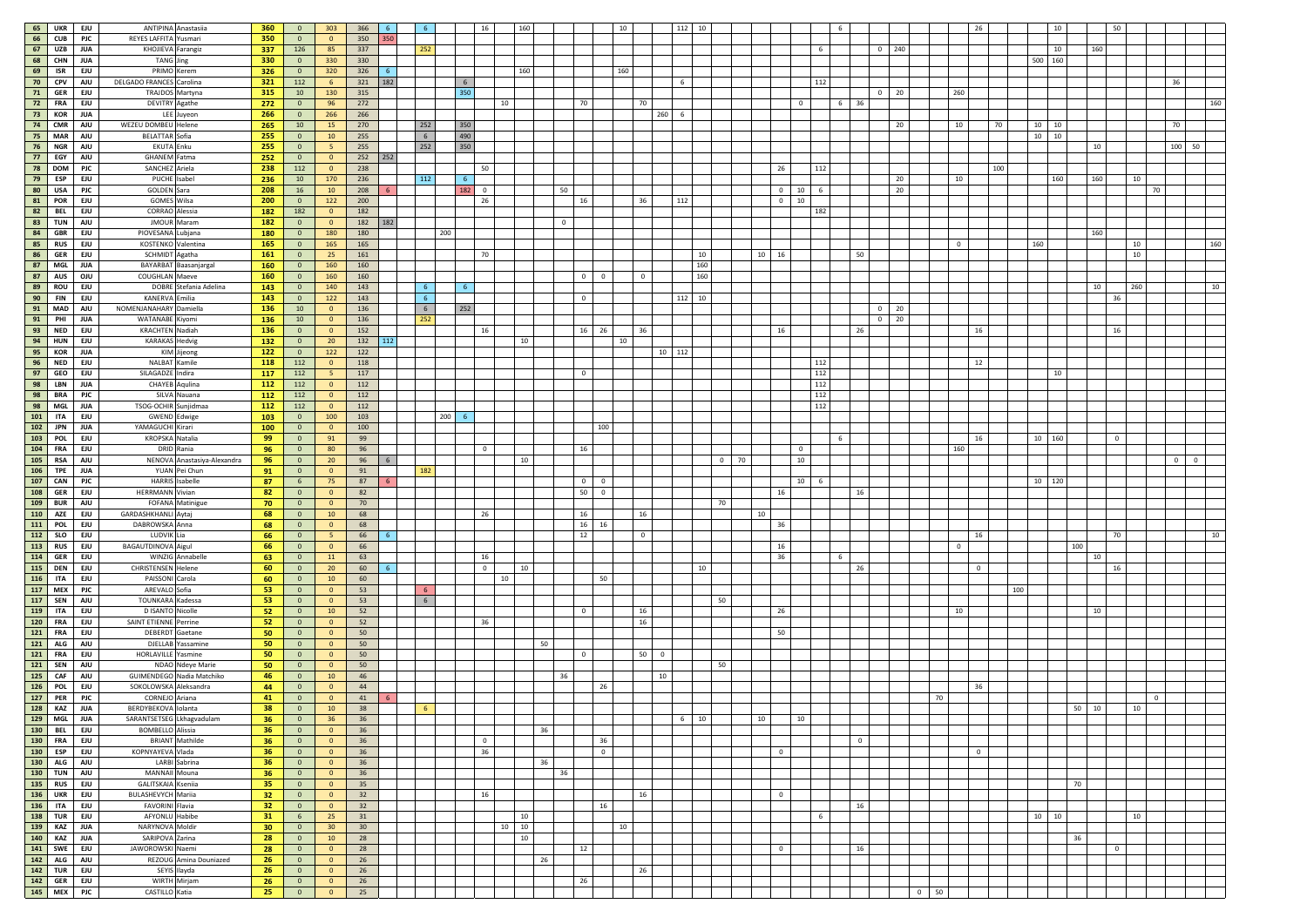| 145                       | KAZ JUA    | MIRZAKHMETOVA Sayora                             | 25                                        | $\overline{0}$                   | $\circ$                 | 25                                                 |                  |                                   |                 |    |    |                                  |         |             |                 |          |                 |         |         |              |                |                                            |          | 50          |             |                |        |
|---------------------------|------------|--------------------------------------------------|-------------------------------------------|----------------------------------|-------------------------|----------------------------------------------------|------------------|-----------------------------------|-----------------|----|----|----------------------------------|---------|-------------|-----------------|----------|-----------------|---------|---------|--------------|----------------|--------------------------------------------|----------|-------------|-------------|----------------|--------|
| 147                       | <b>ITA</b> | EJU<br>CACCHIONE Chiara                          | 24                                        | $\overline{0}$                   | $\circ$                 | 24                                                 |                  |                                   |                 |    |    | 16                               |         |             |                 |          | $\circ$         |         |         |              | 16             |                                            |          |             |             |                |        |
|                           |            |                                                  |                                           |                                  |                         |                                                    |                  |                                   |                 |    |    |                                  |         |             |                 |          |                 |         |         |              |                |                                            |          |             |             |                |        |
| 148                       | LTU        | EJU<br>VASILIAUSKAITE Aida                       | 22                                        | 6 <sup>5</sup>                   | $\overline{0}$          | 22                                                 |                  |                                   |                 |    |    | 16                               |         |             |                 |          |                 | 6       |         |              |                |                                            |          |             |             |                |        |
| 149                       | <b>FIN</b> | <b>BARTON</b> Alexandra<br>EJU                   | 22                                        | $\overline{0}$                   | 6 <sup>5</sup>          | 22                                                 |                  |                                   | 16              |    |    |                                  |         |             | 6               |          | $\circ$         |         |         |              |                |                                            |          |             |             |                |        |
| 149                       | SLO        | <b>EJU</b><br>TAVCAR Zarja                       | 22                                        | $\overline{0}$                   | -6                      | 22                                                 |                  |                                   |                 |    |    |                                  |         |             |                 |          | 16              | -6      |         |              |                |                                            |          |             |             |                |        |
|                           |            |                                                  |                                           |                                  |                         |                                                    |                  |                                   |                 |    |    |                                  |         |             |                 |          |                 |         |         |              |                |                                            |          |             |             |                |        |
| $\overline{\mathbf{151}}$ | IJF        | DAHOUK Muna<br>IJF                               | 20                                        | 10                               | 10                      | 20                                                 |                  |                                   | $\overline{0}$  |    | 10 |                                  |         |             |                 |          |                 |         |         | $0 \quad 20$ |                |                                            |          |             |             |                |        |
| 152                       | <b>RUS</b> | BADUROVA Kamila<br><b>EJU</b>                    | 20                                        | $\overline{0}$                   | 20                      | 20                                                 |                  |                                   |                 |    |    |                                  |         |             | 10              |          | 10 <sup>°</sup> |         |         |              |                |                                            |          |             |             |                |        |
|                           |            |                                                  |                                           |                                  |                         |                                                    |                  |                                   |                 |    |    |                                  |         |             |                 |          |                 |         |         |              |                |                                            |          |             |             |                |        |
| 152                       | KAZ        | YERGALIYEVA Samalay<br><b>JUA</b>                | 20                                        | $\overline{0}$                   | 20 <sup>°</sup>         | 20                                                 |                  |                                   |                 | 10 |    |                                  | 10      |             |                 |          |                 |         |         |              |                |                                            |          |             |             |                |        |
| 154                       | KAZ        | <b>JUA</b><br>KARCHAYEVA Aiida                   | 18                                        | $\overline{0}$                   | $\overline{0}$          | 18                                                 |                  |                                   |                 |    |    |                                  |         |             |                 |          |                 |         |         |              |                |                                            |          | 36          |             |                |        |
| 154                       | CZE        | EJU<br>KULIKOVA Michaela                         | 18                                        | $\overline{0}$                   | $\circ$                 | 18                                                 |                  |                                   |                 |    |    | $\mathbf{0}$                     |         |             |                 |          |                 |         | $\circ$ |              | 36             |                                            |          |             | $\mathbf 0$ |                |        |
|                           |            |                                                  |                                           |                                  |                         |                                                    |                  |                                   |                 |    |    |                                  |         |             |                 |          |                 |         |         |              |                |                                            |          |             |             |                |        |
| 156                       | GEO        | EJU<br>ASKILASHVILI Eter                         | 16                                        | $\overline{0}$                   | $\circ$                 | $16\,$                                             |                  |                                   |                 |    |    | 16                               |         |             |                 |          |                 |         |         |              |                |                                            |          |             |             |                |        |
| 156                       | CRO        | <b>BORTAS</b> Dora<br><b>EJU</b>                 | 16                                        | $\overline{0}$                   | $\overline{0}$          | 16                                                 |                  |                                   |                 |    |    | $\circ$                          |         | 16          |                 |          |                 | $\circ$ | $\circ$ |              | $\Omega$       |                                            |          |             |             |                |        |
|                           |            |                                                  |                                           |                                  |                         |                                                    |                  |                                   |                 |    |    |                                  |         |             |                 |          |                 |         |         |              |                |                                            |          |             |             |                |        |
| 156                       | <b>GBR</b> | EJU<br>HACKER-JONES Jasmine                      | 16                                        | $\overline{0}$                   | $\overline{0}$          | 16                                                 |                  |                                   |                 |    |    | 16                               |         |             |                 |          |                 |         |         |              | $\overline{0}$ |                                            |          |             |             |                |        |
| 156                       | <b>RUS</b> | EJU<br>KOLYADENKOVA Anastasia                    | 16                                        | $\mathbf 0$                      | $\mathbf{0}$            | $16\,$                                             |                  |                                   |                 |    |    |                                  |         |             |                 |          | $16\,$          |         |         |              |                |                                            |          |             |             |                |        |
| 156                       | <b>ITA</b> | LUCIANO Federica<br>EJU                          | 16                                        | $\mathbf 0$                      | $\mathbf{0}$            | 16                                                 |                  |                                   |                 |    |    |                                  |         |             |                 |          | 16              |         |         |              |                |                                            |          |             |             |                |        |
|                           |            |                                                  |                                           |                                  |                         |                                                    |                  |                                   |                 |    |    |                                  |         |             |                 |          |                 |         |         |              |                |                                            |          |             |             |                |        |
| 156                       | <b>SRB</b> | <b>EJU</b><br>TINTOR Tea                         | 16                                        | $\overline{0}$                   | $\mathbf{0}$            | 16                                                 |                  |                                   |                 |    |    |                                  |         |             |                 |          |                 |         | 16      |              | $\overline{0}$ |                                            |          |             |             |                |        |
| 156                       | GER        | VON LEUPOLDT Charlotte<br>EJU                    | 16                                        | $\circ$                          | $\circ$                 | 16                                                 |                  |                                   | 16              |    |    |                                  |         |             |                 |          |                 |         |         |              |                |                                            |          |             |             |                |        |
|                           |            |                                                  |                                           |                                  |                         |                                                    |                  |                                   |                 |    |    |                                  |         |             |                 |          |                 |         |         |              |                |                                            |          |             |             |                |        |
| 163                       | <b>MAD</b> | RASOANAIVO RAZAFY Aina Laura<br><b>AJU</b>       | 13                                        | $10\,$                           | $\overline{0}$          | 13                                                 |                  | $6\overline{6}$                   | 6               |    |    |                                  |         |             |                 |          |                 |         |         | 20           |                |                                            |          |             |             |                |        |
| 164                       | <b>TKM</b> | <b>JUA</b><br>DASHKINOVA Zulhumar                | 13                                        | $\overline{0}$                   | 10 <sup>°</sup>         | 13                                                 |                  | 6 <sup>1</sup>                    |                 | 10 |    |                                  |         |             |                 |          |                 |         |         |              |                |                                            |          |             |             |                |        |
| 165                       | <b>UZB</b> | AMANGELDIEVA Rawshan<br><b>JUA</b>               | 13                                        | $\overline{0}$                   | $\overline{0}$          | 13                                                 |                  |                                   |                 |    |    |                                  |         |             |                 |          |                 |         |         |              |                |                                            |          | 26          |             |                |        |
|                           |            |                                                  |                                           |                                  |                         |                                                    |                  |                                   |                 |    |    |                                  |         |             |                 |          |                 |         |         |              |                |                                            |          |             |             |                |        |
| 165                       | <b>BEL</b> | DELEN Selina<br>EJU                              | 13                                        | $\overline{0}$                   | $\overline{0}$          | 13                                                 |                  |                                   |                 |    |    | $\overline{0}$<br>$\overline{0}$ |         |             |                 |          | $\circ$         |         | $\circ$ |              |                |                                            |          |             | 26          |                |        |
| 165                       | <b>UKR</b> | HREBENOZHKO Yuliia<br><b>EJU</b>                 | 13                                        | $\overline{0}$                   | $\overline{0}$          | 13                                                 |                  |                                   |                 |    |    |                                  |         | $\circ$     |                 |          |                 |         |         |              | 26             |                                            |          |             |             |                |        |
| 165                       |            | SOTNIKOVA Kristina                               | 13                                        |                                  |                         |                                                    |                  |                                   |                 |    |    |                                  |         |             |                 |          |                 |         |         |              |                |                                            |          |             |             |                |        |
|                           | KAZ        | <b>JUA</b>                                       |                                           | $\overline{0}$                   | $\overline{0}$          | 13                                                 |                  |                                   |                 |    |    |                                  |         |             |                 |          |                 |         |         |              |                |                                            |          | 26          |             |                |        |
| 169                       | ECU        | PJC<br>ORTIZ Edith                               | 12                                        | 6 <sup>1</sup>                   | $\mathbf{0}$            | 12                                                 |                  |                                   |                 |    |    |                                  |         |             |                 |          |                 | 6       |         |              |                |                                            |          |             |             |                |        |
| 169                       | CHI        | PJC<br>PEREZ Constanza                           | $12\,$                                    | 6 <sup>1</sup>                   | $\mathbf{0}$            | 12                                                 | $6 \overline{6}$ |                                   |                 |    |    |                                  |         |             |                 |          |                 | 6       |         |              |                |                                            |          |             |             |                |        |
|                           |            |                                                  |                                           |                                  |                         |                                                    |                  |                                   |                 |    |    |                                  |         |             |                 |          |                 |         |         |              |                |                                            |          |             |             |                |        |
| 171                       | ARG        | PJC<br>DE LUCIA Agustina                         | 12                                        | $\overline{0}$                   | $6\overline{6}$         | 12                                                 | $\mathbf{f}$     |                                   |                 |    |    |                                  |         |             | 6               |          |                 |         |         |              |                |                                            |          |             |             |                |        |
| $172$                     | <b>KEN</b> | RAMADHAN Shagilah<br><b>AJU</b>                  | 10                                        | 10                               | $\overline{0}$          | 10                                                 |                  |                                   |                 |    |    |                                  |         |             |                 | $\Omega$ |                 |         |         | 20           |                |                                            |          |             |             |                |        |
| 173                       | <b>JPN</b> | KOTA Nana<br><b>JUA</b>                          | 10                                        | $\circ$                          | 10                      | 10                                                 |                  |                                   |                 |    |    |                                  | 10      |             |                 |          |                 |         |         |              |                |                                            |          |             |             |                |        |
|                           |            |                                                  |                                           |                                  |                         |                                                    |                  |                                   |                 |    |    |                                  |         |             |                 |          |                 |         |         |              |                |                                            |          |             |             |                |        |
| 173                       | ARG        | <b>TITTARELLI Belen</b><br>PJC                   | 10                                        | $\overline{0}$                   | $10-10$                 | 10                                                 |                  |                                   |                 |    |    |                                  |         | 10          |                 |          |                 |         |         |              |                |                                            |          |             |             |                |        |
| 173                       | GEO        | <b>TSIKHELASHVILI Mariam</b><br>EJU              | 10                                        | $\overline{0}$                   | 10 <sup>°</sup>         | 10                                                 |                  |                                   |                 | 10 |    |                                  |         |             |                 |          |                 |         |         |              |                |                                            |          |             |             |                |        |
| 173                       | GEO        | <b>EJU</b><br>UTNELISHVILI Regina                | 10                                        | $\overline{0}$                   | 10                      | 10                                                 |                  |                                   |                 | 10 |    |                                  |         |             |                 |          |                 |         |         |              |                |                                            |          |             |             |                |        |
|                           |            |                                                  |                                           |                                  |                         |                                                    |                  |                                   |                 |    |    |                                  |         |             |                 |          |                 |         |         |              |                |                                            |          |             |             |                |        |
| $\boxed{177}$             | <b>TUR</b> | OZERLER Seyma<br>EJU                             | ${\bf 10}$                                | $\mathbf 0$                      | $10$                    | $10\,$                                             |                  |                                   |                 |    |    |                                  |         |             |                 |          |                 |         |         |              |                |                                            | 10<br>10 |             |             |                |        |
| 178                       | KGZ        | <b>ISAEVA Azhar</b><br><b>JUA</b>                | 9                                         | $6\phantom{.}$                   | $\mathbf{0}$            | 9                                                  |                  | 6 <sup>1</sup>                    |                 |    |    |                                  |         |             |                 |          |                 | 6       |         |              |                |                                            |          | $\mathbf 0$ |             |                |        |
| 179                       | <b>DEN</b> | <b>BOUJU Sif</b><br>EJU                          | $\mathbf{8}$                              | $\overline{0}$                   | $\mathbf{0}$            | 8                                                  |                  |                                   |                 |    |    |                                  |         |             |                 |          |                 |         |         |              |                |                                            |          |             | 16          |                |        |
|                           |            |                                                  |                                           |                                  |                         |                                                    |                  |                                   |                 |    |    |                                  |         |             |                 |          |                 |         |         |              |                |                                            |          |             |             |                |        |
| 179                       | <b>DEN</b> | <b>EJU</b><br>HAGELSKJAER Asta                   | 8                                         | $\overline{0}$                   | $\overline{0}$          | 8                                                  |                  |                                   |                 |    |    |                                  |         |             |                 |          |                 |         | $\circ$ |              | 16             |                                            |          |             | $\circ$     |                |        |
| 179                       | <b>DEN</b> | <b>HANSEN</b> Louise<br>EJU                      | $\boldsymbol{8}$                          | $\mathbf{0}$                     | $\overline{0}$          | 8                                                  |                  |                                   |                 |    |    |                                  |         |             |                 |          |                 |         | $\circ$ |              | $\overline{0}$ |                                            |          |             | 16          |                |        |
| 179                       |            |                                                  |                                           |                                  | $\mathbf{0}$            |                                                    |                  |                                   |                 |    |    |                                  |         |             |                 |          |                 |         |         |              |                |                                            |          |             |             |                |        |
|                           | SWE        | EJU<br>HANSEN Tove                               | $\boldsymbol{8}$                          | $\mathbf 0$                      |                         | 8                                                  |                  |                                   |                 |    |    |                                  |         |             |                 |          |                 |         |         |              |                |                                            |          |             | 16          |                |        |
| 179                       | <b>ISR</b> | NOVITZKI Adelina<br><b>EJU</b>                   | 8                                         | $\overline{0}$                   | $\overline{0}$          | 8                                                  |                  |                                   |                 |    |    |                                  | $\circ$ |             |                 |          |                 |         |         |              | 16             |                                            |          |             |             |                |        |
| 184                       | <b>BUL</b> | EJU<br><b>BRANCHEVA</b> Lidia                    | 6                                         | 6 <sup>5</sup>                   | $\circ$                 | 6 <sup>1</sup>                                     |                  |                                   |                 |    |    |                                  |         |             |                 |          |                 | 6       |         |              |                |                                            |          |             | $\circ$     |                |        |
|                           |            |                                                  |                                           |                                  |                         |                                                    |                  |                                   |                 |    |    |                                  |         |             |                 |          |                 |         |         |              |                |                                            |          |             |             |                |        |
| 184                       | KEN        | AJU<br>EKURU Ziela Amoit                         | 6 <sup>°</sup>                            | $\mathbf 6$                      | $\mathbf{0}$            | $6\overline{6}$                                    |                  |                                   |                 |    |    |                                  |         |             |                 |          |                 | 6       |         |              |                |                                            |          |             |             |                |        |
| 184                       | <b>MAR</b> | ESSATOURI Nassma<br><b>AJU</b>                   | 6                                         | $6\phantom{.}$                   | $\mathbf{0}$            | 6                                                  |                  |                                   |                 |    |    |                                  |         |             |                 |          |                 | 6       |         |              |                |                                            |          |             |             |                |        |
| 184                       | <b>UZB</b> | REDJEPOVA Farangiz<br><b>JUA</b>                 | 6                                         | 6                                | $\Omega$                | 6                                                  |                  |                                   |                 |    |    |                                  |         |             |                 |          |                 | -6      |         |              |                |                                            |          |             |             |                |        |
|                           |            |                                                  |                                           |                                  |                         |                                                    |                  |                                   |                 |    |    |                                  |         |             |                 |          |                 |         |         |              |                |                                            |          |             |             |                |        |
| 184                       | <b>IND</b> | SHARMA Unnati<br><b>JUA</b>                      | 6                                         | 6 <sup>5</sup>                   | $\overline{0}$          | 6 <sup>6</sup>                                     |                  |                                   |                 |    |    |                                  |         |             |                 |          |                 |         |         |              |                |                                            |          |             |             |                |        |
| 184                       | <b>MDA</b> | <b>TCACI</b> Daniela<br>EJU                      | 6 <sup>°</sup>                            |                                  |                         |                                                    |                  |                                   |                 |    |    |                                  |         |             |                 |          |                 | 6       |         |              |                |                                            |          |             |             |                |        |
| 184                       | <b>RUS</b> | EJU<br>ZURAEVA Zalina                            |                                           | $6\overline{6}$                  | $\overline{0}$          | $6\overline{6}$                                    |                  |                                   |                 |    |    |                                  |         |             |                 |          |                 | 6       |         |              |                |                                            |          |             |             |                |        |
|                           |            |                                                  |                                           |                                  |                         |                                                    |                  |                                   |                 |    |    |                                  |         |             |                 |          |                 |         |         |              |                |                                            |          |             |             |                |        |
| 191                       | <b>ISR</b> |                                                  | 6                                         | 6                                | $\circ$                 | 6                                                  |                  |                                   |                 |    |    |                                  |         |             |                 |          |                 | 6       |         |              |                |                                            |          |             |             |                |        |
| 191                       |            | <b>EJU</b><br>LIEBEL Paz                         | 6                                         | $\overline{0}$                   | 6 <sup>1</sup>          | $6\overline{6}$                                    |                  |                                   |                 |    |    |                                  |         |             | 6               |          |                 |         |         |              |                |                                            |          |             |             | $\overline{0}$ |        |
|                           |            |                                                  |                                           |                                  |                         |                                                    |                  |                                   |                 |    |    |                                  |         |             |                 |          |                 |         |         |              |                |                                            |          |             |             |                |        |
| 191                       | POR        | <b>TORRES</b> Adriana<br>EJU                     | 6 <sup>1</sup>                            | $\circ$                          | 6 <sup>5</sup>          | $6\overline{6}$                                    |                  |                                   |                 |    |    |                                  |         |             | $6\overline{6}$ |          |                 |         |         |              |                |                                            |          |             |             |                |        |
|                           | <b>MGL</b> | <b>JUA</b><br><b>TSOGTGEREL</b> Nomin            | 6                                         | $\overline{0}$                   | 6 <sup>1</sup>          | 6 <sup>1</sup>                                     |                  |                                   |                 |    |    |                                  |         |             | $6\overline{6}$ |          |                 |         |         |              |                |                                            |          |             |             |                |        |
| 194                       | PAN        | PJC<br>AGUILERA Estefani                         | 6                                         | $\overline{0}$                   | $\mathbf{0}$            | $6\overline{6}$                                    | 6                |                                   |                 |    |    |                                  |         |             |                 |          |                 |         |         |              |                | $\overline{0}$<br>$\overline{\phantom{0}}$ |          |             |             |                |        |
|                           |            |                                                  |                                           |                                  | $\mathbf{0}$            |                                                    |                  |                                   |                 |    |    |                                  |         |             |                 |          |                 |         |         |              |                |                                            |          |             |             |                |        |
| 194                       | CHI        | PJC<br>ALFARO Marcela                            | 6                                         | $\circ$                          |                         | 6 <sup>1</sup>                                     |                  |                                   |                 |    |    |                                  |         |             |                 |          |                 |         |         |              |                |                                            |          |             |             |                |        |
| 194                       | <b>ITA</b> | <b>BOI</b> Miriam<br>EJU                         | $6\phantom{1}$                            | $\mathbf{0}$                     | $\mathbf{0}$            | $6\overline{6}$                                    |                  |                                   |                 |    |    |                                  |         |             |                 |          |                 |         |         |              | 12             |                                            |          |             |             |                |        |
| 194                       | ESP        | <b>EJU</b><br>CAMUS HERNAEZ Irene                | 6                                         | $\overline{0}$                   | $\mathbf{0}$            | 6 <sup>1</sup>                                     |                  |                                   |                 |    |    |                                  |         |             |                 |          | $\circ$         |         |         |              | 12             |                                            |          |             |             |                |        |
|                           |            |                                                  |                                           |                                  |                         |                                                    |                  |                                   |                 |    |    |                                  |         |             |                 |          |                 |         |         |              |                |                                            |          |             |             |                |        |
| 194                       | ANG        | KULIMBALA Joana<br><b>AJU</b>                    | 6                                         | $\overline{\mathbf{0}}$          | $\overline{0}$          | $6\overline{6}$                                    | $6\overline{6}$  |                                   |                 |    |    |                                  |         |             |                 |          |                 |         |         |              |                |                                            |          |             |             |                |        |
| 194                       | <b>BUL</b> | MANOVA Yoana<br>EJU                              | 6                                         | $\mathbf 0$                      | $\mathbf{0}$            | 6 <sup>1</sup>                                     | 6 <sub>1</sub>   |                                   |                 |    |    | $\overline{0}$                   |         | $\mathbf 0$ |                 |          |                 |         |         |              |                |                                            |          |             |             |                |        |
| 194                       | ANG        | MARTA Priscila<br><b>AJU</b>                     | 6                                         | $\overline{0}$                   | $\overline{0}$          | 6                                                  | 6 <sub>1</sub>   |                                   |                 |    |    |                                  |         |             |                 |          |                 |         |         |              |                |                                            |          |             |             |                |        |
|                           |            |                                                  |                                           |                                  |                         |                                                    |                  |                                   |                 |    |    |                                  |         |             |                 |          |                 |         |         |              |                |                                            |          |             |             |                |        |
| 201                       | <b>TUR</b> | AKDENIZ Minel<br>EJU                             | 5                                         | $\overline{0}$                   | 5 <sub>1</sub>          | 5 <sup>5</sup>                                     |                  |                                   |                 |    |    |                                  |         |             |                 |          |                 |         |         |              |                |                                            |          |             |             |                | $10\,$ |
| 201                       | AFG        | <b>ASKARI</b> Parwin<br><b>JUA</b>               | -5                                        | $\overline{0}$                   | 5 <sup>7</sup>          | 5                                                  |                  |                                   |                 |    |    |                                  |         |             |                 |          |                 |         |         |              |                |                                            |          |             | 10          |                |        |
|                           |            | HAJRI Nouha<br><b>AJU</b>                        |                                           | $\mathbf 0$                      | 5                       | $5\overline{5}$                                    |                  |                                   |                 |    |    |                                  |         |             |                 |          |                 |         |         |              |                |                                            | $10\,$   |             |             |                |        |
| 201                       | <b>TUN</b> |                                                  | $\,$ 5 $\,$                               |                                  |                         |                                                    |                  |                                   |                 |    |    |                                  |         |             |                 |          |                 |         |         |              |                |                                            |          |             |             |                |        |
| 201                       | <b>HUN</b> | KATZENMAJER Kira<br><b>EJU</b>                   | 5                                         | $\overline{0}$                   | -5                      | 5 <sup>1</sup>                                     |                  |                                   |                 |    |    |                                  |         |             |                 |          |                 |         |         |              |                |                                            |          |             |             |                | $10\,$ |
| 201                       | MGL        | LKHAGVAJARGAL Delgermaa<br><b>JUA</b>            | -5                                        | $\overline{0}$                   | -5                      | 5 <sup>5</sup>                                     |                  |                                   |                 |    |    |                                  |         |             |                 |          |                 |         |         |              |                |                                            |          |             |             |                | $10\,$ |
| 201                       | MGL        | <b>JUA</b><br>OTGONBAYAR Saruul                  | -5                                        | $\overline{0}$                   | 5 <sub>1</sub>          | 5                                                  |                  |                                   |                 |    |    |                                  |         |             |                 |          |                 |         |         |              |                |                                            |          |             |             |                |        |
|                           |            |                                                  |                                           |                                  |                         |                                                    |                  |                                   |                 |    |    |                                  |         |             |                 |          |                 |         |         |              |                |                                            |          |             |             |                | 10     |
| 201                       | TJK        | QALANDAROVA Shohida<br><b>JUA</b>                | $\overline{\mathbf{5}}$                   | $\mathbf 0$                      | $\overline{5}$          | 5 <sup>5</sup>                                     |                  |                                   |                 |    |    |                                  |         |             |                 |          |                 |         |         |              |                |                                            |          |             | 10          |                |        |
| 208                       | <b>MEX</b> | PJC<br>GONZALEZ Nubia                            | $\overline{\mathbf{3}}$                   | $\mathbf{0}$                     | $\Omega$                | $\overline{\mathbf{3}}$                            |                  |                                   |                 |    |    |                                  |         |             |                 |          |                 |         |         |              |                |                                            |          |             |             |                |        |
| 208                       | KGZ        | <b>JUA</b><br>KADYRBEKOVA Aizhan                 | $\overline{\mathbf{3}}$                   | $\Omega$                         | $\mathbf{0}$            | 3 <sup>2</sup>                                     |                  | 6 <sup>1</sup>                    |                 |    |    |                                  |         |             |                 |          |                 |         |         |              |                |                                            |          | $\circ$     |             |                |        |
|                           |            |                                                  |                                           |                                  |                         |                                                    |                  |                                   |                 |    |    |                                  |         |             |                 |          |                 |         |         |              |                |                                            |          |             |             |                |        |
| 208                       | <b>KEN</b> | <b>AJU</b><br>KIARIE Hannah Wanjiku              | 3 <sup>7</sup>                            | $\mathbf 0$                      | $\mathbf 0$             | $\overline{\mathbf{3}}$                            |                  |                                   | $6\overline{6}$ |    |    |                                  |         |             |                 |          |                 |         |         |              |                |                                            |          |             |             |                |        |
| 208<br>208                | GER<br>EGY | EJU<br>POHL Dena<br>SALMA Abdallah<br><b>AJU</b> | $\overline{\mathbf{3}}$<br>3 <sup>°</sup> | $\overline{0}$<br>$\overline{0}$ | $\mathbf{0}$<br>$\circ$ | $\overline{\mathbf{3}}$<br>$\overline{\mathbf{3}}$ |                  | 6 <sup>1</sup><br>$6\overline{6}$ |                 |    |    |                                  |         |             |                 |          |                 |         |         |              |                |                                            |          |             |             |                |        |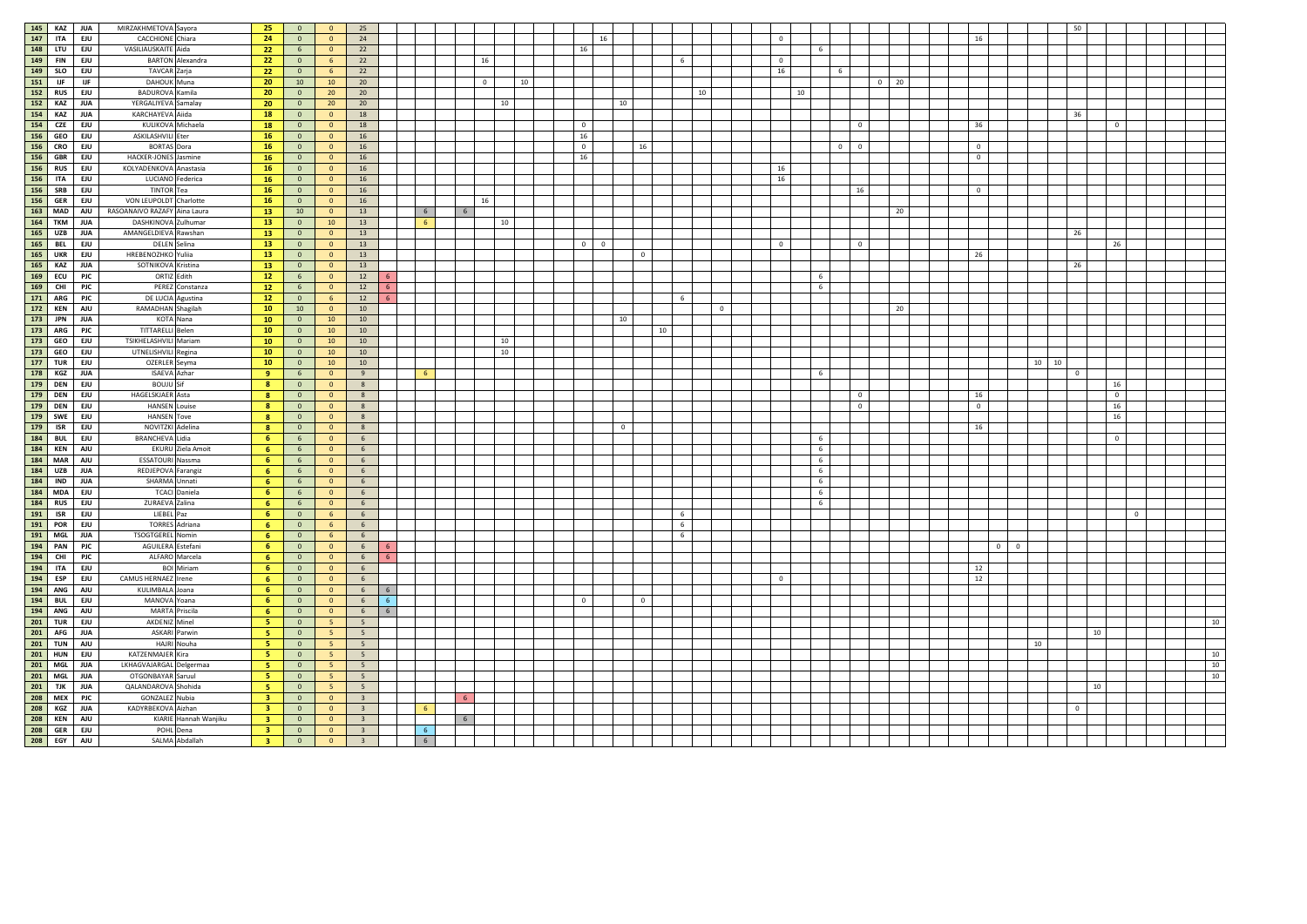# **-70 kg**

### **IJF Senior World Ranking List**



| Ranking                          | Nation                                    | Contin                   | <b>FAMILY NAME</b>                        | <b>Given name</b>             | otal score   | Sum World Chs.                            | Im <sub>GP+GS</sub>   |              |                  |                           | 50%                   |         |           |               | N<br>$\alpha_{\rm Z}$<br>ğ | $\frac{3}{2}$ |            | <b>REW'RD</b> |          |           |                       | 50%                       |                |          | 50% 50% 50% 50% 50% 50% |               | t Open Koz 21<br>50% 50% 50% 50% 50% | $\vec{N}$<br>Open Cz<br>50% | $\mathcal{R}_1$<br>50%<br>50% |      |
|----------------------------------|-------------------------------------------|--------------------------|-------------------------------------------|-------------------------------|--------------|-------------------------------------------|-----------------------|--------------|------------------|---------------------------|-----------------------|---------|-----------|---------------|----------------------------|---------------|------------|---------------|----------|-----------|-----------------------|---------------------------|----------------|----------|-------------------------|---------------|--------------------------------------|-----------------------------|-------------------------------|------|
| $\mathbf{1}$                     | <b>NED</b>                                | <b>EJU</b>               | <b>VAN DIJKE Sanne</b>                    |                               | 4714         | 500                                       | 2274                  | 4714         | 490              | 700                       | 648 490               | 1000    |           |               | 700                        |               |            |               |          |           |                       | 1100 1000                 |                |          |                         |               |                                      | 500                         |                               |      |
| $\overline{2}$                   | CRO                                       | <b>EJU</b>               | <b>MATIC</b> Barbara                      |                               | 4378         | 1000                                      | 2585                  | 4386         | 6                | 200                       | -6                    |         |           |               |                            | 500           |            |               |          | 700       |                       | 792 2000                  | 10             |          | 700                     |               | 700                                  | 160                         |                               | 1000 |
| 3 <sup>7</sup>                   | FRA                                       | <b>EJU</b>               |                                           | <b>GAHIE</b> Marie Eve        | 3549         | 10                                        | 2664                  | 3549         | 700              | 468 350<br>6 <sup>1</sup> |                       |         | 1000      |               | 500                        |               | 500        |               |          |           |                       | 20                        |                |          |                         |               |                                      | 500                         |                               | 360  |
| $\overline{a}$<br>5 <sup>5</sup> | GER<br><b>FRA</b>                         | <b>EJU</b><br><b>EJU</b> | SCOCCIMARRO Giovanna                      | PINOT Margaux                 | 3195<br>3160 | 160<br>$\overline{\mathbf{0}}$            | 2240<br>2460          | 3195<br>3160 | 350              | 900<br>200<br>490         | 6<br>700              |         | 500       |               | 10                         | 360<br>1000   | 1000       |               |          |           |                       | 792 320<br>$\overline{0}$ | 700            |          |                         |               |                                      | 160<br>1000                 |                               | 700  |
| $6\phantom{.}$                   | <b>BRA</b>                                | PJC                      | PORTELA Maria                             |                               | 3082         | 260                                       | 1850                  | 3162         | 350              | 200                       | 700                   |         | 500       |               |                            | 10 350        |            |               |          |           |                       | 352 520                   | 360            |          |                         | 1000          |                                      | 160                         |                               | 260  |
| $\overline{7}$                   | <b>AUT</b>                                | EJU                      | POLLERES Michaela                         |                               | 3015         | 500                                       | 720                   | 3015         | 252              | $6 \mid 200$              |                       |         |           |               | 360                        |               |            |               |          |           |                       | 1540 1000                 |                |          |                         | $10\,$        |                                      | 10                          |                               | 500  |
| $\overline{\mathbf{8}}$<br>9     | <b>JPN</b><br><b>RUS</b>                  | <b>JUA</b><br>EJU        | TAIMAZOVA Madina                          | <b>ARAI</b> Chizuru           | 2950<br>2835 | $\overline{0}$<br>$\overline{0}$          | 750<br>1560           | 2950<br>2835 |                  | 350 1260 350              |                       |         |           |               |                            |               |            |               |          |           |                       | 2200<br>1100              | 500<br>1000    |          |                         | 700           | 1000                                 |                             |                               | 160  |
| 10                               | <b>GBR</b>                                | EJU                      | PETERSEN POLLARD Kelly                    |                               | 2742         | $\overline{0}$                            | 3280                  | 3562         | 182              |                           |                       |         | 360       |               | 500                        | 360           | 500        |               | 500      | 360       | 490 100               |                           |                |          | 160                     |               |                                      | 260                         |                               |      |
| ${\bf 11}$                       | <b>JPN</b>                                | <b>JUA</b>               | ONO Yoko                                  |                               | 2600         | 700                                       | 1900                  | 2600         |                  | 1800                      |                       |         |           |               |                            | 500           |            |               |          | 500       |                       | 1400                      |                |          |                         |               |                                      |                             |                               |      |
| 12                               | CRO<br><b>VEN</b>                         | <b>EJU</b><br>PJC        | <b>CVJETKO</b> Lara<br>RODRIGUEZ Elvismar |                               | 2271         | 500<br>160                                | 1406<br>1100          | 2277<br>2135 |                  | 252                       |                       |         | 260       | 70            |                            | 100           | 700        |               | 700      | 490       | 6                     | 20<br>$0 \quad 320$       |                | 50       | 500                     |               | 500                                  | 100                         |                               |      |
| 13<br>14                         | <b>AUS</b>                                | OJU                      | COUGHLAN Aoife                            |                               | 2135<br>2132 | 260                                       | 914                   | 2137         | 700<br>350       | 350 648                   |                       |         |           | 50            | 260<br>360                 | 36            | 10         |               |          |           |                       | 352 520                   |                |          |                         | 160<br>10 260 | 160                                  | 10                          |                               |      |
| 15                               | <b>GER</b>                                | EJU                      | <b>BUTKEREIT</b> Miriam                   |                               | 2105         | 360                                       | 1619                  | 2105         |                  |                           | 288 252               |         | 360       |               | 260                        |               |            |               | 500      |           |                       | 720                       | 10             |          |                         |               |                                      | 700                         |                               |      |
| 16                               | ESP                                       | EJU                      | TSUNODA ROUSTANT Ai                       |                               | 2100         | 700                                       | 1135                  | 2100         | 112              |                           | 100<br>6 <sup>1</sup> | 700     |           |               |                            |               | 350        |               | 50       | 700       |                       |                           | 160            |          |                         |               |                                      | 10                          |                               |      |
| 17<br>18                         | SLO<br><b>NED</b>                         | EJU<br><b>EJU</b>        | POGACNIK Anka<br>JAGER Hilde              |                               | 2071<br>2024 | 10<br>160                                 | 1465<br>1622          | 2086<br>2034 | 350<br>252       | 182                       | 182                   | 360 160 | 160       | 100           | 160                        | 70<br>10      |            |               |          | 500       | 700<br>252            | 20<br>320                 | 160<br>360     |          | 160                     | 360           | 360                                  | 160                         |                               | 10   |
| 19                               | <b>JPN</b>                                | <b>JUA</b>               | NIIZOE Saki                               |                               | 1700         | $\overline{0}$                            | 1700                  | 1700         |                  |                           |                       |         |           |               |                            | 700           |            |               |          | 1000      |                       |                           |                |          |                         |               |                                      |                             |                               |      |
| 19                               | <b>JPN</b>                                | <b>JUA</b>               | <b>TANAKA</b> Shiho                       |                               | 1700         | $\overline{0}$                            | 1700                  | 1700         |                  |                           |                       |         |           |               | 1000                       |               | 700        |               |          |           |                       |                           |                |          |                         |               |                                      |                             |                               |      |
| 21<br>22                         | UZB<br><b>BRA</b>                         | <b>JUA</b><br>PJC        | MATNIYAZOVA Gulnoza<br>CARVALHO Luana     |                               | 1572<br>1492 | 10<br>350                                 | 880<br>652            | 1592<br>1492 | 490              | 700 200                   |                       | 260 120 | 10        |               | 160                        |               |            |               |          | 350 112   |                       | 352 20                    | $10\,$         |          | 360                     | 500           | 500                                  | 10                          |                               | 160  |
| 23                               | <b>TUN</b>                                | <b>AJU</b>               | LANDOLSI Nihel                            |                               | 1420         | 160                                       | $10-10$               | 1420         | 700              | 700                       |                       |         |           | 100 100       |                            |               |            |               |          |           |                       | $0$ 320                   |                |          | $10\,$                  |               | $10\,$                               |                             |                               |      |
| 24                               | <b>ITA</b>                                | EJU                      | <b>BELLANDI Alice</b>                     |                               | 1302         | 120                                       | 489                   | 1307         |                  |                           | 288 252               |         |           |               |                            |               |            |               |          |           |                       | 572 240                   | 260            |          | 160                     |               | $10\,$                               | 260                         |                               |      |
| $25\,$<br>$\overline{26}$        | <b>NED</b><br>POL                         | <b>EJU</b><br><b>EJU</b> | POLLING Kim<br>SOBIERAJSKA Katarzyna      |                               | 1256<br>1251 | $\overline{0}$<br>350                     | 1130<br>750           | 1256<br>1251 | 112 <sub>1</sub> | 252 900<br>6 <sup>1</sup> | -6                    |         | 160       |               | 36                         | 160           |            |               |          | 350 350   |                       |                           |                | $\Omega$ | 1000                    |               |                                      | 360                         |                               | 160  |
| 27                               | <b>UKR</b>                                | EJU                      | CHYSTIAKOVA Nataliia                      |                               | 1175         | 372                                       | 670                   | 1175         | 112              |                           |                       | 500 160 |           |               | 10                         |               |            |               |          | 252       |                       | 240                       |                | 16       |                         |               |                                      | 26                          |                               |      |
| 28                               | <b>PUR</b>                                | PJC                      | PEREZ Maria                               |                               | 1167         | $10\,$                                    | 490                   | 1167         |                  |                           | 200 490<br>70         |         |           |               |                            |               |            |               |          |           |                       | 352 20                    |                |          | 260                     |               |                                      | 160                         |                               | 360  |
| 29<br>30 <sub>o</sub>            | GBR<br>KOR                                | EJU<br><b>JUA</b>        | YEATS-BROWN Katie-Jemima                  |                               | 1105<br>1076 | $\overline{0}$<br>160                     | 1109<br>319           | 1185<br>1076 |                  | 490 468                   |                       |         | 10        |               | 160                        | 160 182       |            |               |          | 260       | 252<br>70             | 352 320                   | 160            |          |                         | 10            | 160<br>$10\,$                        |                             |                               |      |
| 31                               | POR                                       | <b>EJU</b>               |                                           | KIM Seongyeon<br>TIMO Barbara | 1037         | 160                                       | 350                   | 1037         |                  | 350 200                   |                       |         |           |               |                            |               |            |               |          |           |                       | 352 320                   |                |          |                         |               |                                      |                             |                               | 500  |
| 32                               | <b>JPN</b>                                | <b>JUA</b>               | TERADA Utana                              |                               | 1000         | $\circ$                                   | 1000                  | 1000         |                  |                           |                       |         |           |               |                            |               |            |               | 1000     |           |                       |                           |                |          |                         |               |                                      |                             |                               |      |
| 33<br>34                         | GRE<br><b>BRA</b>                         | <b>EJU</b><br>PJC        | <b>TELTSIDOU</b> Elisavet<br>FRONER Ellen |                               | 994<br>945   | 10<br>$\overline{0}$                      | 350                   | 994<br>945   | $\mathbf{f}$     | $6$ 200 112<br>700        |                       |         | 160       |               |                            |               |            |               |          | 360       |                       | 572 20                    | 10             |          | 100                     | $10\,$        | 10<br>360                            | 160                         |                               |      |
| 35                               | <b>MAR</b>                                | <b>AJU</b>               | NIANG Assmaa                              |                               | 936          | 10                                        | 545<br>585            | 951          | 6                |                           | 200 700               |         |           |               |                            | 10            |            |               |          |           |                       | $0 \quad 20$              | 260            |          | 160                     | 10            | 260                                  |                             |                               | 260  |
| 36                               | <b>HUN</b>                                | EJU                      | <b>GERCSAK</b> Szabina                    |                               | 932          | 160                                       | 715                   | 937          | 6 <sup>1</sup>   | 112                       |                       |         |           |               |                            |               | 490        |               |          |           |                       | 320                       | 160            |          |                         | 10            | 260                                  | 10                          |                               | 10   |
| 37<br>38                         | SWE<br>FRA                                | <b>EJU</b><br><b>EJU</b> | ERIKSSON Ida<br><b>ISSOUFI</b> Kaila      |                               | 871<br>824   | $\overline{\mathbf{0}}$<br>112            | 526<br>712            | 877<br>824   | 182              |                           | 36                    | 260     | 260       | 50            | $\circ$                    | 260           | 260<br>182 |               | 50       | 10<br>112 | 6                     |                           |                | 16       |                         |               |                                      | 50                          |                               |      |
| 39                               | <b>MGL</b>                                | <b>JUA</b>               | <b>TSERENDULAM</b> Enkhchimeg             |                               | 815          | 10                                        | 811                   | 821          |                  |                           |                       |         | 10        |               |                            | 160           | 6<br>360   |               | 10       | 260       |                       | 20                        |                |          |                         |               | 10                                   |                             |                               |      |
| 40                               | <b>BEL</b>                                | <b>EJU</b>               | WILLEMS Gabriella                         |                               | 768          | $\overline{0}$                            | 620                   | 771          | 112              | 200                       | 36<br>-6              |         |           |               |                            |               |            |               |          |           |                       |                           |                |          | 160                     | 500           | 10                                   | 360                         |                               | 10   |
| 41                               | <b>IRL</b>                                | EJU<br><b>EJU</b>        | FLETCHER Megan                            | <b>GRAF</b> Bernadette        | 749          | 360                                       | 389                   | 752          |                  | 288<br>6 <sup>1</sup>     | 6                     |         | 700       |               |                            |               |            |               |          |           |                       | $\overline{0}$<br>720     |                |          | 160                     | 160           | 10                                   | 160                         |                               |      |
| 42<br>43                         | <b>AUT</b><br>ESP                         | EJU                      | <b>BERNABEU</b> Maria                     |                               | 706<br>665   | $\overline{0}$<br>120                     | 700<br>404            | 706<br>665   |                  | 182 288                   | 50                    |         |           |               |                            |               |            |               |          |           |                       | $0 \quad 240$             |                |          | 500                     |               | 10                                   | 10                          |                               |      |
| 44                               | ALG                                       | <b>AJU</b>               | <b>BELLAKEHAL</b> Souad                   |                               | 665          | $\overline{\mathbf{0}}$                   | $\overline{0}$        | 665          | 490              | 350                       |                       |         |           |               |                            |               |            |               |          |           |                       |                           |                |          |                         |               |                                      |                             |                               |      |
| 45<br>46                         | SWE                                       | EJU<br>PJC               | <b>BERNHOLM</b> Anna<br>COROZO Celinda    |                               | 602<br>597   | $\overline{0}$<br>$\overline{\mathbf{0}}$ | 250<br>$\Omega$       | 602<br>597   | 252              | 490                       | 252                   |         |           |               |                            |               |            |               |          |           |                       | 352                       | 500<br>100 100 |          |                         |               |                                      |                             |                               |      |
| 47                               | ECU<br>GER                                | <b>EJU</b>               | MAEKELBURG Sarah                          |                               | 562          | $\overline{0}$                            | 520                   | 562          |                  |                           |                       | 500 10  |           | 16            |                            | $26 \mid 10$  |            |               |          |           |                       |                           |                |          |                         |               |                                      |                             |                               |      |
| 48                               | GER                                       | EJU                      | HOELTERHOFF Julie                         |                               | 542          | $\overline{0}$                            | 542                   | 542          |                  |                           |                       |         |           |               |                            |               |            |               | 360      |           | 182                   |                           |                |          |                         |               |                                      |                             |                               |      |
| 49<br>50                         | <b>RUS</b><br>$\ensuremath{\mathsf{CMR}}$ | EJU<br><b>AJU</b>        | KIREEVA Taisia                            | <b>BIAMI</b> Zita Ornella     | 525          | $\overline{0}$<br>$\overline{0}$          | 525                   | 525<br>525   |                  |                           |                       |         |           |               |                            |               | 360        | 50            |          |           |                       |                           | 160            |          | 160                     |               | 10                                   |                             | 50                            |      |
| 51                               | GBR                                       | <b>EJU</b>               | HOWELL Gemma                              |                               | 525<br>469   | 160                                       | $\overline{0}$<br>309 | 469          | 350              | 288                       |                       |         |           |               |                            |               |            | 100           |          |           |                       | 320<br>$\circ$            |                |          | 10                      | 160           |                                      | 160                         |                               |      |
| 52                               | <b>NED</b>                                | <b>EJU</b>               | VISSER Jorien                             |                               | 465          | $\overline{0}$                            | 252                   | 465          |                  |                           |                       |         |           |               | 50                         |               | 252        |               | 100      |           | 50                    |                           |                | 26       |                         |               |                                      |                             |                               |      |
| 53                               | SEN                                       | <b>AJU</b>               | SONKO Khadija                             |                               | 465          | $\overline{0}$                            | $\Omega$              | 465          | 252              | 6 <sup>5</sup>            |                       |         | <b>70</b> | - 70          |                            |               |            | 70            |          |           |                       |                           |                |          |                         |               |                                      |                             |                               | 10   |
| 54<br>55                         | SUI<br>ANG                                | <b>EJU</b><br><b>AJU</b> | LENGWEILER Alina<br>NIANGI Maria          |                               | 458<br>441   | $\overline{0}$<br>$\overline{0}$          | 355<br>$\bullet$      | 458<br>441   | 350              | 182                       | 50<br>6               |         |           |               |                            |               |            |               |          |           | 350<br>$\overline{0}$ |                           |                | 100      |                         |               |                                      |                             |                               |      |
| 56                               | <b>CMR</b>                                | <b>AJU</b>               | ARREY SOPHINA Ayuk Otay                   |                               | 395          | $10\,$                                    | 95                    | 400          |                  | 6 <sub>1</sub>            | 490                   |         |           |               |                            |               |            |               |          |           |                       | $\overline{0}$<br>20      | 10             |          | $10-10$                 | 10            | 160                                  |                             | 100                           |      |
| 57                               | <b>USA</b>                                | PJC                      | WRIGHT Chantal                            |                               | 392          | $10\,$                                    | 25                    | 392          | 182              | 350                       | 350                   |         | 10        |               |                            | 10            |            |               |          |           |                       | 20                        |                |          | $10\,$                  |               |                                      |                             |                               |      |
| 58<br>59                         | <b>TUR</b><br><b>ITA</b>                  | <b>EJU</b><br><b>EJU</b> | AKDENIZ Minel<br><b>BETEMPS</b> Cecilia   |                               | 386<br>376   | $\overline{0}$<br>$\overline{0}$          | 195<br>360            | 386<br>376   | 112              | 6 <sup>1</sup>            |                       | 360     | 10        |               | 26<br>16                   | 50            |            |               |          | $\Omega$  |                       |                           |                |          | 360                     |               |                                      | 10                          |                               |      |
| 60                               | <b>BRA</b>                                | PJC                      | SILVA Millena                             |                               | 366          | $\overline{0}$                            | 366                   | 366          |                  |                           |                       |         |           |               |                            |               |            |               | 360      |           | 6                     |                           |                |          |                         |               |                                      |                             |                               |      |
| 61                               | <b>TUN</b>                                | AJU                      | KHLIFI Mariem                             |                               | 362          | 112                                       | 5                     | 362          |                  | 490                       |                       |         |           |               |                            |               |            |               |          | 112       |                       |                           |                |          | 10                      |               |                                      |                             |                               |      |
| 62<br>63                         | POR<br><b>ITA</b>                         | EJU<br><b>EJU</b>        | CRISOSTOMO Joana<br>ESPOSITO Martina      |                               | 361<br>340   | $6\overline{6}$<br>182                    | 186<br>$10$           | 361<br>340   | 112              |                           | 182<br>26             | 10      |           | 26<br>$\circ$ |                            | $\mathbf{0}$  | 6          |               | 26<br>36 | 6<br>182  |                       |                           |                | $\circ$  |                         | 360           |                                      |                             |                               |      |
| 64                               | <b>MAR</b>                                | <b>AJU</b>               | <b>BELATTAR</b> Sofia                     |                               | 338          | $\overline{0}$                            | $\mathbf{0}$          | 338          | 252              |                           |                       |         |           | 36            |                            |               |            | 50            |          |           |                       |                           |                |          |                         |               |                                      |                             |                               |      |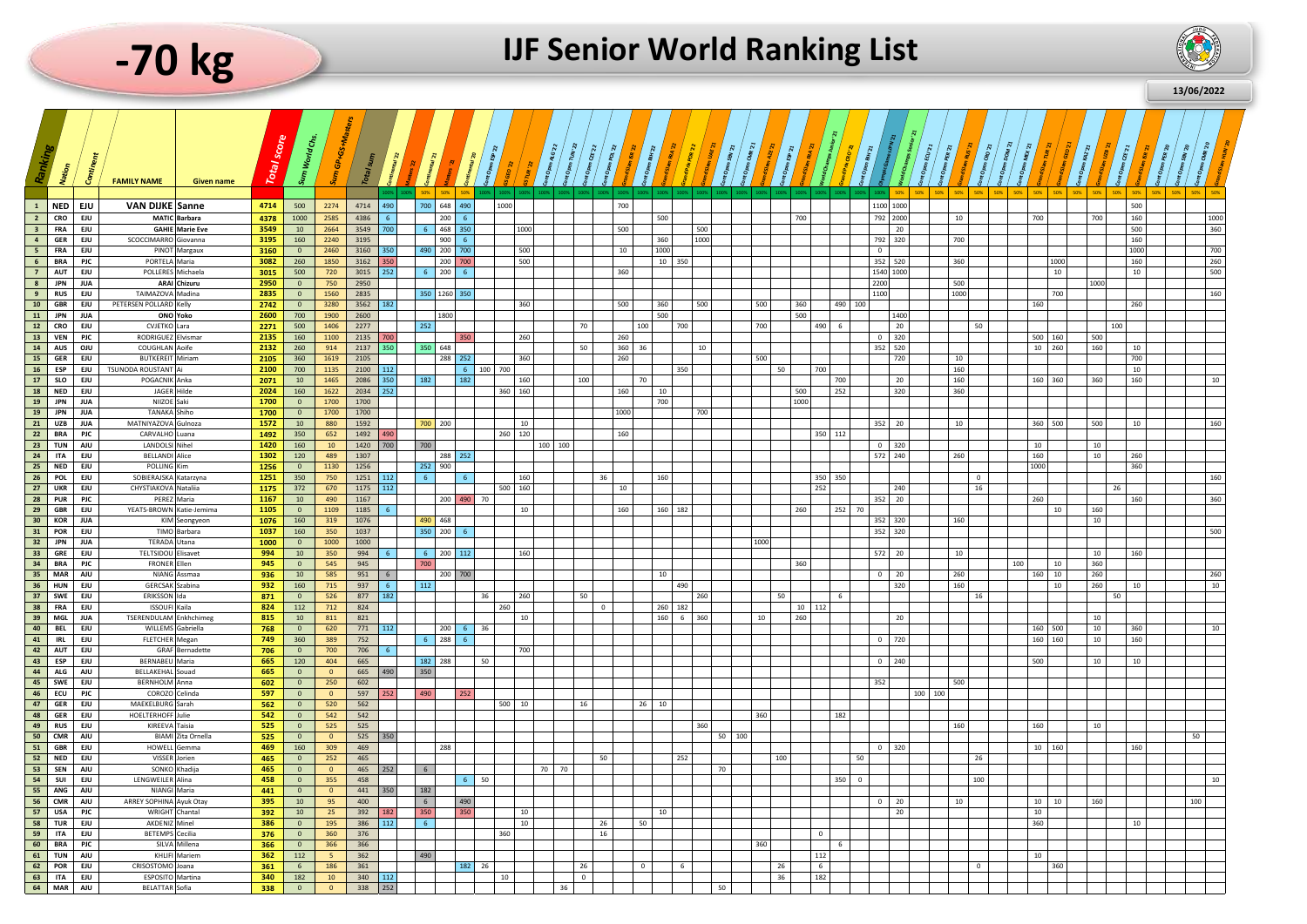| 65<br><b>CUB</b><br>PJC           | <b>GOMEZ FERIA Idelannis</b>      | 336 | $\overline{0}$          | 330             | 336    |       |                 |                |                | 160    |                | 160            | 10                   |                |           |    |                |         |                 |                |     |              |                |                |        |                |              |       |         |        |
|-----------------------------------|-----------------------------------|-----|-------------------------|-----------------|--------|-------|-----------------|----------------|----------------|--------|----------------|----------------|----------------------|----------------|-----------|----|----------------|---------|-----------------|----------------|-----|--------------|----------------|----------------|--------|----------------|--------------|-------|---------|--------|
| 66<br>CHN<br><b>JUA</b>           | SUN Xiaoqian                      | 310 | $\overline{0}$          | 135             | 310    |       | 350             |                |                |        |                |                |                      |                |           |    |                |         |                 | $\overline{0}$ |     |              |                |                | 260    | 10             |              |       |         |        |
|                                   |                                   |     |                         |                 |        |       |                 |                |                |        |                |                |                      |                | $\Omega$  |    |                |         |                 |                |     |              |                |                |        |                |              |       | $\circ$ |        |
| 67<br><b>SEN</b><br><b>AJU</b>    | <b>DIATTA Yacine</b>              | 294 | 112                     | $\overline{0}$  | 294    | 182   |                 |                |                |        |                |                |                      |                |           |    |                | 112     |                 |                |     |              |                |                |        |                |              |       |         |        |
| 68<br><b>RUS</b><br>EJU           | PROKOPENKO Alena                  | 290 | $\overline{0}$          | 234             | 290    |       |                 | 288 112        |                |        |                |                |                      |                |           |    |                |         |                 |                |     |              |                |                | 10     |                |              | 10    |         | 160    |
| 69<br><b>BUL</b><br>EJU           | <b>BRANCHEVA</b> Lidia            | 272 | $\overline{0}$          | 160             | 272    | 112   |                 |                |                | 160    |                |                |                      |                |           |    |                |         |                 |                |     |              |                |                |        |                |              |       |         |        |
| 70<br><b>KOR</b><br><b>JUA</b>    | <b>HAN</b> Heeju                  | 262 | $\overline{0}$          | 262             | 262    |       |                 |                |                |        |                |                |                      | 10 252         |           |    |                |         |                 |                |     |              |                |                |        |                |              |       |         |        |
|                                   |                                   |     |                         |                 |        |       |                 |                |                |        |                |                |                      |                |           |    |                |         |                 |                |     |              |                |                |        |                |              |       |         |        |
| 71<br><b>GER</b><br>EJU           | GALANDI Marlene                   | 262 | $\overline{0}$          | 262             | 262    |       |                 |                |                |        |                |                |                      |                |           |    |                |         | 182             |                |     |              |                |                |        |                | 160          |       |         |        |
| 72<br><b>GER</b><br>EJU           | STOLZE Friederike                 | 252 | 252                     | $\overline{0}$  | 252    |       |                 |                |                |        | $\overline{0}$ | $\overline{0}$ | $\overline{0}$       |                |           |    |                | 252     |                 |                |     |              |                |                |        |                |              |       |         |        |
| 73<br><b>TUR</b><br>EJU           | OGEL Fidan                        | 252 | $\overline{0}$          | 160             | 252    | 6.    |                 |                |                | 160    |                | 50             | 36                   |                |           |    |                |         |                 |                |     |              |                |                |        |                |              |       |         |        |
|                                   |                                   |     |                         |                 |        |       |                 |                |                |        |                |                |                      |                |           |    |                |         |                 |                |     |              |                |                |        |                |              |       |         |        |
| 74<br>ECU<br>PJC                  | GARCIA Estefania                  | 252 | $\overline{0}$          | $\mathbf 0$     | 252    | 252   |                 |                |                |        |                |                |                      |                |           |    |                |         |                 |                |     |              |                |                |        |                |              |       |         |        |
| 75<br><b>IRL</b><br><b>EJU</b>    | <b>HAWKES</b> Rachael             | 236 | $\overline{0}$          | 30 <sub>2</sub> | 256    | -6    |                 |                | 16 10          | 10     | $\circ$        | 26             |                      |                | 10 100 70 |    | $\overline{0}$ |         |                 |                |     |              | 16             |                |        |                |              |       |         |        |
| 76<br><b>UZB</b><br><b>JUA</b>    | KHOLMURODOVA Farangiz             | 231 | $\overline{0}$          | 80              | 231    |       | 252             |                |                |        |                |                |                      |                |           |    |                |         |                 |                |     |              |                |                |        |                | 50 160       |       |         |        |
|                                   |                                   |     |                         |                 |        |       |                 |                |                |        |                |                |                      |                |           |    |                |         |                 |                |     |              |                |                |        |                |              |       |         |        |
| 77<br><b>NED</b><br>EJU           | KOK Silja                         | 227 | $\overline{0}$          | $\overline{0}$  | 227    |       |                 |                | 16             |        |                | 70             |                      |                |           |    | 70             |         | 36              |                |     |              | 70             |                |        |                | $\circ$      |       |         |        |
| 78<br><b>SEN</b><br><b>AJU</b>    | <b>BADJI</b> Fatou Kine           | 225 | $\overline{0}$          | $\circ$         | 225    |       | 350             | 252            |                |        |                |                |                      |                |           |    |                |         |                 |                |     |              |                |                |        |                |              |       | 100     |        |
| 79<br>COL<br>PJC                  | <b>BONILLA Luisa</b>              | 217 | $\overline{0}$          | $\overline{0}$  | 217    | 182   |                 |                |                |        |                |                |                      |                |           |    |                |         |                 |                |     | 70           |                |                |        |                |              |       |         |        |
| 80<br><b>KAZ</b>                  | <b>BEKTASKYZY</b> Zere            |     |                         |                 |        |       |                 |                |                | 10 10  |                |                |                      |                |           |    |                |         |                 |                |     |              |                |                |        |                | 70 10        |       |         |        |
| <b>JUA</b>                        |                                   | 216 | 10                      | 45              | 216    |       | 252             |                |                |        |                | 10             |                      |                |           |    |                |         |                 |                | 20  |              | 10             |                |        |                |              | 10    |         |        |
| 81<br>GEO<br><b>EJU</b>           | <b>TCHANTURIA</b> Mariam          | 208 | 120                     | 85              | 208    |       | 6 <sup>1</sup>  |                |                |        |                |                |                      |                |           |    |                |         |                 |                | 240 |              |                |                |        | 10             | 160          |       |         |        |
| 82<br><b>HUN</b><br>EJU           | CZERLAU Jennifer                  | 198 | 182                     | $\circ$         | 198    |       |                 |                |                |        | 16             |                |                      | $\overline{0}$ |           |    |                | 182     |                 |                |     |              |                |                |        |                |              |       |         |        |
| 83<br><b>RSA</b><br>AJU           | NENOVA Anastasiya-Alexandra       | 195 | 10                      | 10              | 195    |       | 6 <sup>1</sup>  | 350            |                |        |                |                |                      |                |           |    |                |         |                 |                | 20  |              | 10             | $\overline{0}$ |        |                | 10           |       |         |        |
|                                   |                                   |     |                         |                 |        |       |                 |                |                |        |                |                |                      |                |           |    |                |         |                 |                |     |              |                |                |        |                |              |       |         |        |
| 84<br><b>NED</b><br>EJU           | DE VOOGD Margit                   | 192 | $\overline{0}$          | 5 <sub>1</sub>  | 192    |       |                 |                | $\mathbf{0}$   |        | 36             | 36             |                      |                |           |    | 36             |         | 36              |                |     |              | 36             |                |        | 10             | 50           |       |         |        |
| 85<br><b>USA</b><br>PJC           | STOUT Nicole                      | 178 | $\overline{0}$          | 37              | 178    |       |                 |                |                |        | 50             | 10             | $\overline{0}$<br>10 | 6              |           |    |                |         | 6               |                | 70  |              |                | 100            | 10     |                |              |       |         |        |
| 86<br><b>UZB</b><br><b>JUA</b>    | NAZAROVA Shokhista                | 176 | $\overline{0}$          | 176             | 176    |       |                 |                |                | 10     |                | 160            |                      | 6              |           |    |                |         |                 |                |     |              |                |                |        |                | $\mathbf{0}$ |       |         |        |
|                                   |                                   |     |                         |                 |        |       |                 |                |                |        |                |                |                      |                |           |    |                |         |                 |                |     |              |                |                |        |                |              |       |         |        |
| 87<br><b>AJU</b><br>CHA           | NGARLEMDANA Carine                | 175 | $\overline{0}$          | $\overline{0}$  | 175    |       | 182             | 350            |                |        |                |                |                      |                |           |    |                |         |                 |                |     |              |                |                |        |                |              |       |         |        |
| 88<br>CRO<br>EJU                  | VIOLIC Andela                     | 160 | $\overline{0}$          | 118             | 160    |       |                 |                | $\circ$        |        | 16             |                | $\circ$              | 6              |           |    |                |         | 112 26          |                |     |              | $\circ$        |                |        |                |              |       |         |        |
| 89<br><b>BRN</b><br><b>JUA</b>    | ALREBAI Asma                      | 150 | 10                      | 140             | 150    |       |                 |                |                |        |                |                |                      |                |           |    |                |         |                 |                | 20  |              | 10             |                | 10 260 |                |              |       |         |        |
| 90<br><b>ISR</b><br><b>EJU</b>    | GOSHEN Maya                       | 147 | $\overline{0}$          | 141             | 147    | 6     |                 |                |                | 120    |                | 10             |                      | 6              |           |    |                |         |                 |                |     |              |                |                |        |                |              |       |         | $10\,$ |
|                                   |                                   |     |                         |                 |        |       |                 |                |                |        |                |                |                      |                |           |    |                |         |                 |                |     |              |                |                |        |                |              |       |         |        |
| 91<br><b>ARG</b><br>PJC           | DELVECCHIO Victoria               | 143 | 112                     | $\overline{0}$  | 143    | 6.    |                 |                |                |        |                |                |                      |                |           |    |                | 112     |                 |                | 50  |              |                |                |        |                |              |       |         |        |
| 92<br><b>NED</b><br>EJU           | VOS Donja                         | 141 | $\circ$                 | 80              | 141    |       |                 |                | 26             |        |                |                |                      |                |           |    |                |         |                 |                |     |              |                |                |        | 160            | 70           |       |         |        |
| 93<br>ROU<br>EJU                  | MOSCALU Serafima                  | 141 | $\overline{0}$          | 36              | 141    |       | 6 <sup>1</sup>  | 112            |                | 10  10 |                |                |                      |                |           |    |                |         | 6               |                |     |              | 50             |                |        |                |              | 36 10 |         | 10     |
|                                   |                                   |     |                         |                 |        |       |                 |                |                |        |                |                |                      |                |           |    |                |         |                 |                |     |              |                |                |        |                |              |       |         |        |
| 94<br><b>AJU</b><br><b>MAR</b>    | KHAIRI Oulaya                     | 132 | $6\overline{6}$         | $\overline{0}$  | 132    |       | 252             |                |                |        |                |                |                      |                |           |    |                | 6       |                 |                |     |              |                |                |        |                |              |       |         |        |
| 95<br><b>BUR</b><br>AJU           | KABORE Aguirata                   | 126 | $\overline{0}$          | $\overline{0}$  | 126    |       | 252             |                |                |        |                |                |                      |                |           |    |                |         |                 |                |     |              |                |                |        |                |              |       |         |        |
| 95<br>CHA<br>AJU                  | MEMNELOUM Demos                   | 126 | $\overline{0}$          | $\overline{0}$  | 126    |       | $6\overline{6}$ | 252            |                |        |                |                |                      |                |           |    |                |         |                 | $\mathbf{0}$   |     |              |                |                |        |                |              |       |         |        |
|                                   |                                   |     |                         |                 |        |       |                 |                |                |        |                |                |                      |                |           |    |                |         |                 |                |     |              |                |                |        |                |              |       |         |        |
| 97<br>POL<br>EJU                  | WROBLEWSKA Eliza                  | 125 | $\overline{0}$          | 112             | 125    |       |                 |                |                |        |                |                |                      |                |           |    |                |         | 112             |                |     |              | $\mathbf{0}$   |                |        |                | 26           |       |         |        |
| 98<br><b>UKR</b><br>EJU           | KURCHENKO Yuliia                  | 124 | 6 <sup>6</sup>          | 112             | 124    | $6-1$ |                 |                |                |        |                |                |                      | 112            |           |    |                | 6       |                 |                |     |              |                |                |        |                |              |       |         |        |
| 99<br>BIH<br>EJU                  | SAMARDZIC Aleksandra              | 121 | $\overline{0}$          | 112             | 121    |       |                 | $6\phantom{1}$ |                |        |                |                | $\circ$              |                |           |    |                |         | $112$ 0         |                |     |              |                |                |        |                |              |       |         |        |
| 100<br>LTU<br>EJU                 | PILECKAITE Ugne                   | 120 | 112                     | 5 <sub>1</sub>  | 120    |       |                 | 6 <sup>1</sup> |                |        |                | $\mathbf{0}$   |                      |                |           |    |                | 112     |                 |                |     |              |                |                |        | 10             |              |       |         |        |
|                                   |                                   |     |                         |                 |        |       |                 |                |                |        |                |                |                      |                |           |    |                |         |                 |                |     |              |                |                |        |                |              |       |         |        |
| 101<br><b>GER</b><br><b>EJU</b>   | <b>BOCK</b> Samira                | 112 | 112                     | $\overline{0}$  | 112    |       |                 |                |                |        | $\overline{0}$ |                |                      |                |           |    |                | 112     |                 |                |     |              |                |                |        |                |              |       |         |        |
| 101<br><b>PUR</b><br>PJC          | COLON RODRIGUEZ Sairy             | 112 | 112                     | $\circ$         | 112    |       |                 |                |                |        |                |                |                      |                |           |    |                | 112     |                 |                |     |              |                |                |        |                |              |       |         |        |
| $101$<br><b>UZB</b><br><b>JUA</b> | SULTONOVA Mamlakat                | 112 | 112                     | $\overline{0}$  | 112    |       |                 |                |                |        |                |                |                      |                |           |    |                | $112\,$ |                 |                |     |              |                |                |        |                |              |       |         |        |
|                                   |                                   |     |                         |                 |        |       |                 |                |                |        |                |                |                      |                |           |    |                |         |                 |                |     |              |                |                |        |                |              |       |         |        |
| 104<br><b>USA</b><br>PJC          | MYERS Melissa                     | 108 | $\overline{0}$          | 26              | 108    |       |                 |                | $\circ$        |        | $\overline{0}$ | $16$ 10        | 16                   |                |           |    | 10             |         | 6               |                | 50  |              |                | 50             |        |                |              |       |         |        |
| 105<br><b>TPE</b><br><b>JUA</b>   | CHANG Ssu-Tzu                     | 101 | $\overline{0}$          | 10              | 101    |       | 182             |                |                | 10     |                |                |                      |                |           |    |                |         |                 |                |     |              |                |                |        |                |              |       |         |        |
| 106<br>COL<br>PJC                 | ALVEAR Yuri                       | 100 | $\overline{0}$          | 100             | 100    |       |                 | 200            |                |        |                |                |                      |                |           |    |                |         |                 |                |     |              |                |                |        |                |              |       |         |        |
|                                   |                                   |     |                         |                 |        |       |                 |                |                |        |                |                |                      |                |           |    |                |         |                 |                |     |              |                |                |        |                |              |       |         |        |
| 107<br><b>JPN</b><br><b>JUA</b>   | KUWAGATA Moka                     | 100 | $\overline{0}$          | $\circ$         | 100    |       |                 |                |                |        |                | 100            |                      |                |           |    |                |         |                 |                |     |              |                |                |        |                |              |       |         |        |
| 108<br><b>ALG</b><br><b>AJU</b>   | <b>BENCHALLAL</b> Dyhia           | 100 | $\overline{0}$          | $\overline{0}$  | 100    |       |                 |                |                |        | 50 50          |                |                      |                |           |    |                |         |                 |                |     |              |                |                |        |                |              |       |         |        |
| 109<br><b>JAM</b><br>PJC          | DRYSDALE DALEY Ebony              | 98  | 10                      | 85              | 98     |       |                 | 6 <sup>1</sup> | $\circ$        |        |                |                |                      |                |           |    |                |         |                 | $\circ$        | 20  |              |                |                | 10 160 |                |              |       |         |        |
|                                   |                                   |     |                         |                 |        |       |                 |                |                |        |                |                |                      |                |           |    |                |         |                 |                |     |              |                |                |        |                |              |       |         |        |
| 110<br><b>BEL</b><br>EJU          | <b>HEYNS</b> Maxine               | 82  | $\overline{0}$          | $\circ$         | 82     |       |                 |                |                |        |                | 16             |                      |                |           |    | 16             |         | 50              |                |     |              | $\overline{0}$ |                |        |                |              |       |         |        |
| 111 SWE<br>EJU                    | NILSSON Matilda                   | 56  | 6 <sup>5</sup>          | $\circ$         | 56     |       |                 |                | $\overline{0}$ |        | 26             |                |                      |                |           |    | 16             | 6       |                 |                |     |              | 16             |                |        |                | $\circ$      |       |         |        |
| 112<br><b>ISR</b><br>EJU          | AMIHAI Shaked                     | 53  | $\overline{0}$          | 37              | 53     |       |                 |                |                |        | $\overline{0}$ | 10             |                      | 6              |           |    | 16             |         | $6\overline{6}$ |                |     |              |                |                | 10 10  |                |              | 10    |         |        |
| 113<br><b>DEN</b><br>EJU          | OLSEN Laerke                      | 52  | $\overline{0}$          | 10              | 52     |       |                 |                | $\circ$        | 10     | 36             |                |                      |                |           |    |                |         |                 |                |     |              |                |                |        |                |              |       |         |        |
|                                   |                                   |     |                         |                 |        |       |                 |                |                |        |                |                |                      |                |           |    |                |         |                 |                |     |              |                |                |        |                |              |       |         |        |
| 114<br><b>USA</b><br>PJC          | <b>BERNIER</b> Katherine          | 51  | $\overline{0}$          | $\overline{0}$  | 51     |       |                 |                |                |        |                | 16             |                      |                |           |    | $\circ$        |         | $\mathbf{0}$    |                |     |              |                | 70             |        |                |              |       |         |        |
| 115<br><b>ITA</b><br><b>EJU</b>   | PEDROTTI Irene                    | 50  | $\overline{0}$          | 10              | 50     | 6.    |                 |                |                | 10     |                |                |                      |                |           |    | 16             |         | $\circ$         |                |     |              | 36             |                |        |                |              |       |         |        |
| 116<br><b>CMR</b><br>AJU          | <b>ABATSONG</b> Gwladys Francisca | 50  | $\overline{0}$          | $\circ$         | 50     |       |                 |                |                |        |                |                |                      |                |           | 50 |                |         |                 |                |     |              |                |                |        |                |              |       |         |        |
|                                   |                                   |     | $\overline{0}$          | $\overline{0}$  | $50\,$ |       |                 |                |                | 50     | $\overline{0}$ |                |                      |                |           |    |                |         |                 |                |     |              |                |                |        |                |              |       |         |        |
| 116<br><b>ALG</b><br>AJU          | BOUGHANBOUZ Douniazed             | 50  |                         |                 |        |       |                 |                |                |        |                |                |                      |                |           |    |                |         |                 |                |     |              |                |                |        |                |              |       |         |        |
| 116<br><b>FRA</b><br>EJU          | DIOLLOT Juliette                  | 50  | $\overline{0}$          | $\mathbf{0}$    | 50     |       |                 |                |                |        |                |                | 50                   |                |           |    |                |         |                 |                |     |              |                |                |        |                |              |       |         |        |
| 116<br><b>RUS</b><br>EJU          | LILUASHVILI Dali                  | 50  | $\overline{0}$          | $\overline{0}$  | 50     |       |                 |                |                |        |                |                |                      |                |           |    |                |         |                 |                |     |              | $\overline{0}$ |                |        | 100            |              |       |         |        |
| 120<br><b>FRA</b><br>EJU          | <b>EME</b> Clemence               | 42  | $\overline{0}$          | 16              | 42     |       |                 |                |                |        |                |                | $^{\circ}$           |                |           |    | 10             |         | $6 \mid 26$     |                |     |              |                |                |        |                |              |       |         |        |
|                                   |                                   |     |                         |                 |        |       |                 |                |                |        |                |                |                      |                |           |    |                |         |                 |                |     |              |                |                |        |                |              |       |         |        |
| 121<br><b>CMR</b><br>AJU          | AZEMO TEKA Ingrid                 | 41  | $\overline{0}$          | $\circ$         | 41     |       |                 |                |                |        |                |                |                      |                |           |    |                |         |                 |                |     |              |                |                |        |                |              |       |         | 70     |
| 122<br><b>TUN</b><br>AJU          | HADDADI Fatma                     | 36  | $\overline{0}$          | $\overline{0}$  | 36     |       |                 |                |                |        | 36             |                |                      |                |           |    |                |         |                 |                |     |              |                |                |        |                |              |       |         |        |
| 122 ALG<br><b>AJU</b>             | MOHAMEDI Lyna                     | 36  | $\overline{0}$          | $\circ$         | 36     |       |                 |                |                | 36     |                |                |                      |                |           |    |                |         |                 |                |     |              |                |                |        |                |              |       |         |        |
| 122<br><b>ALG</b><br>AJU          | SOUKANE Sarah                     | 36  | $\overline{0}$          | $\mathbf{0}$    | 36     |       |                 |                |                | 36     |                |                |                      |                |           |    |                |         |                 |                |     |              |                |                |        |                |              |       |         |        |
|                                   |                                   |     |                         |                 |        |       |                 |                |                |        |                |                |                      |                |           |    |                |         |                 |                |     |              |                |                |        |                |              |       |         |        |
| 125<br><b>MEX</b><br>PJC          | <b>GARCIA</b> Marcela             | 34  | 6 <sup>5</sup>          | $\mathbf{0}$    | 34     |       | 6               |                |                |        |                |                |                      |                |           |    |                | 6       |                 |                |     | $0 \quad 50$ |                | $\overline{0}$ |        |                |              |       |         |        |
| 126<br><b>GER</b><br>EJU          | MEHLAU Sarah                      | 32  | $\overline{0}$          | $\overline{0}$  | 32     |       |                 |                |                |        | 16             |                |                      |                |           |    | 16             |         |                 |                |     |              |                |                |        |                |              |       |         |        |
| 127<br>AZE<br>EJU                 | AGHAYEVA Sudaba                   | 26  | $\overline{0}$          | 10 <sup>°</sup> | 26     |       |                 |                | 16             |        | $\circ$        |                |                      |                |           | 10 |                |         |                 |                |     |              |                |                |        |                |              |       |         |        |
| 128<br><b>UKR</b><br>EJU          | LYTVYNENKO Yelyzaveta             | 26  | $\overline{0}$          | 5 <sub>1</sub>  | 26     |       |                 |                |                |        |                |                |                      |                |           |    |                |         |                 |                |     |              |                |                |        |                |              |       |         |        |
|                                   |                                   |     |                         |                 |        |       | 6 <sub>6</sub>  |                |                |        |                |                |                      |                |           |    |                |         |                 |                |     |              |                |                |        | 10             | 36           |       |         |        |
| 129 TUR<br>EJU                    | KIROGLU Ummuhan                   | 26  | $\overline{0}$          | $\mathbf{0}$    | 26     |       |                 |                |                |        |                |                | $26\phantom{.}$      |                |           |    |                |         |                 |                |     |              |                |                |        |                |              |       |         |        |
| 129 RUS<br>EJU                    | ZADVORNOVA Ksenia                 | 26  | $\overline{0}$          | $\circ$         | 26     |       |                 |                |                |        |                |                |                      |                |           |    | 26             |         |                 |                |     |              | $\circ$        |                |        |                |              |       |         |        |
| 131 AZE<br>EJU                    | HASANLI Gunel                     | 25  | $\overline{\mathbf{0}}$ | 25              | 25     |       |                 |                |                | 10     |                |                | $\mathbf{0}$         |                |           | 10 |                |         |                 |                |     |              |                |                | 10     |                |              |       |         |        |
|                                   |                                   |     |                         |                 |        |       |                 |                |                |        |                |                |                      |                |           |    |                |         |                 |                |     |              |                |                |        |                |              |       |         |        |
| 132 RUS<br>EJU                    | ZOLNIKOVA Tatiana                 | 25  | $\overline{0}$          | $\overline{0}$  | 25     |       |                 |                |                |        |                |                |                      |                |           |    |                |         |                 |                |     |              |                |                |        | 50             |              |       |         |        |
| 133 ITA<br>EJU                    | CIANO Raffaella Lelia             | 24  | $\overline{\mathbf{0}}$ | $\bullet$       | 24     |       |                 |                |                |        | 16             |                |                      |                |           |    |                |         |                 |                |     |              | 16             |                |        |                |              |       |         |        |
| 134 GAB<br><b>AJU</b>             | AGONO WORA Karene                 | 23  | 10                      | 10              | 23     |       | 6 <sup>5</sup>  |                |                |        |                |                |                      |                |           |    |                |         |                 |                | 20  |              |                |                | 10 10  |                |              |       |         |        |
|                                   |                                   |     |                         |                 |        |       |                 |                |                |        |                |                |                      |                |           |    |                |         |                 |                |     |              |                |                |        |                |              |       |         |        |
| 135 KAZ<br><b>JUA</b>             | KASHKYN Zhanar                    | 23  | $\overline{0}$          | 5 <sub>1</sub>  | 23     |       |                 |                |                |        |                |                |                      |                |           |    |                |         |                 |                |     |              |                |                |        | 10 36          |              |       |         |        |
| 136 AUT<br>EJU                    | SCHUCHTER Anna-Lena               | 22  | 6 <sub>1</sub>          | $\circ$         | 22     |       |                 |                |                |        |                | $0 \mid 16$    |                      |                |           |    |                | 6       |                 |                |     |              | $\overline{0}$ |                |        |                | $\mathbf{0}$ |       |         |        |
| 137 CAN<br>PJC                    | FIANDOR Alicia                    | 22  | $\overline{0}$          | $\overline{0}$  | 22     |       |                 |                |                |        |                | $0 \mid 16$    |                      |                |           |    | $\circ$        |         |                 |                |     |              |                |                |        |                |              |       |         |        |
| 138 RUS                           | LIALINA Ekaterina                 |     |                         |                 |        |       |                 |                |                |        |                |                |                      |                |           |    |                |         |                 |                |     |              |                |                |        |                |              |       |         |        |
| EJU                               |                                   | 18  | $\overline{0}$          | $\overline{0}$  | 18     |       |                 |                |                |        |                |                |                      |                |           |    |                |         |                 |                |     |              |                |                |        | 36             |              |       |         |        |
| 139 KAZ<br><b>JUA</b>             | MAYAKOVA Anastassiya              | 16  | 6 <sup>1</sup>          | $10$            | 16     |       |                 |                | 10             |        |                |                |                      |                |           |    |                | 6       |                 |                |     |              |                |                |        | $\overline{0}$ |              |       |         |        |
| 140 FRA<br>EJU                    | <b>BARBAUD</b> Gabrielle          | 16  | $\overline{0}$          | $\overline{0}$  | 16     |       |                 |                |                |        |                |                |                      |                |           |    |                |         | 16              |                |     |              |                |                |        |                |              |       |         |        |
| 140 FRA<br>EJU                    | DHAIBY Melanie                    | 16  | $\overline{0}$          | $\overline{0}$  | 16     |       |                 |                |                |        |                |                |                      |                |           |    | $\circ$        |         | 16              |                |     |              |                |                |        |                |              |       |         |        |
|                                   |                                   |     |                         |                 |        |       |                 |                |                |        |                |                |                      |                |           |    |                |         |                 |                |     |              |                |                |        |                |              |       |         |        |
| 140 FRA<br>EJU                    | HABERSTOCK Laura                  | 16  | $\overline{\mathbf{0}}$ | $\overline{0}$  | 16     |       |                 |                | $\overline{0}$ |        | 16             |                |                      |                |           |    |                |         | $\overline{0}$  |                |     |              |                |                |        |                |              |       |         |        |
| 140 CRO<br>EJU                    | KULIC Karla                       | 16  | $\overline{0}$          | $\overline{0}$  | 16     |       |                 |                |                |        |                |                | $16\,$               |                |           |    |                |         |                 |                |     |              | $\circ$        |                |        |                |              |       |         |        |
| 140 FRA<br>EJU                    | <b>LINON</b> Alison               | 16  | $\overline{0}$          | $\overline{0}$  | 16     |       |                 |                | $\circ$        |        |                |                |                      |                |           |    | 16             |         |                 |                |     |              |                |                |        |                |              |       |         |        |
|                                   |                                   |     |                         |                 |        |       |                 |                |                |        |                |                |                      |                |           |    |                |         |                 |                |     |              |                |                |        |                |              |       |         |        |
| 140 ITA<br>EJU                    | PAISSONI Carola                   | 16  | $\overline{0}$          | $\overline{0}$  | 16     |       |                 |                |                |        |                |                |                      |                |           |    | 16             |         |                 |                |     |              |                |                |        |                |              |       |         |        |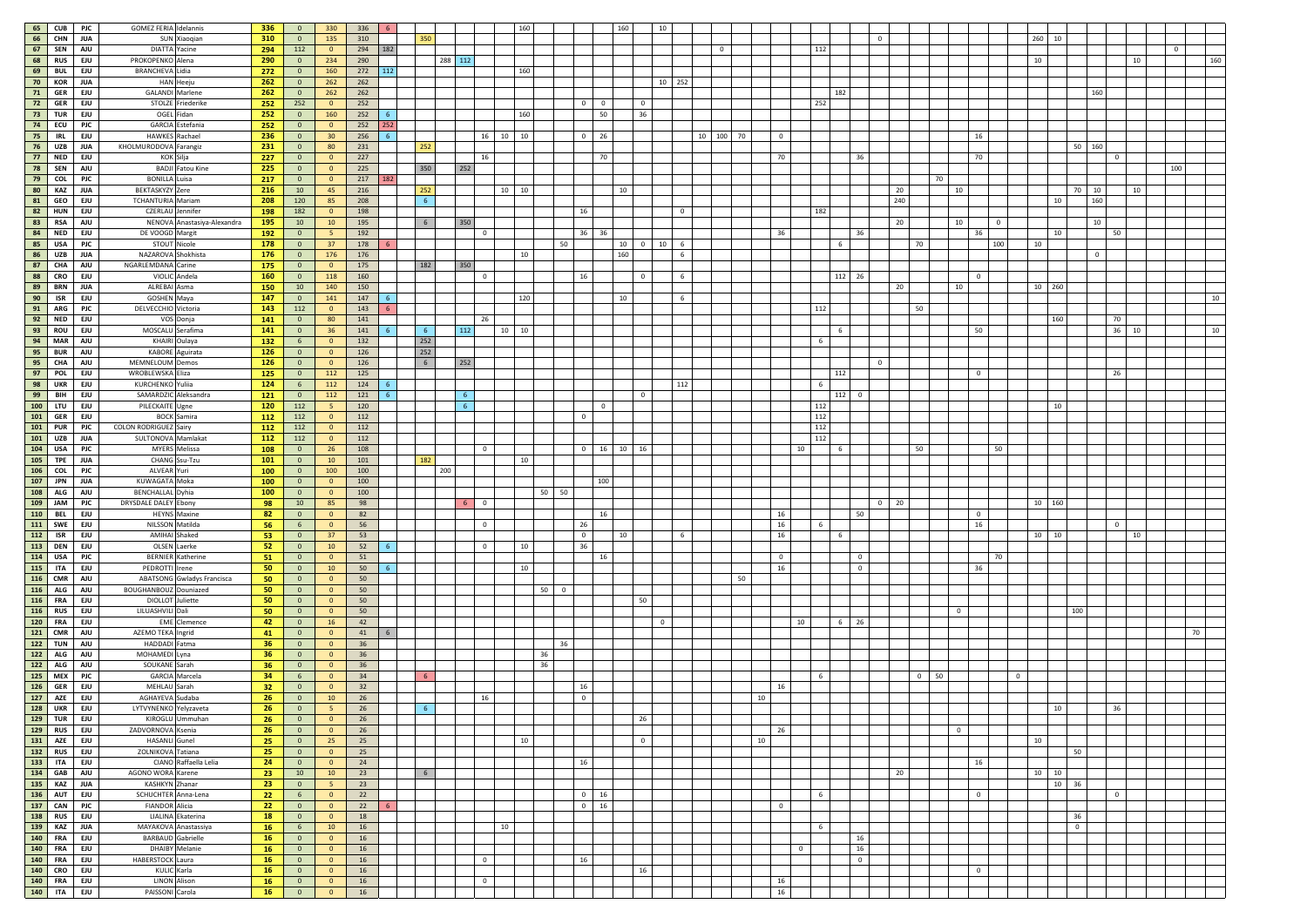| 140               | <b>GER</b> | EJU        | POHL Dena                     |                      | 16 <sup>1</sup>         | $\overline{0}$ | $\overline{0}$ | 16                      |    |                |   | 16             |    |    |  |          |    |                |              |   |                |    |              |    |  |              |                |    |    |
|-------------------|------------|------------|-------------------------------|----------------------|-------------------------|----------------|----------------|-------------------------|----|----------------|---|----------------|----|----|--|----------|----|----------------|--------------|---|----------------|----|--------------|----|--|--------------|----------------|----|----|
| 140               | <b>FRA</b> | EJU        | PREVOT Ines                   |                      | <b>16</b>               | $\overline{0}$ | $\overline{0}$ | 16                      |    |                |   |                |    | 16 |  | $\Omega$ |    |                |              |   |                |    |              |    |  |              |                |    |    |
| 140               | IND        | <b>JUA</b> | RANJEETA Ranjeeta             |                      | 16                      | $\overline{0}$ | $\overline{0}$ | 16                      |    |                |   | 16             |    |    |  |          |    |                |              |   |                |    |              |    |  |              |                |    |    |
| 140               | <b>ESP</b> | EJU        | RODRIGUEZ Sara                |                      | 16                      | $\overline{0}$ | $\overline{0}$ | 16                      |    |                |   | 16             |    |    |  |          |    |                |              |   |                |    |              |    |  |              |                |    |    |
| 140<br><b>FRA</b> |            | EJU        | SOULA Florine                 |                      | 16                      | $\overline{0}$ | $\overline{0}$ | 16                      |    |                |   | 16             |    |    |  |          |    |                |              |   |                |    |              |    |  |              |                |    |    |
| 140               | SUI        | EJU        | VETTERLI Gioia                |                      | 16                      | $\overline{0}$ | $\overline{0}$ | 16                      |    |                |   | 16             |    |    |  |          |    |                |              |   |                |    |              |    |  |              |                |    |    |
| 140               | CZE        | EJU        | ZARYBNICKA Julie              |                      | 16                      | $\mathbf{0}$   | $\overline{0}$ | 16                      |    |                |   |                |    | 16 |  |          |    |                |              |   |                |    |              |    |  |              |                |    |    |
| 153               | <b>KIR</b> | OIU        | BIRIBO Kinaua                 |                      | 15                      | 10             | -5             | 15                      |    |                |   |                |    |    |  |          |    |                |              |   | $0 \mid 20$    |    | 10           |    |  |              |                |    |    |
| 153               | KAZ        | <b>JUA</b> | NARYNOVA Moldir               |                      | 15                      | 10             | -5             | 15                      |    |                |   |                |    |    |  |          |    |                |              |   |                | 20 |              |    |  | $\mathbf{0}$ | 10             |    |    |
| 155               | <b>MGL</b> | <b>JUA</b> | MUNKHBAT Davaasuren           |                      | 15                      | $\mathbf{0}$   | 15             | 15                      |    |                |   |                |    |    |  |          | 10 |                |              |   |                |    |              |    |  |              |                |    | 10 |
| 156               | KAZ        | <b>JUA</b> | MEREKE Ayala                  |                      | 13                      | $\overline{0}$ | $\overline{0}$ | 13                      |    |                |   |                |    |    |  |          |    |                |              |   |                |    |              |    |  | 26           |                |    |    |
| 156               | POL        | EJU        | MILLER Karolina               |                      | 13                      | $\mathbf{0}$   | $\overline{0}$ | 13                      |    |                |   |                |    |    |  |          |    |                | $\mathbf{0}$ |   |                |    |              | 26 |  |              | $\overline{0}$ |    |    |
| 158               | <b>UF</b>  | UF         | DAHOUK Oula                   |                      | 10 <sup>10</sup>        | 10             | $\overline{0}$ | 10                      |    |                |   |                |    |    |  |          |    |                |              |   |                | 20 |              |    |  |              |                |    |    |
| 159               | <b>BRA</b> | <b>PJC</b> |                               | ROSA Eduarda         | 10                      | $\mathbf{0}$   | 10             | 10                      |    |                |   |                |    |    |  |          | 10 |                |              |   |                |    |              |    |  |              |                |    |    |
| 159               | GEO        | EJU        | SILAGADZE Indira              |                      | 10                      | $\overline{0}$ | 10             | 10                      |    |                |   | 10             |    |    |  |          |    |                |              |   |                |    |              |    |  |              |                |    |    |
| 159               | KAZ        | <b>JUA</b> | ZHAKYPBEKOVA Perizat          |                      | 10                      | $\overline{0}$ | 10             | 10 <sup>10</sup>        |    |                |   |                | 10 |    |  |          |    |                |              |   |                |    |              |    |  |              |                |    |    |
| 162               | BEL        | EJU        | <b>TAEYMANS</b> Roxane        |                      | 8                       | $\mathbf{0}$   | -5             | 8                       |    |                | 6 |                |    |    |  |          |    |                |              |   |                |    |              |    |  |              |                | 10 |    |
| 163               | IND        | JUA        |                               | CHANAM Rebina Devi   | -6                      | 6              | $\overline{0}$ | 6                       |    |                |   |                |    |    |  |          |    |                |              | 6 |                |    |              |    |  |              |                |    |    |
| 163               | <b>USA</b> | <b>PJC</b> | GARRIGA Isabella              |                      | -6                      | 6              | $\overline{0}$ | 6                       |    |                |   | $\overline{0}$ |    |    |  |          |    |                |              | 6 |                |    |              |    |  |              |                |    |    |
| 163               | <b>USA</b> | PJC        | GONZALEZ Shavon               |                      | -6                      | 6              | $\overline{0}$ | 6                       |    |                |   |                |    |    |  |          |    |                |              | 6 |                |    |              |    |  |              |                |    |    |
| 163               | CAN        | <b>PJC</b> |                               | LEFORT Alexandria    | -6                      | 6              | $\overline{0}$ | 6                       |    |                |   |                |    |    |  |          |    |                |              | 6 |                |    |              |    |  |              |                |    |    |
| 163<br><b>MEX</b> |            | <b>PJC</b> | SANTOS Melissa                |                      | -6                      | 6              | $\Omega$       | 6                       |    |                |   |                |    |    |  |          |    |                |              | 6 |                |    | $\mathbf{0}$ |    |  |              |                |    |    |
| 163               | KAZ        | <b>JUA</b> | TALGAT Dayana                 |                      | -6                      | -6             | $\Omega$       | 6                       |    |                |   |                |    |    |  |          |    |                | $\circ$      | 6 |                |    |              |    |  |              |                |    |    |
| 163               | KOR        | JUA        |                               | YU Hyeonji           | -6                      | 6              | $\overline{0}$ | 6                       |    |                |   |                |    |    |  |          |    |                |              | 6 |                |    |              |    |  |              |                |    |    |
| 170<br>EGY        |            | AJU        | AFNAN Shehata                 |                      | 6                       | $\overline{0}$ | $\overline{0}$ | 6                       | 6  |                |   |                |    |    |  |          |    |                |              |   |                |    |              |    |  |              |                |    |    |
| 170<br><b>SRB</b> |            | EJU        | <b>BUNCIC</b> Jovana          |                      | 6                       | $\mathbf{0}$   | $\overline{0}$ | 6                       | -6 |                |   |                |    |    |  |          |    |                |              |   |                |    |              |    |  |              |                |    |    |
| 170               | ARG        | <b>PJC</b> | CANTERO Lucia                 |                      | -6                      | $\overline{0}$ | $\overline{0}$ | 6                       | 6  |                |   |                |    |    |  |          |    |                |              |   |                |    |              |    |  |              |                |    |    |
| 170               | ANG        | AJU        | JOSE Luisa                    |                      | -6                      | $\overline{0}$ | $\Omega$       | -6                      | 6  |                |   |                |    |    |  |          |    |                |              |   |                |    |              |    |  |              |                |    |    |
| 170               | PER        | PJC        | MORALES FALCONI Xsara         |                      | -6                      | $\overline{0}$ | $\overline{0}$ | 6                       | 6  |                |   |                |    |    |  |          |    |                |              |   |                |    |              |    |  |              |                |    |    |
| 170               | CHI        | <b>PJC</b> | QUEVEDO Allyson               |                      | -6                      | $\mathbf{0}$   | $\overline{0}$ | 6                       | -6 |                |   |                |    |    |  |          |    |                |              |   |                |    |              |    |  |              |                |    |    |
| 170               | GUI        | AJU        |                               | SYLLA Mamaissata     | 6                       | $\Omega$       | $\Omega$       | 6                       | 6  |                |   |                |    |    |  |          |    | $\overline{0}$ |              |   |                |    |              |    |  |              |                |    |    |
| 170<br><b>MEX</b> |            | <b>PJC</b> | VILLARREAL Leslie             |                      | -6                      | $\overline{0}$ | $\Omega$       | -6                      | -6 |                |   |                |    |    |  |          |    |                |              |   |                |    |              |    |  |              |                |    |    |
| 178               | IJF        | IJF        | SHAHEEN Nigara                |                      | -5                      | $\overline{0}$ | -5.            | -5                      |    |                |   |                |    |    |  |          |    |                |              |   | $\overline{0}$ |    | 10           |    |  |              |                |    |    |
| 178<br><b>MGL</b> |            | <b>JUA</b> | TSOLMONBAYAR Buyanjargal      |                      | -51                     | $\overline{0}$ | -5             | 5 <sup>5</sup>          |    |                |   |                |    |    |  |          |    |                |              |   |                |    |              |    |  |              |                |    | 10 |
| 180               | MAD        | AJU        | ANDRIAMBOLOLONA Hajanirina Zo |                      | -3                      | $\overline{0}$ | $\overline{0}$ | $\overline{\mathbf{3}}$ |    |                | 6 |                |    |    |  |          |    |                |              |   |                |    |              |    |  |              |                |    |    |
| 180               | GAB        | AJU        |                               | DIALLI Philomene     | 3 <sup>1</sup>          | $\overline{0}$ | $\overline{0}$ | $\overline{\mathbf{3}}$ |    | 6 <sup>5</sup> |   |                |    |    |  |          |    |                |              |   |                |    |              |    |  |              |                |    |    |
| 180               | <b>MEX</b> | <b>PJC</b> | GALLEGOS Jessica              |                      | 3 <sup>1</sup>          | $\mathbf{0}$   | $\overline{0}$ | $\overline{3}$          |    |                | 6 |                |    |    |  |          |    |                |              |   |                |    |              |    |  |              |                |    |    |
| 180               | KEN        | AJU        | KANA Dianah                   |                      | -3                      | $\Omega$       | $\Omega$       | $\overline{3}$          |    | 6 <sup>5</sup> | 6 |                |    |    |  |          |    |                |              |   |                |    |              |    |  |              |                |    |    |
| 180<br><b>TKM</b> |            | <b>JUA</b> | MAMEDOVA Faride               |                      | 3 <sup>7</sup>          | $\mathbf{0}$   | $\Omega$       | $\overline{\mathbf{3}}$ |    | 6              |   |                |    |    |  |          |    |                |              |   |                |    |              |    |  |              |                |    |    |
| 180               | BDI        | AJU        |                               | NIRAGIRA Ange Ciella | $\overline{\mathbf{3}}$ | $\overline{0}$ | $\Omega$       | $\overline{\mathbf{3}}$ |    | 6 <sup>1</sup> | 6 |                |    |    |  |          |    |                |              |   |                |    |              |    |  |              |                |    |    |
| 180               | <b>NEP</b> | <b>JUA</b> | SHRESTHA Punam                |                      | -3                      | $\overline{0}$ | $\overline{0}$ | $\overline{3}$          |    | 6 <sup>1</sup> |   |                |    |    |  |          |    |                |              |   |                |    |              |    |  |              |                |    |    |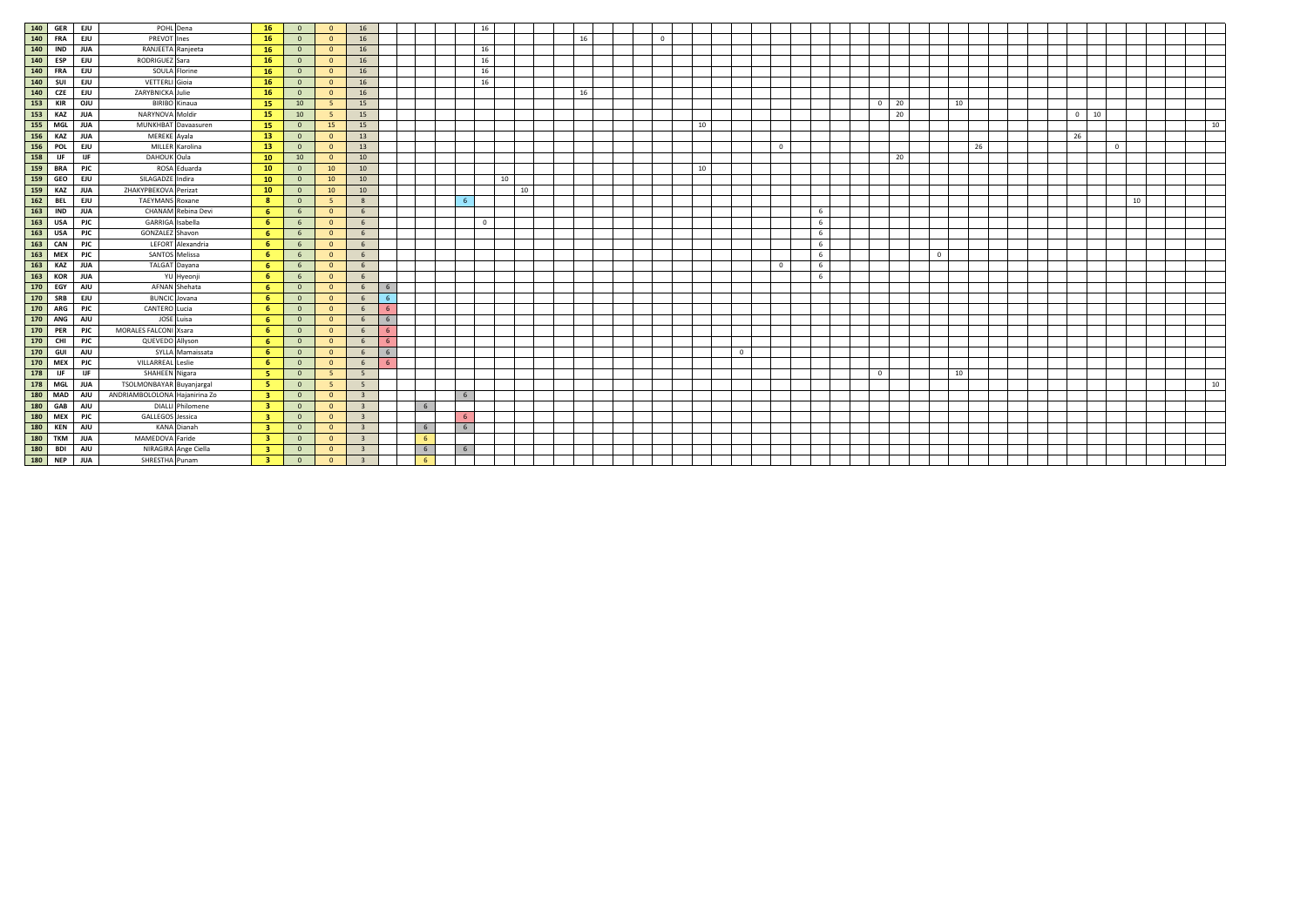# **-78 kg**

#### **IJF Senior World Ranking List**



**13/06/2022**

**Ranking Nation Continent FAMILY NAME Given name** *To***<sub>s</sub>** *To***<sub>n</sub>** *S***<sub>S</sub></del> Sum World Chs. Sum GP+GS+Masters Total sum Continental '22 Masters '22 Continental '21 Masters '21 Continental '20 Cont Open ESP '22 GS GEO '22 GS TUR '22** Cont Open ALG '22 **Cont Open TUN '22 Cont Open CZE '22 Cont Open POL '22 Grand Slam ISR '22 Cont Open BIH '22 Grand Slam FRA '22 Grand Prix POR '22 Grand Slam UAE '21 Cont Open SEN '21 Cont Open CMR '21 Grand Slam AZE '21 Cont Open ESP '21 Grand Slam FRA '21 World Champs Junior '21 Grand Prix CRO '21 Cont Open BIH '21** Olympic Games *PW*<sub>21</sub> **World Champs Senior '21 Cont Open ECU '21 Cont Open PER '21 Grand Slam RUS '21 Cont Open CRO '21 Cont Open DOM '21 Cont Open MEX '21 Grand Slam TUR '21 Grand Slam GEO '21 Cont Open KAZ '21 Grand Slam UZB '21 Cont Open CZE '21 Grand Slam ISR '21 Cont Open PER '20 Cont Open SEN '20 Cont Open CMR '20 Grand Slam HUN '20 0%** 100% 100% 50% 50% 50% 100% 100% 100% 100% 100% 100% 100% 100% 100% 100% 100% 100% 100% 100% 100% 100% 100% 100% 100% 100% 100% 50% 50% 50% 50% 50% 50% 50% 50% 50% 50% 50% 50% 50% 50% 50% 50% 50% **1 GER EJU WAGNER Anna-Maria 5203** 1000 3100 5203 200 6 1000 1000 1100 2000 1000 1000 **2 FRA EJU MALONGA Madeleine 4710** 700 1770 4710 350 1800 700 360 10 500 1540 1400 **3 NED EJU** STEENHUIS Guusje **3447** 500 1640 3447 490 490 900 700 360 572 1000 260 **4 ISR EJU** LANIR Inbar **3431** 260 2835 3456 6 6 10 10 350 500 700 500 352 520 260 260 500 500 10 **5 JPN JUA** HAMADA Shori **3330** 0 1130 3330 1260 2200 1000 **6 GER EJU** MALZAHN Luise **3291** 260 2534 3291 252 468 490 360 10 1000 500 520 500 360 **7 BRA PJC** AGUIAR Mayra **2920** 160 960 2920 700 700 260 1100 320 **8 POL EJU** PACUT-KLOCZKO Beata **2799** 160 1931 2799 6 700 288 252 1000 252 352 320 700 360 10 **9 FRA EJU** TCHEUMEO Audrey **2776** 0 2650 2776 252 200 360 500 1000 10 360 1000 <mark>10 RUS</mark> EJU BABINTSEVA|Aleksandra <mark>2482 0 1910 2573 1 6 200 182 1 1 1 1 1 1 10 1 10 1 1000 1 572 1 360 1 360 1 360 260 1260 1 360</mark> **11 KOR JUA** YOON Hyunji **2482** 0 1340 2482 700 200 360 700 792 360 **12 GER EJU** BOEHM Alina **2470** 0 1770 2470 700 700 10 700 360 **13 UKR EJU** TURCHYN Anastasiya **2430** 360 1621 2518 182 6 288 6 260 182 360 352 720 500 260 10 160 160 260 **14 NED EJU** STEVENSON Karen **2405** 0 2405 2405 200 500 260 360 700 10 700 260 **15 GBR EJU** REID Emma **2333** 0 2312 2493 6 260 10 360 252 1000 50 350 100 160 50 **16 CRO EJU** PRODAN Karla **2157** 160 1619 2306 288 350 500 10 352 320 360 360 700 500 10 **17 NED EJU** AUSMA Natascha **1949** 0 1940 1949 6 6 500 260 700 160 1000 500 **18 GBR EJU** POWELL Natalie **1931** 0 1749 1931 182 648 500 160 500 260 0 10 **19 JPN JUA** UMEKI Mami **1700** 500 1200 1700 700 1000 1000 **20 VEN PJC** LEON Karen **1560** 160 695 1570 490 350 200 350 500 0 320 100 10 10 160 10 **21 ITA EJU** BELLANDI Alice **1500** 0 1150 1500 350 160 500 490 **22 KOR JUA** LEE Jeongyun **1419** 0 1244 1419 350 288 500 350 500 **23 POR EJU** SAMPAIO Patricia **1366** 0 671 1366 252 182 160 500 6 352 10 **24 SLO EJU** BROLIH Patricija **1328** 160 1170 1333 6 6 160 360 10 490 320 10 260 10 10 10 **25 CUB PJC** ANTOMARCHI Kaliema **1281** 10 234 1281 490 468 792 20 **26 NED EJU** VERKERK Marhinde **1025** 360 574 1025 182 648 6 720 500 **27 ALG AJU** OUALLAL Kaouthar **1000** 10 115 1000 700 350 200 350 20 10 10 10 **28 KOS EJU** KUKA Loriana **980** 0 705 980 252 900 350 100 0 10 500 **29 FRA EJU** POSVITE Fanny Estelle **975** 0 800 975 350 200 0 700 700 **30 RUS EJU** SHMELEVA Antonina **950** 160 795 1046 6 200 182 320 260 500 260 10 360 **31 GER EJU** OLEK Anna Monta **900** 700 0 900 100 100 700 **32 GER EJU** ZENKER Teresa **893** 0 790 893 6 100 360 350 160 **33 AUT EJU** GRAF Bernadette **867** 160 180 867 350 352 320 360 **34 UKR EJU** LYTVYNENKO Yelyzaveta **808** 252 482 808 6 50 360 0 10 112 252 36 **35 ITA EJU** STANGHERLIN Giorgia **733** 10 385 733 112 112 252 10 360 100 20 10 10 10 **36 ECU PJC** CHALA Vanessa **710** 10 350 710 700 200 700 0 20 500 **37 JPN JUA** TAKAYAMA Rika **710** 0 710 710 10 700 **38 LTU EJU** DUDENAITE Migle **682** 0 640 682 6 10 0 10 260 360 36 **39 CHN JUA** MA Zhenzhao **675** 0 430 675 490 0 360 500 **40 MAR AJU** YATIM Hafsa **675** 0 10 675 350 490 10 70 **41 NED EJU** VAN HEEMST Yael **655** 490 10 655 70 10 490 100 70 **42 NZL | OJU** DE VILLIERS Moira <mark>650 |</mark> 0 | 0 | 650 | 350 | | | | | | | 100 | 100 | 50 | 50 **43 CMR AJU** ARREY SOPHINA Ayuk Otay **590** 0 0 590 490 100 **44 GAB AJU** MAZOUZ Sarah-Myriam **585** 160 180 585 200 490 0 320 160 **45 DOM PJC** SILVESTRE Eiraima **520** 0 0 520 350 50 70 100 **46 COD AJU** BRANSER Marie **500** 10 90 500 700 700 0 20 10 160 10 100 **47 UZB JUA** KURBANBAEVA Iriskhon **457** 122 332 457 6 10 0 182 112 20 10 10 260 **48 GER EJU** IGL Raffaela **448** 350 0 448 26 36 36 350 **49 USA PJC** PAPADAKIS Nefeli **414** 10 159 414 350 288 490 0 20 10 10 10 **50 NED EJU** VAN HARSELAAR Renee **407** 0 332 407 252 50 160 100 **51 CMR AJU** DJENGUE MOUNE Georgika Wesly **400** 0 0 400 350 50 0 **52 FRA EJU** BUTTIGIEG Chloe **366** 0 260 366 36 260 70 0 **53 BEL EJU** BERGER Sophie **360** 10 357 370 6 6 0 252 20 10 10 10 160 10 10 **54 BRA PJC** RAMOS Eliza **350** 350 0 350 350 **55 CIV AJU** FOFANA Fatim **312** 0 10 312 6 252 70 10 100 0 **56 FRA EJU** NGELEBEYA Liz **302** 252 0 302 252 50 **57 PER PJC** FIGUEROA Camila **302** 0 0 302 252 100 **58 GEO** | EJU | TCHANTURIA Mariam | <mark>276 |</mark> 0 | 260 | 276 | | | | | | | | | | | | | | | 16 **59 FRA EJU** CAMARA Sama Hawa **260** 0 260 260 0 260 **60 TUN AJU** MZOUGUI Sarra **255** 0 80 255 350 160 **61 RSA AJU** LANG Katja **252** 0 0 252<br>**61 CUB PIC** MAIDELINES Gorpuet 252 0 0 252 **61 CUB PJC MAIDELINES** Gorguet **252** 0 0 252<br> **63 GER** EJU SCHMID Lea 234 0 182 234 **63 GER EJU** SCHMID Lea **234** 0 182 234 26 26 182 **64 POL EJU** LICKUN Sandra **226** 0 160 226 1 1 1 1 160 160 160 160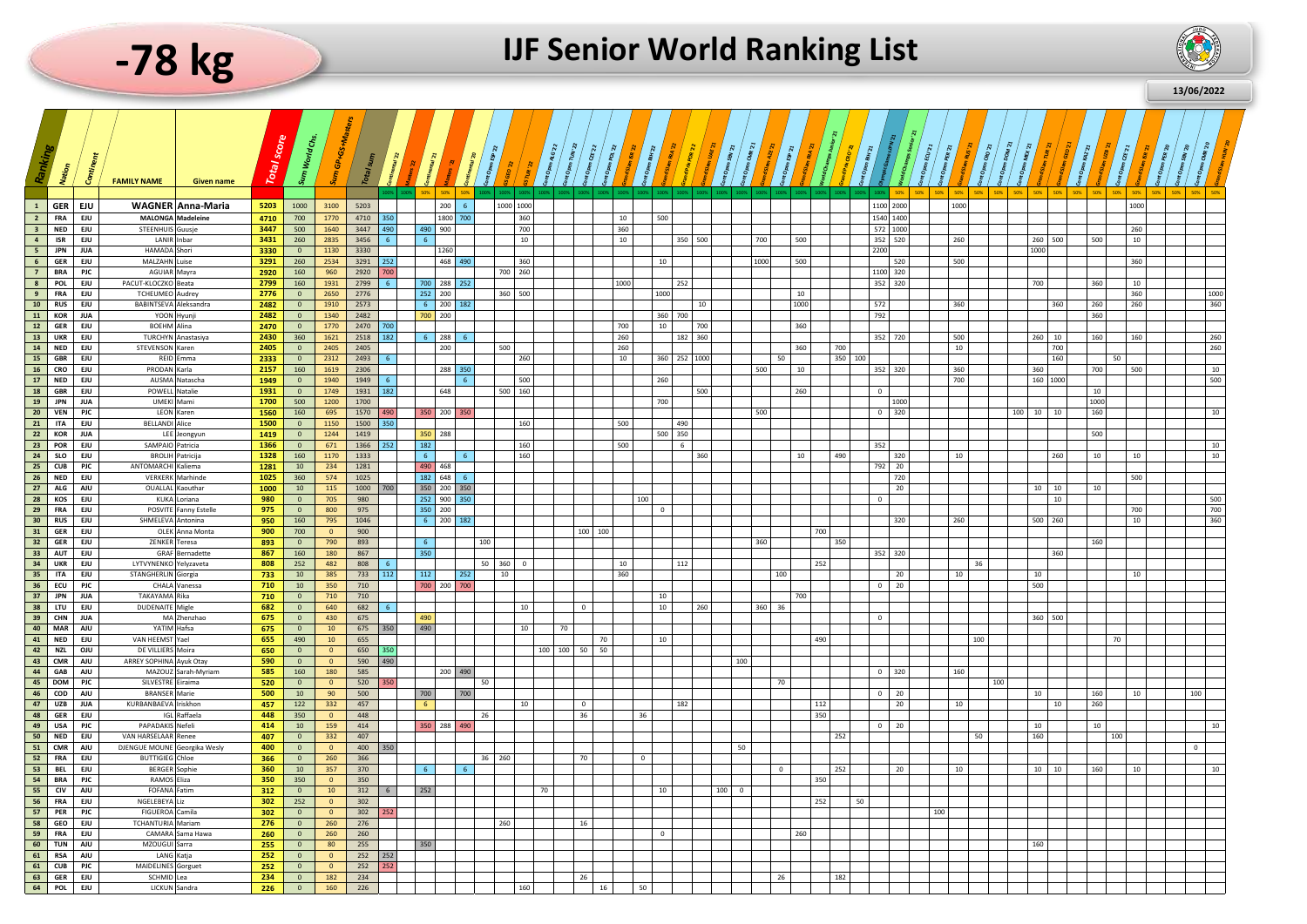| 65         | <b>ITA</b><br>EJU                             | POLITI Linda                               | 205                 | $\overline{0}$                   | 15                               | 205                               |                |                |                | 70 10        |       | $\Omega$                 |                | 70             |                 |    |    | $\Omega$       |     | 50         |              | $\Omega$           |                      |                | 10           |    |     |
|------------|-----------------------------------------------|--------------------------------------------|---------------------|----------------------------------|----------------------------------|-----------------------------------|----------------|----------------|----------------|--------------|-------|--------------------------|----------------|----------------|-----------------|----|----|----------------|-----|------------|--------------|--------------------|----------------------|----------------|--------------|----|-----|
| 66         | KAZ<br><b>JUA</b>                             | PARAGULGOVA Madina                         | 195                 | 182                              | $\overline{0}$                   | 195                               |                |                |                |              |       |                          |                |                |                 |    |    |                | 182 |            |              |                    |                      | 26             |              |    |     |
| 67         | CHN<br><b>JUA</b>                             | CHEN Fei                                   | 185                 | $\overline{0}$                   | 10                               | 185                               |                | 350            |                |              |       |                          |                |                |                 |    |    |                |     |            |              |                    | $10 \mid 10$         |                |              |    |     |
| 68         | LAT<br>EJU                                    | DOLGILEVICA Una                            | 182                 | 182                              | $\overline{0}$                   | 182                               |                |                |                |              |       |                          |                |                |                 |    |    |                | 182 |            |              |                    |                      |                |              |    |     |
| 69         |                                               |                                            | 182                 |                                  |                                  |                                   |                |                |                |              |       |                          |                |                |                 |    |    |                |     |            |              |                    |                      |                |              |    |     |
| 70         | CHI<br>PJC<br><b>TUR</b><br>EJU               | VENEGAS Karina<br>DAHARLI Serdem           | 176                 | $\overline{0}$<br>$\overline{0}$ | $\overline{0}$<br>160            | 182<br>176                        |                |                |                |              | 160   |                          |                | 16             |                 |    |    |                |     |            |              |                    |                      |                |              |    |     |
|            | <b>CRC</b><br><b>PJC</b>                      | <b>BRENES</b> Diana                        |                     | $\overline{0}$                   | $\overline{0}$                   | 175                               |                |                |                |              |       |                          |                |                |                 |    |    |                |     |            |              |                    |                      |                |              |    |     |
| 71         |                                               |                                            | 175                 |                                  |                                  |                                   |                |                | 350            |              |       |                          |                |                |                 |    |    |                |     |            |              |                    |                      |                |              |    |     |
| 72         | <b>RUS</b><br>EJU<br>CRO                      | NIKIFOROVA Niurguiana                      | 170                 | 10<br>$\mathbf 0$                | 160<br>6                         | 170<br>161                        |                |                |                | $\circ$      |       | 50                       |                | 50             | 6               |    |    |                |     | 36         | 20           | $\mathbf{0}$<br>26 | 160                  |                | 160          |    |     |
| 73         | EJU                                           | PAVIC Petrunjela<br>CARDENAS Liliana       | 161                 |                                  |                                  |                                   |                |                |                |              |       |                          |                |                |                 |    |    |                |     |            |              |                    |                      |                |              |    |     |
| 74         | <b>MEX</b><br>PJC                             |                                            | 161                 | $\overline{0}$                   | $\overline{0}$                   | 161                               |                | 252            | 6              |              |       |                          |                |                |                 |    |    |                |     |            |              |                    | 70                   |                |              |    |     |
| 75         | <b>TUR</b><br>EJU                             | YILMAZ Nurcan                              | 160                 | $\overline{0}$                   | 160                              | 160                               |                |                |                |              | 160   |                          |                | $\overline{0}$ |                 |    |    |                |     |            |              |                    |                      |                |              |    |     |
| 76         | ARG<br>PJC                                    | CANTERO Lucia                              | 146                 | $10\,$                           | $10\,$                           | 146                               |                | 252            | 6              |              |       |                          |                |                |                 |    |    |                |     |            | 20           |                    | 10<br>$\overline{0}$ |                |              |    | 10  |
| 77         | <b>ITA</b><br>EJU                             | MENGUCCI Carolina                          | 138                 | 112                              | $\overline{0}$                   | 138                               |                |                |                |              |       |                          | 26             |                |                 |    |    |                | 112 |            |              |                    |                      |                |              |    |     |
| 78         | <b>TPE</b><br><b>JUA</b>                      | SHIH Liu Li-Ling                           | 136                 | $\overline{0}$                   | 10                               | 136                               |                | 252            |                |              | 10    |                          |                |                |                 |    |    |                |     |            |              |                    |                      |                |              |    |     |
| 79         | <b>NED</b><br>EJU                             | <b>HECK</b> Christina                      | 134                 | $\overline{0}$                   | $\overline{0}$                   | 134                               |                |                |                | 36           |       |                          | 36             |                |                 |    |    | 26             |     | 36         |              |                    |                      |                |              |    |     |
| 80         | CAN<br>PJC                                    | GODBOUT Coralie                            | 131                 | 112                              | 10                               | 131                               |                | 6 <sup>5</sup> |                |              |       | $\overline{0}$           | $\circ$        |                |                 | 10 |    |                | 112 |            |              |                    |                      |                |              |    |     |
| 81         | <b>NGR</b><br><b>AJU</b>                      | ASONYE Joy Oluchi                          | 126                 | $\overline{0}$                   | $\overline{0}$                   | 126                               |                | 252            |                |              |       |                          |                |                |                 |    |    |                |     |            |              |                    |                      |                |              |    |     |
| 81         | <b>TPE</b><br><b>JUA</b>                      | HSU WANG Shu Huei                          | 126                 | $\overline{0}$                   | $\overline{0}$                   | 126                               |                | 252            |                |              |       |                          |                |                |                 |    |    |                |     |            |              |                    |                      |                |              |    |     |
| 83         | <b>RUS</b><br>EJU                             | LIKHACHEVA Viktoriia                       | 112                 | 112                              | $\overline{0}$                   | 112                               |                |                |                |              |       |                          |                |                |                 |    |    |                | 112 |            |              |                    |                      |                |              |    |     |
| 83         | <b>RUS</b><br>EJU                             | ORLOVA Liubov                              | 112                 | 112                              | $\overline{0}$                   | 112                               |                |                |                |              |       |                          |                |                |                 |    |    |                | 112 |            |              |                    |                      |                |              |    |     |
| 85         | <b>ALG</b><br><b>AJU</b>                      | ICHALLAL Louiza                            | 106                 | $\overline{0}$                   | $\overline{0}$                   | 106                               |                |                |                |              | 50    | 50                       |                |                |                 |    |    |                |     |            |              |                    |                      |                |              |    |     |
| 86         | <b>MNE</b><br>EJU                             | PEKOVIC Jovana                             | 104                 | 10                               | 85                               | 104                               | 6 <sup>1</sup> | 6              |                |              |       |                          |                |                |                 |    |    |                |     |            | $0 \quad 20$ |                    | 160 10               |                |              |    |     |
| 87         | <b>FRA</b><br>EJU                             | PIERRET Julie                              | 86                  | $\overline{0}$                   | $\mathbf{0}$                     | 86                                |                |                |                | 16           |       |                          |                |                |                 |    |    | $^{\circ}$     |     | 70         |              |                    |                      |                |              |    |     |
| 88         | ESP<br>EJU                                    | PEREZ GOMEZ Lucia                          | 82                  | $\overline{0}$                   | $\overline{0}$                   | 82                                | 6.             |                |                | $\circ$      |       |                          | 26 50          |                |                 |    |    | $\overline{0}$ |     |            |              |                    |                      |                |              |    |     |
| 89         | MGL<br><b>JUA</b>                             | OTGON Munkhtsetseg                         | 80                  | $\overline{0}$                   | 80                               | 80                                |                |                |                |              |       |                          |                |                |                 |    |    |                |     |            | $\mathbf{0}$ |                    |                      |                |              |    | 160 |
| 89         | GER<br>EJU                                    | ZIECH Maike                                | 80                  | $\overline{0}$                   | 80                               | 80                                |                |                |                |              |       |                          |                |                |                 |    |    |                |     |            |              |                    |                      |                | 160          |    |     |
| 91         | <b>CMR</b>                                    | AJU MANGA KOUNOU BOULI Marie Goretti AnaiS | 70                  | $\overline{0}$                   | $\overline{0}$                   | 70                                |                |                |                |              |       |                          |                |                |                 |    | 70 |                |     |            |              |                    |                      |                |              |    |     |
| 92         | ESP<br>EJU                                    | FERNANDEZ CAMPILLO Sara                    | 68                  | $\circ$                          | $\mathbf 0$                      | 68                                |                |                |                | 16           |       | 16                       | $\overline{0}$ |                |                 |    |    | 36             |     |            |              |                    |                      |                |              |    |     |
| 93         | <b>FRA</b><br>EJU                             | FERNANDEZ Marie                            | 58                  | $\overline{0}$                   | 6                                | 58                                |                |                |                |              |       | 16                       | 36             |                | 6               |    |    |                |     |            |              |                    |                      |                |              |    |     |
| 94         | CZE<br>EJU                                    | MATEJCKOVA Alice                           | 56                  | 10                               | $\circ$                          | 56                                |                |                | 6 <sup>1</sup> |              |       |                          |                |                |                 |    |    |                |     | $\circ$    | 20           | 50                 |                      |                |              | 36 |     |
| 95         | POL<br>EJU                                    | DZIOPA Paulina                             | 55                  | $\overline{0}$                   | 11                               | 55                                |                |                |                |              |       |                          | $\mathbf{0}$   | 26             |                 |    |    |                |     | 6          |              | 36                 |                      |                |              |    | 10  |
| 96         | <b>TUN</b><br><b>AJU</b>                      | AKKAB Arij                                 | 50                  | $\overline{0}$                   | $\overline{0}$                   | 50                                |                |                |                |              |       | 50                       |                |                |                 |    |    |                |     |            |              |                    |                      |                |              |    |     |
| 96         | <b>RUS</b><br>EJU                             | <b>BUKREEVA</b> Marina                     | 50                  | $\overline{0}$                   | $\overline{0}$                   | 50                                |                |                |                |              |       |                          |                |                |                 |    |    |                |     |            |              | $\overline{0}$     |                      | 100            |              |    |     |
| 96         | <b>NZL</b><br>OJU                             | MACKEY Hayley                              | 50                  | $\overline{0}$                   | $\mathbf 0$                      | $50\,$                            | $\Omega$       |                |                |              |       | $50$ 0<br>$\overline{0}$ | $\circ$        |                |                 |    |    |                |     |            |              |                    |                      |                |              |    |     |
| 96         | <b>ITA</b><br>EJU                             | ROSETTA Melora                             | 50                  | $\overline{0}$                   | $\mathbf{0}$                     | 50                                |                |                |                |              |       |                          | $\circ$        |                |                 |    |    | 50             |     |            |              |                    |                      |                |              |    |     |
| 100        | KAZ<br><b>JUA</b>                             | JANGELDINA Aruna                           | 48                  | $\overline{0}$                   | 30 <sup>2</sup>                  | 48                                |                |                |                |              | 10 10 |                          | 10             |                |                 |    |    |                |     |            |              |                    |                      | 36             |              |    |     |
| 101        | <b>MGL</b><br><b>JUA</b>                      | BATBAYAR Erdenet-Od                        | 45                  | $10\,$                           | 35                               | 45                                |                |                |                |              |       |                          |                |                |                 | 10 | 10 | 10             |     |            | 20           |                    |                      |                |              |    | 10  |
| 102        | <b>NED</b><br><b>EJU</b>                      | <b>DERKS</b> Lieke                         | 42                  | $6\overline{6}$                  | $\mathbf{0}$                     | 42                                |                |                |                |              |       |                          |                | 36             |                 |    |    |                | 6   |            |              | $\mathbf{0}$       |                      |                |              |    |     |
| 103        | <b>TUN</b><br><b>AJU</b>                      | <b>BAHRINI</b> Rahma                       | 36                  | $\overline{0}$                   | $\overline{0}$                   | 36                                |                |                |                |              |       | 36                       |                |                |                 |    |    |                |     |            |              |                    |                      |                |              |    |     |
| 103        | <b>GER</b><br>EJU                             | FABER Christina                            | 36                  | $\mathbf 0$                      | $\mathbf{0}$                     | 36                                |                |                |                |              |       | 36                       |                |                |                 |    |    |                |     |            |              |                    |                      |                |              |    |     |
| 105        | <b>RUS</b><br>EJU                             | LIALINA Tatiana                            | 35                  | $\overline{0}$                   | 10 <sup>°</sup>                  | 35                                |                |                |                |              |       |                          |                |                |                 |    | 10 |                |     |            |              |                    |                      | 50             |              |    |     |
| 106        | <b>ITA</b><br>EJU                             | PROSDOCIMO Alessandra                      | 35                  | $\overline{0}$                   | $\overline{0}$                   | 35                                |                |                |                |              |       |                          |                |                |                 |    |    |                |     |            |              | 70                 |                      |                |              |    |     |
| 107        | <b>USA</b><br>PJC                             | STOUT Nicole                               | 33                  | $\overline{0}$                   | 5 <sub>1</sub>                   | 33                                |                | 6 <sup>1</sup> |                |              |       |                          |                |                |                 |    |    |                |     |            |              |                    | 50                   |                |              |    | 10  |
| 108        | GER<br>EJU                                    | <b>GALANDI</b> Marlene                     | 26                  | $\overline{0}$                   | $\circ$                          | 26                                |                |                |                |              |       |                          | 26             |                |                 |    |    |                |     |            |              |                    |                      |                |              |    |     |
| 108        | <b>AUT</b><br>EJU                             | HOELLWART Maria                            | 26                  | $\overline{0}$                   | $\overline{0}$                   | 26                                |                |                |                | $\mathbf{0}$ |       | $\mathbf{0}$             |                |                |                 |    |    |                |     | 26         |              | $\mathbf{0}$       |                      |                |              |    |     |
| 108        | <b>UKR</b><br>EJU                             | KURCHENKO Yuliia                           | 26                  | $\overline{0}$                   | $\overline{0}$                   | 26                                |                |                |                | 26           |       |                          |                |                |                 |    |    |                |     |            |              |                    |                      |                |              |    |     |
| 108        | SRB<br>EJU                                    | TUBA Una Svetlana                          | 26                  | $\overline{0}$                   | $\mathbf{0}$                     | 26                                |                |                |                |              |       |                          |                | 26             |                 |    |    |                |     |            |              |                    |                      |                |              |    |     |
| 112        | <b>AUT</b><br>EJU                             | HUNGER Marlene                             | 25                  | $\overline{0}$                   | $\mathbf{0}$                     | 25                                |                |                |                | $\mathbf{0}$ |       | $\circ$                  | $\mathbf{0}$   |                |                 |    |    |                |     |            |              |                    |                      |                |              | 50 |     |
| 112        | <b>RUS</b><br><b>EJU</b>                      | VORONINA Svetlana                          | 25                  | $\overline{\mathbf{0}}$          | $\overline{0}$                   | 25                                |                |                |                |              |       |                          |                |                |                 |    |    |                |     |            |              |                    |                      | 50             |              |    |     |
| 114        | <b>HUN</b><br>EJU                             | MESZAROS Anett                             | 23                  | $\overline{0}$                   |                                  |                                   |                |                |                |              |       |                          |                |                |                 |    |    |                |     |            |              |                    |                      |                |              |    |     |
| 114        | <b>UZB</b><br><b>JUA</b>                      | YULDASHEVA Nodira                          |                     |                                  |                                  |                                   |                |                |                |              |       |                          |                |                |                 |    |    |                |     |            |              |                    |                      |                |              |    |     |
| 116        | <b>FRA</b><br><b>EJU</b>                      |                                            |                     |                                  | 5 <sub>1</sub><br>5              | 23                                |                |                |                |              |       |                          |                |                |                 |    |    |                |     |            |              |                    |                      | 10             |              | 36 |     |
| 117        | <b>ISR</b><br>EJU                             |                                            | 23                  | $\overline{0}$                   |                                  | 23                                |                |                |                |              |       |                          |                |                |                 |    |    |                |     |            |              |                    |                      | 36             | 10           |    |     |
| 118        |                                               | MAGASSA Habi                               | 22                  | $\overline{0}$                   | 6 <sup>1</sup>                   | 22                                |                |                |                |              |       |                          |                | 16             | 6               |    |    | $\circ$        | 6   |            |              |                    |                      |                |              |    |     |
| 118        |                                               | MISHINER Yuli Alma                         | 16                  | $6\overline{6}$<br>$\mathbf{0}$  | 10<br>$\mathbf{0}$               | 16                                |                |                |                |              |       |                          | 10             |                |                 |    |    |                |     |            |              |                    |                      |                |              |    |     |
| 118        | <b>JPN</b><br><b>JUA</b><br><b>FRA</b><br>EJU | KURODA Aki<br>LAVILLONNIERE Irene          | 16<br>16            | $\overline{0}$                   | $\overline{0}$                   | 16<br>16                          |                |                |                | 16           |       |                          | 16             |                |                 |    |    |                |     |            |              |                    |                      |                |              |    |     |
|            | EJU                                           | LOBNIK Metka                               |                     | $\overline{0}$                   | $\overline{0}$                   | 16                                |                |                |                |              |       | 16                       |                | $\overline{0}$ |                 |    |    |                |     |            |              |                    |                      |                |              |    |     |
| 118        | <b>SLO</b><br>POL<br>EJU                      | MUSZYNSKA Paulina                          | 16<br>16            | $\overline{0}$                   | $\overline{0}$                   | 16                                |                |                |                |              |       |                          | 16             |                |                 |    |    |                |     |            |              |                    |                      |                |              |    |     |
| 118        | POR<br>EJU                                    | PAIVA Carolina                             | 16                  | $\overline{0}$                   | $\overline{0}$                   | 16                                |                |                |                | 16           |       |                          |                |                | $\overline{0}$  |    |    |                |     |            |              |                    |                      |                |              |    |     |
|            |                                               |                                            |                     |                                  |                                  |                                   |                |                |                |              |       |                          |                |                |                 |    |    |                |     |            |              |                    |                      |                |              |    |     |
| 118<br>118 | <b>SLO</b><br>EJU<br><b>GBR</b><br>EJU        | SKAZA Dona<br><b>TYTLER</b> Rachel         | 16<br>16            | $\mathbf{0}$<br>$\overline{0}$   | $\mathbf{0}$<br>$\mathbf{0}$     | 16<br>16                          |                |                |                |              |       |                          | $0 \quad 16$   | 16             |                 |    |    | $\circ$        |     |            |              | $\mathbf{0}$       |                      |                |              |    |     |
| 118        | <b>FRA</b><br>EJU                             | ZATCHI BI Oceane                           | 16                  | $\overline{0}$                   | $\mathbf{0}$                     | 16                                |                |                |                | 16           |       |                          |                |                |                 |    |    |                |     | $^{\circ}$ |              |                    |                      |                |              |    |     |
|            | <b>JUA</b>                                    | TILEUKHANOVA Nazerke                       |                     | $\mathbf{0}$                     | 15                               | 15                                |                |                |                |              |       |                          | 10             |                |                 |    |    |                |     |            |              |                    |                      | $\overline{0}$ | 10           |    |     |
| 126<br>127 | KAZ<br>THA<br><b>JUA</b>                      | OEDA Ikumi                                 | 15<br>13            | 10                               | $\mathbf{0}$                     | 13                                |                | 6              |                |              |       |                          |                |                |                 |    |    |                |     |            | 20           |                    |                      |                |              |    |     |
|            |                                               |                                            |                     |                                  |                                  |                                   |                |                |                |              |       |                          |                |                |                 |    |    |                |     |            |              |                    |                      |                |              |    |     |
| 128        | KAZ<br><b>JUA</b>                             | KAPSALYKOVA Saida                          | 13                  | $\mathbf 0$                      | $\overline{0}$                   | 13                                |                |                |                |              |       |                          |                |                |                 |    |    |                |     |            |              |                    |                      | 26             |              |    |     |
|            | <b>128 HUN EJU</b>                            | SALANKI Evelin                             | 13                  | $\overline{\mathbf{0}}$          | $\overline{0}$                   | 13                                |                |                |                |              |       |                          |                |                |                 |    |    |                |     |            |              | 26                 |                      |                |              |    |     |
|            | 128 AUS OJU                                   | USENKO Olena                               | 13                  | $\overline{0}$                   | $\overline{0}$                   | 13                                |                |                |                |              |       | $\overline{0}$           | $\circ$        | $\mathbf 0$    |                 |    |    |                |     |            |              | $\circ$            |                      | $\mathbf{0}$   |              | 26 |     |
| 131        | <b>BRA</b><br><b>PJC</b>                      | <b>FREITAS Beatriz</b>                     | 12                  | $6\overline{6}$                  | 6 <sub>5</sub>                   | 12                                |                |                |                |              |       |                          |                |                | $6\overline{6}$ |    |    |                | 6   |            |              |                    |                      |                |              |    |     |
|            | 131 MGL<br><b>JUA</b>                         | OTGONBAYAR Khuslen                         | $12$                | 6 <sup>1</sup>                   | 6 <sup>5</sup>                   | 12                                |                |                |                |              |       |                          |                |                | $6\overline{6}$ |    |    |                | 6   |            |              |                    |                      |                |              |    |     |
| 133        | BIH<br>EJU                                    | CIKIC Barbara                              | 10                  | 10                               | $\overline{0}$                   | 10                                |                |                |                |              |       |                          |                |                |                 |    |    |                |     |            | 20           |                    |                      |                |              |    |     |
| 134        | <b>KAZ</b><br><b>JUA</b>                      | <b>BISSEMBAY</b> Assel                     | 10                  | $\overline{\mathbf{0}}$          | 10                               | 10                                |                |                |                |              | 10    |                          |                |                |                 |    |    |                |     |            |              |                    |                      |                |              |    |     |
| 134        | <b>JPN</b><br><b>JUA</b>                      | IZUMI Mao                                  | ${\bf 10}$          | $\overline{0}$                   | $10$                             | 10                                |                |                |                |              |       |                          |                |                |                 |    |    | 10             |     |            |              |                    |                      |                |              |    |     |
| 134        | EJU<br>GRE                                    | TELTSIDOU Elisavet                         | 10                  | $\overline{0}$                   | 10                               | 10                                |                |                |                |              |       |                          | 10             |                |                 |    |    |                |     |            |              |                    |                      |                |              |    |     |
| 137        | KAZ JUA                                       | RAIFOVA Zarina                             | 10                  | $\overline{0}$                   | 10                               | 10                                |                |                |                |              |       |                          |                |                |                 |    |    |                |     |            |              |                    |                      |                | $0 \quad 10$ | 10 |     |
| 138        | <b>UKR</b><br>EJU                             | KAZAKOVA Anna                              | $\mathbf{8}$        | $\overline{\mathbf{0}}$          | $\overline{0}$                   | 8                                 |                |                |                |              |       |                          |                |                |                 |    |    |                |     |            |              | 16                 |                      |                |              |    |     |
| 139        | <b>USA</b><br>PJC                             | <b>ACTON</b> Crystal                       | 6                   | 6 <sup>5</sup>                   | $\overline{0}$                   | 6 <sup>1</sup>                    |                |                |                |              |       |                          |                |                |                 |    |    |                | 6   |            |              |                    |                      |                |              |    |     |
| 139        | AZE<br>EJU                                    | <b>AMIRLI Narmin</b>                       | 6                   | $6\overline{6}$                  | $\bullet$                        | 6 <sup>5</sup>                    |                |                |                |              |       |                          |                |                |                 |    |    |                | 6   |            |              |                    |                      |                |              |    |     |
| 139        | <b>HUN</b><br>EJU                             | <b>FARKAS Szilvia</b>                      | 6                   | 6 <sup>5</sup>                   | $\overline{0}$                   | 6                                 |                |                |                |              |       |                          |                |                |                 |    |    |                | 6   |            |              | $\mathbf{0}$       |                      |                |              |    |     |
| 139        | <b>IND</b><br><b>JUA</b>                      | LAISHRAM Roshni Devi                       | 6                   | 6 <sub>6</sub>                   | $\overline{0}$                   | 6                                 |                |                |                |              |       |                          |                |                |                 |    |    |                | 6   |            |              |                    |                      |                |              |    |     |
| 139        | <b>UKR</b><br>EJU                             | LOHOIDA Iryna                              | 6 <sup>1</sup>      | $6\overline{6}$                  | $\mathbf{0}$                     | 6 <sup>1</sup>                    |                |                |                |              |       |                          |                |                |                 |    |    |                | 6   |            |              |                    |                      |                |              |    |     |
| 139<br>145 | <b>CYP</b><br>EJU<br>MGL JUA                  | MICHAILIDOU Zanet<br>BAATARSUKH Ganzaya    | 6<br>6 <sup>1</sup> | 6<br>$\overline{0}$              | $\overline{0}$<br>$6\phantom{1}$ | 6 <sup>5</sup><br>$6\overline{6}$ |                |                |                |              |       | $\mathbf{0}$             |                |                | 6               |    |    |                | 6   |            |              |                    |                      |                |              |    |     |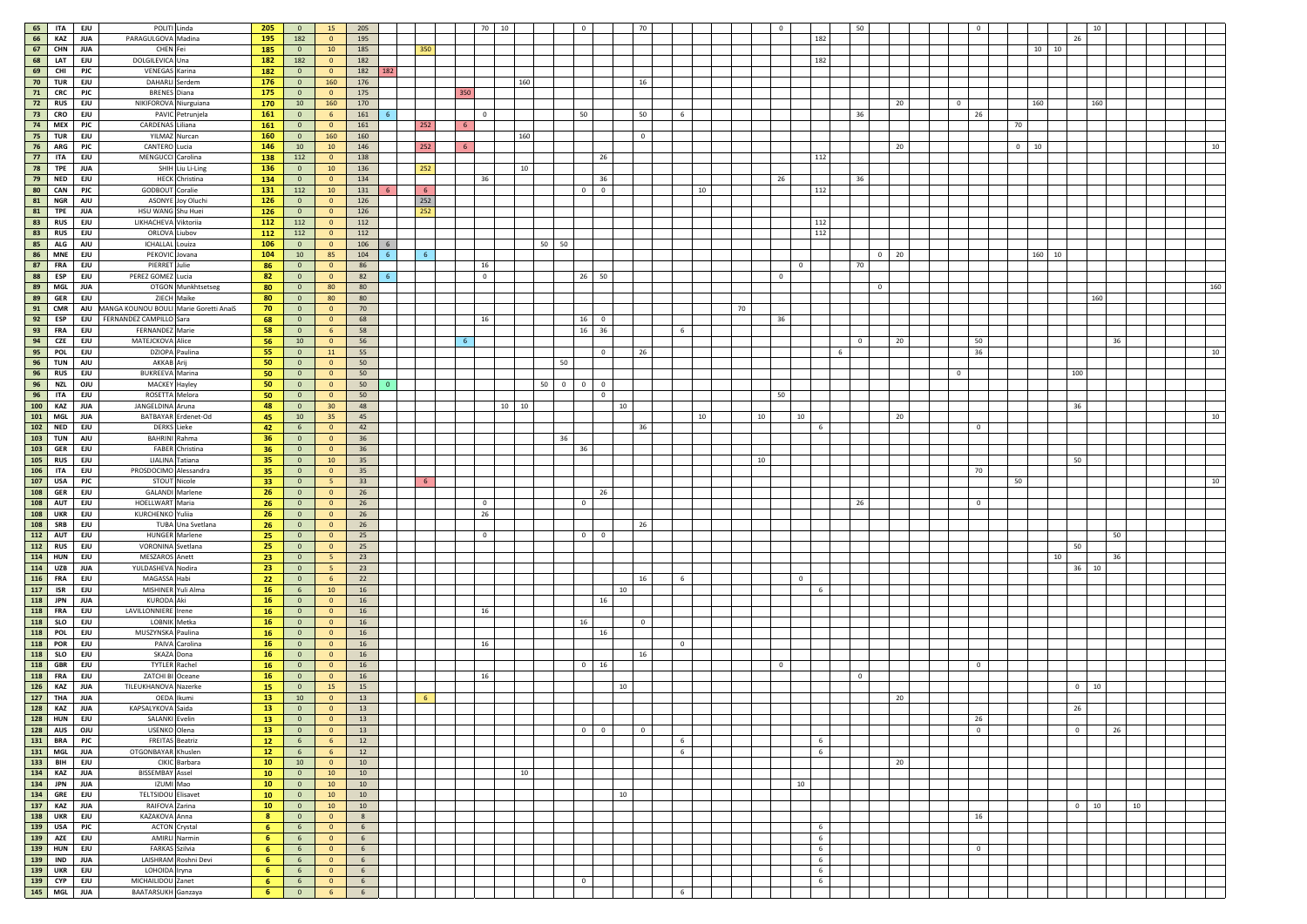|     |                    | EJU        | MIOCIC Zrinka         |            |  |        |  |  |  |  |  |  |  |  |    |  |    |  |  |
|-----|--------------------|------------|-----------------------|------------|--|--------|--|--|--|--|--|--|--|--|----|--|----|--|--|
|     | 145 CRO<br>147 PUR | PJC        | COLON RODRIGUEZ Sairy |            |  |        |  |  |  |  |  |  |  |  |    |  |    |  |  |
| 147 | <b>AUS</b>         | OIU        | SWAN Maria            |            |  |        |  |  |  |  |  |  |  |  |    |  |    |  |  |
| 149 | <b>TUR</b>         | EJU        | AYKAC Sumeyra         |            |  |        |  |  |  |  |  |  |  |  |    |  | 10 |  |  |
| 149 | <b>DID</b><br>יונט | EJU        | KANTSAVAYA Darya      |            |  |        |  |  |  |  |  |  |  |  | 10 |  |    |  |  |
| 149 | <b>GBR</b>         | EJU        | LUDFORD Shelley       |            |  |        |  |  |  |  |  |  |  |  |    |  | 10 |  |  |
| 152 | <b>KEN</b>         | AJU        | BICHBICH Joyce        | $\sqrt{2}$ |  | $\sim$ |  |  |  |  |  |  |  |  |    |  |    |  |  |
| 152 | CHA                | <b>AJU</b> | DANIELLA Gedeon       | $\sqrt{2}$ |  |        |  |  |  |  |  |  |  |  |    |  |    |  |  |
| 152 | SEN                | AJU        | DIATTA Yacine         |            |  |        |  |  |  |  |  |  |  |  |    |  |    |  |  |
| 152 | <b>TKM</b>         | <b>JUA</b> | NURMEDOVA Ogulgerek   |            |  |        |  |  |  |  |  |  |  |  |    |  |    |  |  |
| 152 | POR                | EJU        | RAMIREZ Yahima        |            |  |        |  |  |  |  |  |  |  |  |    |  |    |  |  |
|     | 152 MAD            | AJU        | RASOANAIVO Miora      | $\sim$     |  |        |  |  |  |  |  |  |  |  |    |  |    |  |  |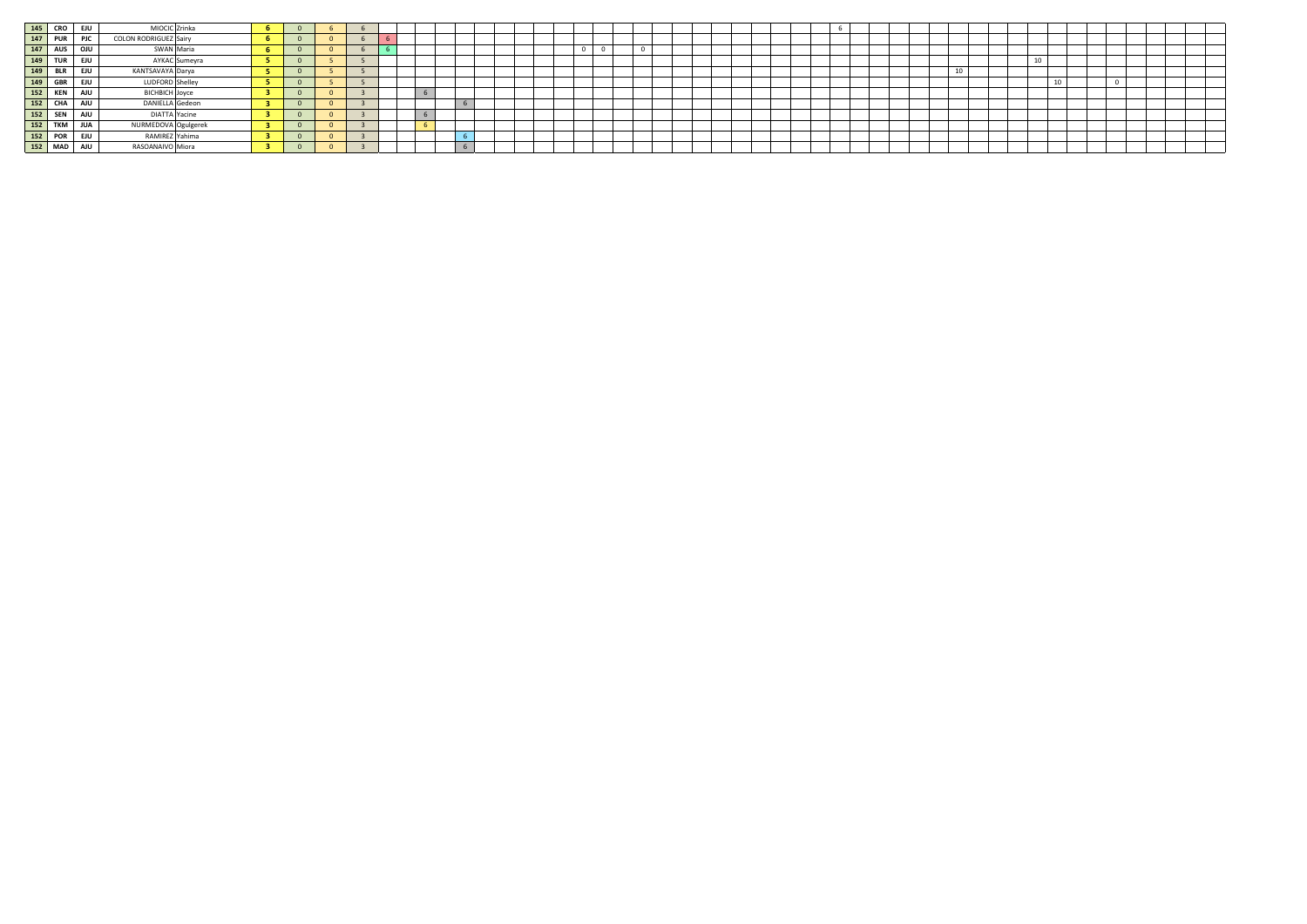# **+78 kg**

### **IJF Senior World Ranking List**



| Ranking                                   | <b>Nation</b>                   | Contin                   | <b>FAMILY NAME</b>                                | <b>Given name</b>                  | otal score        | Sum World Chs.                       | um <sub>GP+GS</sub>                   |                   |                |                       |            | B<br>50%   |                |        | $\alpha$       | $z_{\rm tot}$  | Open Blue   |            | Open Sew 21 | pen CMR '21     | <b>Pen Esp 21</b> |          | <b>Rith</b> 3 |                        | $\frac{1}{2}a$<br>$rac{N}{\sqrt{2}}$<br>50% |                |         | 50%            | Open KAZ 2<br>50% |         |     |     |            |
|-------------------------------------------|---------------------------------|--------------------------|---------------------------------------------------|------------------------------------|-------------------|--------------------------------------|---------------------------------------|-------------------|----------------|-----------------------|------------|------------|----------------|--------|----------------|----------------|-------------|------------|-------------|-----------------|-------------------|----------|---------------|------------------------|---------------------------------------------|----------------|---------|----------------|-------------------|---------|-----|-----|------------|
| $\mathbf{1}$                              | FRA                             | <b>EJU</b>               |                                                   | DICKO Romane                       | 5750              | $\overline{0}$                       | 3600                                  | 5750              | 700            |                       | 1800       | 700        |                |        |                | 1000           | 700         |            |             |                 |                   |          |               | 1100                   | 1000                                        |                |         |                |                   | 1000    |     |     |            |
| $\overline{2}$                            | <b>ISR</b>                      | <b>EJU</b>               | <b>HERSHKO</b> Raz                                |                                    | 4680              | $\overline{0}$                       | 4190                                  | 5032              | 490            |                       | 200        |            | 700            |        |                | 500            |             | 500        |             | 500             | 1000              |          | 352           |                        |                                             |                |         | 360<br>1000    | 160               | 260     |     |     |            |
| 3 <sup>7</sup><br>4                       | <b>BRA</b><br><b>FRA</b>        | PJC<br>EJU               | SOUZA Beatriz<br><b>TOLOFUA</b> Julia             |                                    | 4360<br>3799      | 500<br>360                           | 3044<br>3939                          | 4594<br>4299      | 700            | 700                   | 468<br>468 |            | 1000<br>500    |        |                | 700<br>500     | 10<br>500   | 1000       |             |                 | 500               | 700      |               | 1000<br>720            | 500                                         |                |         | 500            | 700<br>10         |         |     |     | 500        |
| 5 <sub>1</sub>                            | <b>TUN</b>                      | AJU                      | CHEIKH ROUHOU Nihel                               |                                    | 3422              | 260                                  | 2360                                  | 3422              |                | 700 900               |            |            | 700            | 100    |                |                | 360         |            |             |                 |                   |          |               | 352 520                |                                             |                |         | 500            | 500               |         |     |     | 700        |
| 6 <sup>1</sup>                            | <b>FRA</b>                      | EJU                      | FONTAINE Lea                                      |                                    | 3365              | 360                                  | 2760                                  | 3365              |                | 490                   |            |            | 360 1000       |        |                |                | $\mathsf 0$ | 700        |             |                 |                   | 700 350  |               | 20                     |                                             |                |         |                |                   |         |     |     |            |
| 7 <sup>7</sup><br>$\overline{\mathbf{8}}$ | <b>JPN</b><br><b>BRA</b>        | <b>JUA</b><br>PJC        | SONE Akira                                        | <b>ALTHEMAN</b> Maria Suelen       | 2700<br>2422      | $\overline{0}$<br>500                | 500<br>1100                           | 2700<br>2522      |                |                       | 200        | 700        |                |        |                |                |             |            |             |                 |                   |          |               | 2200<br>572 1000       | 500                                         |                |         | 500            | 1000              | 500     |     |     | 500        |
| $\overline{9}$                            | <b>NED</b>                      | EJU                      | KAMPS Marit                                       |                                    | 2357              | 700                                  | 1355                                  | 2357              | 252            |                       |            |            | 500 500        |        |                |                |             | 350        |             |                 |                   | 700      |               |                        |                                             | 50             |         | 10             |                   | 50      |     |     |            |
| 10<br>11                                  | <b>MGL</b><br><b>TUR</b>        | <b>JUA</b><br>EJU        | AMARSAIKHAN Adiyasuren<br>SAYIT Kayra             |                                    | 2145<br>2092      | 10<br>$\overline{0}$                 | 2405<br>950                           | 2415<br>2092      |                | 700 900               |            | 6          | 360            |        |                | 360            |             | 10 350 360 |             | 700             | 260               |          |               | 20<br>792              |                                             |                |         |                |                   |         |     |     | 10<br>1000 |
| 12                                        | KOR                             | <b>JUA</b>               |                                                   | KIM Hayun                          | 2069              | 120                                  | 1774                                  | 2069              |                | 350 648               |            |            |                |        |                |                | 500         | 700        |             |                 |                   |          |               | 240                    |                                             |                |         |                | 500               |         |     |     |            |
| 13                                        | <b>GER</b>                      | <b>EJU</b>               | LUCHT Renee                                       |                                    | 2006              | $\overline{0}$                       | 1850                                  | 2006              |                | 112                   |            |            | 360            |        | 100            |                | 10          |            |             | 1000            |                   | 350      |               |                        |                                             |                |         |                | 260               |         |     |     |            |
| 14<br>15                                  | <b>CUB</b><br>CHN               | PJC<br><b>JUA</b>        | ORTIZ Idalys                                      | XU Shiyan                          | 2000<br>1992      | 360<br>$\overline{0}$                | 100 <sub>1</sub><br>850               | 2000<br>1992      |                | 700                   | 200        |            |                |        |                |                |             |            |             |                 |                   |          | 792           | 1540 720               |                                             |                |         | 700 1000       |                   |         |     |     |            |
| 16                                        | AZE                             | EJU                      | KINDZERSKA Iryna                                  |                                    | 1975              | $\overline{0}$                       | 630                                   | 1975              |                |                       | 6   1260   | 490        |                |        |                |                |             |            |             |                 |                   |          |               | 1100                   |                                             |                |         |                |                   |         |     |     |            |
| 17<br>18                                  | POR<br><b>JPN</b>               | EJU<br><b>JUA</b>        | <b>NUNES</b> Rochele<br><b>TOMITA</b> Wakaba      |                                    | 1877<br>1700      | 10<br>700                            | 1340<br>1000                          | 1877<br>1700      |                | 350 200               |            | 350        |                |        |                |                | 1000        |            |             |                 | 360               |          |               | 352 20<br>1400         |                                             |                |         | 700            |                   | 700     |     |     | 360        |
| 19                                        | <b>BLR</b>                      | EJU                      | SLUTSKAYA Maryna                                  |                                    | 1561              | 160                                  | 874                                   | 1561              |                | 350 288               |            |            |                |        |                |                |             |            |             |                 |                   |          |               | 352 320                | 700                                         |                |         | 260            |                   | 500     |     |     |            |
| 20                                        | <b>ALG</b>                      | AJU                      | ASSELAH Sonia<br>SZIGETVARI Mercedesz             |                                    | 1545<br>1226      | 10                                   | 880                                   | 1555              | 350            | 490 200               | 200        | 490<br>-6  |                | 70     |                |                | 260         |            |             | 360             |                   |          | 490 70        | $\overline{0}$<br>20   | 360                                         | 36             |         | 160<br>360     | 160               | $36$ 10 |     |     | 10         |
| 21<br>22                                  | <b>HUN</b><br><b>FRA</b>        | EJU<br>EJU               | <b>HAYME</b> Coralie                              |                                    | 1200              | 160<br>700                           | 960<br>500                            | 1229<br>1200      |                |                       |            |            |                |        |                |                | $\circ$     | 500        |             |                 | $\overline{0}$    | 700      |               | 320                    |                                             |                |         |                |                   |         |     |     |            |
| 23                                        | CMR                             | AJU                      | MBALLA ATANGANA Hortence Vanessa                  |                                    | 1084              | 160                                  | 574                                   | 1084              |                |                       | 648        | 700        |                |        |                |                |             |            |             |                 |                   |          |               | $0$ 320                |                                             |                |         | 500            |                   |         |     |     |            |
| 24<br>25                                  | <b>UKR</b><br>BIH               | EJU<br>EJU               | KALANINA Yelyzaveta<br>CERIC Larisa               |                                    | 1077<br>1039      | 10<br>10                             | 545<br>545                            | 1082<br>1039      | 6.             | 252 200<br>182 200    |            | 350<br>252 | 260            |        |                |                |             |            |             |                 |                   |          |               | 352<br>20<br>352<br>20 | 10                                          |                |         | $10-10$<br>260 | 360               |         |     |     | 260<br>360 |
| 26                                        | PUR                             | PJC                      | MOJICA Melissa                                    |                                    | 1025              | 260                                  | 590                                   | 1025              |                | 350                   | 200        |            |                |        |                |                |             |            |             |                 |                   |          |               | 520<br>$\overline{0}$  | 360                                         |                |         | 260            |                   | 360     |     |     |            |
| 27<br>28                                  | <b>KOR</b><br><b>JPN</b>        | <b>JUA</b><br><b>JUA</b> | HAN Mijin<br>ASAHINA Sarah                        |                                    | 1021<br>1000      | $\overline{0}$<br>1000               | 274<br>$\bullet$                      | 1021<br>1000      |                | 350 288               |            |            |                |        |                |                |             |            |             |                 |                   |          |               | 572<br>2000            |                                             |                |         |                | 260               |         |     |     |            |
| 29                                        | CRO                             | EJU                      | MARANIC Ivana                                     |                                    | 1000              | 160                                  | 766                                   | 1005              | 6.             | 6                     |            |            | 10             |        | 70             |                |             | 6          |             | 500             |                   |          |               | 320<br>$\circ$         | 10                                          |                |         | 160<br>$10\,$  | 160               | 160     |     |     |            |
| 30<br>31                                  | PER<br><b>KAZ</b>               | PJC<br><b>JUA</b>        | <b>BOLIVAR</b> Yuliana<br><b>BERLIKASH</b> Kamila |                                    | 910<br>891        | 10<br>10                             | 140<br>720                            | 915<br>891        | 490            | 6 <sup>1</sup><br>252 |            | 350        | 360<br>10      |        |                | 260            |             |            |             |                 |                   |          |               | 20<br>20               | 100<br>10                                   |                | $\circ$ | 260<br>$10\,$  | 10<br>70 160      | 10      | 100 |     |            |
| 32                                        | LTU                             | EJU                      | JABLONSKYTE Sandra                                |                                    | 854               | 10                                   | 375                                   | 869               | 6              | 252 200               |            | -6         | 10             |        |                | $\mathbf{0}$   |             |            |             | 10 <sub>1</sub> |                   |          |               | 352 20                 | 160                                         |                |         | 160<br>$10\,$  | 10                | 160     |     |     | 10         |
| 33                                        | <b>TUN</b>                      | <b>AJU</b>               | MZOUGUI Sarra                                     |                                    | 820               | $\overline{0}$                       | $\overline{0}$                        | 820               | 700            |                       |            |            |                | 50 70  |                |                |             |            |             |                 |                   |          |               |                        |                                             |                |         |                |                   |         |     |     |            |
| 34<br>35                                  | <b>TUR</b><br>GEO               | EJU<br>EJU               | OZTURK Hilal<br>SOMKHISHVILI Sophio               |                                    | 802<br>749        | 350<br>10                            | 270<br>680                            | 802<br>749        | 182<br>-6      | -6                    |            |            | 260<br>500 160 |        | 50             | 10             |             | 10         |             |                 |                   | 350      |               | 20                     |                                             |                |         | 10             | 10                |         |     |     |            |
| 36                                        | <b>KAZ</b>                      | <b>JUA</b>               | MARATOVA Nazgul                                   |                                    | 725               | 10                                   | 715                                   | 725               |                |                       |            |            | 260<br>10      |        |                | 360            |             |            |             |                 |                   |          |               | 20                     |                                             |                |         | 160            | 10<br>$\circ$     |         |     |     |            |
| 37<br>38                                  | <b>USA</b><br>SEN               | PJC<br>AJU               | CUTRO-KELLY Nina<br>SAGNA Monica                  |                                    | 720<br>715        | 10<br>$\overline{0}$                 | 120<br>$\overline{0}$                 | 725<br>715        | 350<br>490     | 490 200<br>350        |            | 350        |                |        |                |                |             |            |             |                 |                   |          | $\mathbf 0$   | 20                     | 10                                          |                |         | 10             | 10                |         |     | 100 | 10         |
| 39                                        | <b>ALG</b>                      | <b>AJU</b>               | MAMMERI Meroua                                    |                                    | 685               | $\overline{0}$                       | $10-10$                               | 685               | 350            | 350                   |            |            |                | 100 50 |                |                | 10          |            |             |                 |                   |          |               |                        |                                             |                |         |                |                   |         |     |     |            |
| 40<br>41                                  | <b>FRA</b><br><b>RUS</b>        | <b>EJU</b><br>EJU        | <b>BASTAREAUD</b> Stessie<br>GASPARIAN Anzhela    |                                    | 660<br>643        | $\overline{0}$<br>160                | 490<br>485                            | 660<br>648        |                | 6 <sub>1</sub>        |            |            |                |        |                | 70             |             | 490<br>10  |             |                 |                   |          | 100           | 320                    | $\mathbf 0$                                 |                |         | 160<br>160     | 360               | 260     |     |     | 10         |
| 42                                        | <b>GER</b>                      | EJU                      | GRABOWSKI Jasmin                                  |                                    | 615               | 160                                  | 329                                   | 615               |                |                       | 288 252    |            |                |        |                |                |             |            |             |                 |                   |          |               | $0$ 320                | 10                                          |                |         |                |                   | 360     |     |     |            |
| 43<br>44                                  | <b>CHN</b><br>SLO               | <b>JUA</b>               | WANG Yan<br>VELENSEK Anamari                      |                                    | 605<br>562        | $\overline{0}$<br>160                | 360                                   | 605<br>562        |                | 490                   |            |            |                |        |                |                |             |            |             |                 |                   |          |               | 352 320                |                                             |                |         | 360<br>360     |                   |         |     |     |            |
| 45                                        | TOG                             | EJU<br><b>AJU</b>        |                                                   | <b>KORO</b> Essohanam Noeline      | 558               | 160                                  | $\overline{0}$<br>20 <sup>°</sup>     | 558               | 252            | 252                   |            | 252        |                |        |                |                |             |            |             |                 | 10                |          |               | 320                    |                                             | 100            |         | 10<br>10       |                   |         |     |     |            |
| 46                                        | CRO                             | <b>EJU</b>               | VUKOVIC Helena<br>MORILLO Moira                   |                                    | 550               | $\overline{0}$                       | 412<br>$\overline{0}$                 | 550               |                | 6 <sup>1</sup>        |            | 70         | 160            |        |                | $\Omega$<br>36 |             |            |             |                 |                   | 252      | 36            |                        |                                             | 26<br>100      |         |                |                   | 100     |     |     |            |
| 47<br>48                                  | <b>DOM</b><br><b>VEN</b>        | PJC<br>PJC               | URDANETA Amarantha                                |                                    | 546<br>504        | 6 <sup>5</sup><br>252                | $\overline{0}$                        | 546<br>504        | 350<br>252     |                       |            |            |                |        |                |                |             |            |             |                 | 70                | 6<br>252 |               |                        |                                             |                |         |                |                   |         |     |     |            |
| 49                                        | SRB                             | EJU                      | ZABIC Milica                                      |                                    | 466               | 10                                   | 369                                   | 476               | 6 <sup>1</sup> | 112 288               |            | 182        |                |        |                |                |             |            |             |                 |                   |          |               | 20                     | 10                                          |                |         | 160            | 10                | 10      |     |     | 260        |
| 50<br>51                                  | TUR<br><b>MEX</b>               | EJU<br>PJC               | AKBULUT Sebile<br>MARTINEZ Priscila               |                                    | 436<br>422        | $\mathbf 0$<br>112                   | $\circ$<br>$\overline{0}$             | 436<br>422        | 350            | 350                   |            |            | $\circ$        |        |                | 36<br>50       |             |            |             |                 |                   | 112      |               | 100                    | 70                                          |                | 100     |                |                   |         |     |     |            |
| 52                                        | <b>BRA</b>                      | PJC                      | YAMAKAWA Camila                                   |                                    | 420               | $\overline{0}$                       | 420                                   | 420               |                |                       |            |            | 160            |        |                | 260            |             |            |             |                 |                   |          |               |                        |                                             |                |         |                |                   |         |     |     |            |
| 53<br>54                                  | ESP<br>POL                      | EJU<br>EJU               | ALVAREZ Sara<br>WOLSZCZAK Kinga                   |                                    | 418<br>411        | 120<br>6 <sup>5</sup>                | 295<br>10                             | 418<br>411        | 252            | 6                     |            |            | 10             |        |                | 50             |             |            |             |                 | 50                | 6        |               | 240                    | 260                                         | 50             |         | 160            | 160               | 10      |     |     |            |
| 55                                        | <b>ITA</b>                      | EJU                      | TAVANO Asya                                       |                                    | 376               | $\overline{0}$                       | $\overline{0}$                        | 376               | 350            |                       |            |            |                |        | 26             |                |             |            |             |                 |                   | $\circ$  |               |                        |                                             | $\overline{0}$ |         |                |                   | 36      |     |     |            |
| 56                                        | <b>BRA</b>                      | PJC                      | FACCHOLLI Sibilla                                 |                                    | 360               | $\overline{0}$                       | 360                                   | 360               |                |                       |            |            |                |        |                |                |             |            |             | 360             |                   |          |               |                        |                                             |                |         |                |                   |         |     |     |            |
| 57<br>58                                  | <b>MAD</b><br>FRA               | <b>AJU</b><br>EJU        | FUSEAU Laura                                      | RAMIANDRISOA Haingoniaina Durianah | 357<br>355        | $\overline{0}$<br>$\overline{0}$     | $\overline{0}$<br>355                 | 357<br>355        | 182            |                       |            | 350        |                |        | $\circ$        | $\overline{0}$ |             |            |             |                 |                   | 350      |               |                        | $10\,$                                      |                |         |                |                   |         |     |     |            |
| 59                                        | <b>UZB</b>                      | <b>JUA</b>               | ILMATOVA Rinata                                   |                                    | 321               | 120                                  | 85                                    | 321               |                | 182                   |            |            |                |        |                |                |             |            |             |                 |                   |          |               | 240                    | 10                                          |                |         |                | 50 160            |         |     |     |            |
|                                           |                                 | EJU                      | <b>TORKAR</b> Urska                               |                                    | 302               | $\overline{0}$                       | $15\,$                                | 302               | 182            |                       |            |            | 10             |        | $\overline{0}$ | 70             |             |            |             |                 |                   |          |               |                        |                                             |                |         | $10\,$         |                   | 70      |     |     |            |
| 60                                        | <b>SLO</b>                      |                          |                                                   |                                    |                   |                                      |                                       |                   |                |                       |            |            |                |        |                |                |             |            |             |                 | $\overline{0}$    |          |               |                        |                                             |                |         |                |                   |         |     |     | 10         |
| 61<br>62<br>63                            | <b>FRA</b><br>GER<br><b>CUB</b> | EJU<br>EJU<br>PJC        | PFLUGBEIL Elisabeth<br>NARINO CASTELLANO Thalia   | M BAIRO Anne Fatoumata             | 290<br>288<br>282 | $\overline{0}$<br>252<br>$\mathbf 0$ | 149<br>$\mathbf 0$<br>30 <sub>2</sub> | 290<br>288<br>282 | 252            | 182 288               |            |            | 10             |        | 36             | 10             | $10\,$      |            |             |                 |                   | 252      | 50            |                        |                                             |                |         |                |                   |         |     |     |            |